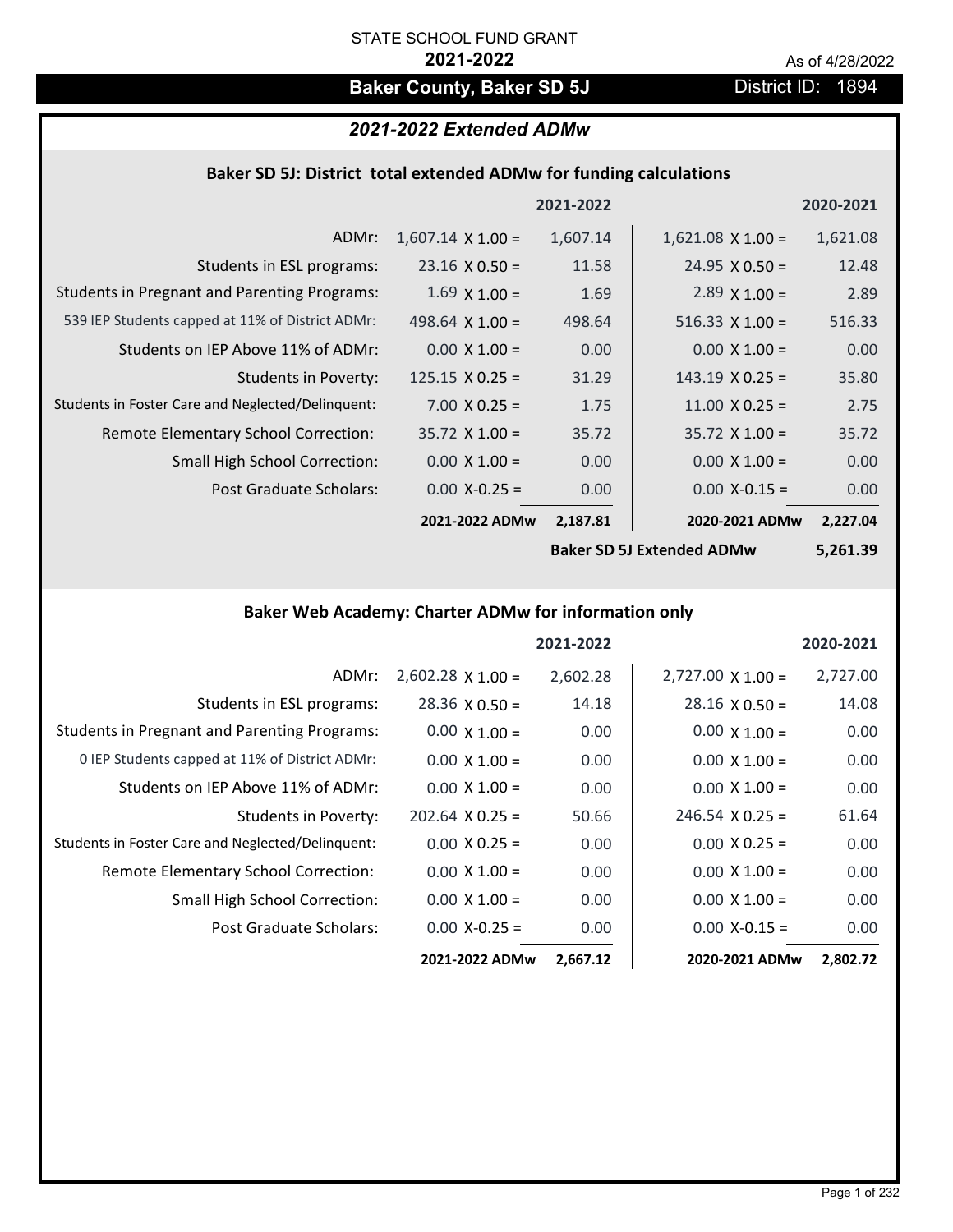## **Baker Early College: Charter ADMw for information only**

|                                                     |                        | 2021-2022 |                        | 2020-2021         |
|-----------------------------------------------------|------------------------|-----------|------------------------|-------------------|
| ADMr:                                               | $323.70 \times 1.00 =$ | 323.70    | $345.85 \times 1.00 =$ | 345.85            |
| Students in ESL programs:                           | $0.00 \times 0.50 =$   | 0.00      | $0.00 \times 0.50 =$   | 0.00              |
| <b>Students in Pregnant and Parenting Programs:</b> | $0.00 \times 1.00 =$   | 0.00      | $0.00 \times 1.00 =$   | 0.00              |
| 0 IEP Students capped at 11% of District ADMr:      | $0.00 \times 1.00 =$   | 0.00      | $0.00 \times 1.00 =$   | 0.00 <sub>1</sub> |
| Students on IEP Above 11% of ADMr:                  | $0.00 \times 1.00 =$   | 0.00      | $0.00 \times 1.00 =$   | 0.00              |
| Students in Poverty:                                | $25.21 \times 0.25 =$  | 6.30      | $31.27 \times 0.25 =$  | 7.82              |
| Students in Foster Care and Neglected/Delinquent:   | $0.00 \times 0.25 =$   | 0.00      | $0.00 \times 0.25 =$   | 0.00              |
| Remote Elementary School Correction:                | $0.00 \times 1.00 =$   | 0.00      | $0.00 \times 1.00 =$   | 0.00              |
| <b>Small High School Correction:</b>                | $0.00 \times 1.00 =$   | 0.00      | $0.00 \times 1.00 =$   | 0.00              |
| Post Graduate Scholars:                             | $0.00 X - 0.25 =$      | 0.00      | $0.00$ X-0.15 =        | 0.00              |
|                                                     | 2021-2022 ADMw         | 330.00    | 2020-2021 ADMw         | 353.67            |

## **Oregon International School: Charter ADMw for information only**

|                                                     |                      | 2021-2022 |                      | 2020-2021 |
|-----------------------------------------------------|----------------------|-----------|----------------------|-----------|
| ADMr:                                               | $0.00 \times 1.00 =$ | 0.00      | $0.00 \times 1.00 =$ | 0.00      |
| Students in ESL programs:                           | $0.00 \times 0.50 =$ | 0.00      | $0.00 \times 0.50 =$ | 0.00      |
| <b>Students in Pregnant and Parenting Programs:</b> | $0.00 \times 1.00 =$ | 0.00      | $0.00 \times 1.00 =$ | 0.00      |
| 0 IEP Students capped at 11% of District ADMr:      | $0.00 \times 1.00 =$ | 0.00      | $0.00 \times 1.00 =$ | 0.00      |
| Students on IEP Above 11% of ADMr:                  | $0.00 \times 1.00 =$ | 0.00      | $0.00 \times 1.00 =$ | 0.00      |
| Students in Poverty:                                | $0.00 \times 0.25 =$ | 0.00      | $0.00 \times 0.25 =$ | 0.00      |
| Students in Foster Care and Neglected/Delinquent:   | $0.00 \times 0.25 =$ | 0.00      | $0.00 \times 0.25 =$ | 0.00      |
| Remote Elementary School Correction:                | $0.00 \times 1.00 =$ | 0.00      | $0.00 \times 1.00 =$ | 0.00      |
| <b>Small High School Correction:</b>                | $0.00 \times 1.00 =$ | 0.00      | $0.00 \times 1.00 =$ | 0.00      |
| Post Graduate Scholars:                             | $0.00$ X-0.25 =      | 0.00      | $0.00 X - 0.15 =$    | 0.00      |
|                                                     | 2021-2022 ADMw       | 0.00      | 2020-2021 ADMw       | 0.00      |

**Baker SD 5J Extended ADMw 5,261.39**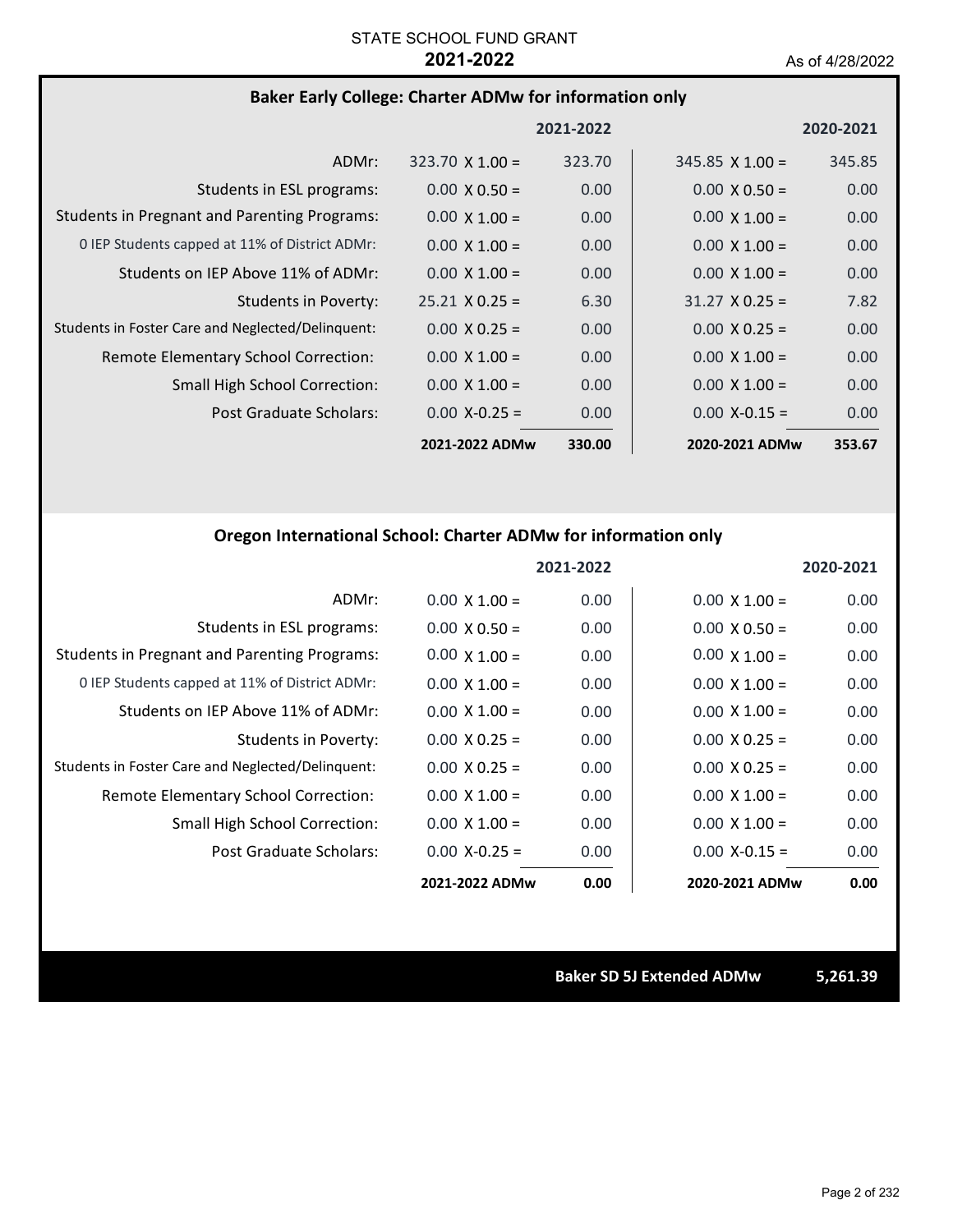## Baker County, Huntington SD 16J **District ID: 1895**

### *2021-2022 Extended ADMw*

### **Huntington SD 16J: District total extended ADMw for funding calculations**

|                                                     |                       | 2021-2022 |                      | 2020-2021 |
|-----------------------------------------------------|-----------------------|-----------|----------------------|-----------|
| ADMr:                                               | $0.00 \times 1.00 =$  | 0.00      | $0.00 \times 1.00 =$ | 0.00      |
| Students in ESL programs:                           | $0.00 \times 0.50 =$  | 0.00      | $0.00 \times 0.50 =$ | 0.00      |
| <b>Students in Pregnant and Parenting Programs:</b> | $0.00 \times 1.00 =$  | 0.00      | $0.00 \times 1.00 =$ | 0.00      |
| 10 IEP Students capped at 11% of District ADMr:     | $10.00 \times 1.00 =$ | 10.00     | 4.00 $\times$ 1.00 = | 4.00      |
| Students on IEP Above 11% of ADMr:                  | $0.00 \times 1.00 =$  | 0.00      | $0.00 \times 1.00 =$ | 0.00      |
| Students in Poverty:                                | $0.00 \times 0.25 =$  | 0.00      | $-0.63$ X 0.25 =     | $-0.16$   |
| Students in Foster Care and Neglected/Delinquent:   | $0.00 \times 0.25 =$  | 0.00      | $0.00 \times 0.25 =$ | 0.00      |
| Remote Elementary School Correction:                | $0.00 \times 1.00 =$  | 0.00      | $0.00 \times 1.00 =$ | 0.00      |
| <b>Small High School Correction:</b>                | $0.00 \times 1.00 =$  | 0.00      | $0.00 \times 1.00 =$ | 0.00      |
| Post Graduate Scholars:                             | $0.00$ X-0.25 =       | 0.00      | $0.00$ X-0.15 =      | 0.00      |
|                                                     | 2021-2022 ADMw        | 10.00     | 2020-2021 ADMw       | 3.84      |
|                                                     |                       |           |                      |           |

**Huntington SD 16J Extended ADMw**

**206.57**

### **Huntington School: Charter ADMw for information only**

|                                                     |                       | 2021-2022 |                       | 2020-2021 |
|-----------------------------------------------------|-----------------------|-----------|-----------------------|-----------|
| ADMr:                                               | $94.90 \times 1.00 =$ | 94.90     | $85.04 \times 1.00 =$ | 85.04     |
| Students in ESL programs:                           | $0.00 \times 0.50 =$  | 0.00      | $0.00 \times 0.50 =$  | 0.00      |
| <b>Students in Pregnant and Parenting Programs:</b> | $0.00 \times 1.00 =$  | 0.00      | $0.00 \times 1.00 =$  | 0.00      |
| 0 IEP Students capped at 11% of District ADMr:      | $0.00 \times 1.00 =$  | 0.00      | $0.00 \times 1.00 =$  | 0.00      |
| Students on IEP Above 11% of ADMr:                  | $0.00 \times 1.00 =$  | 0.00      | $0.00 \times 1.00 =$  | 0.00      |
| Students in Poverty:                                | $18.00 \times 0.25 =$ | 4.50      | $13.63 \times 0.25 =$ | 3.41      |
| Students in Foster Care and Neglected/Delinquent:   | $0.00 \times 0.25 =$  | 0.00      | $0.00 \times 0.25 =$  | 0.00      |
| Remote Elementary School Correction:                | $46.71 \times 1.00 =$ | 46.71     | $46.71 \times 1.00 =$ | 46.71     |
| <b>Small High School Correction:</b>                | $50.46 \times 1.00 =$ | 50.46     | $50.46 \times 1.00 =$ | 50.46     |
| Post Graduate Scholars:                             | $0.00 X - 0.25 =$     | 0.00      | $0.00 X-0.15 =$       | 0.00      |
|                                                     | 2021-2022 ADMw        | 196.57    | 2020-2021 ADMw        | 185.62    |

**Huntington SD 16J Extended ADMw 206.57**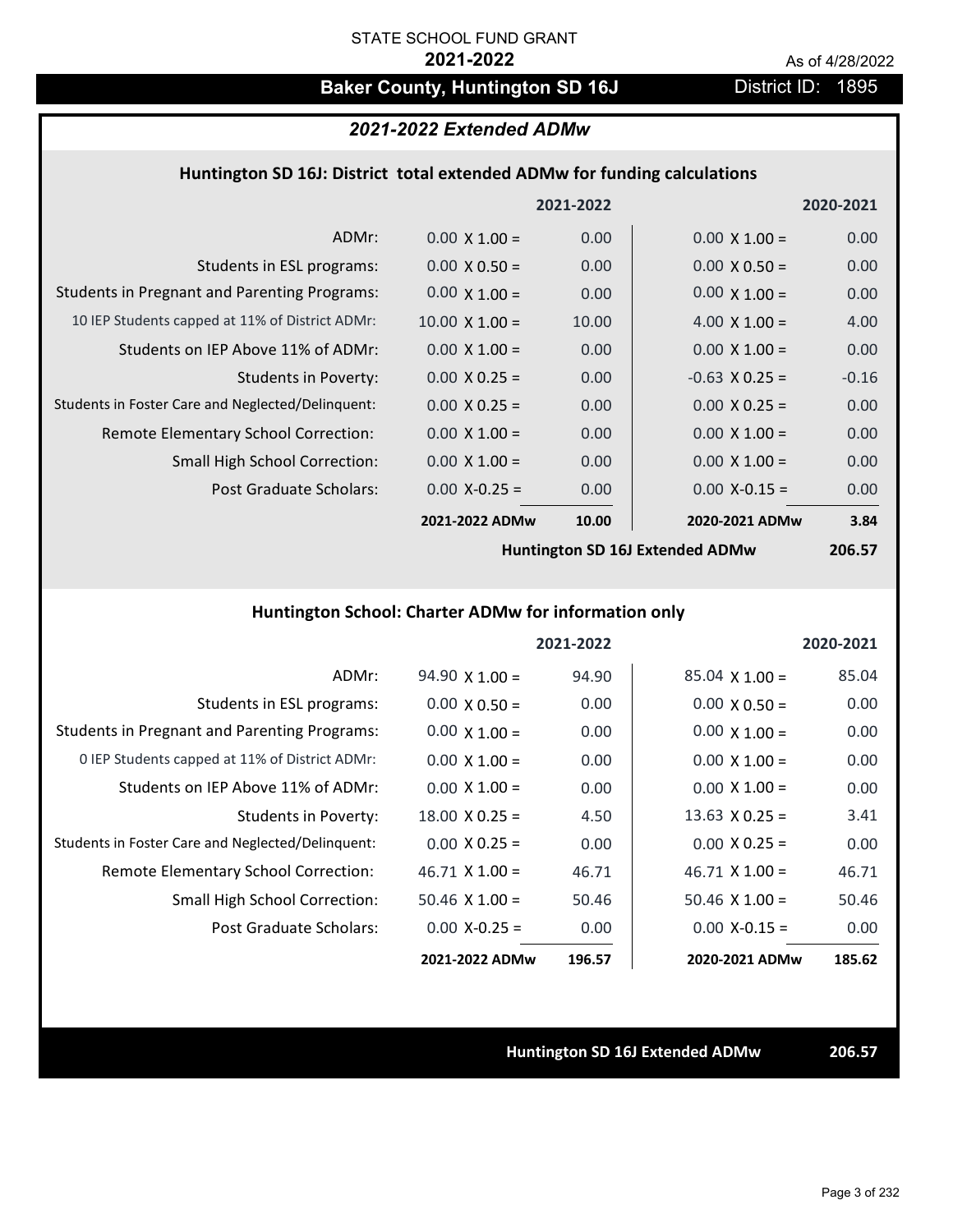# Baker County, Burnt River SD 30J District ID: 1896

## *2021-2022 Extended ADMw*

### **Burnt River SD 30J: District total extended ADMw for funding calculations**

|                                                     |                      | 2021-2022 |                      | 2020-2021 |
|-----------------------------------------------------|----------------------|-----------|----------------------|-----------|
| ADMr:                                               | $0.00 \times 1.00 =$ | 0.00      | $0.00 \times 1.00 =$ | 0.00      |
| Students in ESL programs:                           | $0.00 \times 0.50 =$ | 0.00      | $0.00 \times 0.50 =$ | 0.00      |
| <b>Students in Pregnant and Parenting Programs:</b> | $0.00 \times 1.00 =$ | 0.00      | $0.00 \times 1.00 =$ | 0.00      |
| 5 IEP Students capped at 11% of District ADMr:      | $2.66 \times 1.00 =$ | 2.66      | $3.38 \times 1.00 =$ | 3.38      |
| Students on IEP Above 11% of ADMr:                  | $1.00 \times 1.00 =$ | 1.00      | $1.00 \times 1.00 =$ | 1.00      |
| Students in Poverty:                                | $0.00 \times 0.25 =$ | 0.00      | $0.00 \times 0.25 =$ | 0.00      |
| Students in Foster Care and Neglected/Delinquent:   | $0.00 \times 0.25 =$ | 0.00      | $0.00 \times 0.25 =$ | 0.00      |
| Remote Elementary School Correction:                | $0.00 \times 1.00 =$ | 0.00      | $0.00 \times 1.00 =$ | 0.00      |
| <b>Small High School Correction:</b>                | $0.00 \times 1.00 =$ | 0.00      | $0.00 \times 1.00 =$ | 0.00      |
| Post Graduate Scholars:                             | $0.00$ X-0.25 =      | 0.00      | $0.00$ X-0.15 =      | 0.00      |
|                                                     | 2021-2022 ADMw       | 3.66      | 2020-2021 ADMw       | 4.38      |

**Burnt River SD 30J Extended ADMw**

**112.07**

### **Burnt River School: Charter ADMw for information only**

|                                                     |                       | 2021-2022 |                       | 2020-2021 |
|-----------------------------------------------------|-----------------------|-----------|-----------------------|-----------|
| ADMr:                                               | $24.14 \times 1.00 =$ | 24.14     | $30.73 \times 1.00 =$ | 30.73     |
| Students in ESL programs:                           | $0.00 \times 0.50 =$  | 0.00      | $0.00 \times 0.50 =$  | 0.00      |
| <b>Students in Pregnant and Parenting Programs:</b> | $0.00 \times 1.00 =$  | 0.00      | $0.00 \times 1.00 =$  | 0.00      |
| 0 IEP Students capped at 11% of District ADMr:      | $0.00 \times 1.00 =$  | 0.00      | $0.00 \times 1.00 =$  | 0.00      |
| Students on IEP Above 11% of ADMr:                  | $0.00 \times 1.00 =$  | 0.00      | $0.00 \times 1.00 =$  | 0.00      |
| Students in Poverty:                                | $3.53 \times 0.25 =$  | 0.88      | $3.84$ X 0.25 =       | 0.96      |
| Students in Foster Care and Neglected/Delinquent:   | $0.00 \times 0.25 =$  | 0.00      | $0.00 \times 0.25 =$  | 0.00      |
| Remote Elementary School Correction:                | $25.54 \times 1.00 =$ | 25.54     | $25.54 \times 1.00 =$ | 25.54     |
| <b>Small High School Correction:</b>                | $50.46 \times 1.00 =$ | 50.46     | $50.46 \times 1.00 =$ | 50.46     |
| Post Graduate Scholars:                             | $0.00 X - 0.25 =$     | 0.00      | $0.00 X-0.15 =$       | 0.00      |
|                                                     | 2021-2022 ADMw        | 101.02    | 2020-2021 ADMw        | 107.69    |

**Burnt River SD 30J Extended ADMw 112.07**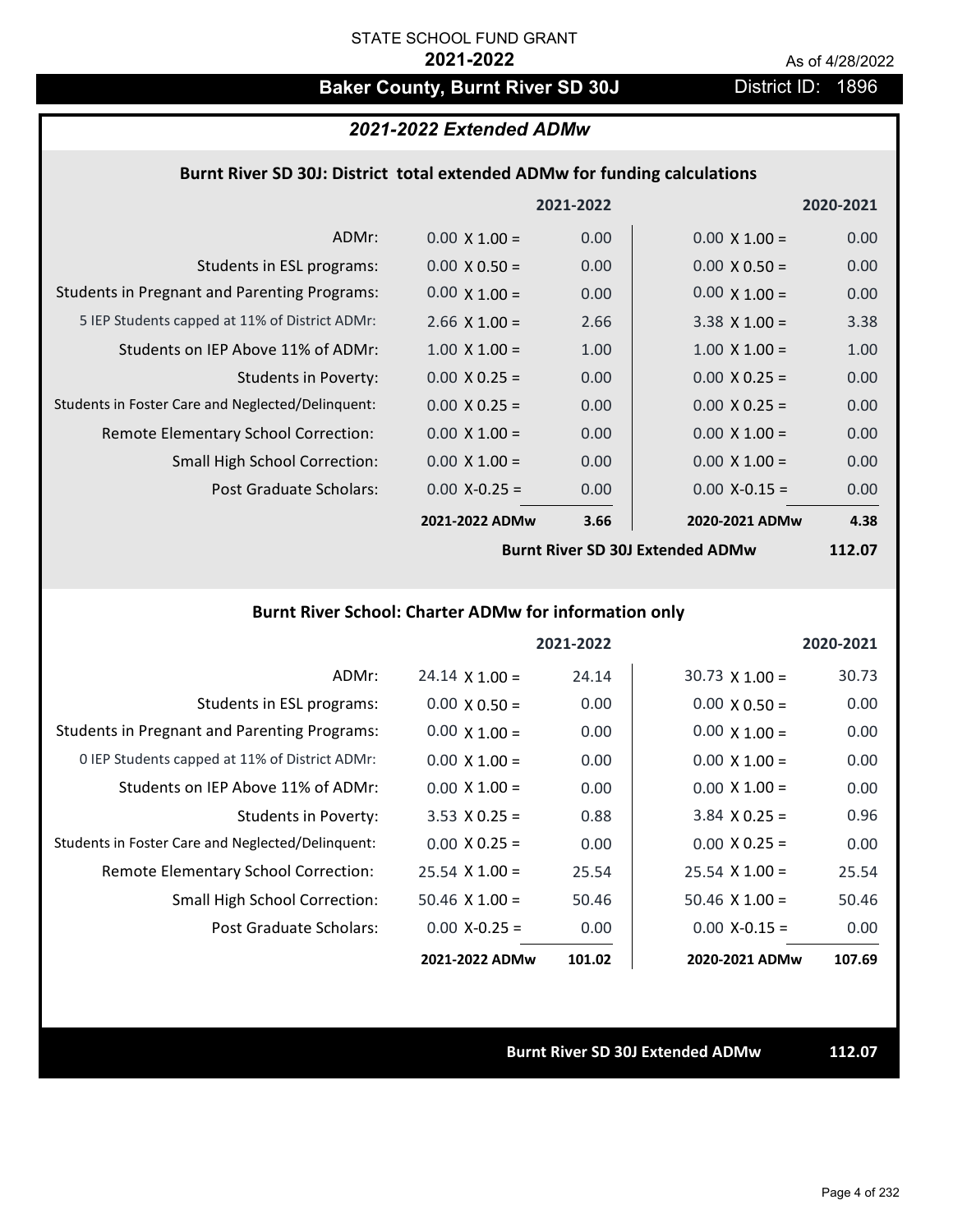# **Baker County, Pine Eagle SD 61** District ID: 1897

### *2021-2022 Extended ADMw*

### **Pine Eagle SD 61: District total extended ADMw for funding calculations**

|                                                     |                       | 2021-2022 |                                    | 2020-2021 |
|-----------------------------------------------------|-----------------------|-----------|------------------------------------|-----------|
| ADMr:                                               | $0.00 \times 1.00 =$  | 0.00      | $0.00 \times 1.00 =$               | 0.00      |
| Students in ESL programs:                           | $0.00 \times 0.50 =$  | 0.00      | $0.00 \times 0.50 =$               | 0.00      |
| <b>Students in Pregnant and Parenting Programs:</b> | $0.00 \times 1.00 =$  | 0.00      | $0.00 \times 1.00 =$               | 0.00      |
| 35 IEP Students capped at 11% of District ADMr:     | $21.19 \times 1.00 =$ | 21.19     | $20.96 \times 1.00 =$              | 20.96     |
| Students on IEP Above 11% of ADMr:                  | $0.40 \times 1.00 =$  | 0.40      | $0.40 \times 1.00 =$               | 0.40      |
| <b>Students in Poverty:</b>                         | $0.00 \times 0.25 =$  | 0.00      | $0.00 \times 0.25 =$               | 0.00      |
| Students in Foster Care and Neglected/Delinquent:   | $0.00 \times 0.25 =$  | 0.00      | 4.00 $X$ 0.25 =                    | 1.00      |
| Remote Elementary School Correction:                | $0.00 \times 1.00 =$  | 0.00      | $0.00 \times 1.00 =$               | 0.00      |
| <b>Small High School Correction:</b>                | $0.00 \times 1.00 =$  | 0.00      | $0.00 \times 1.00 =$               | 0.00      |
| Post Graduate Scholars:                             | $0.00$ X-0.25 =       | 0.00      | $0.00$ X-0.15 =                    | 0.00      |
|                                                     | 2021-2022 ADMw        | 21.59     | 2020-2021 ADMw                     | 22.36     |
|                                                     | n!                    |           | $\sim$ Feels CD C4 February 4 ADMs | 3 47 70   |

**Pine Eagle SD 61 Extended ADMw**

**347.79**

## **Pine Eagle Charter School: Charter ADMw for information only**

|                                                     |                       | 2021-2022 |                       | 2020-2021 |
|-----------------------------------------------------|-----------------------|-----------|-----------------------|-----------|
| ADMr:                                               | 192.64 $X$ 1.00 =     | 192.64    | $190.53$ X $1.00 =$   | 190.53    |
| Students in ESL programs:                           | $0.00 \times 0.50 =$  | 0.00      | $0.99 \times 0.50 =$  | 0.50      |
| <b>Students in Pregnant and Parenting Programs:</b> | $0.00 \times 1.00 =$  | 0.00      | $0.00 \times 1.00 =$  | 0.00      |
| 0 IEP Students capped at 11% of District ADMr:      | $0.00 \times 1.00 =$  | 0.00      | $0.00 \times 1.00 =$  | 0.00      |
| Students on IEP Above 11% of ADMr:                  | $0.00 \times 1.00 =$  | 0.00      | $0.00 \times 1.00 =$  | 0.00      |
| Students in Poverty:                                | $35.82 \times 0.25 =$ | 8.96      | 42.77 $\times$ 0.25 = | 10.69     |
| Students in Foster Care and Neglected/Delinquent:   | $0.00 \times 0.25 =$  | 0.00      | $0.00 \times 0.25 =$  | 0.00      |
| Remote Elementary School Correction:                | $71.43 \times 1.00 =$ | 71.43     | $71.43 \times 1.00 =$ | 71.43     |
| <b>Small High School Correction:</b>                | $52.28$ X 1.00 =      | 52.28     | $52.28 \times 1.00 =$ | 52.28     |
| Post Graduate Scholars:                             | $0.00 X - 0.25 =$     | 0.00      | $0.00 X - 0.15 =$     | 0.00      |
|                                                     | 2021-2022 ADMw        | 325.31    | 2020-2021 ADMw        | 325.43    |

**Pine Eagle SD 61 Extended ADMw 347.79**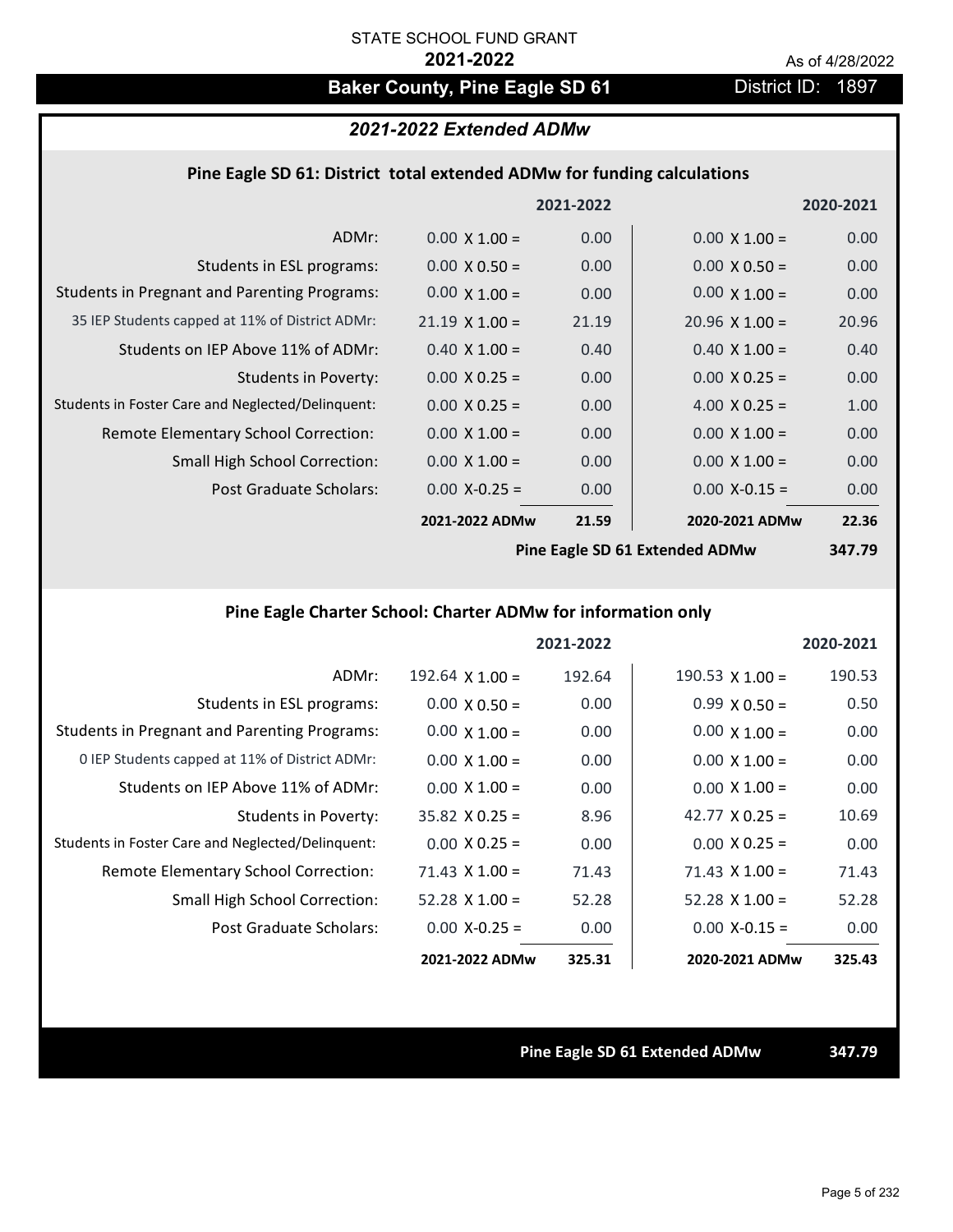# **Benton County, Monroe SD 1J** District ID: 1898

## *2021-2022 Extended ADMw*

### **Monroe SD 1J: District total extended ADMw for funding calculations**

|                                                     |                        | 2021-2022 |                                   | 2020-2021 |
|-----------------------------------------------------|------------------------|-----------|-----------------------------------|-----------|
| ADMr:                                               | $358.22 \times 1.00 =$ | 358.22    | $350.51$ X 1.00 =                 | 350.51    |
| Students in ESL programs:                           | $37.76 \times 0.50 =$  | 18.88     | $31.46 \times 0.50 =$             | 15.73     |
| <b>Students in Pregnant and Parenting Programs:</b> | $0.00 \times 1.00 =$   | 0.00      | $0.00 \times 1.00 =$              | 0.00      |
| 41 IEP Students capped at 11% of District ADMr:     | $39.40 \times 1.00 =$  | 39.40     | $38.56$ X 1.00 =                  | 38.56     |
| Students on IEP Above 11% of ADMr:                  | $2.20 \times 1.00 =$   | 2.20      | $2.20 \times 1.00 =$              | 2.20      |
| <b>Students in Poverty:</b>                         | $51.08 \times 0.25 =$  | 12.77     | $75.54 \times 0.25 =$             | 18.89     |
| Students in Foster Care and Neglected/Delinquent:   | $5.00 \times 0.25 =$   | 1.25      | $2.00$ X 0.25 =                   | 0.50      |
| Remote Elementary School Correction:                | $0.00 \times 1.00 =$   | 0.00      | $0.00 \times 1.00 =$              | 0.00      |
| <b>Small High School Correction:</b>                | $80.68 \times 1.00 =$  | 80.68     | $80.68 \times 1.00 =$             | 80.68     |
| Post Graduate Scholars:                             | $0.00$ X-0.25 =        | 0.00      | $0.00$ X-0.15 =                   | 0.00      |
|                                                     | 2021-2022 ADMw         | 513.40    | 2020-2021 ADMw                    | 507.06    |
|                                                     |                        |           | <b>Monroe SD 1J Extended ADMw</b> | 513.40    |
|                                                     |                        |           |                                   |           |
|                                                     |                        |           | <b>Monroe SD 1J Extended ADMw</b> | 513.40    |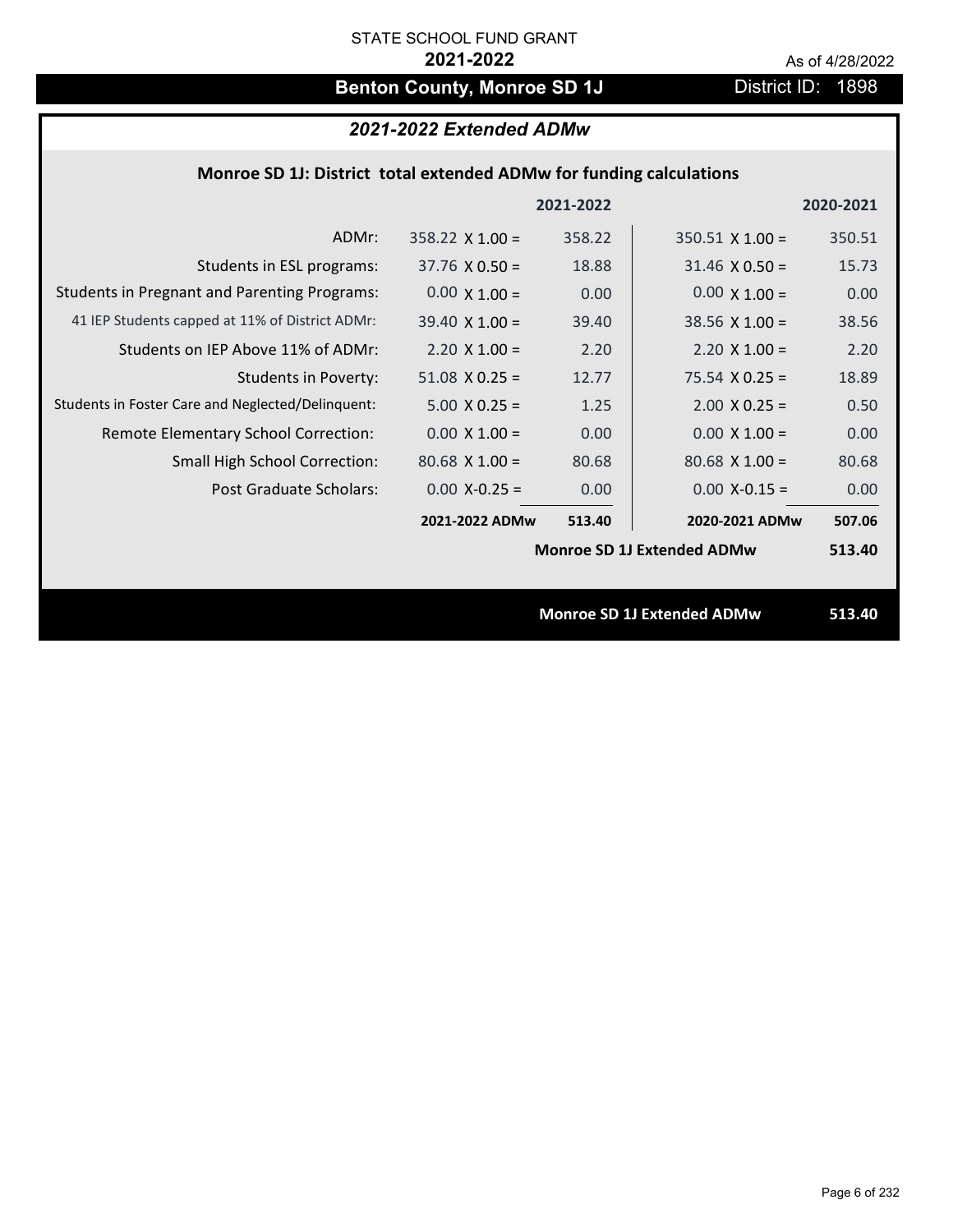## **Benton County, Alsea SD 7J** District ID: 1899

## *2021-2022 Extended ADMw*

#### **Alsea SD 7J: District total extended ADMw for funding calculations**

|                                                     |                        | 2021-2022 |                        | 2020-2021                                                                                 |
|-----------------------------------------------------|------------------------|-----------|------------------------|-------------------------------------------------------------------------------------------|
| ADMr:                                               | $0.00 \times 1.00 =$   | 0.00      | $0.00 \times 1.00 =$   | 0.00                                                                                      |
| Students in ESL programs:                           | $0.00 \times 0.50 =$   | 0.00      | $0.00 \times 0.50 =$   | 0.00                                                                                      |
| <b>Students in Pregnant and Parenting Programs:</b> | $0.00 \times 1.00 =$   | 0.00      | $0.00 \times 1.00 =$   | 0.00                                                                                      |
| 114 IEP Students capped at 11% of District ADMr:    | $101.39 \times 1.00 =$ | 101.39    | $85.81 \times 1.00 =$  | 85.81                                                                                     |
| Students on IEP Above 11% of ADMr:                  | $0.40 \times 1.00 =$   | 0.40      | $0.40 \times 1.00 =$   | 0.40                                                                                      |
| <b>Students in Poverty:</b>                         | $0.00 \times 0.25 =$   | 0.00      | $-6.03$ X 0.25 =       | $-1.51$                                                                                   |
| Students in Foster Care and Neglected/Delinquent:   | $2.00 \times 0.25 =$   | 0.50      | $2.00 \times 0.25 =$   | 0.50                                                                                      |
| Remote Elementary School Correction:                | $0.00 \times 1.00 =$   | 0.00      | $0.00 \times 1.00 =$   | 0.00                                                                                      |
| <b>Small High School Correction:</b>                | $0.00 \times 1.00 =$   | 0.00      | $0.00 \times 1.00 =$   | 0.00                                                                                      |
| Post Graduate Scholars:                             | $0.00$ X-0.25 =        | 0.00      | $0.00$ X-0.15 =        | 0.00                                                                                      |
|                                                     | 2021-2022 ADMw         | 102.29    | 2020-2021 ADMw         | 85.20                                                                                     |
|                                                     |                        |           | $\sim$ CD 71 F. t. ADM | $\overline{A}$ $\overline{A}$ $\overline{A}$ $\overline{C}$ $\overline{A}$ $\overline{C}$ |

**Alsea SD 7J Extended ADMw**

**1,116.40**

## **Alsea Charter School: Charter ADMw for information only**

|                                                     |                        | 2021-2022 |                        | 2020-2021 |
|-----------------------------------------------------|------------------------|-----------|------------------------|-----------|
| ADMr:                                               | $921.71 \times 1.00 =$ | 921.71    | $780.07 \times 1.00 =$ | 780.07    |
| Students in ESL programs:                           | $3.14 \times 0.50 =$   | 1.57      | $0.95 \times 0.50 =$   | 0.48      |
| <b>Students in Pregnant and Parenting Programs:</b> | $0.00 \times 1.00 =$   | 0.00      | $0.30 \times 1.00 =$   | 0.30      |
| 0 IEP Students capped at 11% of District ADMr:      | $0.00 \times 1.00 =$   | 0.00      | $0.00 \times 1.00 =$   | 0.00      |
| Students on IEP Above 11% of ADMr:                  | $0.00 \times 1.00 =$   | 0.00      | $0.00 \times 1.00 =$   | 0.00      |
| Students in Poverty:                                | $20.00 \times 0.25 =$  | 5.00      | $31.03 \times 0.25 =$  | 7.76      |
| Students in Foster Care and Neglected/Delinquent:   | $0.00 \times 0.25 =$   | 0.00      | $0.00 \times 0.25 =$   | 0.00      |
| Remote Elementary School Correction:                | $0.00 \times 1.00 =$   | 0.00      | $0.00 X 1.00 =$        | 0.00      |
| <b>Small High School Correction:</b>                | $85.83$ X 1.00 =       | 85.83     | $85.83 \times 1.00 =$  | 85.83     |
| Post Graduate Scholars:                             | $0.00$ X-0.25 =        | 0.00      | $0.00$ X-0.15 =        | 0.00      |
|                                                     | 2021-2022 ADMw         | 1,014.11  | 2020-2021 ADMw         | 874.43    |

**Alsea SD 7J Extended ADMw 1,116.40**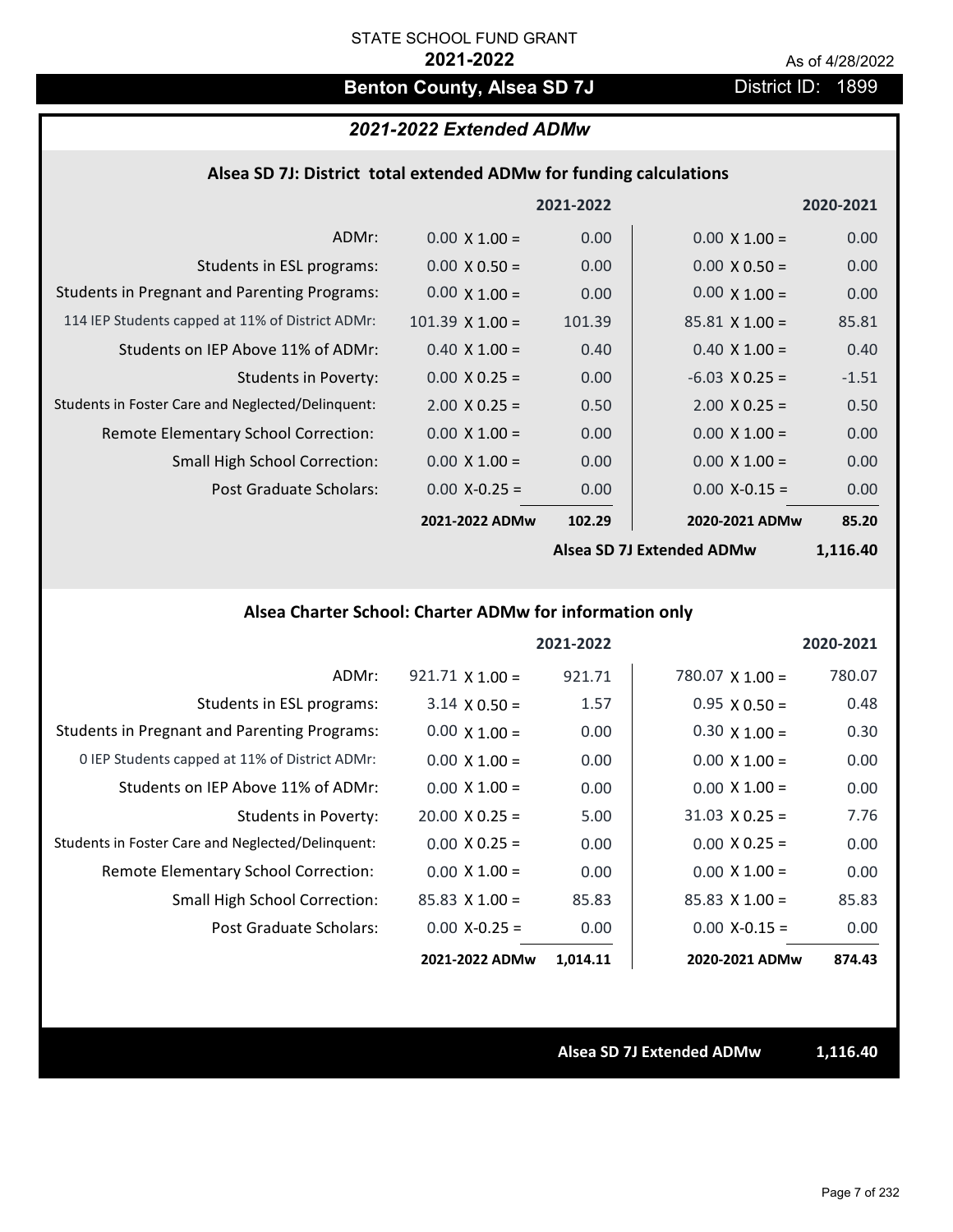## **Benton County, Philomath SD 17J** District ID: 1900

### *2021-2022 Extended ADMw*

#### **Philomath SD 17J: District total extended ADMw for funding calculations**

|                                                     |                          | 2021-2022 |                          | 2020-2021 |
|-----------------------------------------------------|--------------------------|-----------|--------------------------|-----------|
| ADMr:                                               | $1,348.07 \times 1.00 =$ | 1,348.07  | $1,312.08 \times 1.00 =$ | 1,312.08  |
| Students in ESL programs:                           | $12.71 \times 0.50 =$    | 6.36      | $15.06 \times 0.50 =$    | 7.53      |
| <b>Students in Pregnant and Parenting Programs:</b> | $0.00 \times 1.00 =$     | 0.00      | $0.00 \times 1.00 =$     | 0.00      |
| 157 IEP Students capped at 11% of District ADMr:    | $157.00 \times 1.00 =$   | 157.00    | $149.00 \times 1.00 =$   | 149.00    |
| Students on IEP Above 11% of ADMr:                  | $0.00 \times 1.00 =$     | 0.00      | $0.00 \times 1.00 =$     | 0.00      |
| <b>Students in Poverty:</b>                         | $129.15 \times 0.25 =$   | 32.29     | $105.52 \times 0.25 =$   | 26.38     |
| Students in Foster Care and Neglected/Delinquent:   | $1.00 \times 0.25 =$     | 0.25      | $0.00 \times 0.25 =$     | 0.00      |
| Remote Elementary School Correction:                | $19.21 \times 1.00 =$    | 19.21     | $19.21 \times 1.00 =$    | 19.21     |
| <b>Small High School Correction:</b>                | $0.00 \times 1.00 =$     | 0.00      | $0.00 \times 1.00 =$     | 0.00      |
| Post Graduate Scholars:                             | $0.00 X - 0.25 =$        | 0.00      | $0.22$ X-0.15 =          | $-0.06$   |
|                                                     | 2021-2022 ADMw           | 1,563.17  | 2020-2021 ADMw           | 1,514.15  |

**Philomath SD 17J Extended ADMw**

**1,832.04**

## **Kings Valley Charter School: Charter ADMw for information only**

|                                                     |                        | 2021-2022 |                        | 2020-2021 |
|-----------------------------------------------------|------------------------|-----------|------------------------|-----------|
| ADMr:                                               | $195.43 \times 1.00 =$ | 195.43    | $200.71 \times 1.00 =$ | 200.71    |
| Students in ESL programs:                           | $1.35 \times 0.50 =$   | 0.68      | $0.10 \times 0.50 =$   | 0.05      |
| <b>Students in Pregnant and Parenting Programs:</b> | $0.00 \times 1.00 =$   | 0.00      | $0.00 \times 1.00 =$   | 0.00      |
| 0 IEP Students capped at 11% of District ADMr:      | $0.00 \times 1.00 =$   | 0.00      | $0.00 \times 1.00 =$   | 0.00      |
| Students on IEP Above 11% of ADMr:                  | $0.00 \times 1.00 =$   | 0.00      | $0.00 \times 1.00 =$   | 0.00      |
| Students in Poverty:                                | $18.72 \times 0.25 =$  | 4.68      | $16.14 \times 0.25 =$  | 4.04      |
| Students in Foster Care and Neglected/Delinquent:   | $0.00 \times 0.25 =$   | 0.00      | $0.00 \times 0.25 =$   | 0.00      |
| Remote Elementary School Correction:                | $68.08 \times 1.00 =$  | 68.08     | $68.08 \times 1.00 =$  | 68.08     |
| <b>Small High School Correction:</b>                | $0.00 \times 1.00 =$   | 0.00      | $0.00 \times 1.00 =$   | 0.00      |
| Post Graduate Scholars:                             | $0.00$ X-0.25 =        | 0.00      | $0.00 X - 0.15 =$      | 0.00      |
|                                                     | 2021-2022 ADMw         | 268.87    | 2020-2021 ADMw         | 272.88    |

**Philomath SD 17J Extended ADMw 1,832.04**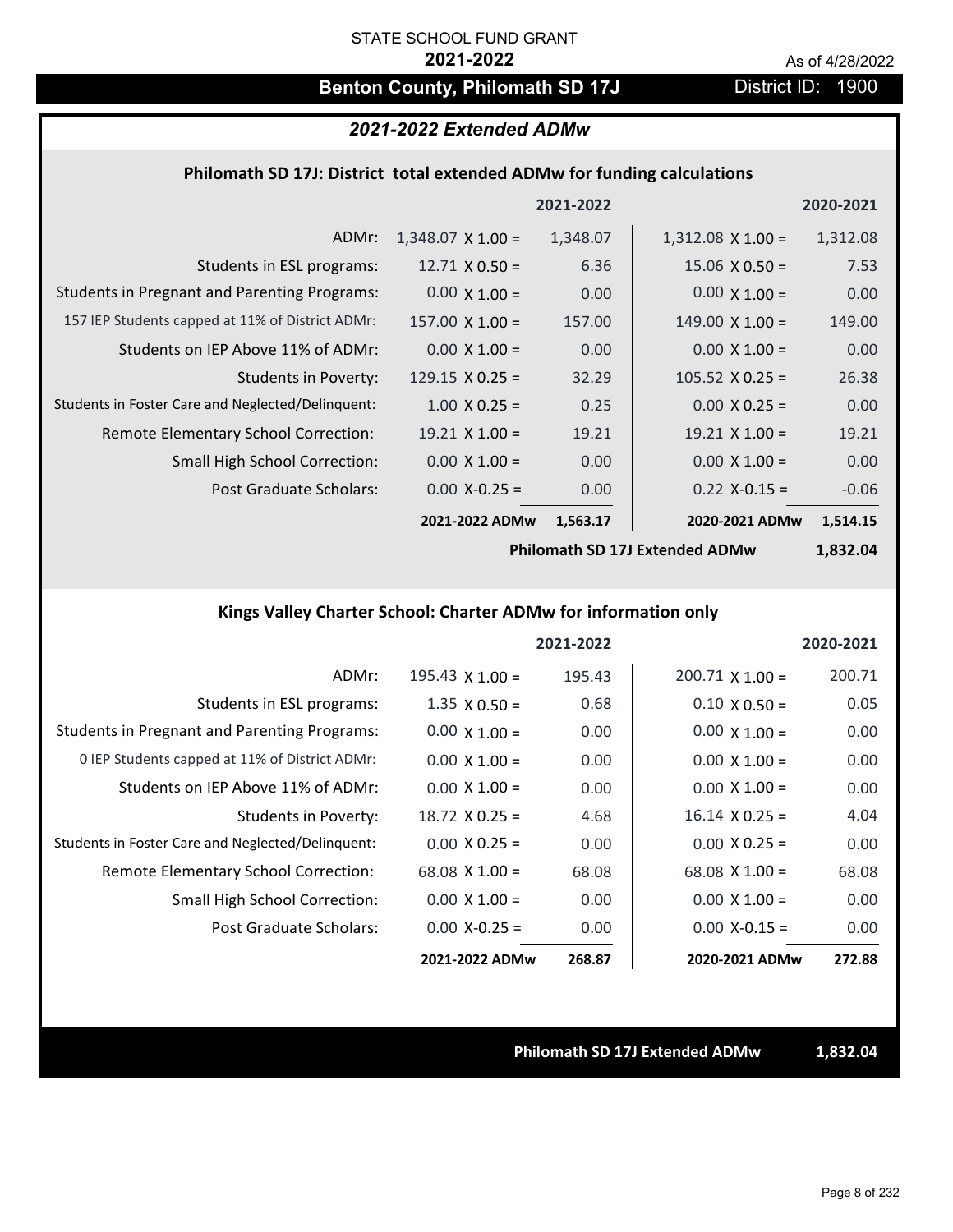## **Benton County, Corvallis SD 509J** District ID: 1901

### *2021-2022 Extended ADMw*

### **Corvallis SD 509J: District total extended ADMw for funding calculations**

|                                                     |                          | 2021-2022 |                                               | 2020-2021   |
|-----------------------------------------------------|--------------------------|-----------|-----------------------------------------------|-------------|
| ADMr:                                               | $6,242.52 \times 1.00 =$ | 6,242.52  | 6,236.85 $\times$ 1.00 =                      | 6,236.85    |
| Students in ESL programs:                           | 496.16 $\times$ 0.50 =   | 248.08    | 480.55 $\times$ 0.50 =                        | 240.28      |
| <b>Students in Pregnant and Parenting Programs:</b> | $1.54 \times 1.00 =$     | 1.54      | $0.27 \times 1.00 =$                          | 0.27        |
| 710 IEP Students capped at 11% of District ADMr:    | 697.42 $\times$ 1.00 =   | 697.42    | 689.00 $\times$ 1.00 =                        | 689.00      |
| Students on IEP Above 11% of ADMr:                  | $0.00 \times 1.00 =$     | 0.00      | $0.00 \times 1.00 =$                          | 0.00        |
| <b>Students in Poverty:</b>                         | $647.68 \times 0.25 =$   | 161.92    | $729.24 \times 0.25 =$                        | 182.31      |
| Students in Foster Care and Neglected/Delinquent:   | $17.00 \times 0.25 =$    | 4.25      | $32.00 \times 0.25 =$                         | 8.00        |
| Remote Elementary School Correction:                | $0.00 \times 1.00 =$     | 0.00      | $0.00 \times 1.00 =$                          | 0.00        |
| <b>Small High School Correction:</b>                | $0.00 \times 1.00 =$     | 0.00      | $0.00 \times 1.00 =$                          | 0.00        |
| Post Graduate Scholars:                             | $0.00$ X-0.25 =          | 0.00      | $5.28$ X-0.15 =                               | $-1.32$     |
|                                                     | 2021-2022 ADMw           | 7,355.73  | 2020-2021 ADMw                                | 7,355.39    |
|                                                     |                          |           | $C_{2}$ $\mathbb{R}^{12}$ . CD, FAQL F    ADM | , , , , , , |

**Corvallis SD 509J Extended ADMw**

**7,482.16**

## **Inavale Community Partners dba Muddy Creek Charter School : Charter ADMw for information only**

|                                                     |                       | 2021-2022 |                        | 2020-2021 |
|-----------------------------------------------------|-----------------------|-----------|------------------------|-----------|
| ADMr:                                               | $97.64 \times 1.00 =$ | 97.64     | $113.59 \times 1.00 =$ | 113.59    |
| Students in ESL programs:                           | $1.00 \times 0.50 =$  | 0.50      | $0.95 \times 0.50 =$   | 0.48      |
| <b>Students in Pregnant and Parenting Programs:</b> | $0.00 \times 1.00 =$  | 0.00      | $0.00 \times 1.00 =$   | 0.00      |
| 0 IEP Students capped at 11% of District ADMr:      | $0.00 \times 1.00 =$  | 0.00      | $0.00 \times 1.00 =$   | 0.00      |
| Students on IEP Above 11% of ADMr:                  | $0.00 \times 1.00 =$  | 0.00      | $0.00 \times 1.00 =$   | 0.00      |
| Students in Poverty:                                | $10.13 \times 0.25 =$ | 2.53      | $13.28 \times 0.25 =$  | 3.32      |
| Students in Foster Care and Neglected/Delinquent:   | $0.00 \times 0.25 =$  | 0.00      | $0.00 \times 0.25 =$   | 0.00      |
| Remote Elementary School Correction:                | $9.39 \times 1.00 =$  | 9.39      | $9.39 \times 1.00 =$   | 9.39      |
| <b>Small High School Correction:</b>                | $0.00 \times 1.00 =$  | 0.00      | $0.00 \times 1.00 =$   | 0.00      |
| Post Graduate Scholars:                             | $0.00$ X-0.25 =       | 0.00      | $0.00 X-0.15 =$        | 0.00      |
|                                                     | 2021-2022 ADMw        | 110.06    | 2020-2021 ADMw         | 126.78    |

**Corvallis SD 509J Extended ADMw 7,482.16**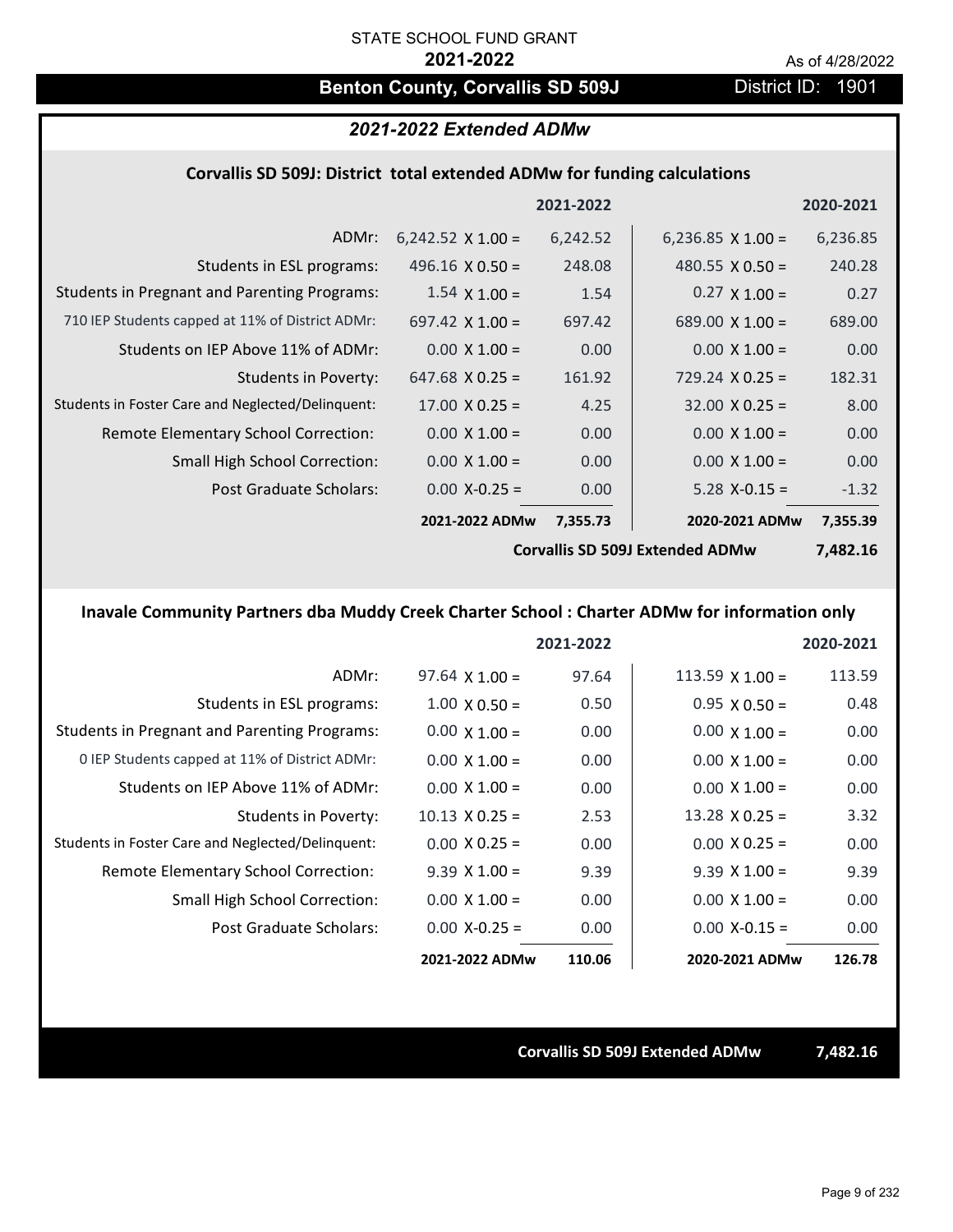## **Clackamas County, West Linn-Wilsonville SD 3J** District ID: 1922

### *2021-2022 Extended ADMw*

#### **West Linn‐Wilsonville SD 3J: District total extended ADMw for funding calculations**

|                                                     |                          | 2021-2022 |                          | 2020-2021 |
|-----------------------------------------------------|--------------------------|-----------|--------------------------|-----------|
| ADMr:                                               | $8,996.87 \times 1.00 =$ | 8,996.87  | $9,136.93 \times 1.00 =$ | 9,136.93  |
| Students in ESL programs:                           | $385.97 \times 0.50 =$   | 192.99    | $364.74 \times 0.50 =$   | 182.37    |
| <b>Students in Pregnant and Parenting Programs:</b> | $0.00 \times 1.00 =$     | 0.00      | $1.00 \times 1.00 =$     | 1.00      |
| 1039 IEP Students capped at 11% of District ADMr:   | $1,001.74 \times 1.00 =$ | 1,001.74  | $1,017.05 \times 1.00 =$ | 1,017.05  |
| Students on IEP Above 11% of ADMr:                  | $0.80 \times 1.00 =$     | 0.80      | $0.80 \times 1.00 =$     | 0.80      |
| Students in Poverty:                                | $355.68 \times 0.25 =$   | 88.92     | $367.62$ X 0.25 =        | 91.91     |
| Students in Foster Care and Neglected/Delinquent:   | $10.00 \times 0.25 =$    | 2.50      | $17.00 \times 0.25 =$    | 4.25      |
| Remote Elementary School Correction:                | $0.00 \times 1.00 =$     | 0.00      | $0.00 \times 1.00 =$     | 0.00      |
| <b>Small High School Correction:</b>                | $0.00 \times 1.00 =$     | 0.00      | $0.00 \times 1.00 =$     | 0.00      |
| Post Graduate Scholars:                             | $0.00$ X-0.25 =          | 0.00      | $0.00$ X-0.15 =          | 0.00      |
|                                                     | 2021-2022 ADMw           | 10.283.81 | 2020-2021 ADMw           | 10.434.31 |

**West Linn‐Wilsonville SD 3J Extended ADMw**

**10,544.42**

### **Three Rivers Charter School: Charter ADMw for information only**

|                                                     |                        | 2021-2022 |                      | 2020-2021 |
|-----------------------------------------------------|------------------------|-----------|----------------------|-----------|
| ADMr:                                               | $109.85 \times 1.00 =$ | 109.85    | 109.02 $X$ 1.00 =    | 109.02    |
| Students in ESL programs:                           | $0.00 \times 0.50 =$   | 0.00      | $0.00 \times 0.50 =$ | 0.00      |
| <b>Students in Pregnant and Parenting Programs:</b> | $0.00 \times 1.00 =$   | 0.00      | $0.00 \times 1.00 =$ | 0.00      |
| 0 IEP Students capped at 11% of District ADMr:      | $0.00 \times 1.00 =$   | 0.00      | $0.00 \times 1.00 =$ | 0.00      |
| Students on IEP Above 11% of ADMr:                  | $0.00 \times 1.00 =$   | 0.00      | $0.00 \times 1.00 =$ | 0.00      |
| Students in Poverty:                                | 4.34 $X$ 0.25 =        | 1.09      | 4.38 $X$ 0.25 =      | 1.10      |
| Students in Foster Care and Neglected/Delinquent:   | $0.00 \times 0.25 =$   | 0.00      | $0.00 \times 0.25 =$ | 0.00      |
| Remote Elementary School Correction:                | $0.00 \times 1.00 =$   | 0.00      | $0.00 \times 1.00 =$ | 0.00      |
| <b>Small High School Correction:</b>                | $0.00 \times 1.00 =$   | 0.00      | $0.00 \times 1.00 =$ | 0.00      |
| Post Graduate Scholars:                             | $0.00 X - 0.25 =$      | 0.00      | $0.00 X-0.15 =$      | 0.00      |
|                                                     | 2021-2022 ADMw         | 110.94    | 2020-2021 ADMw       | 110.12    |

**West Linn‐Wilsonville SD 3J Extended ADMw 10,544.42**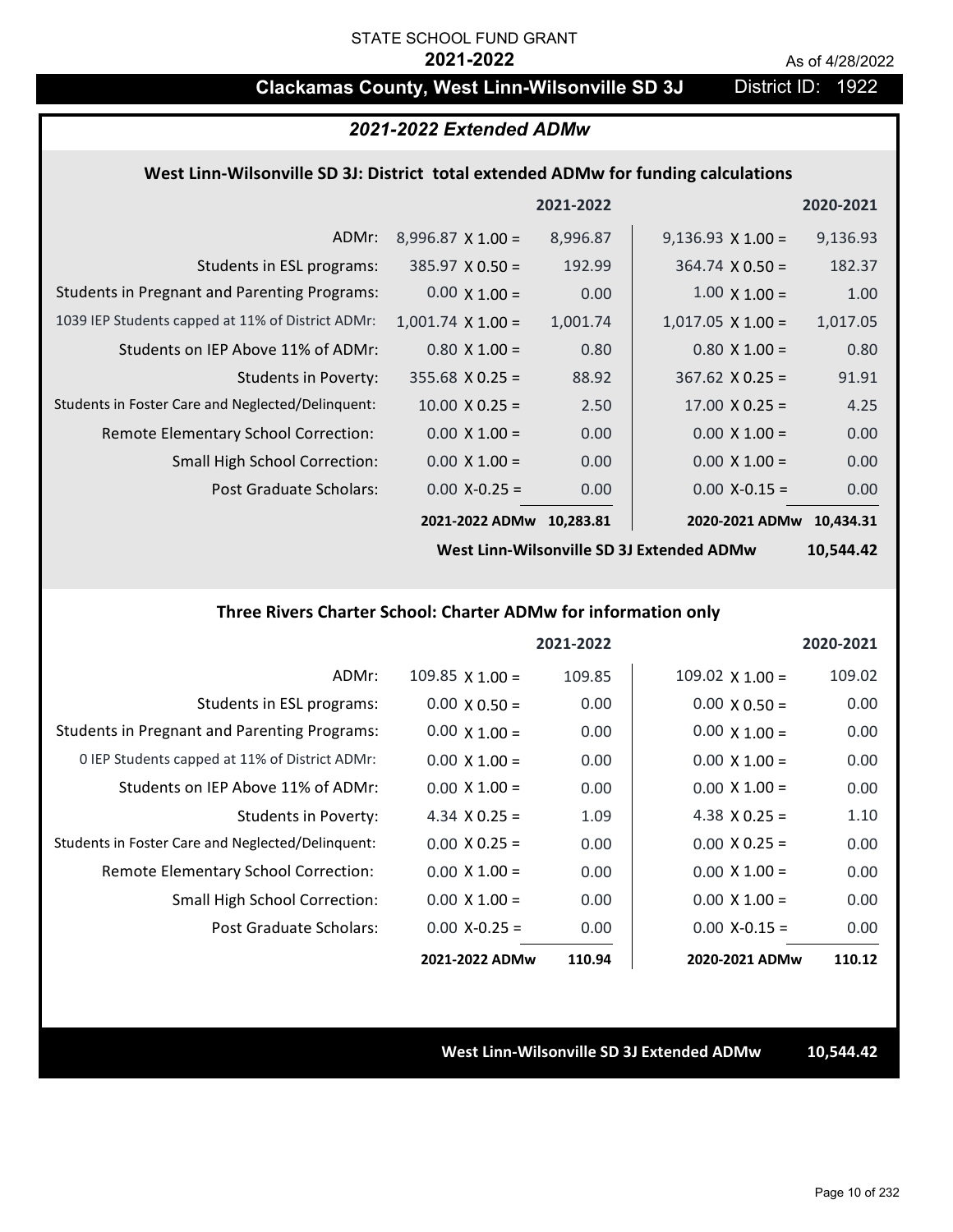## **Clackamas County, Lake Oswego SD 7J District ID: 1923**

## *2021-2022 Extended ADMw*

#### **Lake Oswego SD 7J: District total extended ADMw for funding calculations**

|                                                     |                          | 2021-2022 |                          | 2020-2021 |
|-----------------------------------------------------|--------------------------|-----------|--------------------------|-----------|
| ADMr:                                               | 6,790.64 $\times$ 1.00 = | 6,790.64  | $6,724.80 \times 1.00 =$ | 6,724.80  |
| Students in ESL programs:                           | $170.06 \times 0.50 =$   | 85.03     | $150.57 \times 0.50 =$   | 75.29     |
| <b>Students in Pregnant and Parenting Programs:</b> | $0.00 \times 1.00 =$     | 0.00      | $0.00 \times 1.00 =$     | 0.00      |
| 714 IEP Students capped at 11% of District ADMr:    | $714.00 \times 1.00 =$   | 714.00    | 689.00 $\times$ 1.00 =   | 689.00    |
| Students on IEP Above 11% of ADMr:                  | $0.00 \times 1.00 =$     | 0.00      | $0.00 \times 1.00 =$     | 0.00      |
| Students in Poverty:                                | $204.86 \times 0.25 =$   | 51.22     | $179.11 \times 0.25 =$   | 44.78     |
| Students in Foster Care and Neglected/Delinguent:   | $10.00 \times 0.25 =$    | 2.50      | $6.00 \times 0.25 =$     | 1.50      |
| Remote Elementary School Correction:                | $0.00 \times 1.00 =$     | 0.00      | $0.00 \times 1.00 =$     | 0.00      |
| <b>Small High School Correction:</b>                | $0.00 \times 1.00 =$     | 0.00      | $0.00 \times 1.00 =$     | 0.00      |
| Post Graduate Scholars:                             | $0.00$ X-0.25 =          | 0.00      | $0.00$ X-0.15 =          | 0.00      |
|                                                     | 2021-2022 ADMw           | 7,643.39  | 2020-2021 ADMw           | 7,535.36  |

**Lake Oswego SD 7J Extended ADMw**

**7,655.36**

### **Harmony Academy: Charter ADMw for information only**

|                                                     |                       | 2021-2022 |                       | 2020-2021 |
|-----------------------------------------------------|-----------------------|-----------|-----------------------|-----------|
| ADMr:                                               | $11.88 \times 1.00 =$ | 11.88     | $26.81 \times 1.00 =$ | 26.81     |
| Students in ESL programs:                           | $0.00 \times 0.50 =$  | 0.00      | $0.00 \times 0.50 =$  | 0.00      |
| <b>Students in Pregnant and Parenting Programs:</b> | $0.00 \times 1.00 =$  | 0.00      | $1.33 \times 1.00 =$  | 1.33      |
| 0 IEP Students capped at 11% of District ADMr:      | $0.00 \times 1.00 =$  | 0.00      | $0.00 \times 1.00 =$  | 0.00      |
| Students on IEP Above 11% of ADMr:                  | $0.00 \times 1.00 =$  | 0.00      | $0.00 \times 1.00 =$  | 0.00      |
| Students in Poverty:                                | $0.36$ X $0.25 =$     | 0.09      | $0.71 \times 0.25 =$  | 0.18      |
| Students in Foster Care and Neglected/Delinquent:   | $0.00 \times 0.25 =$  | 0.00      | $0.00 \times 0.25 =$  | 0.00      |
| Remote Elementary School Correction:                | $0.00 \times 1.00 =$  | 0.00      | $0.00 \times 1.00 =$  | 0.00      |
| <b>Small High School Correction:</b>                | $0.00 \times 1.00 =$  | 0.00      | $0.00 \times 1.00 =$  | 0.00      |
| Post Graduate Scholars:                             | $0.00 X - 0.25 =$     | 0.00      | $0.00 X-0.15 =$       | 0.00      |
|                                                     | 2021-2022 ADMw        | 11.97     | 2020-2021 ADMw        | 28.32     |

**Lake Oswego SD 7J Extended ADMw 7,655.36**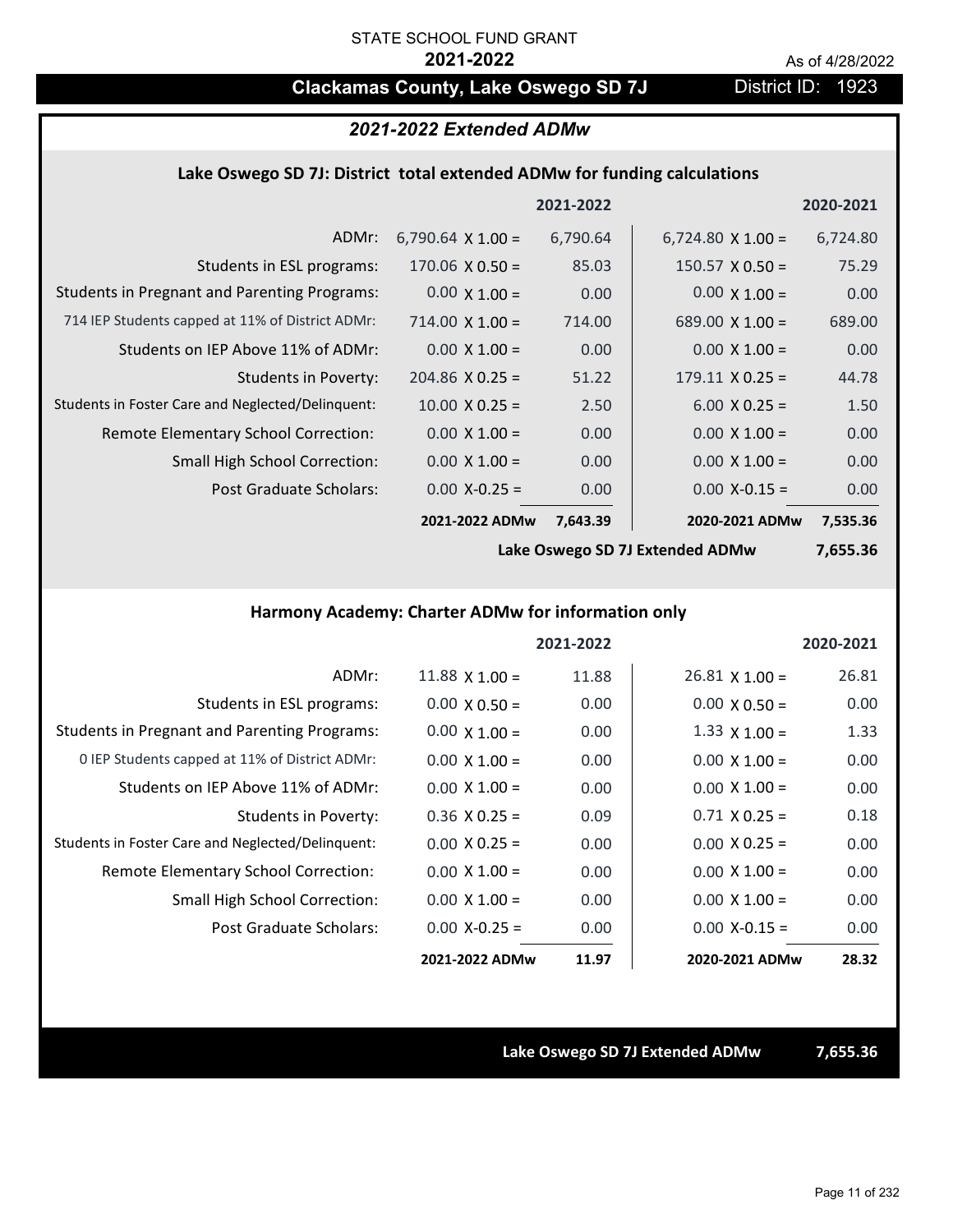## **Clackamas County, North Clackamas SD 12** District ID: 1924

## *2021-2022 Extended ADMw*

## **North Clackamas SD 12: District total extended ADMw for funding calculations**

|                                                     |                                 | 2021-2022 |                           | 2020-2021 |
|-----------------------------------------------------|---------------------------------|-----------|---------------------------|-----------|
|                                                     | ADMr: $15,284.33 \times 1.00 =$ | 15,284.33 | $14,501.10 \times 1.00 =$ | 14,501.10 |
| Students in ESL programs:                           | $1,743.27 \times 0.50 =$        | 871.64    | $1,558.05 \times 0.50 =$  | 779.03    |
| <b>Students in Pregnant and Parenting Programs:</b> | $10.15 \times 1.00 =$           | 10.15     | 5.28 $\times$ 1.00 =      | 5.28      |
| 2582 IEP Students capped at 11% of District ADMr:   | $1,823.66 \times 1.00 =$        | 1,823.66  | $1,741.66$ X $1.00 =$     | 1,741.66  |
| Students on IEP Above 11% of ADMr:                  | $373.40 \times 1.00 =$          | 373.40    | $373.40 \times 1.00 =$    | 373.40    |
| <b>Students in Poverty:</b>                         | $1,093.26$ X 0.25 =             | 273.32    | $1,049.53 \times 0.25 =$  | 262.38    |
| Students in Foster Care and Neglected/Delinquent:   | $50.00 \times 0.25 =$           | 12.50     | $59.00 \times 0.25 =$     | 14.75     |
| Remote Elementary School Correction:                | $0.00 \times 1.00 =$            | 0.00      | $0.00 \times 1.00 =$      | 0.00      |
| <b>Small High School Correction:</b>                | $0.00 \times 1.00 =$            | 0.00      | $0.00 \times 1.00 =$      | 0.00      |
| Post Graduate Scholars:                             | $0.00$ X-0.25 =                 | 0.00      | $0.00$ X-0.15 =           | 0.00      |
|                                                     | 2021-2022 ADMw                  | 18.648.99 | 2020-2021 ADMw            | 17.677.60 |

**North Clackamas SD 12 Extended ADMw**

**20,001.05**

## **Clackamas Web Academy: Charter ADMw for information only**

|                                                     |                       | 2021-2022 |                        | 2020-2021 |
|-----------------------------------------------------|-----------------------|-----------|------------------------|-----------|
| ADMr:                                               | 531.63 $X$ 1.00 =     | 531.63    | $568.08 \times 1.00 =$ | 568.08    |
| Students in ESL programs:                           | $27.04 \times 0.50 =$ | 13.52     | $17.59 \times 0.50 =$  | 8.80      |
| <b>Students in Pregnant and Parenting Programs:</b> | $0.00 \times 1.00 =$  | 0.00      | $0.00 \times 1.00 =$   | 0.00      |
| 0 IEP Students capped at 11% of District ADMr:      | $0.00 \times 1.00 =$  | 0.00      | $0.00 \times 1.00 =$   | 0.00      |
| Students on IEP Above 11% of ADMr:                  | $0.00 \times 1.00 =$  | 0.00      | $0.00 \times 1.00 =$   | 0.00      |
| Students in Poverty:                                | $38.03 \times 0.25 =$ | 9.51      | 41.12 $\times$ 0.25 =  | 10.28     |
| Students in Foster Care and Neglected/Delinquent:   | $0.00 \times 0.25 =$  | 0.00      | $0.00 \times 0.25 =$   | 0.00      |
| Remote Elementary School Correction:                | $0.00 \times 1.00 =$  | 0.00      | $0.00 \times 1.00 =$   | 0.00      |
| <b>Small High School Correction:</b>                | $0.00 \times 1.00 =$  | 0.00      | $0.00 \times 1.00 =$   | 0.00      |
| Post Graduate Scholars:                             | $0.00 X - 0.25 =$     | 0.00      | $0.00$ X-0.15 =        | 0.00      |
|                                                     | 2021-2022 ADMw        | 554.66    | 2020-2021 ADMw         | 587.16    |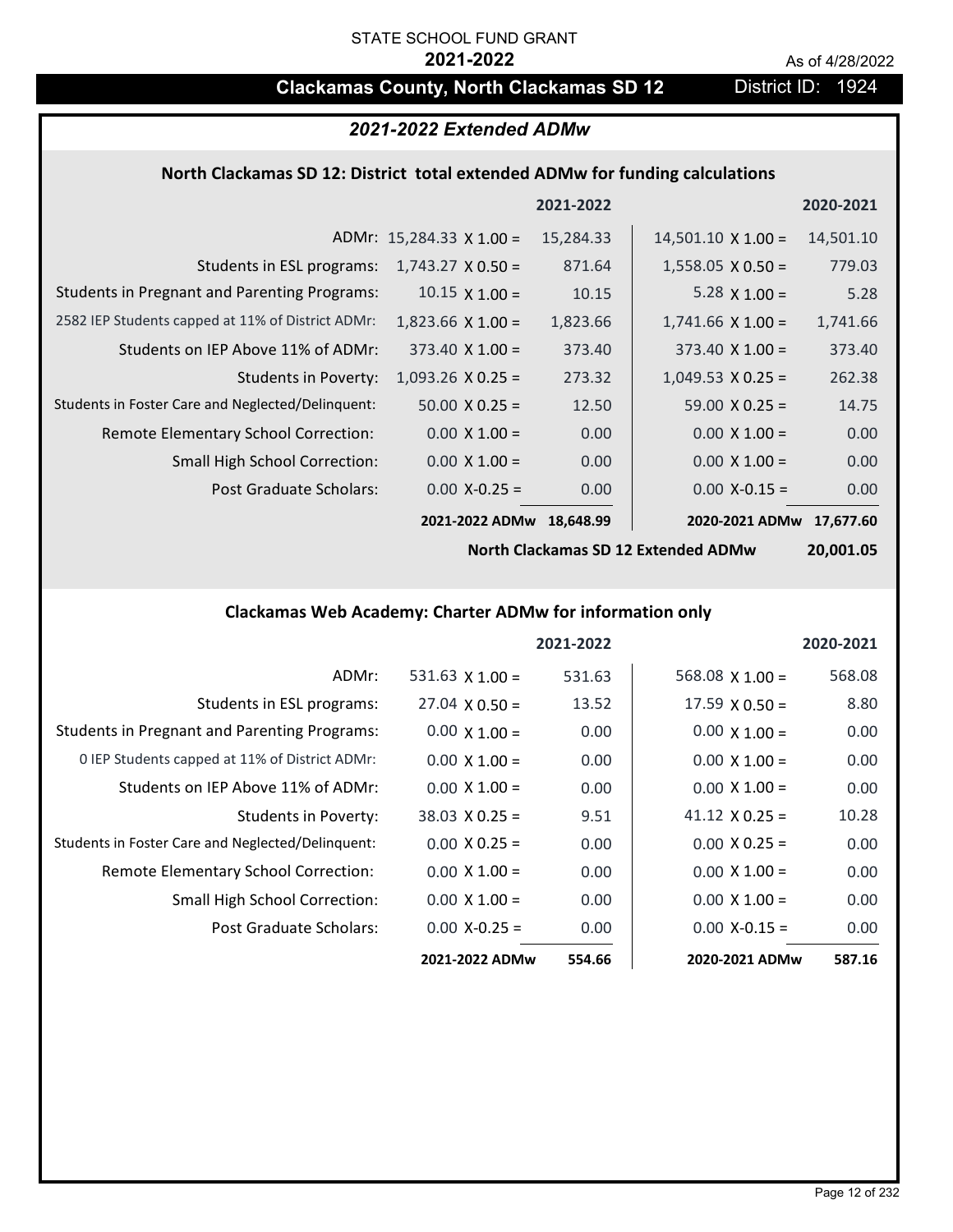### **Clackamas Middle College: Charter ADMw for information only**

|                                                     |                       | 2021-2022 |                        | 2020-2021 |
|-----------------------------------------------------|-----------------------|-----------|------------------------|-----------|
| ADMr:                                               | $233.87$ X 1.00 =     | 233.87    | $259.56 \times 1.00 =$ | 259.56    |
| Students in ESL programs:                           | $15.50 \times 0.50 =$ | 7.75      | $6.95 \times 0.50 =$   | 3.48      |
| <b>Students in Pregnant and Parenting Programs:</b> | $0.00 \times 1.00 =$  | 0.00      | $0.00 \times 1.00 =$   | 0.00      |
| 0 IEP Students capped at 11% of District ADMr:      | $0.00 \times 1.00 =$  | 0.00      | $0.00 \times 1.00 =$   | 0.00      |
| Students on IEP Above 11% of ADMr:                  | $0.00 \times 1.00 =$  | 0.00      | $0.00 \times 1.00 =$   | 0.00      |
| Students in Poverty:                                | $16.73 \times 0.25 =$ | 4.18      | $18.79 \times 0.25 =$  | 4.70      |
| Students in Foster Care and Neglected/Delinguent:   | $0.00 \times 0.25 =$  | 0.00      | $0.00 \times 0.25 =$   | 0.00      |
| <b>Remote Elementary School Correction:</b>         | $0.00 \times 1.00 =$  | 0.00      | $0.00 \times 1.00 =$   | 0.00      |
| <b>Small High School Correction:</b>                | $0.00 \times 1.00 =$  | 0.00      | $0.00 \times 1.00 =$   | 0.00      |
| Post Graduate Scholars:                             | $0.00 X - 0.25 =$     | 0.00      | $0.00$ X-0.15 =        | 0.00      |
|                                                     | 2021-2022 ADMw        | 245.80    | 2020-2021 ADMw         | 267.73    |

## **Milwaukie Academy of the Arts: Charter ADMw for information only**

|                                                     |                       | 2021-2022 |                        | 2020-2021 |
|-----------------------------------------------------|-----------------------|-----------|------------------------|-----------|
| ADMr:                                               | $308.63$ X 1.00 =     | 308.63    | $278.56 \times 1.00 =$ | 278.56    |
| Students in ESL programs:                           | $3.09 \times 0.50 =$  | 1.55      | $1.00 \times 0.50 =$   | 0.50      |
| <b>Students in Pregnant and Parenting Programs:</b> | $0.00 \times 1.00 =$  | 0.00      | $0.00 \times 1.00 =$   | 0.00      |
| 0 IEP Students capped at 11% of District ADMr:      | $0.00 \times 1.00 =$  | 0.00      | $0.00 \times 1.00 =$   | 0.00      |
| Students on IEP Above 11% of ADMr:                  | $0.00 \times 1.00 =$  | 0.00      | $0.00 \times 1.00 =$   | 0.00      |
| <b>Students in Poverty:</b>                         | $22.08 \times 0.25 =$ | 5.52      | $20.16 \times 0.25 =$  | 5.04      |
| Students in Foster Care and Neglected/Delinquent:   | $0.00 \times 0.25 =$  | 0.00      | $0.00 \times 0.25 =$   | 0.00      |
| Remote Elementary School Correction:                | $0.00 \times 1.00 =$  | 0.00      | $0.00 \times 1.00 =$   | 0.00      |
| <b>Small High School Correction:</b>                | $0.00 \times 1.00 =$  | 0.00      | $0.00 \times 1.00 =$   | 0.00      |
| Post Graduate Scholars:                             | $0.00$ X-0.25 =       | 0.00      | $0.00 X - 0.15 =$      | 0.00      |
|                                                     | 2021-2022 ADMw        | 315.70    | 2020-2021 ADMw         | 284.10    |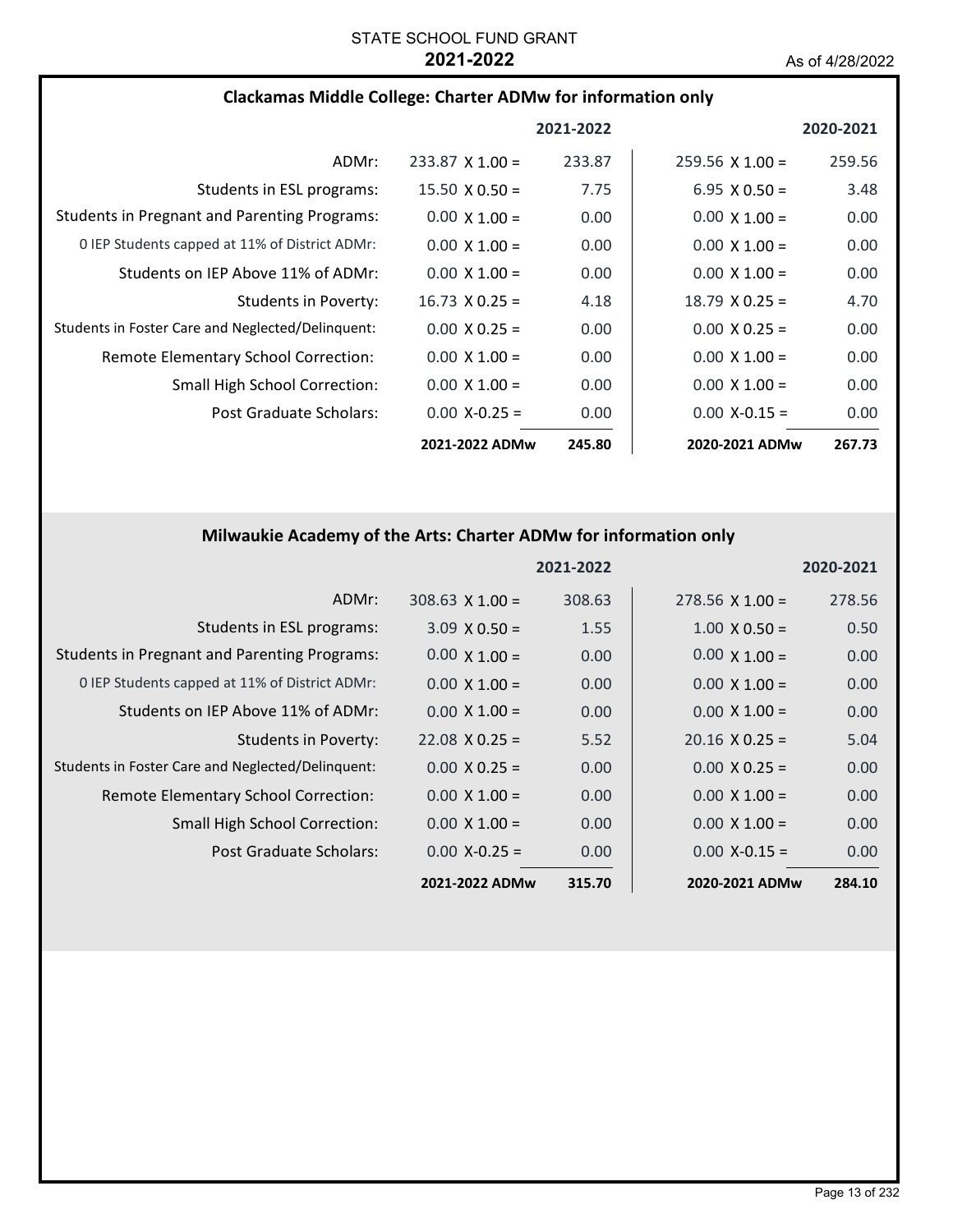### **Cascade Heights Public Charter School: Charter ADMw for information only**

|                                                     |                        | 2021-2022 |                        | 2020-2021 |
|-----------------------------------------------------|------------------------|-----------|------------------------|-----------|
| ADMr:                                               | $220.26 \times 1.00 =$ | 220.26    | $225.98 \times 1.00 =$ | 225.98    |
| Students in ESL programs:                           | $16.91 \times 0.50 =$  | 8.46      | $16.00 \times 0.50 =$  | 8.00      |
| <b>Students in Pregnant and Parenting Programs:</b> | $0.00 \times 1.00 =$   | 0.00      | $0.00 \times 1.00 =$   | 0.00      |
| 0 IEP Students capped at 11% of District ADMr:      | $0.00 \times 1.00 =$   | 0.00      | $0.00 \times 1.00 =$   | 0.00      |
| Students on IEP Above 11% of ADMr:                  | $0.00 \times 1.00 =$   | 0.00      | $0.00 \times 1.00 =$   | 0.00      |
| <b>Students in Poverty:</b>                         | $15.75 \times 0.25 =$  | 3.94      | $16.36 \times 0.25 =$  | 4.09      |
| Students in Foster Care and Neglected/Delinquent:   | $0.00 \times 0.25 =$   | 0.00      | $0.00 \times 0.25 =$   | 0.00      |
| Remote Elementary School Correction:                | $0.00 \times 1.00 =$   | 0.00      | $0.00 \times 1.00 =$   | 0.00      |
| <b>Small High School Correction:</b>                | $0.00 \times 1.00 =$   | 0.00      | $0.00 \times 1.00 =$   | 0.00      |
| Post Graduate Scholars:                             | $0.00 X - 0.25 =$      | 0.00      | $0.00$ X-0.15 =        | 0.00      |
|                                                     | 2021-2022 ADMw         | 232.65    | 2020-2021 ADMw         | 238.07    |

**North Clackamas SD 12 Extended ADMw 20,001.05**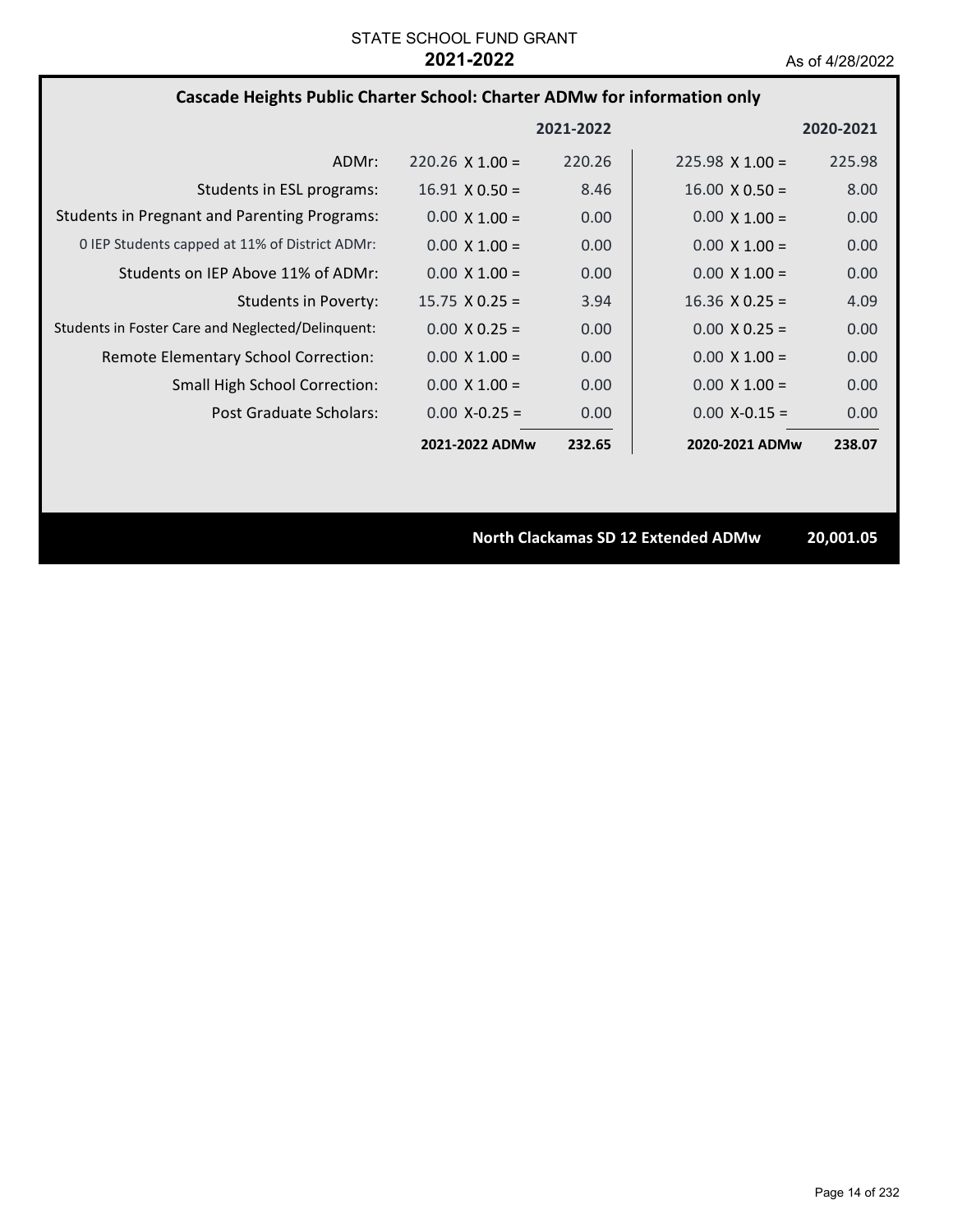## **Clackamas County, Molalla River SD 35** District ID: 1925

## *2021-2022 Extended ADMw*

#### **Molalla River SD 35: District total extended ADMw for funding calculations**

|                                                     |                          | 2021-2022 |                          | 2020-2021 |
|-----------------------------------------------------|--------------------------|-----------|--------------------------|-----------|
| ADMr:                                               | $2,227.01 \times 1.00 =$ | 2,227.01  | $2,197.75 \times 1.00 =$ | 2,197.75  |
| Students in ESL programs:                           | $188.14 \times 0.50 =$   | 94.07     | $179.12 \times 0.50 =$   | 89.56     |
| <b>Students in Pregnant and Parenting Programs:</b> | $0.00 \times 1.00 =$     | 0.00      | $0.00 \times 1.00 =$     | 0.00      |
| 400 IEP Students capped at 11% of District ADMr:    | $271.64 \times 1.00 =$   | 271.64    | $272.98 \times 1.00 =$   | 272.98    |
| Students on IEP Above 11% of ADMr:                  | $36.90 \times 1.00 =$    | 36.90     | $36.90 \times 1.00 =$    | 36.90     |
| Students in Poverty:                                | $170.97 \times 0.25 =$   | 42.74     | $175.85 \times 0.25 =$   | 43.96     |
| Students in Foster Care and Neglected/Delinquent:   | $10.00 \times 0.25 =$    | 2.50      | $12.00 \times 0.25 =$    | 3.00      |
| Remote Elementary School Correction:                | $0.00 \times 1.00 =$     | 0.00      | $0.00 \times 1.00 =$     | 0.00      |
| <b>Small High School Correction:</b>                | $0.00 \times 1.00 =$     | 0.00      | $0.00 \times 1.00 =$     | 0.00      |
| Post Graduate Scholars:                             | $0.00$ X-0.25 =          | 0.00      | $0.00$ X-0.15 =          | 0.00      |
|                                                     | 2021-2022 ADMw           | 2,674.86  | 2020-2021 ADMw           | 2,644.15  |

**Molalla River SD 35 Extended ADMw**

**2,936.68**

## **Molalla River Academy: Charter ADMw for information only**

|                                                     |                       | 2021-2022 |                        | 2020-2021 |
|-----------------------------------------------------|-----------------------|-----------|------------------------|-----------|
| ADMr:                                               | $187.72$ X $1.00 =$   | 187.72    | $207.96 \times 1.00 =$ | 207.96    |
| Students in ESL programs:                           | $0.94 \times 0.50 =$  | 0.47      | $1.00 \times 0.50 =$   | 0.50      |
| <b>Students in Pregnant and Parenting Programs:</b> | $0.00 \times 1.00 =$  | 0.00      | $0.00 \times 1.00 =$   | 0.00      |
| 0 IEP Students capped at 11% of District ADMr:      | $0.00 \times 1.00 =$  | 0.00      | $0.00 \times 1.00 =$   | 0.00      |
| Students on IEP Above 11% of ADMr:                  | $0.00 \times 1.00 =$  | 0.00      | $0.00 \times 1.00 =$   | 0.00      |
| <b>Students in Poverty:</b>                         | $14.41 \times 0.25 =$ | 3.60      | $16.64 \times 0.25 =$  | 4.16      |
| Students in Foster Care and Neglected/Delinquent:   | $0.00 \times 0.25 =$  | 0.00      | $0.00 \times 0.25 =$   | 0.00      |
| Remote Elementary School Correction:                | $0.00 \times 1.00 =$  | 0.00      | $0.00 \times 1.00 =$   | 0.00      |
| <b>Small High School Correction:</b>                | $0.00 \times 1.00 =$  | 0.00      | $0.00 \times 1.00 =$   | 0.00      |
| Post Graduate Scholars:                             | $0.00 X - 0.25 =$     | 0.00      | $0.00 X - 0.15 =$      | 0.00      |
|                                                     | 2021-2022 ADMw        | 191.79    | 2020-2021 ADMw         | 212.62    |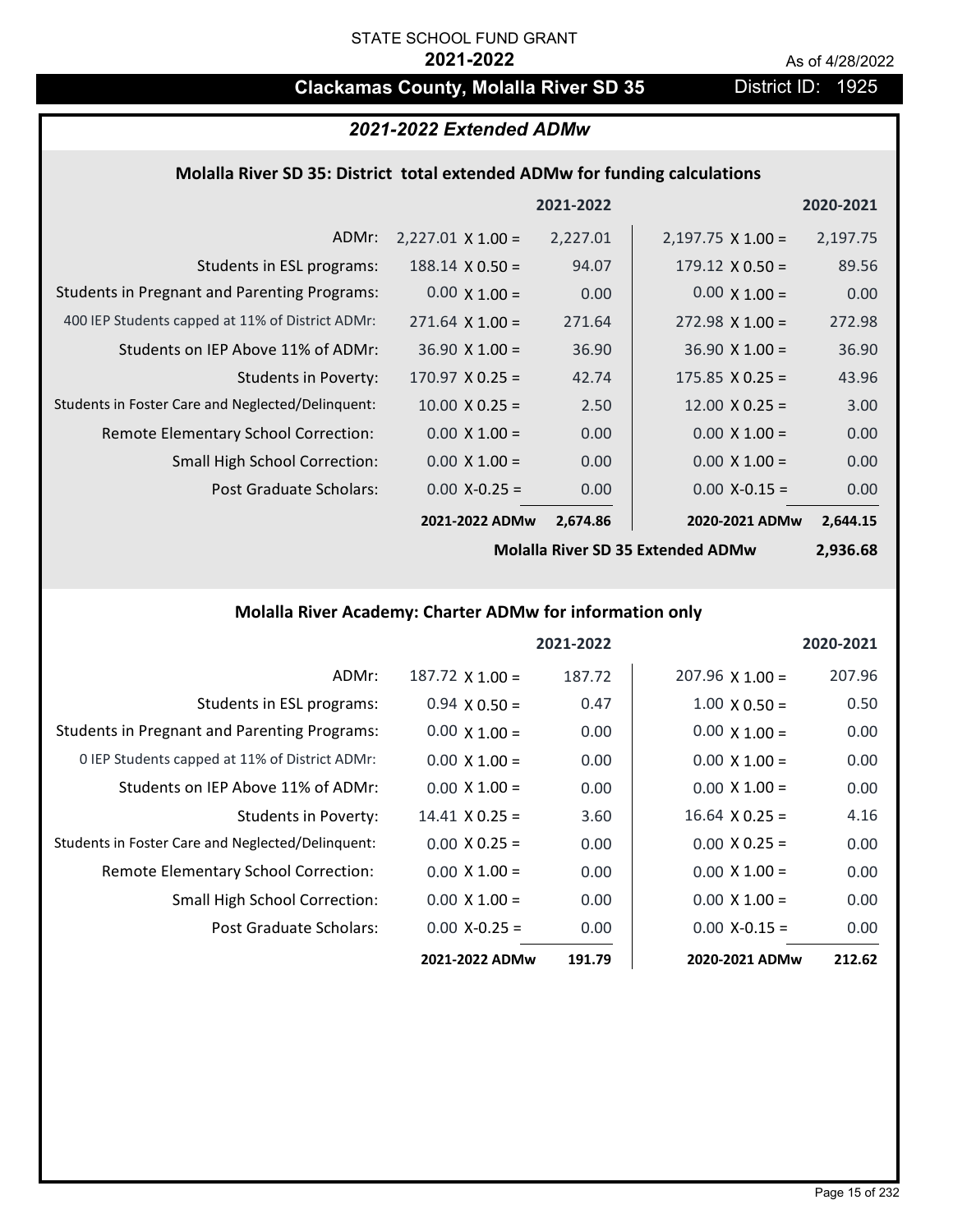## **Renaissance Public Academy: Charter ADMw for information only**

|                                                     |                       | 2021-2022 |                       | 2020-2021 |
|-----------------------------------------------------|-----------------------|-----------|-----------------------|-----------|
| ADMr:                                               | $54.71 \times 1.00 =$ | 54.71     | $75.91 \times 1.00 =$ | 75.91     |
| Students in ESL programs:                           | 5.98 $\times$ 0.50 =  | 2.99      | 4.96 $\times$ 0.50 =  | 2.48      |
| <b>Students in Pregnant and Parenting Programs:</b> | $0.00 \times 1.00 =$  | 0.00      | $0.00 \times 1.00 =$  | 0.00      |
| 0 IEP Students capped at 11% of District ADMr:      | $0.00 \times 1.00 =$  | 0.00      | $0.00 \times 1.00 =$  | 0.00      |
| Students on IEP Above 11% of ADMr:                  | $0.00 \times 1.00 =$  | 0.00      | $0.00 \times 1.00 =$  | 0.00      |
| <b>Students in Poverty:</b>                         | 4.20 $X$ 0.25 =       | 1.05      | $6.07 \times 0.25 =$  | 1.52      |
| Students in Foster Care and Neglected/Delinquent:   | $0.00 \times 0.25 =$  | 0.00      | $0.00 \times 0.25 =$  | 0.00      |
| Remote Elementary School Correction:                | $0.00 \times 1.00 =$  | 0.00      | $0.00 \times 1.00 =$  | 0.00      |
| <b>Small High School Correction:</b>                | $0.00 \times 1.00 =$  | 0.00      | $0.00 \times 1.00 =$  | 0.00      |
| Post Graduate Scholars:                             | $0.00 X - 0.25 =$     | 0.00      | $0.00$ X-0.15 =       | 0.00      |
|                                                     | 2021-2022 ADMw        | 58.75     | 2020-2021 ADMw        | 79.91     |

**Molalla River SD 35 Extended ADMw 2,936.68**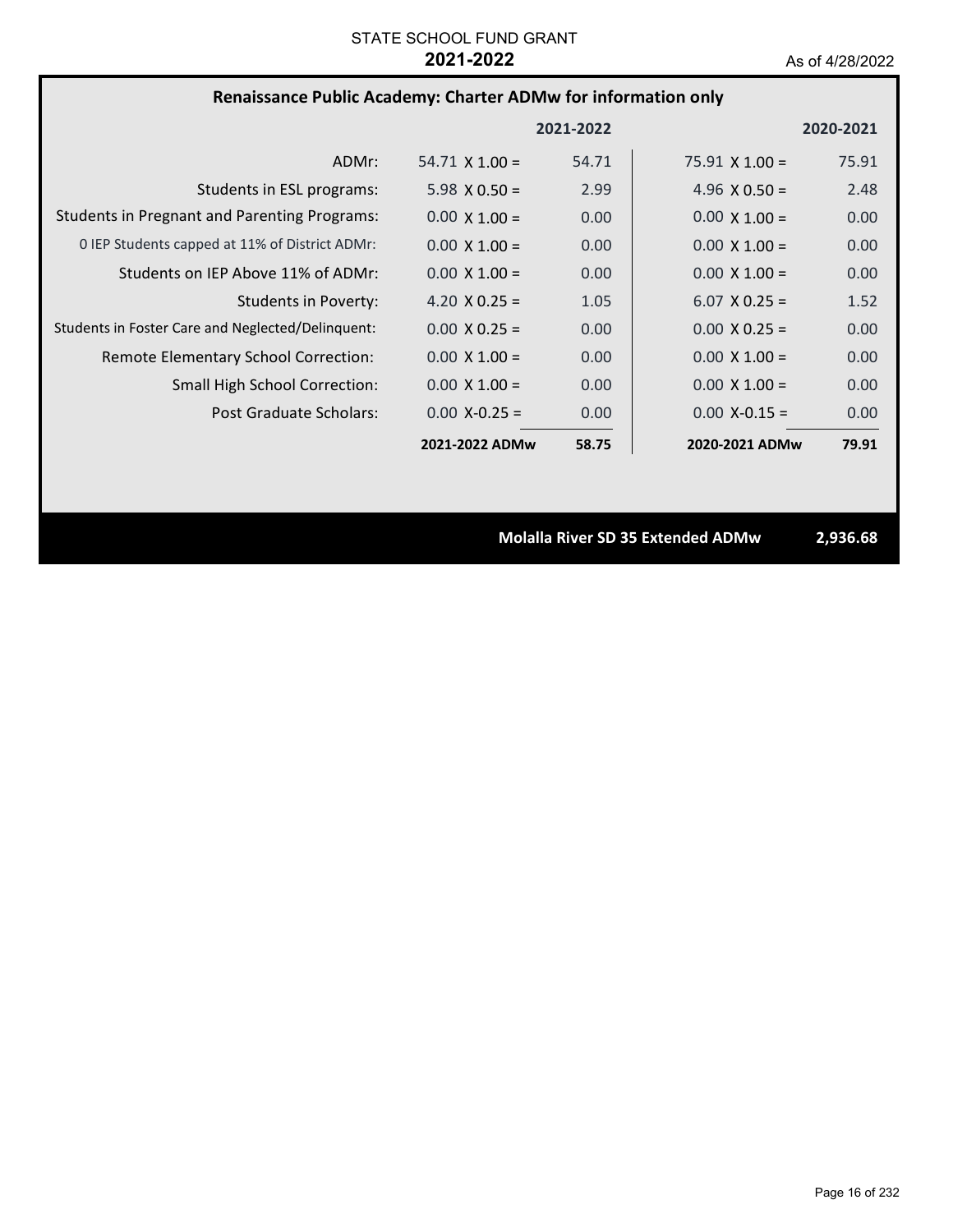## **Clackamas County, Oregon Trail SD 46** District ID: 1926

## *2021-2022 Extended ADMw*

### **Oregon Trail SD 46: District total extended ADMw for funding calculations**

|                                                     |                          | 2021-2022 |                          | 2020-2021 |
|-----------------------------------------------------|--------------------------|-----------|--------------------------|-----------|
| ADMr:                                               | 4,050.89 $\times$ 1.00 = | 4,050.89  | $3,979.85 \times 1.00 =$ | 3,979.85  |
| Students in ESL programs:                           | $215.04 \times 0.50 =$   | 107.52    | $215.65 \times 0.50 =$   | 107.83    |
| <b>Students in Pregnant and Parenting Programs:</b> | $0.00 \times 1.00 =$     | 0.00      | $0.00 \times 1.00 =$     | 0.00      |
| 567 IEP Students capped at 11% of District ADMr:    | $472.88 \times 1.00 =$   | 472.88    | 471.03 $\times$ 1.00 =   | 471.03    |
| Students on IEP Above 11% of ADMr:                  | $36.00 \times 1.00 =$    | 36.00     | $36.00 \times 1.00 =$    | 36.00     |
| Students in Poverty:                                | $256.69 \times 0.25 =$   | 64.17     | $309.02 \times 0.25 =$   | 77.26     |
| Students in Foster Care and Neglected/Delinquent:   | $12.00 \times 0.25 =$    | 3.00      | $10.00 \times 0.25 =$    | 2.50      |
| Remote Elementary School Correction:                | $0.00 \times 1.00 =$     | 0.00      | $0.00 \times 1.00 =$     | 0.00      |
| <b>Small High School Correction:</b>                | $0.00 \times 1.00 =$     | 0.00      | $0.00 \times 1.00 =$     | 0.00      |
| Post Graduate Scholars:                             | $0.00$ X-0.25 =          | 0.00      | $0.00$ X-0.15 =          | 0.00      |
|                                                     | 2021-2022 ADMw           | 4,734.46  | 2020-2021 ADMw           | 4,674.46  |

**Oregon Trail SD 46 Extended ADMw**

**4,986.96**

## **Oregon Trail Academy: Charter ADMw for information only**

|                                                     |                        | 2021-2022 |                        | 2020-2021 |
|-----------------------------------------------------|------------------------|-----------|------------------------|-----------|
| ADMr:                                               | $248.00 \times 1.00 =$ | 248.00    | $302.20 \times 1.00 =$ | 302.20    |
| Students in ESL programs:                           | $1.14 \times 0.50 =$   | 0.57      | $1.04 \times 0.50 =$   | 0.52      |
| <b>Students in Pregnant and Parenting Programs:</b> | $0.00 \times 1.00 =$   | 0.00      | $0.00 \times 1.00 =$   | 0.00      |
| 0 IEP Students capped at 11% of District ADMr:      | $0.00 \times 1.00 =$   | 0.00      | $0.00 \times 1.00 =$   | 0.00      |
| Students on IEP Above 11% of ADMr:                  | $0.00 \times 1.00 =$   | 0.00      | $0.00 \times 1.00 =$   | 0.00      |
| Students in Poverty:                                | $15.72 \times 0.25 =$  | 3.93      | $22.19 \times 0.25 =$  | 5.55      |
| Students in Foster Care and Neglected/Delinquent:   | $0.00 \times 0.25 =$   | 0.00      | $0.00 \times 0.25 =$   | 0.00      |
| Remote Elementary School Correction:                | $0.00 \times 1.00 =$   | 0.00      | $0.00 \times 1.00 =$   | 0.00      |
| <b>Small High School Correction:</b>                | $0.00 \times 1.00 =$   | 0.00      | $0.00 \times 1.00 =$   | 0.00      |
| Post Graduate Scholars:                             | $0.00$ X-0.25 =        | 0.00      | $0.00 X-0.15 =$        | 0.00      |
|                                                     | 2021-2022 ADMw         | 252.50    | 2020-2021 ADMw         | 308.27    |

### **Oregon Trail SD 46 Extended ADMw 4,986.96**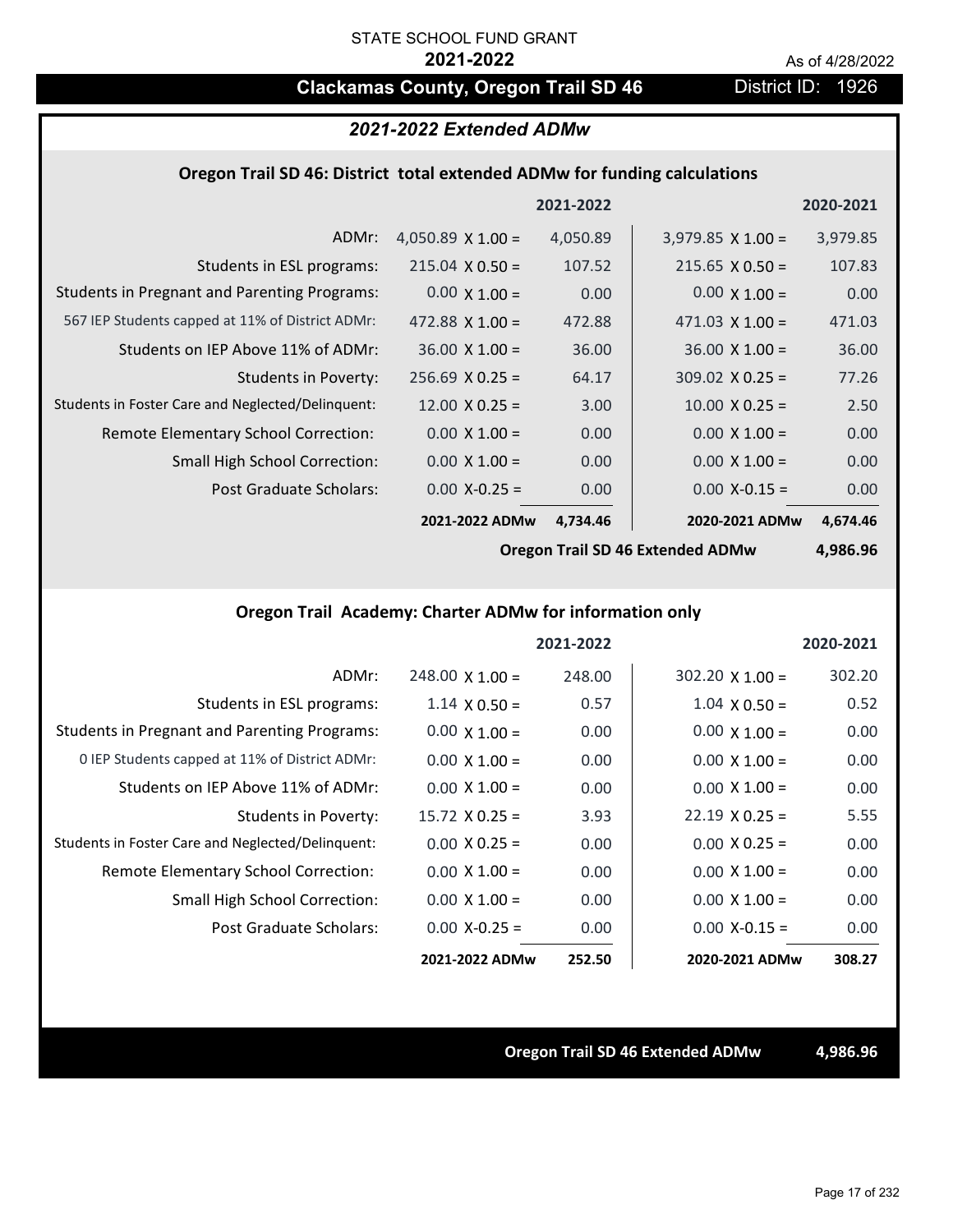## **Clackamas County, Colton SD 53** District ID: 1927

## *2021-2022 Extended ADMw*

## **Colton SD 53: District total extended ADMw for funding calculations**

|                                                     |                        | 2021-2022 |                                   | 2020-2021 |
|-----------------------------------------------------|------------------------|-----------|-----------------------------------|-----------|
| ADMr:                                               | 472.70 $\times$ 1.00 = | 472.70    | 496.42 $\times$ 1.00 =            | 496.42    |
| Students in ESL programs:                           | $0.00 \times 0.50 =$   | 0.00      | $0.00 \times 0.50 =$              | 0.00      |
| <b>Students in Pregnant and Parenting Programs:</b> | $0.00 \times 1.00 =$   | 0.00      | $0.00 \times 1.00 =$              | 0.00      |
| 69 IEP Students capped at 11% of District ADMr:     | $52.00 \times 1.00 =$  | 52.00     | $54.61 \times 1.00 =$             | 54.61     |
| Students on IEP Above 11% of ADMr:                  | $2.80 \times 1.00 =$   | 2.80      | $2.80$ X $1.00 =$                 | 2.80      |
| <b>Students in Poverty:</b>                         | $28.54$ X 0.25 =       | 7.14      | $32.22 \times 0.25 =$             | 8.06      |
| Students in Foster Care and Neglected/Delinquent:   | $3.00 \times 0.25 =$   | 0.75      | $5.00 X 0.25 =$                   | 1.25      |
| Remote Elementary School Correction:                | $0.00 \times 1.00 =$   | 0.00      | $0.00 \times 1.00 =$              | 0.00      |
| <b>Small High School Correction:</b>                | $88.58$ X 1.00 =       | 88.58     | $88.58$ X 1.00 =                  | 88.58     |
| Post Graduate Scholars:                             | $0.00$ X-0.25 =        | 0.00      | $0.00 X - 0.15 =$                 | 0.00      |
|                                                     | 2021-2022 ADMw         | 623.96    | 2020-2021 ADMw                    | 651.71    |
|                                                     |                        |           | <b>Colton SD 53 Extended ADMw</b> | 651.71    |
|                                                     |                        |           |                                   |           |
|                                                     |                        |           | <b>Colton SD 53 Extended ADMw</b> | 651.71    |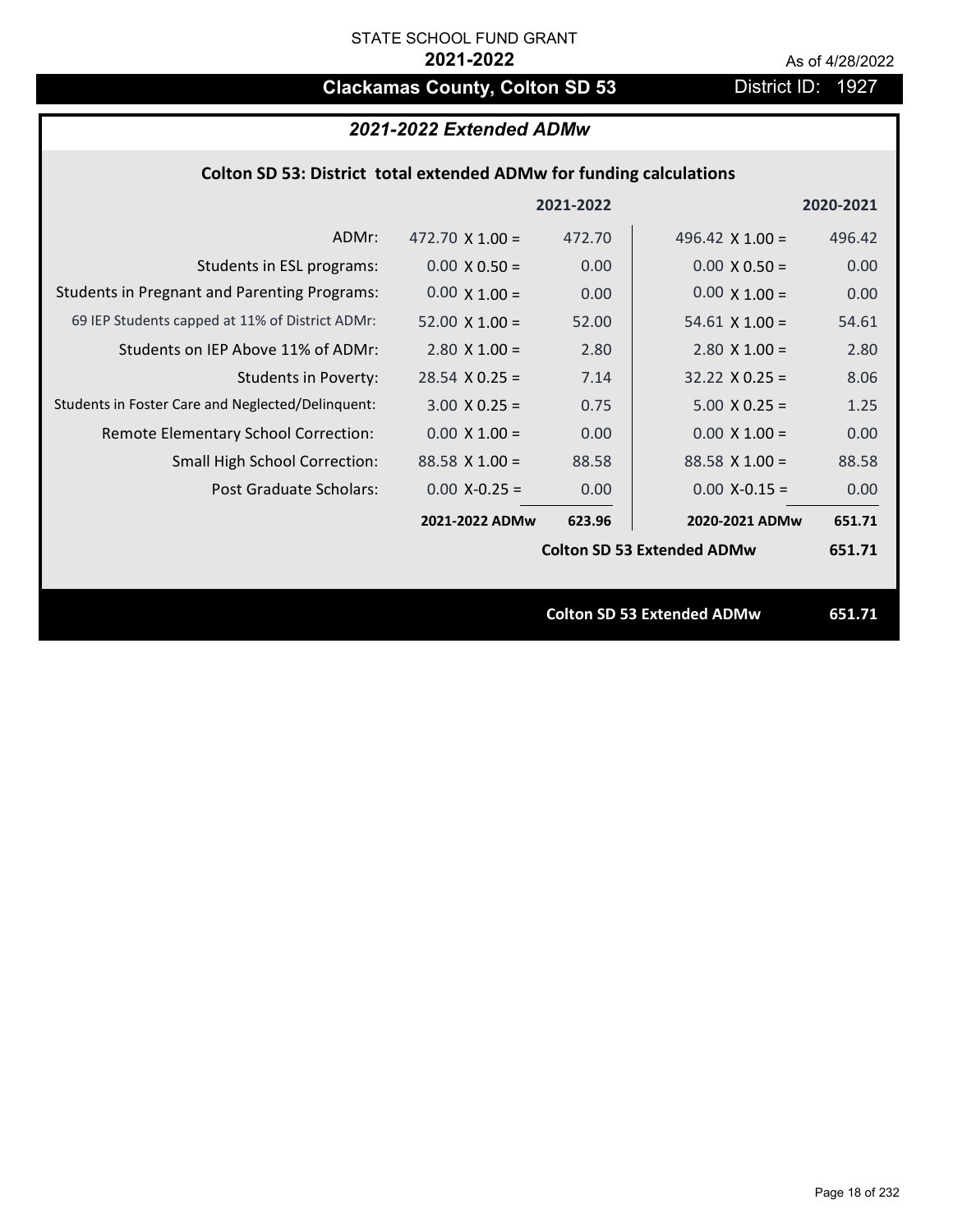## **Clackamas County, Oregon City SD 62** District ID: 1928

## *2021-2022 Extended ADMw*

#### **Oregon City SD 62: District total extended ADMw for funding calculations**

|                                                     |                          | 2021-2022 |                          | 2020-2021 |
|-----------------------------------------------------|--------------------------|-----------|--------------------------|-----------|
| ADMr:                                               | $6,220.27 \times 1.00 =$ | 6,220.27  | 6,340.34 $\times$ 1.00 = | 6,340.34  |
| Students in ESL programs:                           | $328.10 \times 0.50 =$   | 164.05    | $322.55 \times 0.50 =$   | 161.28    |
| <b>Students in Pregnant and Parenting Programs:</b> | $1.92 \times 1.00 =$     | 1.92      | $0.00 \times 1.00 =$     | 0.00      |
| 1094 IEP Students capped at 11% of District ADMr:   | 794.23 $\times$ 1.00 =   | 794.23    | $809.53 \times 1.00 =$   | 809.53    |
| Students on IEP Above 11% of ADMr:                  | $196.10 \times 1.00 =$   | 196.10    | $196.10 \times 1.00 =$   | 196.10    |
| <b>Students in Poverty:</b>                         | $394.16 \times 0.25 =$   | 98.54     | $372.77 \times 0.25 =$   | 93.19     |
| Students in Foster Care and Neglected/Delinquent:   | $22.00 \times 0.25 =$    | 5.50      | $35.00 \times 0.25 =$    | 8.75      |
| Remote Elementary School Correction:                | $0.00 \times 1.00 =$     | 0.00      | $0.00 \times 1.00 =$     | 0.00      |
| <b>Small High School Correction:</b>                | $0.00 \times 1.00 =$     | 0.00      | $0.00 \times 1.00 =$     | 0.00      |
| Post Graduate Scholars:                             | $0.00$ X-0.25 =          | 0.00      | $0.00$ X-0.15 =          | 0.00      |
|                                                     | 2021-2022 ADMw           | 7,480.61  | 2020-2021 ADMw           | 7,609.19  |

**Oregon City SD 62 Extended ADMw**

**8,646.50**

## **Oregon City Service Learning Academy: Charter ADMw for information only**

|                                                     |                      | 2021-2022 |                        | 2020-2021 |
|-----------------------------------------------------|----------------------|-----------|------------------------|-----------|
| ADMr:                                               | $130.64$ X $1.00 =$  | 130.64    | $161.61 \times 1.00 =$ | 161.61    |
| Students in ESL programs:                           | $5.00 \times 0.50 =$ | 2.50      | 4.66 $X$ 0.50 =        | 2.33      |
| <b>Students in Pregnant and Parenting Programs:</b> | $0.00 \times 1.00 =$ | 0.00      | $0.00 \times 1.00 =$   | 0.00      |
| 0 IEP Students capped at 11% of District ADMr:      | $0.00 \times 1.00 =$ | 0.00      | $0.00 \times 1.00 =$   | 0.00      |
| Students on IEP Above 11% of ADMr:                  | $0.00 \times 1.00 =$ | 0.00      | $0.00 \times 1.00 =$   | 0.00      |
| Students in Poverty:                                | $8.28$ X 0.25 =      | 2.07      | $9.50 \times 0.25 =$   | 2.38      |
| Students in Foster Care and Neglected/Delinquent:   | $0.00 \times 0.25 =$ | 0.00      | $0.00 \times 0.25 =$   | 0.00      |
| Remote Elementary School Correction:                | $0.00 \times 1.00 =$ | 0.00      | $0.00 \times 1.00 =$   | 0.00      |
| <b>Small High School Correction:</b>                | $0.00 \times 1.00 =$ | 0.00      | $0.00 \times 1.00 =$   | 0.00      |
| Post Graduate Scholars:                             | $0.00$ X-0.25 =      | 0.00      | $0.00$ X-0.15 =        | 0.00      |
|                                                     | 2021-2022 ADMw       | 135.21    | 2020-2021 ADMw         | 166.32    |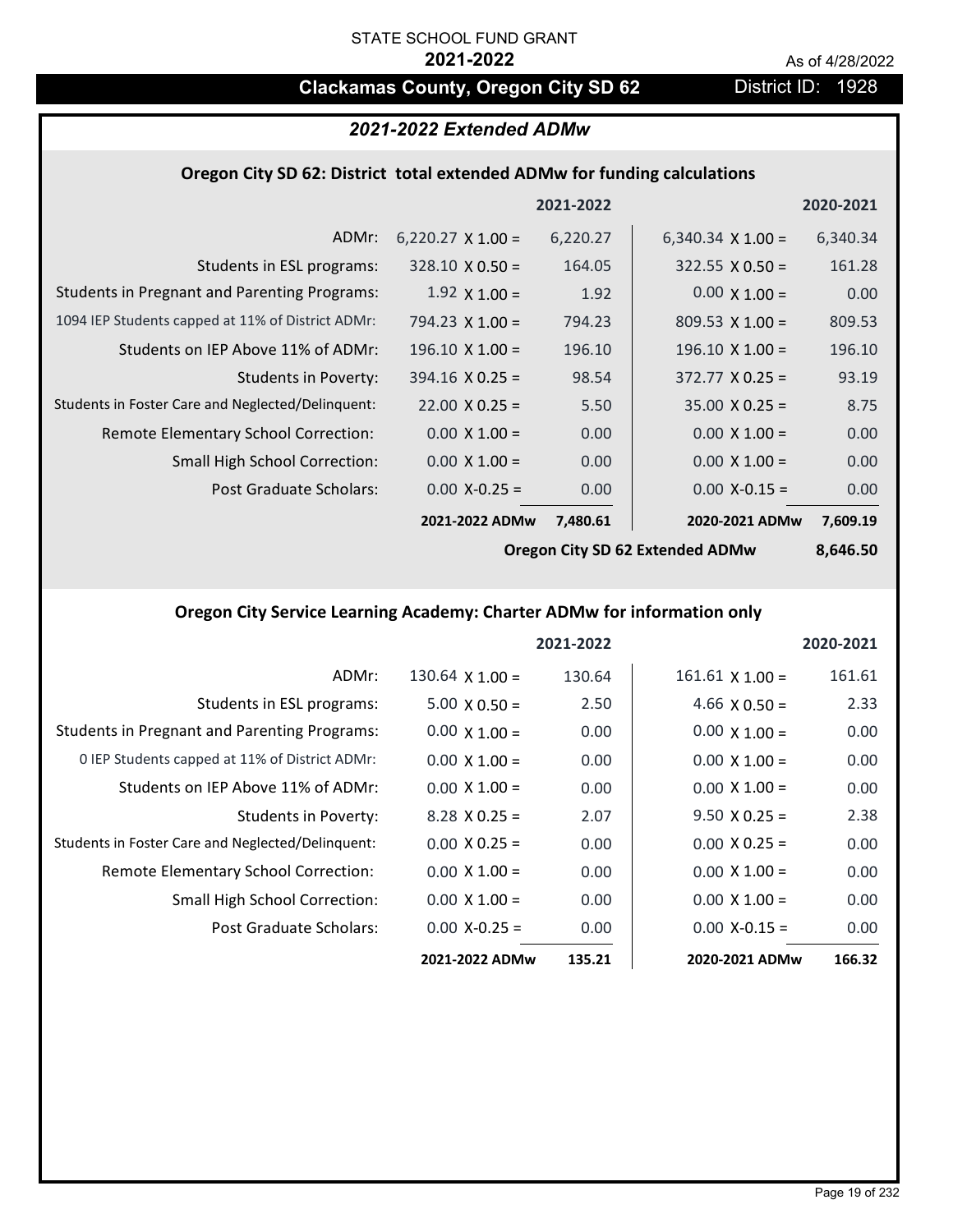| Springwater Environmental Sciences School: Charter ADMw for information only |                        |           |                        |           |
|------------------------------------------------------------------------------|------------------------|-----------|------------------------|-----------|
|                                                                              |                        | 2021-2022 |                        | 2020-2021 |
| ADMr:                                                                        | $200.07 \times 1.00 =$ | 200.07    | $197.33 \times 1.00 =$ | 197.33    |
| Students in ESL programs:                                                    | $1.00 \times 0.50 =$   | 0.50      | $0.97 \times 0.50 =$   | 0.49      |
| <b>Students in Pregnant and Parenting Programs:</b>                          | $0.00 \times 1.00 =$   | 0.00      | $0.00 \times 1.00 =$   | 0.00      |
| 0 IEP Students capped at 11% of District ADMr:                               | $0.00 \times 1.00 =$   | 0.00      | $0.00 \times 1.00 =$   | 0.00      |
| Students on IEP Above 11% of ADMr:                                           | $0.00 \times 1.00 =$   | 0.00      | $0.00 \times 1.00 =$   | 0.00      |
| Students in Poverty:                                                         | $12.68 \times 0.25 =$  | 3.17      | $11.60 \times 0.25 =$  | 2.90      |
| Students in Foster Care and Neglected/Delinguent:                            | $0.00 \times 0.25 =$   | 0.00      | $0.00 \times 0.25 =$   | 0.00      |
| Remote Elementary School Correction:                                         | $0.00 \times 1.00 =$   | 0.00      | $0.00 \times 1.00 =$   | 0.00      |
| <b>Small High School Correction:</b>                                         | $0.00 \times 1.00 =$   | 0.00      | $0.00 \times 1.00 =$   | 0.00      |
| Post Graduate Scholars:                                                      | $0.00$ X-0.25 =        | 0.00      | $0.00 X - 0.15 =$      | 0.00      |
|                                                                              | 2021-2022 ADMw         | 203.74    | 2020-2021 ADMw         | 200.72    |

## **Alliance Charter Academy: Charter ADMw for information only**

|                                                     |                        | 2021-2022 |                        | 2020-2021 |
|-----------------------------------------------------|------------------------|-----------|------------------------|-----------|
| ADMr:                                               | $368.86 \times 1.00 =$ | 368.86    | $388.46 \times 1.00 =$ | 388.46    |
| Students in ESL programs:                           | $0.00 \times 0.50 =$   | 0.00      | $0.00 \times 0.50 =$   | 0.00      |
| <b>Students in Pregnant and Parenting Programs:</b> | $0.00 \times 1.00 =$   | 0.00      | $0.00 \times 1.00 =$   | 0.00      |
| 0 IEP Students capped at 11% of District ADMr:      | $0.00 \times 1.00 =$   | 0.00      | $0.00 \times 1.00 =$   | 0.00      |
| Students on IEP Above 11% of ADMr:                  | $0.00 \times 1.00 =$   | 0.00      | $0.00 \times 1.00 =$   | 0.00      |
| <b>Students in Poverty:</b>                         | $23.37 \times 0.25 =$  | 5.84      | $22.84 \times 0.25 =$  | 5.71      |
| Students in Foster Care and Neglected/Delinquent:   | $0.00 \times 0.25 =$   | 0.00      | $0.00 \times 0.25 =$   | 0.00      |
| Remote Elementary School Correction:                | $0.00 \times 1.00 =$   | 0.00      | $0.00 \times 1.00 =$   | 0.00      |
| <b>Small High School Correction:</b>                | $0.00 \times 1.00 =$   | 0.00      | $0.00 \times 1.00 =$   | 0.00      |
| Post Graduate Scholars:                             | $0.00 X - 0.25 =$      | 0.00      | $0.00 X - 0.15 =$      | 0.00      |
|                                                     | 2021-2022 ADMw         | 374.70    | 2020-2021 ADMw         | 394.17    |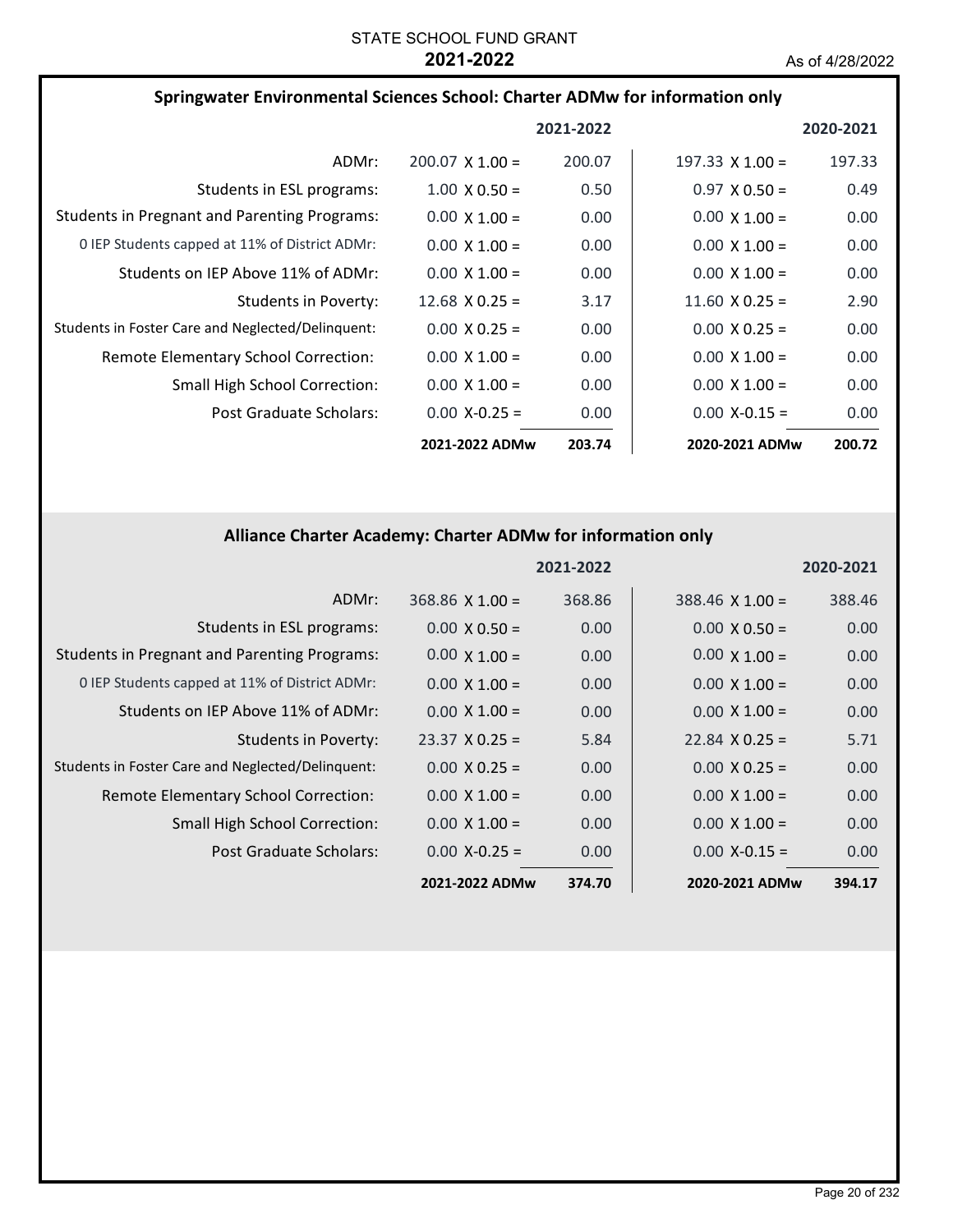## **Clackamas Academy of Industrial Sciences: Charter ADMw for information only**

|                                                     |                        | 2021-2022 |                        | 2020-2021 |
|-----------------------------------------------------|------------------------|-----------|------------------------|-----------|
| ADMr:                                               | $300.41 \times 1.00 =$ | 300.41    | $271.62 \times 1.00 =$ | 271.62    |
| Students in ESL programs:                           | 4.56 $\times$ 0.50 =   | 2.28      | $1.00 \times 0.50 =$   | 0.50      |
| <b>Students in Pregnant and Parenting Programs:</b> | $0.00 \times 1.00 =$   | 0.00      | $0.00 \times 1.00 =$   | 0.00      |
| 0 IEP Students capped at 11% of District ADMr:      | $0.00 \times 1.00 =$   | 0.00      | $0.00 \times 1.00 =$   | 0.00      |
| Students on IEP Above 11% of ADMr:                  | $0.00 \times 1.00 =$   | 0.00      | $0.00 \times 1.00 =$   | 0.00      |
| Students in Poverty:                                | $19.04 \times 0.25 =$  | 4.76      | $15.97 \times 0.25 =$  | 3.99      |
| Students in Foster Care and Neglected/Delinquent:   | $0.00 \times 0.25 =$   | 0.00      | $0.00 \times 0.25 =$   | 0.00      |
| Remote Elementary School Correction:                | $0.00 \times 1.00 =$   | 0.00      | $0.00 \times 1.00 =$   | 0.00      |
| <b>Small High School Correction:</b>                | $0.00 \times 1.00 =$   | 0.00      | $0.00 \times 1.00 =$   | 0.00      |
| Post Graduate Scholars:                             | $0.00 X - 0.25 =$      | 0.00      | $0.00 X - 0.15 =$      | 0.00      |
|                                                     | 2021-2022 ADMw         | 307.45    | 2020-2021 ADMw         | 276.11    |

**Oregon City SD 62 Extended ADMw 8,646.50**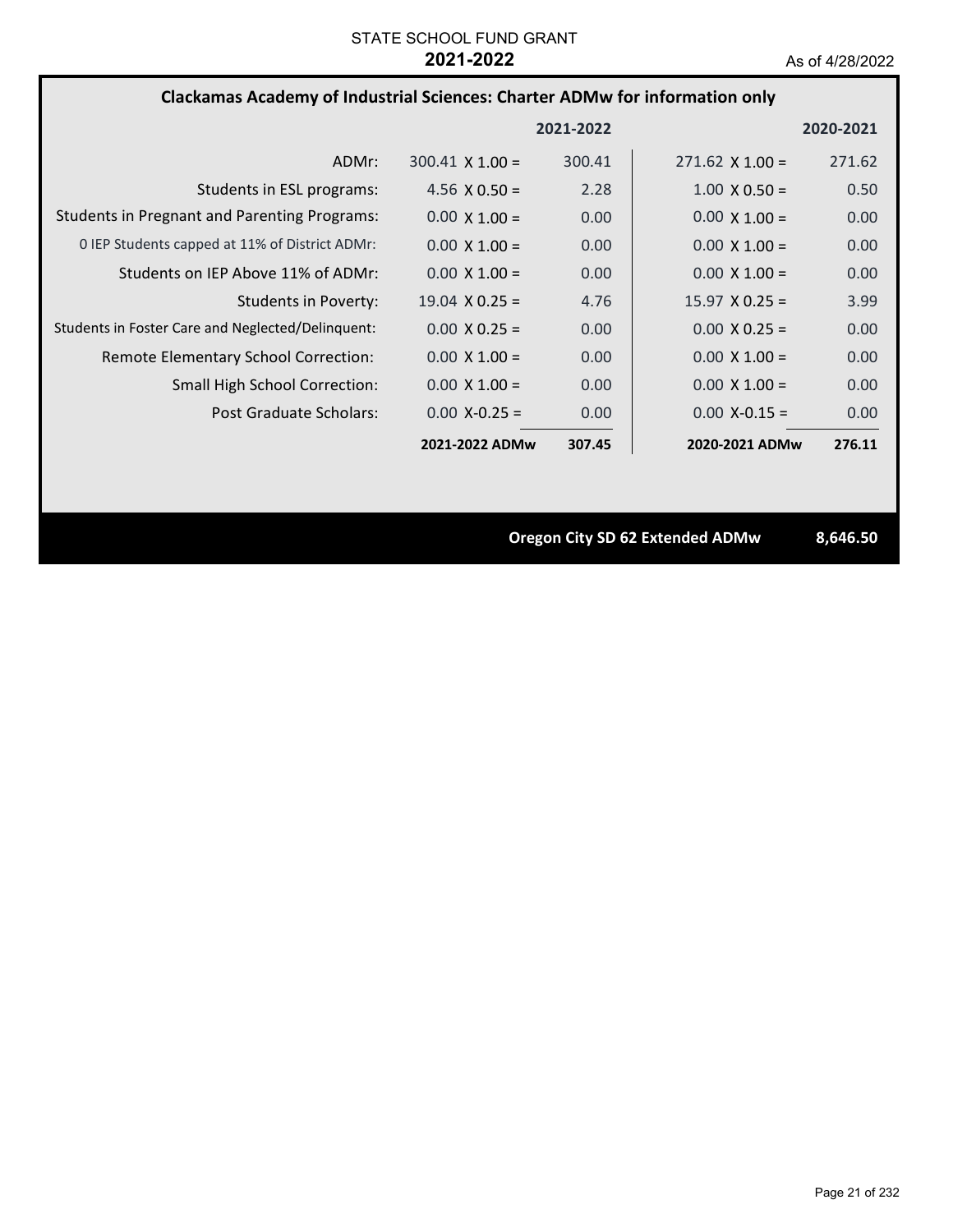# **Clackamas County, Canby SD 86** District ID: 1929

## *2021-2022 Extended ADMw*

### **Canby SD 86: District total extended ADMw for funding calculations**

|                                                     |                          | 2021-2022 |                                  | 2020-2021 |
|-----------------------------------------------------|--------------------------|-----------|----------------------------------|-----------|
| ADMr:                                               | 4,165.74 $\times$ 1.00 = | 4,165.74  | 4,063.59 $\times$ 1.00 =         | 4,063.59  |
| Students in ESL programs:                           | $578.18 \times 0.50 =$   | 289.09    | $515.17 \times 0.50 =$           | 257.59    |
| <b>Students in Pregnant and Parenting Programs:</b> | $0.94 \times 1.00 =$     | 0.94      | $0.00 \times 1.00 =$             | 0.00      |
| 575 IEP Students capped at 11% of District ADMr:    | $458.23 \times 1.00 =$   | 458.23    | 446.99 $\times$ 1.00 =           | 446.99    |
| Students on IEP Above 11% of ADMr:                  | $26.00 \times 1.00 =$    | 26.00     | $26.00 \times 1.00 =$            | 26.00     |
| <b>Students in Poverty:</b>                         | $284.63 \times 0.25 =$   | 71.16     | $279.42$ X 0.25 =                | 69.86     |
| Students in Foster Care and Neglected/Delinquent:   | $21.00 \times 0.25 =$    | 5.25      | $32.00 \times 0.25 =$            | 8.00      |
| Remote Elementary School Correction:                | $0.00 \times 1.00 =$     | 0.00      | $0.00 \times 1.00 =$             | 0.00      |
| <b>Small High School Correction:</b>                | $0.00 \times 1.00 =$     | 0.00      | $0.00 \times 1.00 =$             | 0.00      |
| Post Graduate Scholars:                             | $0.00$ X-0.25 =          | 0.00      | $0.00$ X-0.15 =                  | 0.00      |
|                                                     | 2021-2022 ADMw           | 5,016.41  | 2020-2021 ADMw                   | 4,872.02  |
|                                                     |                          |           | <b>Canby SD 86 Extended ADMw</b> | 5,016.41  |
|                                                     |                          |           |                                  |           |
|                                                     |                          |           | <b>Canby SD 86 Extended ADMw</b> | 5,016.41  |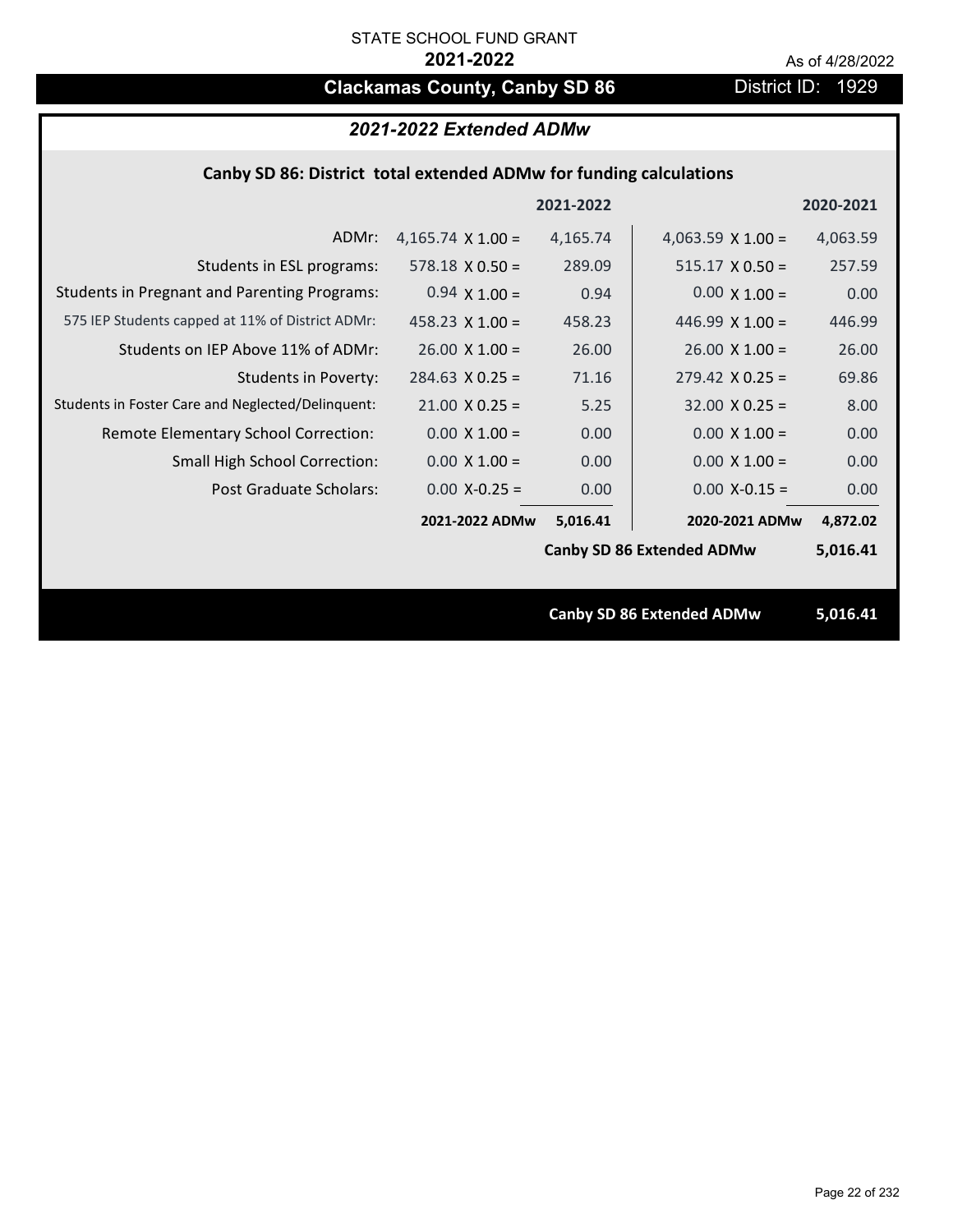## **Clackamas County, Estacada SD 108** District ID: 1930

## *2021-2022 Extended ADMw*

### **Estacada SD 108: District total extended ADMw for funding calculations**

|                                                     |                          | 2021-2022 |                          | 2020-2021 |
|-----------------------------------------------------|--------------------------|-----------|--------------------------|-----------|
| ADMr:                                               | $1,706.94 \times 1.00 =$ | 1,706.94  | $1,739.99 \times 1.00 =$ | 1,739.99  |
| Students in ESL programs:                           | $90.83 \times 0.50 =$    | 45.42     | $95.43 \times 0.50 =$    | 47.72     |
| <b>Students in Pregnant and Parenting Programs:</b> | $0.00 \times 1.00 =$     | 0.00      | $0.00 \times 1.00 =$     | 0.00      |
| 354 IEP Students capped at 11% of District ADMr:    | $331.42 \times 1.00 =$   | 331.42    | $335.00 \times 1.00 =$   | 335.00    |
| Students on IEP Above 11% of ADMr:                  | $0.00 \times 1.00 =$     | 0.00      | $0.00 \times 1.00 =$     | 0.00      |
| Students in Poverty:                                | $86.11 \times 0.25 =$    | 21.53     | $91.43 \times 0.25 =$    | 22.86     |
| Students in Foster Care and Neglected/Delinquent:   | $11.00 \times 0.25 =$    | 2.75      | $6.00 \times 0.25 =$     | 1.50      |
| Remote Elementary School Correction:                | $0.00 \times 1.00 =$     | 0.00      | $0.00 \times 1.00 =$     | 0.00      |
| <b>Small High School Correction:</b>                | $0.00 \times 1.00 =$     | 0.00      | $0.00 \times 1.00 =$     | 0.00      |
| Post Graduate Scholars:                             | $0.00$ X-0.25 =          | 0.00      | $0.00$ X-0.15 =          | 0.00      |
|                                                     | 2021-2022 ADMw           | 2,108.06  | 2020-2021 ADMw           | 2,147.06  |

**Estacada SD 108 Extended ADMw**

**3,481.77**

## **Summit Learning Charter: Charter ADMw for information only**

|                                                     |                          | 2021-2022 |                       | 2020-2021 |
|-----------------------------------------------------|--------------------------|-----------|-----------------------|-----------|
| ADMr:                                               | $1,306.00 \times 1.00 =$ | 1,306.00  | $1,383.66$ X $1.00 =$ | 1,383.66  |
| Students in ESL programs:                           | $6.00 \times 0.50 =$     | 3.00      | $14.95 \times 0.50 =$ | 7.48      |
| <b>Students in Pregnant and Parenting Programs:</b> | $1.00 \times 1.00 =$     | 1.00      | $0.00 \times 1.00 =$  | 0.00      |
| 0 IEP Students capped at 11% of District ADMr:      | $0.00 \times 1.00 =$     | 0.00      | $0.00 \times 1.00 =$  | 0.00      |
| Students on IEP Above 11% of ADMr:                  | $0.00 \times 1.00 =$     | 0.00      | $0.00 \times 1.00 =$  | 0.00      |
| Students in Poverty:                                | 65.89 $X$ 0.25 =         | 16.47     | $70.57 \times 0.25 =$ | 17.64     |
| Students in Foster Care and Neglected/Delinquent:   | $0.00 \times 0.25 =$     | 0.00      | $0.00 X 0.25 =$       | 0.00      |
| Remote Elementary School Correction:                | $0.00 \times 1.00 =$     | 0.00      | $0.00 \times 1.00 =$  | 0.00      |
| <b>Small High School Correction:</b>                | $0.00 \times 1.00 =$     | 0.00      | $0.00 \times 1.00 =$  | 0.00      |
| Post Graduate Scholars:                             | $0.00$ X-0.25 =          | 0.00      | $0.00$ X-0.15 =       | 0.00      |
|                                                     | 2021-2022 ADMw           | 1,326.47  | 2020-2021 ADMw        | 1,408.78  |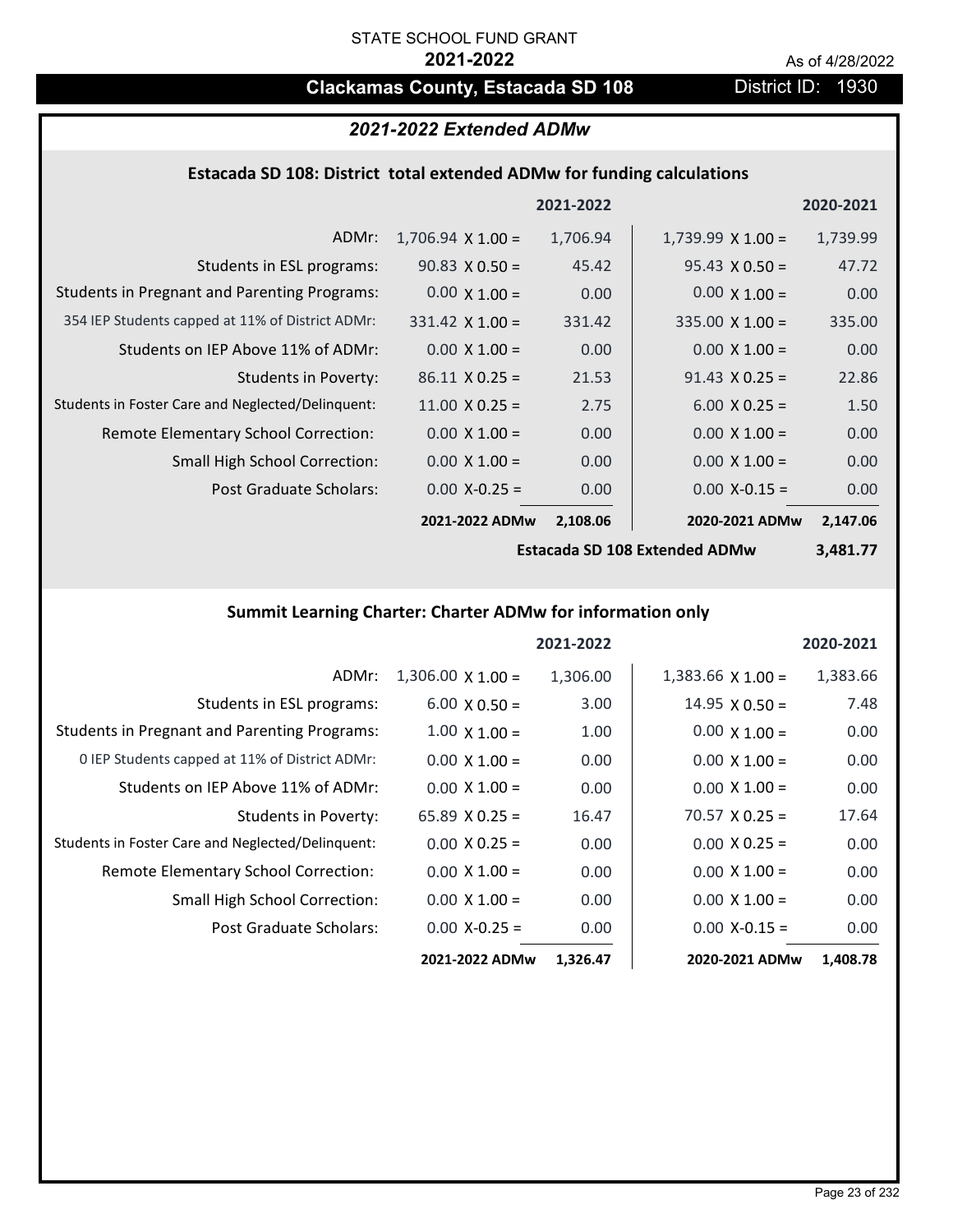## **Summit Community College High School: Charter ADMw for information only**

|                                                     |                      | 2021-2022 |                      | 2020-2021 |
|-----------------------------------------------------|----------------------|-----------|----------------------|-----------|
| ADMr:                                               | $0.00 \times 1.00 =$ | 0.00      | $0.00 \times 1.00 =$ | 0.00      |
| Students in ESL programs:                           | $0.00 \times 0.50 =$ | 0.00      | $0.00 \times 0.50 =$ | 0.00      |
| <b>Students in Pregnant and Parenting Programs:</b> | $0.00 \times 1.00 =$ | 0.00      | $0.00 \times 1.00 =$ | 0.00      |
| 0 IEP Students capped at 11% of District ADMr:      | $0.00 \times 1.00 =$ | 0.00      | $0.00 \times 1.00 =$ | 0.00      |
| Students on IEP Above 11% of ADMr:                  | $0.00 \times 1.00 =$ | 0.00      | $0.00 \times 1.00 =$ | 0.00      |
| <b>Students in Poverty:</b>                         | $0.00 \times 0.25 =$ | 0.00      | $0.00 \times 0.25 =$ | 0.00      |
| Students in Foster Care and Neglected/Delinquent:   | $0.00 \times 0.25 =$ | 0.00      | $0.00 \times 0.25 =$ | 0.00      |
| Remote Elementary School Correction:                | $0.00 \times 1.00 =$ | 0.00      | $0.00 \times 1.00 =$ | 0.00      |
| <b>Small High School Correction:</b>                | $0.00 \times 1.00 =$ | 0.00      | $0.00 \times 1.00 =$ | 0.00      |
| Post Graduate Scholars:                             | $0.00 X - 0.25 =$    | 0.00      | $0.00$ X-0.15 =      | 0.00      |
|                                                     | 2021-2022 ADMw       | 0.00      | 2020-2021 ADMw       | 0.00      |

**Estacada SD 108 Extended ADMw 3,481.77**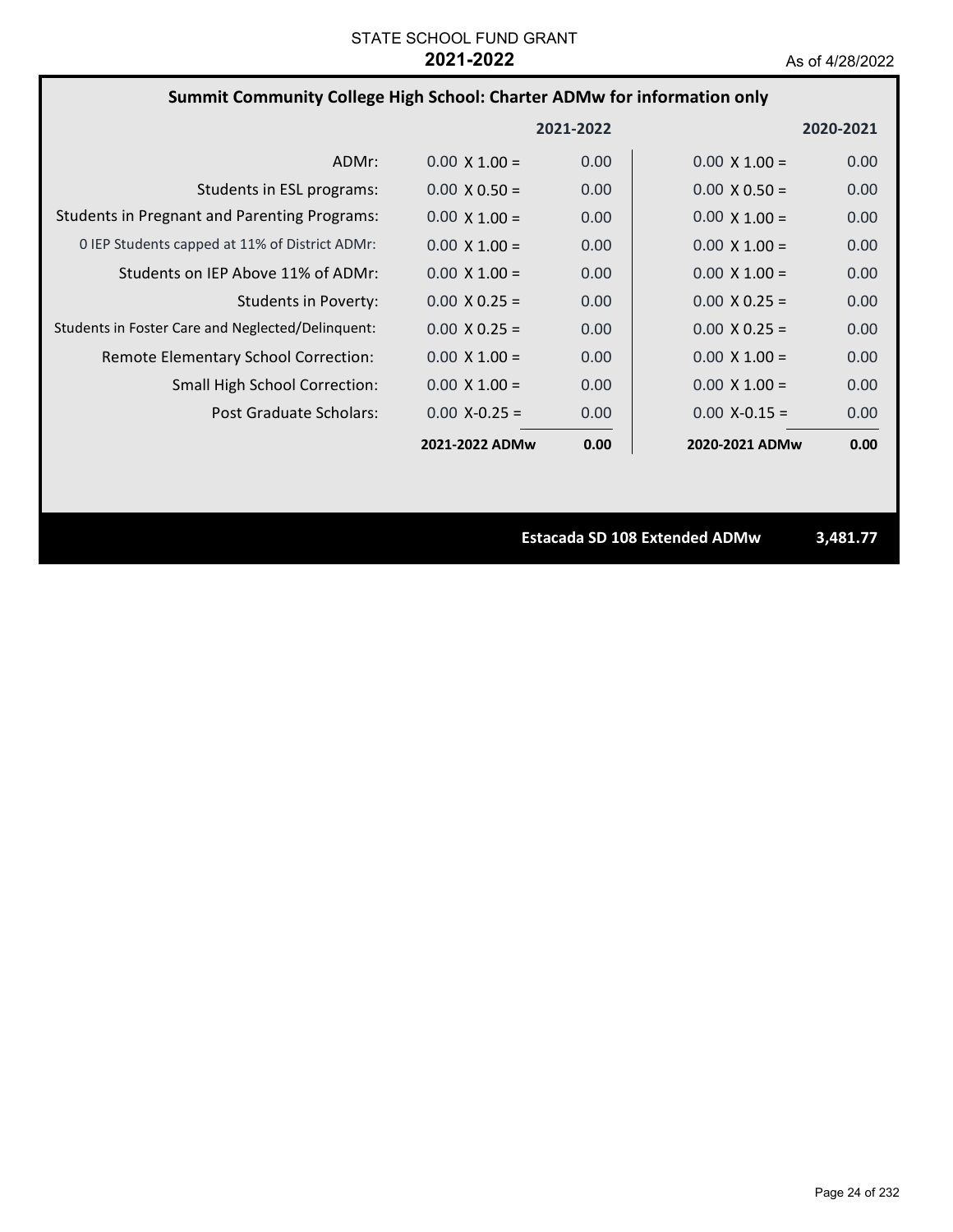# **Clackamas County, Gladstone SD 115** District ID: 1931

| 2021-2022 Extended ADMw                                                 |                          |           |                                       |           |
|-------------------------------------------------------------------------|--------------------------|-----------|---------------------------------------|-----------|
| Gladstone SD 115: District total extended ADMw for funding calculations |                          |           |                                       |           |
|                                                                         |                          | 2021-2022 |                                       | 2020-2021 |
| ADMr:                                                                   | $1,747.94 \times 1.00 =$ | 1,747.94  | $1,798.08 \times 1.00 =$              | 1,798.08  |
| Students in ESL programs:                                               | $86.23 \times 0.50 =$    | 43.12     | $88.51 \times 0.50 =$                 | 44.26     |
| <b>Students in Pregnant and Parenting Programs:</b>                     | $0.00 \times 1.00 =$     | 0.00      | $1.00 \times 1.00 =$                  | 1.00      |
| 275 IEP Students capped at 11% of District ADMr:                        | 192.27 $\times$ 1.00 =   | 192.27    | $197.79 \times 1.00 =$                | 197.79    |
| Students on IEP Above 11% of ADMr:                                      | $13.40 \times 1.00 =$    | 13.40     | 13.40 $\times$ 1.00 =                 | 13.40     |
| <b>Students in Poverty:</b>                                             | $140.41$ X 0.25 =        | 35.10     | $226.04$ X 0.25 =                     | 56.51     |
| Students in Foster Care and Neglected/Delinquent:                       | $1.00 \times 0.25 =$     | 0.25      | $1.00 \times 0.25 =$                  | 0.25      |
| Remote Elementary School Correction:                                    | $0.00 \times 1.00 =$     | 0.00      | $0.00 \times 1.00 =$                  | 0.00      |
| <b>Small High School Correction:</b>                                    | $0.00 \times 1.00 =$     | 0.00      | $0.00 \times 1.00 =$                  | 0.00      |
| <b>Post Graduate Scholars:</b>                                          | $0.00$ X-0.25 =          | 0.00      | $0.00$ X-0.15 =                       | 0.00      |
|                                                                         | 2021-2022 ADMw           | 2,032.08  | 2020-2021 ADMw                        | 2,111.28  |
|                                                                         |                          |           | <b>Gladstone SD 115 Extended ADMw</b> | 2,111.28  |
|                                                                         |                          |           |                                       |           |
|                                                                         |                          |           | <b>Gladstone SD 115 Extended ADMw</b> | 2,111.28  |
|                                                                         |                          |           |                                       |           |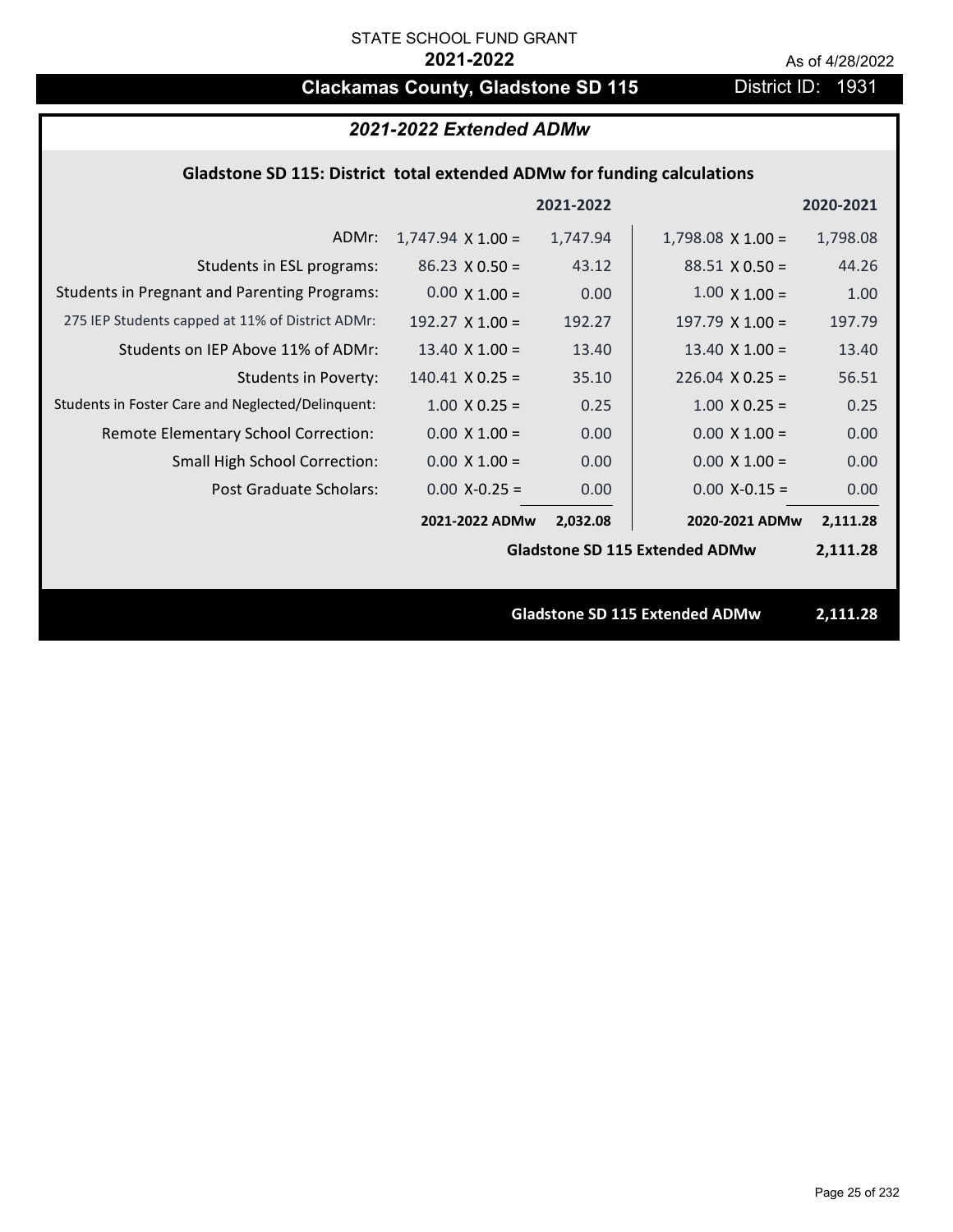# **Clatsop County, Astoria SD 1** District ID: 1933

## *2021-2022 Extended ADMw*

### **Astoria SD 1: District total extended ADMw for funding calculations**

|                                                     |                          | 2021-2022 |                                   | 2020-2021 |
|-----------------------------------------------------|--------------------------|-----------|-----------------------------------|-----------|
| ADMr:                                               | $1,742.57 \times 1.00 =$ | 1,742.57  | $1,781.82 \times 1.00 =$          | 1,781.82  |
| Students in ESL programs:                           | $97.81 \times 0.50 =$    | 48.91     | $99.56 \times 0.50 =$             | 49.78     |
| <b>Students in Pregnant and Parenting Programs:</b> | $1.01 \times 1.00 =$     | 1.01      | $1.00 \times 1.00 =$              | 1.00      |
| 247 IEP Students capped at 11% of District ADMr:    | $191.68$ X $1.00 =$      | 191.68    | $196.00 \times 1.00 =$            | 196.00    |
| Students on IEP Above 11% of ADMr:                  | $11.60$ X $1.00 =$       | 11.60     | $11.60$ X $1.00 =$                | 11.60     |
| Students in Poverty:                                | 192.58 $\times$ 0.25 =   | 48.15     | $249.94 \times 0.25 =$            | 62.49     |
| Students in Foster Care and Neglected/Delinquent:   | $10.00 \times 0.25 =$    | 2.50      | $10.00$ X 0.25 =                  | 2.50      |
| Remote Elementary School Correction:                | $0.00 \times 1.00 =$     | 0.00      | $0.00 \times 1.00 =$              | 0.00      |
| <b>Small High School Correction:</b>                | $0.00 \times 1.00 =$     | 0.00      | $0.00 \times 1.00 =$              | 0.00      |
| Post Graduate Scholars:                             | $0.00$ X-0.25 =          | 0.00      | $0.00$ X-0.15 =                   | 0.00      |
|                                                     | 2021-2022 ADMw           | 2,046.41  | 2020-2021 ADMw                    | 2,105.19  |
|                                                     |                          |           | <b>Astoria SD 1 Extended ADMw</b> | 2,105.19  |
|                                                     |                          |           |                                   |           |
|                                                     |                          |           | <b>Astoria SD 1 Extended ADMw</b> | 2,105.19  |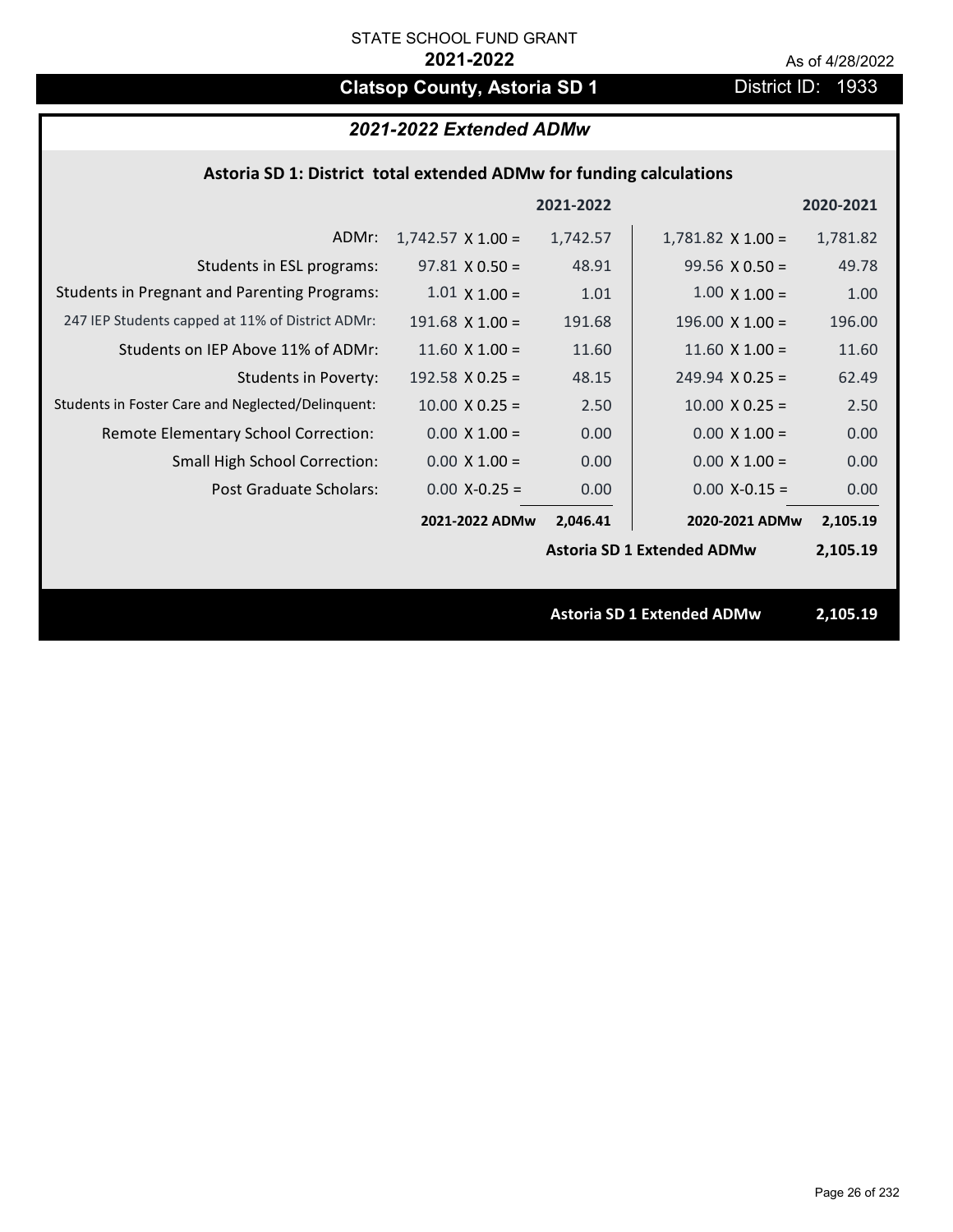# **Clatsop County, Knappa SD 4** District ID: 2262

## *2021-2022 Extended ADMw*

|  |  |  | Knappa SD 4: District total extended ADMw for funding calculations |
|--|--|--|--------------------------------------------------------------------|
|--|--|--|--------------------------------------------------------------------|

|                                                     |                        | 2021-2022 |                           | 2020-2021 |
|-----------------------------------------------------|------------------------|-----------|---------------------------|-----------|
| ADMr:                                               | 468.73 $\times$ 1.00 = | 468.73    | 484.32 $X$ 1.00 =         | 484.32    |
| Students in ESL programs:                           | $5.00 \times 0.50 =$   | 2.50      | $5.50 \times 0.50 =$      | 2.75      |
| <b>Students in Pregnant and Parenting Programs:</b> | $0.00 \times 1.00 =$   | 0.00      | $0.00 \times 1.00 =$      | 0.00      |
| 101 IEP Students capped at 11% of District ADMr:    | $51.56 \times 1.00 =$  | 51.56     | 53.28 $X$ 1.00 =          | 53.28     |
| Students on IEP Above 11% of ADMr:                  | $10.90 \times 1.00 =$  | 10.90     | $10.90 \times 1.00 =$     | 10.90     |
| <b>Students in Poverty:</b>                         | 48.84 $X$ 0.25 =       | 12.21     | 43.31 $X$ 0.25 =          | 10.83     |
| Students in Foster Care and Neglected/Delinquent:   | $0.00 X 0.25 =$        | 0.00      | $2.00 \times 0.25 =$      | 0.50      |
| Remote Elementary School Correction:                | $0.00 \times 1.00 =$   | 0.00      | $0.00 \times 1.00 =$      | 0.00      |
| <b>Small High School Correction:</b>                | $85.45 \times 1.00 =$  | 85.45     | $85.45 \times 1.00 =$     | 85.45     |
| Post Graduate Scholars:                             | $0.00$ X-0.25 =        | 0.00      | $0.00$ X-0.15 =           | 0.00      |
|                                                     | 2021-2022 ADMw         | 631.35    | 2020-2021 ADMw            | 648.02    |
|                                                     |                        |           | Knappa SD 4 Extended ADMw | 648.02    |
|                                                     |                        |           |                           |           |
|                                                     |                        |           | Knappa SD 4 Extended ADMw | 648.02    |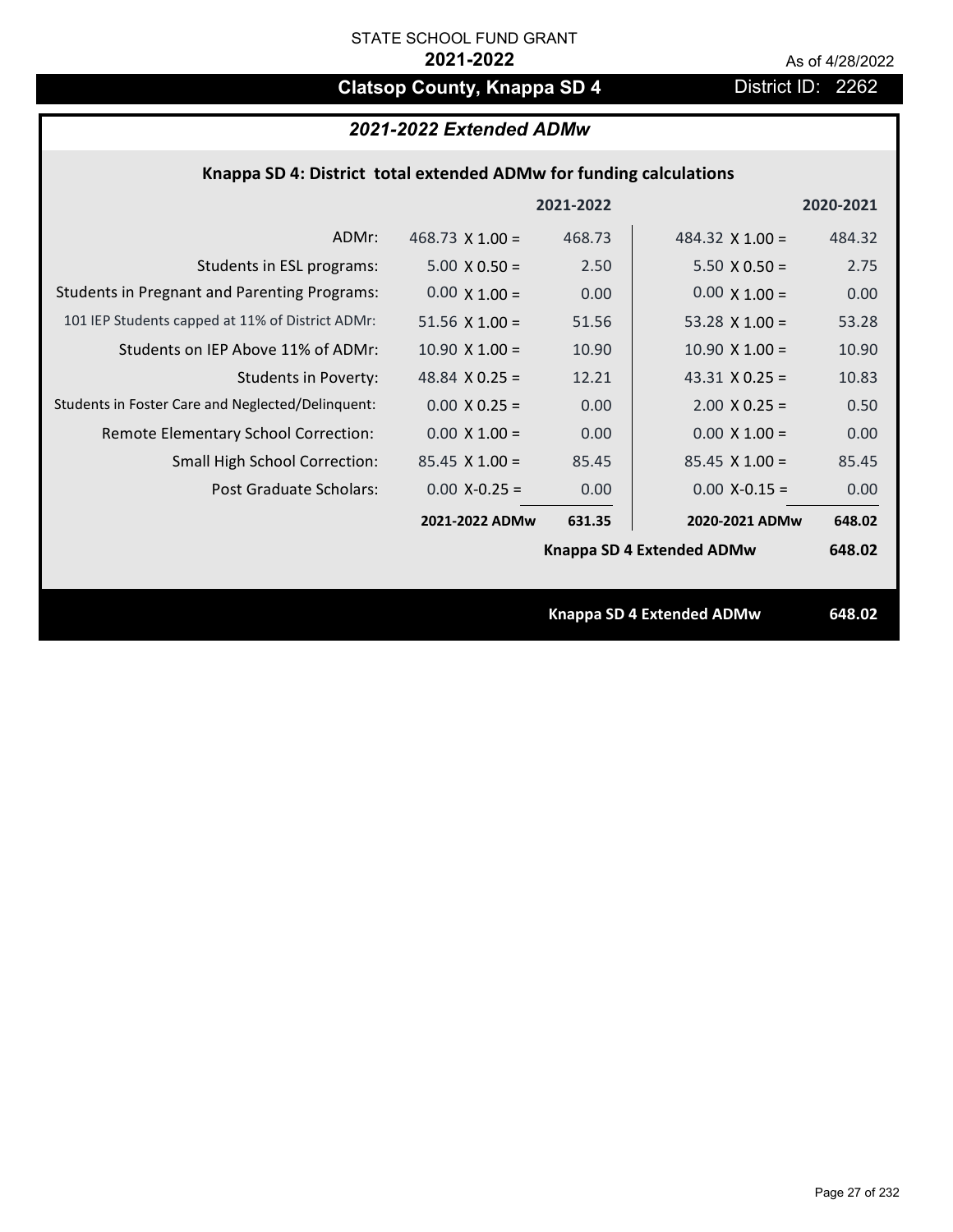# **Clatsop County, Jewell SD 8** District ID: 1934

## *2021-2022 Extended ADMw*

| Jewell SD 8: District total extended ADMw for funding calculations |                        |           |                                  |           |
|--------------------------------------------------------------------|------------------------|-----------|----------------------------------|-----------|
|                                                                    |                        | 2021-2022 |                                  | 2020-2021 |
| ADMr:                                                              | $127.01 \times 1.00 =$ | 127.01    | $103.33 \times 1.00 =$           | 103.33    |
| Students in ESL programs:                                          | $0.00 \times 0.50 =$   | 0.00      | $0.00 \times 0.50 =$             | 0.00      |
| <b>Students in Pregnant and Parenting Programs:</b>                | $0.00 \times 1.00 =$   | 0.00      | $0.00 \times 1.00 =$             | 0.00      |
| 25 IEP Students capped at 11% of District ADMr:                    | $13.97 \times 1.00 =$  | 13.97     | $11.37 \times 1.00 =$            | 11.37     |
| Students on IEP Above 11% of ADMr:                                 | $7.50 \times 1.00 =$   | 7.50      | $7.50 \times 1.00 =$             | 7.50      |
| <b>Students in Poverty:</b>                                        | $29.97$ X 0.25 =       | 7.49      | $30.19 \times 0.25 =$            | 7.55      |
| Students in Foster Care and Neglected/Delinquent:                  | $0.00$ X 0.25 =        | 0.00      | $0.00 X 0.25 =$                  | 0.00      |
| Remote Elementary School Correction:                               | $60.74$ X $1.00 =$     | 60.74     | $60.74$ X 1.00 =                 | 60.74     |
| Small High School Correction:                                      | 50.46 $X$ 1.00 =       | 50.46     | $50.46$ X 1.00 =                 | 50.46     |
| Post Graduate Scholars:                                            | $0.00$ X-0.25 =        | 0.00      | $0.00$ X-0.15 =                  | 0.00      |
|                                                                    | 2021-2022 ADMw         | 267.17    | 2020-2021 ADMw                   | 240.94    |
|                                                                    |                        |           | <b>Jewell SD 8 Extended ADMw</b> | 267.17    |
|                                                                    |                        |           | <b>Jewell SD 8 Extended ADMw</b> | 267.17    |
|                                                                    |                        |           |                                  |           |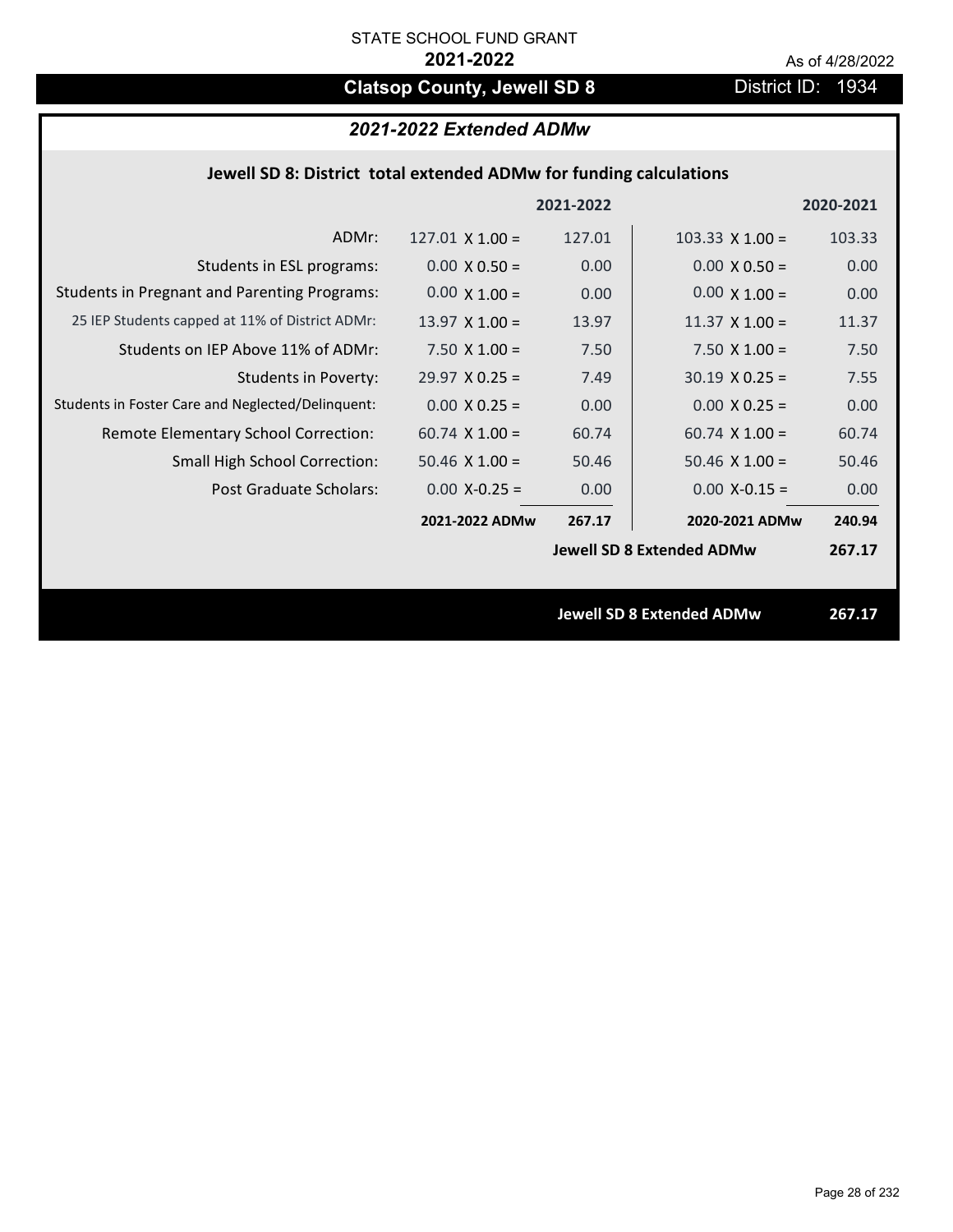# **Clatsop County, Seaside SD 10** District ID: 1935

### *2021-2022 Extended ADMw*

#### **Seaside SD 10: District total extended ADMw for funding calculations**

|                                                     |                          | 2021-2022 |                          | 2020-2021 |
|-----------------------------------------------------|--------------------------|-----------|--------------------------|-----------|
| ADMr:                                               | $1,442.23 \times 1.00 =$ | 1,442.23  | $1,463.95 \times 1.00 =$ | 1,463.95  |
| Students in ESL programs:                           | $194.61 \times 0.50 =$   | 97.31     | $146.68 \times 0.50 =$   | 73.34     |
| <b>Students in Pregnant and Parenting Programs:</b> | $0.00 \times 1.00 =$     | 0.00      | $0.00 \times 1.00 =$     | 0.00      |
| 214 IEP Students capped at 11% of District ADMr:    | $163.99 \times 1.00 =$   | 163.99    | $165.63 \times 1.00 =$   | 165.63    |
| Students on IEP Above 11% of ADMr:                  | $22.70 \times 1.00 =$    | 22.70     | $22.70 \times 1.00 =$    | 22.70     |
| <b>Students in Poverty:</b>                         | $185.77 \times 0.25 =$   | 46.44     | $197.44 \times 0.25 =$   | 49.36     |
| Students in Foster Care and Neglected/Delinquent:   | $5.00 \times 0.25 =$     | 1.25      | $6.00 \times 0.25 =$     | 1.50      |
| Remote Elementary School Correction:                | $0.00 \times 1.00 =$     | 0.00      | $0.00 \times 1.00 =$     | 0.00      |
| <b>Small High School Correction:</b>                | $0.00 \times 1.00 =$     | 0.00      | $0.00 \times 1.00 =$     | 0.00      |
| Post Graduate Scholars:                             | $0.00$ X-0.25 =          | 0.00      | $0.00$ X-0.15 =          | 0.00      |
|                                                     | 2021-2022 ADMw           | 1,773.92  | 2020-2021 ADMw           | 1,776.48  |
|                                                     |                          |           |                          |           |

**Seaside SD 10 Extended ADMw**

**1,828.08**

### **The Cannon Beach Academy: Charter ADMw for information only**

|                                                     |                       | 2021-2022 |                       | 2020-2021 |
|-----------------------------------------------------|-----------------------|-----------|-----------------------|-----------|
| ADMr:                                               | 48.58 $\times$ 1.00 = | 48.58     | 41.77 $\times$ 1.00 = | 41.77     |
| Students in ESL programs:                           | $8.03 \times 0.50 =$  | 4.02      | $7.51 \times 0.50 =$  | 3.76      |
| <b>Students in Pregnant and Parenting Programs:</b> | $0.00 \times 1.00 =$  | 0.00      | $0.00 \times 1.00 =$  | 0.00      |
| 0 IEP Students capped at 11% of District ADMr:      | $0.00 \times 1.00 =$  | 0.00      | $0.00 \times 1.00 =$  | 0.00      |
| Students on IEP Above 11% of ADMr:                  | $0.00 \times 1.00 =$  | 0.00      | $0.00 \times 1.00 =$  | 0.00      |
| Students in Poverty:                                | 6.26 $X$ 0.25 =       | 1.57      | 5.63 $X$ 0.25 =       | 1.41      |
| Students in Foster Care and Neglected/Delinquent:   | $0.00 \times 0.25 =$  | 0.00      | $0.00 \times 0.25 =$  | 0.00      |
| Remote Elementary School Correction:                | $0.00 \times 1.00 =$  | 0.00      | $0.00 \times 1.00 =$  | 0.00      |
| <b>Small High School Correction:</b>                | $0.00 \times 1.00 =$  | 0.00      | $0.00 \times 1.00 =$  | 0.00      |
| Post Graduate Scholars:                             | $0.00$ X-0.25 =       | 0.00      | $0.00$ X-0.15 =       | 0.00      |
|                                                     | 2021-2022 ADMw        | 54.16     | 2020-2021 ADMw        | 46.93     |

**Seaside SD 10 Extended ADMw 1,828.08**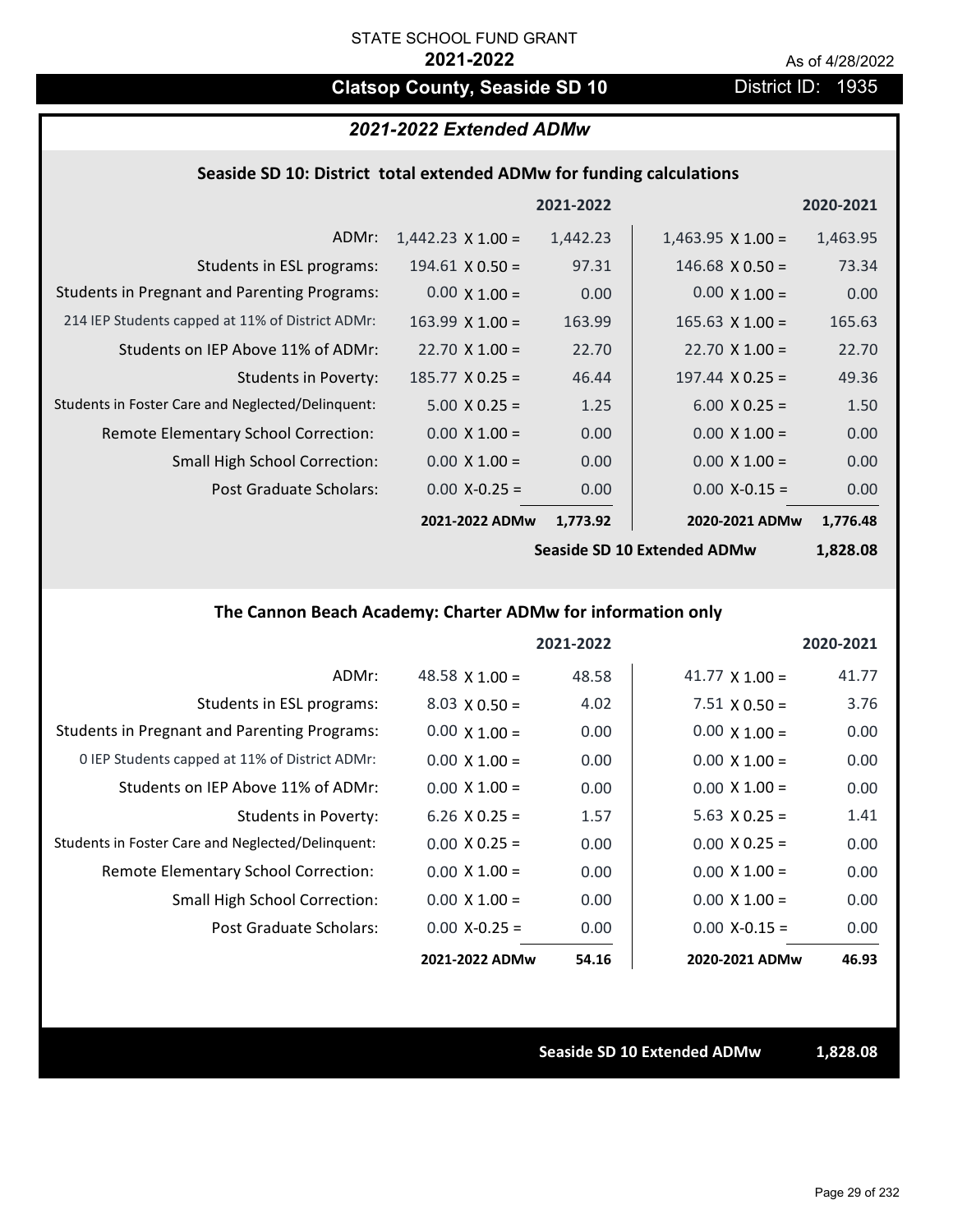## **Clatsop County, Warrenton-Hammond SD 30** District ID: 1936

### *2021-2022 Extended ADMw*

## **Warrenton‐Hammond SD 30: District total extended ADMw for funding calculations**

|                                                     |                        | 2021-2022 |                                              | 2020-2021 |
|-----------------------------------------------------|------------------------|-----------|----------------------------------------------|-----------|
| ADMr:                                               | $974.70 \times 1.00 =$ | 974.70    | $867.51 \times 1.00 =$                       | 867.51    |
| Students in ESL programs:                           | $28.52 \times 0.50 =$  | 14.26     | $29.12 \times 0.50 =$                        | 14.56     |
| <b>Students in Pregnant and Parenting Programs:</b> | $0.00 \times 1.00 =$   | 0.00      | $0.00 \times 1.00 =$                         | 0.00      |
| 148 IEP Students capped at 11% of District ADMr:    | $107.22 \times 1.00 =$ | 107.22    | $95.43 \times 1.00 =$                        | 95.43     |
| Students on IEP Above 11% of ADMr:                  | $22.70 \times 1.00 =$  | 22.70     | $22.70$ X 1.00 =                             | 22.70     |
| <b>Students in Poverty:</b>                         | $106.47 \times 0.25 =$ | 26.62     | $105.00 \times 0.25 =$                       | 26.25     |
| Students in Foster Care and Neglected/Delinquent:   | 4.00 $X$ 0.25 =        | 1.00      | $3.00 \times 0.25 =$                         | 0.75      |
| Remote Elementary School Correction:                | $0.00 \times 1.00 =$   | 0.00      | $0.00 \times 1.00 =$                         | 0.00      |
| <b>Small High School Correction:</b>                | 69.88 $X$ 1.00 =       | 69.88     | 69.88 $X$ 1.00 =                             | 69.88     |
| Post Graduate Scholars:                             | $0.00$ X-0.25 =        | 0.00      | $0.00$ X-0.15 =                              | 0.00      |
|                                                     | 2021-2022 ADMw         | 1,216.37  | 2020-2021 ADMw                               | 1,097.08  |
|                                                     |                        |           | Warrenton-Hammond SD 30 Extended ADMw        | 1,216.37  |
|                                                     |                        |           |                                              |           |
|                                                     |                        |           | <b>Warrenton-Hammond SD 30 Extended ADMw</b> | 1,216.37  |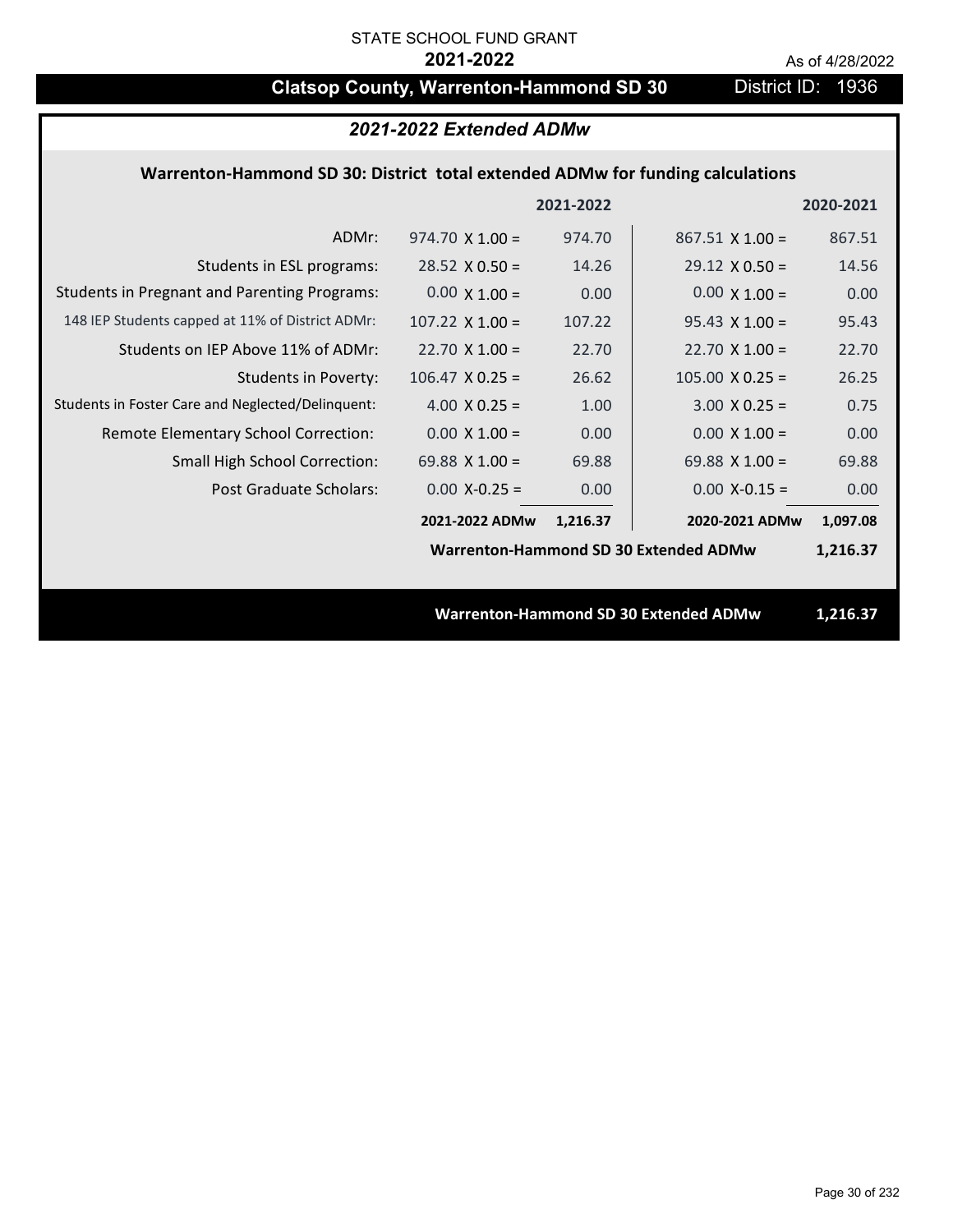# **Columbia County, Scappoose SD 1J** District ID: 1944

| 2021-2022 Extended ADMw |
|-------------------------|
|                         |

## **Scappoose SD 1J: District total extended ADMw for funding calculations**

|                                                     |                          | 2021-2022 |                          | 2020-2021 |
|-----------------------------------------------------|--------------------------|-----------|--------------------------|-----------|
| ADMr:                                               | $1,897.75 \times 1.00 =$ | 1,897.75  | $1,786.77 \times 1.00 =$ | 1,786.77  |
| Students in ESL programs:                           | 48.45 $\times$ 0.50 =    | 24.23     | $34.41 \times 0.50 =$    | 17.21     |
| <b>Students in Pregnant and Parenting Programs:</b> | $0.00 \times 1.00 =$     | 0.00      | $0.00 \times 1.00 =$     | 0.00      |
| 332 IEP Students capped at 11% of District ADMr:    | $238.65 \times 1.00 =$   | 238.65    | $228.54 \times 1.00 =$   | 228.54    |
| Students on IEP Above 11% of ADMr:                  | $28.20 \times 1.00 =$    | 28.20     | $28.20 \times 1.00 =$    | 28.20     |
| Students in Poverty:                                | $132.26 \times 0.25 =$   | 33.07     | 133.54 $X$ 0.25 =        | 33.39     |
| Students in Foster Care and Neglected/Delinquent:   | $7.00 \times 0.25 =$     | 1.75      | $6.00 \times 0.25 =$     | 1.50      |
| Remote Elementary School Correction:                | $0.00 \times 1.00 =$     | 0.00      | $0.00 \times 1.00 =$     | 0.00      |
| <b>Small High School Correction:</b>                | $0.00 \times 1.00 =$     | 0.00      | $0.00 \times 1.00 =$     | 0.00      |
| Post Graduate Scholars:                             | $0.00$ X-0.25 =          | 0.00      | $0.00$ X-0.15 =          | 0.00      |
|                                                     | 2021-2022 ADMw           | 2,223.64  | 2020-2021 ADMw           | 2,095.60  |

**Scappoose SD 1J Extended ADMw**

**2,538.68**

## **South Columbia Family School: Charter ADMw for information only**

|                                                     |                       | 2021-2022 |                       | 2020-2021 |
|-----------------------------------------------------|-----------------------|-----------|-----------------------|-----------|
| ADMr:                                               | 58.78 $\times$ 1.00 = | 58.78     | 74.93 $\times$ 1.00 = | 74.93     |
| Students in ESL programs:                           | $0.00 \times 0.50 =$  | 0.00      | $0.00 \times 0.50 =$  | 0.00      |
| <b>Students in Pregnant and Parenting Programs:</b> | $0.00 \times 1.00 =$  | 0.00      | $0.00 \times 1.00 =$  | 0.00      |
| 0 IEP Students capped at 11% of District ADMr:      | $0.00 \times 1.00 =$  | 0.00      | $0.00 \times 1.00 =$  | 0.00      |
| Students on IEP Above 11% of ADMr:                  | $0.00 \times 1.00 =$  | 0.00      | $0.00 \times 1.00 =$  | 0.00      |
| Students in Poverty:                                | $4.10 \times 0.25 =$  | 1.03      | $5.60 \times 0.25 =$  | 1.40      |
| Students in Foster Care and Neglected/Delinquent:   | $0.00 \times 0.25 =$  | 0.00      | $0.00 \times 0.25 =$  | 0.00      |
| Remote Elementary School Correction:                | $0.00 \times 1.00 =$  | 0.00      | $0.00 \times 1.00 =$  | 0.00      |
| <b>Small High School Correction:</b>                | $0.00 \times 1.00 =$  | 0.00      | $0.00 \times 1.00 =$  | 0.00      |
| Post Graduate Scholars:                             | $0.00$ X-0.25 =       | 0.00      | $0.00 X - 0.15 =$     | 0.00      |
|                                                     | 2021-2022 ADMw        | 59.81     | 2020-2021 ADMw        | 76.33     |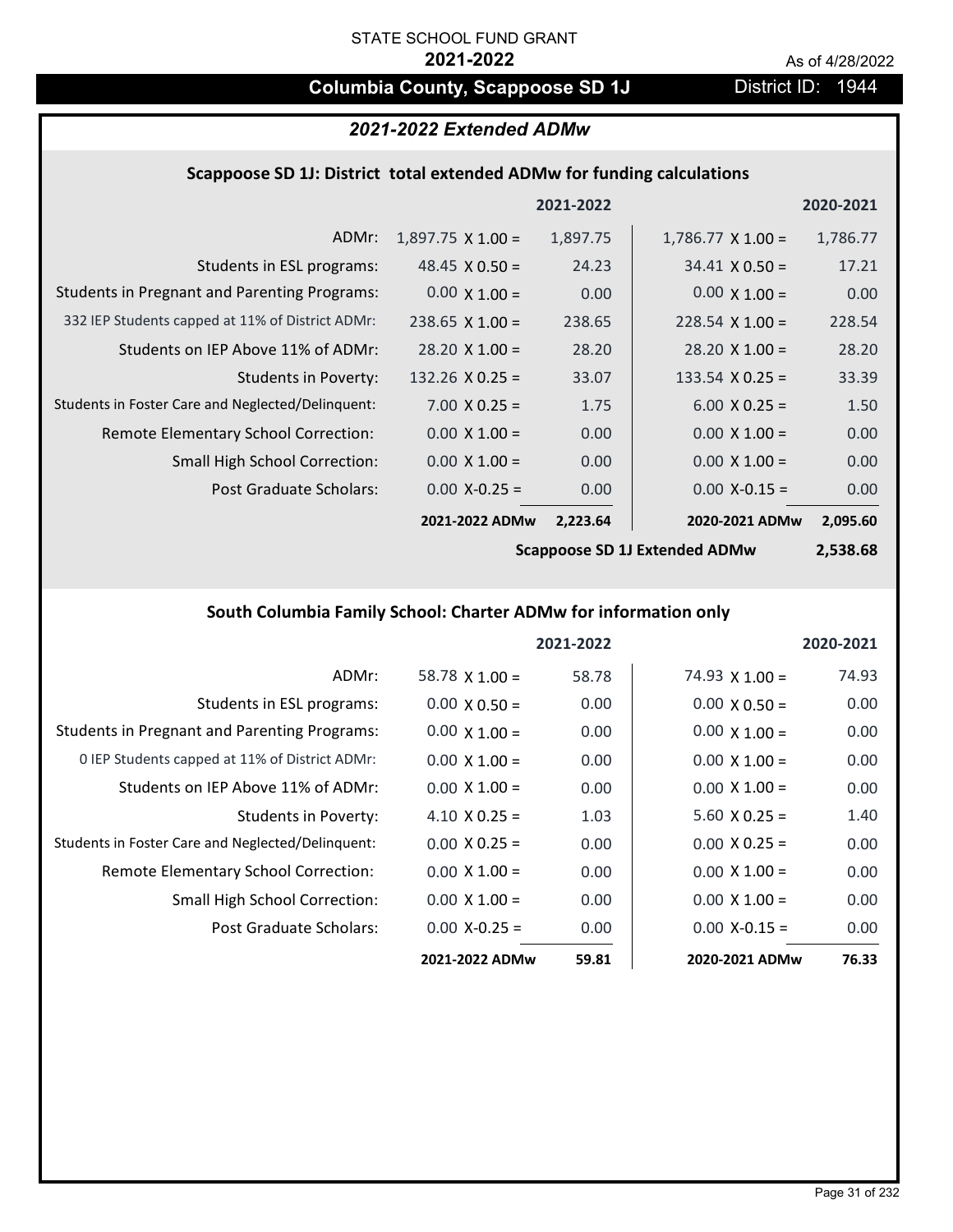## **Sauvie Island School: Charter ADMw for information only**

|                                                     |                        | 2021-2022 |                        | 2020-2021 |
|-----------------------------------------------------|------------------------|-----------|------------------------|-----------|
| ADMr:                                               | $212.97 \times 1.00 =$ | 212.97    | $215.92 \times 1.00 =$ | 215.92    |
| Students in ESL programs:                           | $7.00 \times 0.50 =$   | 3.50      | $6.00 \times 0.50 =$   | 3.00      |
| <b>Students in Pregnant and Parenting Programs:</b> | $0.00 \times 1.00 =$   | 0.00      | $0.00 \times 1.00 =$   | 0.00      |
| 0 IEP Students capped at 11% of District ADMr:      | $0.00 \times 1.00 =$   | 0.00      | $0.00 \times 1.00 =$   | 0.00      |
| Students on IEP Above 11% of ADMr:                  | $0.00 \times 1.00 =$   | 0.00      | $0.00 \times 1.00 =$   | 0.00      |
| <b>Students in Poverty:</b>                         | $14.84 \times 0.25 =$  | 3.71      | $16.14 \times 0.25 =$  | 4.04      |
| Students in Foster Care and Neglected/Delinquent:   | $0.00 \times 0.25 =$   | 0.00      | $0.00 \times 0.25 =$   | 0.00      |
| Remote Elementary School Correction:                | $35.06 \times 1.00 =$  | 35.06     | $35.06 \times 1.00 =$  | 35.06     |
| <b>Small High School Correction:</b>                | $0.00 \times 1.00 =$   | 0.00      | $0.00 \times 1.00 =$   | 0.00      |
| Post Graduate Scholars:                             | $0.00 X - 0.25 =$      | 0.00      | $0.00 X - 0.15 =$      | 0.00      |
|                                                     | 2021-2022 ADMw         | 255.24    | 2020-2021 ADMw         | 258.02    |

**Scappoose SD 1J Extended ADMw 2,538.68**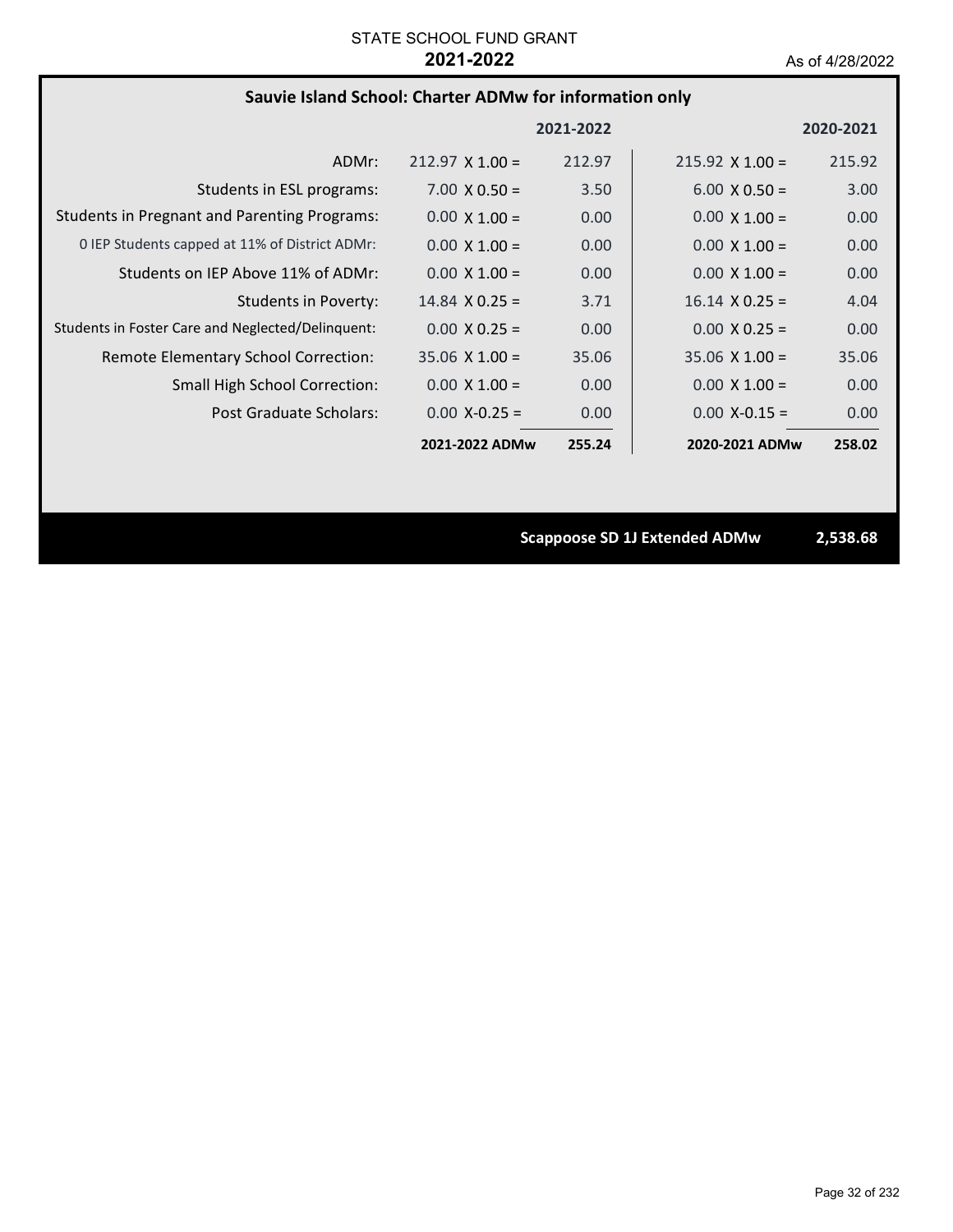# **Columbia County, Clatskanie SD 6J** District ID: 1945

| 2021-2022 Extended ADMw                                                 |                        |           |                                       |           |  |
|-------------------------------------------------------------------------|------------------------|-----------|---------------------------------------|-----------|--|
| Clatskanie SD 6J: District total extended ADMw for funding calculations |                        |           |                                       |           |  |
|                                                                         |                        | 2021-2022 |                                       | 2020-2021 |  |
| ADMr:                                                                   | $656.57 \times 1.00 =$ | 656.57    | 642.56 $\times$ 1.00 =                | 642.56    |  |
| Students in ESL programs:                                               | $3.00 \times 0.50 =$   | 1.50      | $3.15 \times 0.50 =$                  | 1.58      |  |
| <b>Students in Pregnant and Parenting Programs:</b>                     | $0.00 \times 1.00 =$   | 0.00      | $0.00 \times 1.00 =$                  | 0.00      |  |
| 116 IEP Students capped at 11% of District ADMr:                        | $72.22 \times 1.00 =$  | 72.22     | 70.68 $\times$ 1.00 =                 | 70.68     |  |
| Students on IEP Above 11% of ADMr:                                      | 64.00 $X$ 1.00 =       | 64.00     | 64.00 $X$ 1.00 =                      | 64.00     |  |
| <b>Students in Poverty:</b>                                             | $91.74 \times 0.25 =$  | 22.94     | $97.71 \times 0.25 =$                 | 24.43     |  |
| Students in Foster Care and Neglected/Delinquent:                       | $6.00 \times 0.25 =$   | 1.50      | $6.00 X 0.25 =$                       | 1.50      |  |
| Remote Elementary School Correction:                                    | $0.00 \times 1.00 =$   | 0.00      | $0.00 \times 1.00 =$                  | 0.00      |  |
| <b>Small High School Correction:</b>                                    | $88.36$ X 1.00 =       | 88.36     | $88.36$ X 1.00 =                      | 88.36     |  |
| Post Graduate Scholars:                                                 | $0.00$ X-0.25 =        | 0.00      | $0.00$ X-0.15 =                       | 0.00      |  |
|                                                                         | 2021-2022 ADMw         | 907.09    | 2020-2021 ADMw                        | 893.10    |  |
|                                                                         |                        |           | <b>Clatskanie SD 6J Extended ADMw</b> | 907.09    |  |
|                                                                         |                        |           |                                       |           |  |
|                                                                         |                        |           | <b>Clatskanie SD 6J Extended ADMw</b> | 907.09    |  |
|                                                                         |                        |           |                                       |           |  |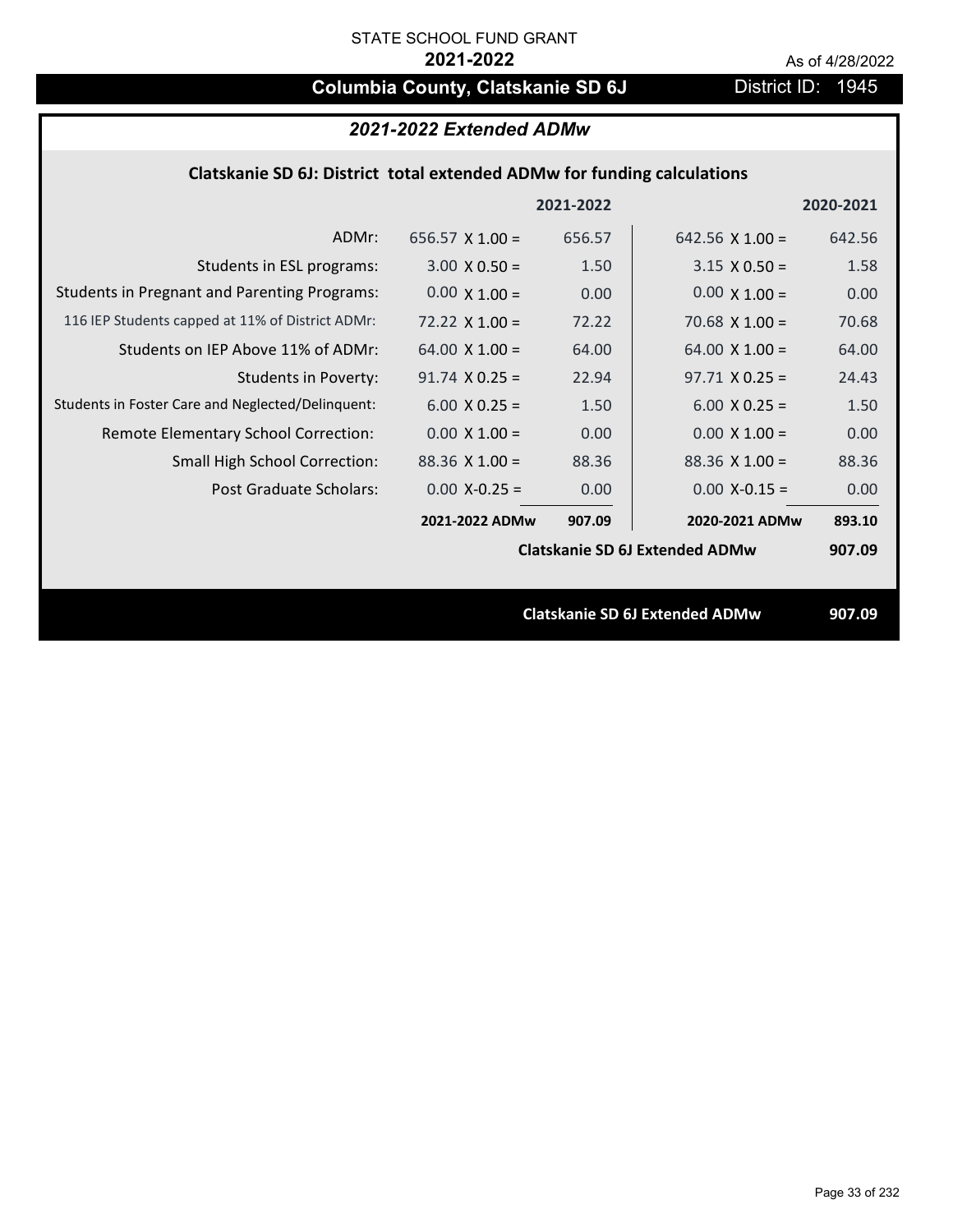## **Columbia County, Rainier SD 13** District ID: 1946

## *2021-2022 Extended ADMw*

#### **Rainier SD 13: District total extended ADMw for funding calculations**

|                                                     |                        | 2021-2022 |                        | 2020-2021 |
|-----------------------------------------------------|------------------------|-----------|------------------------|-----------|
| ADMr:                                               | $852.53 \times 1.00 =$ | 852.53    | $687.24 \times 1.00 =$ | 687.24    |
| Students in ESL programs:                           | $15.00 \times 0.50 =$  | 7.50      | $11.13 \times 0.50 =$  | 5.57      |
| <b>Students in Pregnant and Parenting Programs:</b> | $0.00 \times 1.00 =$   | 0.00      | $0.00 \times 1.00 =$   | 0.00      |
| 155 IEP Students capped at 11% of District ADMr:    | $93.78 \times 1.00 =$  | 93.78     | $75.60 \times 1.00 =$  | 75.60     |
| Students on IEP Above 11% of ADMr:                  | 48.10 $\times$ 1.00 =  | 48.10     | 48.10 $\times$ 1.00 =  | 48.10     |
| <b>Students in Poverty:</b>                         | $94.23 \times 0.25 =$  | 23.56     | $82.68 \times 0.25 =$  | 20.67     |
| Students in Foster Care and Neglected/Delinquent:   | $6.00 \times 0.25 =$   | 1.50      | $5.00 \times 0.25 =$   | 1.25      |
| Remote Elementary School Correction:                | $0.00 \times 1.00 =$   | 0.00      | $0.00 \times 1.00 =$   | 0.00      |
| <b>Small High School Correction:</b>                | $0.00 \times 1.00 =$   | 0.00      | $0.00 \times 1.00 =$   | 0.00      |
| Post Graduate Scholars:                             | $0.00$ X-0.25 =        | 0.00      | $0.00 X - 0.15 =$      | 0.00      |
|                                                     | 2021-2022 ADMw         | 1,026.97  | 2020-2021 ADMw         | 838.42    |

**Rainier SD 13 Extended ADMw**

**1,026.97**

## **North Columbia Academy: Charter ADMw for information only**

|                                                     |                      | 2021-2022 |                      | 2020-2021 |
|-----------------------------------------------------|----------------------|-----------|----------------------|-----------|
| ADMr:                                               | $0.00 \times 1.00 =$ | 0.00      | $0.00 \times 1.00 =$ | 0.00      |
| Students in ESL programs:                           | $0.00 \times 0.50 =$ | 0.00      | $0.00 \times 0.50 =$ | 0.00      |
| <b>Students in Pregnant and Parenting Programs:</b> | $0.00 \times 1.00 =$ | 0.00      | $0.00 \times 1.00 =$ | 0.00      |
| 0 IEP Students capped at 11% of District ADMr:      | $0.00 \times 1.00 =$ | 0.00      | $0.00 \times 1.00 =$ | 0.00      |
| Students on IEP Above 11% of ADMr:                  | $0.00 \times 1.00 =$ | 0.00      | $0.00 \times 1.00 =$ | 0.00      |
| Students in Poverty:                                | $0.00 X 0.25 =$      | 0.00      | $0.00 \times 0.25 =$ | 0.00      |
| Students in Foster Care and Neglected/Delinquent:   | $0.00 \times 0.25 =$ | 0.00      | $0.00 \times 0.25 =$ | 0.00      |
| Remote Elementary School Correction:                | $0.00 \times 1.00 =$ | 0.00      | $0.00 \times 1.00 =$ | 0.00      |
| <b>Small High School Correction:</b>                | $0.00 \times 1.00 =$ | 0.00      | $0.00 \times 1.00 =$ | 0.00      |
| Post Graduate Scholars:                             | $0.00$ X-0.25 =      | 0.00      | $0.00$ X-0.15 =      | 0.00      |
|                                                     | 2021-2022 ADMw       | 0.00      | 2020-2021 ADMw       | 0.00      |

**Rainier SD 13 Extended ADMw 1,026.97**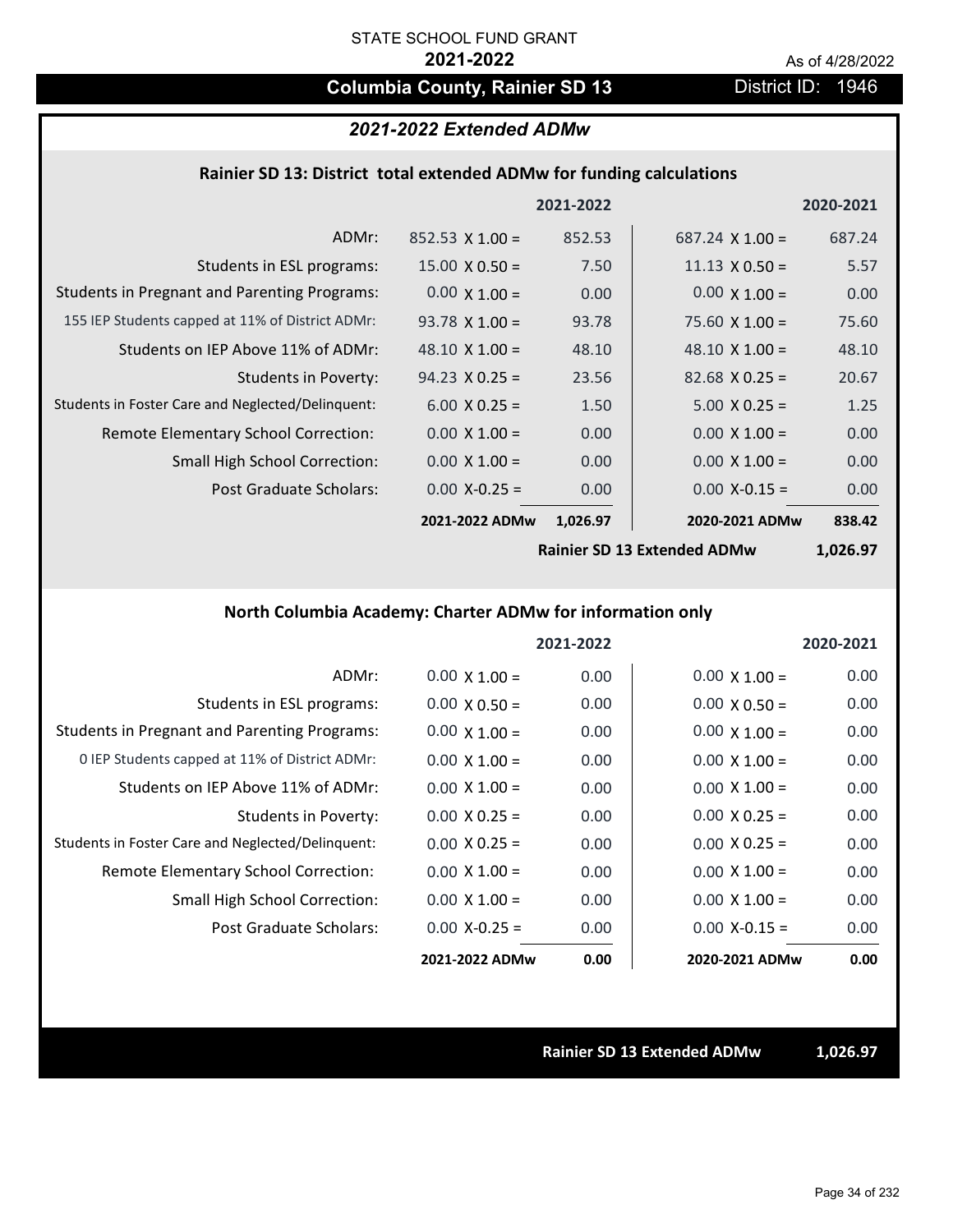# **Columbia County, Vernonia SD 47J** District ID: 1947

## **Vernonia SD 47J: District total extended ADMw for funding calculations**

|                        |        |                        | 2020-2021                                                             |
|------------------------|--------|------------------------|-----------------------------------------------------------------------|
| $578.24 \times 1.00 =$ | 578.24 | 540.82 $\times$ 1.00 = | 540.82                                                                |
| $2.00 \times 0.50 =$   | 1.00   | $3.00 \times 0.50 =$   | 1.50                                                                  |
| $0.00 \times 1.00 =$   | 0.00   | $0.00 \times 1.00 =$   | 0.00                                                                  |
| 63.61 $\times$ 1.00 =  | 63.61  | 59.49 $\times$ 1.00 =  | 59.49                                                                 |
| $9.70 \times 1.00 =$   | 9.70   | $9.70 \times 1.00 =$   | 9.70                                                                  |
| 58.89 $X$ 0.25 =       | 14.72  | 77.86 $X$ 0.25 =       | 19.47                                                                 |
| $2.00 \times 0.25 =$   | 0.50   | $3.00 X 0.25 =$        | 0.75                                                                  |
| $24.13 \times 1.00 =$  | 24.13  | $24.13 \times 1.00 =$  | 24.13                                                                 |
| $88.32$ X 1.00 =       | 88.32  | $88.32$ X 1.00 =       | 88.32                                                                 |
| $0.00$ X-0.25 =        | 0.00   | $0.00$ X-0.15 =        | 0.00                                                                  |
| 2021-2022 ADMw         | 780.22 | 2020-2021 ADMw         | 744.18                                                                |
|                        |        |                        | 780.22                                                                |
|                        |        |                        |                                                                       |
|                        |        |                        | 780.22                                                                |
|                        |        | 2021-2022              | Vernonia SD 47J Extended ADMw<br><b>Vernonia SD 47J Extended ADMw</b> |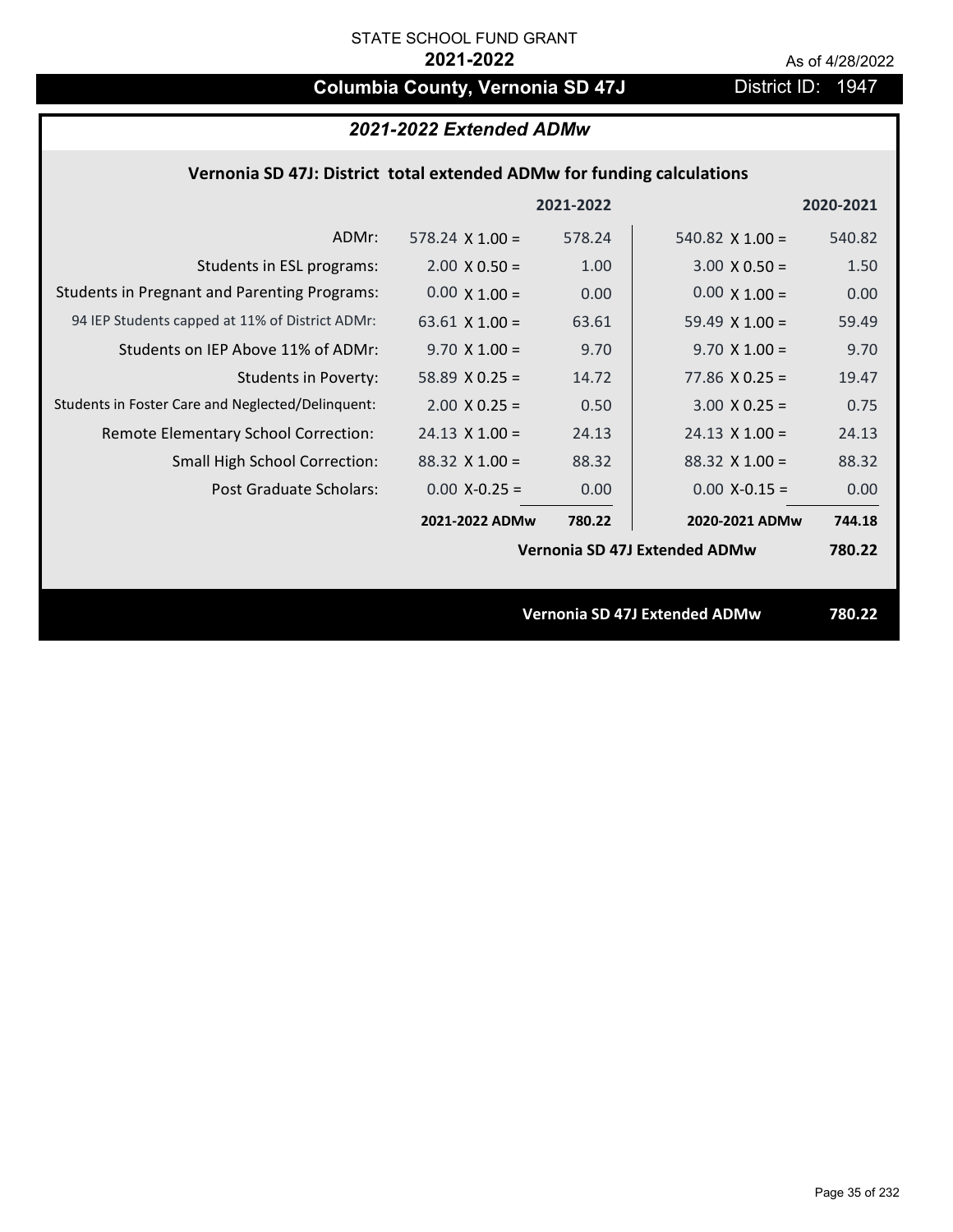## **Columbia County, St Helens SD 502** District ID: 1948

### *2021-2022 Extended ADMw*

#### **St Helens SD 502: District total extended ADMw for funding calculations**

|                                                     |                          | 2021-2022 |                          | 2020-2021 |
|-----------------------------------------------------|--------------------------|-----------|--------------------------|-----------|
| ADMr:                                               | $2,607.80 \times 1.00 =$ | 2,607.80  | $2,440.74 \times 1.00 =$ | 2,440.74  |
| Students in ESL programs:                           | 44.23 $\times$ 0.50 =    | 22.12     | $33.18 \times 0.50 =$    | 16.59     |
| <b>Students in Pregnant and Parenting Programs:</b> | $0.47 \times 1.00 =$     | 0.47      | $0.00 \times 1.00 =$     | 0.00      |
| 452 IEP Students capped at 11% of District ADMr:    | $306.38 \times 1.00 =$   | 306.38    | $290.16 \times 1.00 =$   | 290.16    |
| Students on IEP Above 11% of ADMr:                  | $52.90 \times 1.00 =$    | 52.90     | $52.90 \times 1.00 =$    | 52.90     |
| Students in Poverty:                                | $243.87$ X 0.25 =        | 60.97     | $242.43 \times 0.25 =$   | 60.61     |
| Students in Foster Care and Neglected/Delinguent:   | $38.00 \times 0.25 =$    | 9.50      | $32.00 \times 0.25 =$    | 8.00      |
| Remote Elementary School Correction:                | $0.00 \times 1.00 =$     | 0.00      | $0.00 \times 1.00 =$     | 0.00      |
| <b>Small High School Correction:</b>                | $0.00 \times 1.00 =$     | 0.00      | $0.00 \times 1.00 =$     | 0.00      |
| Post Graduate Scholars:                             | $0.00$ X-0.25 =          | 0.00      | $0.00$ X-0.15 =          | 0.00      |
|                                                     | 2021-2022 ADMw           | 3,060.13  | 2020-2021 ADMw           | 2,869.00  |

**St Helens SD 502 Extended ADMw**

**3,242.72**

### **St Helens Arthur Academy: Charter ADMw for information only**

|                                                     |                        | 2021-2022 |                       | 2020-2021 |
|-----------------------------------------------------|------------------------|-----------|-----------------------|-----------|
| ADMr:                                               | $177.44 \times 1.00 =$ | 177.44    | $197.08$ X 1.00 =     | 197.08    |
| Students in ESL programs:                           | $2.00 \times 0.50 =$   | 1.00      | $2.00 \times 0.50 =$  | 1.00      |
| <b>Students in Pregnant and Parenting Programs:</b> | $0.00 \times 1.00 =$   | 0.00      | $0.00 \times 1.00 =$  | 0.00      |
| 0 IEP Students capped at 11% of District ADMr:      | $0.00 \times 1.00 =$   | 0.00      | $0.00 \times 1.00 =$  | 0.00      |
| Students on IEP Above 11% of ADMr:                  | $0.00 \times 1.00 =$   | 0.00      | $0.00 \times 1.00 =$  | 0.00      |
| Students in Poverty:                                | $16.59 \times 0.25 =$  | 4.15      | $19.57 \times 0.25 =$ | 4.89      |
| Students in Foster Care and Neglected/Delinquent:   | $0.00 \times 0.25 =$   | 0.00      | $0.00 \times 0.25 =$  | 0.00      |
| Remote Elementary School Correction:                | $0.00 \times 1.00 =$   | 0.00      | $0.00 \times 1.00 =$  | 0.00      |
| <b>Small High School Correction:</b>                | $0.00 \times 1.00 =$   | 0.00      | $0.00 \times 1.00 =$  | 0.00      |
| Post Graduate Scholars:                             | $0.00$ X-0.25 =        | 0.00      | $0.00$ X-0.15 =       | 0.00      |
|                                                     | 2021-2022 ADMw         | 182.59    | 2020-2021 ADMw        | 202.97    |

**St Helens SD 502 Extended ADMw 3,242.72**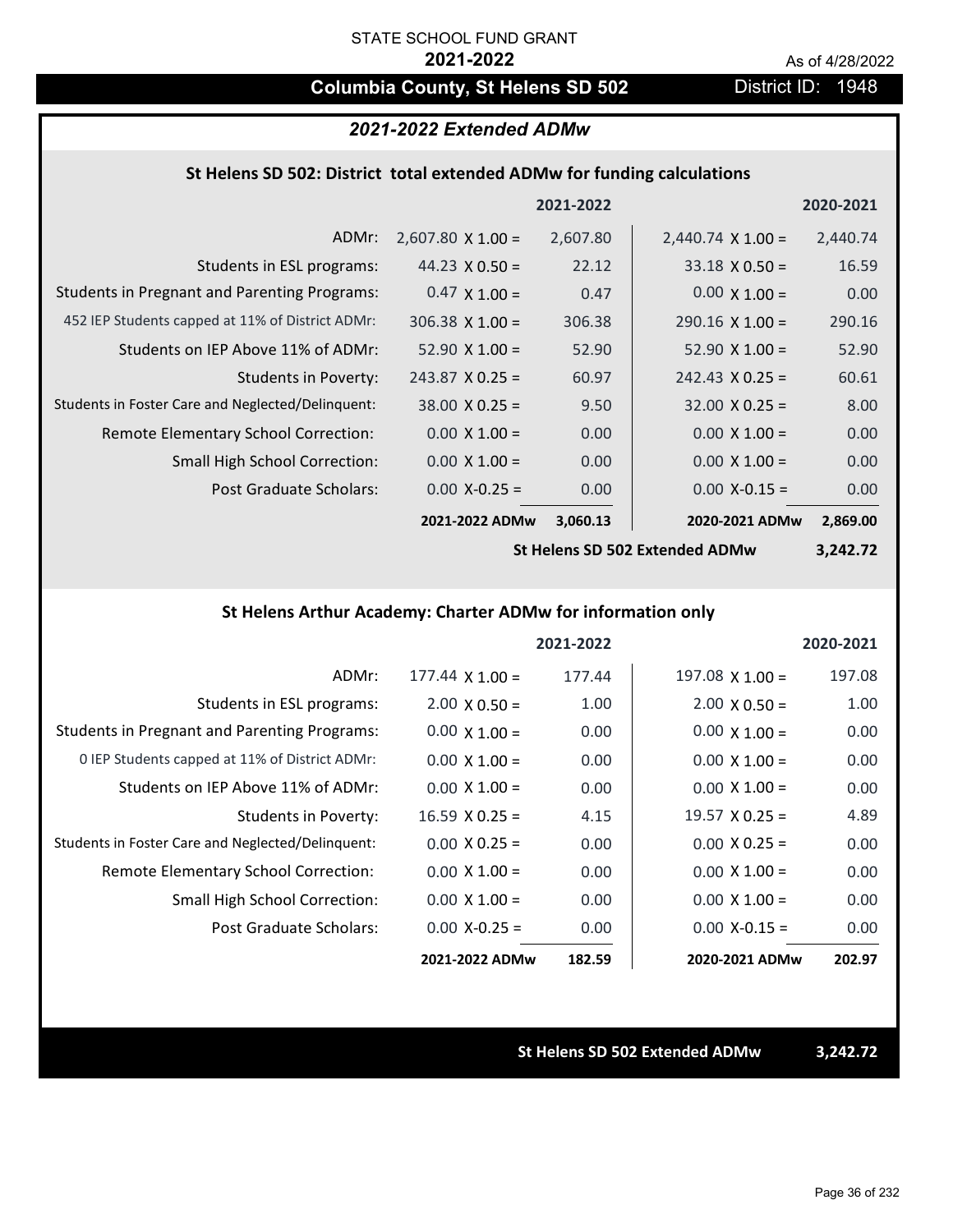# **Coos County, Coquille SD 8** District ID: 1964

|                                                                      | 2021-2022 Extended ADMw  |           |                                    |           |  |
|----------------------------------------------------------------------|--------------------------|-----------|------------------------------------|-----------|--|
| Coquille SD 8: District total extended ADMw for funding calculations |                          |           |                                    |           |  |
|                                                                      |                          | 2021-2022 |                                    | 2020-2021 |  |
| ADMr:                                                                | $1,242.94 \times 1.00 =$ | 1,242.94  | $1,367.08 \times 1.00 =$           | 1,367.08  |  |
| Students in ESL programs:                                            | $25.74 \times 0.50 =$    | 12.87     | $27.43 \times 0.50 =$              | 13.72     |  |
| <b>Students in Pregnant and Parenting Programs:</b>                  | 7.70 $\times$ 1.00 =     | 7.70      | $8.56 \times 1.00 =$               | 8.56      |  |
| 183 IEP Students capped at 11% of District ADMr:                     | 136.72 $X$ 1.00 =        | 136.72    | $150.38 \times 1.00 =$             | 150.38    |  |
| Students on IEP Above 11% of ADMr:                                   | $1.20 \times 1.00 =$     | 1.20      | $1.20 \times 1.00 =$               | 1.20      |  |
| <b>Students in Poverty:</b>                                          | $172.00 \times 0.25 =$   | 43.00     | $180.00 \times 0.25 =$             | 45.00     |  |
| Students in Foster Care and Neglected/Delinquent:                    | $9.00 \times 0.25 =$     | 2.25      | $11.00 \times 0.25 =$              | 2.75      |  |
| Remote Elementary School Correction:                                 | $0.00 \times 1.00 =$     | 0.00      | $0.00 \times 1.00 =$               | 0.00      |  |
| Small High School Correction:                                        | $81.95$ X $1.00 =$       | 81.95     | $81.95$ X $1.00 =$                 | 81.95     |  |
| <b>Post Graduate Scholars:</b>                                       | $0.00$ X-0.25 =          | 0.00      | $0.00$ X-0.15 =                    | 0.00      |  |
|                                                                      | 2021-2022 ADMw           | 1,528.63  | 2020-2021 ADMw                     | 1,670.63  |  |
|                                                                      |                          |           | <b>Coquille SD 8 Extended ADMw</b> | 1,670.63  |  |
|                                                                      |                          |           |                                    |           |  |
|                                                                      |                          |           | <b>Coquille SD 8 Extended ADMw</b> | 1,670.63  |  |
|                                                                      |                          |           |                                    |           |  |
|                                                                      |                          |           |                                    |           |  |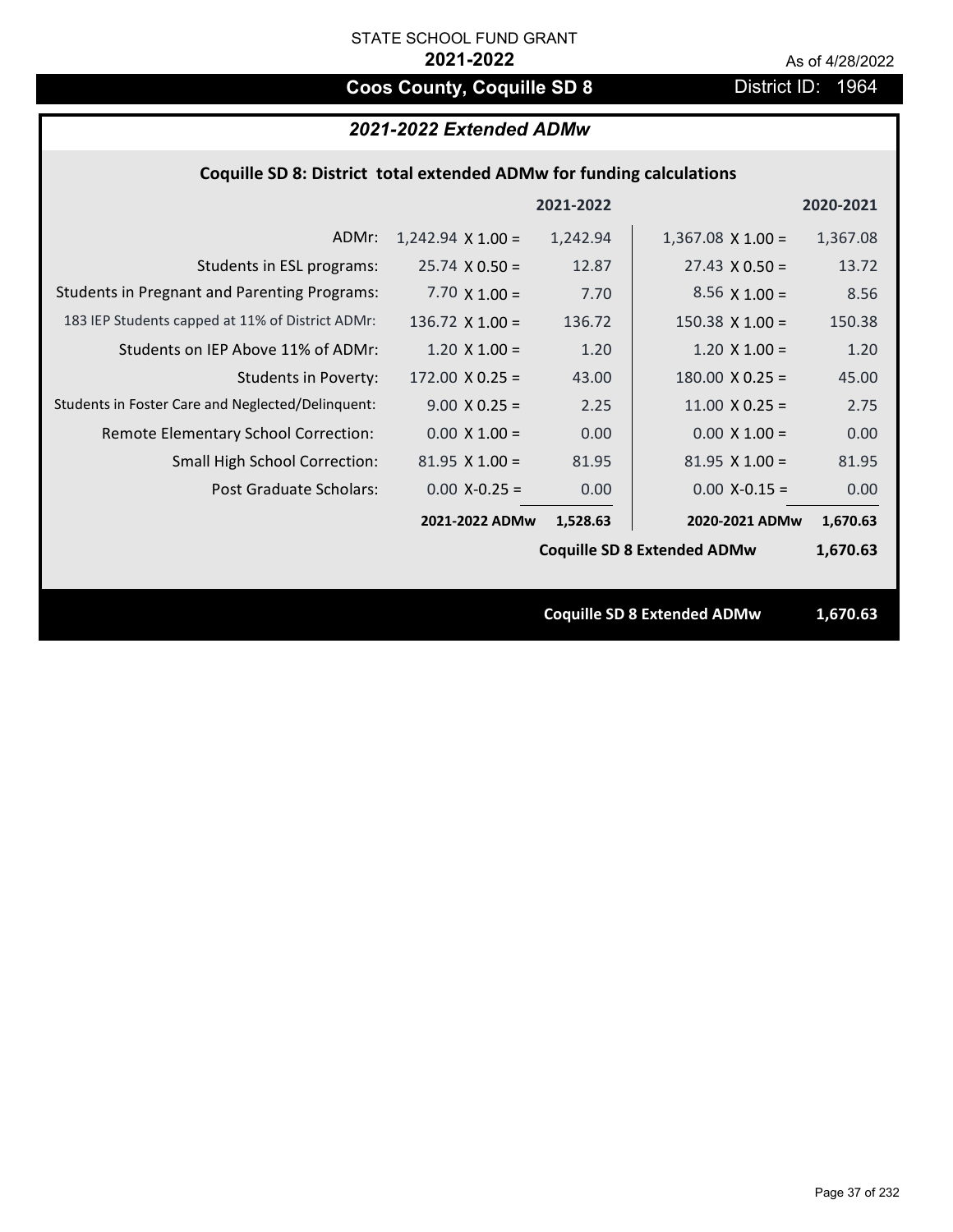# **Coos County, Coos Bay SD 9** District ID: 1965

## *2021-2022 Extended ADMw*

### **Coos Bay SD 9: District total extended ADMw for funding calculations**

|                                                     |                          | 2021-2022 |                          | 2020-2021 |
|-----------------------------------------------------|--------------------------|-----------|--------------------------|-----------|
| ADMr:                                               | $2,768.11 \times 1.00 =$ | 2,768.11  | $2,730.52 \times 1.00 =$ | 2,730.52  |
| Students in ESL programs:                           | 47.94 $\times$ 0.50 =    | 23.97     | $45.14 \times 0.50 =$    | 22.57     |
| <b>Students in Pregnant and Parenting Programs:</b> | $0.00 \times 1.00 =$     | 0.00      | $0.00 \times 1.00 =$     | 0.00      |
| 464 IEP Students capped at 11% of District ADMr:    | $333.01$ X 1.00 =        | 333.01    | $329.98 \times 1.00 =$   | 329.98    |
| Students on IEP Above 11% of ADMr:                  | $64.40 \times 1.00 =$    | 64.40     | $64.40 \times 1.00 =$    | 64.40     |
| <b>Students in Poverty:</b>                         | $559.40 \times 0.25 =$   | 139.85    | 599.52 $X$ 0.25 =        | 149.88    |
| Students in Foster Care and Neglected/Delinquent:   | $22.00 \times 0.25 =$    | 5.50      | $36.00 \times 0.25 =$    | 9.00      |
| Remote Elementary School Correction:                | $0.00 \times 1.00 =$     | 0.00      | $0.00 \times 1.00 =$     | 0.00      |
| <b>Small High School Correction:</b>                | $0.00 \times 1.00 =$     | 0.00      | $0.00 \times 1.00 =$     | 0.00      |
| Post Graduate Scholars:                             | $0.00$ X-0.25 =          | 0.00      | $0.00$ X-0.15 =          | 0.00      |
|                                                     | 2021-2022 ADMw           | 3,334.84  | 2020-2021 ADMw           | 3,306.35  |

**Coos Bay SD 9 Extended ADMw**

**3,607.15**

# **Lighthouse Charter School: Charter ADMw for information only**

|                                                     |                       | 2021-2022 |                        | 2020-2021 |
|-----------------------------------------------------|-----------------------|-----------|------------------------|-----------|
| ADMr:                                               | $204.63$ X 1.00 =     | 204.63    | $211.73 \times 1.00 =$ | 211.73    |
| Students in ESL programs:                           | $0.00 \times 0.50 =$  | 0.00      | $0.00 \times 0.50 =$   | 0.00      |
| <b>Students in Pregnant and Parenting Programs:</b> | $0.00 \times 1.00 =$  | 0.00      | $0.00 \times 1.00 =$   | 0.00      |
| 0 IEP Students capped at 11% of District ADMr:      | $0.00 \times 1.00 =$  | 0.00      | $0.00 \times 1.00 =$   | 0.00      |
| Students on IEP Above 11% of ADMr:                  | $0.00 \times 1.00 =$  | 0.00      | $0.00 \times 1.00 =$   | 0.00      |
| Students in Poverty:                                | 41.35 $\times$ 0.25 = | 10.34     | 46.49 $\times$ 0.25 =  | 11.62     |
| Students in Foster Care and Neglected/Delinquent:   | $0.00 \times 0.25 =$  | 0.00      | $0.00 \times 0.25 =$   | 0.00      |
| Remote Elementary School Correction:                | $0.00 \times 1.00 =$  | 0.00      | $0.00 \times 1.00 =$   | 0.00      |
| <b>Small High School Correction:</b>                | $0.00 \times 1.00 =$  | 0.00      | $0.00 \times 1.00 =$   | 0.00      |
| Post Graduate Scholars:                             | $0.00 X - 0.25 =$     | 0.00      | $0.00 X-0.15 =$        | 0.00      |
|                                                     | 2021-2022 ADMw        | 214.97    | 2020-2021 ADMw         | 223.35    |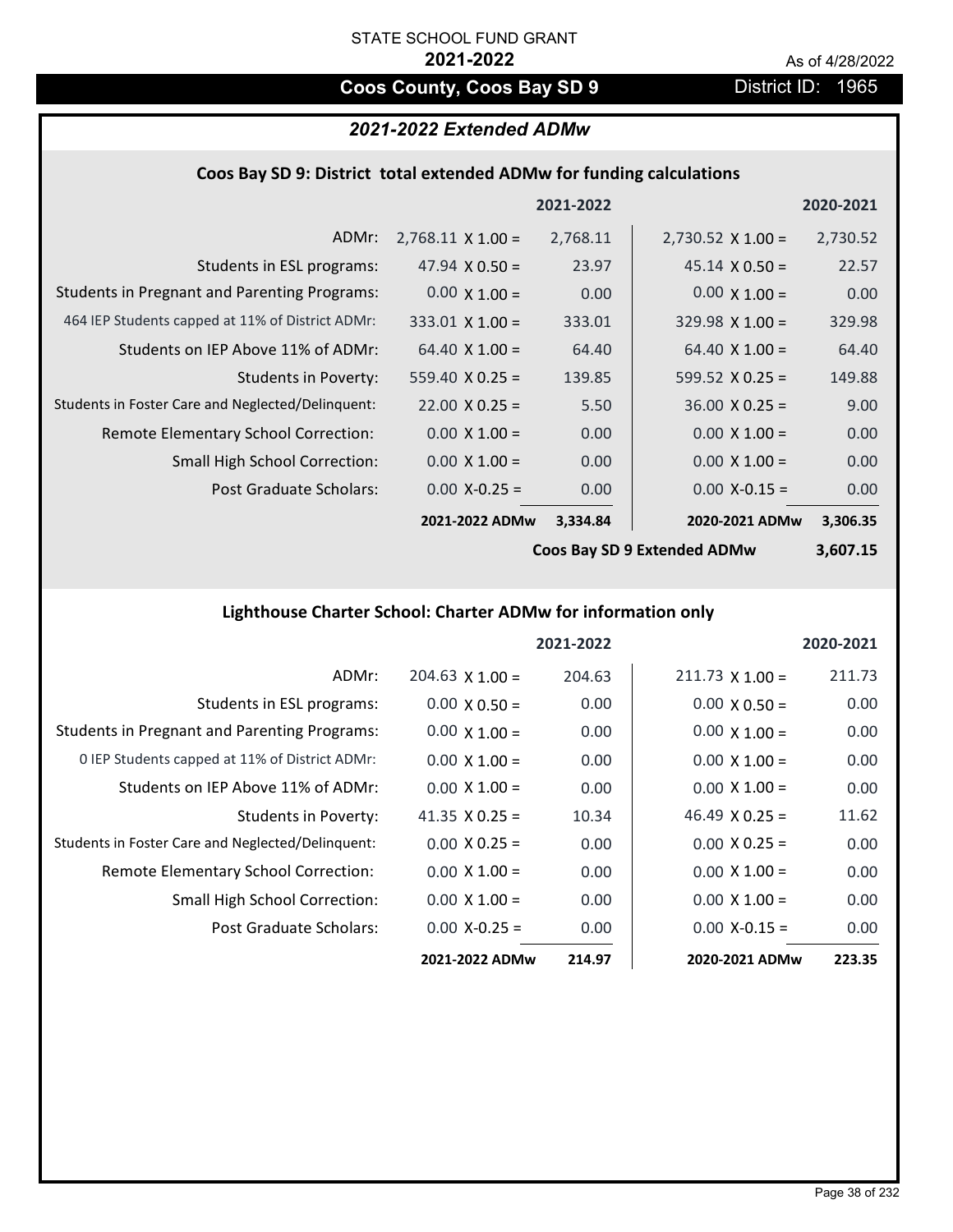### **Resource Link Charter School: Charter ADMw for information only**

|                                                     |                       | 2021-2022 |                       | 2020-2021 |
|-----------------------------------------------------|-----------------------|-----------|-----------------------|-----------|
| ADMr:                                               | 54.59 $\times$ 1.00 = | 54.59     | 57.58 $X$ 1.00 =      | 57.58     |
| Students in ESL programs:                           | $0.00 \times 0.50 =$  | 0.00      | $0.00 \times 0.50 =$  | 0.00      |
| <b>Students in Pregnant and Parenting Programs:</b> | $0.00 \times 1.00 =$  | 0.00      | $0.00 \times 1.00 =$  | 0.00      |
| 0 IEP Students capped at 11% of District ADMr:      | $0.00 \times 1.00 =$  | 0.00      | $0.00 \times 1.00 =$  | 0.00      |
| Students on IEP Above 11% of ADMr:                  | $0.00 \times 1.00 =$  | 0.00      | $0.00 \times 1.00 =$  | 0.00      |
| <b>Students in Poverty:</b>                         | $11.03 \times 0.25 =$ | 2.76      | $12.64 \times 0.25 =$ | 3.16      |
| Students in Foster Care and Neglected/Delinquent:   | $0.00 \times 0.25 =$  | 0.00      | $0.00 \times 0.25 =$  | 0.00      |
| Remote Elementary School Correction:                | $0.00 \times 1.00 =$  | 0.00      | $0.00 \times 1.00 =$  | 0.00      |
| <b>Small High School Correction:</b>                | $0.00 \times 1.00 =$  | 0.00      | $0.00 \times 1.00 =$  | 0.00      |
| Post Graduate Scholars:                             | $0.00 X - 0.25 =$     | 0.00      | $0.00$ X-0.15 =       | 0.00      |
|                                                     | 2021-2022 ADMw        | 57.35     | 2020-2021 ADMw        | 60.74     |

**Coos Bay SD 9 Extended ADMw 3,607.15**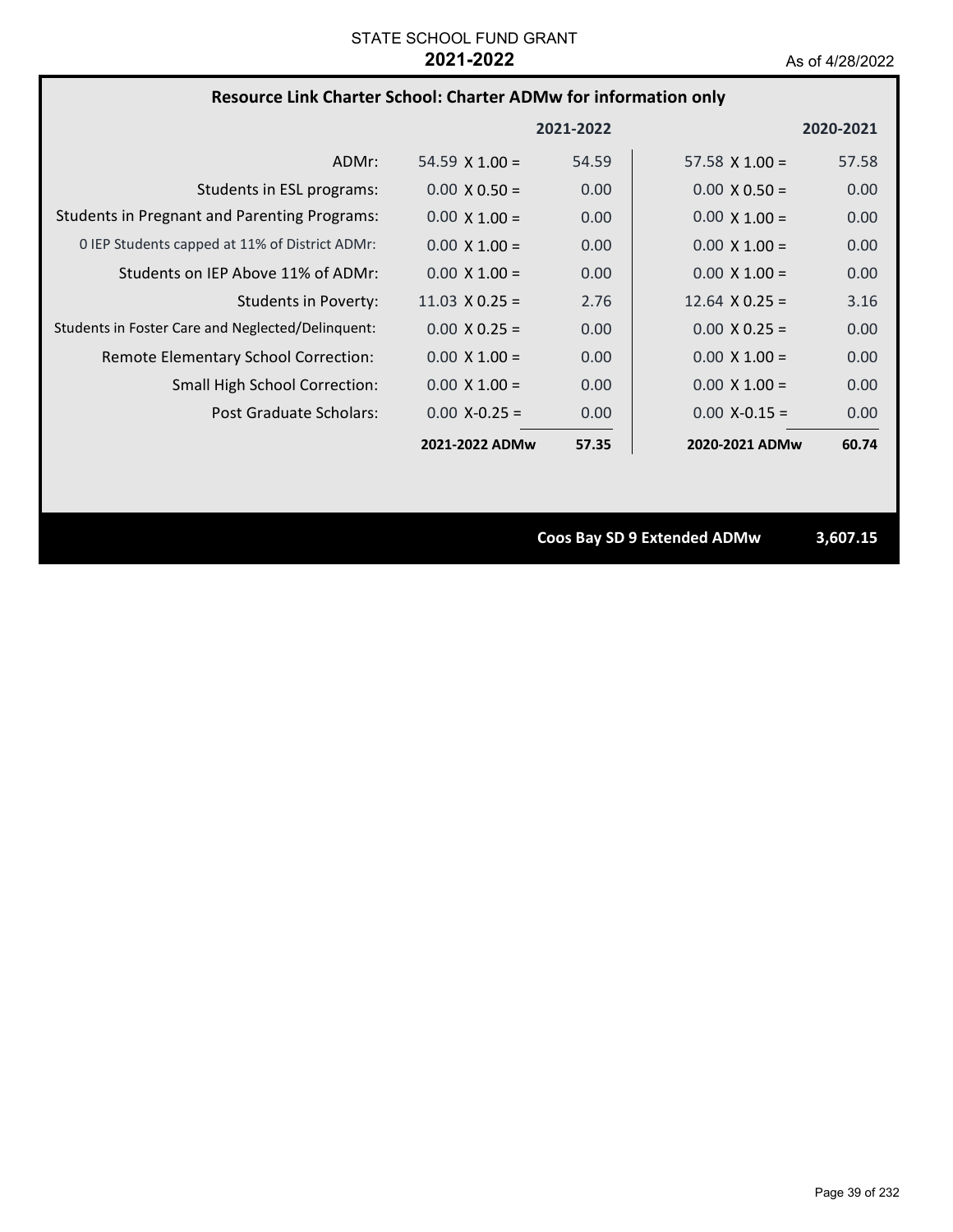# **Coos County, North Bend SD 13** District ID: 1966

### *2021-2022 Extended ADMw*

### **North Bend SD 13: District total extended ADMw for funding calculations**

|                                                     |                          | 2021-2022 |                          | 2020-2021 |
|-----------------------------------------------------|--------------------------|-----------|--------------------------|-----------|
| ADMr:                                               | $2,182.96 \times 1.00 =$ | 2,182.96  | $2,181.08 \times 1.00 =$ | 2,181.08  |
| Students in ESL programs:                           | $31.97 \times 0.50 =$    | 15.99     | $31.36 \times 0.50 =$    | 15.68     |
| <b>Students in Pregnant and Parenting Programs:</b> | $0.00 \times 1.00 =$     | 0.00      | $0.00 \times 1.00 =$     | 0.00      |
| 591 IEP Students capped at 11% of District ADMr:    | 444.23 $\times$ 1.00 =   | 444.23    | $572.78 \times 1.00 =$   | 572.78    |
| Students on IEP Above 11% of ADMr:                  | $0.00 \times 1.00 =$     | 0.00      | $0.00 \times 1.00 =$     | 0.00      |
| <b>Students in Poverty:</b>                         | $205.41 \times 0.25 =$   | 51.35     | $151.39 \times 0.25 =$   | 37.85     |
| Students in Foster Care and Neglected/Delinquent:   | $16.00 \times 0.25 =$    | 4.00      | $19.00 \times 0.25 =$    | 4.75      |
| Remote Elementary School Correction:                | $0.00 \times 1.00 =$     | 0.00      | $0.00 \times 1.00 =$     | 0.00      |
| <b>Small High School Correction:</b>                | $0.00 \times 1.00 =$     | 0.00      | $0.00 \times 1.00 =$     | 0.00      |
| Post Graduate Scholars:                             | $0.00$ X-0.25 =          | 0.00      | $0.00$ X-0.15 =          | 0.00      |
|                                                     | 2021-2022 ADMw           | 2,698.53  | 2020-2021 ADMw           | 2,812.14  |

**North Bend SD 13 Extended ADMw**

**4,850.89**

# **Oregon Virtual Academy: Charter ADMw for information only**

|                                                     |                          | 2021-2022 |                        | 2020-2021 |
|-----------------------------------------------------|--------------------------|-----------|------------------------|-----------|
| ADMr:                                               | $1,855.50 \times 1.00 =$ | 1,855.50  | $3,025.99$ X 1.00 =    | 3,025.99  |
| Students in ESL programs:                           | 43.88 $\times$ 0.50 =    | 21.94     | $46.83 \times 0.50 =$  | 23.42     |
| <b>Students in Pregnant and Parenting Programs:</b> | $0.00 \times 1.00 =$     | 0.00      | $0.00 \times 1.00 =$   | 0.00      |
| 0 IEP Students capped at 11% of District ADMr:      | $0.00 \times 1.00 =$     | 0.00      | $0.00 \times 1.00 =$   | 0.00      |
| Students on IEP Above 11% of ADMr:                  | $0.00 \times 1.00 =$     | 0.00      | $0.00 \times 1.00 =$   | 0.00      |
| <b>Students in Poverty:</b>                         | $174.59 \times 0.25 =$   | 43.65     | $193.61 \times 0.25 =$ | 48.40     |
| Students in Foster Care and Neglected/Delinquent:   | $0.00 \times 0.25 =$     | 0.00      | $0.00 \times 0.25 =$   | 0.00      |
| Remote Elementary School Correction:                | $0.00 \times 1.00 =$     | 0.00      | $0.00 \times 1.00 =$   | 0.00      |
| <b>Small High School Correction:</b>                | $0.00 \times 1.00 =$     | 0.00      | $0.00 \times 1.00 =$   | 0.00      |
| Post Graduate Scholars:                             | $0.00$ X-0.25 =          | 0.00      | $0.00$ X-0.15 =        | 0.00      |
|                                                     | 2021-2022 ADMw           | 1,921.09  | 2020-2021 ADMw         | 3,097.81  |

### **North Bend SD 13 Extended ADMw 4,850.89**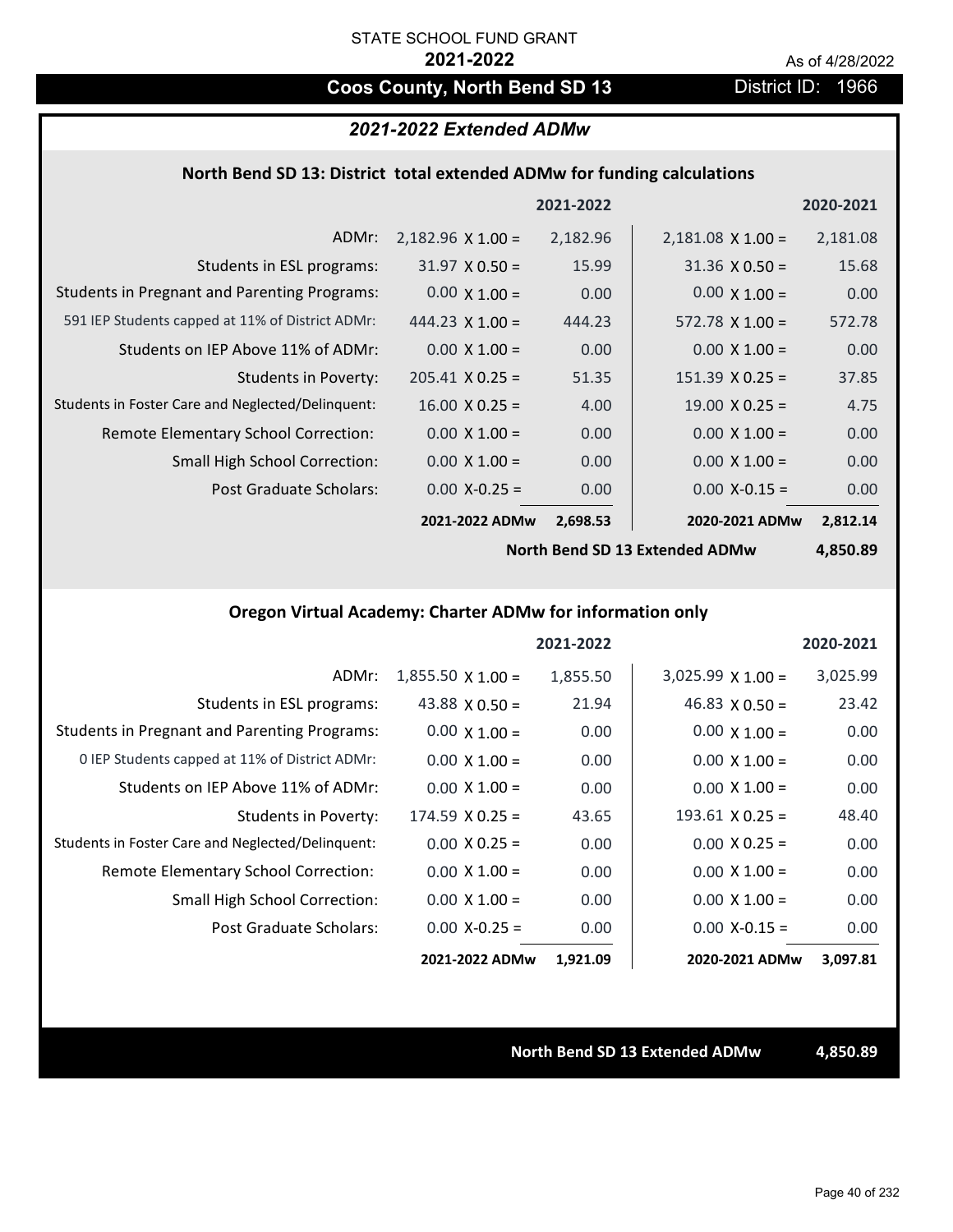# **Coos County, Powers SD 31** District ID: 1967

# *2021-2022 Extended ADMw*

|                                                     |                        | 2021-2022 |                                   | 2020-2021 |
|-----------------------------------------------------|------------------------|-----------|-----------------------------------|-----------|
| ADMr:                                               | $123.51 \times 1.00 =$ | 123.51    | 126.82 $\times$ 1.00 =            | 126.82    |
| Students in ESL programs:                           | $0.00 \times 0.50 =$   | 0.00      | $0.00 \times 0.50 =$              | 0.00      |
| <b>Students in Pregnant and Parenting Programs:</b> | $0.00 \times 1.00 =$   | 0.00      | $0.00 \times 1.00 =$              | 0.00      |
| 20 IEP Students capped at 11% of District ADMr:     | 13.59 $X$ 1.00 =       | 13.59     | 13.95 $X$ 1.00 =                  | 13.95     |
| Students on IEP Above 11% of ADMr:                  | $0.00 \times 1.00 =$   | 0.00      | $0.00 \times 1.00 =$              | 0.00      |
| Students in Poverty:                                | $33.00 \times 0.25 =$  | 8.25      | $36.00 \times 0.25 =$             | 9.00      |
| Students in Foster Care and Neglected/Delinquent:   | $1.00 \times 0.25 =$   | 0.25      | $1.00 \times 0.25 =$              | 0.25      |
| Remote Elementary School Correction:                | 52.60 $\times$ 1.00 =  | 52.60     | $52.60$ X $1.00 =$                | 52.60     |
| <b>Small High School Correction:</b>                | $50.46 \times 1.00 =$  | 50.46     | $50.46 \times 1.00 =$             | 50.46     |
| Post Graduate Scholars:                             | $0.00$ X-0.25 =        | 0.00      | $0.00$ X-0.15 =                   | 0.00      |
|                                                     | 2021-2022 ADMw         | 248.66    | 2020-2021 ADMw                    | 253.08    |
|                                                     |                        |           | <b>Powers SD 31 Extended ADMw</b> | 253.08    |
|                                                     |                        |           |                                   |           |
|                                                     |                        |           | <b>Powers SD 31 Extended ADMw</b> | 253.08    |
|                                                     |                        |           |                                   |           |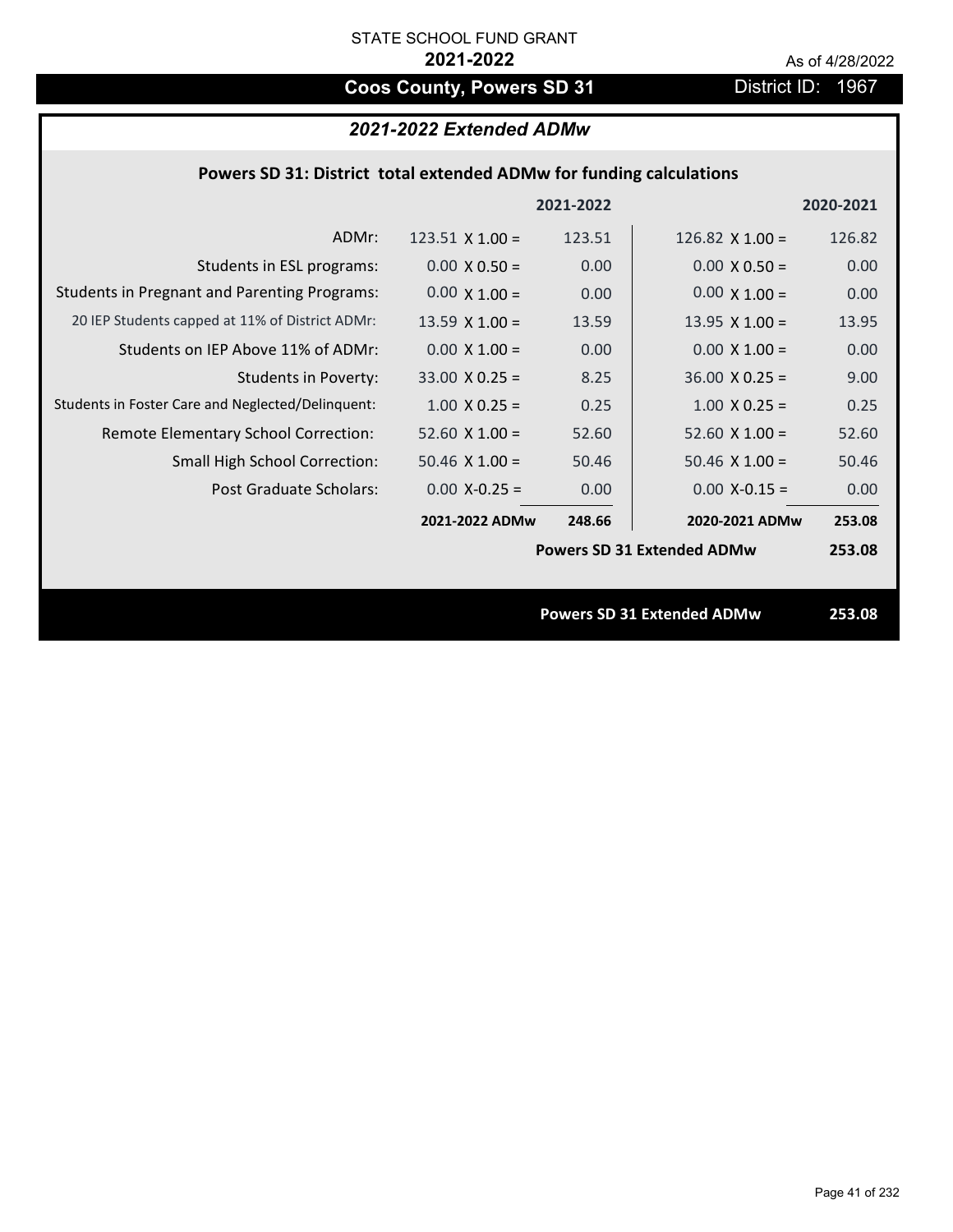# Coos County, Myrtle Point SD 41 District ID: 1968

## *2021-2022 Extended ADMw*

## **Myrtle Point SD 41: District total extended ADMw for funding calculations**

|                                                     |                        | 2021-2022 |                                         | 2020-2021 |
|-----------------------------------------------------|------------------------|-----------|-----------------------------------------|-----------|
| ADMr:                                               | 448.64 $\times$ 1.00 = | 448.64    | 484.90 $\times$ 1.00 =                  | 484.90    |
| Students in ESL programs:                           | $3.25 \times 0.50 =$   | 1.63      | $5.88 \times 0.50 =$                    | 2.94      |
| <b>Students in Pregnant and Parenting Programs:</b> | $0.00 \times 1.00 =$   | 0.00      | $0.00 \times 1.00 =$                    | 0.00      |
| 69 IEP Students capped at 11% of District ADMr:     | 49.35 $\times$ 1.00 =  | 49.35     | 53.34 $X$ 1.00 =                        | 53.34     |
| Students on IEP Above 11% of ADMr:                  | $3.20 \times 1.00 =$   | 3.20      | $3.20 \times 1.00 =$                    | 3.20      |
| <b>Students in Poverty:</b>                         | $71.02 \times 0.25 =$  | 17.76     | $82.73 \times 0.25 =$                   | 20.68     |
| Students in Foster Care and Neglected/Delinquent:   | $1.00 \times 0.25 =$   | 0.25      | $2.00 X 0.25 =$                         | 0.50      |
| Remote Elementary School Correction:                | $0.00 \times 1.00 =$   | 0.00      | $0.00 \times 1.00 =$                    | 0.00      |
| <b>Small High School Correction:</b>                | $82.97 \times 1.00 =$  | 82.97     | $82.97$ X 1.00 =                        | 82.97     |
| Post Graduate Scholars:                             | $0.00$ X-0.25 =        | 0.00      | $0.00$ X-0.15 =                         | 0.00      |
|                                                     | 2021-2022 ADMw         | 603.79    | 2020-2021 ADMw                          | 648.53    |
|                                                     |                        |           | <b>Myrtle Point SD 41 Extended ADMw</b> | 648.53    |
|                                                     |                        |           |                                         |           |
|                                                     |                        |           | <b>Myrtle Point SD 41 Extended ADMw</b> | 648.53    |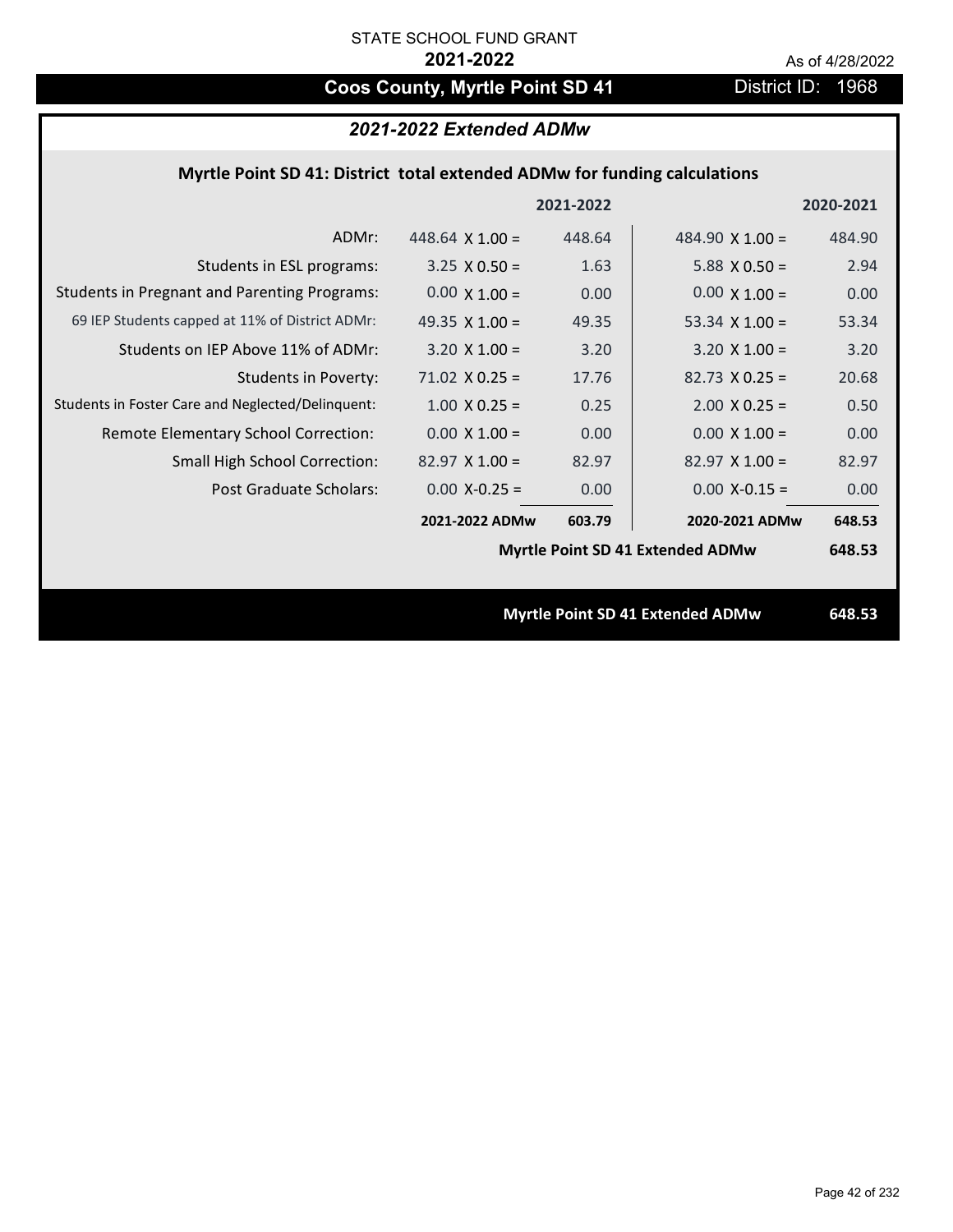# **Coos County, Bandon SD 54** District ID: 1969

# *2021-2022 Extended ADMw*

|                                                     |                        | 2021-2022 |                                   | 2020-2021 |
|-----------------------------------------------------|------------------------|-----------|-----------------------------------|-----------|
| ADMr:                                               | $607.98 \times 1.00 =$ | 607.98    | $606.91$ X 1.00 =                 | 606.91    |
| Students in ESL programs:                           | $2.36 \times 0.50 =$   | 1.18      | $3.80 \times 0.50 =$              | 1.90      |
| <b>Students in Pregnant and Parenting Programs:</b> | $0.00 \times 1.00 =$   | 0.00      | $0.00 \times 1.00 =$              | 0.00      |
| 88 IEP Students capped at 11% of District ADMr:     | 66.88 $\times$ 1.00 =  | 66.88     | 66.76 $\times$ 1.00 =             | 66.76     |
| Students on IEP Above 11% of ADMr:                  | $8.10 \times 1.00 =$   | 8.10      | $8.10 \times 1.00 =$              | 8.10      |
| <b>Students in Poverty:</b>                         | $116.95 \times 0.25 =$ | 29.24     | $102.61$ X 0.25 =                 | 25.65     |
| Students in Foster Care and Neglected/Delinquent:   | 4.00 $X$ 0.25 =        | 1.00      | $5.00 \times 0.25 =$              | 1.25      |
| Remote Elementary School Correction:                | $0.00 \times 1.00 =$   | 0.00      | $0.00 \times 1.00 =$              | 0.00      |
| <b>Small High School Correction:</b>                | $87.49 \times 1.00 =$  | 87.49     | $87.49 \times 1.00 =$             | 87.49     |
| Post Graduate Scholars:                             | $0.00$ X-0.25 =        | 0.00      | $0.00$ X-0.15 =                   | 0.00      |
|                                                     | 2021-2022 ADMw         | 801.87    | 2020-2021 ADMw                    | 798.06    |
|                                                     |                        |           | <b>Bandon SD 54 Extended ADMw</b> | 801.87    |
|                                                     |                        |           |                                   |           |
|                                                     |                        |           | <b>Bandon SD 54 Extended ADMw</b> | 801.87    |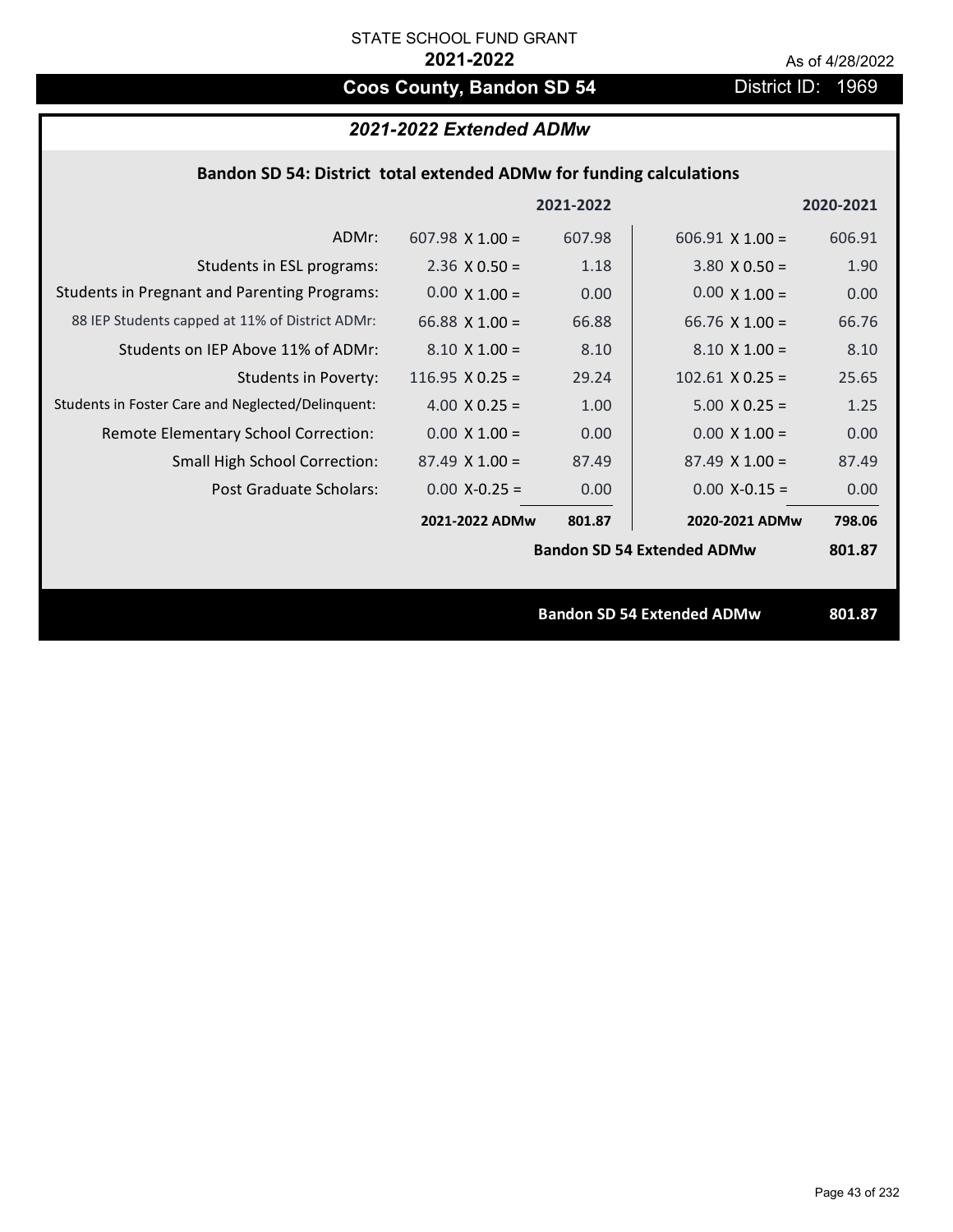# **Crook County, Crook County SD District ID: 1970**

### *2021-2022 Extended ADMw*

### **Crook County SD: District total extended ADMw for funding calculations**

|                                                     |                          | 2021-2022 |                          | 2020-2021 |
|-----------------------------------------------------|--------------------------|-----------|--------------------------|-----------|
| ADMr:                                               | $2,949.20 \times 1.00 =$ | 2,949.20  | $2,774.50 \times 1.00 =$ | 2,774.50  |
| Students in ESL programs:                           | $101.74 \times 0.50 =$   | 50.87     | $82.58 \times 0.50 =$    | 41.29     |
| <b>Students in Pregnant and Parenting Programs:</b> | $0.31 \times 1.00 =$     | 0.31      | $2.99 \times 1.00 =$     | 2.99      |
| 441 IEP Students capped at 11% of District ADMr:    | $347.51 \times 1.00 =$   | 347.51    | $328.43 \times 1.00 =$   | 328.43    |
| Students on IEP Above 11% of ADMr:                  | $15.10 \times 1.00 =$    | 15.10     | $15.10 \times 1.00 =$    | 15.10     |
| <b>Students in Poverty:</b>                         | $363.87$ X 0.25 =        | 90.97     | 434.42 $X$ 0.25 =        | 108.61    |
| Students in Foster Care and Neglected/Delinquent:   | $18.00 \times 0.25 =$    | 4.50      | $16.00 \times 0.25 =$    | 4.00      |
| Remote Elementary School Correction:                | $51.08 \times 1.00 =$    | 51.08     | $51.08 \times 1.00 =$    | 51.08     |
| <b>Small High School Correction:</b>                | $0.00 \times 1.00 =$     | 0.00      | $0.00 \times 1.00 =$     | 0.00      |
| Post Graduate Scholars:                             | $0.00$ X-0.25 =          | 0.00      | $0.00$ X-0.15 =          | 0.00      |
|                                                     | 2021-2022 ADMw           | 3,509.54  | 2020-2021 ADMw           | 3,325.99  |

**Crook County SD Extended ADMw**

**3,745.89**

## **Powell Butte Community Charter School: Charter ADMw for information only**

|                                                     |                        | 2021-2022 |                        | 2020-2021 |
|-----------------------------------------------------|------------------------|-----------|------------------------|-----------|
| ADMr:                                               | $209.99 \times 1.00 =$ | 209.99    | $211.22 \times 1.00 =$ | 211.22    |
| Students in ESL programs:                           | $1.00 \times 0.50 =$   | 0.50      | $2.00 \times 0.50 =$   | 1.00      |
| <b>Students in Pregnant and Parenting Programs:</b> | $0.00 \times 1.00 =$   | 0.00      | $0.00 \times 1.00 =$   | 0.00      |
| 0 IEP Students capped at 11% of District ADMr:      | $0.00 \times 1.00 =$   | 0.00      | $0.00 \times 1.00 =$   | 0.00      |
| Students on IEP Above 11% of ADMr:                  | $0.00 \times 1.00 =$   | 0.00      | $0.00 \times 1.00 =$   | 0.00      |
| Students in Poverty:                                | $25.91 \times 0.25 =$  | 6.48      | $33.07 \times 0.25 =$  | 8.27      |
| Students in Foster Care and Neglected/Delinquent:   | $0.00 \times 0.25 =$   | 0.00      | $0.00 \times 0.25 =$   | 0.00      |
| Remote Elementary School Correction:                | $19.38 \times 1.00 =$  | 19.38     | $19.38 \times 1.00 =$  | 19.38     |
| <b>Small High School Correction:</b>                | $0.00 \times 1.00 =$   | 0.00      | $0.00 \times 1.00 =$   | 0.00      |
| Post Graduate Scholars:                             | $0.00$ X-0.25 =        | 0.00      | $0.00 X - 0.15 =$      | 0.00      |
|                                                     | 2021-2022 ADMw         | 236.35    | 2020-2021 ADMw         | 239.87    |

**Crook County SD Extended ADMw 3,745.89**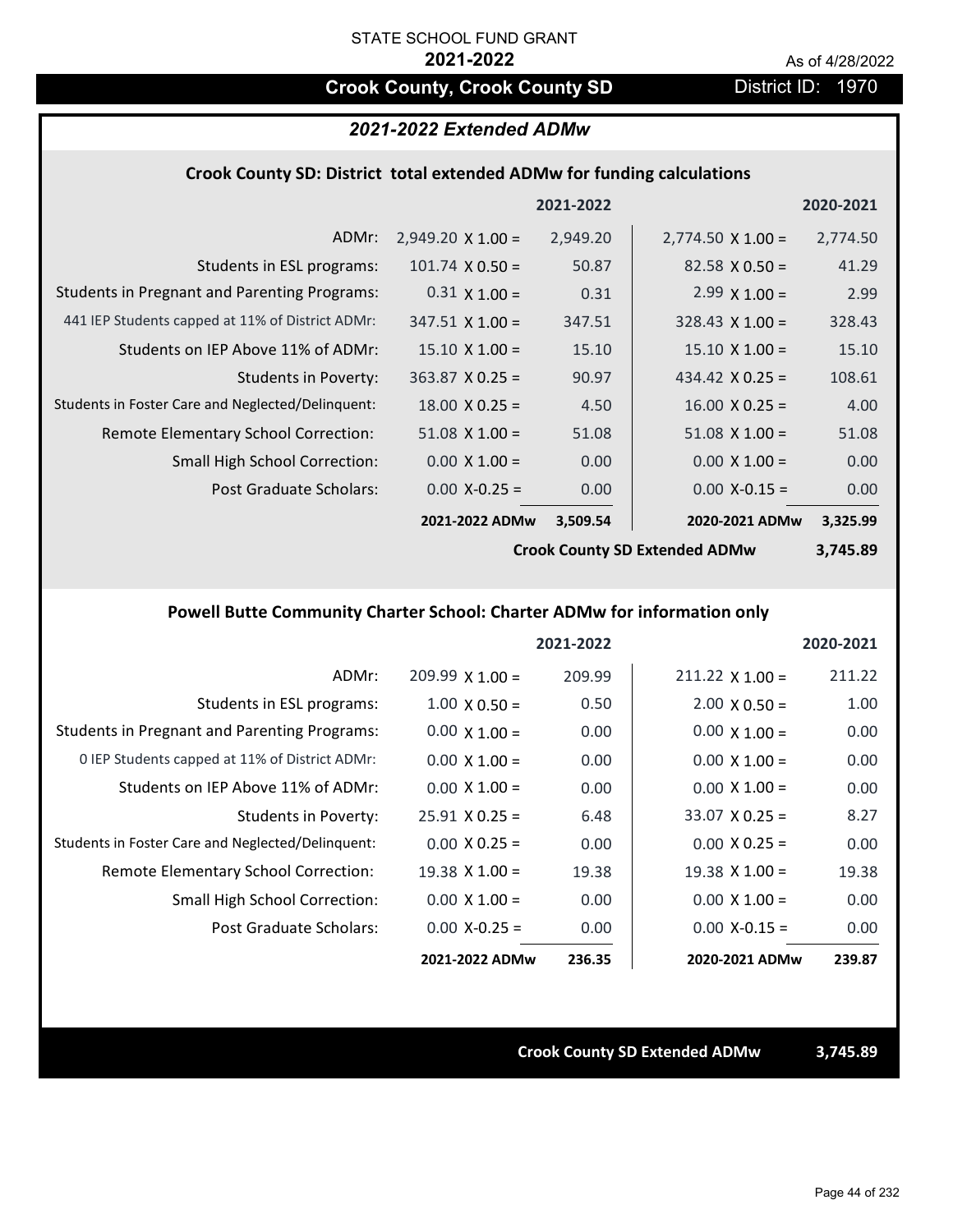# **Curry County, Central Curry SD 1** District ID: 1972

## *2021-2022 Extended ADMw*

## **Central Curry SD 1: District total extended ADMw for funding calculations**

|                                                     |                       | 2021-2022 |                                         | 2020-2021 |
|-----------------------------------------------------|-----------------------|-----------|-----------------------------------------|-----------|
| ADMr:                                               | 424.39 $X$ 1.00 =     | 424.39    | 438.93 $X$ 1.00 =                       | 438.93    |
| Students in ESL programs:                           | $1.00 \times 0.50 =$  | 0.50      | $1.99 \times 0.50 =$                    | 1.00      |
| <b>Students in Pregnant and Parenting Programs:</b> | $0.00 \times 1.00 =$  | 0.00      | $0.00 \times 1.00 =$                    | 0.00      |
| 54 IEP Students capped at 11% of District ADMr:     | 46.68 $\times$ 1.00 = | 46.68     | 48.28 $\times$ 1.00 =                   | 48.28     |
| Students on IEP Above 11% of ADMr:                  | $0.30 \times 1.00 =$  | 0.30      | $0.30 \times 1.00 =$                    | 0.30      |
| <b>Students in Poverty:</b>                         | $83.31$ X 0.25 =      | 20.83     | $56.10 \times 0.25 =$                   | 14.03     |
| Students in Foster Care and Neglected/Delinquent:   | $0.00 \times 0.25 =$  | 0.00      | $0.00 X 0.25 =$                         | 0.00      |
| Remote Elementary School Correction:                | $0.00 \times 1.00 =$  | 0.00      | $0.00 \times 1.00 =$                    | 0.00      |
| <b>Small High School Correction:</b>                | $84.89 \times 1.00 =$ | 84.89     | $84.89$ X 1.00 =                        | 84.89     |
| Post Graduate Scholars:                             | $0.00$ X-0.25 =       | 0.00      | $0.00$ X-0.15 =                         | 0.00      |
|                                                     | 2021-2022 ADMw        | 577.59    | 2020-2021 ADMw                          | 587.42    |
|                                                     |                       |           | <b>Central Curry SD 1 Extended ADMw</b> | 587.42    |
|                                                     |                       |           |                                         |           |
|                                                     |                       |           | <b>Central Curry SD 1 Extended ADMw</b> | 587.42    |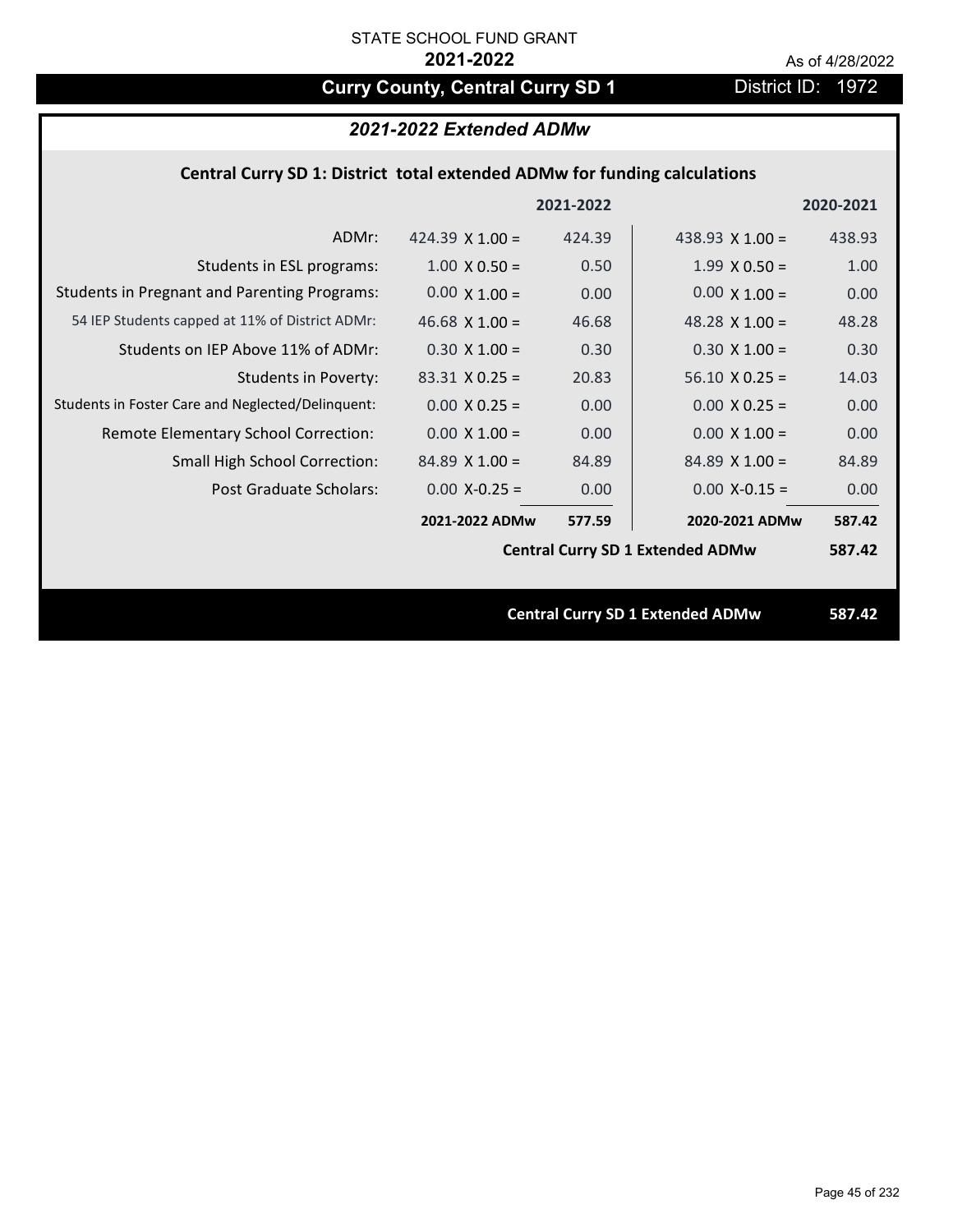# **Curry County, Port Orford-Langlois SD 2CJ** District ID: 1973

# *2021-2022 Extended ADMw*

## **Port Orford‐Langlois SD 2CJ: District total extended ADMw for funding calculations**

|                                                     |                        | 2021-2022 |                                           | 2020-2021 |
|-----------------------------------------------------|------------------------|-----------|-------------------------------------------|-----------|
| ADMr:                                               | $217.74 \times 1.00 =$ | 217.74    | 194.40 $\times$ 1.00 =                    | 194.40    |
| Students in ESL programs:                           | $0.00 \times 0.50 =$   | 0.00      | $0.00 \times 0.50 =$                      | 0.00      |
| <b>Students in Pregnant and Parenting Programs:</b> | $0.00 \times 1.00 =$   | 0.00      | $0.00 \times 1.00 =$                      | 0.00      |
| 23 IEP Students capped at 11% of District ADMr:     | $23.00 \times 1.00 =$  | 23.00     | $21.00 \times 1.00 =$                     | 21.00     |
| Students on IEP Above 11% of ADMr:                  | $0.00 \times 1.00 =$   | 0.00      | $0.00 \times 1.00 =$                      | 0.00      |
| <b>Students in Poverty:</b>                         | 61.82 $X$ 0.25 =       | 15.46     | $62.11 \times 0.25 =$                     | 15.53     |
| Students in Foster Care and Neglected/Delinquent:   | $1.00 \times 0.25 =$   | 0.25      | $2.00 \times 0.25 =$                      | 0.50      |
| Remote Elementary School Correction:                | 69.86 $\times$ 1.00 =  | 69.86     | 69.86 $X$ 1.00 =                          | 69.86     |
| <b>Small High School Correction:</b>                | $50.46 \times 1.00 =$  | 50.46     | $50.46 \times 1.00 =$                     | 50.46     |
| Post Graduate Scholars:                             | $0.00$ X-0.25 =        | 0.00      | $0.00$ X-0.15 =                           | 0.00      |
|                                                     | 2021-2022 ADMw         | 376.77    | 2020-2021 ADMw                            | 351.75    |
|                                                     |                        |           | Port Orford-Langlois SD 2CJ Extended ADMw | 376.77    |
|                                                     |                        |           |                                           |           |
|                                                     |                        |           | Port Orford-Langlois SD 2CJ Extended ADMw | 376.77    |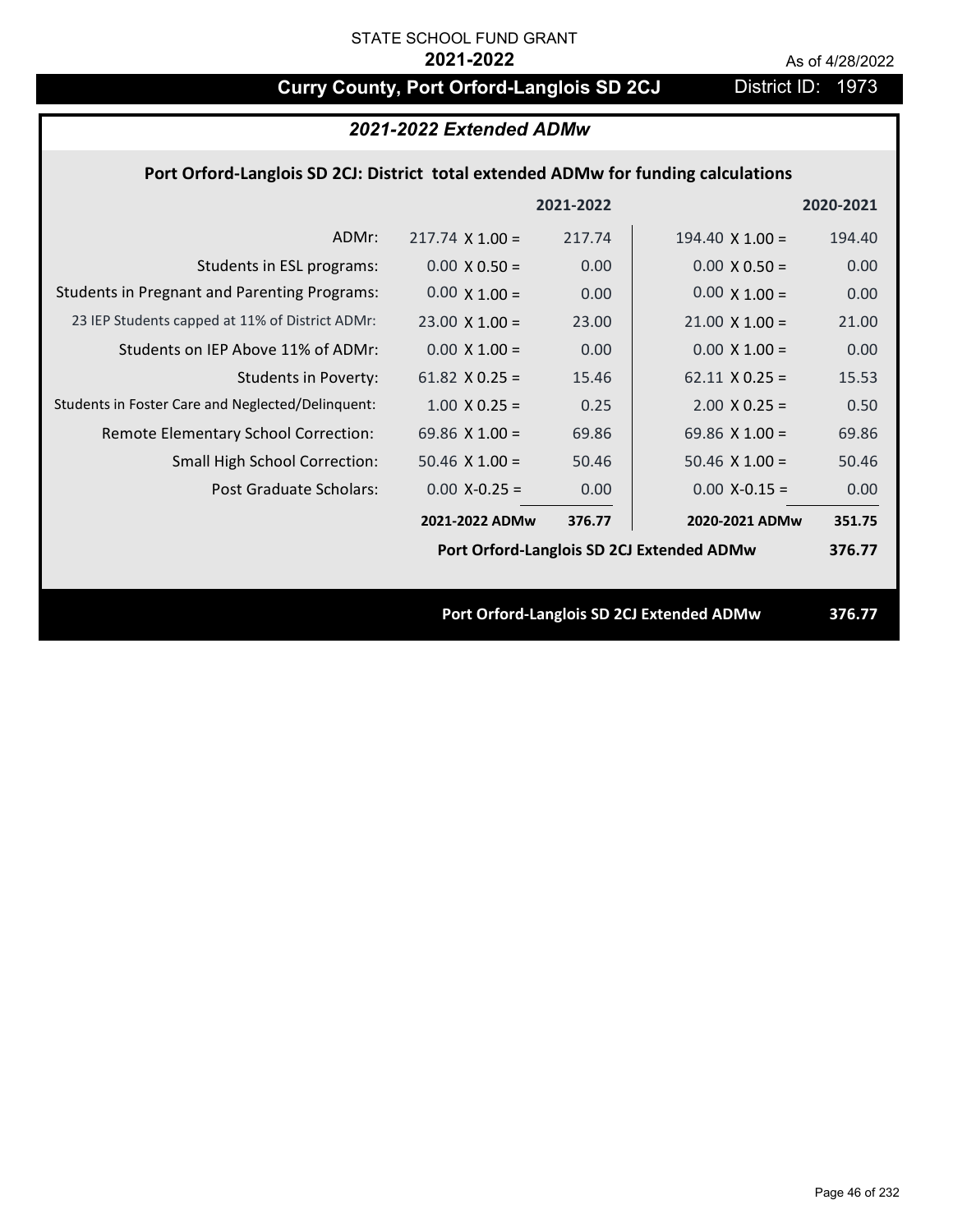# **Curry County, Brookings-Harbor SD 17C** District ID: 1974

| 2021-2022 Extended ADMw                                                        |                          |           |                                              |           |
|--------------------------------------------------------------------------------|--------------------------|-----------|----------------------------------------------|-----------|
| Brookings-Harbor SD 17C: District total extended ADMw for funding calculations |                          |           |                                              |           |
|                                                                                |                          | 2021-2022 |                                              | 2020-2021 |
| ADMr:                                                                          | $1,398.35 \times 1.00 =$ | 1,398.35  | $1,389.13 \times 1.00 =$                     | 1,389.13  |
| Students in ESL programs:                                                      | $37.00 \times 0.50 =$    | 18.50     | $34.87 \times 0.50 =$                        | 17.44     |
| <b>Students in Pregnant and Parenting Programs:</b>                            | $0.00 \times 1.00 =$     | 0.00      | $0.00 \times 1.00 =$                         | 0.00      |
| 215 IEP Students capped at 11% of District ADMr:                               | $153.82 \times 1.00 =$   | 153.82    | 152.80 $\times$ 1.00 =                       | 152.80    |
| Students on IEP Above 11% of ADMr:                                             | $15.40 \times 1.00 =$    | 15.40     | $15.40 \times 1.00 =$                        | 15.40     |
| <b>Students in Poverty:</b>                                                    | $269.54$ X 0.25 =        | 67.39     | $270.90 \times 0.25 =$                       | 67.73     |
| Students in Foster Care and Neglected/Delinquent:                              | $18.00 \times 0.25 =$    | 4.50      | $13.00 \times 0.25 =$                        | 3.25      |
| Remote Elementary School Correction:                                           | $0.00 \times 1.00 =$     | 0.00      | $0.00 \times 1.00 =$                         | 0.00      |
| Small High School Correction:                                                  | $0.00 \times 1.00 =$     | 0.00      | $0.00 \times 1.00 =$                         | 0.00      |
| Post Graduate Scholars:                                                        | $0.00$ X-0.25 =          | 0.00      | $0.00$ X-0.15 =                              | 0.00      |
|                                                                                | 2021-2022 ADMw           | 1,657.95  | 2020-2021 ADMw                               | 1,645.74  |
|                                                                                |                          |           | <b>Brookings-Harbor SD 17C Extended ADMw</b> | 1,657.95  |
|                                                                                |                          |           |                                              |           |
|                                                                                |                          |           | <b>Brookings-Harbor SD 17C Extended ADMw</b> | 1.657.95  |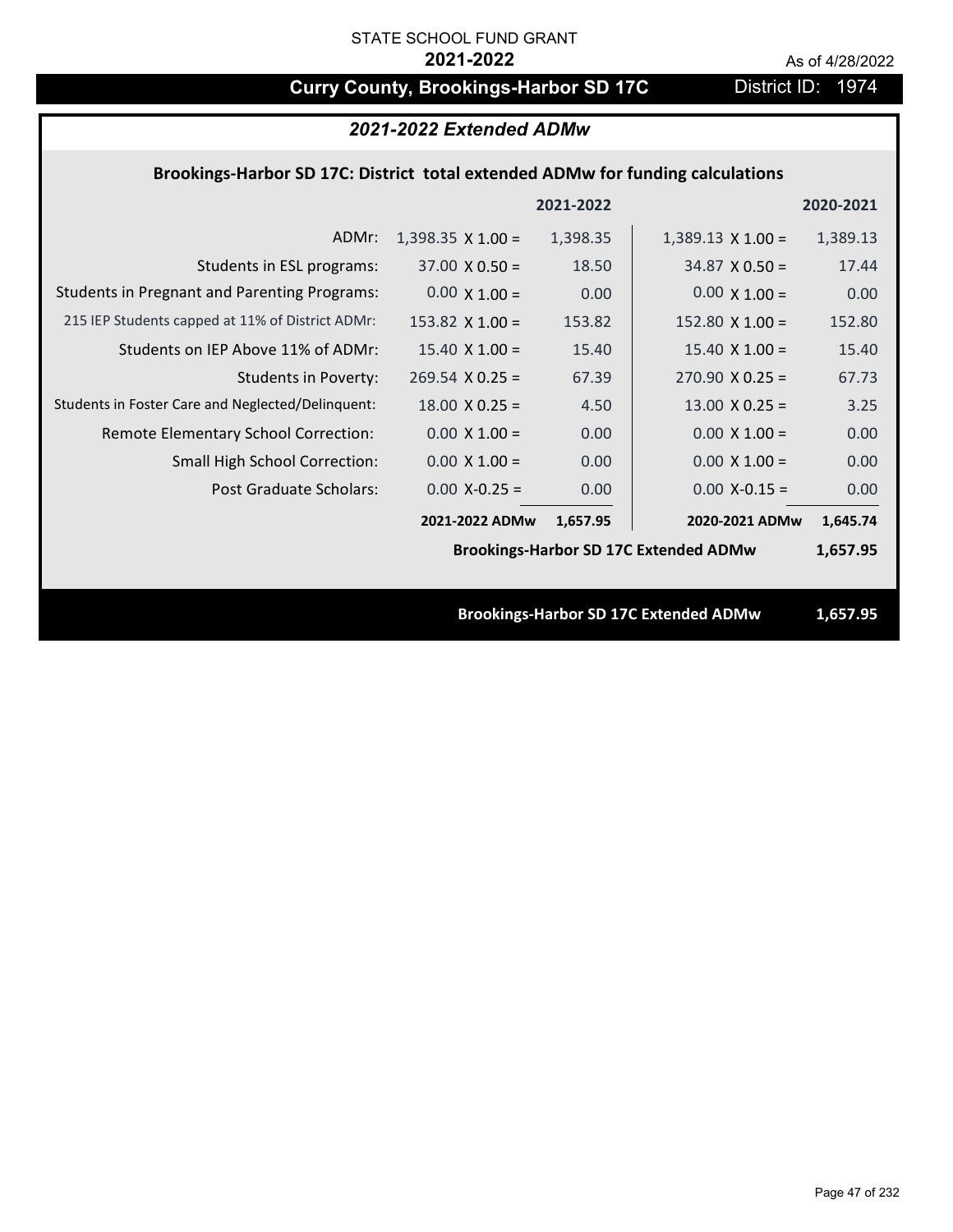# STATE SCHOOL FUND GRANT

### **2021-2022** As of 4/28/2022

# **Deschutes County, Bend-LaPine Administrative SD 1** District ID: 1976

## *2021-2022 Extended ADMw*

### **Bend‐LaPine Administrative SD 1: District total extended ADMw for funding calculations**

|                                                     |                                 | 2021-2022 |                           | 2020-2021 |
|-----------------------------------------------------|---------------------------------|-----------|---------------------------|-----------|
|                                                     | ADMr: $16,914.08 \times 1.00 =$ | 16,914.08 | $16,896.92 \times 1.00 =$ | 16,896.92 |
| Students in ESL programs:                           | 693.35 $\times$ 0.50 =          | 346.68    | 637.89 $\times$ 0.50 =    | 318.95    |
| <b>Students in Pregnant and Parenting Programs:</b> | $1.00 \times 1.00 =$            | 1.00      | 1.26 $\times$ 1.00 =      | 1.26      |
| 1740 IEP Students capped at 11% of District ADMr:   | $1,740.00 \times 1.00 =$        | 1,740.00  | $1,791.00 \times 1.00 =$  | 1,791.00  |
| Students on IEP Above 11% of ADMr:                  | $0.00 \times 1.00 =$            | 0.00      | $0.00 \times 1.00 =$      | 0.00      |
| <b>Students in Poverty:</b>                         | $1,230.82$ X 0.25 =             | 307.71    | $1,795.35 \times 0.25 =$  | 448.84    |
| Students in Foster Care and Neglected/Delinquent:   | $85.00 \times 0.25 =$           | 21.25     | $99.00 \times 0.25 =$     | 24.75     |
| Remote Elementary School Correction:                | $0.00 \times 1.00 =$            | 0.00      | $0.00 \times 1.00 =$      | 0.00      |
| <b>Small High School Correction:</b>                | $0.00 \times 1.00 =$            | 0.00      | $0.00 \times 1.00 =$      | 0.00      |
| Post Graduate Scholars:                             | $0.00$ X-0.25 =                 | 0.00      | $0.00$ X-0.15 =           | 0.00      |
|                                                     | 2021-2022 ADMw                  | 19.330.71 | 2020-2021 ADMw 19,481.71  |           |

**Bend‐LaPine Administrative SD 1 Extended ADMw**

**19,871.38**

### **Bend International School: Charter ADMw for information only**

|                                                     |                       | 2021-2022 |                        | 2020-2021 |
|-----------------------------------------------------|-----------------------|-----------|------------------------|-----------|
| ADMr:                                               | $217.08$ X 1.00 =     | 217.08    | $215.74 \times 1.00 =$ | 215.74    |
| Students in ESL programs:                           | $6.30 \times 0.50 =$  | 3.15      | $7.05 \times 0.50 =$   | 3.53      |
| <b>Students in Pregnant and Parenting Programs:</b> | $0.00 \times 1.00 =$  | 0.00      | $0.00 \times 1.00 =$   | 0.00      |
| 0 IEP Students capped at 11% of District ADMr:      | $0.00 \times 1.00 =$  | 0.00      | $0.00 \times 1.00 =$   | 0.00      |
| Students on IEP Above 11% of ADMr:                  | $0.00 \times 1.00 =$  | 0.00      | $0.00 \times 1.00 =$   | 0.00      |
| Students in Poverty:                                | $15.80 \times 0.25 =$ | 3.95      | $22.92 \times 0.25 =$  | 5.73      |
| Students in Foster Care and Neglected/Delinquent:   | $0.00 \times 0.25 =$  | 0.00      | $0.00 \times 0.25 =$   | 0.00      |
| Remote Elementary School Correction:                | $0.00 \times 1.00 =$  | 0.00      | $0.00 \times 1.00 =$   | 0.00      |
| <b>Small High School Correction:</b>                | $0.00 \times 1.00 =$  | 0.00      | $0.00 \times 1.00 =$   | 0.00      |
| Post Graduate Scholars:                             | $0.00 X - 0.25 =$     | 0.00      | $0.00 X-0.15 =$        | 0.00      |
|                                                     | 2021-2022 ADMw        | 224.18    | 2020-2021 ADMw         | 225.00    |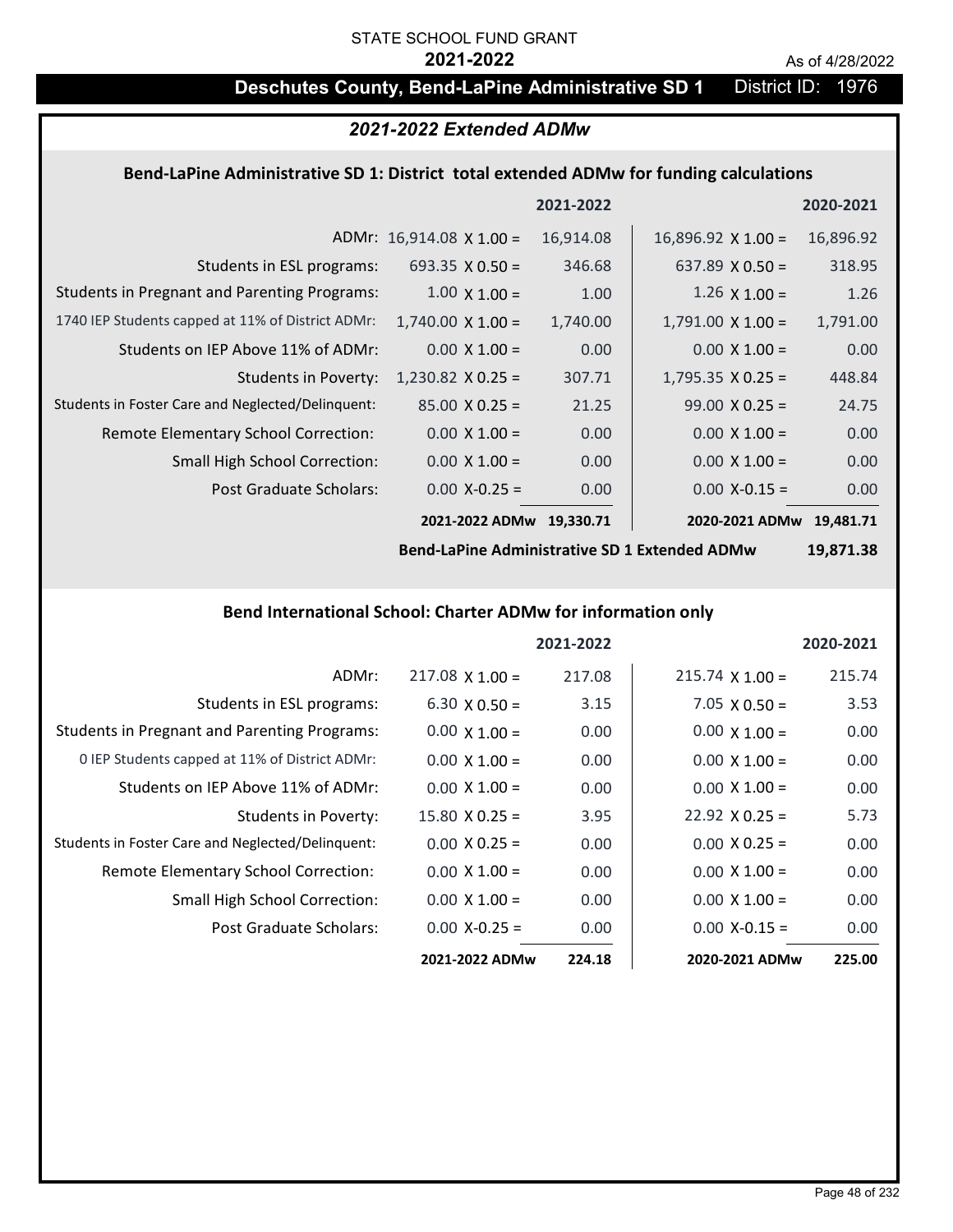# **Desert Sky Montessori: Charter ADMw for information only**

|                                                     |                        | 2021-2022 |                        | 2020-2021 |
|-----------------------------------------------------|------------------------|-----------|------------------------|-----------|
| ADMr:                                               | $166.53 \times 1.00 =$ | 166.53    | $158.28 \times 1.00 =$ | 158.28    |
| Students in ESL programs:                           | $1.80 \times 0.50 =$   | 0.90      | 4.37 $\times$ 0.50 =   | 2.19      |
| <b>Students in Pregnant and Parenting Programs:</b> | $0.00 \times 1.00 =$   | 0.00      | $0.00 \times 1.00 =$   | 0.00      |
| 0 IEP Students capped at 11% of District ADMr:      | $0.00 \times 1.00 =$   | 0.00      | $0.00 \times 1.00 =$   | 0.00      |
| Students on IEP Above 11% of ADMr:                  | $0.00 \times 1.00 =$   | 0.00      | $0.00 \times 1.00 =$   | 0.00      |
| <b>Students in Poverty:</b>                         | $12.12 \times 0.25 =$  | 3.03      | $16.82 \times 0.25 =$  | 4.21      |
| Students in Foster Care and Neglected/Delinquent:   | $0.00 \times 0.25 =$   | 0.00      | $0.00 \times 0.25 =$   | 0.00      |
| Remote Elementary School Correction:                | $0.00 \times 1.00 =$   | 0.00      | $0.00 \times 1.00 =$   | 0.00      |
| <b>Small High School Correction:</b>                | $0.00 \times 1.00 =$   | 0.00      | $0.00 \times 1.00 =$   | 0.00      |
| Post Graduate Scholars:                             | $0.00 X - 0.25 =$      | 0.00      | $0.00 X - 0.15 =$      | 0.00      |
|                                                     | 2021-2022 ADMw         | 170.46    | 2020-2021 ADMw         | 164.67    |

**Bend‐LaPine Administrative SD 1 Extended ADMw 19,871.38**

Page 49 of 232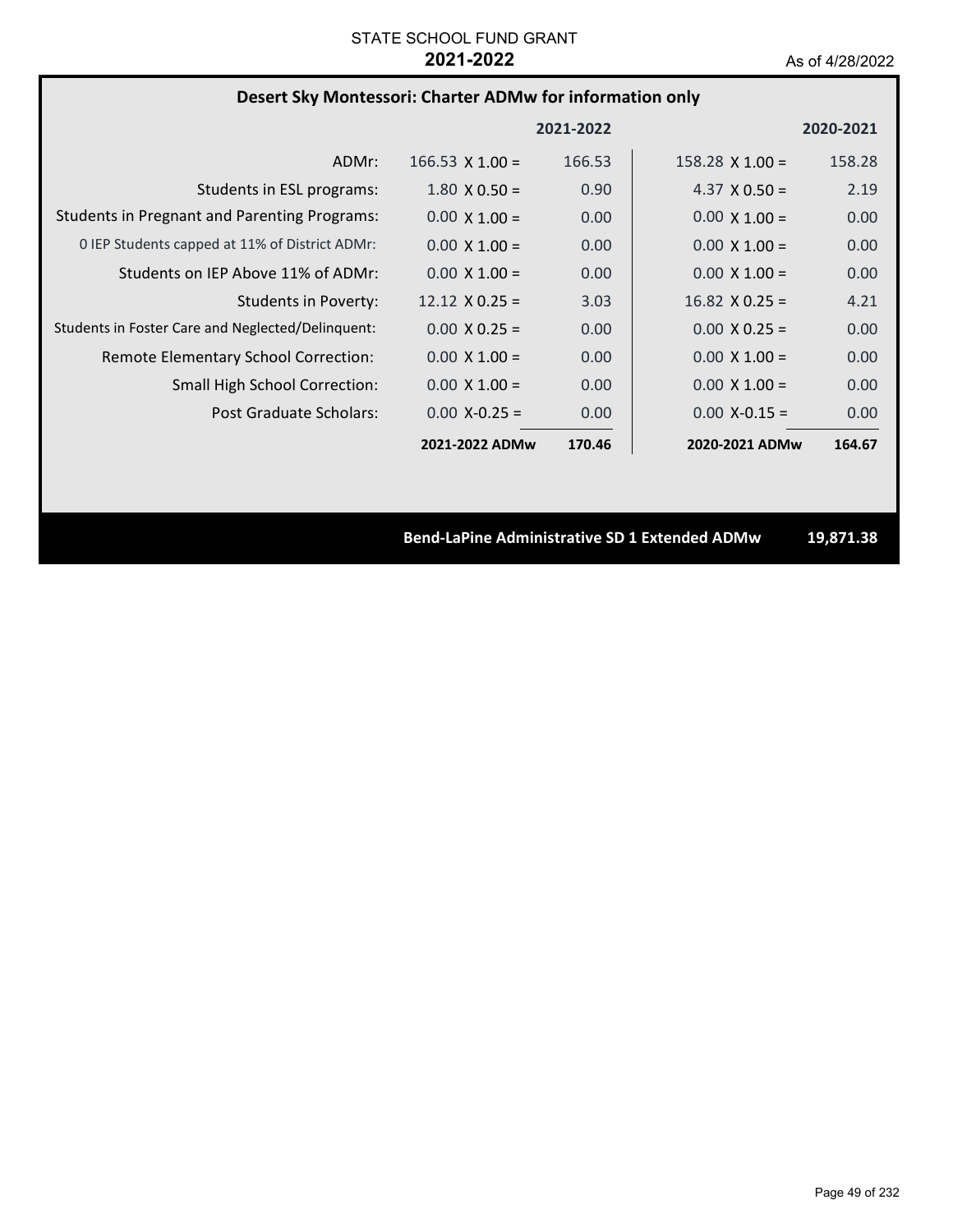# **Deschutes County, Redmond SD 2J** District ID: 1977

## *2021-2022 Extended ADMw*

### **Redmond SD 2J: District total extended ADMw for funding calculations**

|                                                     |                          | 2021-2022 |                          | 2020-2021 |
|-----------------------------------------------------|--------------------------|-----------|--------------------------|-----------|
| ADMr:                                               | 6,119.64 $\times$ 1.00 = | 6,119.64  | 6,043.84 $\times$ 1.00 = | 6,043.84  |
| Students in ESL programs:                           | $371.57 \times 0.50 =$   | 185.79    | $322.04 \times 0.50 =$   | 161.02    |
| <b>Students in Pregnant and Parenting Programs:</b> | $0.19 \times 1.00 =$     | 0.19      | $1.11 \times 1.00 =$     | 1.11      |
| 878 IEP Students capped at 11% of District ADMr:    | 773.02 $\times$ 1.00 =   | 773.02    | 764.04 $\times$ 1.00 =   | 764.04    |
| Students on IEP Above 11% of ADMr:                  | $27.20 \times 1.00 =$    | 27.20     | $27.20 \times 1.00 =$    | 27.20     |
| Students in Poverty:                                | $564.21$ X 0.25 =        | 141.05    | $670.39 \times 0.25 =$   | 167.60    |
| Students in Foster Care and Neglected/Delinquent:   | $27.00 \times 0.25 =$    | 6.75      | $29.00 \times 0.25 =$    | 7.25      |
| Remote Elementary School Correction:                | $0.00 \times 1.00 =$     | 0.00      | $0.00 \times 1.00 =$     | 0.00      |
| <b>Small High School Correction:</b>                | $0.00 \times 1.00 =$     | 0.00      | $0.00 \times 1.00 =$     | 0.00      |
| Post Graduate Scholars:                             | $0.00$ X-0.25 =          | 0.00      | $0.00$ X-0.15 =          | 0.00      |
|                                                     | 2021-2022 ADMw           | 7,253.64  | 2020-2021 ADMw           | 7,172.05  |

**Redmond SD 2J Extended ADMw**

**8,186.97**

## **Redmond Proficiency Academy: Charter ADMw for information only**

|                                                     |                        | 2021-2022 |                        | 2020-2021 |
|-----------------------------------------------------|------------------------|-----------|------------------------|-----------|
| ADMr:                                               | $907.84 \times 1.00 =$ | 907.84    | $901.95 \times 1.00 =$ | 901.95    |
| Students in ESL programs:                           | $9.12 \times 0.50 =$   | 4.56      | $6.23 \times 0.50 =$   | 3.12      |
| <b>Students in Pregnant and Parenting Programs:</b> | $0.00 \times 1.00 =$   | 0.00      | $0.00 \times 1.00 =$   | 0.00      |
| 0 IEP Students capped at 11% of District ADMr:      | $0.00 \times 1.00 =$   | 0.00      | $0.00 \times 1.00 =$   | 0.00      |
| Students on IEP Above 11% of ADMr:                  | $0.00 \times 1.00 =$   | 0.00      | $0.00 \times 1.00 =$   | 0.00      |
| Students in Poverty:                                | $83.70 \times 0.25 =$  | 20.93     | $100.05 \times 0.25 =$ | 25.01     |
| Students in Foster Care and Neglected/Delinquent:   | $0.00 \times 0.25 =$   | 0.00      | $0.00 \times 0.25 =$   | 0.00      |
| Remote Elementary School Correction:                | $0.00 \times 1.00 =$   | 0.00      | $0.00 \times 1.00 =$   | 0.00      |
| <b>Small High School Correction:</b>                | $0.00 \times 1.00 =$   | 0.00      | $0.00 \times 1.00 =$   | 0.00      |
| Post Graduate Scholars:                             | $0.00$ X-0.25 =        | 0.00      | $0.00 X-0.15 =$        | 0.00      |
|                                                     | 2021-2022 ADMw         | 933.33    | 2020-2021 ADMw         | 930.08    |

**Redmond SD 2J Extended ADMw 8,186.97**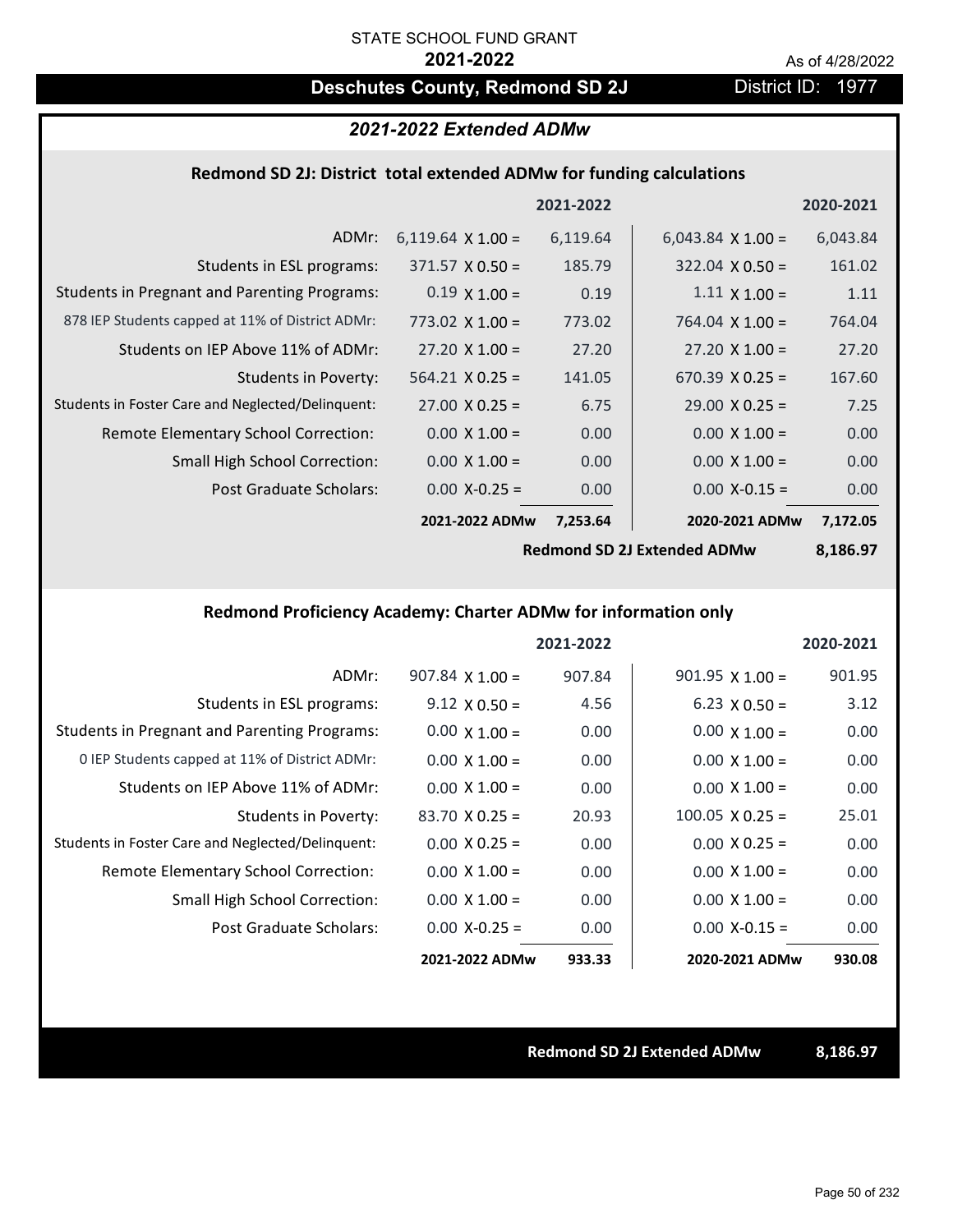# **Deschutes County, Sisters SD 6** District ID: 1978

| 2021-2022 Extended ADMw                                             |                          |           |                                   |           |
|---------------------------------------------------------------------|--------------------------|-----------|-----------------------------------|-----------|
| Sisters SD 6: District total extended ADMw for funding calculations |                          |           |                                   |           |
|                                                                     |                          | 2021-2022 |                                   | 2020-2021 |
| ADMr:                                                               | $1,080.04 \times 1.00 =$ | 1,080.04  | $1,096.08$ X $1.00 =$             | 1,096.08  |
| Students in ESL programs:                                           | $16.97 \times 0.50 =$    | 8.49      | $19.58 \times 0.50 =$             | 9.79      |
| <b>Students in Pregnant and Parenting Programs:</b>                 | $0.00 \times 1.00 =$     | 0.00      | $0.00 \times 1.00 =$              | 0.00      |
| 127 IEP Students capped at 11% of District ADMr:                    | $118.80 \times 1.00 =$   | 118.80    | $115.00 \times 1.00 =$            | 115.00    |
| Students on IEP Above 11% of ADMr:                                  | $0.00 \times 1.00 =$     | 0.00      | $0.00 X 1.00 =$                   | 0.00      |
| <b>Students in Poverty:</b>                                         | $97.52 \times 0.25 =$    | 24.38     | $78.40 \times 0.25 =$             | 19.60     |
| Students in Foster Care and Neglected/Delinquent:                   | 4.00 $X$ 0.25 =          | 1.00      | $3.00 X 0.25 =$                   | 0.75      |
| Remote Elementary School Correction:                                | $0.00 \times 1.00 =$     | 0.00      | $0.00 \times 1.00 =$              | 0.00      |
| <b>Small High School Correction:</b>                                | $0.00 \times 1.00 =$     | 0.00      | $0.00 \times 1.00 =$              | 0.00      |
| Post Graduate Scholars:                                             | $0.00$ X-0.25 =          | 0.00      | $0.00$ X-0.15 =                   | 0.00      |
|                                                                     | 2021-2022 ADMw           | 1,232.71  | 2020-2021 ADMw                    | 1,241.22  |
|                                                                     |                          |           | <b>Sisters SD 6 Extended ADMw</b> | 1,241.22  |
|                                                                     |                          |           |                                   |           |
|                                                                     |                          |           | <b>Sisters SD 6 Extended ADMw</b> | 1,241.22  |
|                                                                     |                          |           |                                   |           |
|                                                                     |                          |           |                                   |           |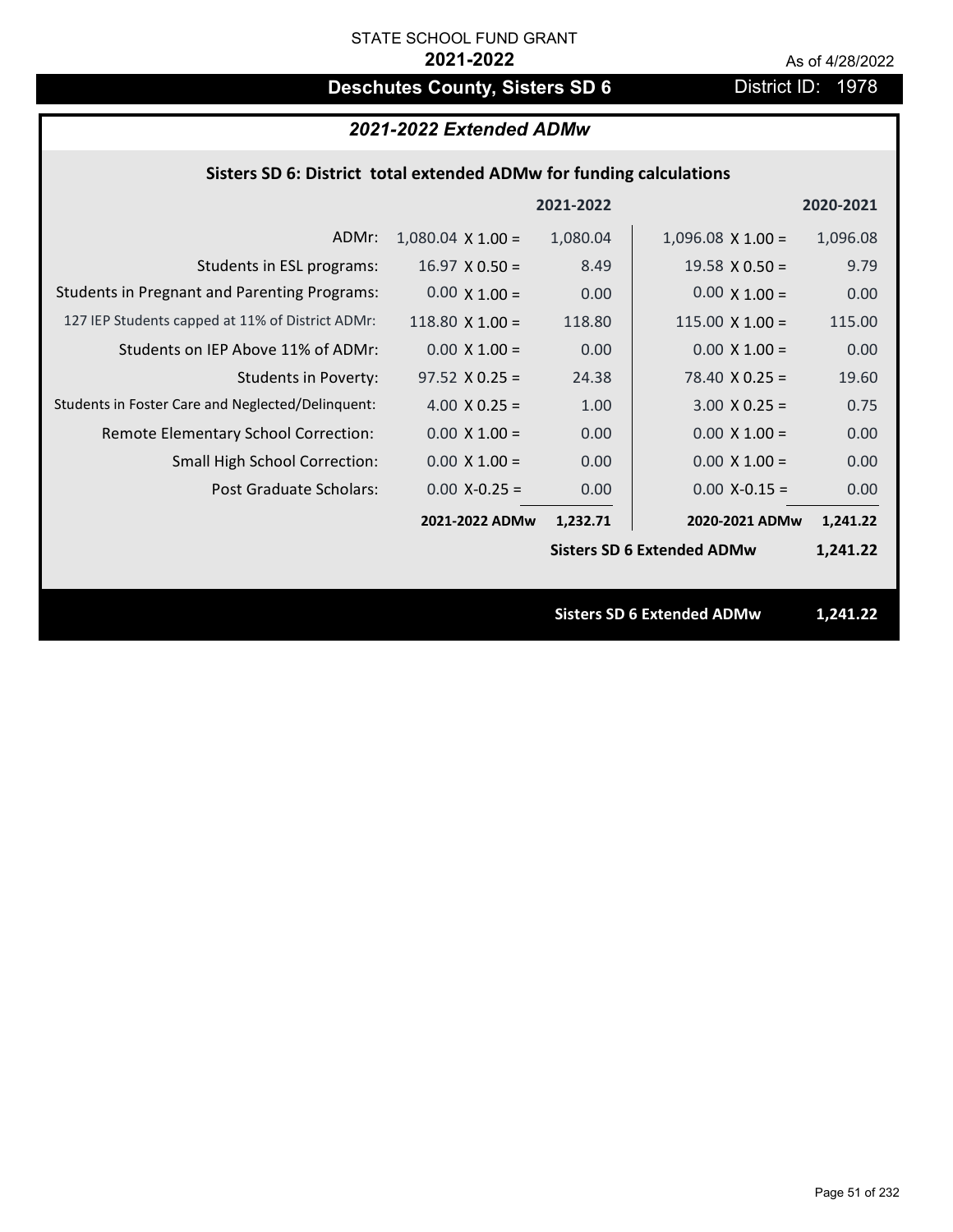# **Douglas County, Oakland SD 1** District ID: 1990

# *2021-2022 Extended ADMw*

## **Oakland SD 1: District total extended ADMw for funding calculations**

|                                                     |                        | 2021-2022 |                                   | 2020-2021 |
|-----------------------------------------------------|------------------------|-----------|-----------------------------------|-----------|
| ADMr:                                               | 595.63 $\times$ 1.00 = | 595.63    | 560.79 $\times$ 1.00 =            | 560.79    |
| Students in ESL programs:                           | $2.68 \times 0.50 =$   | 1.34      | $2.98 \times 0.50 =$              | 1.49      |
| <b>Students in Pregnant and Parenting Programs:</b> | $0.00 \times 1.00 =$   | 0.00      | $0.00 \times 1.00 =$              | 0.00      |
| 94 IEP Students capped at 11% of District ADMr:     | 65.52 $\times$ 1.00 =  | 65.52     | 61.69 $\times$ 1.00 =             | 61.69     |
| Students on IEP Above 11% of ADMr:                  | $0.00 \times 1.00 =$   | 0.00      | $0.00 \times 1.00 =$              | 0.00      |
| <b>Students in Poverty:</b>                         | $76.00 \times 0.25 =$  | 19.00     | $87.00 \times 0.25 =$             | 21.75     |
| Students in Foster Care and Neglected/Delinquent:   | $7.00 \times 0.25 =$   | 1.75      | $9.00 \times 0.25 =$              | 2.25      |
| Remote Elementary School Correction:                | $0.00 \times 1.00 =$   | 0.00      | $0.00 \times 1.00 =$              | 0.00      |
| <b>Small High School Correction:</b>                | $87.54 \times 1.00 =$  | 87.54     | $87.54 \times 1.00 =$             | 87.54     |
| Post Graduate Scholars:                             | $0.00$ X-0.25 =        | 0.00      | $0.00$ X-0.15 =                   | 0.00      |
|                                                     | 2021-2022 ADMw         | 770.78    | 2020-2021 ADMw                    | 735.51    |
|                                                     |                        |           | <b>Oakland SD 1 Extended ADMw</b> | 770.78    |
|                                                     |                        |           |                                   |           |
|                                                     |                        |           | <b>Oakland SD 1 Extended ADMw</b> | 770.78    |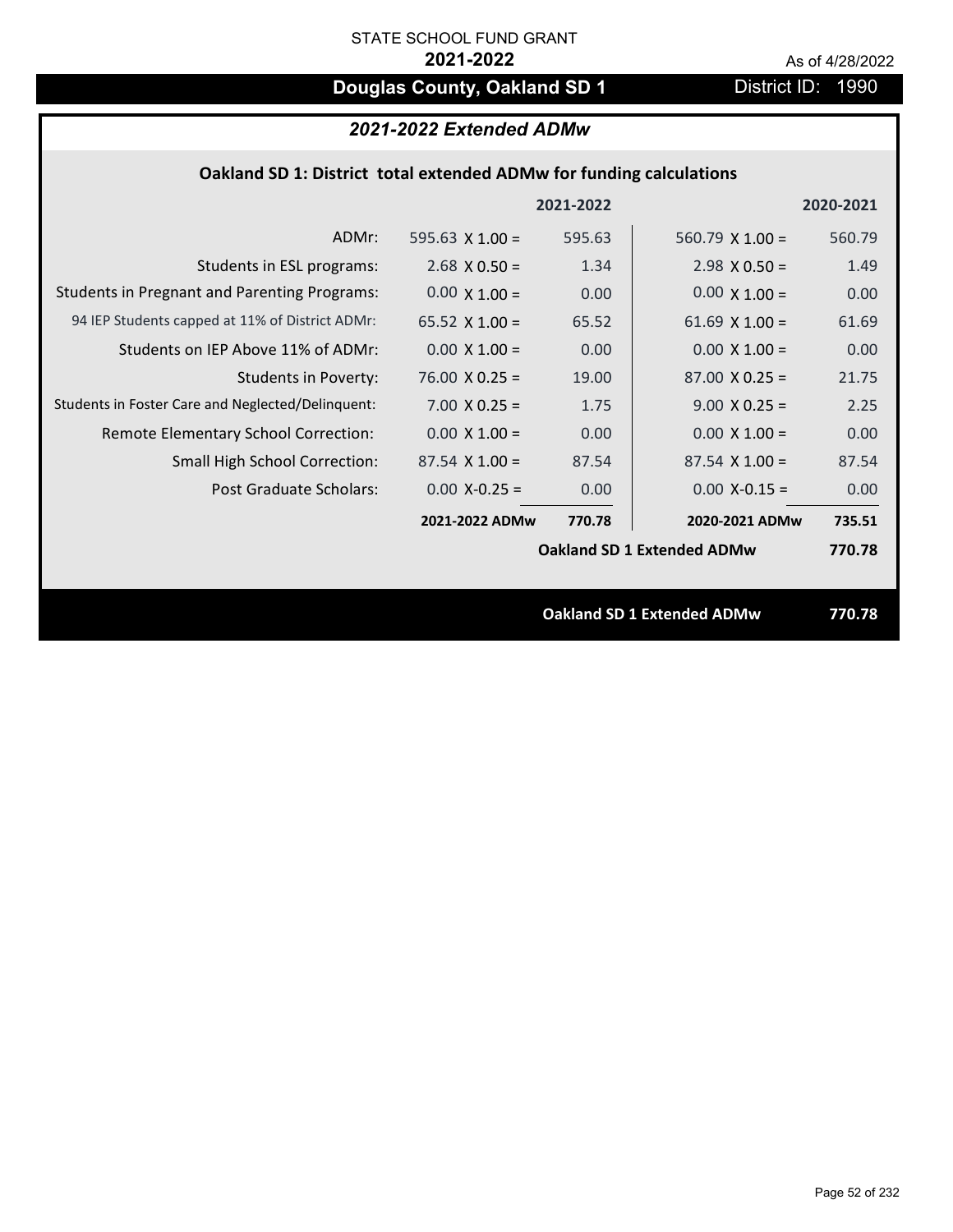# **Douglas County, Douglas County SD 4** District ID: 1991

## *2021-2022 Extended ADMw*

### **Douglas County SD 4: District total extended ADMw for funding calculations**

|                                                     |                          | 2021-2022 |                          | 2020-2021 |
|-----------------------------------------------------|--------------------------|-----------|--------------------------|-----------|
| ADMr:                                               | 5,433.54 $\times$ 1.00 = | 5,433.54  | $5,300.10 \times 1.00 =$ | 5,300.10  |
| Students in ESL programs:                           | 42.70 $\times$ 0.50 =    | 21.35     | $37.99 \times 0.50 =$    | 19.00     |
| <b>Students in Pregnant and Parenting Programs:</b> | $0.81 \times 1.00 =$     | 0.81      | 2.40 $\times$ 1.00 =     | 2.40      |
| 698 IEP Students capped at 11% of District ADMr:    | $618.15 \times 1.00 =$   | 618.15    | $605.24 \times 1.00 =$   | 605.24    |
| Students on IEP Above 11% of ADMr:                  | $10.10 \times 1.00 =$    | 10.10     | $10.10 \times 1.00 =$    | 10.10     |
| Students in Poverty:                                | $760.76 \times 0.25 =$   | 190.19    | 690.88 $X$ 0.25 =        | 172.72    |
| Students in Foster Care and Neglected/Delinquent:   | $88.00 \times 0.25 =$    | 22.00     | $105.00 \times 0.25 =$   | 26.25     |
| Remote Elementary School Correction:                | $0.00 \times 1.00 =$     | 0.00      | $0.00 \times 1.00 =$     | 0.00      |
| <b>Small High School Correction:</b>                | $0.00 \times 1.00 =$     | 0.00      | $0.00 \times 1.00 =$     | 0.00      |
| Post Graduate Scholars:                             | $0.00$ X-0.25 =          | 0.00      | $0.00$ X-0.15 =          | 0.00      |
|                                                     | 2021-2022 ADMw           | 6,296.14  | 2020-2021 ADMw           | 6,135.80  |

**Douglas County SD 4 Extended ADMw**

**6,497.84**

### **Phoenix School: Charter ADMw for information only**

|                                                     |                        | 2021-2022 |                       | 2020-2021 |
|-----------------------------------------------------|------------------------|-----------|-----------------------|-----------|
| ADMr:                                               | $186.04 \times 1.00 =$ | 186.04    | $202.06$ X 1.00 =     | 202.06    |
| Students in ESL programs:                           | $0.00 \times 0.50 =$   | 0.00      | $0.00 \times 0.50 =$  | 0.00      |
| <b>Students in Pregnant and Parenting Programs:</b> | $9.14 \times 1.00 =$   | 9.14      | 7.54 $\times$ 1.00 =  | 7.54      |
| 0 IEP Students capped at 11% of District ADMr:      | $0.00 \times 1.00 =$   | 0.00      | $0.00 \times 1.00 =$  | 0.00      |
| Students on IEP Above 11% of ADMr:                  | $0.00 \times 1.00 =$   | 0.00      | $0.00 \times 1.00 =$  | 0.00      |
| Students in Poverty:                                | $26.05 \times 0.25 =$  | 6.51      | $26.34 \times 0.25 =$ | 6.59      |
| Students in Foster Care and Neglected/Delinquent:   | $0.00 \times 0.25 =$   | 0.00      | $0.00 \times 0.25 =$  | 0.00      |
| Remote Elementary School Correction:                | $0.00 \times 1.00 =$   | 0.00      | $0.00 \times 1.00 =$  | 0.00      |
| <b>Small High School Correction:</b>                | $0.00 \times 1.00 =$   | 0.00      | $0.00 \times 1.00 =$  | 0.00      |
| Post Graduate Scholars:                             | $0.00 X - 0.25 =$      | 0.00      | $0.00 X - 0.15 =$     | 0.00      |
|                                                     | 2021-2022 ADMw         | 201.69    | 2020-2021 ADMw        | 216.19    |

**Douglas County SD 4 Extended ADMw 6,497.84**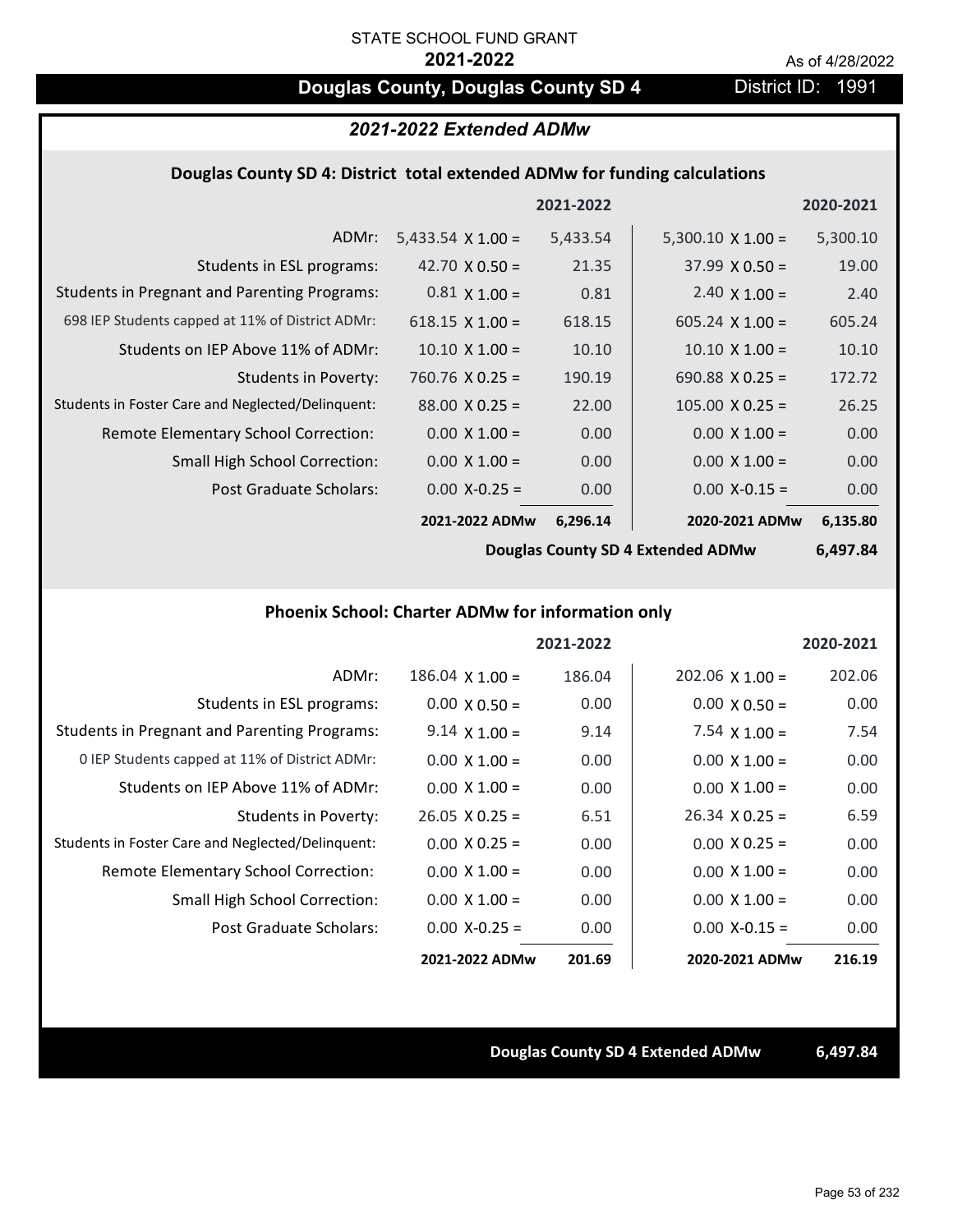# **Douglas County, Glide SD 12** District ID: 1992

## *2021-2022 Extended ADMw*

|  | Glide SD 12: District total extended ADMw for funding calculations |  |
|--|--------------------------------------------------------------------|--|
|  |                                                                    |  |

|                                                     |                        | 2021-2022 |                                  | 2020-2021 |
|-----------------------------------------------------|------------------------|-----------|----------------------------------|-----------|
| ADMr:                                               | $674.27 \times 1.00 =$ | 674.27    | 691.16 $\times$ 1.00 =           | 691.16    |
| Students in ESL programs:                           | $2.00 \times 0.50 =$   | 1.00      | $2.97 \times 0.50 =$             | 1.49      |
| <b>Students in Pregnant and Parenting Programs:</b> | $0.00 \times 1.00 =$   | 0.00      | $0.00 \times 1.00 =$             | 0.00      |
| 98 IEP Students capped at 11% of District ADMr:     | $74.17 \times 1.00 =$  | 74.17     | $76.03 \times 1.00 =$            | 76.03     |
| Students on IEP Above 11% of ADMr:                  | $3.40 \times 1.00 =$   | 3.40      | $3.40$ X $1.00 =$                | 3.40      |
| <b>Students in Poverty:</b>                         | 112.84 $X$ 0.25 =      | 28.21     | 143.83 $X$ 0.25 =                | 35.96     |
| Students in Foster Care and Neglected/Delinquent:   | $6.00 \times 0.25 =$   | 1.50      | 4.00 $X$ 0.25 =                  | 1.00      |
| Remote Elementary School Correction:                | $0.00 \times 1.00 =$   | 0.00      | $0.00 \times 1.00 =$             | 0.00      |
| <b>Small High School Correction:</b>                | $87.45 \times 1.00 =$  | 87.45     | $87.45 \times 1.00 =$            | 87.45     |
| Post Graduate Scholars:                             | $0.00$ X-0.25 =        | 0.00      | $0.00$ X-0.15 =                  | 0.00      |
|                                                     | 2021-2022 ADMw         | 870.00    | 2020-2021 ADMw                   | 896.48    |
|                                                     |                        |           | Glide SD 12 Extended ADMw        | 896.48    |
|                                                     |                        |           |                                  |           |
|                                                     |                        |           | <b>Glide SD 12 Extended ADMw</b> | 896.48    |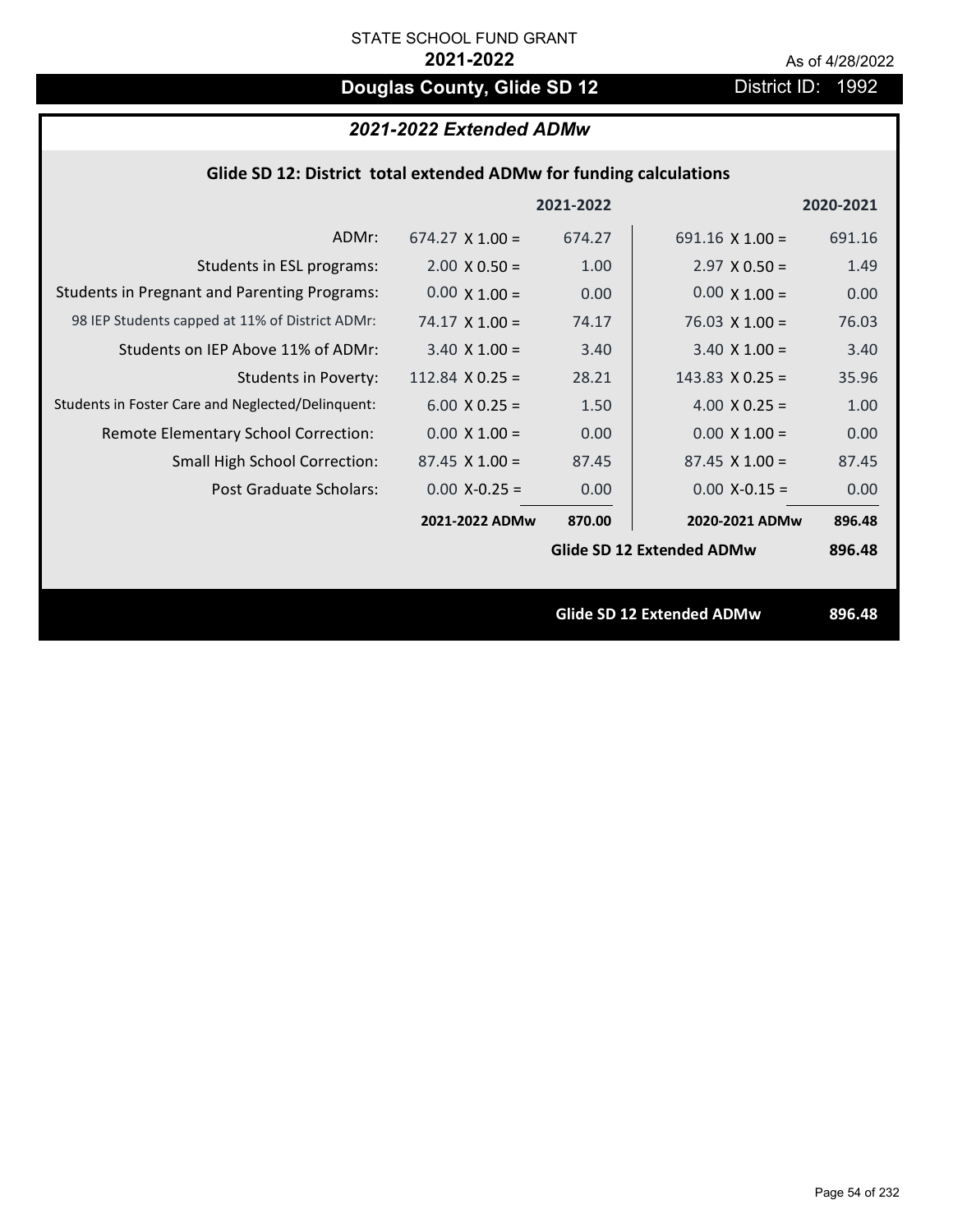# **Douglas County, Douglas County SD 15** District ID: 1993

# *2021-2022 Extended ADMw*

### **Douglas County SD 15: District total extended ADMw for funding calculations**

|                                                     |                       | 2021-2022 |                       | 2020-2021 |
|-----------------------------------------------------|-----------------------|-----------|-----------------------|-----------|
| ADMr:                                               | $0.00 \times 1.00 =$  | 0.00      | $0.00 \times 1.00 =$  | 0.00      |
| Students in ESL programs:                           | $0.00 \times 0.50 =$  | 0.00      | $0.00 \times 0.50 =$  | 0.00      |
| <b>Students in Pregnant and Parenting Programs:</b> | $0.00 \times 1.00 =$  | 0.00      | $0.00 \times 1.00 =$  | 0.00      |
| 40 IEP Students capped at 11% of District ADMr:     | $23.97 \times 1.00 =$ | 23.97     | $21.89 \times 1.00 =$ | 21.89     |
| Students on IEP Above 11% of ADMr:                  | $0.00 \times 1.00 =$  | 0.00      | $0.00 \times 1.00 =$  | 0.00      |
| <b>Students in Poverty:</b>                         | $0.00 \times 0.25 =$  | 0.00      | $0.51 X 0.25 =$       | 0.13      |
| Students in Foster Care and Neglected/Delinquent:   | $1.00 \times 0.25 =$  | 0.25      | $1.00 \times 0.25 =$  | 0.25      |
| Remote Elementary School Correction:                | $0.00 \times 1.00 =$  | 0.00      | $0.00 \times 1.00 =$  | 0.00      |
| <b>Small High School Correction:</b>                | $0.00 \times 1.00 =$  | 0.00      | $0.00 \times 1.00 =$  | 0.00      |
| Post Graduate Scholars:                             | $0.00$ X-0.25 =       | 0.00      | $0.00$ X-0.15 =       | 0.00      |
|                                                     | 2021-2022 ADMw        | 24.22     | 2020-2021 ADMw        | 22.27     |
|                                                     |                       |           |                       | -----     |

**Douglas County SD 15 Extended ADMw**

**384.78**

# **Days Creek Charter School: Charter ADMw for information only**

|                                                     |                        | 2021-2022 |                        | 2020-2021 |
|-----------------------------------------------------|------------------------|-----------|------------------------|-----------|
| ADMr:                                               | $217.87 \times 1.00 =$ | 217.87    | $199.03 \times 1.00 =$ | 199.03    |
| Students in ESL programs:                           | $1.00 \times 0.50 =$   | 0.50      | $1.00 \times 0.50 =$   | 0.50      |
| <b>Students in Pregnant and Parenting Programs:</b> | $0.00 \times 1.00 =$   | 0.00      | $0.00 \times 1.00 =$   | 0.00      |
| 0 IEP Students capped at 11% of District ADMr:      | $0.00 \times 1.00 =$   | 0.00      | $0.00 \times 1.00 =$   | 0.00      |
| Students on IEP Above 11% of ADMr:                  | $0.00 \times 1.00 =$   | 0.00      | $0.00 \times 1.00 =$   | 0.00      |
| Students in Poverty:                                | $30.00 \times 0.25 =$  | 7.50      | $33.49 \times 0.25 =$  | 8.37      |
| Students in Foster Care and Neglected/Delinquent:   | $0.00 \times 0.25 =$   | 0.00      | $0.00 \times 0.25 =$   | 0.00      |
| Remote Elementary School Correction:                | $71.10 \times 1.00 =$  | 71.10     | $71.10 \times 1.00 =$  | 71.10     |
| <b>Small High School Correction:</b>                | 63.59 $\times$ 1.00 =  | 63.59     | 63.59 $X$ 1.00 =       | 63.59     |
| Post Graduate Scholars:                             | $0.00 X - 0.25 =$      | 0.00      | $0.00 X - 0.15 =$      | 0.00      |
|                                                     | 2021-2022 ADMw         | 360.56    | 2020-2021 ADMw         | 342.59    |

**Douglas County SD 15 Extended ADMw 384.78**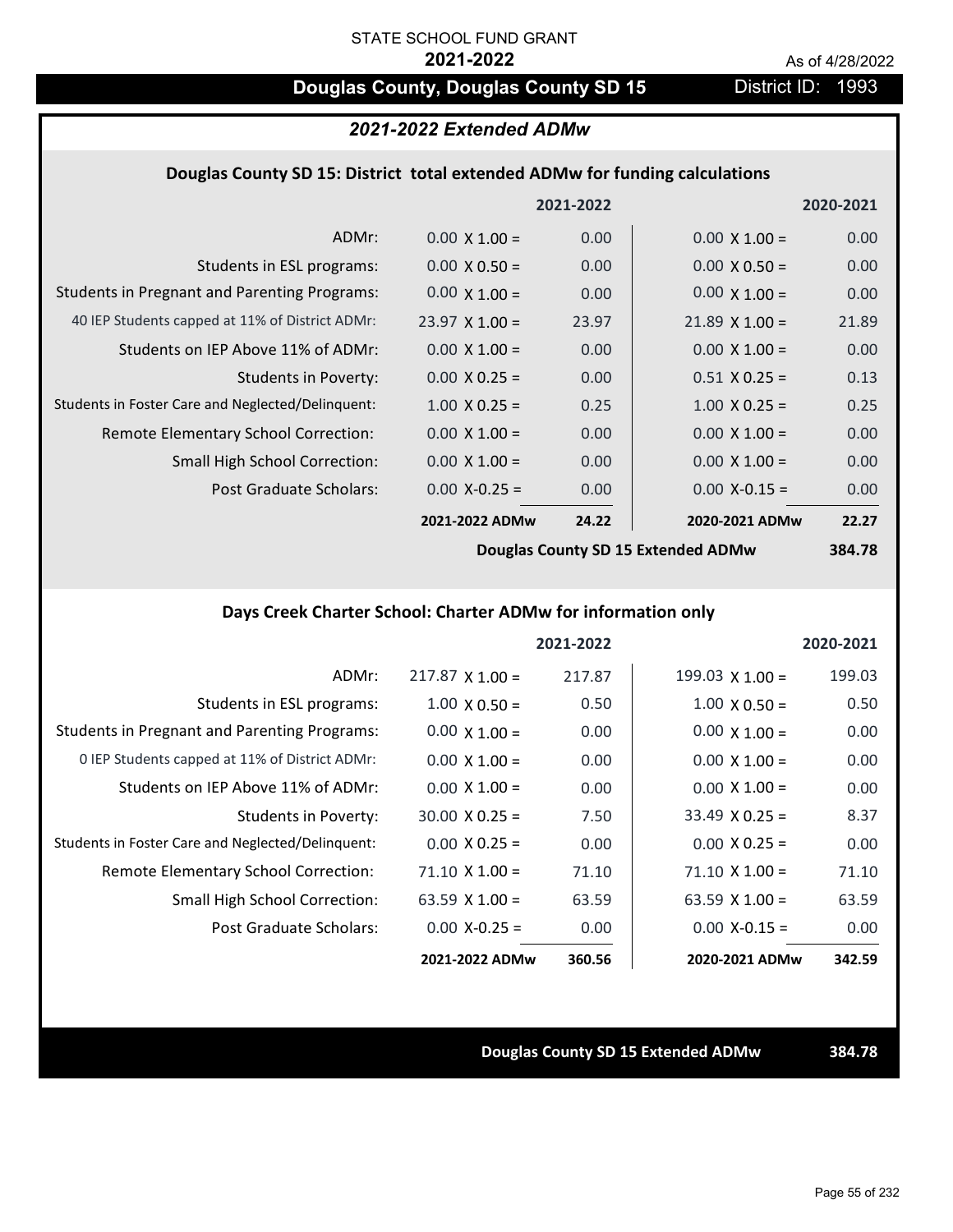# **Douglas County, South Umpqua SD 19** District ID: 1994

| 2021-2022 Extended ADMw                                                   |                          |           |                                  |           |
|---------------------------------------------------------------------------|--------------------------|-----------|----------------------------------|-----------|
| South Umpqua SD 19: District total extended ADMw for funding calculations |                          |           |                                  |           |
|                                                                           |                          | 2021-2022 |                                  | 2020-2021 |
| ADMr:                                                                     | $1,422.31 \times 1.00 =$ | 1,422.31  | $1,394.03 \times 1.00 =$         | 1,394.03  |
| Students in ESL programs:                                                 | $3.86 \times 0.50 =$     | 1.93      | $3.53 \times 0.50 =$             | 1.77      |
| <b>Students in Pregnant and Parenting Programs:</b>                       | $0.00 \times 1.00 =$     | 0.00      | $0.00 \times 1.00 =$             | 0.00      |
| 238 IEP Students capped at 11% of District ADMr:                          | $156.45 \times 1.00 =$   | 156.45    | $153.34 \times 1.00 =$           | 153.34    |
| Students on IEP Above 11% of ADMr:                                        | $24.70 \times 1.00 =$    | 24.70     | $24.70 \times 1.00 =$            | 24.70     |
| <b>Students in Poverty:</b>                                               | $230.38$ X 0.25 =        | 57.60     | $242.47$ X 0.25 =                | 60.62     |
| Students in Foster Care and Neglected/Delinquent:                         | $22.00 \times 0.25 =$    | 5.50      | $21.00 \times 0.25 =$            | 5.25      |
| Remote Elementary School Correction:                                      | $0.00 \times 1.00 =$     | 0.00      | $0.00 \times 1.00 =$             | 0.00      |
| <b>Small High School Correction:</b>                                      | $0.00 \times 1.00 =$     | 0.00      | $0.00 X 1.00 =$                  | 0.00      |
| Post Graduate Scholars:                                                   | $0.00$ X-0.25 =          | 0.00      | $0.00$ X-0.15 =                  | 0.00      |
|                                                                           | 2021-2022 ADMw           | 1,668.49  | 2020-2021 ADMw                   | 1,639.71  |
|                                                                           |                          |           | South Umpqua SD 19 Extended ADMw | 1,668.49  |
|                                                                           |                          |           |                                  |           |
|                                                                           |                          |           | South Umpqua SD 19 Extended ADMw | 1,668.49  |
|                                                                           |                          |           |                                  |           |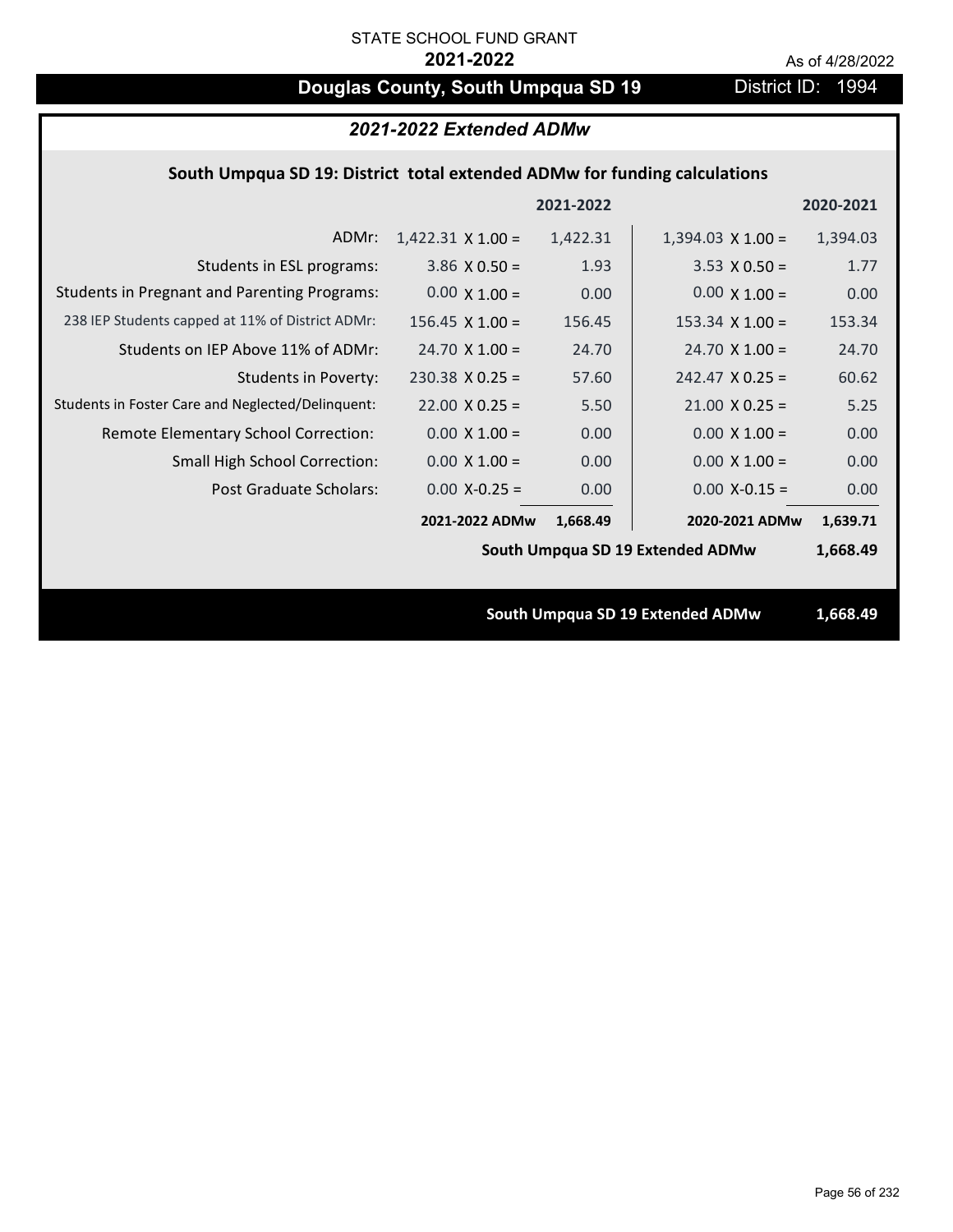# **Douglas County, Camas Valley SD 21J** District ID: 1995

### *2021-2022 Extended ADMw*

### **Camas Valley SD 21J: District total extended ADMw for funding calculations**

|                                                     |                       | 2021-2022 |                       | 2020-2021 |
|-----------------------------------------------------|-----------------------|-----------|-----------------------|-----------|
| ADMr:                                               | $0.00 \times 1.00 =$  | 0.00      | $0.00 \times 1.00 =$  | 0.00      |
| Students in ESL programs:                           | $0.00 \times 0.50 =$  | 0.00      | $0.00 \times 0.50 =$  | 0.00      |
| <b>Students in Pregnant and Parenting Programs:</b> | $0.00 \times 1.00 =$  | 0.00      | $0.00 \times 1.00 =$  | 0.00      |
| 38 IEP Students capped at 11% of District ADMr:     | $24.74 \times 1.00 =$ | 24.74     | $24.50 \times 1.00 =$ | 24.50     |
| Students on IEP Above 11% of ADMr:                  | $9.20 \times 1.00 =$  | 9.20      | $9.20 \times 1.00 =$  | 9.20      |
| <b>Students in Poverty:</b>                         | $0.00 \times 0.25 =$  | 0.00      | $0.13 \times 0.25 =$  | 0.03      |
| Students in Foster Care and Neglected/Delinquent:   | $0.00 \times 0.25 =$  | 0.00      | $2.00 \times 0.25 =$  | 0.50      |
| Remote Elementary School Correction:                | $0.00 \times 1.00 =$  | 0.00      | $0.00 \times 1.00 =$  | 0.00      |
| <b>Small High School Correction:</b>                | $0.00 \times 1.00 =$  | 0.00      | $0.00 \times 1.00 =$  | 0.00      |
| Post Graduate Scholars:                             | $0.00$ X-0.25 =       | 0.00      | $0.00$ X-0.15 =       | 0.00      |
|                                                     | 2021-2022 ADMw        | 33.94     | 2020-2021 ADMw        | 34.23     |
|                                                     |                       |           |                       |           |

**Camas Valley SD 21J Extended ADMw**

**383.66**

# **Camas Valley School: Charter ADMw for information only**

|                                                     |                        | 2021-2022 |                        | 2020-2021 |
|-----------------------------------------------------|------------------------|-----------|------------------------|-----------|
| ADMr:                                               | $224.89 \times 1.00 =$ | 224.89    | $222.74 \times 1.00 =$ | 222.74    |
| Students in ESL programs:                           | $0.93 \times 0.50 =$   | 0.47      | $0.00 \times 0.50 =$   | 0.00      |
| <b>Students in Pregnant and Parenting Programs:</b> | $0.00 \times 1.00 =$   | 0.00      | $0.00 \times 1.00 =$   | 0.00      |
| 0 IEP Students capped at 11% of District ADMr:      | $0.00 \times 1.00 =$   | 0.00      | $0.00 \times 1.00 =$   | 0.00      |
| Students on IEP Above 11% of ADMr:                  | $0.00 \times 1.00 =$   | 0.00      | $0.00 \times 1.00 =$   | 0.00      |
| Students in Poverty:                                | $22.00 \times 0.25 =$  | 5.50      | $22.87 \times 0.25 =$  | 5.72      |
| Students in Foster Care and Neglected/Delinquent:   | $0.00 \times 0.25 =$   | 0.00      | $0.00 \times 0.25 =$   | 0.00      |
| <b>Remote Elementary School Correction:</b>         | 66.36 $X$ 1.00 =       | 66.36     | $66.36 \times 1.00 =$  | 66.36     |
| <b>Small High School Correction:</b>                | $52.51$ X 1.00 =       | 52.51     | $52.51 \times 1.00 =$  | 52.51     |
| Post Graduate Scholars:                             | $0.00$ X-0.25 =        | 0.00      | $0.00 X-0.15 =$        | 0.00      |
|                                                     | 2021-2022 ADMw         | 349.73    | 2020-2021 ADMw         | 347.33    |

**Camas Valley SD 21J Extended ADMw 383.66**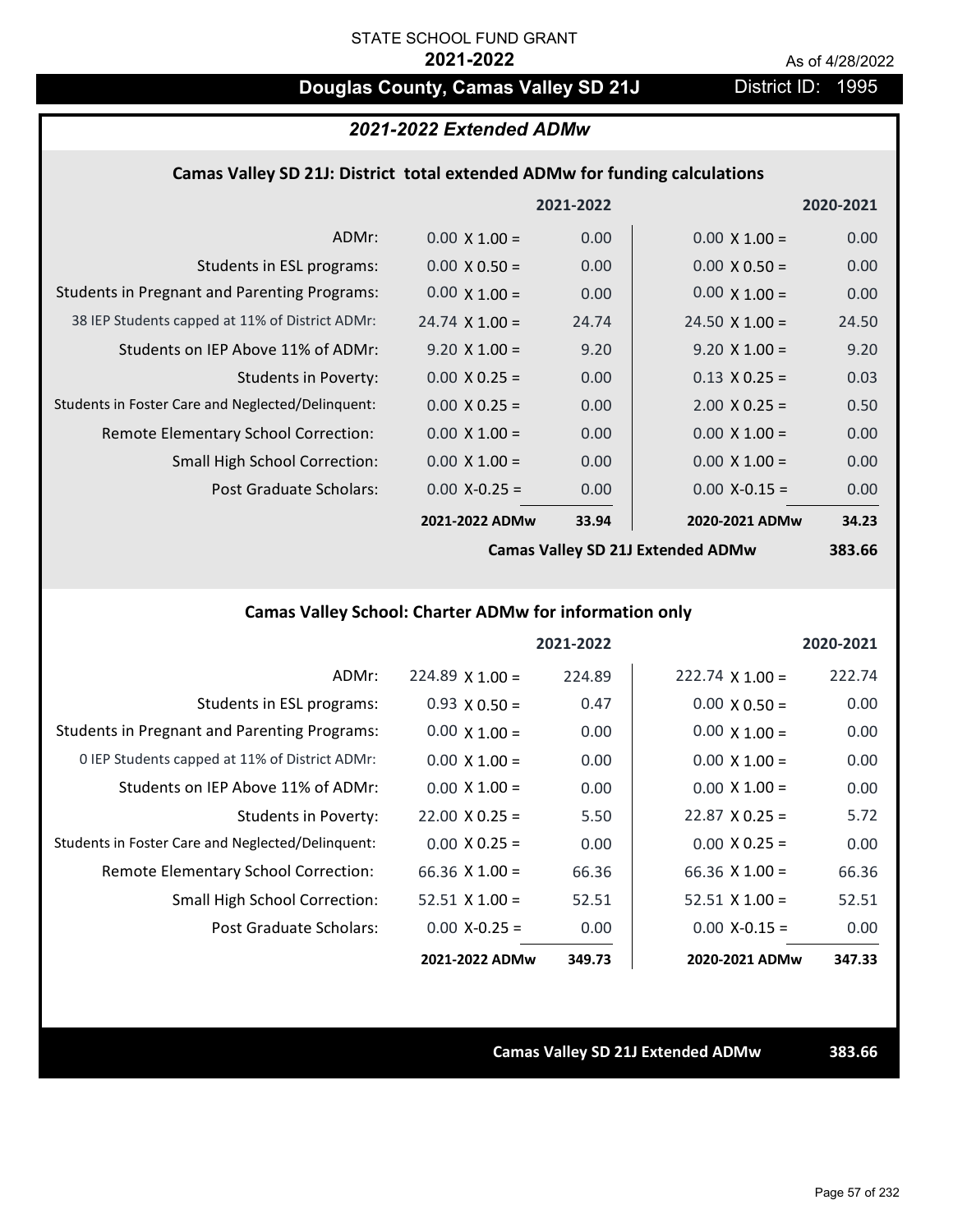# **Douglas County, North Douglas SD 22** District ID: 1996

| 2021-2022 Extended ADMw                                                    |                        |           |                                          |           |
|----------------------------------------------------------------------------|------------------------|-----------|------------------------------------------|-----------|
| North Douglas SD 22: District total extended ADMw for funding calculations |                        |           |                                          |           |
|                                                                            |                        | 2021-2022 |                                          | 2020-2021 |
| ADMr:                                                                      | $329.03 \times 1.00 =$ | 329.03    | $320.75$ X 1.00 =                        | 320.75    |
| Students in ESL programs:                                                  | $3.14 \times 0.50 =$   | 1.57      | $3.00 \times 0.50 =$                     | 1.50      |
| <b>Students in Pregnant and Parenting Programs:</b>                        | $0.00 \times 1.00 =$   | 0.00      | $0.00 \times 1.00 =$                     | 0.00      |
| 55 IEP Students capped at 11% of District ADMr:                            | $36.19 \times 1.00 =$  | 36.19     | $35.28$ X 1.00 =                         | 35.28     |
| Students on IEP Above 11% of ADMr:                                         | $0.30 \times 1.00 =$   | 0.30      | $0.30 X 1.00 =$                          | 0.30      |
| <b>Students in Poverty:</b>                                                | 60.93 $X$ 0.25 =       | 15.23     | $31.20 \times 0.25 =$                    | 7.80      |
| Students in Foster Care and Neglected/Delinquent:                          | $2.00 \times 0.25 =$   | 0.50      | $5.00 \times 0.25 =$                     | 1.25      |
| Remote Elementary School Correction:                                       | $21.73$ X $1.00 =$     | 21.73     | $21.73 \times 1.00 =$                    | 21.73     |
| Small High School Correction:                                              | $67.68$ X 1.00 =       | 67.68     | $67.68$ X 1.00 =                         | 67.68     |
| <b>Post Graduate Scholars:</b>                                             | $0.00$ X-0.25 =        | 0.00      | $0.00$ X-0.15 =                          | 0.00      |
|                                                                            | 2021-2022 ADMw         | 472.24    | 2020-2021 ADMw                           | 456.29    |
|                                                                            |                        |           | <b>North Douglas SD 22 Extended ADMw</b> | 472.24    |
|                                                                            |                        |           |                                          |           |
|                                                                            |                        |           | <b>North Douglas SD 22 Extended ADMw</b> | 472.24    |
|                                                                            |                        |           |                                          |           |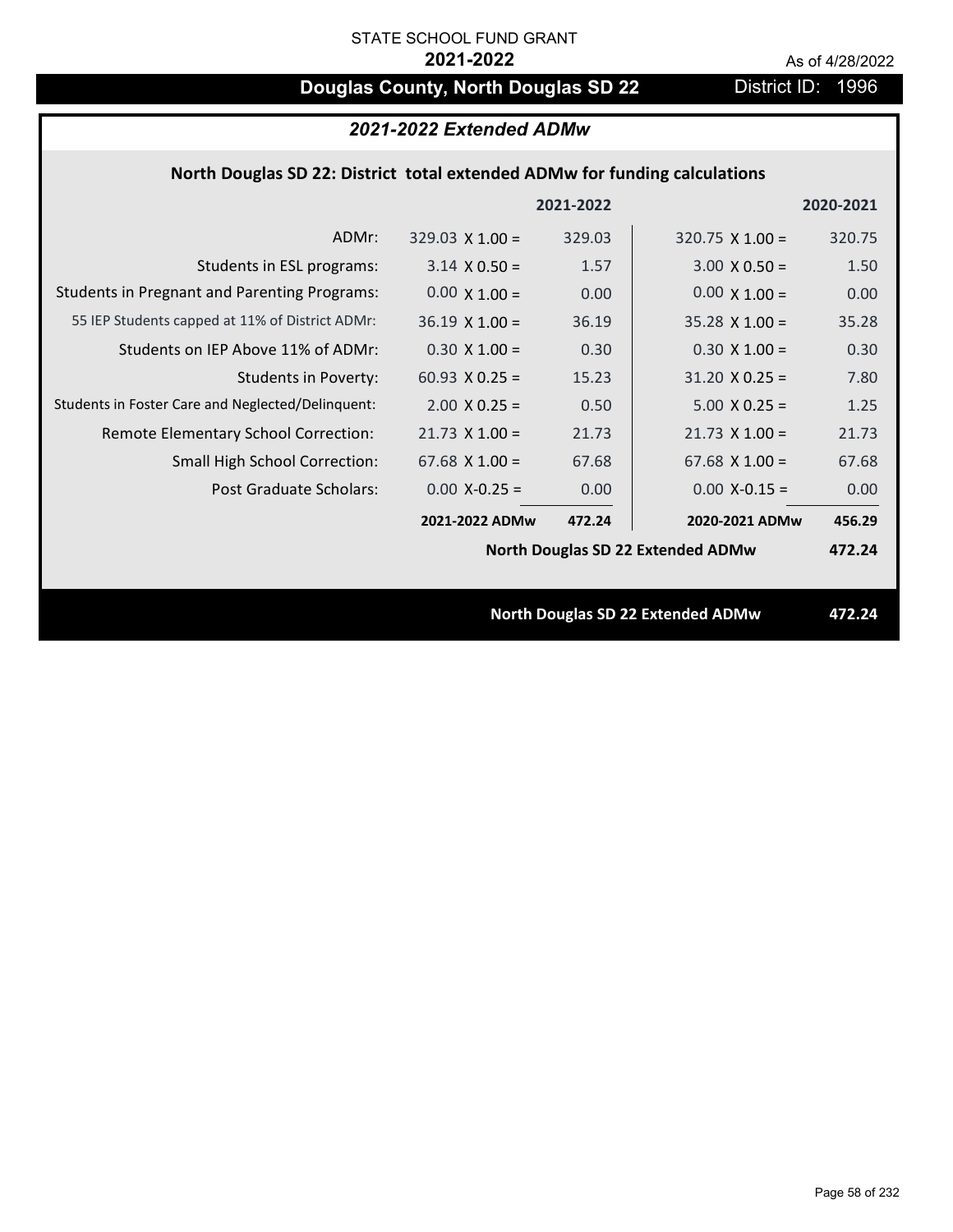# **Douglas County, Yoncalla SD 32** District ID: 1997

# *2021-2022 Extended ADMw*

## **Yoncalla SD 32: District total extended ADMw for funding calculations**

|                                                     |                       | 2021-2022 |                                     | 2020-2021 |
|-----------------------------------------------------|-----------------------|-----------|-------------------------------------|-----------|
| ADMr:                                               | $233.26$ X 1.00 =     | 233.26    | $248.35 \times 1.00 =$              | 248.35    |
| Students in ESL programs:                           | $0.00 \times 0.50 =$  | 0.00      | $0.00 \times 0.50 =$                | 0.00      |
| <b>Students in Pregnant and Parenting Programs:</b> | $0.00 \times 1.00 =$  | 0.00      | $0.00 \times 1.00 =$                | 0.00      |
| 38 IEP Students capped at 11% of District ADMr:     | $25.66 \times 1.00 =$ | 25.66     | $27.32 \times 1.00 =$               | 27.32     |
| Students on IEP Above 11% of ADMr:                  | $1.40 \times 1.00 =$  | 1.40      | $1.40 \times 1.00 =$                | 1.40      |
| <b>Students in Poverty:</b>                         | 46.77 $X$ 0.25 =      | 11.69     | 40.52 $X$ 0.25 =                    | 10.13     |
| Students in Foster Care and Neglected/Delinquent:   | $1.00 \times 0.25 =$  | 0.25      | $2.00 \times 0.25 =$                | 0.50      |
| Remote Elementary School Correction:                | 70.57 $X$ 1.00 =      | 70.57     | $70.57 \times 1.00 =$               | 70.57     |
| <b>Small High School Correction:</b>                | 75.95 $X$ 1.00 =      | 75.95     | 75.95 $X$ 1.00 =                    | 75.95     |
| Post Graduate Scholars:                             | $0.00$ X-0.25 =       | 0.00      | $0.00$ X-0.15 =                     | 0.00      |
|                                                     | 2021-2022 ADMw        | 418.78    | 2020-2021 ADMw                      | 434.22    |
|                                                     |                       |           | Yoncalla SD 32 Extended ADMw        | 434.22    |
|                                                     |                       |           |                                     |           |
|                                                     |                       |           | <b>Yoncalla SD 32 Extended ADMw</b> | 434.22    |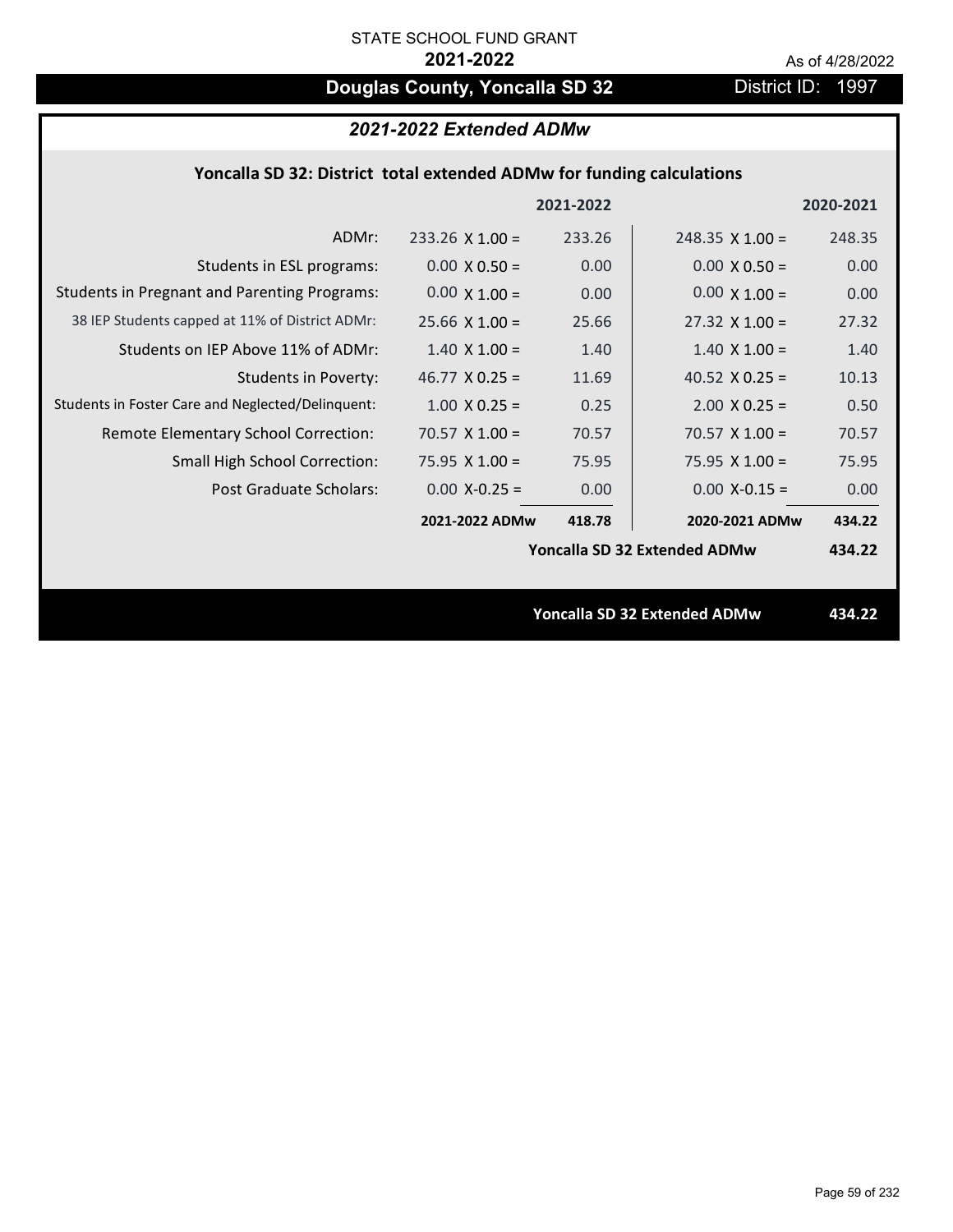# **Douglas County, Elkton SD 34** District ID: 1998

# *2021-2022 Extended ADMw*

### **Elkton SD 34: District total extended ADMw for funding calculations**

|                                                     |                       | 2021-2022 |                                    | 2020-2021     |
|-----------------------------------------------------|-----------------------|-----------|------------------------------------|---------------|
| ADMr:                                               | $0.00 \times 1.00 =$  | 0.00      | $0.00 \times 1.00 =$               | 0.00          |
| Students in ESL programs:                           | $0.00 \times 0.50 =$  | 0.00      | $0.00 \times 0.50 =$               | 0.00          |
| <b>Students in Pregnant and Parenting Programs:</b> | $0.00 \times 1.00 =$  | 0.00      | $0.00 \times 1.00 =$               | 0.00          |
| 26 IEP Students capped at 11% of District ADMr:     | $24.42 \times 1.00 =$ | 24.42     | $19.00 \times 1.00 =$              | 19.00         |
| Students on IEP Above 11% of ADMr:                  | $0.00 \times 1.00 =$  | 0.00      | $0.00 \times 1.00 =$               | 0.00          |
| <b>Students in Poverty:</b>                         | $0.00 \times 0.25 =$  | 0.00      | $0.10 \times 0.25 =$               | 0.03          |
| Students in Foster Care and Neglected/Delinquent:   | $2.00 \times 0.25 =$  | 0.50      | 4.00 $X$ 0.25 =                    | 1.00          |
| Remote Elementary School Correction:                | $0.00 \times 1.00 =$  | 0.00      | $0.00 \times 1.00 =$               | 0.00          |
| <b>Small High School Correction:</b>                | $0.00 \times 1.00 =$  | 0.00      | $0.00 \times 1.00 =$               | 0.00          |
| Post Graduate Scholars:                             | $0.00$ X-0.25 =       | 0.00      | $0.00$ X-0.15 =                    | 0.00          |
|                                                     | 2021-2022 ADMw        | 24.92     | 2020-2021 ADMw                     | 20.03         |
|                                                     |                       |           | <b>Elkton SD 34 Extended ADMuu</b> | <b>201 US</b> |

**Elkton SD 34 Extended ADMw**

**391.03**

# **Elkton Charter School: Charter ADMw for information only**

|                                                     |                       | 2021-2022 |                        | 2020-2021 |
|-----------------------------------------------------|-----------------------|-----------|------------------------|-----------|
| ADMr:                                               | $222.04$ X 1.00 =     | 222.04    | $225.81 \times 1.00 =$ | 225.81    |
| Students in ESL programs:                           | $2.00 \times 0.50 =$  | 1.00      | $0.00 \times 0.50 =$   | 0.00      |
| <b>Students in Pregnant and Parenting Programs:</b> | $0.00 \times 1.00 =$  | 0.00      | $0.00 \times 1.00 =$   | 0.00      |
| 0 IEP Students capped at 11% of District ADMr:      | $0.00 \times 1.00 =$  | 0.00      | $0.00 \times 1.00 =$   | 0.00      |
| Students on IEP Above 11% of ADMr:                  | $0.00 \times 1.00 =$  | 0.00      | $0.00 \times 1.00 =$   | 0.00      |
| Students in Poverty:                                | $23.00 \times 0.25 =$ | 5.75      | $24.90 \times 0.25 =$  | 6.23      |
| Students in Foster Care and Neglected/Delinquent:   | $0.00 \times 0.25 =$  | 0.00      | $0.00 \times 0.25 =$   | 0.00      |
| Remote Elementary School Correction:                | $70.75 \times 1.00 =$ | 70.75     | $70.75 \times 1.00 =$  | 70.75     |
| <b>Small High School Correction:</b>                | $66.57 \times 1.00 =$ | 66.57     | $66.57 \times 1.00 =$  | 66.57     |
| Post Graduate Scholars:                             | $0.00 X - 0.25 =$     | 0.00      | $0.00 X-0.15 =$        | 0.00      |
|                                                     | 2021-2022 ADMw        | 366.11    | 2020-2021 ADMw         | 369.36    |

**Elkton SD 34 Extended ADMw 391.03**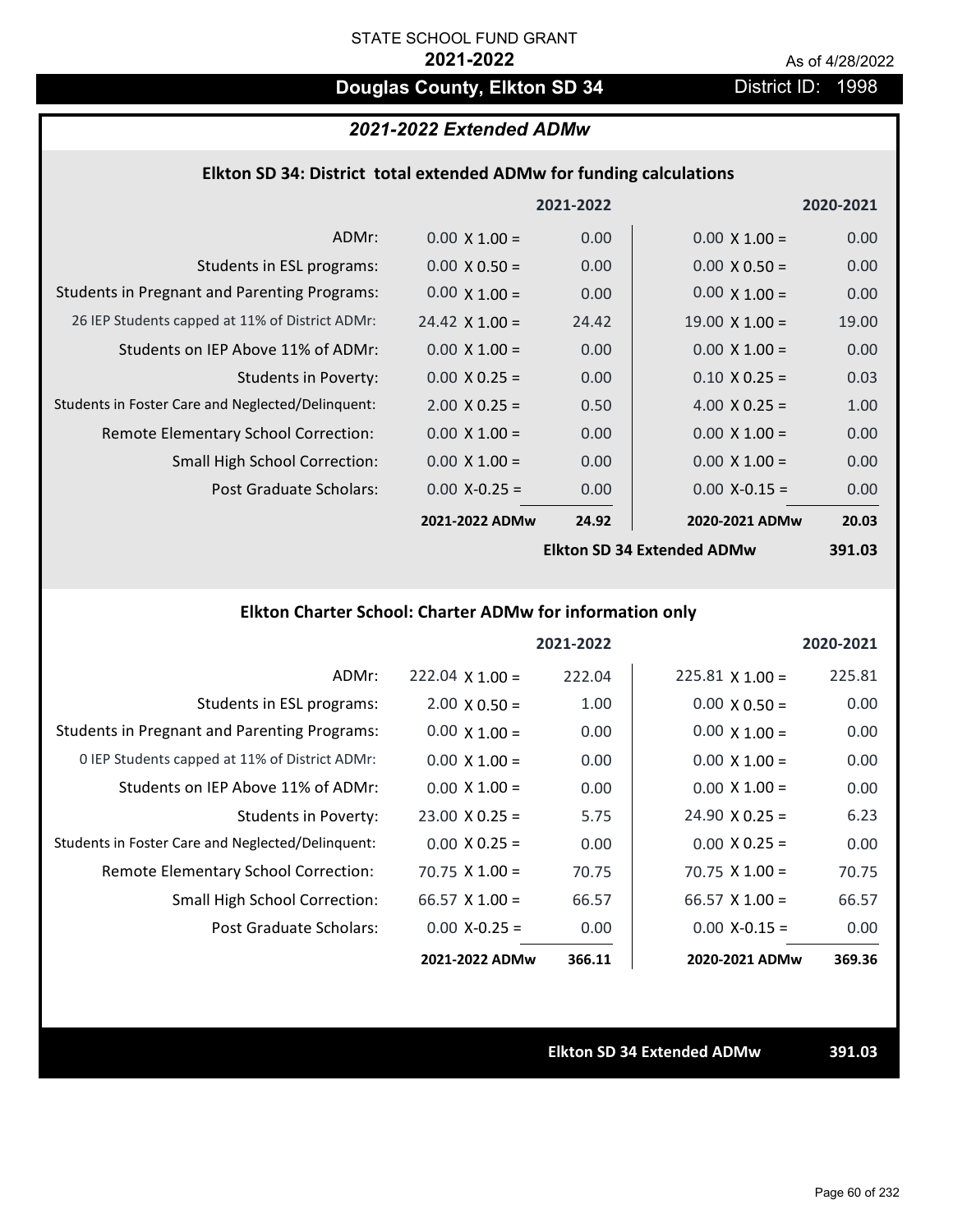# **Douglas County, Riddle SD 70** District ID: 1999

# *2021-2022 Extended ADMw*

| Riddle SD 70: District total extended ADMw for funding calculations |  |  |
|---------------------------------------------------------------------|--|--|
|---------------------------------------------------------------------|--|--|

|                                                     |                        | 2021-2022 |                                   | 2020-2021 |
|-----------------------------------------------------|------------------------|-----------|-----------------------------------|-----------|
| ADMr:                                               | $348.73 \times 1.00 =$ | 348.73    | $376.96 \times 1.00 =$            | 376.96    |
| Students in ESL programs:                           | $0.00 \times 0.50 =$   | 0.00      | $0.00 \times 0.50 =$              | 0.00      |
| <b>Students in Pregnant and Parenting Programs:</b> | $0.00 \times 1.00 =$   | 0.00      | $0.00 \times 1.00 =$              | 0.00      |
| 66 IEP Students capped at 11% of District ADMr:     | $38.36 \times 1.00 =$  | 38.36     | 41.47 $\times$ 1.00 =             | 41.47     |
| Students on IEP Above 11% of ADMr:                  | $10.50 \times 1.00 =$  | 10.50     | $10.50$ X $1.00 =$                | 10.50     |
| Students in Poverty:                                | 69.19 $X$ 0.25 =       | 17.30     | $85.00 \times 0.25 =$             | 21.25     |
| Students in Foster Care and Neglected/Delinquent:   | $3.00 \times 0.25 =$   | 0.75      | $8.00 \times 0.25 =$              | 2.00      |
| Remote Elementary School Correction:                | $0.00 \times 1.00 =$   | 0.00      | $0.00 \times 1.00 =$              | 0.00      |
| <b>Small High School Correction:</b>                | 74.35 $X$ 1.00 =       | 74.35     | 74.35 $X$ 1.00 =                  | 74.35     |
| Post Graduate Scholars:                             | $0.00$ X-0.25 =        | 0.00      | $0.00$ X-0.15 =                   | 0.00      |
|                                                     | 2021-2022 ADMw         | 489.99    | 2020-2021 ADMw                    | 526.53    |
|                                                     |                        |           | <b>Riddle SD 70 Extended ADMw</b> | 526.53    |
|                                                     |                        |           |                                   |           |
|                                                     |                        |           | <b>Riddle SD 70 Extended ADMw</b> | 526.53    |
|                                                     |                        |           |                                   |           |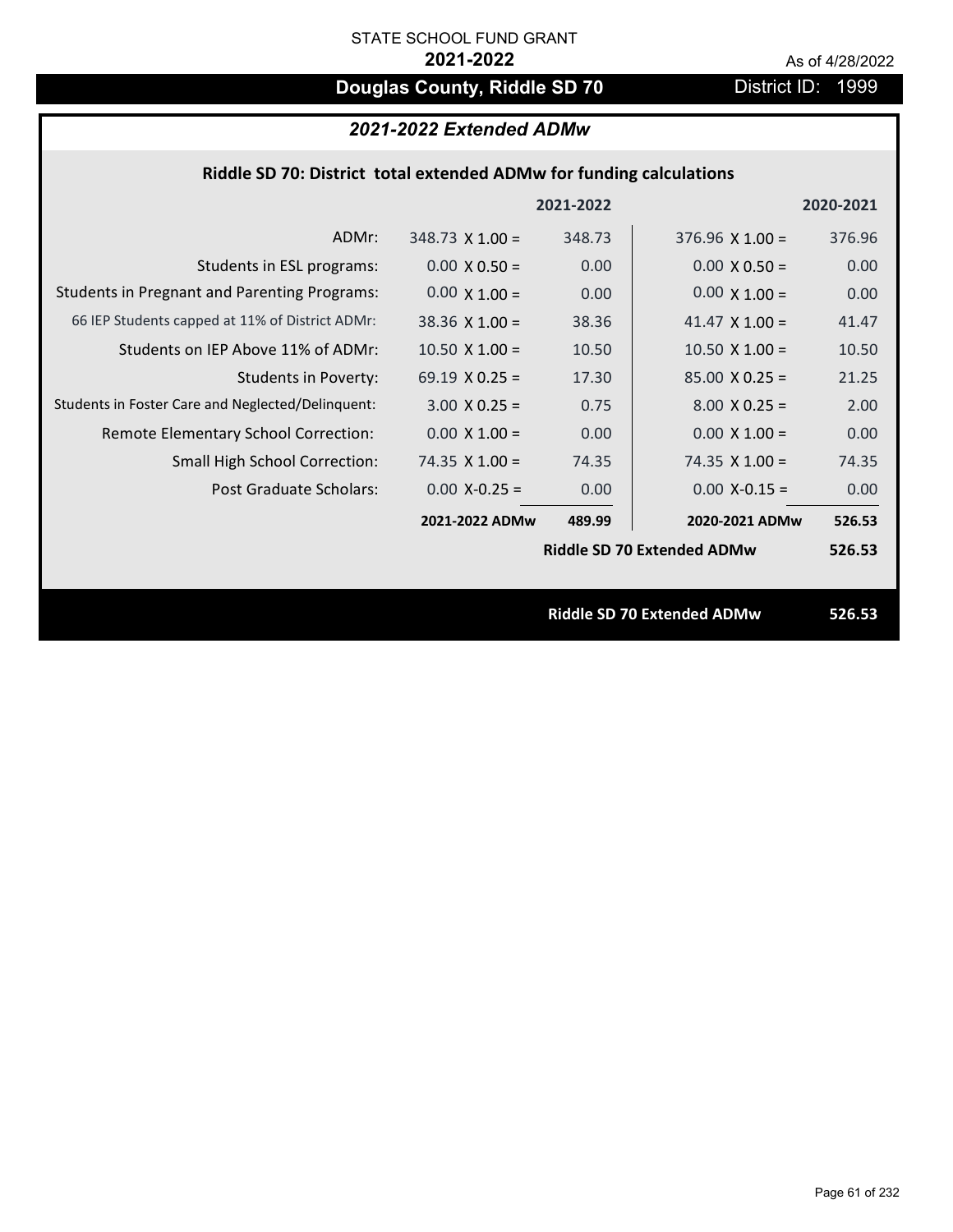# **Douglas County, Glendale SD 77** District ID: 2000

## *2021-2022 Extended ADMw*

### **Glendale SD 77: District total extended ADMw for funding calculations**

|                                                     |                        | 2021-2022 |                        | 2020-2021 |
|-----------------------------------------------------|------------------------|-----------|------------------------|-----------|
| ADMr:                                               | $176.95 \times 1.00 =$ | 176.95    | 199.20 $\times$ 1.00 = | 199.20    |
| Students in ESL programs:                           | $0.00 \times 0.50 =$   | 0.00      | $1.49 \times 0.50 =$   | 0.75      |
| <b>Students in Pregnant and Parenting Programs:</b> | $0.00 \times 1.00 =$   | 0.00      | $0.00 \times 1.00 =$   | 0.00      |
| 51 IEP Students capped at 11% of District ADMr:     | $30.25 \times 1.00 =$  | 30.25     | $32.06 \times 1.00 =$  | 32.06     |
| Students on IEP Above 11% of ADMr:                  | $2.80 \times 1.00 =$   | 2.80      | $2.80$ X $1.00 =$      | 2.80      |
| <b>Students in Poverty:</b>                         | $37.25 \times 0.25 =$  | 9.31      | 47.73 $X$ 0.25 =       | 11.93     |
| Students in Foster Care and Neglected/Delinquent:   | $5.00 \times 0.25 =$   | 1.25      | $7.00 \times 0.25 =$   | 1.75      |
| Remote Elementary School Correction:                | 47.98 $\times$ 1.00 =  | 47.98     | 47.98 $X$ 1.00 =       | 47.98     |
| <b>Small High School Correction:</b>                | $0.00 \times 1.00 =$   | 0.00      | $0.00 \times 1.00 =$   | 0.00      |
| Post Graduate Scholars:                             | $0.00$ X-0.25 =        | 0.00      | $0.00$ X-0.15 =        | 0.00      |
|                                                     | 2021-2022 ADMw         | 268.54    | 2020-2021 ADMw         | 296.46    |
|                                                     |                        |           |                        |           |

**Glendale SD 77 Extended ADMw**

**463.15**

## **Glendale Community Charter School: Charter ADMw for information only**

|                                                     |                       | 2021-2022 |                       | 2020-2021 |
|-----------------------------------------------------|-----------------------|-----------|-----------------------|-----------|
| ADMr:                                               | $98.03 \times 1.00 =$ | 98.03     | $92.22 \times 1.00 =$ | 92.22     |
| Students in ESL programs:                           | $0.00 \times 0.50 =$  | 0.00      | $0.00 \times 0.50 =$  | 0.00      |
| <b>Students in Pregnant and Parenting Programs:</b> | $0.00 \times 1.00 =$  | 0.00      | $0.00 \times 1.00 =$  | 0.00      |
| 0 IEP Students capped at 11% of District ADMr:      | $0.00 \times 1.00 =$  | 0.00      | $0.00 \times 1.00 =$  | 0.00      |
| Students on IEP Above 11% of ADMr:                  | $0.00 \times 1.00 =$  | 0.00      | $0.00 \times 1.00 =$  | 0.00      |
| Students in Poverty:                                | $20.64 \times 0.25 =$ | 5.16      | $22.10 \times 0.25 =$ | 5.53      |
| Students in Foster Care and Neglected/Delinquent:   | $0.00 \times 0.25 =$  | 0.00      | $0.00 \times 0.25 =$  | 0.00      |
| Remote Elementary School Correction:                | $0.00 \times 1.00 =$  | 0.00      | $0.00 \times 1.00 =$  | 0.00      |
| <b>Small High School Correction:</b>                | $68.94 \times 1.00 =$ | 68.94     | $68.94 \times 1.00 =$ | 68.94     |
| Post Graduate Scholars:                             | $0.00 X - 0.25 =$     | 0.00      | $0.00 X - 0.15 =$     | 0.00      |
|                                                     | 2021-2022 ADMw        | 172.13    | 2020-2021 ADMw        | 166.69    |

**Glendale SD 77 Extended ADMw 463.15**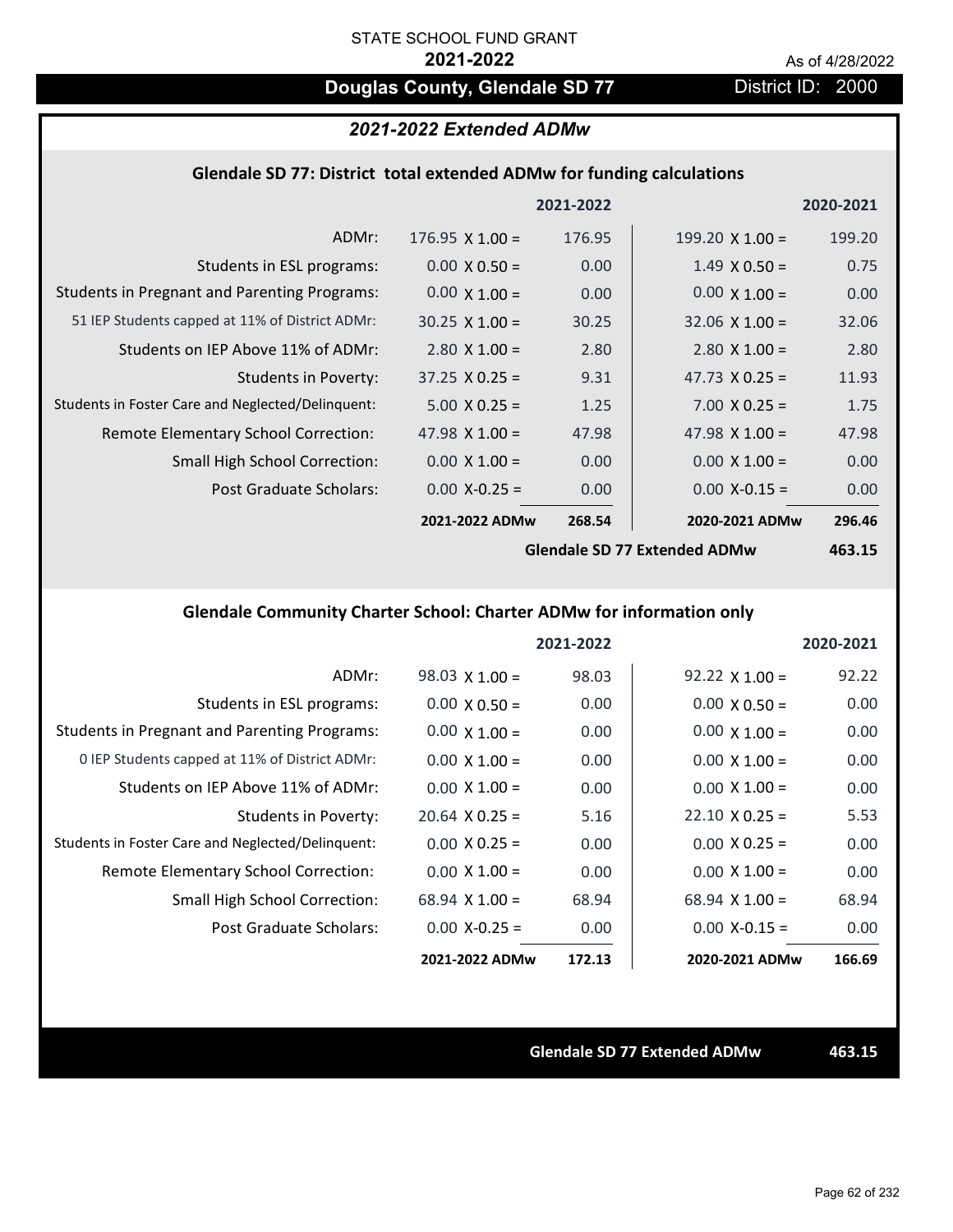# **Douglas County, Reedsport SD 105** District ID: 2001

### *2021-2022 Extended ADMw*

### **Reedsport SD 105: District total extended ADMw for funding calculations**

|                                                     |                       | 2021-2022 |                        | 2020-2021 |
|-----------------------------------------------------|-----------------------|-----------|------------------------|-----------|
| ADMr:                                               | $0.00 \times 1.00 =$  | 0.00      | $322.39 \times 1.00 =$ | 322.39    |
| Students in ESL programs:                           | $0.00 \times 0.50 =$  | 0.00      | $0.00 \times 0.50 =$   | 0.00      |
| <b>Students in Pregnant and Parenting Programs:</b> | $0.00 \times 1.00 =$  | 0.00      | $0.00 \times 1.00 =$   | 0.00      |
| 105 IEP Students capped at 11% of District ADMr:    | 64.97 $\times$ 1.00 = | 64.97     | $64.37 \times 1.00 =$  | 64.37     |
| Students on IEP Above 11% of ADMr:                  | $26.30 \times 1.00 =$ | 26.30     | $26.30 \times 1.00 =$  | 26.30     |
| <b>Students in Poverty:</b>                         | $0.00 \times 0.25 =$  | 0.00      | 62.69 $X$ 0.25 =       | 15.67     |
| Students in Foster Care and Neglected/Delinquent:   | $5.00 \times 0.25 =$  | 1.25      | $3.00 \times 0.25 =$   | 0.75      |
| Remote Elementary School Correction:                | $0.00 \times 1.00 =$  | 0.00      | $0.00 \times 1.00 =$   | 0.00      |
| <b>Small High School Correction:</b>                | $0.00 \times 1.00 =$  | 0.00      | $0.00 \times 1.00 =$   | 0.00      |
| Post Graduate Scholars:                             | $0.00$ X-0.25 =       | 0.00      | $0.00$ X-0.15 =        | 0.00      |
|                                                     | 2021-2022 ADMw        | 92.52     | 2020-2021 ADMw         | 429.48    |
|                                                     |                       |           |                        |           |

**Reedsport SD 105 Extended ADMw**

# **868.82**

# **Reedsport Community Charter School: Charter ADMw for information only**

|                                                     |                        | 2021-2022 |                       | 2020-2021 |
|-----------------------------------------------------|------------------------|-----------|-----------------------|-----------|
| ADMr:                                               | 590.68 $\times$ 1.00 = | 590.68    | $262.80$ X 1.00 =     | 262.80    |
| Students in ESL programs:                           | $0.00 \times 0.50 =$   | 0.00      | $0.00 \times 0.50 =$  | 0.00      |
| <b>Students in Pregnant and Parenting Programs:</b> | $0.00 \times 1.00 =$   | 0.00      | $0.00 \times 1.00 =$  | 0.00      |
| 0 IEP Students capped at 11% of District ADMr:      | $0.00 \times 1.00 =$   | 0.00      | $0.00 \times 1.00 =$  | 0.00      |
| Students on IEP Above 11% of ADMr:                  | $0.00 \times 1.00 =$   | 0.00      | $0.00 \times 1.00 =$  | 0.00      |
| Students in Poverty:                                | $115.57 \times 0.25 =$ | 28.89     | $51.10 \times 0.25 =$ | 12.78     |
| Students in Foster Care and Neglected/Delinquent:   | $0.00 \times 0.25 =$   | 0.00      | $0.00 \times 0.25 =$  | 0.00      |
| Remote Elementary School Correction:                | $68.31 \times 1.00 =$  | 68.31     | $0.00 \times 1.00 =$  | 0.00      |
| <b>Small High School Correction:</b>                | $88.41 \times 1.00 =$  | 88.41     | $88.41 \times 1.00 =$ | 88.41     |
| Post Graduate Scholars:                             | $0.00$ X-0.25 =        | 0.00      | $0.00 X - 0.15 =$     | 0.00      |
|                                                     | 2021-2022 ADMw         | 776.29    | 2020-2021 ADMw        | 363.99    |

**Reedsport SD 105 Extended ADMw 868.82**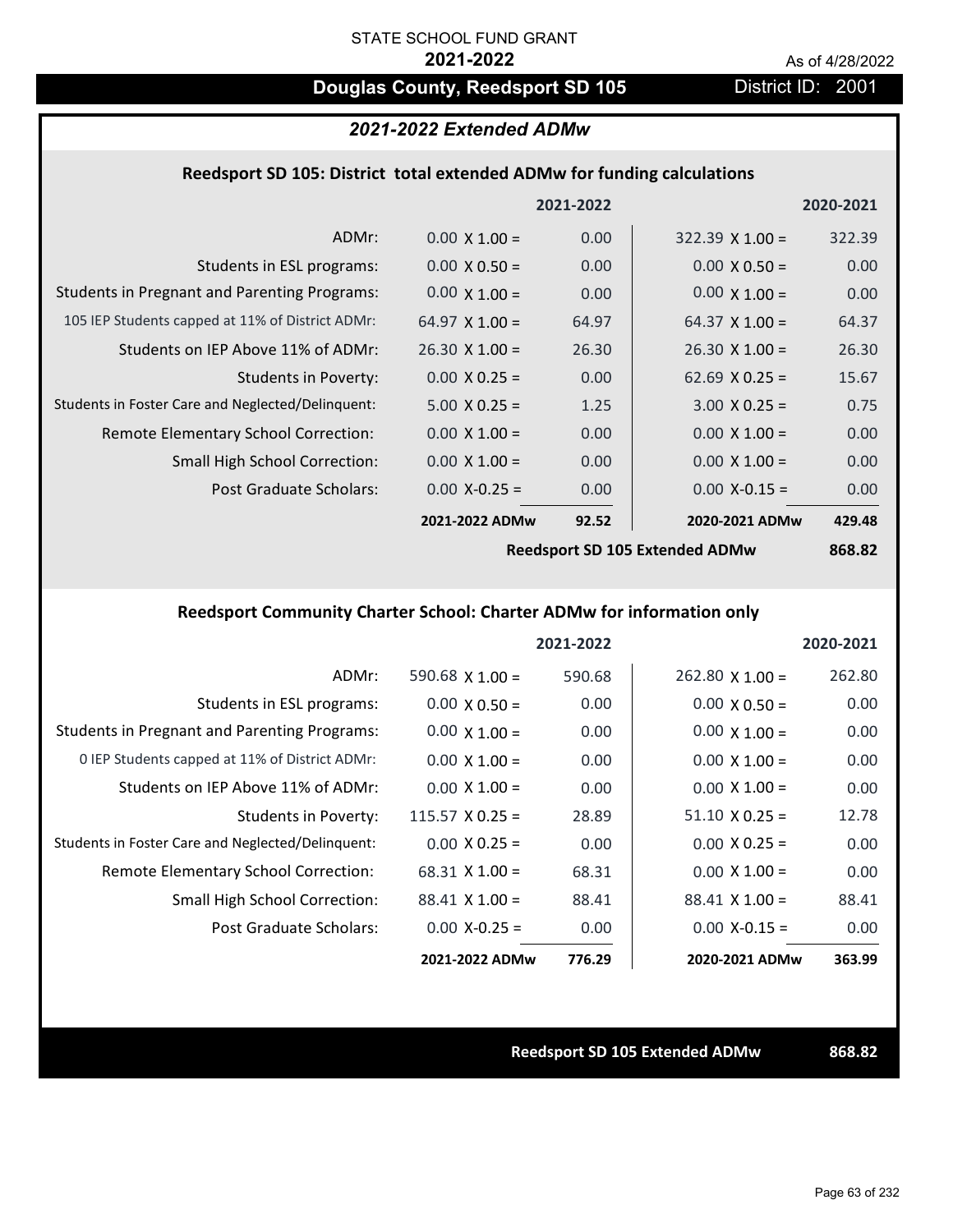# **Douglas County, Winston-Dillard SD 116** District ID: 2002

| 2021-2022 Extended ADMw                                                       |                          |           |                                             |           |  |
|-------------------------------------------------------------------------------|--------------------------|-----------|---------------------------------------------|-----------|--|
| Winston-Dillard SD 116: District total extended ADMw for funding calculations |                          |           |                                             |           |  |
|                                                                               |                          | 2021-2022 |                                             | 2020-2021 |  |
| ADMr:                                                                         | $1,351.69 \times 1.00 =$ | 1,351.69  | $1,257.53 \times 1.00 =$                    | 1,257.53  |  |
| Students in ESL programs:                                                     | $4.00 \times 0.50 =$     | 2.00      | $6.18 \times 0.50 =$                        | 3.09      |  |
| <b>Students in Pregnant and Parenting Programs:</b>                           | $0.00 \times 1.00 =$     | 0.00      | $0.00 \times 1.00 =$                        | 0.00      |  |
| 218 IEP Students capped at 11% of District ADMr:                              | $148.69$ X $1.00 =$      | 148.69    | 138.33 $X$ 1.00 =                           | 138.33    |  |
| Students on IEP Above 11% of ADMr:                                            | $8.60 \times 1.00 =$     | 8.60      | $8.60 X 1.00 =$                             | 8.60      |  |
| Students in Poverty:                                                          | $245.14 \times 0.25 =$   | 61.29     | $177.36$ X 0.25 =                           | 44.34     |  |
| Students in Foster Care and Neglected/Delinquent:                             | $13.00 \times 0.25 =$    | 3.25      | $21.00 \times 0.25 =$                       | 5.25      |  |
| Remote Elementary School Correction:                                          | $0.00 \times 1.00 =$     | 0.00      | $0.00 \times 1.00 =$                        | 0.00      |  |
| Small High School Correction:                                                 | $0.00 \times 1.00 =$     | 0.00      | $0.00 X 1.00 =$                             | 0.00      |  |
| Post Graduate Scholars:                                                       | $0.00$ X-0.25 =          | 0.00      | $0.00$ X-0.15 =                             | 0.00      |  |
|                                                                               | 2021-2022 ADMw           | 1,575.51  | 2020-2021 ADMw                              | 1,457.14  |  |
|                                                                               |                          |           | <b>Winston-Dillard SD 116 Extended ADMw</b> | 1,575.51  |  |
|                                                                               |                          |           |                                             |           |  |
|                                                                               |                          |           | Winston-Dillard SD 116 Extended ADMw        | 1,575.51  |  |
|                                                                               |                          |           |                                             |           |  |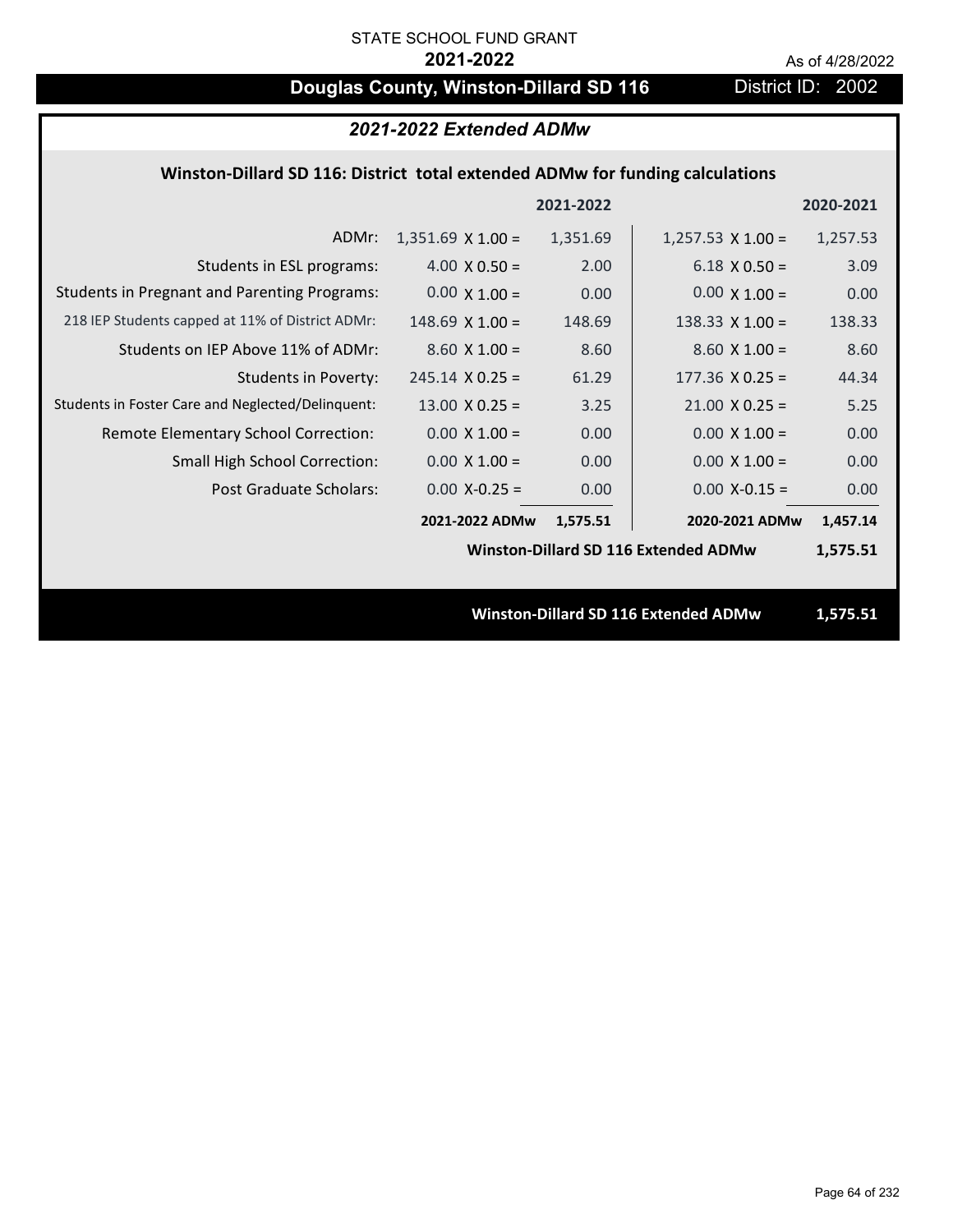# **Douglas County, Sutherlin SD 130** District ID: 2003

| 2021-2022 Extended ADMw                                                 |                          |           |                                       |           |
|-------------------------------------------------------------------------|--------------------------|-----------|---------------------------------------|-----------|
| Sutherlin SD 130: District total extended ADMw for funding calculations |                          |           |                                       |           |
|                                                                         |                          | 2021-2022 |                                       | 2020-2021 |
| ADMr:                                                                   | $1,324.09 \times 1.00 =$ | 1,324.09  | $1,332.38 \times 1.00 =$              | 1,332.38  |
| Students in ESL programs:                                               | $35.81 \times 0.50 =$    | 17.91     | $31.36 \times 0.50 =$                 | 15.68     |
| <b>Students in Pregnant and Parenting Programs:</b>                     | $0.00 \times 1.00 =$     | 0.00      | $1.35 \times 1.00 =$                  | 1.35      |
| 212 IEP Students capped at 11% of District ADMr:                        | 145.65 $X$ 1.00 =        | 145.65    | $146.56 \times 1.00 =$                | 146.56    |
| Students on IEP Above 11% of ADMr:                                      | $0.50 X 1.00 =$          | 0.50      | $0.50 X 1.00 =$                       | 0.50      |
| <b>Students in Poverty:</b>                                             | 196.50 $X$ 0.25 =        | 49.13     | $205.12 \times 0.25 =$                | 51.28     |
| Students in Foster Care and Neglected/Delinquent:                       | $12.00 \times 0.25 =$    | 3.00      | $15.00 \times 0.25 =$                 | 3.75      |
| Remote Elementary School Correction:                                    | $0.00 \times 1.00 =$     | 0.00      | $0.00 \times 1.00 =$                  | 0.00      |
| Small High School Correction:                                           | $0.00 \times 1.00 =$     | 0.00      | $0.00 X 1.00 =$                       | 0.00      |
| <b>Post Graduate Scholars:</b>                                          | $0.00$ X-0.25 =          | 0.00      | $0.00$ X-0.15 =                       | 0.00      |
|                                                                         | 2021-2022 ADMw           | 1,540.27  | 2020-2021 ADMw                        | 1,551.50  |
|                                                                         |                          |           | <b>Sutherlin SD 130 Extended ADMw</b> | 1,551.50  |
|                                                                         |                          |           |                                       |           |
|                                                                         |                          |           | <b>Sutherlin SD 130 Extended ADMw</b> | 1,551.50  |
|                                                                         |                          |           |                                       |           |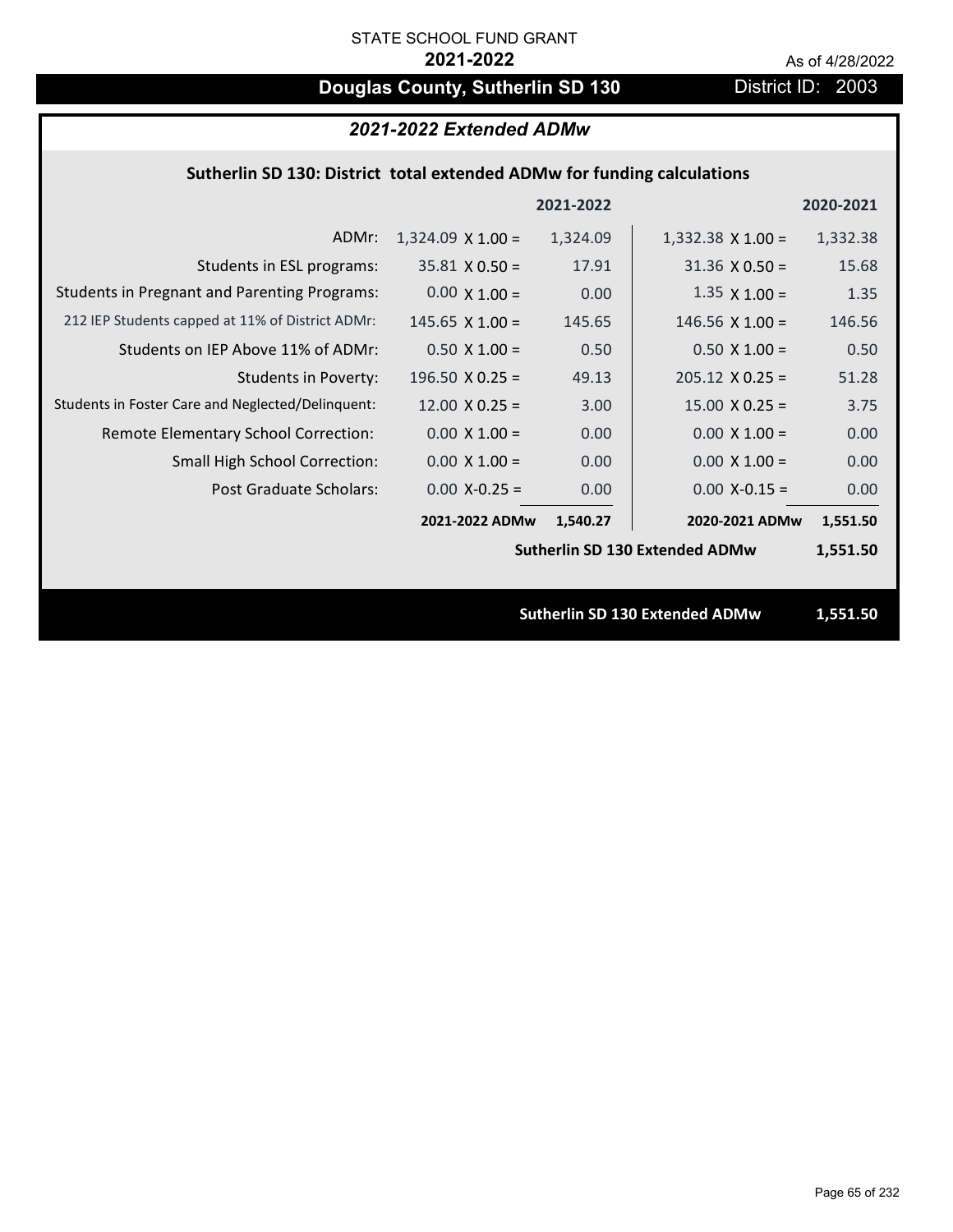# Gilliam County, Arlington SD 3 District ID: 2005

# *2021-2022 Extended ADMw*

### **Arlington SD 3: District total extended ADMw for funding calculations**

|                                                     |                       | 2021-2022 |                                     | 2020-2021 |
|-----------------------------------------------------|-----------------------|-----------|-------------------------------------|-----------|
| ADMr:                                               | $0.00 \times 1.00 =$  | 0.00      | $0.00 \times 1.00 =$                | 0.00      |
| Students in ESL programs:                           | $0.00 \times 0.50 =$  | 0.00      | $0.00 \times 0.50 =$                | 0.00      |
| <b>Students in Pregnant and Parenting Programs:</b> | $0.00 \times 1.00 =$  | 0.00      | $0.00 \times 1.00 =$                | 0.00      |
| 21 IEP Students capped at 11% of District ADMr:     | $17.49 \times 1.00 =$ | 17.49     | $17.84 \times 1.00 =$               | 17.84     |
| Students on IEP Above 11% of ADMr:                  | $0.30 \times 1.00 =$  | 0.30      | $0.30 \times 1.00 =$                | 0.30      |
| Students in Poverty:                                | $0.00 \times 0.25 =$  | 0.00      | $0.07$ X 0.25 =                     | 0.02      |
| Students in Foster Care and Neglected/Delinquent:   | $1.00 \times 0.25 =$  | 0.25      | $1.00 \times 0.25 =$                | 0.25      |
| Remote Elementary School Correction:                | $0.00 \times 1.00 =$  | 0.00      | $0.00 \times 1.00 =$                | 0.00      |
| <b>Small High School Correction:</b>                | $0.00 \times 1.00 =$  | 0.00      | $0.00 \times 1.00 =$                | 0.00      |
| Post Graduate Scholars:                             | $0.00$ X-0.25 =       | 0.00      | $0.00$ X-0.15 =                     | 0.00      |
|                                                     | 2021-2022 ADMw        | 18.04     | 2020-2021 ADMw                      | 18.41     |
|                                                     |                       |           | <b>Arlington SD 3 Extended ADMw</b> | 307.30    |

### **Arlington Community Charter School: Charter ADMw for information only**

|                                                     |                        | 2021-2022 |                        | 2020-2021 |
|-----------------------------------------------------|------------------------|-----------|------------------------|-----------|
| ADMr:                                               | $159.02 \times 1.00 =$ | 159.02    | $162.17 \times 1.00 =$ | 162.17    |
| Students in ESL programs:                           | $0.00 \times 0.50 =$   | 0.00      | $0.00 \times 0.50 =$   | 0.00      |
| <b>Students in Pregnant and Parenting Programs:</b> | $0.00 \times 1.00 =$   | 0.00      | $0.00 \times 1.00 =$   | 0.00      |
| 0 IEP Students capped at 11% of District ADMr:      | $0.00 \times 1.00 =$   | 0.00      | $0.00 \times 1.00 =$   | 0.00      |
| Students on IEP Above 11% of ADMr:                  | $0.00 \times 1.00 =$   | 0.00      | $0.00 \times 1.00 =$   | 0.00      |
| Students in Poverty:                                | $21.00 \times 0.25 =$  | 5.25      | $28.93 \times 0.25 =$  | 7.23      |
| Students in Foster Care and Neglected/Delinquent:   | $0.00 \times 0.25 =$   | 0.00      | $0.00 \times 0.25 =$   | 0.00      |
| Remote Elementary School Correction:                | $69.03 \times 1.00 =$  | 69.03     | $69.03 \times 1.00 =$  | 69.03     |
| <b>Small High School Correction:</b>                | $50.46 \times 1.00 =$  | 50.46     | $50.46 \times 1.00 =$  | 50.46     |
| Post Graduate Scholars:                             | $0.00 X - 0.25 =$      | 0.00      | $0.00 X - 0.15 =$      | 0.00      |
|                                                     | 2021-2022 ADMw         | 283.76    | 2020-2021 ADMw         | 288.89    |

**Arlington SD 3 Extended ADMw 307.30**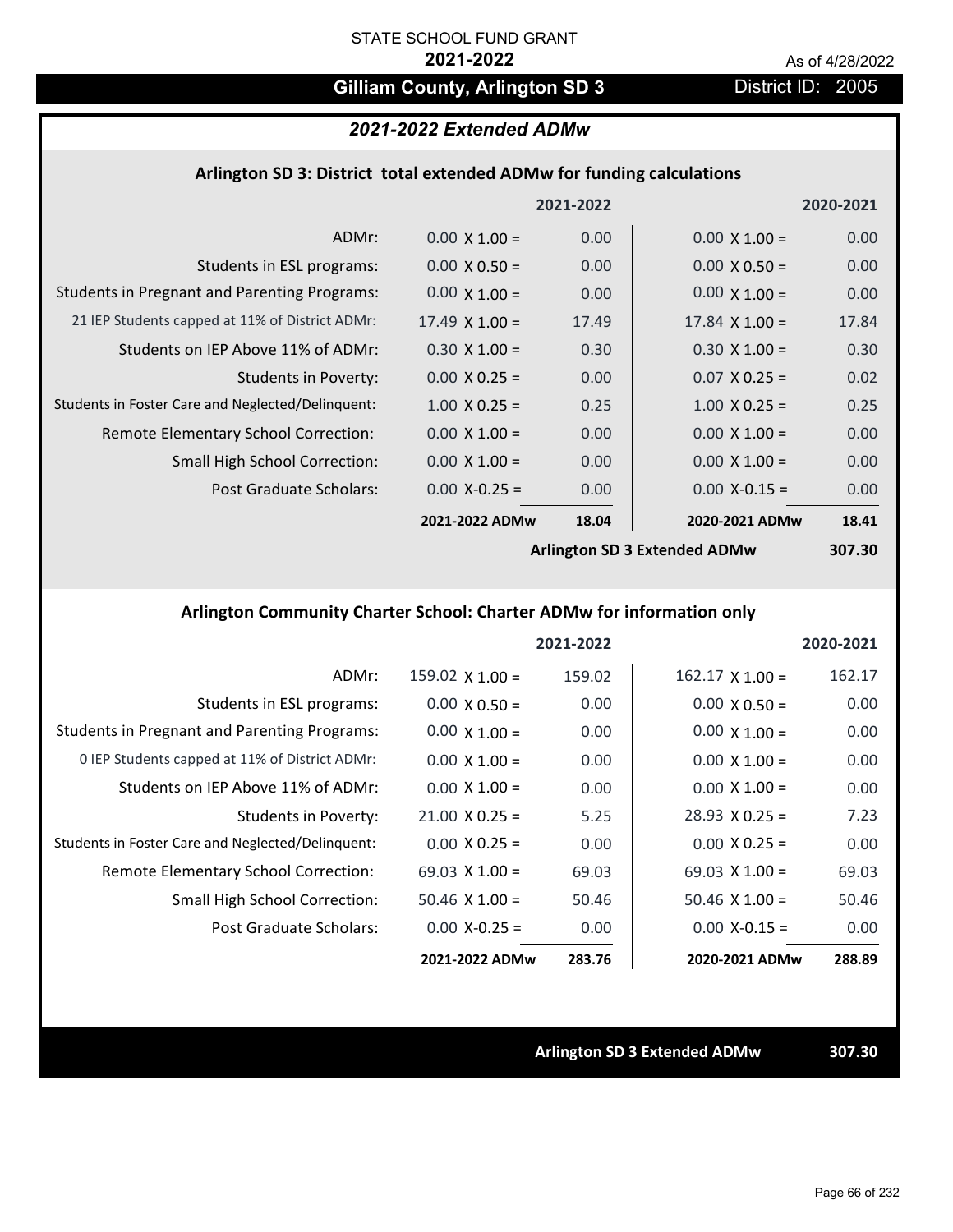# Gilliam County, Condon SD 25J District ID: 2006

# *2021-2022 Extended ADMw*

### **Condon SD 25J: District total extended ADMw for funding calculations**

|                                                     |                        | 2021-2022 |                                    | 2020-2021 |
|-----------------------------------------------------|------------------------|-----------|------------------------------------|-----------|
| ADMr:                                               | 129.40 $\times$ 1.00 = | 129.40    | $136.18$ X $1.00 =$                | 136.18    |
| Students in ESL programs:                           | $0.00 \times 0.50 =$   | 0.00      | $0.00 \times 0.50 =$               | 0.00      |
| <b>Students in Pregnant and Parenting Programs:</b> | $0.00 \times 1.00 =$   | 0.00      | $0.00 \times 1.00 =$               | 0.00      |
| 8 IEP Students capped at 11% of District ADMr:      | $8.00 \times 1.00 =$   | 8.00      | $14.98 \times 1.00 =$              | 14.98     |
| Students on IEP Above 11% of ADMr:                  | $0.00 \times 1.00 =$   | 0.00      | $0.00 \times 1.00 =$               | 0.00      |
| Students in Poverty:                                | $15.56 \times 0.25 =$  | 3.89      | $9.46$ X 0.25 =                    | 2.37      |
| Students in Foster Care and Neglected/Delinquent:   | $0.00 \times 0.25 =$   | 0.00      | $0.00 X 0.25 =$                    | 0.00      |
| Remote Elementary School Correction:                | $68.61$ X 1.00 =       | 68.61     | $68.61$ X 1.00 =                   | 68.61     |
| <b>Small High School Correction:</b>                | $50.46 \times 1.00 =$  | 50.46     | $50.46 \times 1.00 =$              | 50.46     |
| Post Graduate Scholars:                             | $0.00 X-0.25 =$        | 0.00      | $0.00$ X-0.15 =                    | 0.00      |
|                                                     | 2021-2022 ADMw         | 260.36    | 2020-2021 ADMw                     | 272.59    |
|                                                     |                        |           | <b>Condon SD 25J Extended ADMw</b> | 272.59    |
|                                                     |                        |           |                                    |           |
|                                                     |                        |           | <b>Condon SD 25J Extended ADMw</b> | 272.59    |
|                                                     |                        |           |                                    |           |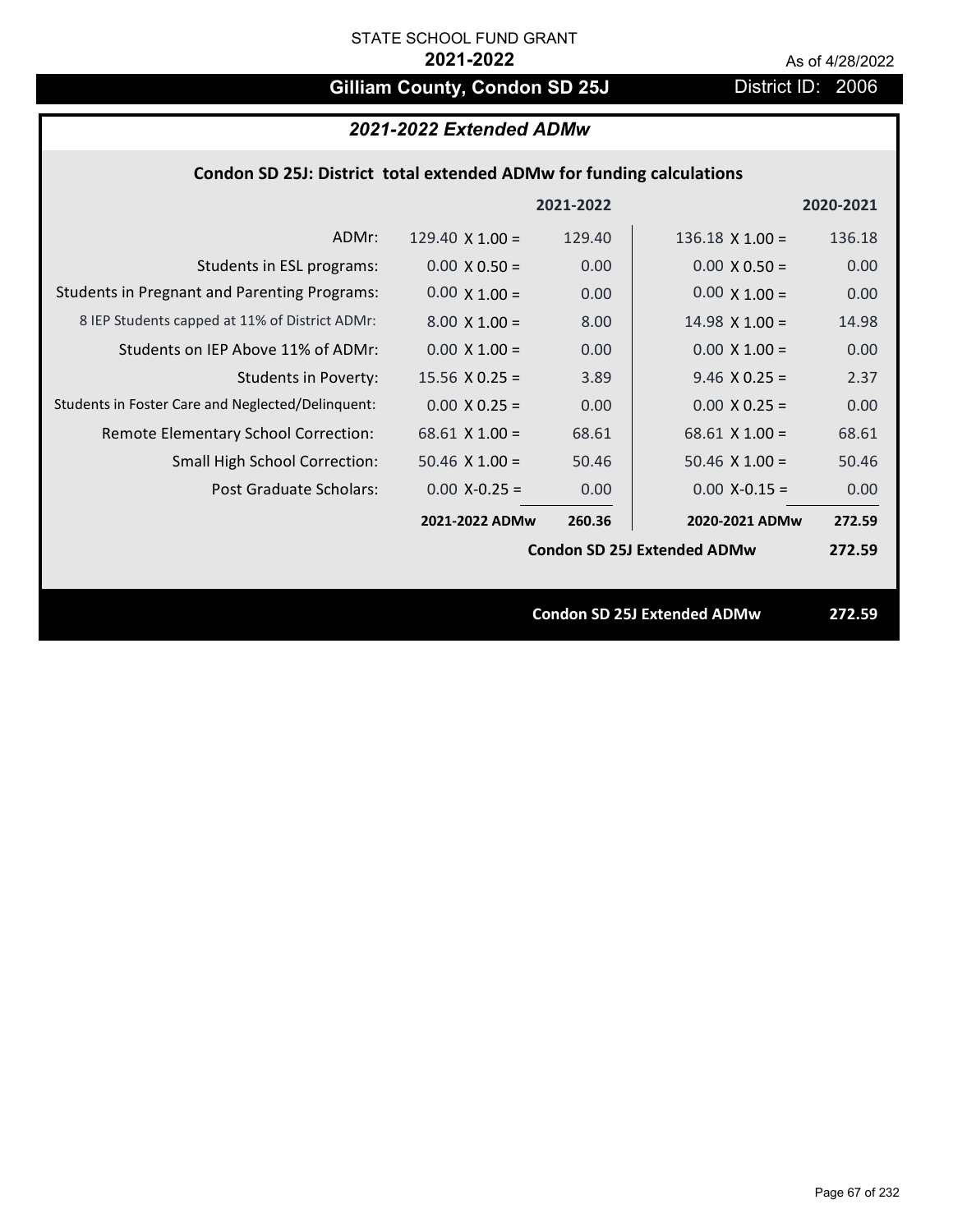# Grant County, John Day SD 3 **District ID: 2008**

# *2021-2022 Extended ADMw*

### **John Day SD 3: District total extended ADMw for funding calculations**

|                                                     |                        | 2021-2022 |                                    | 2020-2021 |
|-----------------------------------------------------|------------------------|-----------|------------------------------------|-----------|
| ADMr:                                               | 504.55 $\times$ 1.00 = | 504.55    | $527.45 \times 1.00 =$             | 527.45    |
| Students in ESL programs:                           | 4.99 $X$ 0.50 =        | 2.50      | $5.00 \times 0.50 =$               | 2.50      |
| <b>Students in Pregnant and Parenting Programs:</b> | $0.00 \times 1.00 =$   | 0.00      | $0.00 \times 1.00 =$               | 0.00      |
| 83 IEP Students capped at 11% of District ADMr:     | 55.50 $\times$ 1.00 =  | 55.50     | 58.02 $\times$ 1.00 =              | 58.02     |
| Students on IEP Above 11% of ADMr:                  | $12.90 \times 1.00 =$  | 12.90     | 12.90 $X$ 1.00 =                   | 12.90     |
| <b>Students in Poverty:</b>                         | $77.02$ X 0.25 =       | 19.26     | $83.15 \times 0.25 =$              | 20.79     |
| Students in Foster Care and Neglected/Delinquent:   | $2.00 \times 0.25 =$   | 0.50      | $4.00 \times 0.25 =$               | 1.00      |
| Remote Elementary School Correction:                | $24.73 \times 1.00 =$  | 24.73     | $24.73 \times 1.00 =$              | 24.73     |
| <b>Small High School Correction:</b>                | $87.52$ X 1.00 =       | 87.52     | $87.52$ X 1.00 =                   | 87.52     |
| Post Graduate Scholars:                             | $0.00$ X-0.25 =        | 0.00      | $0.00$ X-0.15 =                    | 0.00      |
|                                                     | 2021-2022 ADMw         | 707.45    | 2020-2021 ADMw                     | 734.91    |
|                                                     |                        |           | John Day SD 3 Extended ADMw        | 734.91    |
|                                                     |                        |           |                                    |           |
|                                                     |                        |           | <b>John Day SD 3 Extended ADMw</b> | 734.91    |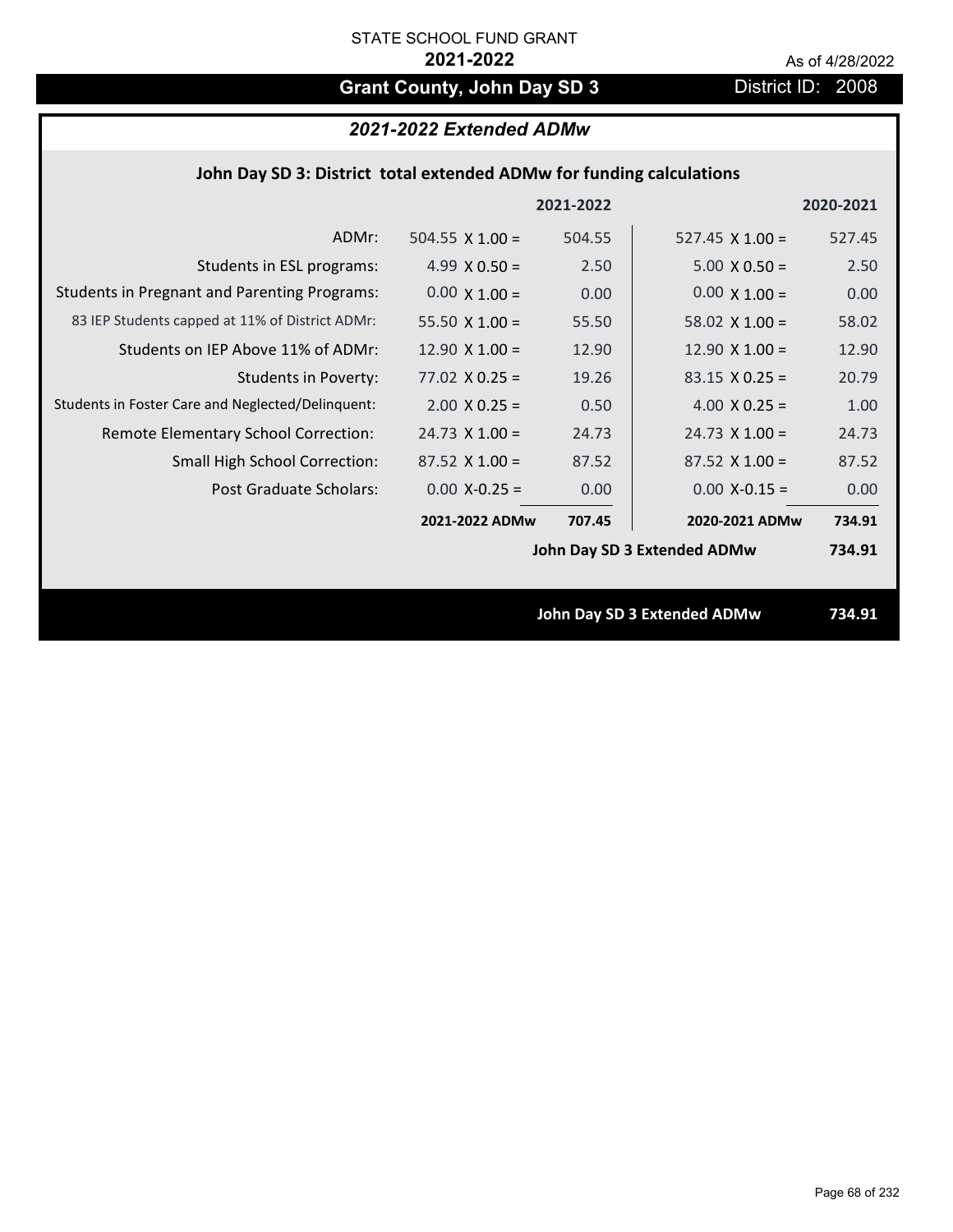# Grant County, Prairie City SD 4 District ID: 2009

### *2021-2022 Extended ADMw*

### **Prairie City SD 4: District total extended ADMw for funding calculations**

|                                                     |                        | 2021-2022 |                        | 2020-2021 |
|-----------------------------------------------------|------------------------|-----------|------------------------|-----------|
| ADMr:                                               | 193.53 $\times$ 1.00 = | 193.53    | $181.77 \times 1.00 =$ | 181.77    |
| Students in ESL programs:                           | $0.00 \times 0.50 =$   | 0.00      | $0.00 \times 0.50 =$   | 0.00      |
| <b>Students in Pregnant and Parenting Programs:</b> | $0.00 \times 1.00 =$   | 0.00      | $0.00 \times 1.00 =$   | 0.00      |
| 109 IEP Students capped at 11% of District ADMr:    | $103.37 \times 1.00 =$ | 103.37    | $23.59 \times 1.00 =$  | 23.59     |
| Students on IEP Above 11% of ADMr:                  | $0.20 \times 1.00 =$   | 0.20      | $0.20 \times 1.00 =$   | 0.20      |
| <b>Students in Poverty:</b>                         | $7.62$ $X$ 0.25 =      | 1.91      | $31.87 \times 0.25 =$  | 7.97      |
| Students in Foster Care and Neglected/Delinquent:   | $2.00 \times 0.25 =$   | 0.50      | $1.00 \times 0.25 =$   | 0.25      |
| Remote Elementary School Correction:                | $71.38 \times 1.00 =$  | 71.38     | $71.38 \times 1.00 =$  | 71.38     |
| <b>Small High School Correction:</b>                | $50.46 \times 1.00 =$  | 50.46     | $50.46 \times 1.00 =$  | 50.46     |
| Post Graduate Scholars:                             | $0.00$ X-0.25 =        | 0.00      | $0.00$ X-0.15 =        | 0.00      |
|                                                     | 2021-2022 ADMw         | 421.35    | 2020-2021 ADMw         | 335.61    |

**Prairie City SD 4 Extended ADMw**

**1,183.76**

### **Oregon Connections Academy: Charter ADMw for information only**

|                                                     |                        | 2021-2022 |                       | 2020-2021 |
|-----------------------------------------------------|------------------------|-----------|-----------------------|-----------|
| ADMr:                                               | $746.22 \times 1.00 =$ | 746.22    | $32.66 \times 1.00 =$ | 32.66     |
| Students in ESL programs:                           | $17.70 \times 0.50 =$  | 8.85      | $0.00 \times 0.50 =$  | 0.00      |
| <b>Students in Pregnant and Parenting Programs:</b> | $0.00 \times 1.00 =$   | 0.00      | $0.00 \times 1.00 =$  | 0.00      |
| 0 IEP Students capped at 11% of District ADMr:      | $0.00 \times 1.00 =$   | 0.00      | $0.00 \times 1.00 =$  | 0.00      |
| Students on IEP Above 11% of ADMr:                  | $0.00 \times 1.00 =$   | 0.00      | $0.00 \times 1.00 =$  | 0.00      |
| Students in Poverty:                                | $29.38 \times 0.25 =$  | 7.35      | $7.13 \times 0.25 =$  | 1.78      |
| Students in Foster Care and Neglected/Delinquent:   | $0.00 \times 0.25 =$   | 0.00      | $0.00 \times 0.25 =$  | 0.00      |
| Remote Elementary School Correction:                | $0.00 \times 1.00 =$   | 0.00      | $0.00 \times 1.00 =$  | 0.00      |
| <b>Small High School Correction:</b>                | $0.00 \times 1.00 =$   | 0.00      | $0.00 \times 1.00 =$  | 0.00      |
| Post Graduate Scholars:                             | $0.00$ X-0.25 =        | 0.00      | $0.00 X-0.15 =$       | 0.00      |
|                                                     | 2021-2022 ADMw         | 762.42    | 2020-2021 ADMw        | 34.44     |

**Prairie City SD 4 Extended ADMw 1,183.76**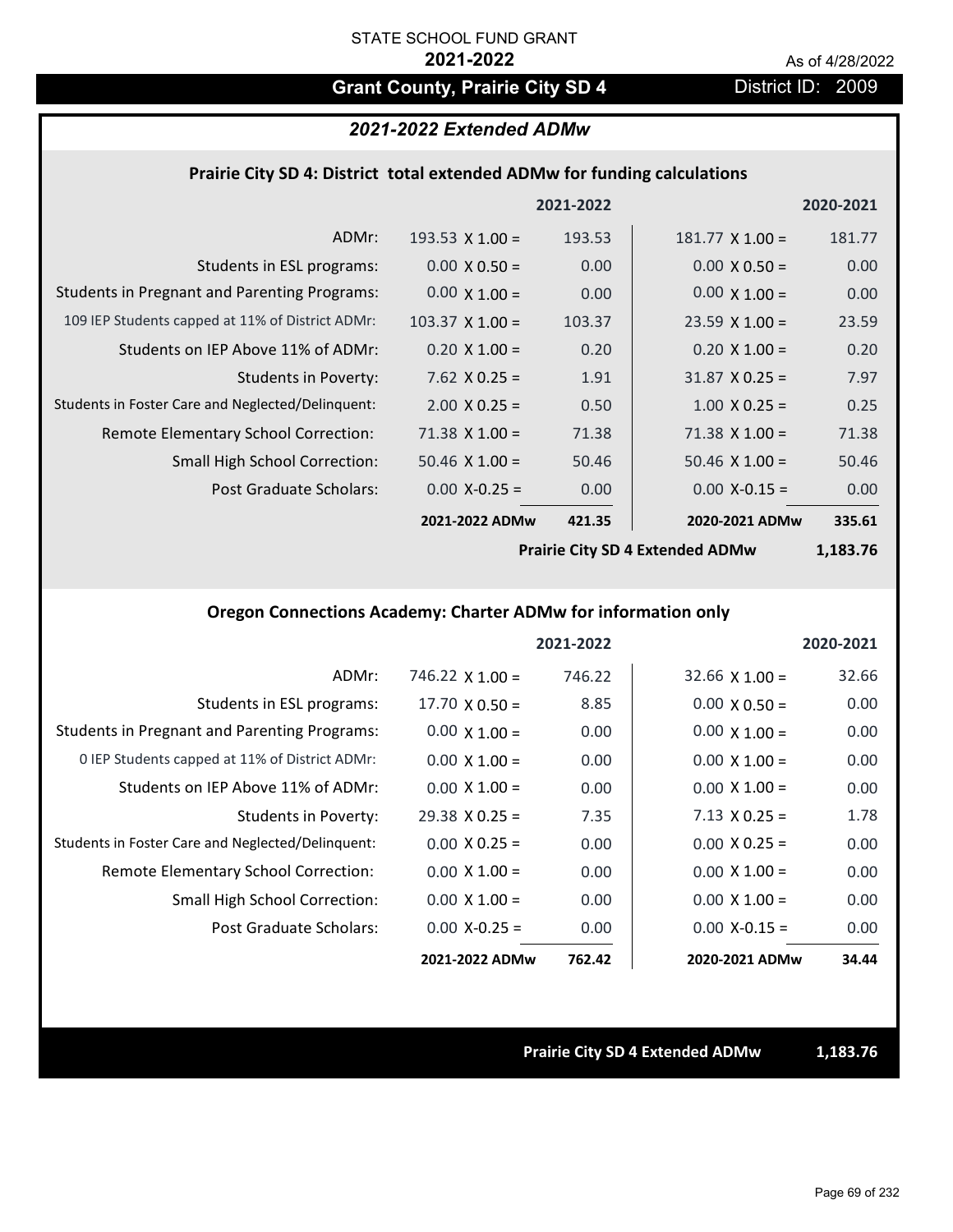# Grant County, Monument SD 8 District ID: 2010

# *2021-2022 Extended ADMw*

### **Monument SD 8: District total extended ADMw for funding calculations**

|                                                     |                                    | 2021-2022 |                                    | 2020-2021 |
|-----------------------------------------------------|------------------------------------|-----------|------------------------------------|-----------|
| ADMr:                                               | 43.32 $\times$ 1.00 =              | 43.32     | 44.06 $\times$ 1.00 =              | 44.06     |
| Students in ESL programs:                           | $0.00 \times 0.50 =$               | 0.00      | $1.15 \times 0.50 =$               | 0.58      |
| <b>Students in Pregnant and Parenting Programs:</b> | $0.00 \times 1.00 =$               | 0.00      | $0.00 \times 1.00 =$               | 0.00      |
| 9 IEP Students capped at 11% of District ADMr:      | 4.77 $\times$ 1.00 =               | 4.77      | 4.85 $\times$ 1.00 =               | 4.85      |
| Students on IEP Above 11% of ADMr:                  | $0.80 X 1.00 =$                    | 0.80      | $0.80$ X $1.00 =$                  | 0.80      |
| <b>Students in Poverty:</b>                         | $6.91 X 0.25 =$                    | 1.73      | $7.23 \times 0.25 =$               | 1.81      |
| Students in Foster Care and Neglected/Delinquent:   | $0.00 \times 0.25 =$               | 0.00      | $0.00 \times 0.25 =$               | 0.00      |
| Remote Elementary School Correction:                | $31.26$ X $1.00 =$                 | 31.26     | $31.26 \times 1.00 =$              | 31.26     |
| <b>Small High School Correction:</b>                | $50.46 \times 1.00 =$              | 50.46     | $50.46$ X 1.00 =                   | 50.46     |
| Post Graduate Scholars:                             | $0.00$ X-0.25 =                    | 0.00      | $0.00$ X-0.15 =                    | 0.00      |
|                                                     | 2021-2022 ADMw                     | 132.33    | 2020-2021 ADMw                     | 133.81    |
|                                                     | <b>Monument SD 8 Extended ADMw</b> |           |                                    | 133.81    |
|                                                     |                                    |           |                                    |           |
|                                                     |                                    |           | <b>Monument SD 8 Extended ADMw</b> | 133.81    |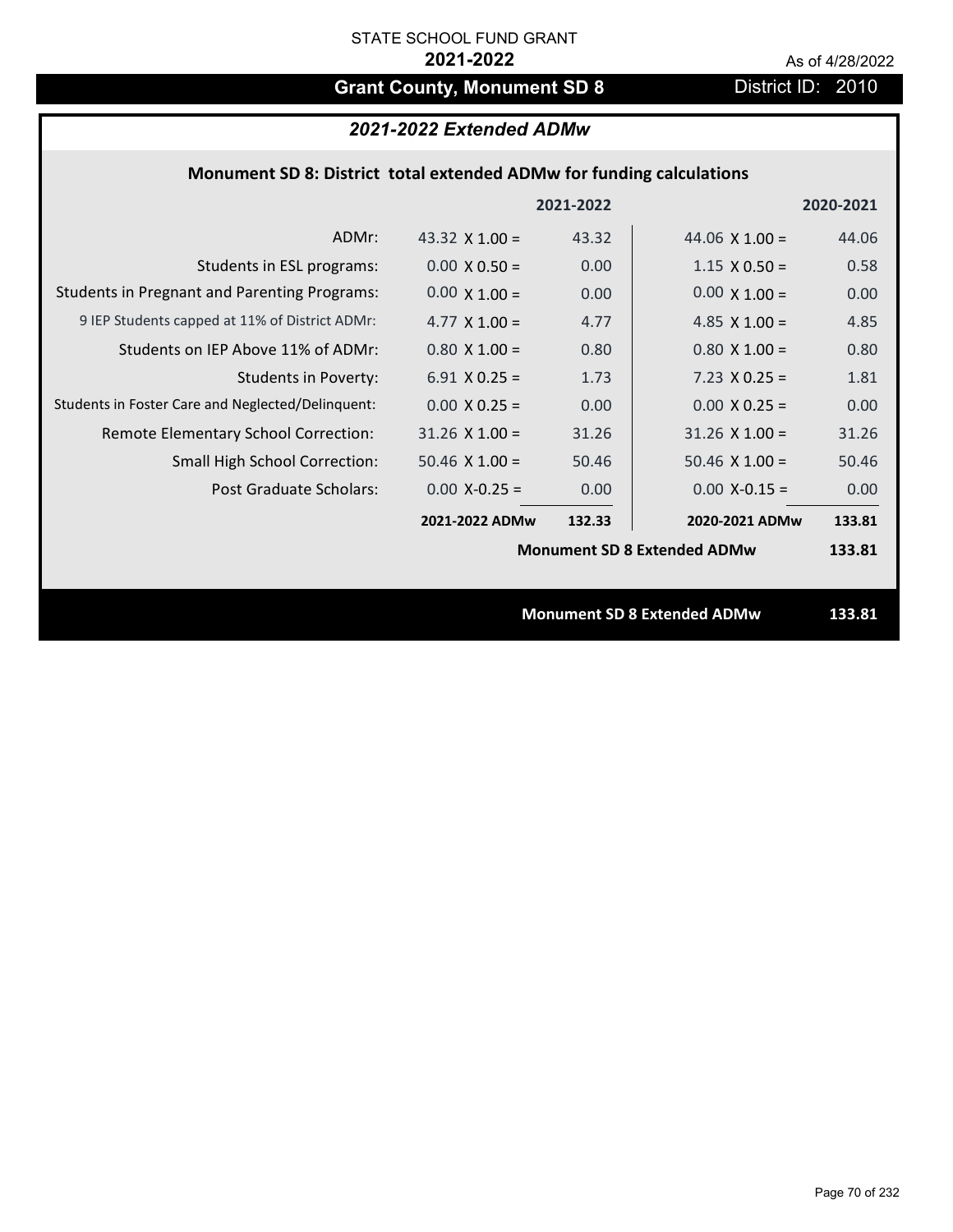# Grant County, Dayville SD 16J **District ID: 2011**

# *2021-2022 Extended ADMw*

## **Dayville SD 16J: District total extended ADMw for funding calculations**

|                                                     |                       | 2021-2022 |                               | 2020-2021 |
|-----------------------------------------------------|-----------------------|-----------|-------------------------------|-----------|
| ADMr:                                               | $57.76 \times 1.00 =$ | 57.76     | 59.13 $\times$ 1.00 =         | 59.13     |
| Students in ESL programs:                           | $0.00 \times 0.50 =$  | 0.00      | $0.00 \times 0.50 =$          | 0.00      |
| <b>Students in Pregnant and Parenting Programs:</b> | $0.00 \times 1.00 =$  | 0.00      | $0.00 \times 1.00 =$          | 0.00      |
| 7 IEP Students capped at 11% of District ADMr:      | 6.35 $X$ 1.00 =       | 6.35      | $6.50 \times 1.00 =$          | 6.50      |
| Students on IEP Above 11% of ADMr:                  | $0.10 \times 1.00 =$  | 0.10      | $0.10 X 1.00 =$               | 0.10      |
| <b>Students in Poverty:</b>                         | $12.00 \times 0.25 =$ | 3.00      | $10.00 \times 0.25 =$         | 2.50      |
| Students in Foster Care and Neglected/Delinquent:   | $0.00 \times 0.25 =$  | 0.00      | $1.00 \times 0.25 =$          | 0.25      |
| Remote Elementary School Correction:                | $36.24$ X $1.00 =$    | 36.24     | $36.24$ X 1.00 =              | 36.24     |
| <b>Small High School Correction:</b>                | $50.46$ X $1.00 =$    | 50.46     | $50.46 \times 1.00 =$         | 50.46     |
| Post Graduate Scholars:                             | $0.00$ X-0.25 =       | 0.00      | $0.00$ X-0.15 =               | 0.00      |
|                                                     | 2021-2022 ADMw        | 153.91    | 2020-2021 ADMw                | 155.18    |
|                                                     |                       |           | Dayville SD 16J Extended ADMw | 155.18    |
|                                                     |                       |           |                               |           |
|                                                     |                       |           | Dayville SD 16J Extended ADMw | 155.18    |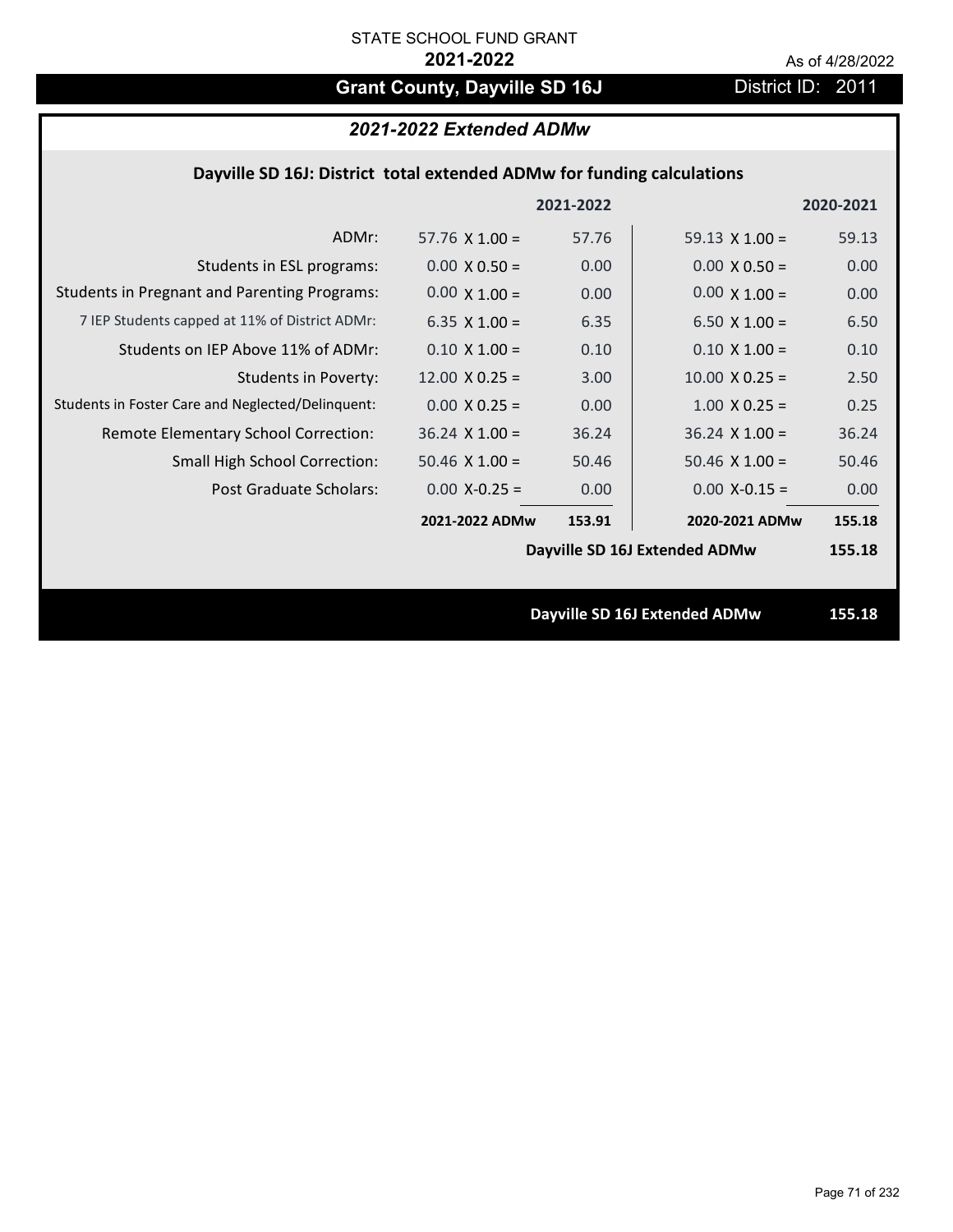# Grant County, Long Creek SD 17 District ID: 2012

# *2021-2022 Extended ADMw*

## **Long Creek SD 17: District total extended ADMw for funding calculations**

|                                                     |                                | 2021-2022 |                                | 2020-2021 |
|-----------------------------------------------------|--------------------------------|-----------|--------------------------------|-----------|
| ADMr:                                               | $22.04 \times 1.00 =$          | 22.04     | $36.52 \times 1.00 =$          | 36.52     |
| Students in ESL programs:                           | $0.00 \times 0.50 =$           | 0.00      | $0.00 \times 0.50 =$           | 0.00      |
| <b>Students in Pregnant and Parenting Programs:</b> | $0.00 \times 1.00 =$           | 0.00      | $0.00 \times 1.00 =$           | 0.00      |
| 1 IEP Students capped at 11% of District ADMr:      | $1.00 \times 1.00 =$           | 1.00      | $3.00 \times 1.00 =$           | 3.00      |
| Students on IEP Above 11% of ADMr:                  | $0.00 \times 1.00 =$           | 0.00      | $0.00 \times 1.00 =$           | 0.00      |
| <b>Students in Poverty:</b>                         | $7.81$ X 0.25 =                | 1.95      | $14.76$ X 0.25 =               | 3.69      |
| Students in Foster Care and Neglected/Delinquent:   | $2.00 \times 0.25 =$           | 0.50      | $0.00 X 0.25 =$                | 0.00      |
| Remote Elementary School Correction:                | $25.54$ X 1.00 =               | 25.54     | $25.54$ X 1.00 =               | 25.54     |
| <b>Small High School Correction:</b>                | $50.46$ X $1.00 =$             | 50.46     | $50.46$ X 1.00 =               | 50.46     |
| Post Graduate Scholars:                             | $0.00$ X-0.25 =                | 0.00      | $0.00$ X-0.15 =                | 0.00      |
|                                                     | 2021-2022 ADMw                 | 101.49    | 2020-2021 ADMw                 | 119.21    |
|                                                     | Long Creek SD 17 Extended ADMw |           |                                | 119.21    |
|                                                     |                                |           |                                |           |
|                                                     |                                |           | Long Creek SD 17 Extended ADMw | 119.21    |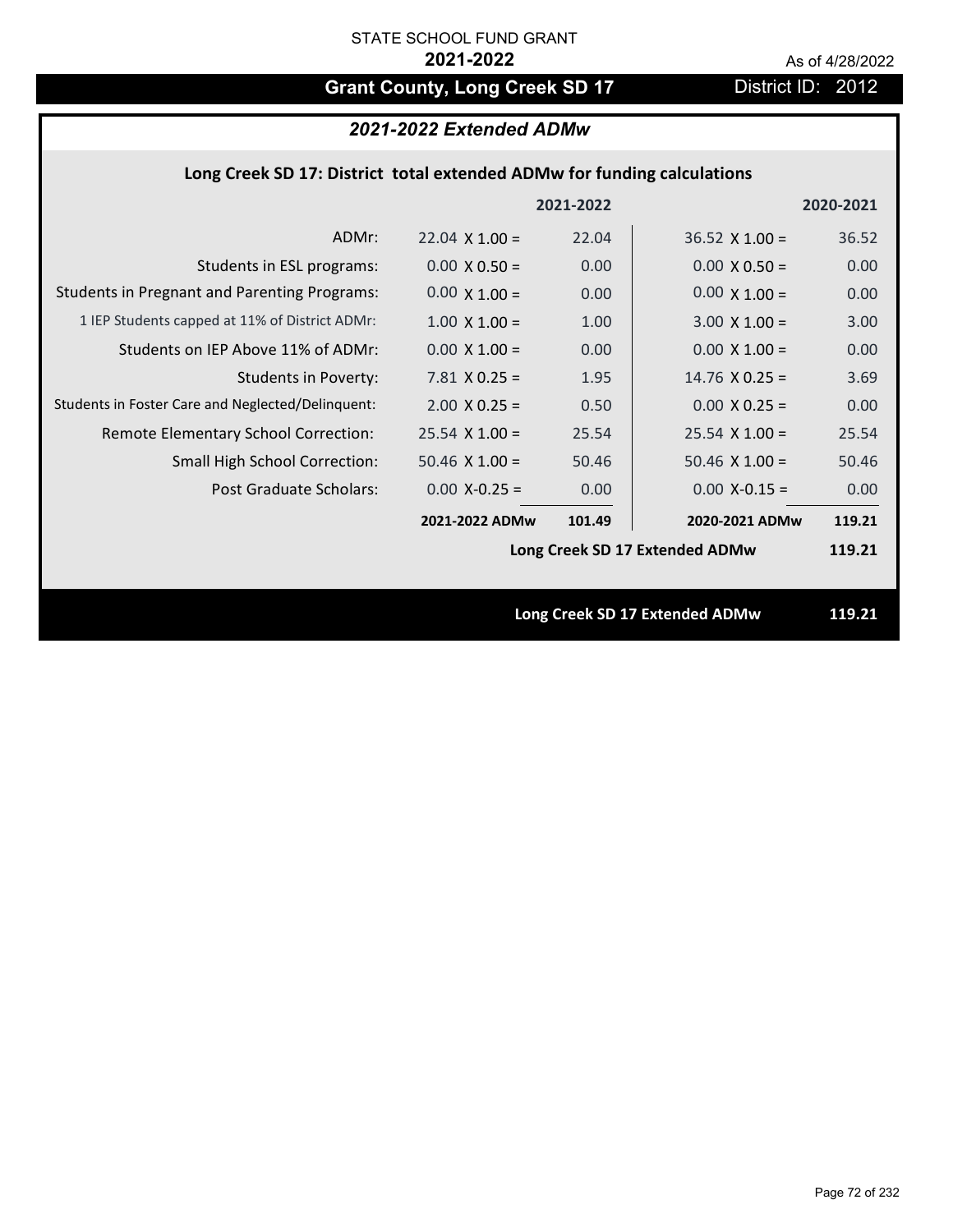## Harney County, Harney County SD 3 District ID: 2014

| 2021-2022 Extended ADMw                                                   |                        |           |                                         |           |  |
|---------------------------------------------------------------------------|------------------------|-----------|-----------------------------------------|-----------|--|
| Harney County SD 3: District total extended ADMw for funding calculations |                        |           |                                         |           |  |
|                                                                           |                        | 2021-2022 |                                         | 2020-2021 |  |
| ADMr:                                                                     | $757.24 \times 1.00 =$ | 757.24    | $734.71 \times 1.00 =$                  | 734.71    |  |
| Students in ESL programs:                                                 | 4.56 $\times$ 0.50 =   | 2.28      | 4.99 $\times$ 0.50 =                    | 2.50      |  |
| <b>Students in Pregnant and Parenting Programs:</b>                       | $0.00 \times 1.00 =$   | 0.00      | $0.00 \times 1.00 =$                    | 0.00      |  |
| 109 IEP Students capped at 11% of District ADMr:                          | $83.30 \times 1.00 =$  | 83.30     | $80.82 \times 1.00 =$                   | 80.82     |  |
| Students on IEP Above 11% of ADMr:                                        | $3.80$ X $1.00 =$      | 3.80      | $3.80$ X $1.00 =$                       | 3.80      |  |
| <b>Students in Poverty:</b>                                               | $146.76$ X 0.25 =      | 36.69     | $104.22 \times 0.25 =$                  | 26.06     |  |
| Students in Foster Care and Neglected/Delinquent:                         | $13.00 \times 0.25 =$  | 3.25      | $12.00 \times 0.25 =$                   | 3.00      |  |
| Remote Elementary School Correction:                                      | $0.00 \times 1.00 =$   | 0.00      | $0.00 \times 1.00 =$                    | 0.00      |  |
| <b>Small High School Correction:</b>                                      | $82.35$ X 1.00 =       | 82.35     | $82.35$ X 1.00 =                        | 82.35     |  |
| <b>Post Graduate Scholars:</b>                                            | $0.00$ X-0.25 =        | 0.00      | $0.00$ X-0.15 =                         | 0.00      |  |
|                                                                           | 2021-2022 ADMw         | 968.91    | 2020-2021 ADMw                          | 933.23    |  |
|                                                                           |                        |           | <b>Harney County SD 3 Extended ADMw</b> | 968.91    |  |
|                                                                           |                        |           |                                         |           |  |
|                                                                           |                        |           | <b>Harney County SD 3 Extended ADMw</b> | 968.91    |  |
|                                                                           |                        |           |                                         |           |  |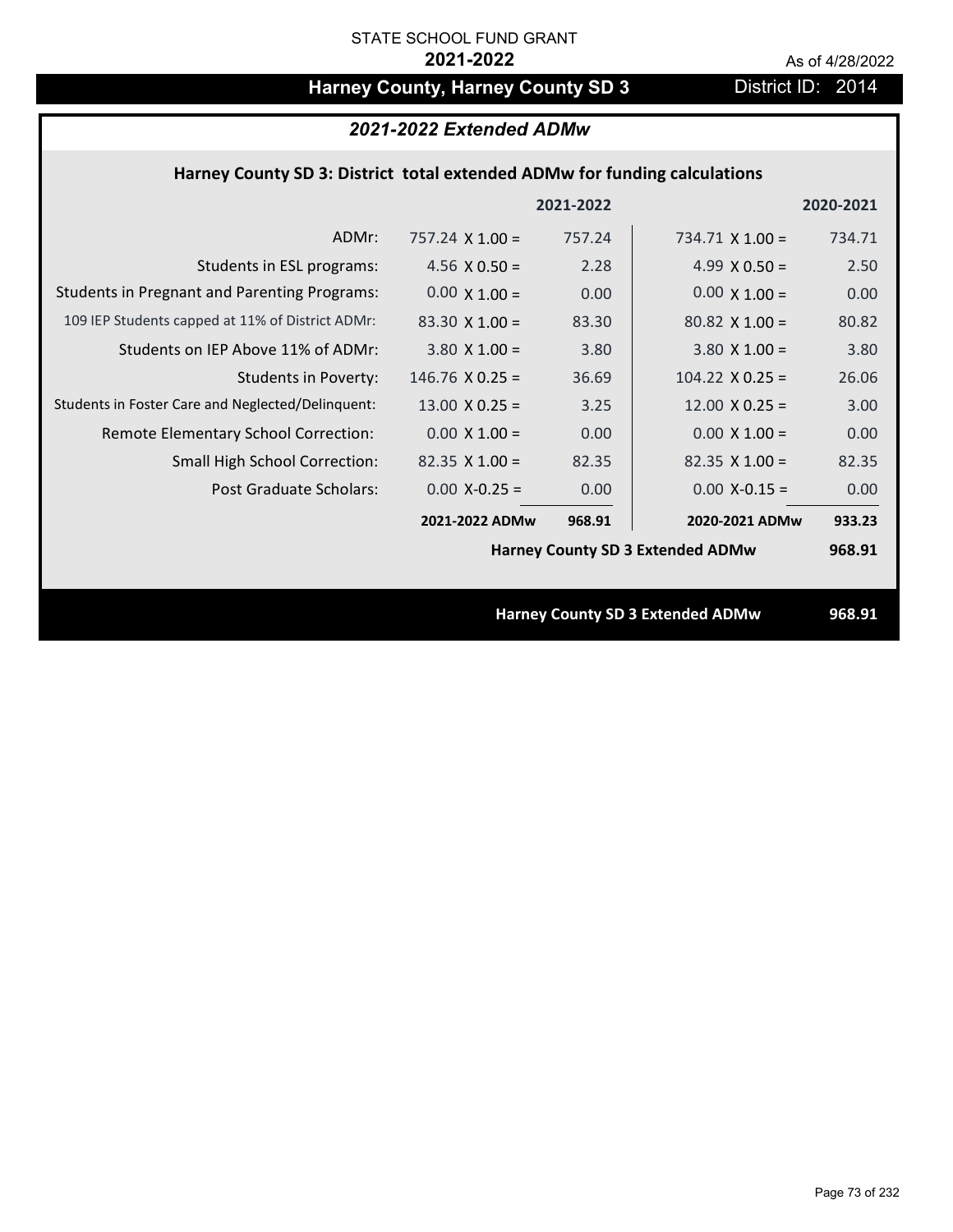## Harney County, Harney County SD 4 District ID: 2015

#### *2021-2022 Extended ADMw*

#### **Harney County SD 4: District total extended ADMw for funding calculations**

|                                                     |                        | 2021-2022 |                        | 2020-2021 |
|-----------------------------------------------------|------------------------|-----------|------------------------|-----------|
| ADMr:                                               | $161.78 \times 1.00 =$ | 161.78    | $142.95 \times 1.00 =$ | 142.95    |
| Students in ESL programs:                           | $4.00 \times 0.50 =$   | 2.00      | $3.00 \times 0.50 =$   | 1.50      |
| <b>Students in Pregnant and Parenting Programs:</b> | $0.00 \times 1.00 =$   | 0.00      | $0.00 \times 1.00 =$   | 0.00      |
| 98 IEP Students capped at 11% of District ADMr:     | $98.00 \times 1.00 =$  | 98.00     | $67.00 \times 1.00 =$  | 67.00     |
| Students on IEP Above 11% of ADMr:                  | $0.00 \times 1.00 =$   | 0.00      | $0.00 \times 1.00 =$   | 0.00      |
| <b>Students in Poverty:</b>                         | $3.04 \times 0.25 =$   | 0.76      | 4.69 $X$ 0.25 =        | 1.17      |
| Students in Foster Care and Neglected/Delinquent:   | $0.00 \times 0.25 =$   | 0.00      | $0.00 \times 0.25 =$   | 0.00      |
| Remote Elementary School Correction:                | $70.15 \times 1.00 =$  | 70.15     | $70.15 \times 1.00 =$  | 70.15     |
| <b>Small High School Correction:</b>                | $0.00 \times 1.00 =$   | 0.00      | $0.00 \times 1.00 =$   | 0.00      |
| Post Graduate Scholars:                             | $0.00$ X-0.25 =        | 0.00      | $0.00$ X-0.15 =        | 0.00      |
|                                                     | 2021-2022 ADMw         | 332.69    | 2020-2021 ADMw         | 282.77    |

**Harney County SD 4 Extended ADMw**

**1,098.19**

### **Oregon Family School: Charter ADMw for information only**

|                                                     |                      | 2021-2022 |                       | 2020-2021 |
|-----------------------------------------------------|----------------------|-----------|-----------------------|-----------|
| ADMr:                                               | $761.26$ X $1.00 =$  | 761.26    | 634.04 $X$ 1.00 =     | 634.04    |
| Students in ESL programs:                           | $0.00 \times 0.50 =$ | 0.00      | $0.00 \times 0.50 =$  | 0.00      |
| <b>Students in Pregnant and Parenting Programs:</b> | $0.00 \times 1.00 =$ | 0.00      | $0.00 \times 1.00 =$  | 0.00      |
| 0 IEP Students capped at 11% of District ADMr:      | $0.00 \times 1.00 =$ | 0.00      | $0.00 \times 1.00 =$  | 0.00      |
| Students on IEP Above 11% of ADMr:                  | $0.00 \times 1.00 =$ | 0.00      | $0.00 \times 1.00 =$  | 0.00      |
| <b>Students in Poverty:</b>                         | $16.96$ X 0.25 =     | 4.24      | $21.31 \times 0.25 =$ | 5.33      |
| Students in Foster Care and Neglected/Delinquent:   | $0.00 \times 0.25 =$ | 0.00      | $0.00 \times 0.25 =$  | 0.00      |
| Remote Elementary School Correction:                | $0.00 \times 1.00 =$ | 0.00      | $0.00 \times 1.00 =$  | 0.00      |
| <b>Small High School Correction:</b>                | $0.00 \times 1.00 =$ | 0.00      | $0.00 \times 1.00 =$  | 0.00      |
| Post Graduate Scholars:                             | $0.00 X - 0.25 =$    | 0.00      | $0.00 X - 0.15 =$     | 0.00      |
|                                                     | 2021-2022 ADMw       | 765.50    | 2020-2021 ADMw        | 639.37    |

#### **Harney County SD 4 Extended ADMw 1,098.19**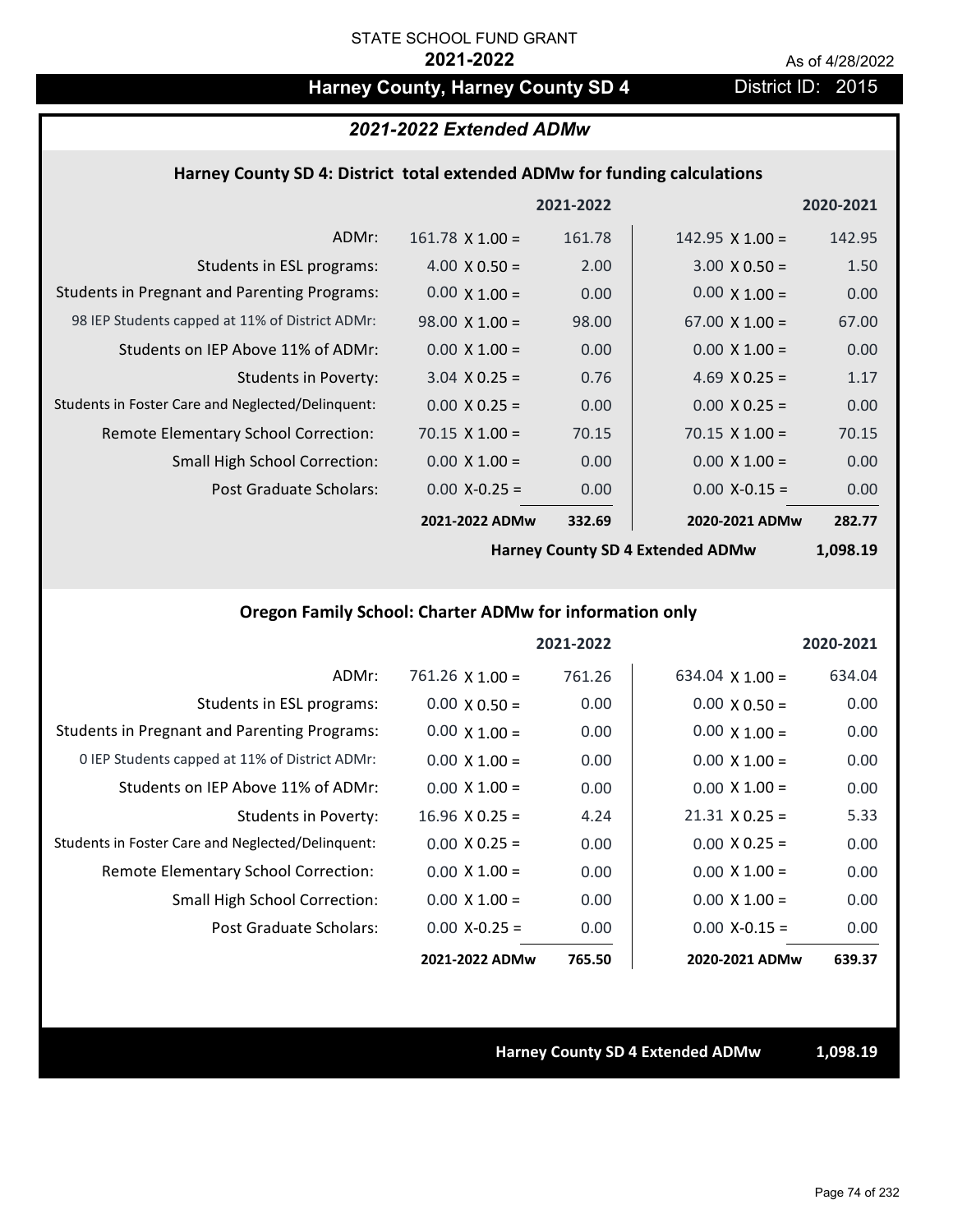## Harney County, Pine Creek SD 5 District ID: 2016

### *2021-2022 Extended ADMw*

### **Pine Creek SD 5: District total extended ADMw for funding calculations**

|                                                     |                       | 2021-2022 |                                      | 2020-2021 |
|-----------------------------------------------------|-----------------------|-----------|--------------------------------------|-----------|
| ADMr:                                               | $2.25 \times 1.00 =$  | 2.25      | $3.96 \times 1.00 =$                 | 3.96      |
| Students in ESL programs:                           | $0.00 \times 0.50 =$  | 0.00      | $0.00 \times 0.50 =$                 | 0.00      |
| <b>Students in Pregnant and Parenting Programs:</b> | $0.00 \times 1.00 =$  | 0.00      | $0.00 \times 1.00 =$                 | 0.00      |
| 0 IEP Students capped at 11% of District ADMr:      | $0.00 \times 1.00 =$  | 0.00      | $0.00 \times 1.00 =$                 | 0.00      |
| Students on IEP Above 11% of ADMr:                  | $0.00 \times 1.00 =$  | 0.00      | $0.00 \times 1.00 =$                 | 0.00      |
| <b>Students in Poverty:</b>                         | $0.45$ X 0.25 =       | 0.11      | $2.00 \times 0.25 =$                 | 0.50      |
| Students in Foster Care and Neglected/Delinquent:   | $0.00 \times 0.25 =$  | 0.00      | $0.00 X 0.25 =$                      | 0.00      |
| Remote Elementary School Correction:                | $25.54 \times 1.00 =$ | 25.54     | $25.54 \times 1.00 =$                | 25.54     |
| <b>Small High School Correction:</b>                | $0.00 \times 1.00 =$  | 0.00      | $0.00 \times 1.00 =$                 | 0.00      |
| Post Graduate Scholars:                             | $0.00$ X-0.25 =       | 0.00      | $0.00$ X-0.15 =                      | 0.00      |
|                                                     | 2021-2022 ADMw        | 27.90     | 2020-2021 ADMw                       | 30.00     |
|                                                     |                       |           | <b>Pine Creek SD 5 Extended ADMw</b> | 30.00     |
|                                                     |                       |           |                                      |           |
|                                                     |                       |           | <b>Pine Creek SD 5 Extended ADMw</b> | 30.00     |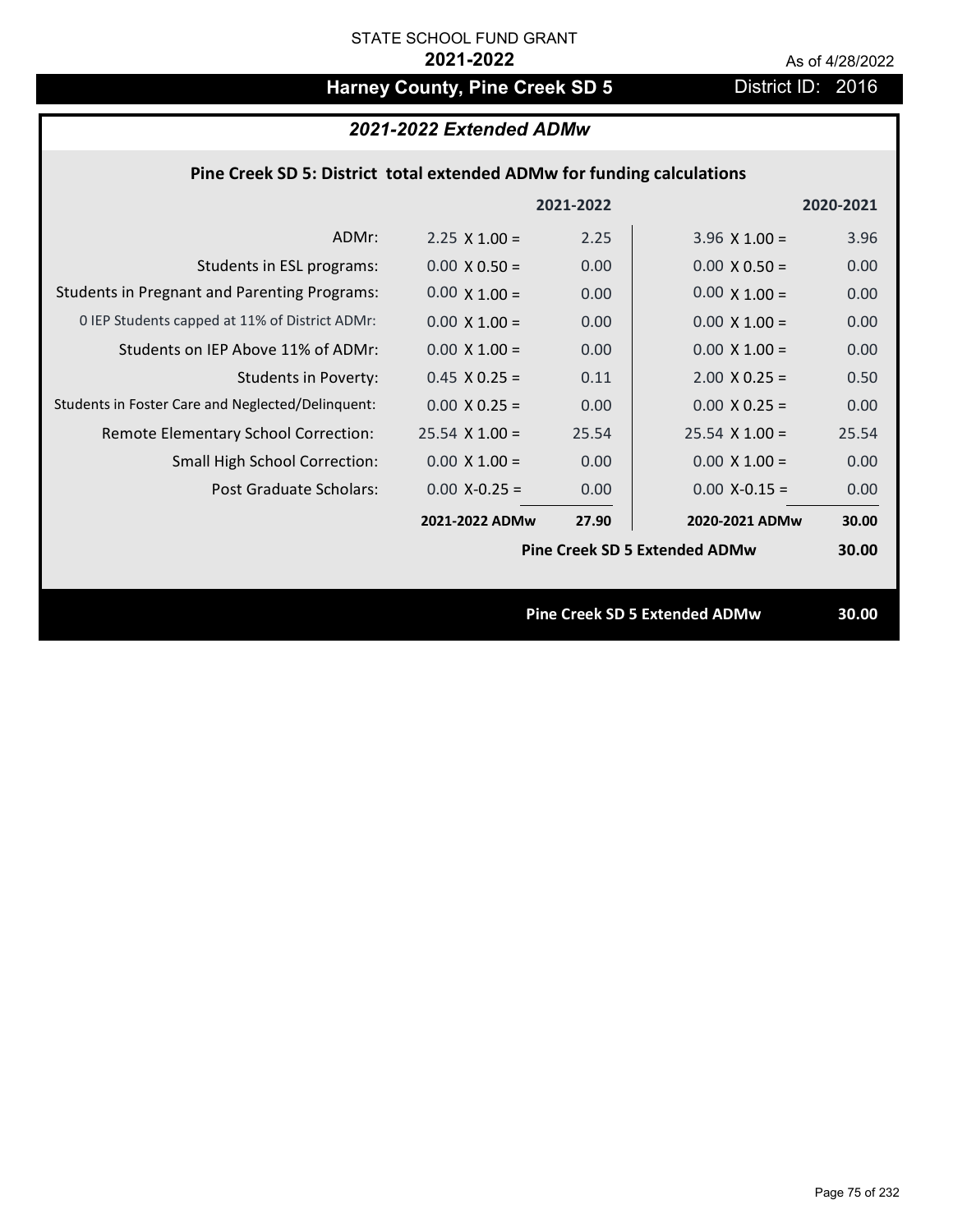## Harney County, Diamond SD 7 District ID: 2017

### *2021-2022 Extended ADMw*

### **Diamond SD 7: District total extended ADMw for funding calculations**

|                                                     |                       | 2021-2022 |                                   | 2020-2021 |
|-----------------------------------------------------|-----------------------|-----------|-----------------------------------|-----------|
| ADMr:                                               | 7.31 $\times$ 1.00 =  | 7.31      | $3.66 \times 1.00 =$              | 3.66      |
| Students in ESL programs:                           | $0.00 \times 0.50 =$  | 0.00      | $0.00 \times 0.50 =$              | 0.00      |
| <b>Students in Pregnant and Parenting Programs:</b> | $0.00 \times 1.00 =$  | 0.00      | $0.00 \times 1.00 =$              | 0.00      |
| 2 IEP Students capped at 11% of District ADMr:      | $0.89 \times 1.00 =$  | 0.89      | $0.00 \times 1.00 =$              | 0.00      |
| Students on IEP Above 11% of ADMr:                  | $0.00 \times 1.00 =$  | 0.00      | $0.00 \times 1.00 =$              | 0.00      |
| <b>Students in Poverty:</b>                         | $0.54$ X 0.25 =       | 0.14      | $0.54$ X 0.25 =                   | 0.14      |
| Students in Foster Care and Neglected/Delinquent:   | $0.00 \times 0.25 =$  | 0.00      | $0.00 X 0.25 =$                   | 0.00      |
| Remote Elementary School Correction:                | $25.54 \times 1.00 =$ | 25.54     | $25.54 \times 1.00 =$             | 25.54     |
| <b>Small High School Correction:</b>                | $0.00 \times 1.00 =$  | 0.00      | $0.00 \times 1.00 =$              | 0.00      |
| Post Graduate Scholars:                             | $0.00$ X-0.25 =       | 0.00      | $0.00$ X-0.15 =                   | 0.00      |
|                                                     | 2021-2022 ADMw        | 33.88     | 2020-2021 ADMw                    | 29.34     |
|                                                     |                       |           | Diamond SD 7 Extended ADMw        | 33.88     |
|                                                     |                       |           |                                   |           |
|                                                     |                       |           | <b>Diamond SD 7 Extended ADMw</b> | 33.88     |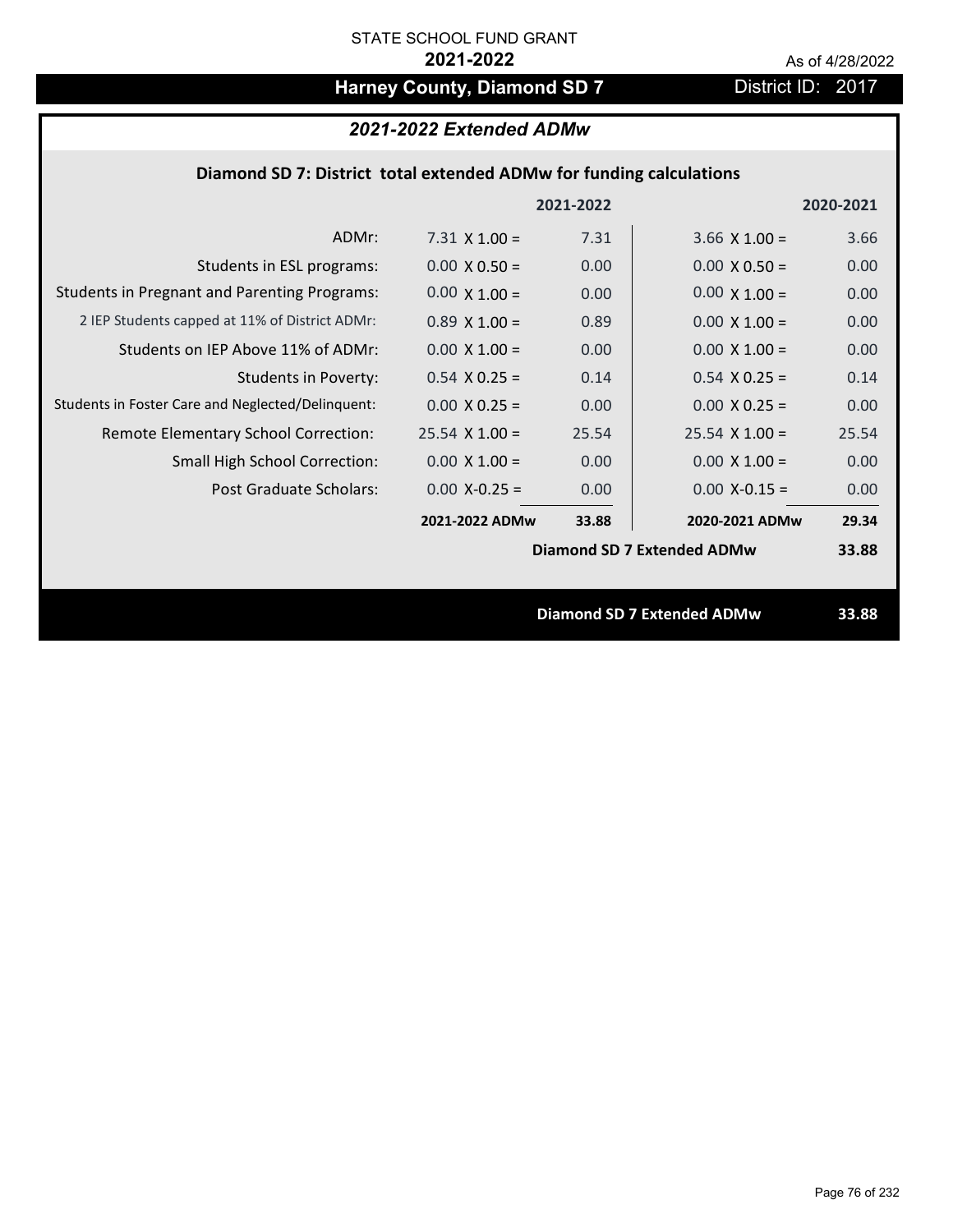## Harney County, Suntex SD 10 District ID: 2018

### *2021-2022 Extended ADMw*

### **Suntex SD 10: District total extended ADMw for funding calculations**

|                                                     |                       | 2021-2022 |                                   | 2020-2021 |
|-----------------------------------------------------|-----------------------|-----------|-----------------------------------|-----------|
| ADMr:                                               | $3.53 \times 1.00 =$  | 3.53      | $1.81 \times 1.00 =$              | 1.81      |
| Students in ESL programs:                           | $0.00 \times 0.50 =$  | 0.00      | $0.00 \times 0.50 =$              | 0.00      |
| <b>Students in Pregnant and Parenting Programs:</b> | $0.00 \times 1.00 =$  | 0.00      | $0.00 \times 1.00 =$              | 0.00      |
| 0 IEP Students capped at 11% of District ADMr:      | $0.00 \times 1.00 =$  | 0.00      | $0.22 \times 1.00 =$              | 0.22      |
| Students on IEP Above 11% of ADMr:                  | $0.50 \times 1.00 =$  | 0.50      | $0.50 X 1.00 =$                   | 0.50      |
| <b>Students in Poverty:</b>                         | $1.07$ X 0.25 =       | 0.27      | $0.37 \times 0.25 =$              | 0.09      |
| Students in Foster Care and Neglected/Delinquent:   | $0.00 \times 0.25 =$  | 0.00      | $0.00 X 0.25 =$                   | 0.00      |
| Remote Elementary School Correction:                | $25.54 \times 1.00 =$ | 25.54     | $25.54 \times 1.00 =$             | 25.54     |
| <b>Small High School Correction:</b>                | $0.00 \times 1.00 =$  | 0.00      | $0.00 \times 1.00 =$              | 0.00      |
| Post Graduate Scholars:                             | $0.00$ X-0.25 =       | 0.00      | $0.00$ X-0.15 =                   | 0.00      |
|                                                     | 2021-2022 ADMw        | 29.84     | 2020-2021 ADMw                    | 28.16     |
|                                                     |                       |           | <b>Suntex SD 10 Extended ADMw</b> | 29.84     |
|                                                     |                       |           |                                   |           |
|                                                     |                       |           | <b>Suntex SD 10 Extended ADMw</b> | 29.84     |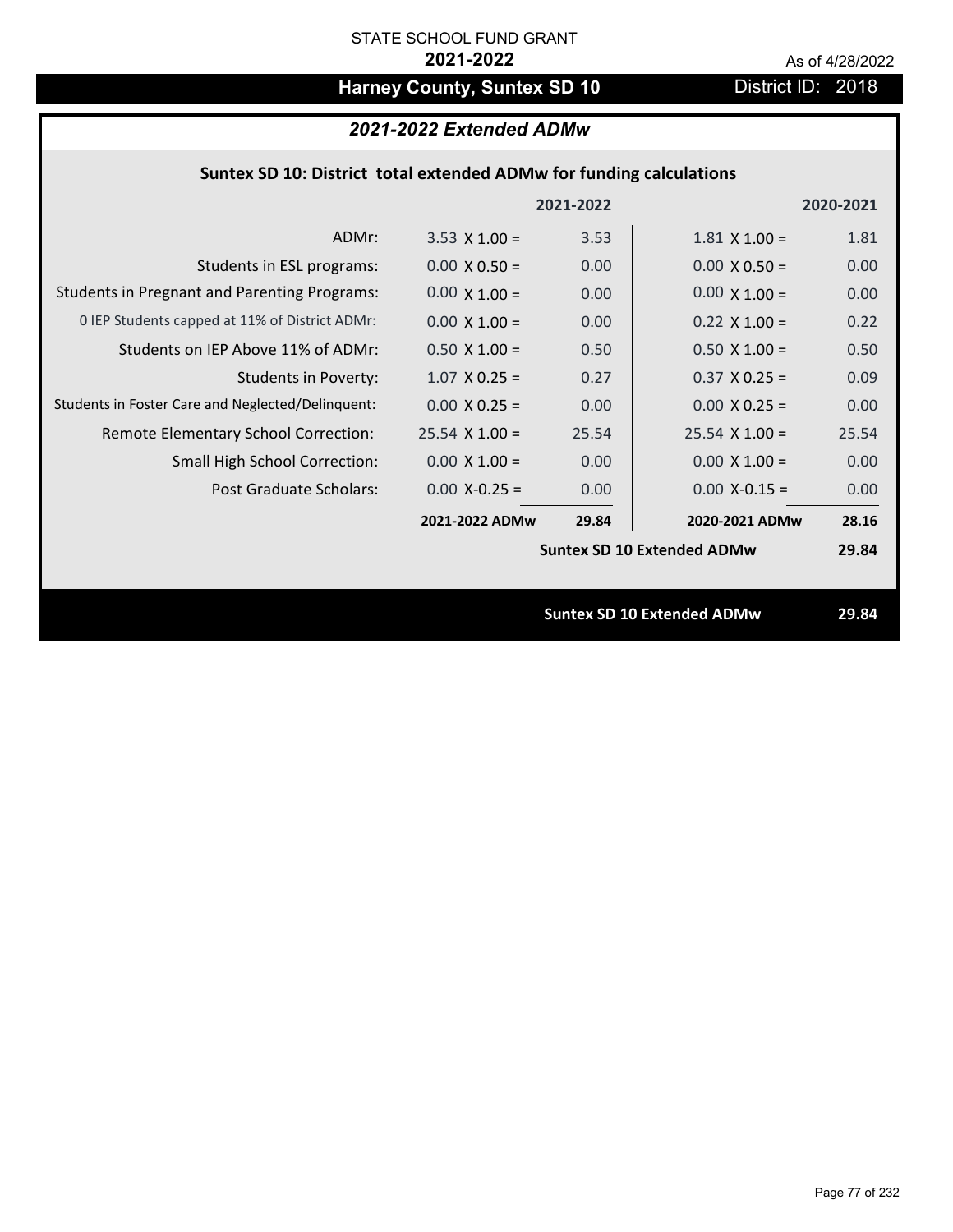## Harney County, Drewsey SD 13 District ID: 2019

### *2021-2022 Extended ADMw*

### **Drewsey SD 13: District total extended ADMw for funding calculations**

|                                                     |                       | 2021-2022 |                                    | 2020-2021 |
|-----------------------------------------------------|-----------------------|-----------|------------------------------------|-----------|
| ADMr:                                               | $13.50 \times 1.00 =$ | 13.50     | 7.02 $\times$ 1.00 =               | 7.02      |
| Students in ESL programs:                           | $0.00 \times 0.50 =$  | 0.00      | $0.00 \times 0.50 =$               | 0.00      |
| <b>Students in Pregnant and Parenting Programs:</b> | $0.00 \times 1.00 =$  | 0.00      | $0.00 \times 1.00 =$               | 0.00      |
| 2 IEP Students capped at 11% of District ADMr:      | $1.65 \times 1.00 =$  | 1.65      | $0.86 \times 1.00 =$               | 0.86      |
| Students on IEP Above 11% of ADMr:                  | $0.10 \times 1.00 =$  | 0.10      | $0.10 \times 1.00 =$               | 0.10      |
| <b>Students in Poverty:</b>                         | $2.81$ X 0.25 =       | 0.70      | $0.52$ X $0.25 =$                  | 0.13      |
| Students in Foster Care and Neglected/Delinquent:   | $0.00 \times 0.25 =$  | 0.00      | $0.00 X 0.25 =$                    | 0.00      |
| Remote Elementary School Correction:                | $25.54$ X 1.00 =      | 25.54     | $25.54$ X 1.00 =                   | 25.54     |
| <b>Small High School Correction:</b>                | $0.00 \times 1.00 =$  | 0.00      | $0.00 \times 1.00 =$               | 0.00      |
| Post Graduate Scholars:                             | $0.00$ X-0.25 =       | 0.00      | $0.00$ X-0.15 =                    | 0.00      |
|                                                     | 2021-2022 ADMw        | 41.49     | 2020-2021 ADMw                     | 33.65     |
|                                                     |                       |           | <b>Drewsey SD 13 Extended ADMw</b> | 41.49     |
|                                                     |                       |           |                                    |           |
|                                                     |                       |           | <b>Drewsey SD 13 Extended ADMw</b> | 41.49     |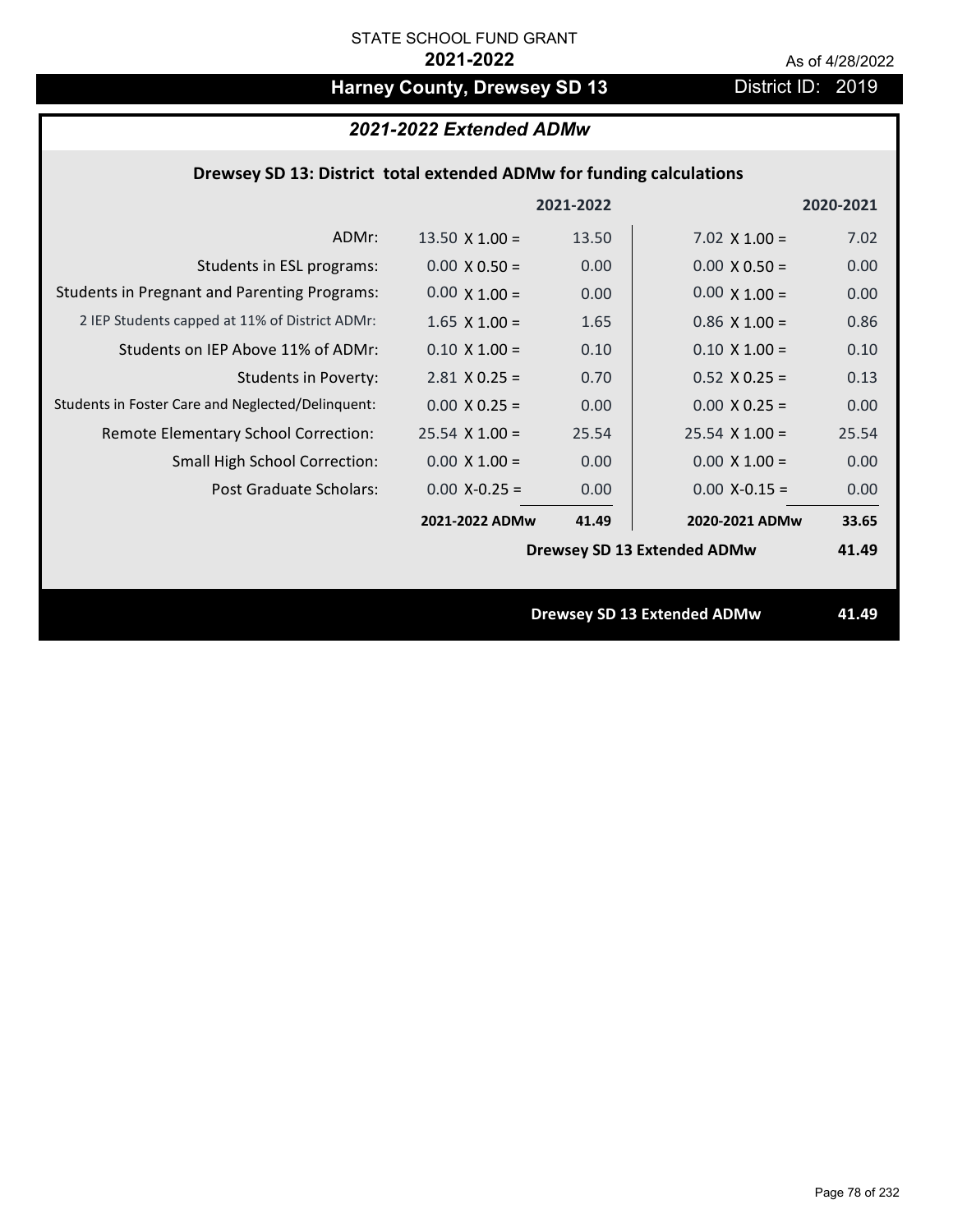## Harney County, Frenchglen SD 16 **District ID: 2020**

### *2021-2022 Extended ADMw*

### **Frenchglen SD 16: District total extended ADMw for funding calculations**

|                                                     |                       | 2021-2022 |                                | 2020-2021 |
|-----------------------------------------------------|-----------------------|-----------|--------------------------------|-----------|
| ADMr:                                               | $7.19 \times 1.00 =$  | 7.19      | $8.69 \times 1.00 =$           | 8.69      |
| Students in ESL programs:                           | $0.00 \times 0.50 =$  | 0.00      | $0.00 \times 0.50 =$           | 0.00      |
| <b>Students in Pregnant and Parenting Programs:</b> | $0.00 \times 1.00 =$  | 0.00      | $0.00 \times 1.00 =$           | 0.00      |
| 1 IEP Students capped at 11% of District ADMr:      | $0.79 \times 1.00 =$  | 0.79      | $0.96 \times 1.00 =$           | 0.96      |
| Students on IEP Above 11% of ADMr:                  | $0.00 \times 1.00 =$  | 0.00      | $0.00 \times 1.00 =$           | 0.00      |
| <b>Students in Poverty:</b>                         | $1.11 \times 0.25 =$  | 0.28      | $2.67$ X 0.25 =                | 0.67      |
| Students in Foster Care and Neglected/Delinquent:   | $0.00 \times 0.25 =$  | 0.00      | $2.00 \times 0.25 =$           | 0.50      |
| Remote Elementary School Correction:                | $25.54 \times 1.00 =$ | 25.54     | $25.54 \times 1.00 =$          | 25.54     |
| <b>Small High School Correction:</b>                | $0.00 \times 1.00 =$  | 0.00      | $0.00 \times 1.00 =$           | 0.00      |
| Post Graduate Scholars:                             | $0.00$ X-0.25 =       | 0.00      | $0.00$ X-0.15 =                | 0.00      |
|                                                     | 2021-2022 ADMw        | 33.80     | 2020-2021 ADMw                 | 36.35     |
|                                                     |                       |           | Frenchglen SD 16 Extended ADMw | 36.35     |
|                                                     |                       |           |                                |           |
|                                                     |                       |           | Frenchglen SD 16 Extended ADMw | 36.35     |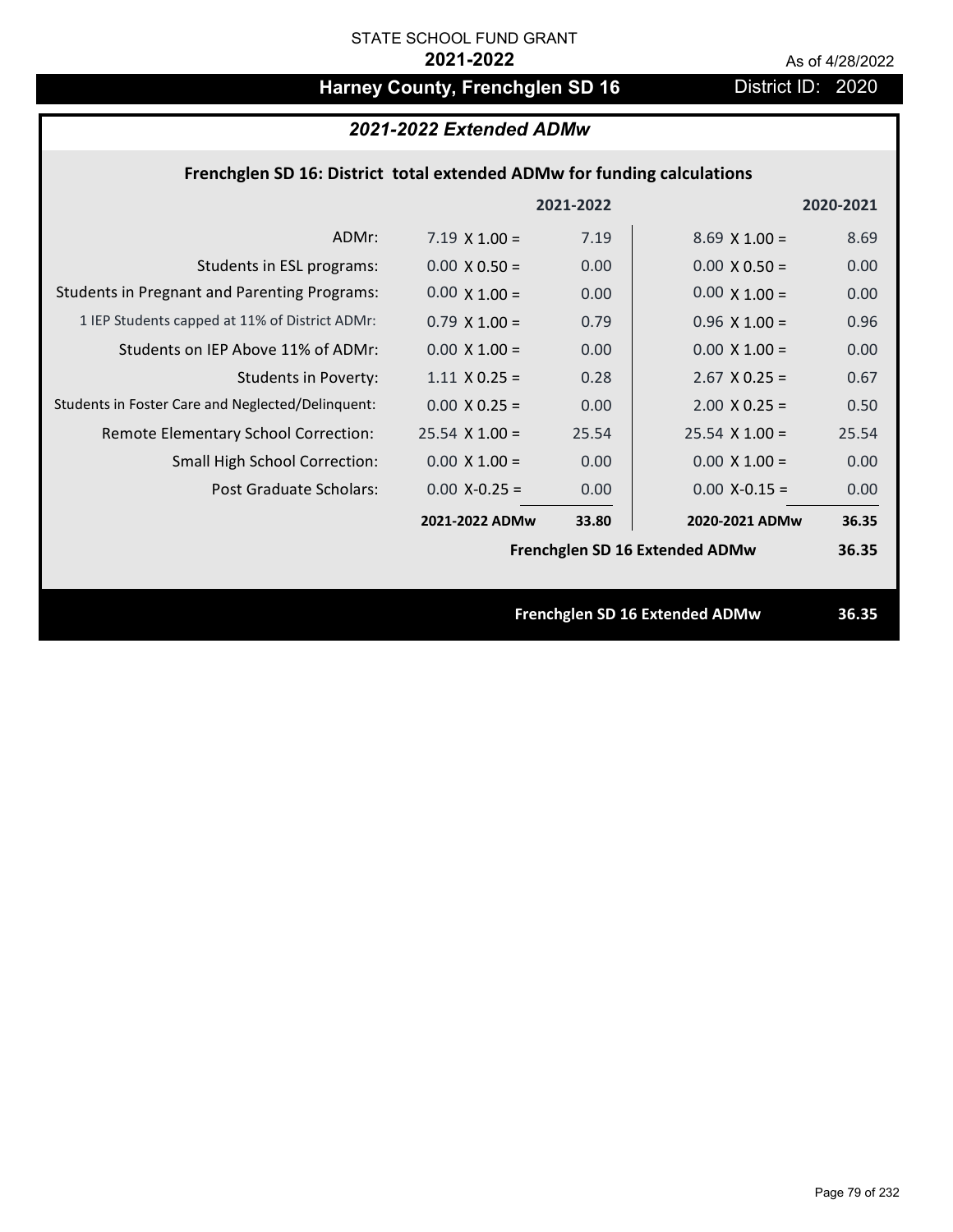## Harney County, Double O SD 28 District ID: 2021

## *2021-2022 Extended ADMw*

### **Double O SD 28: District total extended ADMw for funding calculations**

|                                                     |                      | 2021-2022 |                              | 2020-2021 |
|-----------------------------------------------------|----------------------|-----------|------------------------------|-----------|
| ADMr:                                               | $1.80 \times 1.00 =$ | 1.80      | 4.85 $\times$ 1.00 =         | 4.85      |
| Students in ESL programs:                           | $0.00 \times 0.50 =$ | 0.00      | $0.00 \times 0.50 =$         | 0.00      |
| <b>Students in Pregnant and Parenting Programs:</b> | $0.00 \times 1.00 =$ | 0.00      | $0.00 \times 1.00 =$         | 0.00      |
| 1 IEP Students capped at 11% of District ADMr:      | $0.22 \times 1.00 =$ | 0.22      | $0.59 \times 1.00 =$         | 0.59      |
| Students on IEP Above 11% of ADMr:                  | $0.20 X 1.00 =$      | 0.20      | $0.20$ X $1.00 =$            | 0.20      |
| <b>Students in Poverty:</b>                         | $0.00 \times 0.25 =$ | 0.00      | $1.00 \times 0.25 =$         | 0.25      |
| Students in Foster Care and Neglected/Delinquent:   | $0.00 \times 0.25 =$ | 0.00      | $0.00 \times 0.25 =$         | 0.00      |
| Remote Elementary School Correction:                | $25.54$ X 1.00 =     | 25.54     | $25.54 \times 1.00 =$        | 25.54     |
| <b>Small High School Correction:</b>                | $0.00 \times 1.00 =$ | 0.00      | $0.00 \times 1.00 =$         | 0.00      |
| Post Graduate Scholars:                             | $0.00$ X-0.25 =      | 0.00      | $0.00$ X-0.15 =              | 0.00      |
|                                                     | 2021-2022 ADMw       | 27.76     | 2020-2021 ADMw               | 31.43     |
|                                                     |                      |           | Double O SD 28 Extended ADMw | 31.43     |
|                                                     |                      |           |                              |           |
|                                                     |                      |           | Double O SD 28 Extended ADMw | 31.43     |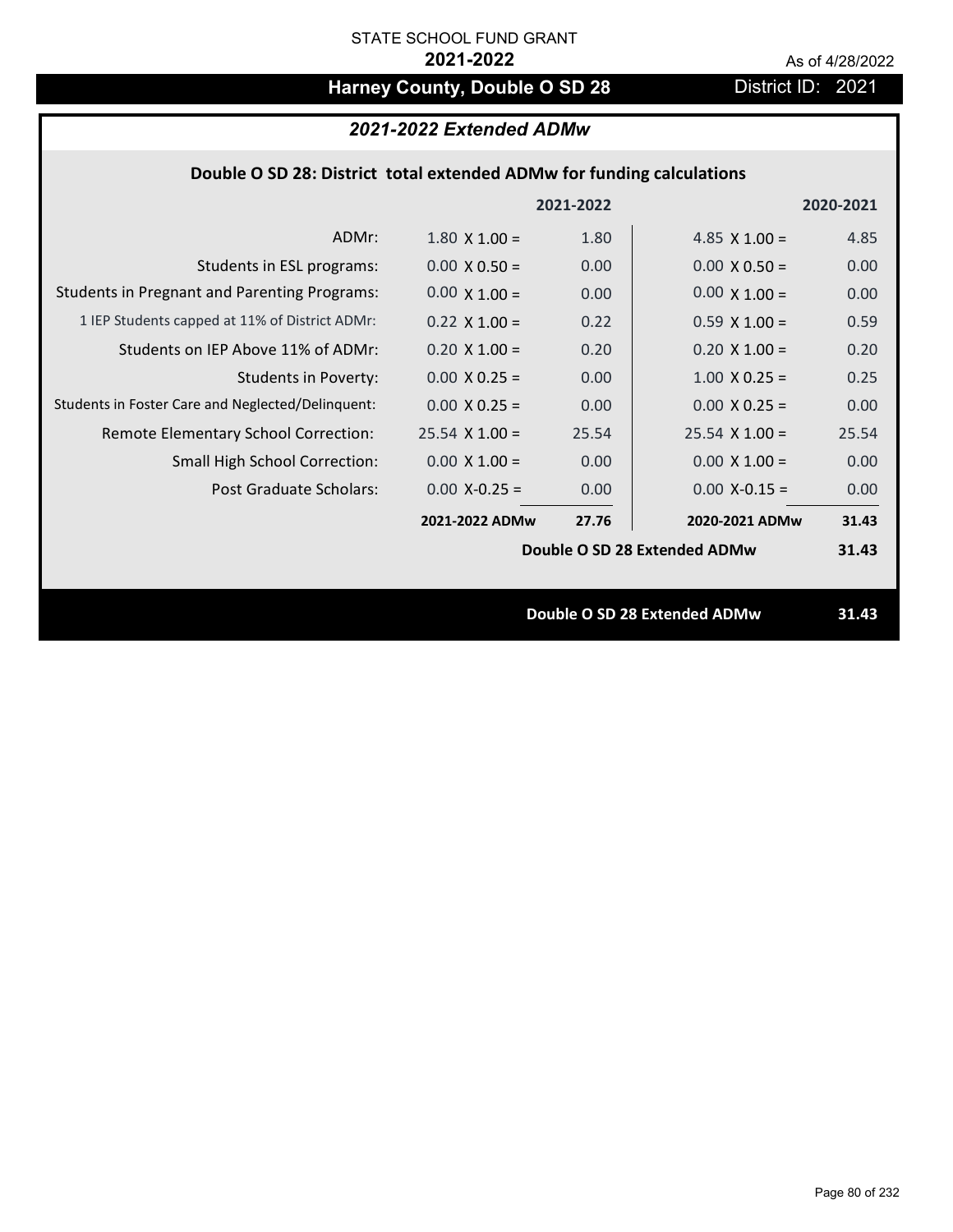## Harney County, South Harney SD 33 District ID: 2022

### *2021-2022 Extended ADMw*

### **South Harney SD 33: District total extended ADMw for funding calculations**

|                                                     |                      | 2021-2022 |                                         | 2020-2021 |
|-----------------------------------------------------|----------------------|-----------|-----------------------------------------|-----------|
| ADMr:                                               | $9.00 \times 1.00 =$ | 9.00      | 13.53 $\times$ 1.00 =                   | 13.53     |
| Students in ESL programs:                           | $0.00 \times 0.50 =$ | 0.00      | $0.00 \times 0.50 =$                    | 0.00      |
| <b>Students in Pregnant and Parenting Programs:</b> | $0.00 \times 1.00 =$ | 0.00      | $0.00 \times 1.00 =$                    | 0.00      |
| 2 IEP Students capped at 11% of District ADMr:      | $1.10 \times 1.00 =$ | 1.10      | $1.65$ X $1.00 =$                       | 1.65      |
| Students on IEP Above 11% of ADMr:                  | $0.40$ X $1.00 =$    | 0.40      | $0.40$ X $1.00 =$                       | 0.40      |
| <b>Students in Poverty:</b>                         | $1.18$ X 0.25 =      | 0.30      | $0.94$ X 0.25 =                         | 0.24      |
| Students in Foster Care and Neglected/Delinquent:   | $0.00 \times 0.25 =$ | 0.00      | $0.00 X 0.25 =$                         | 0.00      |
| Remote Elementary School Correction:                | $25.54$ X 1.00 =     | 25.54     | $25.54$ X 1.00 =                        | 25.54     |
| <b>Small High School Correction:</b>                | $0.00 \times 1.00 =$ | 0.00      | $0.00 \times 1.00 =$                    | 0.00      |
| Post Graduate Scholars:                             | $0.00$ X-0.25 =      | 0.00      | $0.00$ X-0.15 =                         | 0.00      |
|                                                     | 2021-2022 ADMw       | 36.34     | 2020-2021 ADMw                          | 41.36     |
|                                                     |                      |           | South Harney SD 33 Extended ADMw        | 41.36     |
|                                                     |                      |           |                                         |           |
|                                                     |                      |           | <b>South Harney SD 33 Extended ADMw</b> | 41.36     |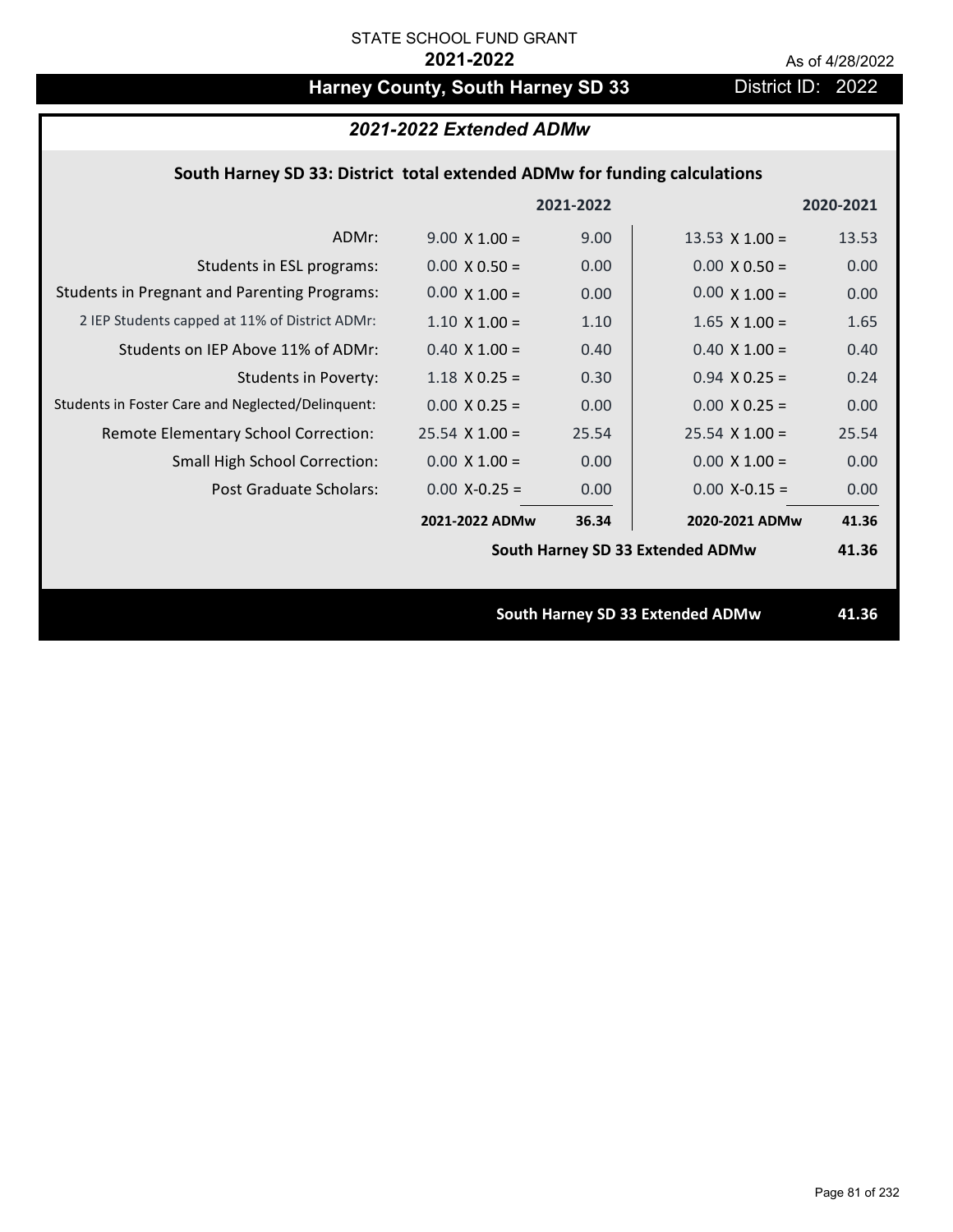### Harney County, Harney County Union High SD 1J District ID: 2023

#### *2021-2022 Extended ADMw*

#### **Harney County Union High SD 1J: District total extended ADMw for funding calculations**

|                                                     |                       | 2021-2022 |                       | 2020-2021 |
|-----------------------------------------------------|-----------------------|-----------|-----------------------|-----------|
| ADMr:                                               | $82.44 \times 1.00 =$ | 82.44     | $79.98 \times 1.00 =$ | 79.98     |
| Students in ESL programs:                           | $0.00 \times 0.50 =$  | 0.00      | $0.00 \times 0.50 =$  | 0.00      |
| <b>Students in Pregnant and Parenting Programs:</b> | $0.00 \times 1.00 =$  | 0.00      | $0.00 \times 1.00 =$  | 0.00      |
| 83 IEP Students capped at 11% of District ADMr:     | $83.00 \times 1.00 =$ | 83.00     | $77.00 \times 1.00 =$ | 77.00     |
| Students on IEP Above 11% of ADMr:                  | $0.00 \times 1.00 =$  | 0.00      | $0.00 \times 1.00 =$  | 0.00      |
| <b>Students in Poverty:</b>                         | $1.18 \times 0.25 =$  | 0.30      | $1.65$ X 0.25 =       | 0.41      |
| Students in Foster Care and Neglected/Delinquent:   | $0.00 \times 0.25 =$  | 0.00      | $0.00 \times 0.25 =$  | 0.00      |
| Remote Elementary School Correction:                | $0.00 \times 1.00 =$  | 0.00      | $0.00 \times 1.00 =$  | 0.00      |
| <b>Small High School Correction:</b>                | 62.62 $\times$ 1.00 = | 62.62     | $62.62 \times 1.00 =$ | 62.62     |
| Post Graduate Scholars:                             | $0.00$ X-0.25 =       | 0.00      | $0.00$ X-0.15 =       | 0.00      |
|                                                     | 2021-2022 ADMw        | 228.36    | 2020-2021 ADMw        | 220.01    |
|                                                     |                       |           |                       |           |

**Harney County Union High SD 1J Extended ADMw**

### **1,211.90**

#### **Silvies River Charter School: Charter ADMw for information only**

|                                                     |                        | 2021-2022 |                          | 2020-2021 |
|-----------------------------------------------------|------------------------|-----------|--------------------------|-----------|
| ADMr:                                               | $969.45 \times 1.00 =$ | 969.45    | $1,070.74 \times 1.00 =$ | 1,070.74  |
| Students in ESL programs:                           | $0.00 \times 0.50 =$   | 0.00      | $0.00 \times 0.50 =$     | 0.00      |
| <b>Students in Pregnant and Parenting Programs:</b> | $0.00 \times 1.00 =$   | 0.00      | $0.00 \times 1.00 =$     | 0.00      |
| 0 IEP Students capped at 11% of District ADMr:      | $0.00 \times 1.00 =$   | 0.00      | $0.00 \times 1.00 =$     | 0.00      |
| Students on IEP Above 11% of ADMr:                  | $0.00 \times 1.00 =$   | 0.00      | $0.00 \times 1.00 =$     | 0.00      |
| Students in Poverty:                                | $13.82 \times 0.25 =$  | 3.46      | $34.35 \times 0.25 =$    | 8.59      |
| Students in Foster Care and Neglected/Delinquent:   | $0.00 \times 0.25 =$   | 0.00      | $0.00 \times 0.25 =$     | 0.00      |
| Remote Elementary School Correction:                | $0.00 \times 1.00 =$   | 0.00      | $0.00 \times 1.00 =$     | 0.00      |
| <b>Small High School Correction:</b>                | $0.00 \times 1.00 =$   | 0.00      | $0.00 \times 1.00 =$     | 0.00      |
| Post Graduate Scholars:                             | $0.00$ X-0.25 =        | 0.00      | $0.00 X - 0.15 =$        | 0.00      |
|                                                     | 2021-2022 ADMw         | 972.91    | 2020-2021 ADMw           | 1,079.33  |

**Harney County Union High SD 1J Extended ADMw 1,211.90**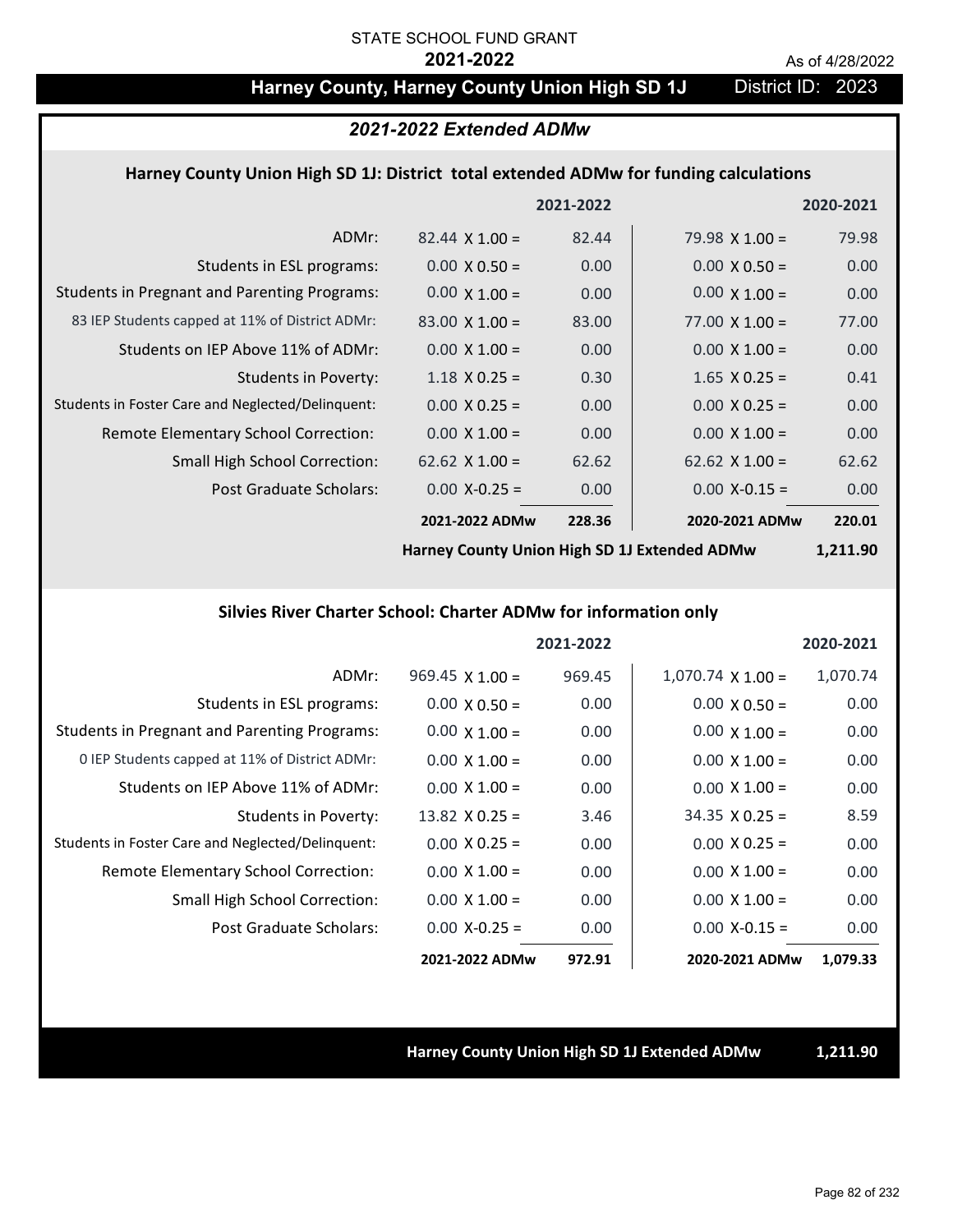## **Hood River County, Hood River County SD District ID: 2024**

### *2021-2022 Extended ADMw*

### **Hood River County SD: District total extended ADMw for funding calculations**

|                                                     |                                           | 2021-2022 |                                           | 2020-2021 |
|-----------------------------------------------------|-------------------------------------------|-----------|-------------------------------------------|-----------|
| ADMr:                                               | $3,879.79 \times 1.00 =$                  | 3,879.79  | $3,771.44 \times 1.00 =$                  | 3,771.44  |
| Students in ESL programs:                           | $795.39 \times 0.50 =$                    | 397.70    | $762.16 \times 0.50 =$                    | 381.08    |
| <b>Students in Pregnant and Parenting Programs:</b> | $5.00 \times 1.00 =$                      | 5.00      | 4.59 $\times$ 1.00 =                      | 4.59      |
| 499 IEP Students capped at 11% of District ADMr:    | 426.78 $\times$ 1.00 =                    | 426.78    | 414.86 $\times$ 1.00 =                    | 414.86    |
| Students on IEP Above 11% of ADMr:                  | $3.10 \times 1.00 =$                      | 3.10      | $3.10 \times 1.00 =$                      | 3.10      |
| <b>Students in Poverty:</b>                         | $392.53 \times 0.25 =$                    | 98.13     | 422.13 $X$ 0.25 =                         | 105.53    |
| Students in Foster Care and Neglected/Delinquent:   | $15.00 \times 0.25 =$                     | 3.75      | $16.00 \times 0.25 =$                     | 4.00      |
| Remote Elementary School Correction:                | 44.93 $X$ 1.00 =                          | 44.93     | 44.93 $\times$ 1.00 =                     | 44.93     |
| <b>Small High School Correction:</b>                | $0.00 \times 1.00 =$                      | 0.00      | $0.00 \times 1.00 =$                      | 0.00      |
| Post Graduate Scholars:                             | $0.00$ X-0.25 =                           | 0.00      | $0.00$ X-0.15 =                           | 0.00      |
|                                                     | 2021-2022 ADMw                            | 4,859.17  | 2020-2021 ADMw                            | 4,729.53  |
|                                                     | <b>Hood River County SD Extended ADMw</b> |           |                                           | 4,859.17  |
|                                                     |                                           |           |                                           |           |
|                                                     |                                           |           | <b>Hood River County SD Extended ADMw</b> | 4,859.17  |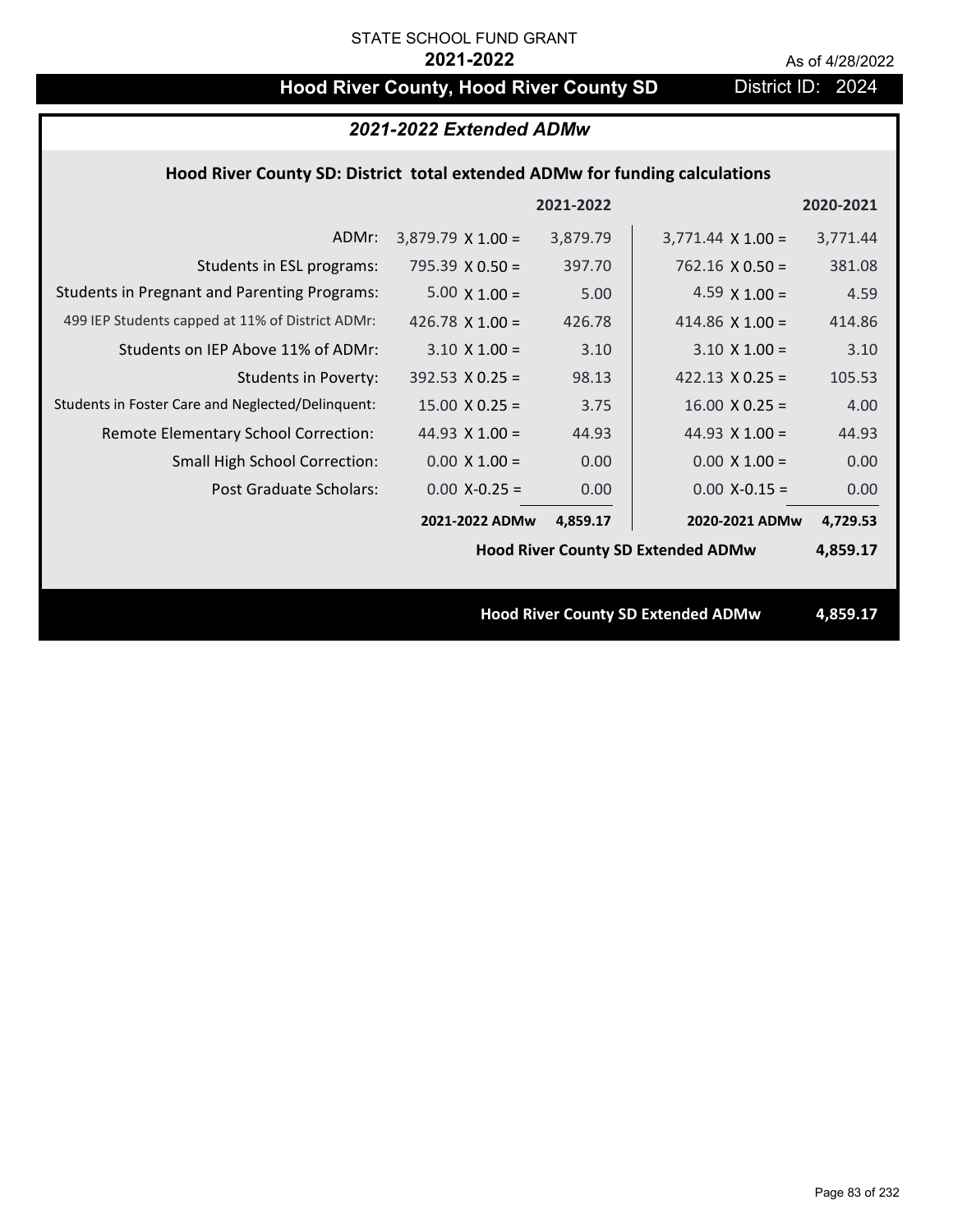## **Jackson County, Phoenix-Talent SD 4** District ID: 2039

## *2021-2022 Extended ADMw*

#### **Phoenix‐Talent SD 4: District total extended ADMw for funding calculations**

|                                                     |                          | 2021-2022 |                          | 2020-2021 |
|-----------------------------------------------------|--------------------------|-----------|--------------------------|-----------|
| ADMr:                                               | $2,194.06 \times 1.00 =$ | 2,194.06  | $2,318.06 \times 1.00 =$ | 2,318.06  |
| Students in ESL programs:                           | $272.41 \times 0.50 =$   | 136.21    | $285.19 \times 0.50 =$   | 142.60    |
| <b>Students in Pregnant and Parenting Programs:</b> | $1.00 \times 1.00 =$     | 1.00      | $0.08 \times 1.00 =$     | 0.08      |
| 374 IEP Students capped at 11% of District ADMr:    | $248.51 \times 1.00 =$   | 248.51    | $263.54 \times 1.00 =$   | 263.54    |
| Students on IEP Above 11% of ADMr:                  | $34.80 \times 1.00 =$    | 34.80     | $34.80 \times 1.00 =$    | 34.80     |
| Students in Poverty:                                | $270.78 \times 0.25 =$   | 67.70     | $386.35 \times 0.25 =$   | 96.59     |
| Students in Foster Care and Neglected/Delinquent:   | $6.00 \times 0.25 =$     | 1.50      | $12.00 \times 0.25 =$    | 3.00      |
| Remote Elementary School Correction:                | $0.00 \times 1.00 =$     | 0.00      | $0.00 \times 1.00 =$     | 0.00      |
| <b>Small High School Correction:</b>                | $0.00 \times 1.00 =$     | 0.00      | $0.00 \times 1.00 =$     | 0.00      |
| Post Graduate Scholars:                             | $0.00$ X-0.25 =          | 0.00      | $0.00$ X-0.15 =          | 0.00      |
|                                                     | 2021-2022 ADMw           | 2,683.77  | 2020-2021 ADMw           | 2,858.67  |

**Phoenix‐Talent SD 4 Extended ADMw**

**2,939.85**

#### **Armadillo Technical Institute: Charter ADMw for information only**

|                                                     |                       | 2021-2022 |                       | 2020-2021 |
|-----------------------------------------------------|-----------------------|-----------|-----------------------|-----------|
| ADMr:                                               | $65.16 \times 1.00 =$ | 65.16     | $77.79 \times 1.00 =$ | 77.79     |
| Students in ESL programs:                           | $0.00 \times 0.50 =$  | 0.00      | $0.31 \times 0.50 =$  | 0.16      |
| <b>Students in Pregnant and Parenting Programs:</b> | $0.00 \times 1.00 =$  | 0.00      | $0.00 \times 1.00 =$  | 0.00      |
| 0 IEP Students capped at 11% of District ADMr:      | $0.00 \times 1.00 =$  | 0.00      | $0.00 \times 1.00 =$  | 0.00      |
| Students on IEP Above 11% of ADMr:                  | $0.00 \times 1.00 =$  | 0.00      | $0.00 \times 1.00 =$  | 0.00      |
| Students in Poverty:                                | $8.04 \times 0.25 =$  | 2.01      | $12.96 \times 0.25 =$ | 3.24      |
| Students in Foster Care and Neglected/Delinquent:   | $0.00 \times 0.25 =$  | 0.00      | $0.00 \times 0.25 =$  | 0.00      |
| Remote Elementary School Correction:                | $0.00 \times 1.00 =$  | 0.00      | $0.00 \times 1.00 =$  | 0.00      |
| <b>Small High School Correction:</b>                | $0.00 \times 1.00 =$  | 0.00      | $0.00 \times 1.00 =$  | 0.00      |
| Post Graduate Scholars:                             | $0.00 X - 0.25 =$     | 0.00      | $0.00 X - 0.15 =$     | 0.00      |
|                                                     | 2021-2022 ADMw        | 67.17     | 2020-2021 ADMw        | 81.19     |

**Phoenix‐Talent SD 4 Extended ADMw 2,939.85**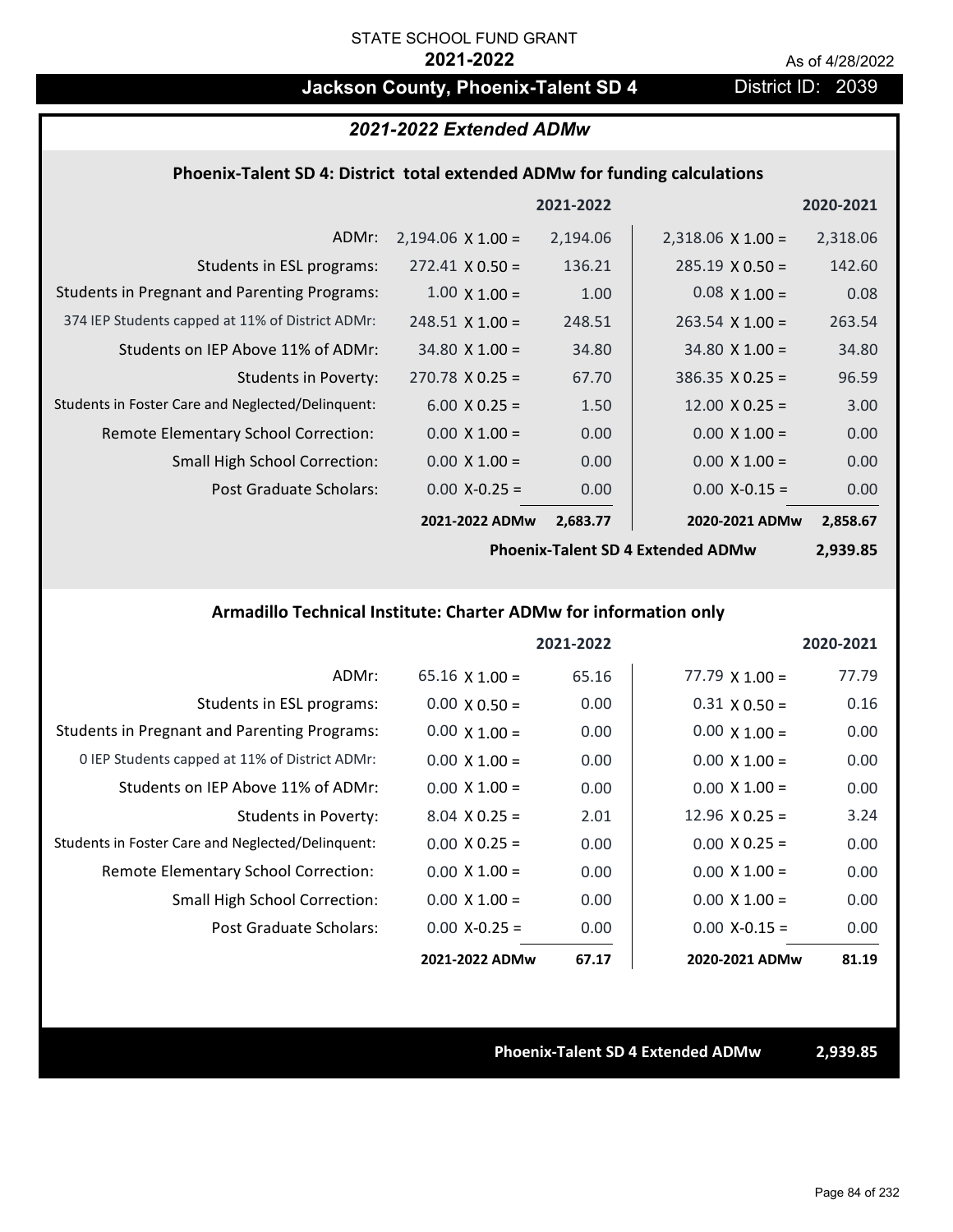## **Jackson County, Ashland SD 5** District ID: 2041

### *2021-2022 Extended ADMw*

### **Ashland SD 5: District total extended ADMw for funding calculations**

|                                                     |                          | 2021-2022 |                                   | 2020-2021 |
|-----------------------------------------------------|--------------------------|-----------|-----------------------------------|-----------|
| ADMr:                                               | $2,434.47 \times 1.00 =$ | 2,434.47  | $2,492.83 \times 1.00 =$          | 2,492.83  |
| Students in ESL programs:                           | $37.52 \times 0.50 =$    | 18.76     | $33.38 \times 0.50 =$             | 16.69     |
| <b>Students in Pregnant and Parenting Programs:</b> | $0.00 \times 1.00 =$     | 0.00      | $0.00 \times 1.00 =$              | 0.00      |
| 320 IEP Students capped at 11% of District ADMr:    | $267.79 \times 1.00 =$   | 267.79    | $274.21 \times 1.00 =$            | 274.21    |
| Students on IEP Above 11% of ADMr:                  | $5.00 \times 1.00 =$     | 5.00      | $5.00 \times 1.00 =$              | 5.00      |
| <b>Students in Poverty:</b>                         | $321.37 \times 0.25 =$   | 80.34     | 444.84 $\times$ 0.25 =            | 111.21    |
| Students in Foster Care and Neglected/Delinquent:   | 4.00 $X$ 0.25 =          | 1.00      | 4.00 $X$ 0.25 =                   | 1.00      |
| Remote Elementary School Correction:                | $0.00 \times 1.00 =$     | 0.00      | $0.00 \times 1.00 =$              | 0.00      |
| <b>Small High School Correction:</b>                | $0.00 \times 1.00 =$     | 0.00      | $0.00 \times 1.00 =$              | 0.00      |
| Post Graduate Scholars:                             | $0.00$ X-0.25 =          | 0.00      | $0.00$ X-0.15 =                   | 0.00      |
|                                                     | 2021-2022 ADMw           | 2,807.36  | 2020-2021 ADMw                    | 2,900.94  |
|                                                     |                          |           | <b>Ashland SD 5 Extended ADMw</b> | 2,900.94  |
|                                                     |                          |           |                                   |           |
|                                                     |                          |           | <b>Ashland SD 5 Extended ADMw</b> | 2,900.94  |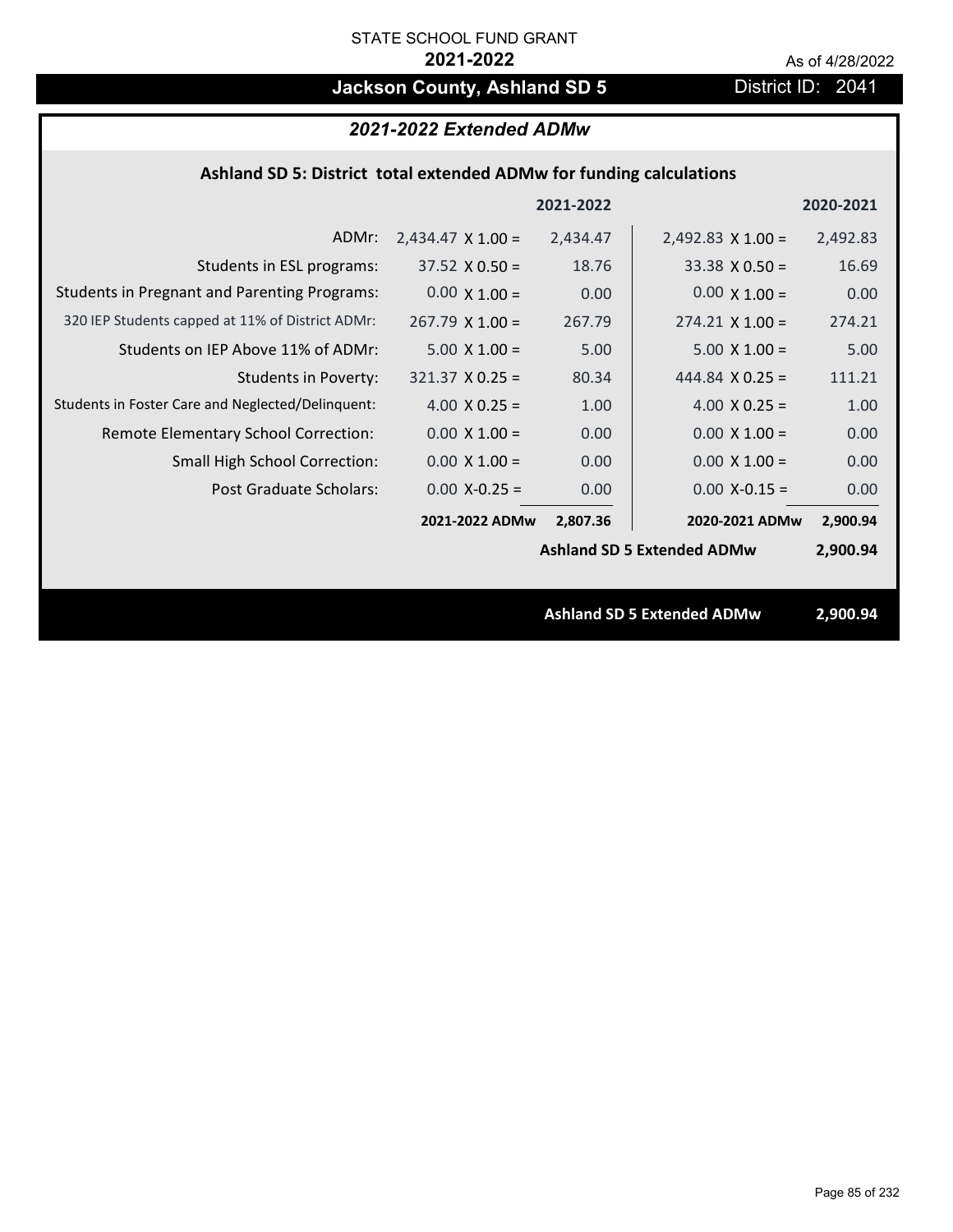## **Jackson County, Central Point SD 6** District ID: 2042

### *2021-2022 Extended ADMw*

### **Central Point SD 6: District total extended ADMw for funding calculations**

|                                                     |                          | 2021-2022 |                                         | 2020-2021 |
|-----------------------------------------------------|--------------------------|-----------|-----------------------------------------|-----------|
| ADMr:                                               | 4,700.39 $\times$ 1.00 = | 4,700.39  | $4,707.18 \times 1.00 =$                | 4,707.18  |
| Students in ESL programs:                           | $185.31 \times 0.50 =$   | 92.66     | $194.92 \times 0.50 =$                  | 97.46     |
| <b>Students in Pregnant and Parenting Programs:</b> | $0.00 \times 1.00 =$     | 0.00      | $0.00 \times 1.00 =$                    | 0.00      |
| 616 IEP Students capped at 11% of District ADMr:    | $517.04 \times 1.00 =$   | 517.04    | $517.79 \times 1.00 =$                  | 517.79    |
| Students on IEP Above 11% of ADMr:                  | $0.00 \times 1.00 =$     | 0.00      | $0.00 \times 1.00 =$                    | 0.00      |
| <b>Students in Poverty:</b>                         | 492.07 $X$ 0.25 =        | 123.02    | $676.95 \times 0.25 =$                  | 169.24    |
| Students in Foster Care and Neglected/Delinquent:   | $28.00 \times 0.25 =$    | 7.00      | $32.00 \times 0.25 =$                   | 8.00      |
| Remote Elementary School Correction:                | $0.00 \times 1.00 =$     | 0.00      | $0.00 \times 1.00 =$                    | 0.00      |
| <b>Small High School Correction:</b>                | $0.00 \times 1.00 =$     | 0.00      | $0.00 \times 1.00 =$                    | 0.00      |
| Post Graduate Scholars:                             | $0.00$ X-0.25 =          | 0.00      | $0.00$ X-0.15 =                         | 0.00      |
|                                                     | 2021-2022 ADMw           | 5,440.11  | 2020-2021 ADMw                          | 5,499.67  |
|                                                     |                          |           | <b>Central Point SD 6 Extended ADMw</b> | 5,499.67  |
|                                                     |                          |           |                                         |           |
|                                                     |                          |           | <b>Central Point SD 6 Extended ADMw</b> | 5,499.67  |

Page 86 of 232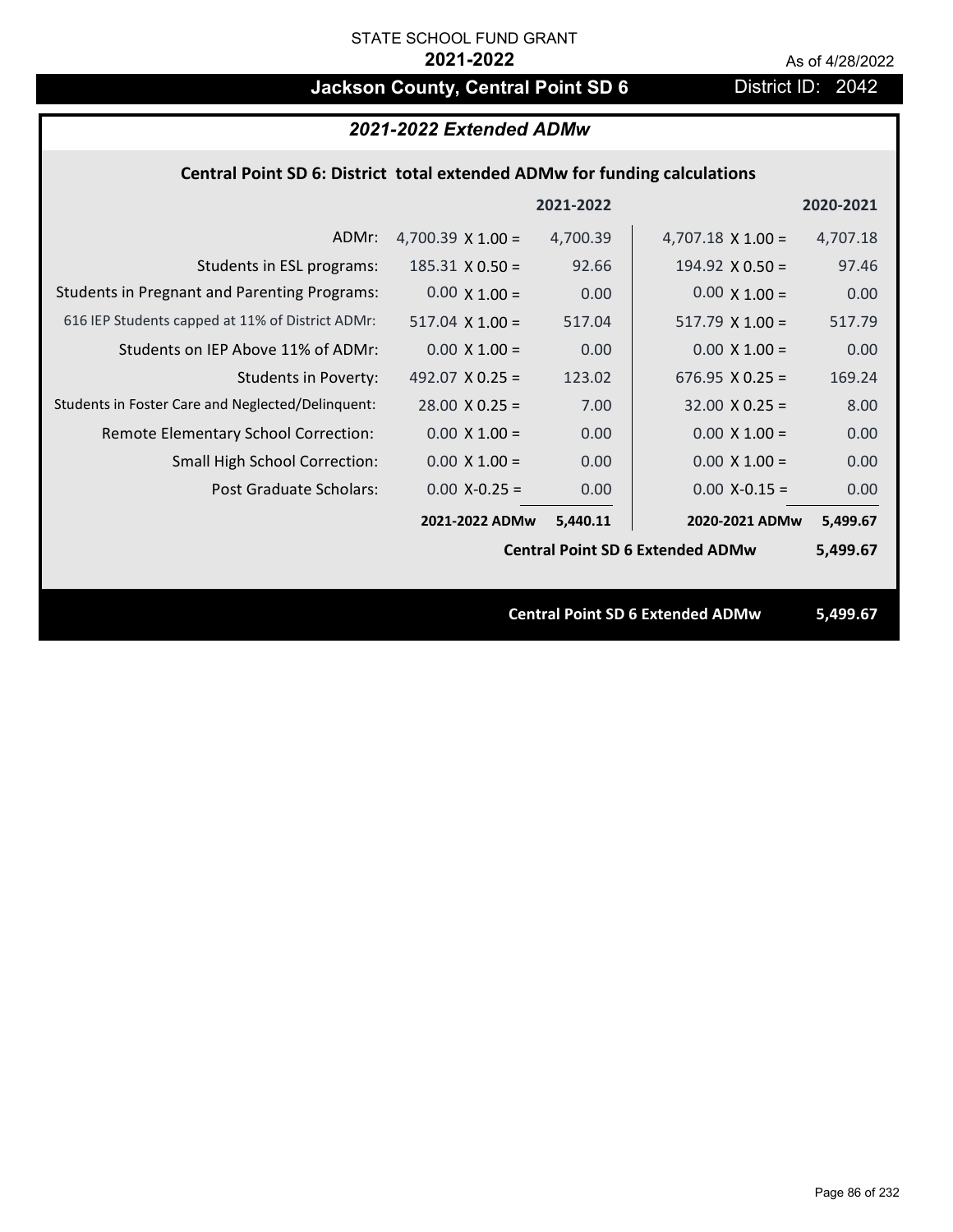## **Jackson County, Eagle Point SD 9 District ID: 2043**

### *2021-2022 Extended ADMw*

#### **Eagle Point SD 9: District total extended ADMw for funding calculations**

|                                                     |                          | 2021-2022 |                          | 2020-2021 |
|-----------------------------------------------------|--------------------------|-----------|--------------------------|-----------|
| ADMr:                                               | $3,764.56 \times 1.00 =$ | 3,764.56  | $3,695.70 \times 1.00 =$ | 3,695.70  |
| Students in ESL programs:                           | $370.52 \times 0.50 =$   | 185.26    | $369.06 \times 0.50 =$   | 184.53    |
| <b>Students in Pregnant and Parenting Programs:</b> | $0.00 \times 1.00 =$     | 0.00      | $0.00 \times 1.00 =$     | 0.00      |
| 603 IEP Students capped at 11% of District ADMr:    | 460.36 $\times$ 1.00 =   | 460.36    | 447.74 $\times$ 1.00 =   | 447.74    |
| Students on IEP Above 11% of ADMr:                  | $2.70 \times 1.00 =$     | 2.70      | $2.70 \times 1.00 =$     | 2.70      |
| <b>Students in Poverty:</b>                         | $477.95 \times 0.25 =$   | 119.49    | $634.54 \times 0.25 =$   | 158.64    |
| Students in Foster Care and Neglected/Delinquent:   | $28.00 \times 0.25 =$    | 7.00      | $34.00 \times 0.25 =$    | 8.50      |
| Remote Elementary School Correction:                | $31.74 \times 1.00 =$    | 31.74     | $31.74 \times 1.00 =$    | 31.74     |
| <b>Small High School Correction:</b>                | $0.00 \times 1.00 =$     | 0.00      | $0.00 \times 1.00 =$     | 0.00      |
| Post Graduate Scholars:                             | $0.00$ X-0.25 =          | 0.00      | $0.00$ X-0.15 =          | 0.00      |
|                                                     | 2021-2022 ADMw           | 4,571.11  | 2020-2021 ADMw           | 4,529.55  |

**Eagle Point SD 9 Extended ADMw**

**5,015.85**

### **Crater Lake Academy: Charter ADMw for information only**

|                                                     |                        | 2021-2022 |                        | 2020-2021 |
|-----------------------------------------------------|------------------------|-----------|------------------------|-----------|
| ADMr:                                               | $329.86 \times 1.00 =$ | 329.86    | $327.97 \times 1.00 =$ | 327.97    |
| Students in ESL programs:                           | $0.00 \times 0.50 =$   | 0.00      | $0.00 \times 0.50 =$   | 0.00      |
| <b>Students in Pregnant and Parenting Programs:</b> | $0.00 \times 1.00 =$   | 0.00      | $0.00 \times 1.00 =$   | 0.00      |
| 0 IEP Students capped at 11% of District ADMr:      | $0.00 \times 1.00 =$   | 0.00      | $0.00 \times 1.00 =$   | 0.00      |
| Students on IEP Above 11% of ADMr:                  | $0.00 \times 1.00 =$   | 0.00      | $0.00 \times 1.00 =$   | 0.00      |
| <b>Students in Poverty:</b>                         | 41.88 $X$ 0.25 =       | 10.47     | $56.31 \times 0.25 =$  | 14.08     |
| Students in Foster Care and Neglected/Delinquent:   | $0.00 \times 0.25 =$   | 0.00      | $0.00 \times 0.25 =$   | 0.00      |
| Remote Elementary School Correction:                | $0.00 \times 1.00 =$   | 0.00      | $0.00 \times 1.00 =$   | 0.00      |
| <b>Small High School Correction:</b>                | $0.00 \times 1.00 =$   | 0.00      | $0.00 \times 1.00 =$   | 0.00      |
| Post Graduate Scholars:                             | $0.00$ X-0.25 =        | 0.00      | $0.00$ X-0.15 =        | 0.00      |
|                                                     | 2021-2022 ADMw         | 340.33    | 2020-2021 ADMw         | 342.05    |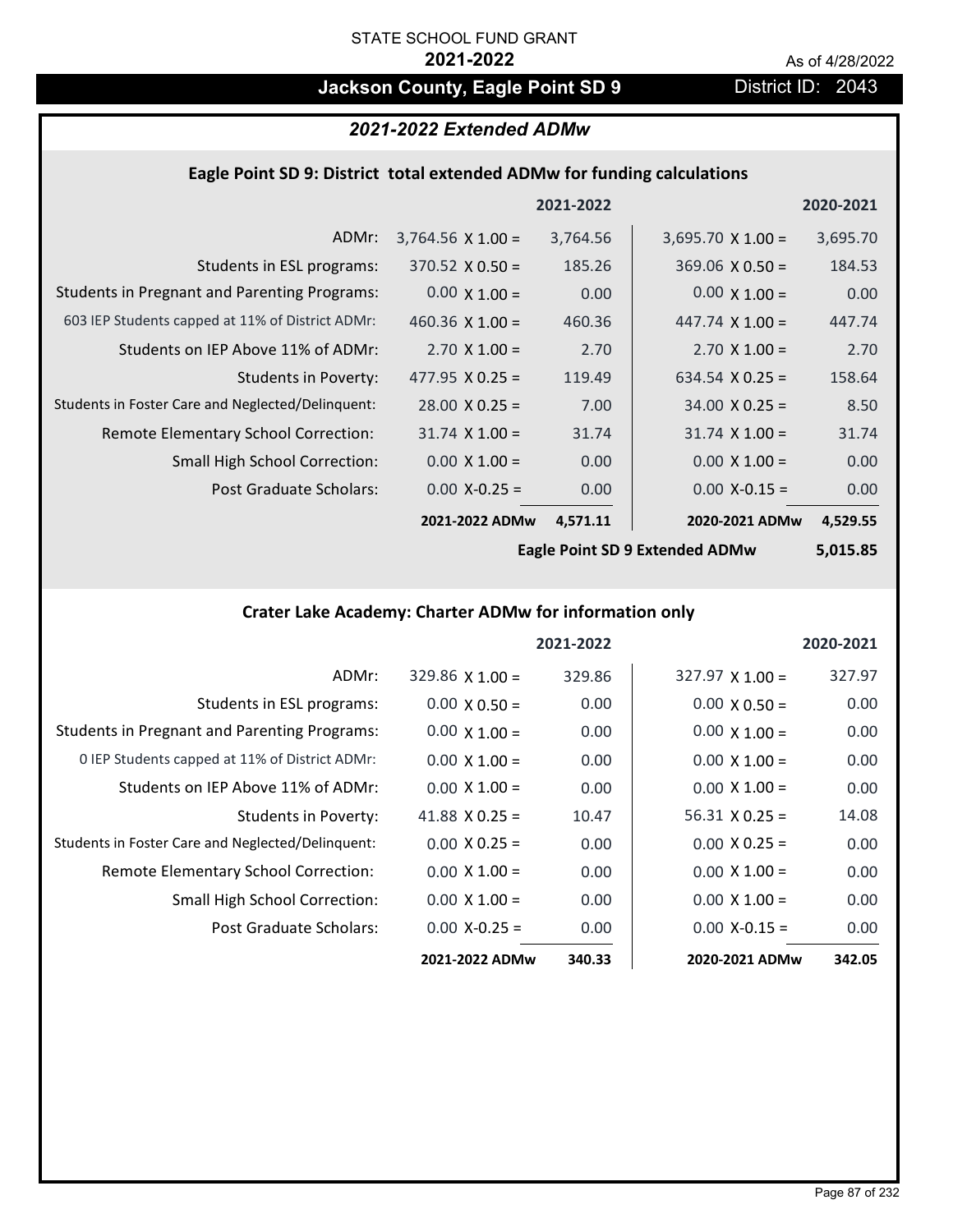### **Kids Unlimited Academy White City: Charter ADMw for information only**

|                                                     |                       | 2021-2022 |                       | 2020-2021 |
|-----------------------------------------------------|-----------------------|-----------|-----------------------|-----------|
| ADMr:                                               | $90.67 \times 1.00 =$ | 90.67     | $46.71 \times 1.00 =$ | 46.71     |
| Students in ESL programs:                           | $21.73 \times 0.50 =$ | 10.87     | $16.59 \times 0.50 =$ | 8.30      |
| <b>Students in Pregnant and Parenting Programs:</b> | $0.00 \times 1.00 =$  | 0.00      | $0.00 \times 1.00 =$  | 0.00      |
| 0 IEP Students capped at 11% of District ADMr:      | $0.00 \times 1.00 =$  | 0.00      | $0.00 \times 1.00 =$  | 0.00      |
| Students on IEP Above 11% of ADMr:                  | $0.00 \times 1.00 =$  | 0.00      | $0.00 \times 1.00 =$  | 0.00      |
| <b>Students in Poverty:</b>                         | $11.51 \times 0.25 =$ | 2.88      | $8.02 \times 0.25 =$  | 2.01      |
| Students in Foster Care and Neglected/Delinquent:   | $0.00 \times 0.25 =$  | 0.00      | $0.00 \times 0.25 =$  | 0.00      |
| Remote Elementary School Correction:                | $0.00 \times 1.00 =$  | 0.00      | $0.00 \times 1.00 =$  | 0.00      |
| <b>Small High School Correction:</b>                | $0.00 \times 1.00 =$  | 0.00      | $0.00 \times 1.00 =$  | 0.00      |
| Post Graduate Scholars:                             | $0.00 X - 0.25 =$     | 0.00      | $0.00$ X-0.15 =       | 0.00      |
|                                                     | 2021-2022 ADMw        | 104.41    | 2020-2021 ADMw        | 57.01     |

**Eagle Point SD 9 Extended ADMw 5,015.85**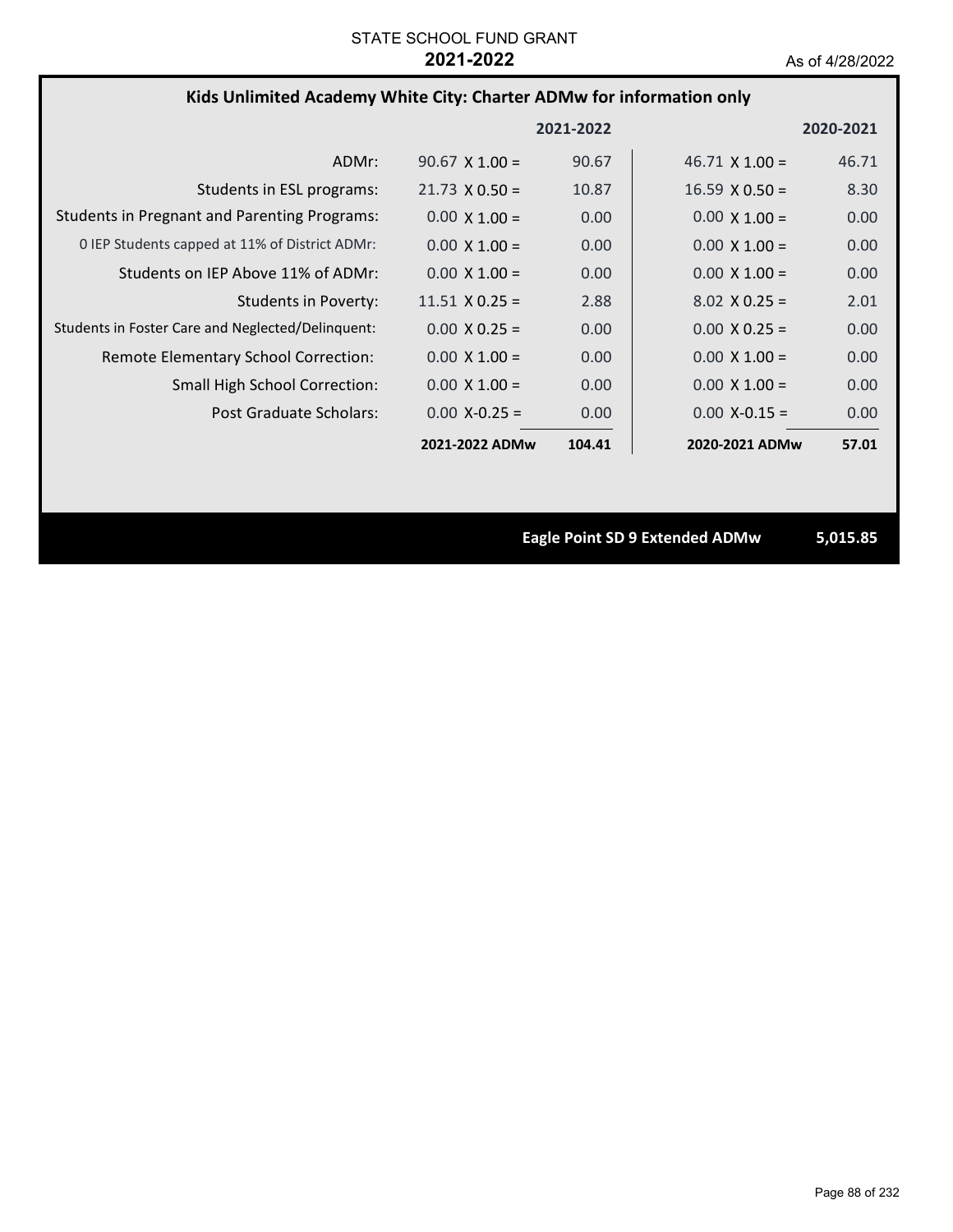## Jackson County, Rogue River SD 35 District ID: 2044

## *2021-2022 Extended ADMw*

#### **Rogue River SD 35: District total extended ADMw for funding calculations**

|                                                     |                        | 2021-2022 |                        | 2020-2021 |
|-----------------------------------------------------|------------------------|-----------|------------------------|-----------|
| ADMr:                                               | $828.83 \times 1.00 =$ | 828.83    | $861.89$ X 1.00 =      | 861.89    |
| Students in ESL programs:                           | $1.54 \times 0.50 =$   | 0.77      | 4.68 $\times$ 0.50 =   | 2.34      |
| <b>Students in Pregnant and Parenting Programs:</b> | $0.93 \times 1.00 =$   | 0.93      | $2.57 \times 1.00 =$   | 2.57      |
| 148 IEP Students capped at 11% of District ADMr:    | 113.64 $\times$ 1.00 = | 113.64    | 117.40 $\times$ 1.00 = | 117.40    |
| Students on IEP Above 11% of ADMr:                  | $7.00 \times 1.00 =$   | 7.00      | $7.00 \times 1.00 =$   | 7.00      |
| <b>Students in Poverty:</b>                         | $115.27 \times 0.25 =$ | 28.82     | $149.99 \times 0.25 =$ | 37.50     |
| Students in Foster Care and Neglected/Delinquent:   | $12.00 \times 0.25 =$  | 3.00      | 4.00 $X$ 0.25 =        | 1.00      |
| Remote Elementary School Correction:                | $0.00 \times 1.00 =$   | 0.00      | $0.00 \times 1.00 =$   | 0.00      |
| <b>Small High School Correction:</b>                | $86.60 \times 1.00 =$  | 86.60     | $86.60 \times 1.00 =$  | 86.60     |
| Post Graduate Scholars:                             | $0.00$ X-0.25 =        | 0.00      | $0.00$ X-0.15 =        | 0.00      |
|                                                     | 2021-2022 ADMw         | 1,069.59  | 2020-2021 ADMw         | 1,116.30  |
|                                                     |                        |           |                        |           |

**Rogue River SD 35 Extended ADMw**

## **1,330.66**

### **Rivers Edge Academy Charter School: Charter ADMw for information only**

|                                                     |                        | 2021-2022 |                        | 2020-2021 |
|-----------------------------------------------------|------------------------|-----------|------------------------|-----------|
| ADMr:                                               | $204.30 \times 1.00 =$ | 204.30    | $205.42 \times 1.00 =$ | 205.42    |
| Students in ESL programs:                           | $0.00 \times 0.50 =$   | 0.00      | $0.00 \times 0.50 =$   | 0.00      |
| <b>Students in Pregnant and Parenting Programs:</b> | $0.00 \times 1.00 =$   | 0.00      | $0.00 \times 1.00 =$   | 0.00      |
| 0 IEP Students capped at 11% of District ADMr:      | $0.00 \times 1.00 =$   | 0.00      | $0.00 \times 1.00 =$   | 0.00      |
| Students on IEP Above 11% of ADMr:                  | $0.00 \times 1.00 =$   | 0.00      | $0.00 \times 1.00 =$   | 0.00      |
| Students in Poverty:                                | $28.41 \times 0.25 =$  | 7.10      | $35.75 \times 0.25 =$  | 8.94      |
| Students in Foster Care and Neglected/Delinquent:   | $0.00 \times 0.25 =$   | 0.00      | $0.00 \times 0.25 =$   | 0.00      |
| Remote Elementary School Correction:                | $0.00 \times 1.00 =$   | 0.00      | $0.00 \times 1.00 =$   | 0.00      |
| <b>Small High School Correction:</b>                | $0.00 \times 1.00 =$   | 0.00      | $0.00 \times 1.00 =$   | 0.00      |
| Post Graduate Scholars:                             | $0.00$ X-0.25 =        | 0.00      | $0.00 X - 0.15 =$      | 0.00      |
|                                                     | 2021-2022 ADMw         | 211.40    | 2020-2021 ADMw         | 214.36    |

#### **Rogue River SD 35 Extended ADMw 1,330.66**

Page 89 of 232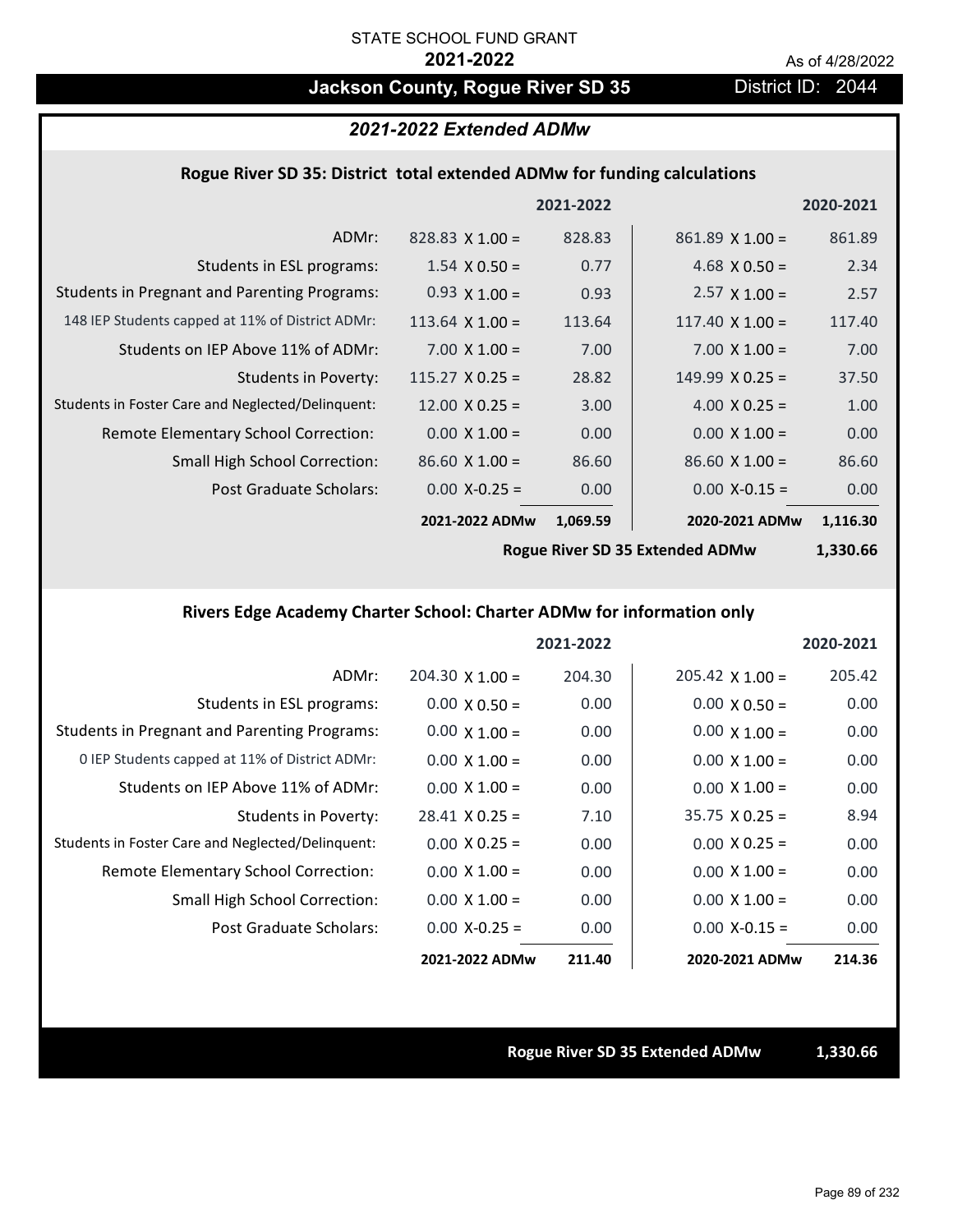## **Jackson County, Prospect SD 59 District ID: 2045**

#### *2021-2022 Extended ADMw*

#### **Prospect SD 59: District total extended ADMw for funding calculations**

|                                                     |                       | 2021-2022 |                                     | 2020-2021 |
|-----------------------------------------------------|-----------------------|-----------|-------------------------------------|-----------|
| ADMr:                                               | $0.00 \times 1.00 =$  | 0.00      | $0.00 \times 1.00 =$                | 0.00      |
| Students in ESL programs:                           | $0.00 \times 0.50 =$  | 0.00      | $0.00 \times 0.50 =$                | 0.00      |
| <b>Students in Pregnant and Parenting Programs:</b> | $0.00 \times 1.00 =$  | 0.00      | $0.00 \times 1.00 =$                | 0.00      |
| 28 IEP Students capped at 11% of District ADMr:     | $23.77 \times 1.00 =$ | 23.77     | $22.23 \times 1.00 =$               | 22.23     |
| Students on IEP Above 11% of ADMr:                  | $0.60 \times 1.00 =$  | 0.60      | $0.60 \times 1.00 =$                | 0.60      |
| Students in Poverty:                                | $0.00 \times 0.25 =$  | 0.00      | $-0.72$ X 0.25 =                    | $-0.18$   |
| Students in Foster Care and Neglected/Delinquent:   | $9.00 \times 0.25 =$  | 2.25      | $5.00 \times 0.25 =$                | 1.25      |
| Remote Elementary School Correction:                | $0.00 \times 1.00 =$  | 0.00      | $0.00 \times 1.00 =$                | 0.00      |
| <b>Small High School Correction:</b>                | $0.00 \times 1.00 =$  | 0.00      | $0.00 \times 1.00 =$                | 0.00      |
| Post Graduate Scholars:                             | $0.00$ X-0.25 =       | 0.00      | $0.00$ X-0.15 =                     | 0.00      |
|                                                     | 2021-2022 ADMw        | 26.62     | 2020-2021 ADMw                      | 23.90     |
|                                                     |                       |           | $\mathbf{A}$ CD FO Fairman and ADA. | 27000     |

**Prospect SD 59 Extended ADMw**

**374.66**

### **Prospect Charter School: Charter ADMw for information only**

|                                                     |                        | 2021-2022 |                        | 2020-2021 |
|-----------------------------------------------------|------------------------|-----------|------------------------|-----------|
| ADMr:                                               | $216.10 \times 1.00 =$ | 216.10    | $202.10 \times 1.00 =$ | 202.10    |
| Students in ESL programs:                           | $0.00 \times 0.50 =$   | 0.00      | $0.00 \times 0.50 =$   | 0.00      |
| <b>Students in Pregnant and Parenting Programs:</b> | $0.00 \times 1.00 =$   | 0.00      | $0.00 \times 1.00 =$   | 0.00      |
| 0 IEP Students capped at 11% of District ADMr:      | $0.00 \times 1.00 =$   | 0.00      | $0.00 \times 1.00 =$   | 0.00      |
| Students on IEP Above 11% of ADMr:                  | $0.00 \times 1.00 =$   | 0.00      | $0.00 \times 1.00 =$   | 0.00      |
| Students in Poverty:                                | $31.00 \times 0.25 =$  | 7.75      | $32.72 \times 0.25 =$  | 8.18      |
| Students in Foster Care and Neglected/Delinquent:   | $0.00 \times 0.25 =$   | 0.00      | $0.00 \times 0.25 =$   | 0.00      |
| Remote Elementary School Correction:                | $70.83 \times 1.00 =$  | 70.83     | $70.83 \times 1.00 =$  | 70.83     |
| <b>Small High School Correction:</b>                | 53.36 $X$ 1.00 =       | 53.36     | 53.36 $X$ 1.00 =       | 53.36     |
| Post Graduate Scholars:                             | $0.00 X - 0.25 =$      | 0.00      | $0.00$ X-0.15 =        | 0.00      |
|                                                     | 2021-2022 ADMw         | 348.04    | 2020-2021 ADMw         | 334.47    |

**Prospect SD 59 Extended ADMw 374.66**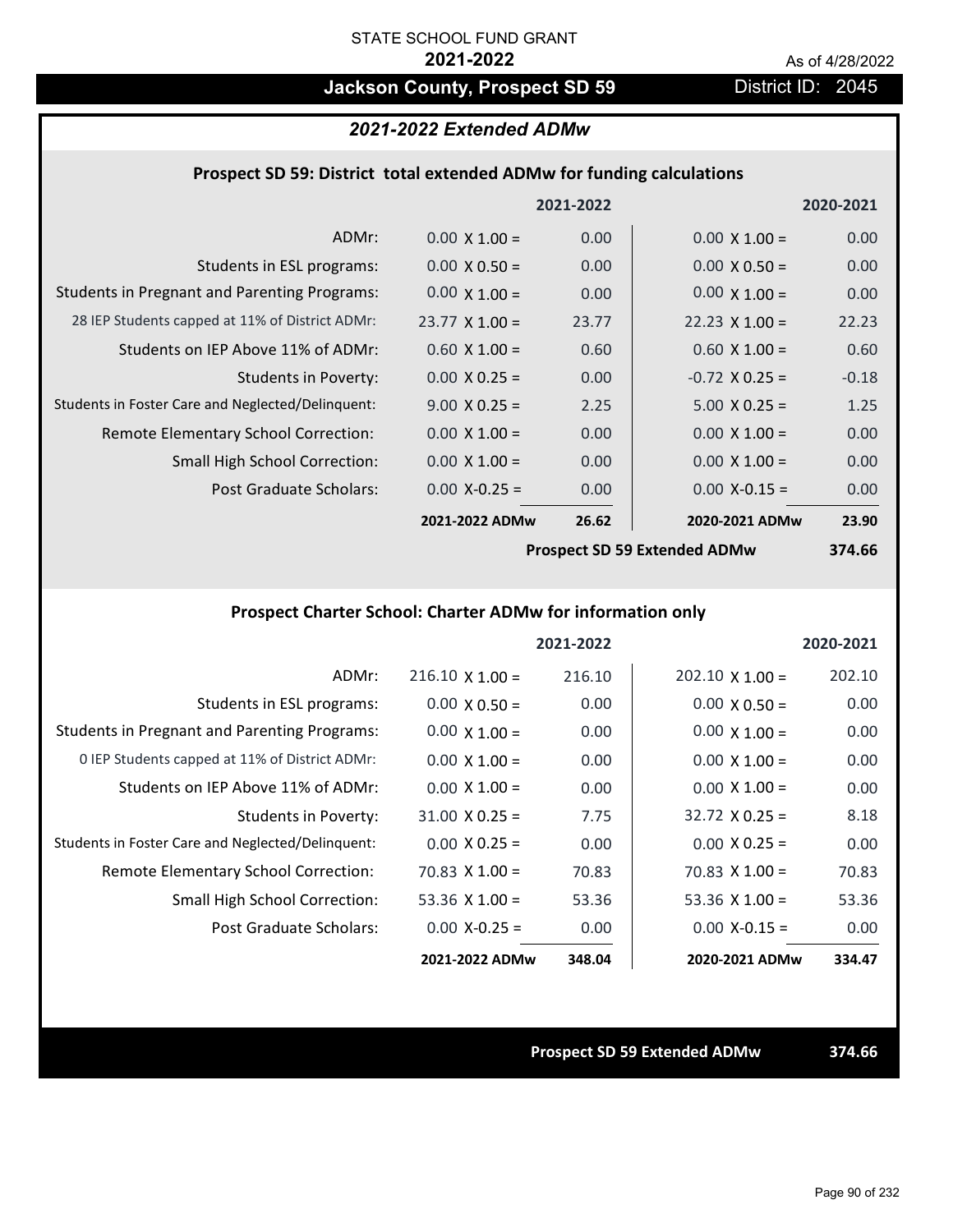## **Jackson County, Butte Falls SD 91** District ID: 2046

#### *2021-2022 Extended ADMw*

#### **Butte Falls SD 91: District total extended ADMw for funding calculations**

|                                                     |                       | 2021-2022 |                       | 2020-2021 |
|-----------------------------------------------------|-----------------------|-----------|-----------------------|-----------|
| ADMr:                                               | $0.00 \times 1.00 =$  | 0.00      | $0.00 \times 1.00 =$  | 0.00      |
| Students in ESL programs:                           | $0.00 \times 0.50 =$  | 0.00      | $0.00 \times 0.50 =$  | 0.00      |
| <b>Students in Pregnant and Parenting Programs:</b> | $0.00 \times 1.00 =$  | 0.00      | $0.00 \times 1.00 =$  | 0.00      |
| 38 IEP Students capped at 11% of District ADMr:     | $20.68 \times 1.00 =$ | 20.68     | $25.31 \times 1.00 =$ | 25.31     |
| Students on IEP Above 11% of ADMr:                  | $7.90 \times 1.00 =$  | 7.90      | $7.90 \times 1.00 =$  | 7.90      |
| <b>Students in Poverty:</b>                         | $0.00 \times 0.25 =$  | 0.00      | $-0.81$ X 0.25 =      | $-0.20$   |
| Students in Foster Care and Neglected/Delinquent:   | $5.00 \times 0.25 =$  | 1.25      | $2.00 \times 0.25 =$  | 0.50      |
| Remote Elementary School Correction:                | $0.00 \times 1.00 =$  | 0.00      | $0.00 \times 1.00 =$  | 0.00      |
| <b>Small High School Correction:</b>                | $0.00 \times 1.00 =$  | 0.00      | $0.00 \times 1.00 =$  | 0.00      |
| Post Graduate Scholars:                             | $0.00 X-0.25 =$       | 0.00      | $0.00 X - 0.15 =$     | 0.00      |
|                                                     | 2021-2022 ADMw        | 29.83     | 2020-2021 ADMw        | 33.51     |
|                                                     |                       |           |                       |           |

**Butte Falls SD 91 Extended ADMw**

**395.20**

### **Butte Falls Charter School: Charter ADMw for information only**

|                                                     |                        | 2021-2022 |                        | 2020-2021 |
|-----------------------------------------------------|------------------------|-----------|------------------------|-----------|
| ADMr:                                               | $187.96 \times 1.00 =$ | 187.96    | $230.12 \times 1.00 =$ | 230.12    |
| Students in ESL programs:                           | $1.00 \times 0.50 =$   | 0.50      | $1.00 \times 0.50 =$   | 0.50      |
| <b>Students in Pregnant and Parenting Programs:</b> | $0.00 \times 1.00 =$   | 0.00      | $0.00 \times 1.00 =$   | 0.00      |
| 0 IEP Students capped at 11% of District ADMr:      | $0.00 \times 1.00 =$   | 0.00      | $0.00 \times 1.00 =$   | 0.00      |
| Students on IEP Above 11% of ADMr:                  | $0.00 \times 1.00 =$   | 0.00      | $0.00 \times 1.00 =$   | 0.00      |
| Students in Poverty:                                | $25.32 \times 0.25 =$  | 6.33      | $35.81 \times 0.25 =$  | 8.95      |
| Students in Foster Care and Neglected/Delinquent:   | $0.00 \times 0.25 =$   | 0.00      | $0.00 \times 0.25 =$   | 0.00      |
| Remote Elementary School Correction:                | $65.89 \times 1.00 =$  | 65.89     | $65.89 \times 1.00 =$  | 65.89     |
| <b>Small High School Correction:</b>                | $56.23 \times 1.00 =$  | 56.23     | $56.23 \times 1.00 =$  | 56.23     |
| Post Graduate Scholars:                             | $0.00$ X-0.25 =        | 0.00      | $0.00$ X-0.15 =        | 0.00      |
|                                                     | 2021-2022 ADMw         | 316.91    | 2020-2021 ADMw         | 361.69    |

**Butte Falls SD 91 Extended ADMw 395.20**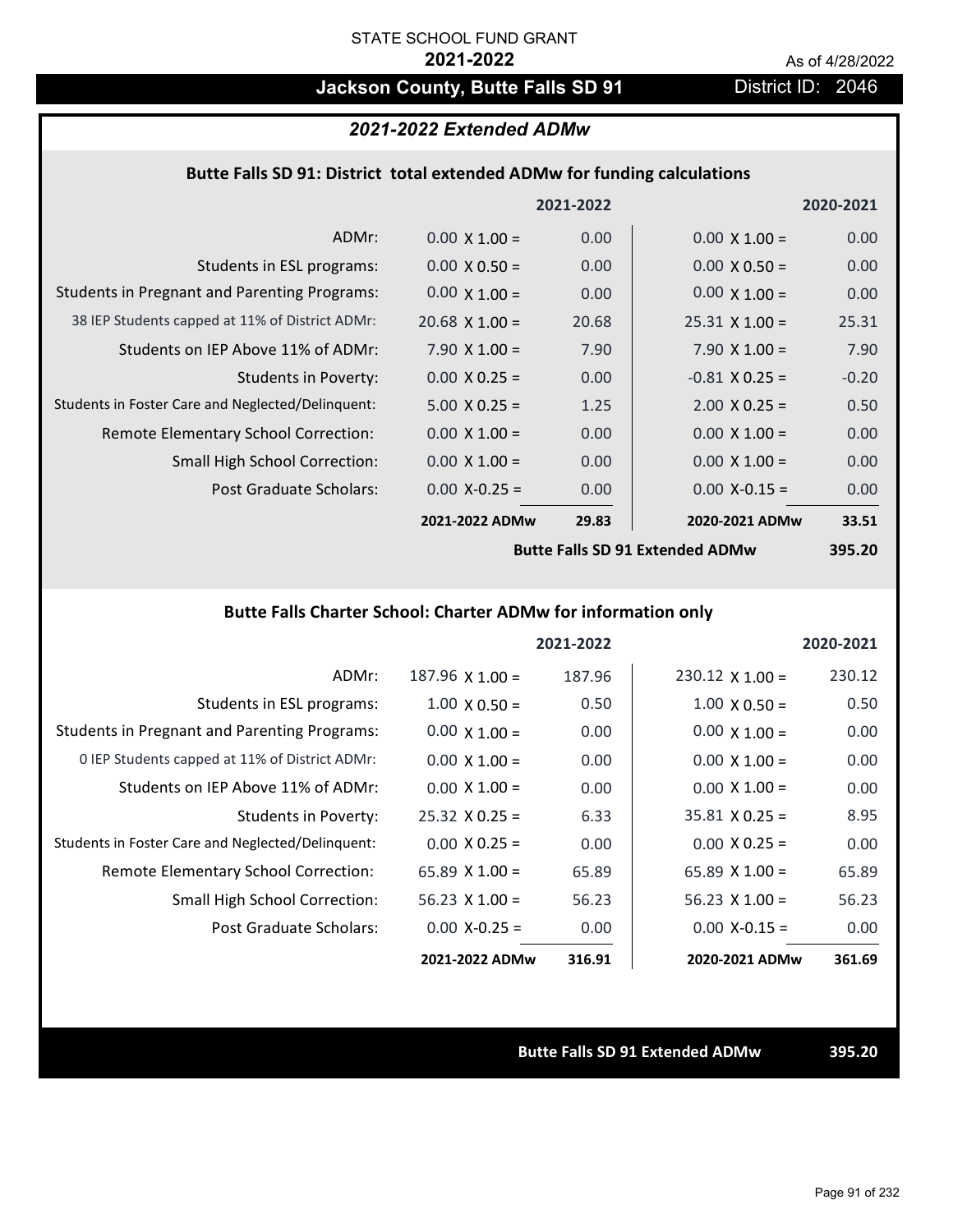## **Jackson County, Pinehurst SD 94** District ID: 2047

## *2021-2022 Extended ADMw*

### **Pinehurst SD 94: District total extended ADMw for funding calculations**

|                                                     |                       | 2021-2022 |                                      | 2020-2021 |
|-----------------------------------------------------|-----------------------|-----------|--------------------------------------|-----------|
| ADMr:                                               | $19.00 \times 1.00 =$ | 19.00     | $23.77 \times 1.00 =$                | 23.77     |
| Students in ESL programs:                           | $0.00 \times 0.50 =$  | 0.00      | $0.00 \times 0.50 =$                 | 0.00      |
| <b>Students in Pregnant and Parenting Programs:</b> | $0.00 \times 1.00 =$  | 0.00      | $0.00 \times 1.00 =$                 | 0.00      |
| 3 IEP Students capped at 11% of District ADMr:      | $2.09 \times 1.00 =$  | 2.09      | $2.61 \times 1.00 =$                 | 2.61      |
| Students on IEP Above 11% of ADMr:                  | $0.00 \times 1.00 =$  | 0.00      | $0.00 \times 1.00 =$                 | 0.00      |
| <b>Students in Poverty:</b>                         | $1.97$ X 0.25 =       | 0.49      | $3.28$ X 0.25 =                      | 0.82      |
| Students in Foster Care and Neglected/Delinquent:   | $0.00 \times 0.25 =$  | 0.00      | $0.00 X 0.25 =$                      | 0.00      |
| Remote Elementary School Correction:                | $25.54$ X 1.00 =      | 25.54     | $25.54 \times 1.00 =$                | 25.54     |
| <b>Small High School Correction:</b>                | $0.00 \times 1.00 =$  | 0.00      | $0.00 \times 1.00 =$                 | 0.00      |
| Post Graduate Scholars:                             | $0.00$ X-0.25 =       | 0.00      | $0.00$ X-0.15 =                      | 0.00      |
|                                                     | 2021-2022 ADMw        | 47.12     | 2020-2021 ADMw                       | 52.74     |
|                                                     |                       |           | <b>Pinehurst SD 94 Extended ADMw</b> | 52.74     |
|                                                     |                       |           |                                      |           |
|                                                     |                       |           | <b>Pinehurst SD 94 Extended ADMw</b> | 52.74     |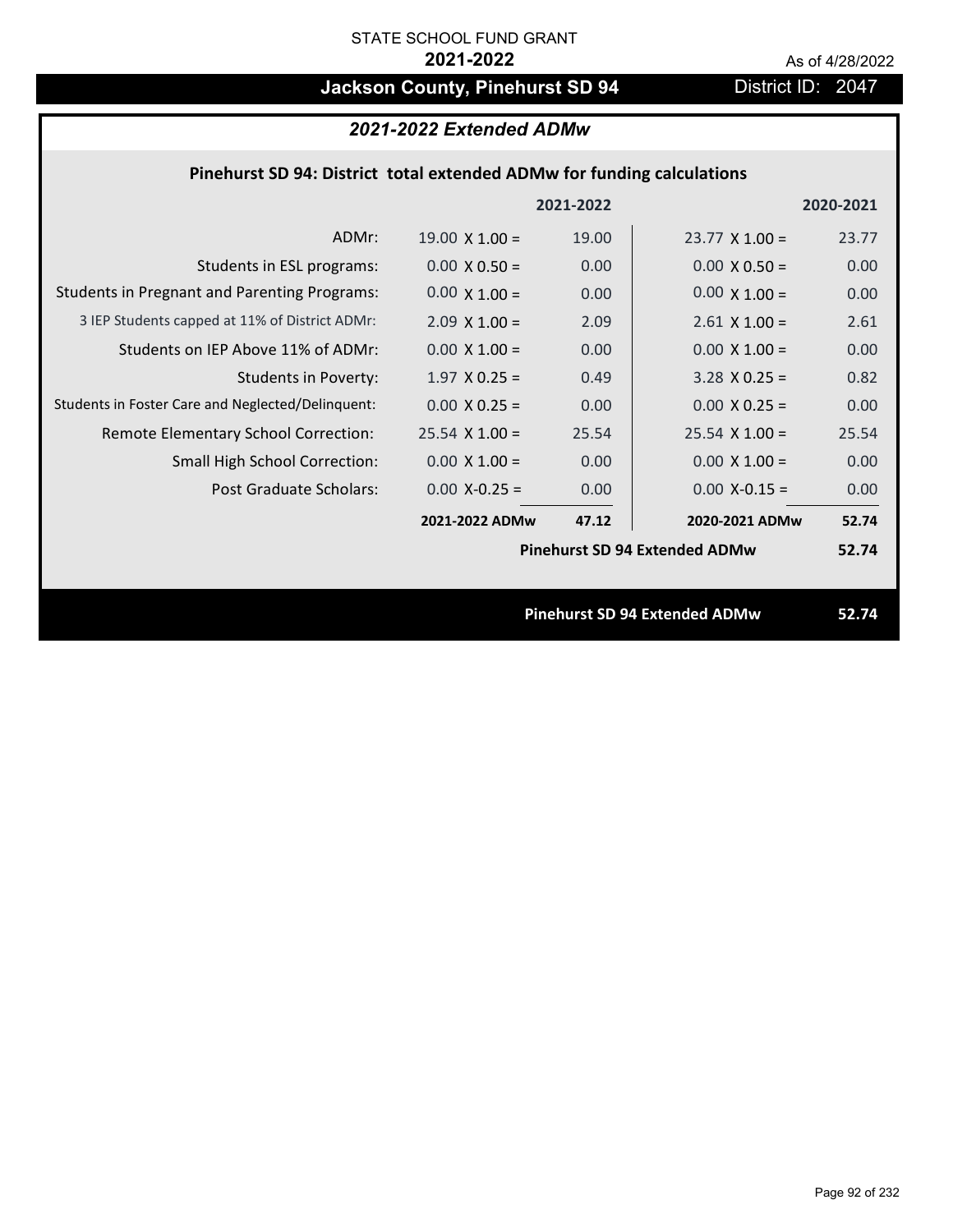## **Jackson County, Medford SD 549C** District ID: 2048

### *2021-2022 Extended ADMw*

### **Medford SD 549C: District total extended ADMw for funding calculations**

|                                                     |                                 | 2021-2022 |                           | 2020-2021 |
|-----------------------------------------------------|---------------------------------|-----------|---------------------------|-----------|
|                                                     | ADMr: $12,217.31 \times 1.00 =$ | 12,217.31 | $11,872.82 \times 1.00 =$ | 11,872.82 |
| Students in ESL programs:                           | $917.75 \times 0.50 =$          | 458.88    | $799.19 \times 0.50 =$    | 399.60    |
| <b>Students in Pregnant and Parenting Programs:</b> | 10.98 $\times$ 1.00 =           | 10.98     | 7.54 $\times$ 1.00 =      | 7.54      |
| 2147 IEP Students capped at 11% of District ADMr:   | $1,550.49 \times 1.00 =$        | 1,550.49  | $1,512.92 \times 1.00 =$  | 1,512.92  |
| Students on IEP Above 11% of ADMr:                  | $136.90 \times 1.00 =$          | 136.90    | $136.90 \times 1.00 =$    | 136.90    |
| <b>Students in Poverty:</b>                         | $1,479.21 \times 0.25 =$        | 369.80    | $1,937.99 \times 0.25 =$  | 484.50    |
| Students in Foster Care and Neglected/Delinquent:   | $138.00 \times 0.25 =$          | 34.50     | $134.00 \times 0.25 =$    | 33.50     |
| Remote Elementary School Correction:                | 11.93 $\times$ 1.00 =           | 11.93     | $11.93 \times 1.00 =$     | 11.93     |
| <b>Small High School Correction:</b>                | $0.00 \times 1.00 =$            | 0.00      | $0.00 \times 1.00 =$      | 0.00      |
| Post Graduate Scholars:                             | $0.00$ X-0.25 =                 | 0.00      | $0.00$ X-0.15 =           | 0.00      |
|                                                     | 2021-2022 ADMw                  | 14.790.78 | 2020-2021 ADMw            | 14.459.70 |

**Medford SD 549C Extended ADMw**

**16,824.77**

### **Madrone Trail Public Charter School: Charter ADMw for information only**

|                                                     |                       | 2021-2022 |                        | 2020-2021 |
|-----------------------------------------------------|-----------------------|-----------|------------------------|-----------|
| ADMr:                                               | $228.89$ X 1.00 =     | 228.89    | $227.67 \times 1.00 =$ | 227.67    |
| Students in ESL programs:                           | $1.00 \times 0.50 =$  | 0.50      | $1.00 \times 0.50 =$   | 0.50      |
| <b>Students in Pregnant and Parenting Programs:</b> | $0.00 \times 1.00 =$  | 0.00      | $0.00 \times 1.00 =$   | 0.00      |
| 0 IEP Students capped at 11% of District ADMr:      | $0.00 \times 1.00 =$  | 0.00      | $0.00 \times 1.00 =$   | 0.00      |
| Students on IEP Above 11% of ADMr:                  | $0.00 \times 1.00 =$  | 0.00      | $0.00 \times 1.00 =$   | 0.00      |
| Students in Poverty:                                | $27.71 \times 0.25 =$ | 6.93      | $37.16 \times 0.25 =$  | 9.29      |
| Students in Foster Care and Neglected/Delinquent:   | $0.00 \times 0.25 =$  | 0.00      | $0.00 \times 0.25 =$   | 0.00      |
| <b>Remote Elementary School Correction:</b>         | $0.00 \times 1.00 =$  | 0.00      | $0.00 \times 1.00 =$   | 0.00      |
| <b>Small High School Correction:</b>                | $0.00 \times 1.00 =$  | 0.00      | $0.00 \times 1.00 =$   | 0.00      |
| Post Graduate Scholars:                             | $0.00 X - 0.25 =$     | 0.00      | $0.00 X - 0.15 =$      | 0.00      |
|                                                     | 2021-2022 ADMw        | 236.32    | 2020-2021 ADMw         | 237.46    |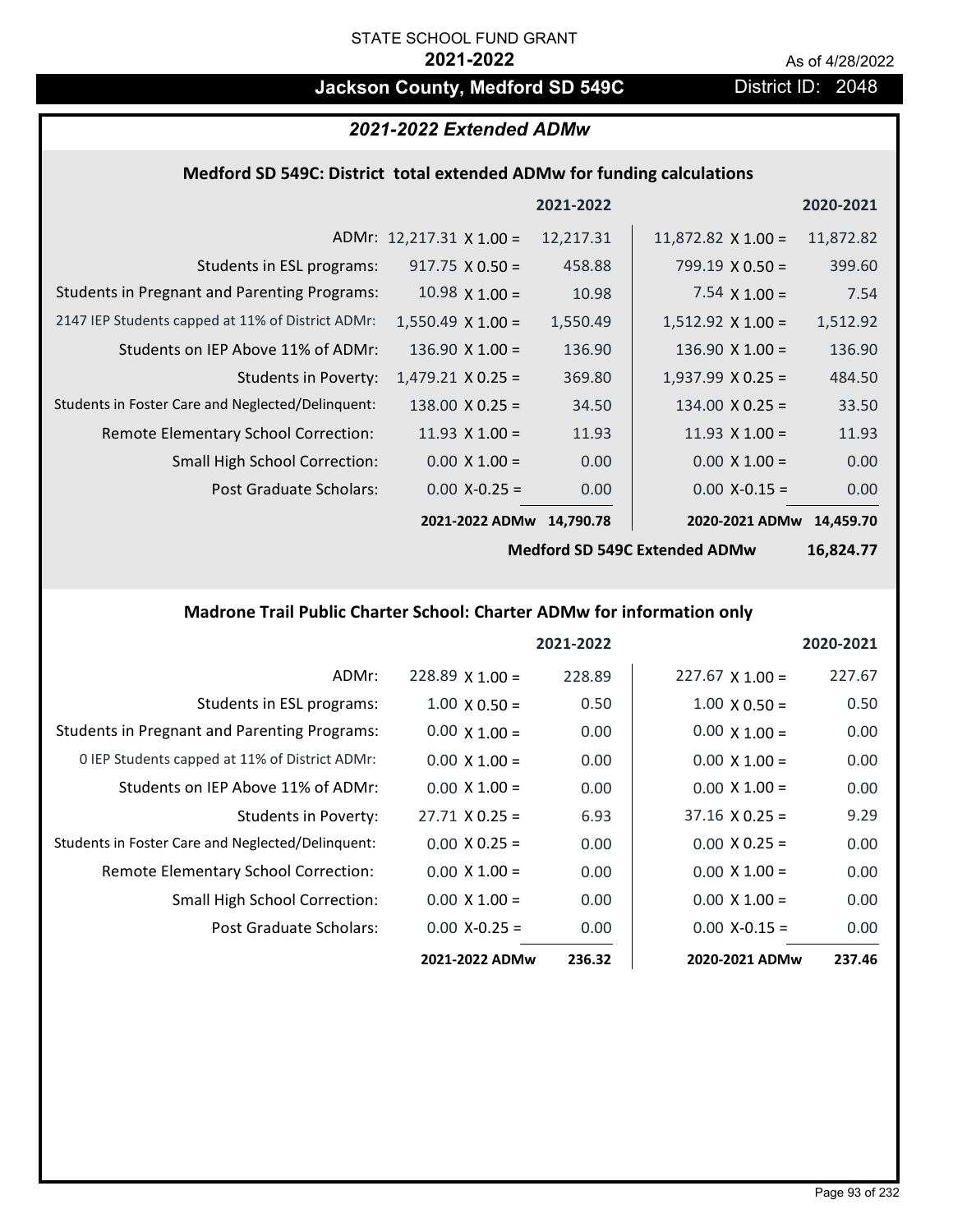|  |  | Logos Public Charter School: Charter ADMw for information only |  |
|--|--|----------------------------------------------------------------|--|
|--|--|----------------------------------------------------------------|--|

|                                                     |                          | 2021-2022 |                          | 2020-2021 |
|-----------------------------------------------------|--------------------------|-----------|--------------------------|-----------|
| ADMr:                                               | $1,055.90 \times 1.00 =$ | 1,055.90  | $1,055.33 \times 1.00 =$ | 1,055.33  |
| Students in ESL programs:                           | $2.81 \times 0.50 =$     | 1.41      | $5.13 \times 0.50 =$     | 2.57      |
| <b>Students in Pregnant and Parenting Programs:</b> | $0.00 \times 1.00 =$     | 0.00      | $0.00 \times 1.00 =$     | 0.00      |
| 0 IEP Students capped at 11% of District ADMr:      | $0.00 \times 1.00 =$     | 0.00      | $0.00 \times 1.00 =$     | 0.00      |
| Students on IEP Above 11% of ADMr:                  | $0.00 \times 1.00 =$     | 0.00      | $0.00 \times 1.00 =$     | 0.00      |
| Students in Poverty:                                | $127.84 \times 0.25 =$   | 31.96     | $172.26 \times 0.25 =$   | 43.07     |
| Students in Foster Care and Neglected/Delinquent:   | $0.00 \times 0.25 =$     | 0.00      | $0.00 \times 0.25 =$     | 0.00      |
| Remote Elementary School Correction:                | $0.00 \times 1.00 =$     | 0.00      | $0.00 \times 1.00 =$     | 0.00      |
| <b>Small High School Correction:</b>                | $0.00 \times 1.00 =$     | 0.00      | $0.00 \times 1.00 =$     | 0.00      |
| Post Graduate Scholars:                             | $0.00 X - 0.25 =$        | 0.00      | $0.00$ X-0.15 =          | 0.00      |
|                                                     | 2021-2022 ADMw           | 1,089.27  | 2020-2021 ADMw           | 1,100.96  |

### **Kids Unlimited Academy: Charter ADMw for information only**

|                                                     |                        | 2021-2022 |                        | 2020-2021 |
|-----------------------------------------------------|------------------------|-----------|------------------------|-----------|
| ADMr:                                               | $475.54 \times 1.00 =$ | 475.54    | 480.56 $X$ 1.00 =      | 480.56    |
| Students in ESL programs:                           | $194.46 \times 0.50 =$ | 97.23     | $182.43 \times 0.50 =$ | 91.22     |
| <b>Students in Pregnant and Parenting Programs:</b> | $0.00 \times 1.00 =$   | 0.00      | $0.00 \times 1.00 =$   | 0.00      |
| 0 IEP Students capped at 11% of District ADMr:      | $0.00 \times 1.00 =$   | 0.00      | $0.00 \times 1.00 =$   | 0.00      |
| Students on IEP Above 11% of ADMr:                  | $0.00 \times 1.00 =$   | 0.00      | $0.00 \times 1.00 =$   | 0.00      |
| <b>Students in Poverty:</b>                         | $57.58 \times 0.25 =$  | 14.40     | $78.44 \times 0.25 =$  | 19.61     |
| Students in Foster Care and Neglected/Delinquent:   | $0.00 \times 0.25 =$   | 0.00      | $0.00 \times 0.25 =$   | 0.00      |
| Remote Elementary School Correction:                | $0.00 \times 1.00 =$   | 0.00      | $0.00 \times 1.00 =$   | 0.00      |
| <b>Small High School Correction:</b>                | $0.00 \times 1.00 =$   | 0.00      | $0.00 \times 1.00 =$   | 0.00      |
| Post Graduate Scholars:                             | $0.00 X - 0.25 =$      | 0.00      | $0.00 X - 0.15 =$      | 0.00      |
|                                                     | 2021-2022 ADMw         | 587.17    | 2020-2021 ADMw         | 591.39    |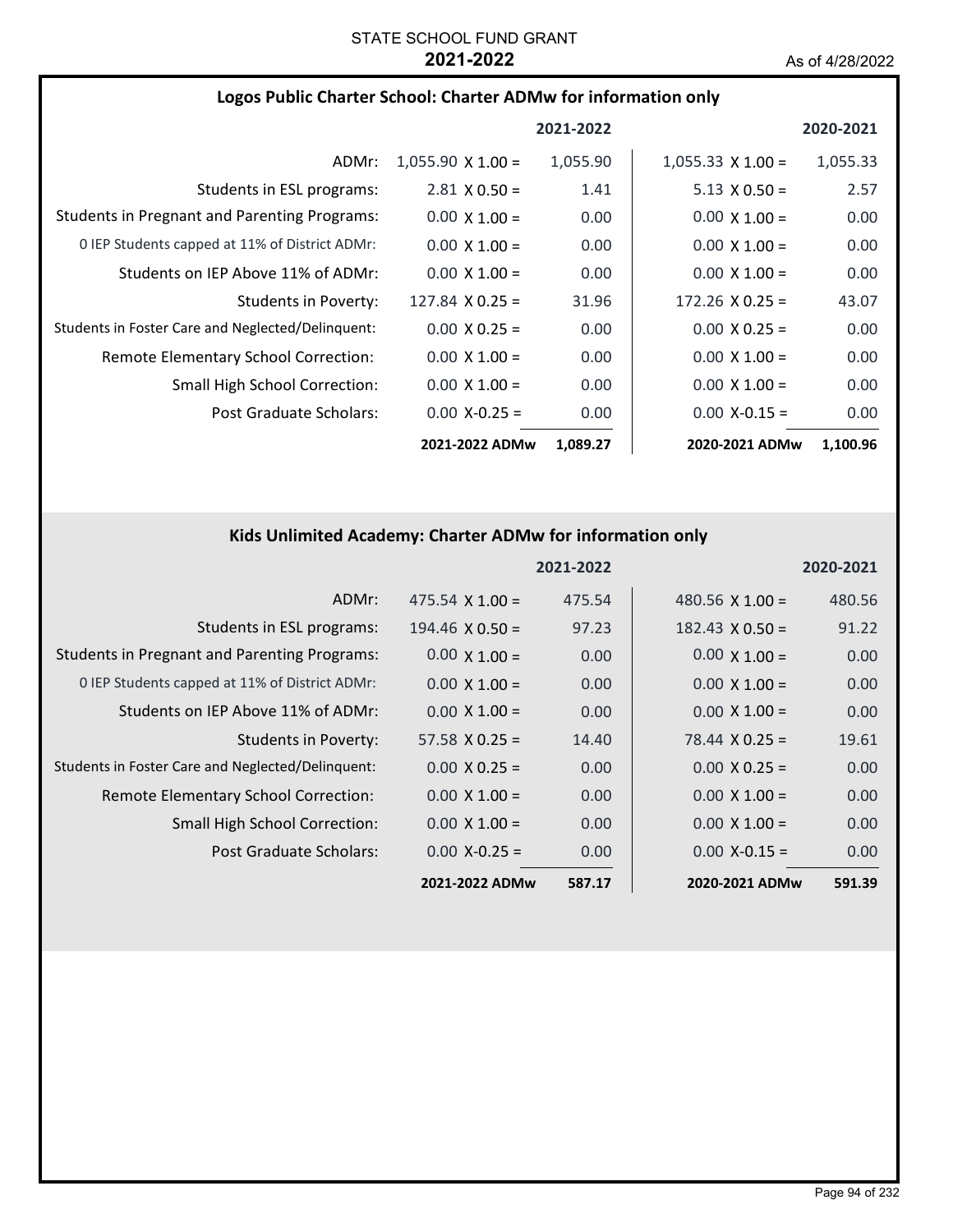#### **The Valley School of Southern Oregon: Charter ADMw for information only**

|                                                     |                        | 2021-2022 |                        | 2020-2021 |
|-----------------------------------------------------|------------------------|-----------|------------------------|-----------|
| ADMr:                                               | $117.68 \times 1.00 =$ | 117.68    | $117.44 \times 1.00 =$ | 117.44    |
| Students in ESL programs:                           | $0.00 \times 0.50 =$   | 0.00      | $0.00 \times 0.50 =$   | 0.00      |
| <b>Students in Pregnant and Parenting Programs:</b> | $0.00 \times 1.00 =$   | 0.00      | $0.00 \times 1.00 =$   | 0.00      |
| 0 IEP Students capped at 11% of District ADMr:      | $0.00 \times 1.00 =$   | 0.00      | $0.00 \times 1.00 =$   | 0.00      |
| Students on IEP Above 11% of ADMr:                  | $0.00 \times 1.00 =$   | 0.00      | $0.00 \times 1.00 =$   | 0.00      |
| Students in Poverty:                                | $14.25 \times 0.25 =$  | 3.56      | $19.17 \times 0.25 =$  | 4.79      |
| Students in Foster Care and Neglected/Delinquent:   | $0.00 \times 0.25 =$   | 0.00      | $0.00 \times 0.25 =$   | 0.00      |
| Remote Elementary School Correction:                | $0.00 \times 1.00 =$   | 0.00      | $0.00 \times 1.00 =$   | 0.00      |
| <b>Small High School Correction:</b>                | $0.00 \times 1.00 =$   | 0.00      | $0.00 \times 1.00 =$   | 0.00      |
| Post Graduate Scholars:                             | $0.00 X - 0.25 =$      | 0.00      | $0.00 X - 0.15 =$      | 0.00      |
|                                                     | 2021-2022 ADMw         | 121.24    | 2020-2021 ADMw         | 122.23    |

**Medford SD 549C Extended ADMw 16,824.77**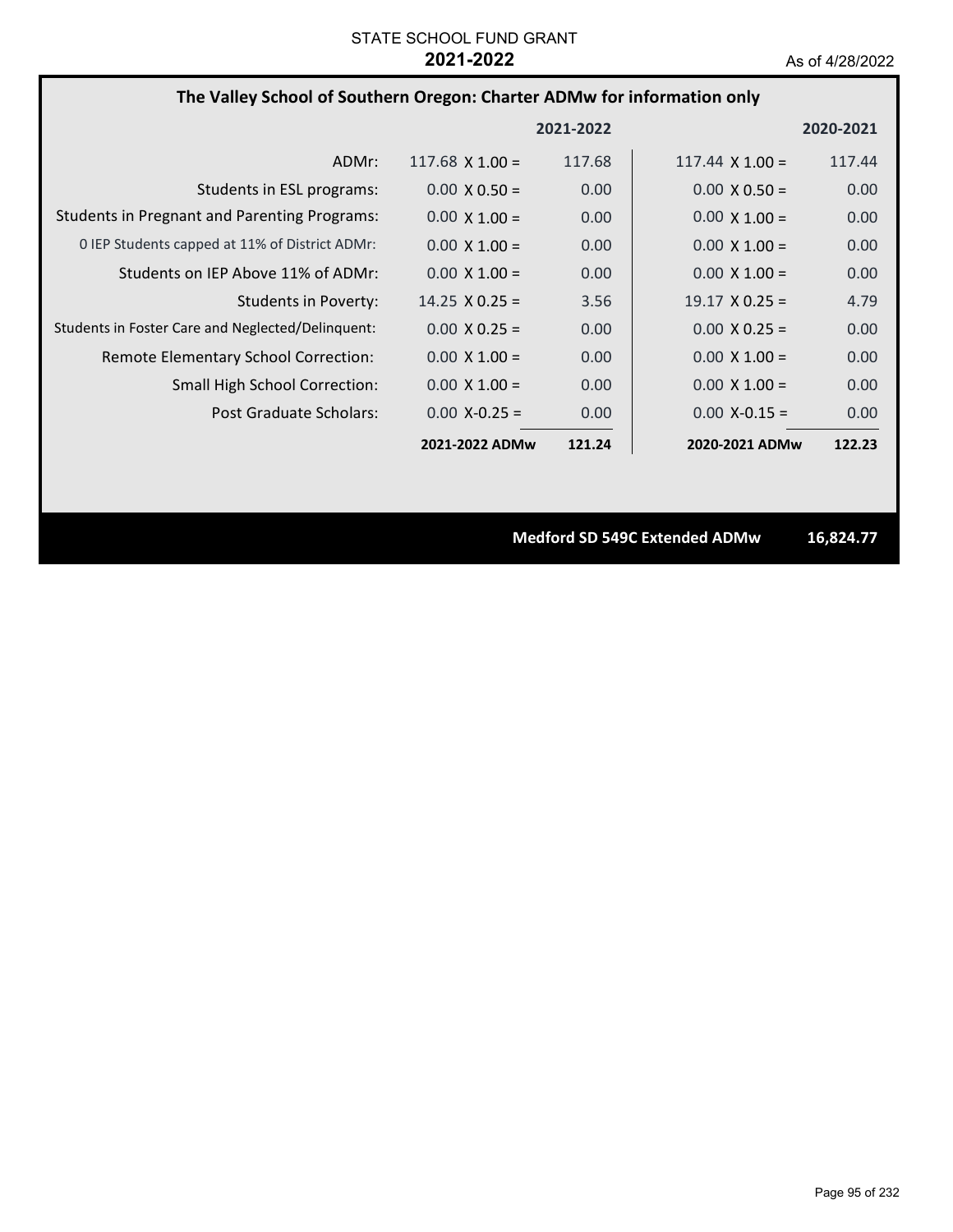## **Jefferson County, Culver SD 4** District ID: 2050

| 2021-2022 Extended ADMw |  |  |
|-------------------------|--|--|
|-------------------------|--|--|

|                                                     |                        | 2021-2022 |                                  | 2020-2021 |
|-----------------------------------------------------|------------------------|-----------|----------------------------------|-----------|
| ADMr:                                               | $677.10 \times 1.00 =$ | 677.10    | 643.10 $\times$ 1.00 =           | 643.10    |
| Students in ESL programs:                           | $71.51 \times 0.50 =$  | 35.76     | $61.96 \times 0.50 =$            | 30.98     |
| <b>Students in Pregnant and Parenting Programs:</b> | $0.00 \times 1.00 =$   | 0.00      | $0.00 \times 1.00 =$             | 0.00      |
| 114 IEP Students capped at 11% of District ADMr:    | 74.48 $\times$ 1.00 =  | 74.48     | 70.74 $\times$ 1.00 =            | 70.74     |
| Students on IEP Above 11% of ADMr:                  | 7.50 $X$ 1.00 =        | 7.50      | 7.50 $X$ 1.00 =                  | 7.50      |
| <b>Students in Poverty:</b>                         | $97.15 \times 0.25 =$  | 24.29     | $107.50 \times 0.25 =$           | 26.88     |
| Students in Foster Care and Neglected/Delinquent:   | $0.00 \times 0.25 =$   | 0.00      | $3.00 \times 0.25 =$             | 0.75      |
| Remote Elementary School Correction:                | $0.00 \times 1.00 =$   | 0.00      | $0.00 \times 1.00 =$             | 0.00      |
| <b>Small High School Correction:</b>                | $87.20 \times 1.00 =$  | 87.20     | $87.20 \times 1.00 =$            | 87.20     |
| Post Graduate Scholars:                             | $0.00$ X-0.25 =        | 0.00      | $0.00$ X-0.15 =                  | 0.00      |
|                                                     | 2021-2022 ADMw         | 906.32    | 2020-2021 ADMw                   | 867.15    |
|                                                     |                        |           | <b>Culver SD 4 Extended ADMw</b> | 906.32    |
|                                                     |                        |           |                                  |           |
|                                                     |                        |           | <b>Culver SD 4 Extended ADMw</b> | 906.32    |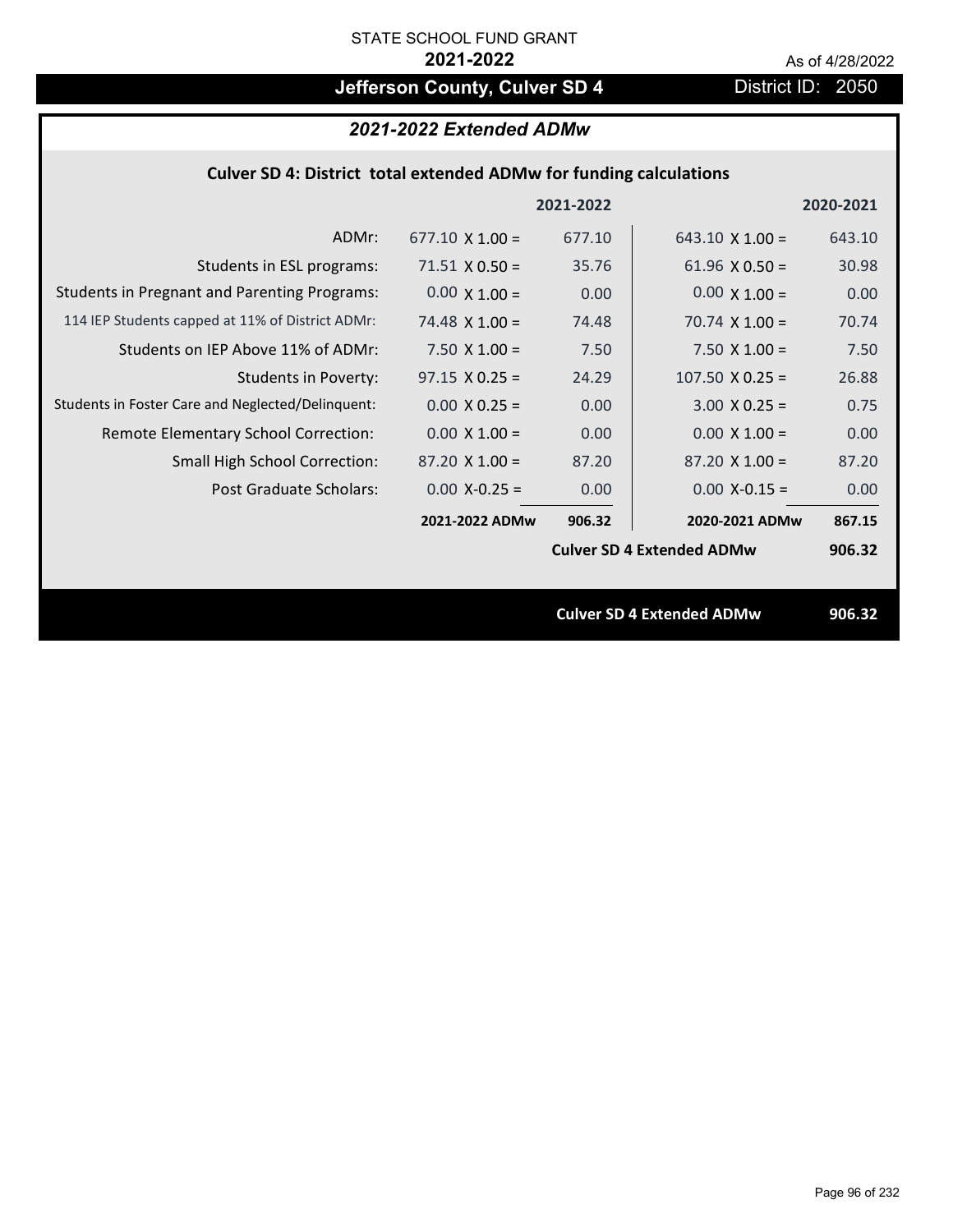## **Jefferson County, Ashwood SD 8** District ID: 2051

### *2021-2022 Extended ADMw*

### **Ashwood SD 8: District total extended ADMw for funding calculations**

|                                                     |                       | 2021-2022 |                                   | 2020-2021 |
|-----------------------------------------------------|-----------------------|-----------|-----------------------------------|-----------|
| ADMr:                                               | $10.96 \times 1.00 =$ | 10.96     | $12.00 \times 1.00 =$             | 12.00     |
| Students in ESL programs:                           | $0.00 \times 0.50 =$  | 0.00      | $0.00 \times 0.50 =$              | 0.00      |
| <b>Students in Pregnant and Parenting Programs:</b> | $0.00 \times 1.00 =$  | 0.00      | $0.00 \times 1.00 =$              | 0.00      |
| 0 IEP Students capped at 11% of District ADMr:      | $0.00 \times 1.00 =$  | 0.00      | $0.00 \times 1.00 =$              | 0.00      |
| Students on IEP Above 11% of ADMr:                  | $0.00 \times 1.00 =$  | 0.00      | $0.00 \times 1.00 =$              | 0.00      |
| <b>Students in Poverty:</b>                         | $2.00 \times 0.25 =$  | 0.50      | $3.00 \times 0.25 =$              | 0.75      |
| Students in Foster Care and Neglected/Delinquent:   | $0.00 \times 0.25 =$  | 0.00      | $0.00 \times 0.25 =$              | 0.00      |
| Remote Elementary School Correction:                | $25.54$ X 1.00 =      | 25.54     | $25.54 \times 1.00 =$             | 25.54     |
| <b>Small High School Correction:</b>                | $0.00 \times 1.00 =$  | 0.00      | $0.00 \times 1.00 =$              | 0.00      |
| Post Graduate Scholars:                             | $0.00$ X-0.25 =       | 0.00      | $0.00$ X-0.15 =                   | 0.00      |
|                                                     | 2021-2022 ADMw        | 37.00     | 2020-2021 ADMw                    | 38.29     |
|                                                     |                       |           | <b>Ashwood SD 8 Extended ADMw</b> | 38.29     |
|                                                     |                       |           |                                   |           |
|                                                     |                       |           | <b>Ashwood SD 8 Extended ADMw</b> | 38.29     |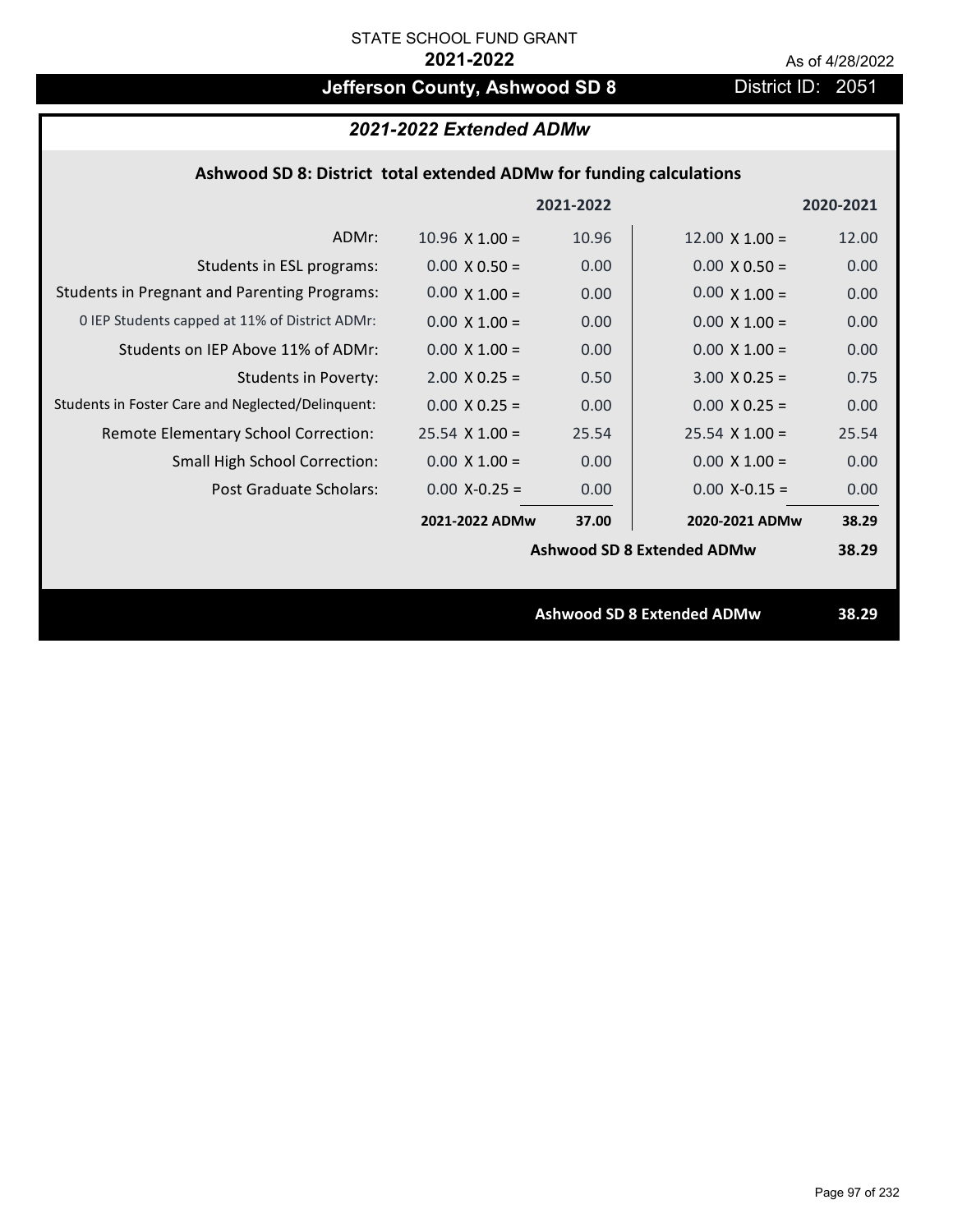## **Jefferson County, Black Butte SD 41** District ID: 2052

# *2021-2022 Extended ADMw*

## **Black Butte SD 41: District total extended ADMw for funding calculations**

|                                                     |                       | 2021-2022 |                                        | 2020-2021 |
|-----------------------------------------------------|-----------------------|-----------|----------------------------------------|-----------|
| ADMr:                                               | $20.71 \times 1.00 =$ | 20.71     | $29.04 \times 1.00 =$                  | 29.04     |
| Students in ESL programs:                           | $0.00 \times 0.50 =$  | 0.00      | $0.00 \times 0.50 =$                   | 0.00      |
| <b>Students in Pregnant and Parenting Programs:</b> | $0.00 \times 1.00 =$  | 0.00      | $0.00 \times 1.00 =$                   | 0.00      |
| 1 IEP Students capped at 11% of District ADMr:      | $1.00 \times 1.00 =$  | 1.00      | $3.00 \times 1.00 =$                   | 3.00      |
| Students on IEP Above 11% of ADMr:                  | $0.00 \times 1.00 =$  | 0.00      | $0.00 \times 1.00 =$                   | 0.00      |
| <b>Students in Poverty:</b>                         | $0.71 X 0.25 =$       | 0.18      | $3.00 X 0.25 =$                        | 0.75      |
| Students in Foster Care and Neglected/Delinquent:   | $0.00 \times 0.25 =$  | 0.00      | $0.00 \times 0.25 =$                   | 0.00      |
| Remote Elementary School Correction:                | $25.54 \times 1.00 =$ | 25.54     | $25.54 \times 1.00 =$                  | 25.54     |
| <b>Small High School Correction:</b>                | $0.00 \times 1.00 =$  | 0.00      | $0.00 \times 1.00 =$                   | 0.00      |
| Post Graduate Scholars:                             | $0.00$ X-0.25 =       | 0.00      | $0.00$ X-0.15 =                        | 0.00      |
|                                                     | 2021-2022 ADMw        | 47.43     | 2020-2021 ADMw                         | 58.33     |
|                                                     |                       |           | <b>Black Butte SD 41 Extended ADMw</b> | 58.33     |
|                                                     |                       |           |                                        |           |
|                                                     |                       |           | <b>Black Butte SD 41 Extended ADMw</b> | 58.33     |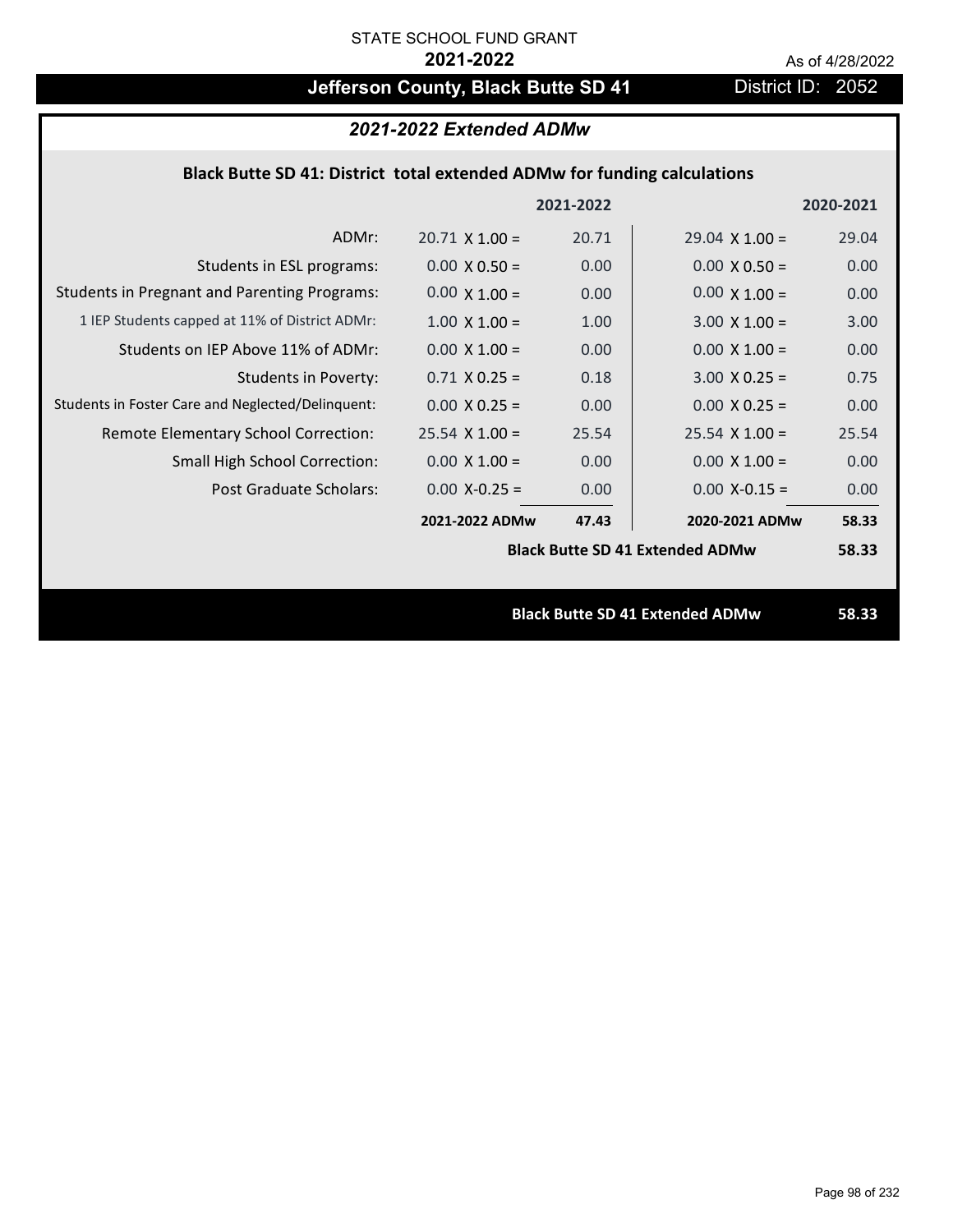## Jefferson County, Jefferson County SD 509J District ID: 2053

### *2021-2022 Extended ADMw*

### **Jefferson County SD 509J: District total extended ADMw for funding calculations**

|                                                     |                          | 2021-2022 |                                        | 2020-2021 |
|-----------------------------------------------------|--------------------------|-----------|----------------------------------------|-----------|
| ADMr:                                               | $2,776.25 \times 1.00 =$ | 2,776.25  | $2,776.39 \times 1.00 =$               | 2,776.39  |
| Students in ESL programs:                           | $515.36 \times 0.50 =$   | 257.68    | $560.41 \times 0.50 =$                 | 280.21    |
| <b>Students in Pregnant and Parenting Programs:</b> | 3.82 $\times$ 1.00 =     | 3.82      | 8.28 $\times$ 1.00 =                   | 8.28      |
| 499 IEP Students capped at 11% of District ADMr:    | $305.39 \times 1.00 =$   | 305.39    | $305.40 \times 1.00 =$                 | 305.40    |
| Students on IEP Above 11% of ADMr:                  | 62.90 $X$ 1.00 =         | 62.90     | 62.90 $X$ 1.00 =                       | 62.90     |
| <b>Students in Poverty:</b>                         | $481.17 \times 0.25 =$   | 120.29    | 600.53 $X$ 0.25 =                      | 150.13    |
| Students in Foster Care and Neglected/Delinquent:   | $21.00 \times 0.25 =$    | 5.25      | $38.00 \times 0.25 =$                  | 9.50      |
| Remote Elementary School Correction:                | $25.54$ X 1.00 =         | 25.54     | $25.54$ X 1.00 =                       | 25.54     |
| <b>Small High School Correction:</b>                | $0.00 \times 1.00 =$     | 0.00      | $0.00 \times 1.00 =$                   | 0.00      |
| Post Graduate Scholars:                             | $0.00$ X-0.25 =          | 0.00      | $0.00$ X-0.15 =                        | 0.00      |
|                                                     | 2021-2022 ADMw           | 3,557.12  | 2020-2021 ADMw                         | 3,618.35  |
|                                                     |                          |           | Jefferson County SD 509J Extended ADMw | 3,618.35  |
|                                                     |                          |           |                                        |           |
|                                                     |                          |           | Jefferson County SD 509J Extended ADMw | 3,618.35  |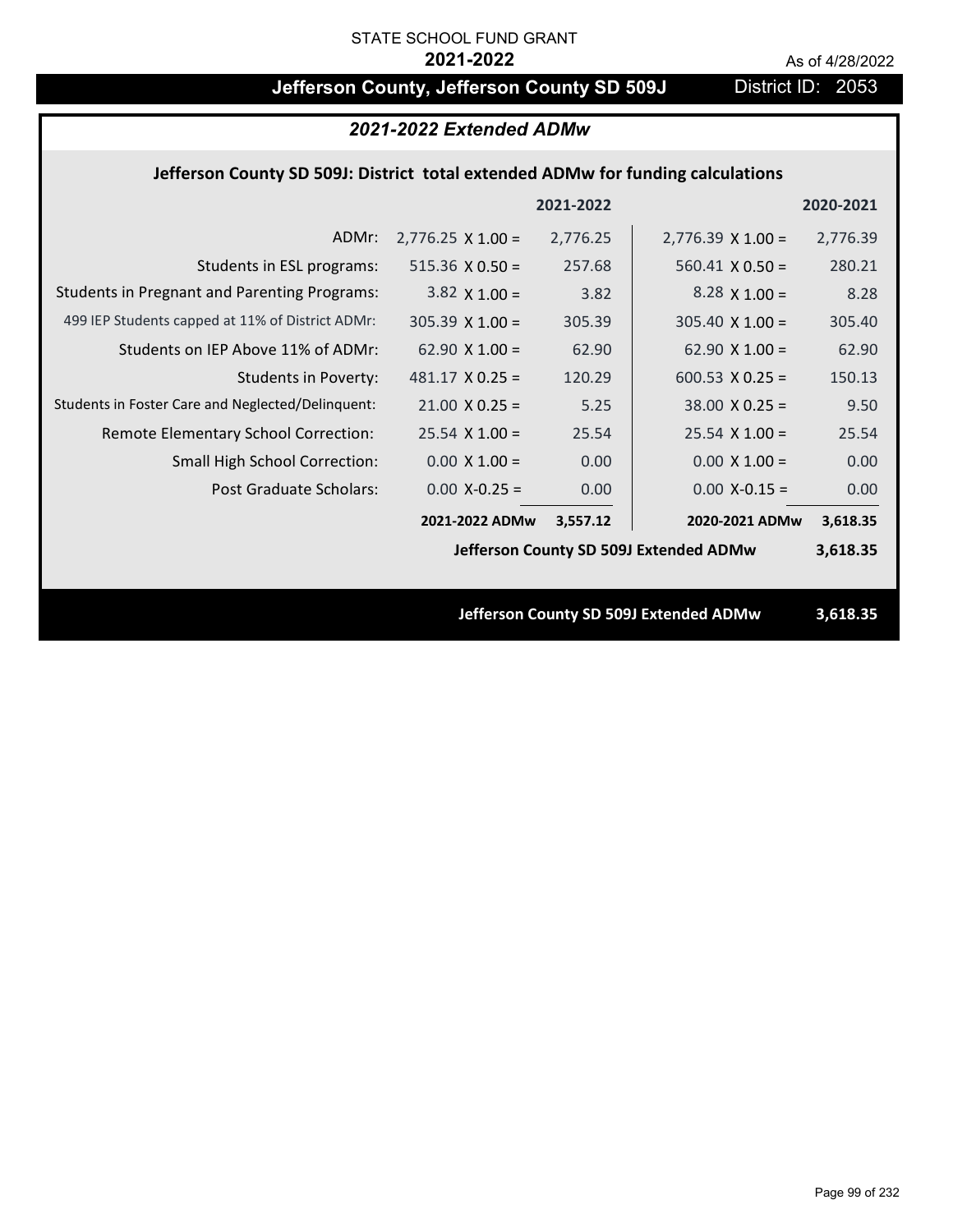## **Josephine County, Grants Pass SD 7** District ID: 2054

| 2021-2022 Extended ADMw                                                 |                          |           |                                       |           |  |
|-------------------------------------------------------------------------|--------------------------|-----------|---------------------------------------|-----------|--|
| Grants Pass SD 7: District total extended ADMw for funding calculations |                          |           |                                       |           |  |
|                                                                         |                          | 2021-2022 |                                       | 2020-2021 |  |
| ADMr:                                                                   | $5,572.31 \times 1.00 =$ | 5,572.31  | $5,605.75 \times 1.00 =$              | 5,605.75  |  |
| Students in ESL programs:                                               | $81.25 \times 0.50 =$    | 40.63     | 69.96 $\times$ 0.50 =                 | 34.98     |  |
| <b>Students in Pregnant and Parenting Programs:</b>                     | 4.88 $\times$ 1.00 =     | 4.88      | $14.59 \times 1.00 =$                 | 14.59     |  |
| 733 IEP Students capped at 11% of District ADMr:                        | 612.95 $X$ 1.00 =        | 612.95    | 616.63 $X$ 1.00 =                     | 616.63    |  |
| Students on IEP Above 11% of ADMr:                                      | $15.20 \times 1.00 =$    | 15.20     | $15.20 \times 1.00 =$                 | 15.20     |  |
| <b>Students in Poverty:</b>                                             | $775.64$ X 0.25 =        | 193.91    | $941.89$ X 0.25 =                     | 235.47    |  |
| Students in Foster Care and Neglected/Delinquent:                       | 42.00 $X$ 0.25 =         | 10.50     | $50.00 \times 0.25 =$                 | 12.50     |  |
| Remote Elementary School Correction:                                    | $0.00 \times 1.00 =$     | 0.00      | $0.00 \times 1.00 =$                  | 0.00      |  |
| Small High School Correction:                                           | $0.00 \times 1.00 =$     | 0.00      | $0.00 \times 1.00 =$                  | 0.00      |  |
| Post Graduate Scholars:                                                 | $0.00$ X-0.25 =          | 0.00      | $0.00$ X-0.15 =                       | 0.00      |  |
|                                                                         | 2021-2022 ADMw           | 6,450.38  | 2020-2021 ADMw                        | 6,535.13  |  |
|                                                                         |                          |           | <b>Grants Pass SD 7 Extended ADMw</b> | 6,535.13  |  |
|                                                                         |                          |           |                                       |           |  |
|                                                                         |                          |           | <b>Grants Pass SD 7 Extended ADMw</b> | 6,535.13  |  |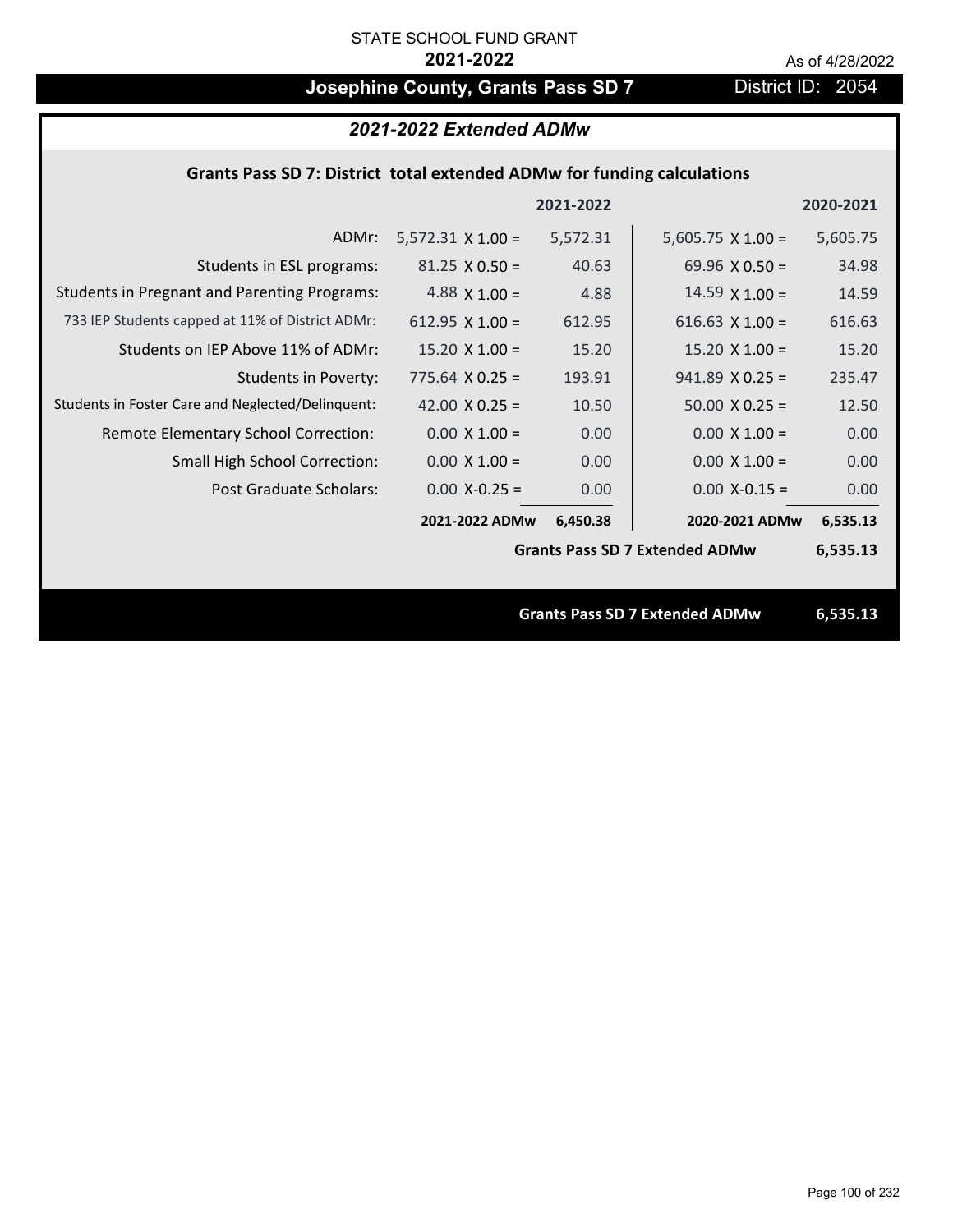### **Josephine County, Three Rivers/Josephine County SD** District ID: 2055

### *2021-2022 Extended ADMw*

#### **Three Rivers/Josephine County SD: District total extended ADMw for funding calculations**

|                                                     |                          | 2021-2022 |                          | 2020-2021 |
|-----------------------------------------------------|--------------------------|-----------|--------------------------|-----------|
| ADMr:                                               | 4,001.33 $\times$ 1.00 = | 4,001.33  | 4,050.51 $\times$ 1.00 = | 4,050.51  |
| Students in ESL programs:                           | $72.40 \times 0.50 =$    | 36.20     | $65.35 \times 0.50 =$    | 32.68     |
| <b>Students in Pregnant and Parenting Programs:</b> | $1.00 \times 1.00 =$     | 1.00      | $0.70 \times 1.00 =$     | 0.70      |
| 608 IEP Students capped at 11% of District ADMr:    | 488.44 $\times$ 1.00 =   | 488.44    | 488.83 $\times$ 1.00 =   | 488.83    |
| Students on IEP Above 11% of ADMr:                  | $11.40 \times 1.00 =$    | 11.40     | 11.40 $\times$ 1.00 =    | 11.40     |
| Students in Poverty:                                | $723.14 \times 0.25 =$   | 180.79    | $900.31 \times 0.25 =$   | 225.08    |
| Students in Foster Care and Neglected/Delinquent:   | $46.00 \times 0.25 =$    | 11.50     | $58.00 \times 0.25 =$    | 14.50     |
| Remote Elementary School Correction:                | $108.06$ X $1.00 =$      | 108.06    | $108.06 \times 1.00 =$   | 108.06    |
| <b>Small High School Correction:</b>                | $0.00 \times 1.00 =$     | 0.00      | $0.00 \times 1.00 =$     | 0.00      |
| Post Graduate Scholars:                             | $0.00$ X-0.25 =          | 0.00      | $0.00$ X-0.15 =          | 0.00      |
|                                                     | 2021-2022 ADMw           | 4,838.72  | 2020-2021 ADMw           | 4,931.75  |

**Three Rivers/Josephine County SD Extended ADMw**

### **5,402.58**

### **Sunny Wolf Charter School: Charter ADMw for information only**

|                                                     |                       | 2021-2022 |                        | 2020-2021 |
|-----------------------------------------------------|-----------------------|-----------|------------------------|-----------|
| ADMr:                                               | $102.54$ X $1.00 =$   | 102.54    | $114.80 \times 1.00 =$ | 114.80    |
| Students in ESL programs:                           | $0.00 \times 0.50 =$  | 0.00      | $0.00 \times 0.50 =$   | 0.00      |
| <b>Students in Pregnant and Parenting Programs:</b> | $0.00 \times 1.00 =$  | 0.00      | $0.00 \times 1.00 =$   | 0.00      |
| 0 IEP Students capped at 11% of District ADMr:      | $0.00 \times 1.00 =$  | 0.00      | $0.00 \times 1.00 =$   | 0.00      |
| Students on IEP Above 11% of ADMr:                  | $0.00 \times 1.00 =$  | 0.00      | $0.00 \times 1.00 =$   | 0.00      |
| <b>Students in Poverty:</b>                         | $18.53 \times 0.25 =$ | 4.63      | $25.52 \times 0.25 =$  | 6.38      |
| Students in Foster Care and Neglected/Delinquent:   | $0.00 \times 0.25 =$  | 0.00      | $0.00 \times 0.25 =$   | 0.00      |
| Remote Elementary School Correction:                | 53.93 $X$ 1.00 =      | 53.93     | 53.93 $\times$ 1.00 =  | 53.93     |
| <b>Small High School Correction:</b>                | $0.00 \times 1.00 =$  | 0.00      | $0.00 \times 1.00 =$   | 0.00      |
| Post Graduate Scholars:                             | $0.00$ X-0.25 =       | 0.00      | $0.00 X - 0.15 =$      | 0.00      |
|                                                     | 2021-2022 ADMw        | 161.10    | 2020-2021 ADMw         | 175.11    |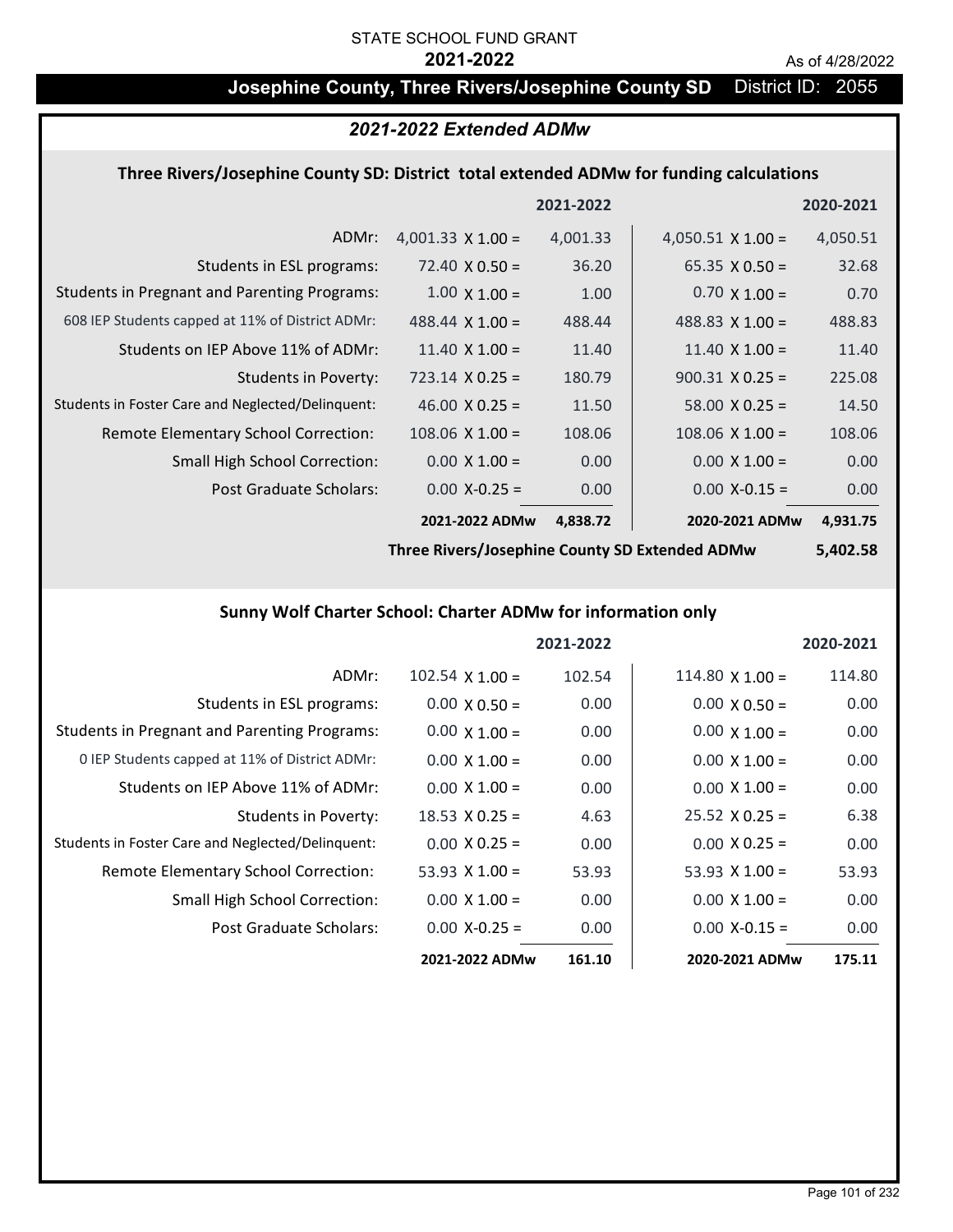#### **Woodland Charter School: Charter ADMw for information only**

|                                                     |                        | 2021-2022 |                       | 2020-2021         |
|-----------------------------------------------------|------------------------|-----------|-----------------------|-------------------|
| ADMr:                                               | $165.81 \times 1.00 =$ | 165.81    | $153.62$ X $1.00 =$   | 153.62            |
| Students in ESL programs:                           | $0.00 \times 0.50 =$   | 0.00      | $1.00 \times 0.50 =$  | 0.50              |
| <b>Students in Pregnant and Parenting Programs:</b> | $0.00 \times 1.00 =$   | 0.00      | $0.00 \times 1.00 =$  | 0.00              |
| 0 IEP Students capped at 11% of District ADMr:      | $0.00 \times 1.00 =$   | 0.00      | $0.00 \times 1.00 =$  | 0.00 <sub>1</sub> |
| Students on IEP Above 11% of ADMr:                  | $0.00 \times 1.00 =$   | 0.00      | $0.00 \times 1.00 =$  | 0.00              |
| Students in Poverty:                                | $29.97 \times 0.25 =$  | 7.49      | $34.15 \times 0.25 =$ | 8.54              |
| Students in Foster Care and Neglected/Delinguent:   | $0.00 \times 0.25 =$   | 0.00      | $0.00 \times 0.25 =$  | 0.00              |
| Remote Elementary School Correction:                | $0.00 \times 1.00 =$   | 0.00      | $0.00 \times 1.00 =$  | 0.00              |
| <b>Small High School Correction:</b>                | $0.00 \times 1.00 =$   | 0.00      | $0.00 \times 1.00 =$  | 0.00              |
| Post Graduate Scholars:                             | $0.00 X - 0.25 =$      | 0.00      | $0.00$ X-0.15 =       | 0.00              |
|                                                     | 2021-2022 ADMw         | 173.30    | 2020-2021 ADMw        | 162.66            |

#### **Southern Oregon Success Academy: Charter ADMw for information only**

|                                                     |                       | 2021-2022 |                        | 2020-2021 |
|-----------------------------------------------------|-----------------------|-----------|------------------------|-----------|
| ADMr:                                               | $170.72$ X $1.00 =$   | 170.72    | $124.96 \times 1.00 =$ | 124.96    |
| Students in ESL programs:                           | $0.00 \times 0.50 =$  | 0.00      | $0.00 \times 0.50 =$   | 0.00      |
| <b>Students in Pregnant and Parenting Programs:</b> | $0.88 \times 1.00 =$  | 0.88      | $1.16 \times 1.00 =$   | 1.16      |
| 0 IEP Students capped at 11% of District ADMr:      | $0.00 \times 1.00 =$  | 0.00      | $0.00 \times 1.00 =$   | 0.00      |
| Students on IEP Above 11% of ADMr:                  | $0.00 \times 1.00 =$  | 0.00      | $0.00 \times 1.00 =$   | 0.00      |
| Students in Poverty:                                | $30.85 \times 0.25 =$ | 7.71      | $27.78 \times 0.25 =$  | 6.95      |
| Students in Foster Care and Neglected/Delinquent:   | $0.00 \times 0.25 =$  | 0.00      | $0.00 \times 0.25 =$   | 0.00      |
| Remote Elementary School Correction:                | $0.00 \times 1.00 =$  | 0.00      | $0.00 \times 1.00 =$   | 0.00      |
| Small High School Correction:                       | $0.00 \times 1.00 =$  | 0.00      | $0.00 \times 1.00 =$   | 0.00      |
| Post Graduate Scholars:                             | $0.00 X - 0.25 =$     | 0.00      | $0.00 X - 0.15 =$      | 0.00      |
|                                                     | 2021-2022 ADMw        | 179.31    | 2020-2021 ADMw         | 133.07    |

#### **Three Rivers/Josephine County SD Extended ADMw 5,402.58**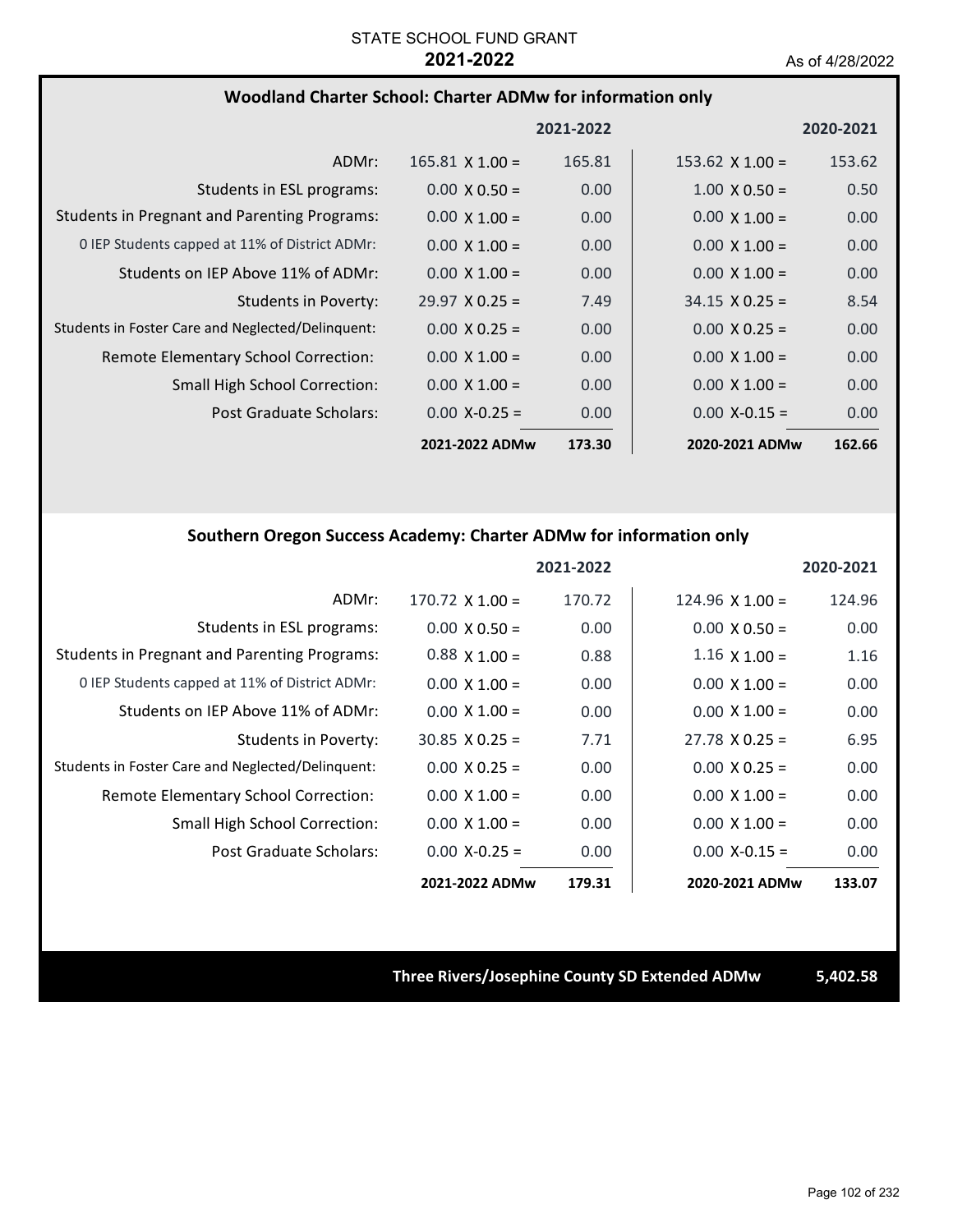## **Klamath County, Klamath Falls City Schools District ID: 2056**

### *2021-2022 Extended ADMw*

#### **Klamath Falls City Schools: District total extended ADMw for funding calculations**

|                                                     |                          | 2021-2022 |                          | 2020-2021 |
|-----------------------------------------------------|--------------------------|-----------|--------------------------|-----------|
| ADMr:                                               | $2,499.07 \times 1.00 =$ | 2,499.07  | $2,567.82 \times 1.00 =$ | 2,567.82  |
| Students in ESL programs:                           | $109.95 \times 0.50 =$   | 54.98     | 116.86 $\times$ 0.50 =   | 58.43     |
| <b>Students in Pregnant and Parenting Programs:</b> | $1.64 \times 1.00 =$     | 1.64      | 2.22 $\times$ 1.00 =     | 2.22      |
| 427 IEP Students capped at 11% of District ADMr:    | $292.74 \times 1.00 =$   | 292.74    | $301.26$ X $1.00 =$      | 301.26    |
| Students on IEP Above 11% of ADMr:                  | $30.70 \times 1.00 =$    | 30.70     | $30.70 \times 1.00 =$    | 30.70     |
| <b>Students in Poverty:</b>                         | 499.68 $X$ 0.25 =        | 124.92    | $606.62$ $X$ 0.25 =      | 151.66    |
| Students in Foster Care and Neglected/Delinquent:   | $57.00 \times 0.25 =$    | 14.25     | $52.00 \times 0.25 =$    | 13.00     |
| Remote Elementary School Correction:                | $0.00 \times 1.00 =$     | 0.00      | $0.00 \times 1.00 =$     | 0.00      |
| <b>Small High School Correction:</b>                | $0.00 \times 1.00 =$     | 0.00      | $0.00 \times 1.00 =$     | 0.00      |
| Post Graduate Scholars:                             | $0.00$ X-0.25 =          | 0.00      | $0.00$ X-0.15 =          | 0.00      |
|                                                     | 2021-2022 ADMw           | 3,018.30  | 2020-2021 ADMw           | 3,125.09  |

**Klamath Falls City Schools Extended ADMw**

**3,307.07**

### **EagleRidge High School: Charter ADMw for information only**

|                                                     |                        | 2021-2022 |                        | 2020-2021 |
|-----------------------------------------------------|------------------------|-----------|------------------------|-----------|
| ADMr:                                               | $162.23 \times 1.00 =$ | 162.23    | $170.94 \times 1.00 =$ | 170.94    |
| Students in ESL programs:                           | $0.00 \times 0.50 =$   | 0.00      | $0.00 \times 0.50 =$   | 0.00      |
| <b>Students in Pregnant and Parenting Programs:</b> | $0.00 \times 1.00 =$   | 0.00      | $0.95 \times 1.00 =$   | 0.95      |
| 0 IEP Students capped at 11% of District ADMr:      | $0.00 \times 1.00 =$   | 0.00      | $0.00 \times 1.00 =$   | 0.00      |
| Students on IEP Above 11% of ADMr:                  | $0.00 \times 1.00 =$   | 0.00      | $0.00 \times 1.00 =$   | 0.00      |
| Students in Poverty:                                | $32.44 \times 0.25 =$  | 8.11      | 40.38 $\times$ 0.25 =  | 10.10     |
| Students in Foster Care and Neglected/Delinquent:   | $0.00 \times 0.25 =$   | 0.00      | $0.00 \times 0.25 =$   | 0.00      |
| Remote Elementary School Correction:                | $0.00 \times 1.00 =$   | 0.00      | $0.00 \times 1.00 =$   | 0.00      |
| <b>Small High School Correction:</b>                | $0.00 \times 1.00 =$   | 0.00      | $0.00 \times 1.00 =$   | 0.00      |
| Post Graduate Scholars:                             | $0.00$ X-0.25 =        | 0.00      | $0.00$ X-0.15 =        | 0.00      |
|                                                     | 2021-2022 ADMw         | 170.34    | 2020-2021 ADMw         | 181.99    |

**Klamath Falls City Schools Extended ADMw 3,307.07**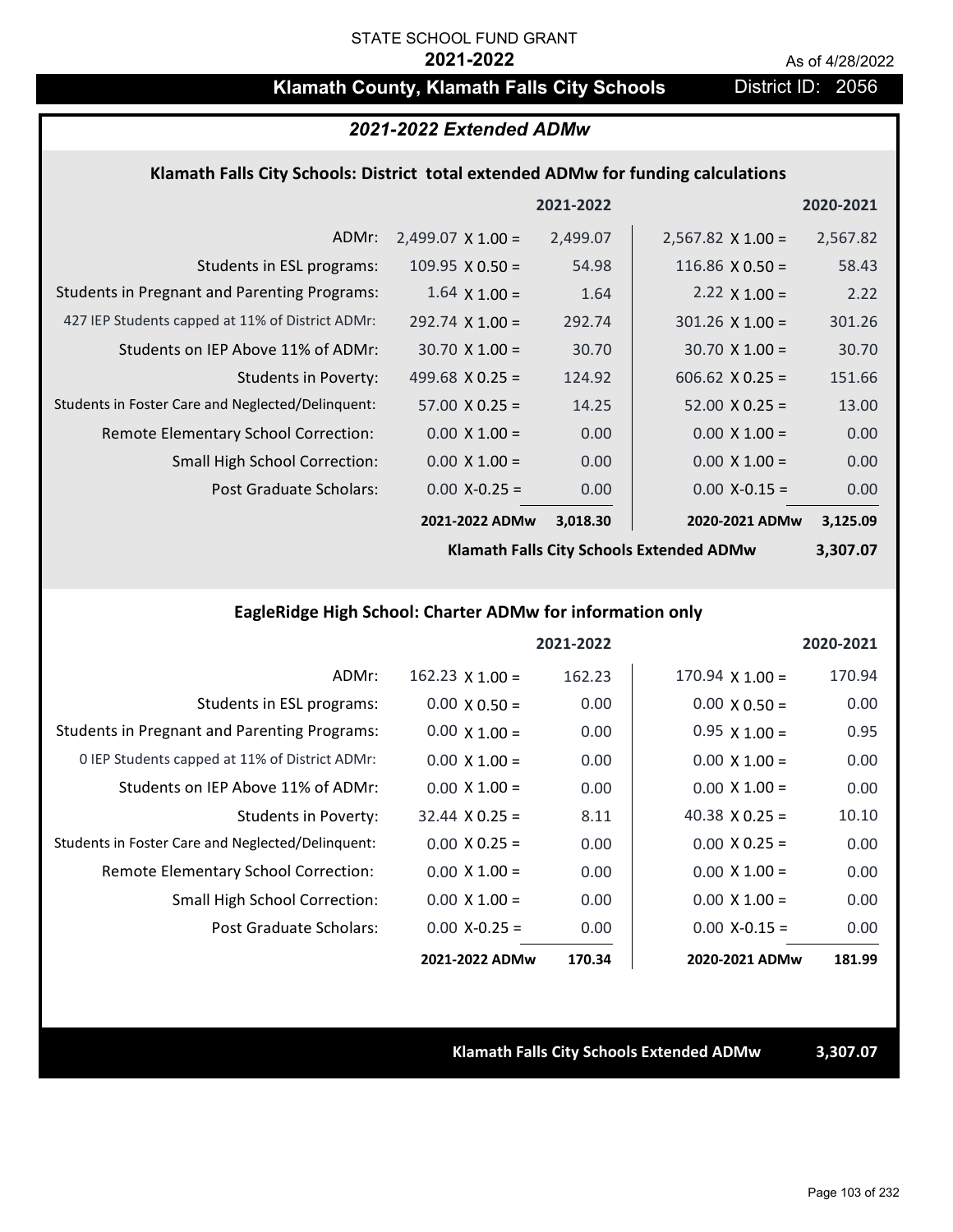## **Klamath County, Klamath County SD** District ID: 2057

### *2021-2022 Extended ADMw*

#### **Klamath County SD: District total extended ADMw for funding calculations**

|                                                     |                          | 2021-2022 |                          | 2020-2021 |
|-----------------------------------------------------|--------------------------|-----------|--------------------------|-----------|
| ADMr:                                               | $6,954.42 \times 1.00 =$ | 6,954.42  | $6,811.00 \times 1.00 =$ | 6,811.00  |
| Students in ESL programs:                           | $295.53 \times 0.50 =$   | 147.77    | $260.86 \times 0.50 =$   | 130.43    |
| <b>Students in Pregnant and Parenting Programs:</b> | $9.55 \times 1.00 =$     | 9.55      | $3.17 \times 1.00 =$     | 3.17      |
| 1071 IEP Students capped at 11% of District ADMr:   | $764.99 \times 1.00 =$   | 764.99    | 749.21 $\times$ 1.00 =   | 749.21    |
| Students on IEP Above 11% of ADMr:                  | 17.70 $X$ 1.00 =         | 17.70     | $17.70 \times 1.00 =$    | 17.70     |
| <b>Students in Poverty:</b>                         | $1,138.45$ X 0.25 =      | 284.61    | $1,360.81$ X 0.25 =      | 340.20    |
| Students in Foster Care and Neglected/Delinquent:   | $38.00 \times 0.25 =$    | 9.50      | 44.00 $X$ 0.25 =         | 11.00     |
| Remote Elementary School Correction:                | $175.18 \times 1.00 =$   | 175.18    | $175.18 \times 1.00 =$   | 175.18    |
| <b>Small High School Correction:</b>                | $276.45 \times 1.00 =$   | 276.45    | $276.45 \times 1.00 =$   | 276.45    |
| Post Graduate Scholars:                             | $0.00$ X-0.25 =          | 0.00      | $0.00$ X-0.15 =          | 0.00      |
|                                                     | 2021-2022 ADMw           | 8,640.16  | 2020-2021 ADMw           | 8,514.34  |

**Klamath County SD Extended ADMw**

**8,640.16**

### **Sage Community School: Charter ADMw for information only**

|                                                     |                      | 2021-2022 |                      | 2020-2021 |
|-----------------------------------------------------|----------------------|-----------|----------------------|-----------|
| ADMr:                                               | $0.00 \times 1.00 =$ | 0.00      | $0.00 \times 1.00 =$ | 0.00      |
| Students in ESL programs:                           | $0.00 \times 0.50 =$ | 0.00      | $0.00 \times 0.50 =$ | 0.00      |
| <b>Students in Pregnant and Parenting Programs:</b> | $0.00 \times 1.00 =$ | 0.00      | $0.00 \times 1.00 =$ | 0.00      |
| 0 IEP Students capped at 11% of District ADMr:      | $0.00 \times 1.00 =$ | 0.00      | $0.00 \times 1.00 =$ | 0.00      |
| Students on IEP Above 11% of ADMr:                  | $0.00 \times 1.00 =$ | 0.00      | $0.00 \times 1.00 =$ | 0.00      |
| Students in Poverty:                                | $0.00 \times 0.25 =$ | 0.00      | $0.00 \times 0.25 =$ | 0.00      |
| Students in Foster Care and Neglected/Delinquent:   | $0.00 \times 0.25 =$ | 0.00      | $0.00 \times 0.25 =$ | 0.00      |
| Remote Elementary School Correction:                | $0.00 \times 1.00 =$ | 0.00      | $0.00 \times 1.00 =$ | 0.00      |
| <b>Small High School Correction:</b>                | $0.00 \times 1.00 =$ | 0.00      | $0.00 \times 1.00 =$ | 0.00      |
| Post Graduate Scholars:                             | $0.00 X - 0.25 =$    | 0.00      | $0.00 X-0.15 =$      | 0.00      |
|                                                     | 2021-2022 ADMw       | 0.00      | 2020-2021 ADMw       | 0.00      |

**Klamath County SD Extended ADMw 8,640.16**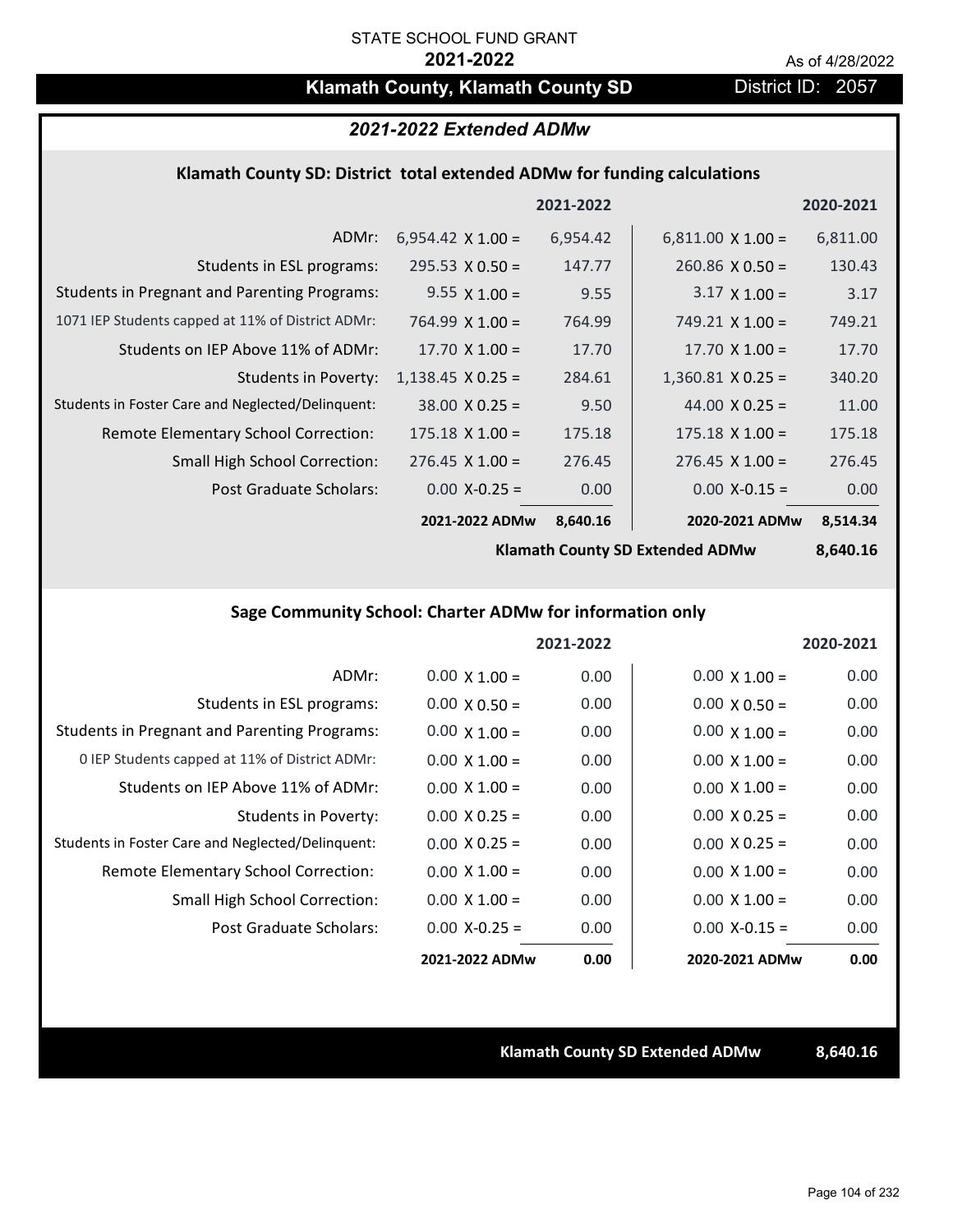## Lake County, Lake County SD 7 **District ID: 2059**

### *2021-2022 Extended ADMw*

#### **Lake County SD 7: District total extended ADMw for funding calculations**

|                                                     |                                | 2021-2022 |                                       | 2020-2021 |
|-----------------------------------------------------|--------------------------------|-----------|---------------------------------------|-----------|
| ADMr:                                               | 734.41 $\times$ 1.00 =         | 734.41    | $713.27 \times 1.00 =$                | 713.27    |
| Students in ESL programs:                           | $37.36 \times 0.50 =$          | 18.68     | $34.44 \times 0.50 =$                 | 17.22     |
| <b>Students in Pregnant and Parenting Programs:</b> | $0.00 \times 1.00 =$           | 0.00      | $0.12 \times 1.00 =$                  | 0.12      |
| 106 IEP Students capped at 11% of District ADMr:    | $80.79 \times 1.00 =$          | 80.79     | 78.46 $\times$ 1.00 =                 | 78.46     |
| Students on IEP Above 11% of ADMr:                  | $2.70 \times 1.00 =$           | 2.70      | $2.70$ X $1.00 =$                     | 2.70      |
| <b>Students in Poverty:</b>                         | 112.00 $X$ 0.25 =              | 28.00     | $175.00 \times 0.25 =$                | 43.75     |
| Students in Foster Care and Neglected/Delinquent:   | $3.00 \times 0.25 =$           | 0.75      | $7.00 \times 0.25 =$                  | 1.75      |
| Remote Elementary School Correction:                | $36.62$ X 1.00 =               | 36.62     | $36.62$ X $1.00 =$                    | 36.62     |
| <b>Small High School Correction:</b>                | $83.79 \times 1.00 =$          | 83.79     | $83.79$ X 1.00 =                      | 83.79     |
| Post Graduate Scholars:                             | $0.00$ X-0.25 =                | 0.00      | $0.00$ X-0.15 =                       | 0.00      |
|                                                     | 2021-2022 ADMw                 | 985.74    | 2020-2021 ADMw                        | 977.68    |
|                                                     | Lake County SD 7 Extended ADMw |           |                                       |           |
|                                                     |                                |           |                                       |           |
|                                                     |                                |           | <b>Lake County SD 7 Extended ADMw</b> | 985.74    |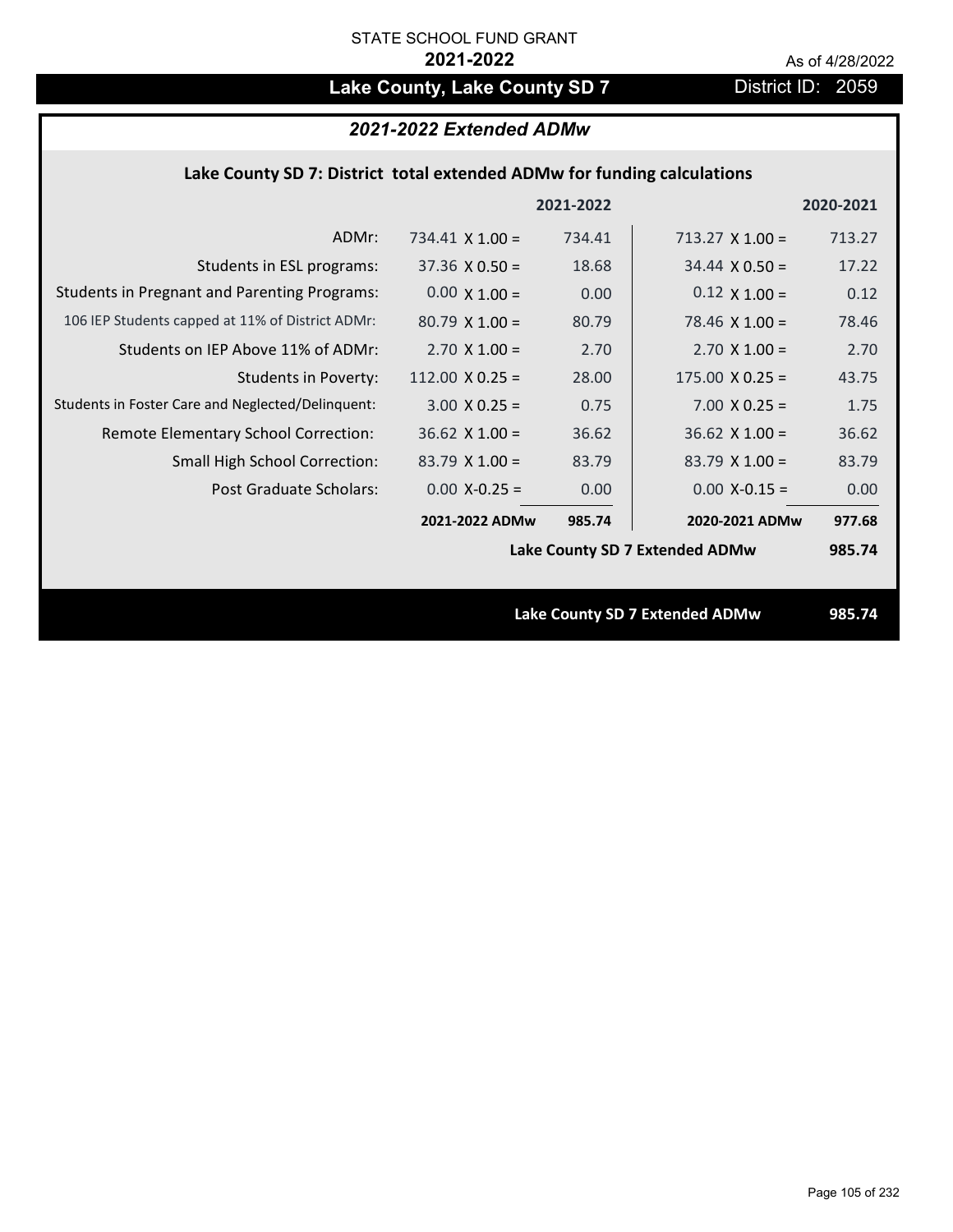## Lake County, Paisley SD 11 District ID: 2060

### *2021-2022 Extended ADMw*

#### **Paisley SD 11: District total extended ADMw for funding calculations**

|                                                     |                             | 2021-2022 |                       | 2020-2021         |
|-----------------------------------------------------|-----------------------------|-----------|-----------------------|-------------------|
| ADMr:                                               | $0.00 \times 1.00 =$        | 0.00      | $0.00 \times 1.00 =$  | 0.00              |
| Students in ESL programs:                           | $0.00 \times 0.50 =$        | 0.00      | $0.00 \times 0.50 =$  | 0.00              |
| <b>Students in Pregnant and Parenting Programs:</b> | $0.00 \times 1.00 =$        | 0.00      | $0.00 \times 1.00 =$  | 0.00              |
| 35 IEP Students capped at 11% of District ADMr:     | 22.92 $\times$ 1.00 =       | 22.92     | $21.17 \times 1.00 =$ | 21.17             |
| Students on IEP Above 11% of ADMr:                  | $1.20 \times 1.00 =$        | 1.20      | $1.20 \times 1.00 =$  | 1.20              |
| <b>Students in Poverty:</b>                         | $0.00 \times 0.25 =$        | 0.00      | $0.19 \times 0.25 =$  | 0.05              |
| Students in Foster Care and Neglected/Delinquent:   | $0.00 \times 0.25 =$        | 0.00      | $0.00 \times 0.25 =$  | 0.00              |
| Remote Elementary School Correction:                | $0.00 \times 1.00 =$        | 0.00      | $0.00 \times 1.00 =$  | 0.00              |
| <b>Small High School Correction:</b>                | $0.00 \times 1.00 =$        | 0.00      | $0.00 \times 1.00 =$  | 0.00              |
| Post Graduate Scholars:                             | $0.00$ X-0.25 =             | 0.00      | $0.00 X - 0.15 =$     | 0.00              |
|                                                     | 2021-2022 ADMw              | 24.12     | 2020-2021 ADMw        | 22.41             |
|                                                     | Daicloy CD 11 Extended ADMW |           |                       | 2AE <sub>77</sub> |

**Paisley SD 11 Extended ADMw**

**345.77**

### **Paisley School: Charter ADMw for information only**

|                                                     |                       | 2021-2022 |                       | 2020-2021 |
|-----------------------------------------------------|-----------------------|-----------|-----------------------|-----------|
| ADMr:                                               | $208.34$ X 1.00 =     | 208.34    | 192.42 $X$ 1.00 =     | 192.42    |
| Students in ESL programs:                           | $0.00 \times 0.50 =$  | 0.00      | $0.00 \times 0.50 =$  | 0.00      |
| <b>Students in Pregnant and Parenting Programs:</b> | $0.00 \times 1.00 =$  | 0.00      | $0.00 \times 1.00 =$  | 0.00      |
| 0 IEP Students capped at 11% of District ADMr:      | $0.00 \times 1.00 =$  | 0.00      | $0.00 \times 1.00 =$  | 0.00      |
| Students on IEP Above 11% of ADMr:                  | $0.00 \times 1.00 =$  | 0.00      | $0.00 \times 1.00 =$  | 0.00      |
| Students in Poverty:                                | $10.00 \times 0.25 =$ | 2.50      | $12.81 \times 0.25 =$ | 3.20      |
| Students in Foster Care and Neglected/Delinquent:   | $0.00 \times 0.25 =$  | 0.00      | $0.00 \times 0.25 =$  | 0.00      |
| Remote Elementary School Correction:                | $60.35 \times 1.00 =$ | 60.35     | $60.35 \times 1.00 =$ | 60.35     |
| <b>Small High School Correction:</b>                | $50.46 \times 1.00 =$ | 50.46     | $50.46 \times 1.00 =$ | 50.46     |
| Post Graduate Scholars:                             | $0.00 X - 0.25 =$     | 0.00      | $0.00 X-0.15 =$       | 0.00      |
|                                                     | 2021-2022 ADMw        | 321.65    | 2020-2021 ADMw        | 306.43    |

**Paisley SD 11 Extended ADMw 345.77**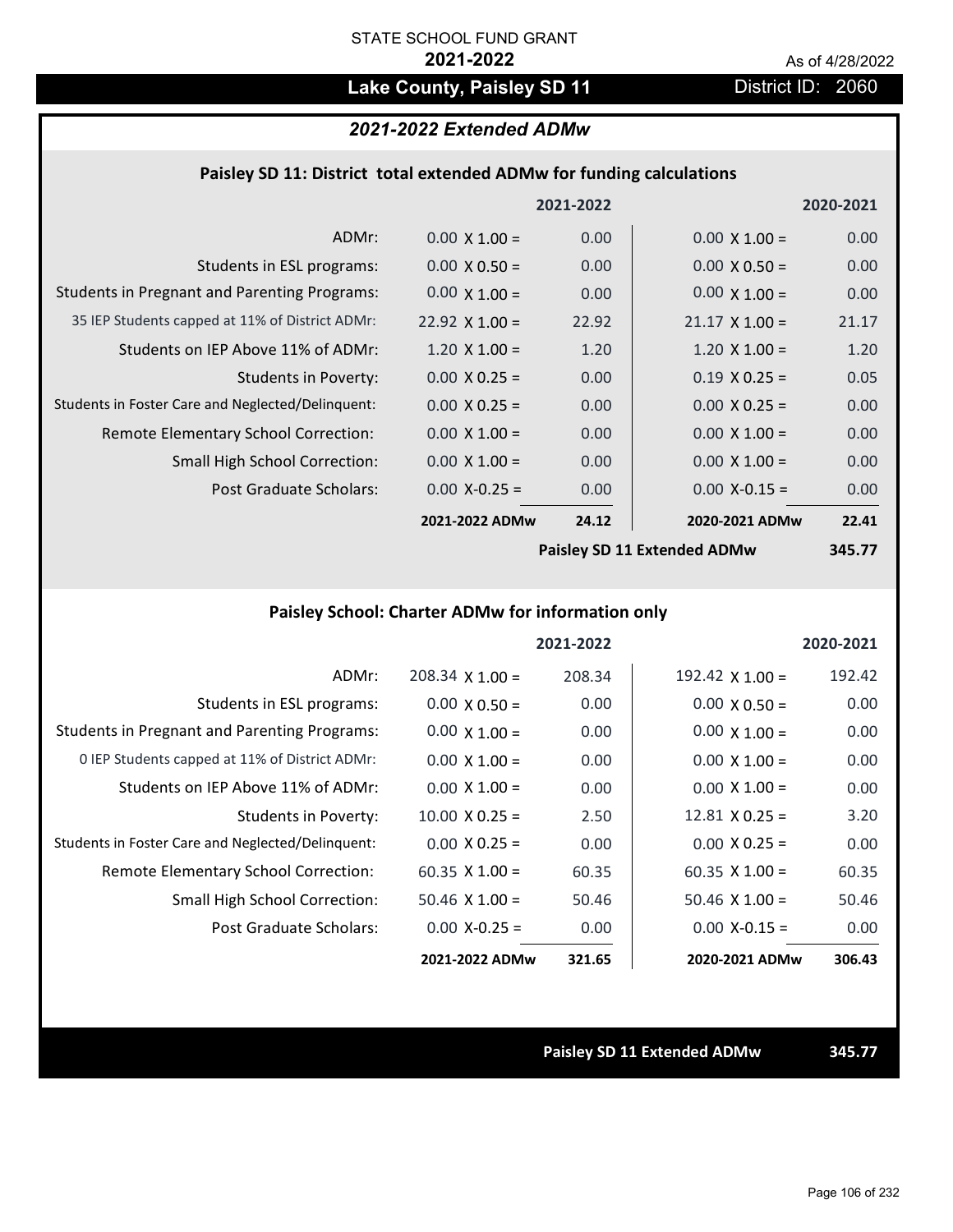## Lake County, North Lake SD 14 District ID: 2061

### *2021-2022 Extended ADMw*

### **North Lake SD 14: District total extended ADMw for funding calculations**

|                                                     |                                | 2021-2022 |                        | 2020-2021 |
|-----------------------------------------------------|--------------------------------|-----------|------------------------|-----------|
| ADMr:                                               | $244.56 \times 1.00 =$         | 244.56    | $236.29 \times 1.00 =$ | 236.29    |
| Students in ESL programs:                           | $0.00 \times 0.50 =$           | 0.00      | $0.00 \times 0.50 =$   | 0.00      |
| <b>Students in Pregnant and Parenting Programs:</b> | $0.00 \times 1.00 =$           | 0.00      | $0.00 \times 1.00 =$   | 0.00      |
| 64 IEP Students capped at 11% of District ADMr:     | $26.90 \times 1.00 =$          | 26.90     | $25.99 \times 1.00 =$  | 25.99     |
| Students on IEP Above 11% of ADMr:                  | $13.70$ X $1.00 =$             | 13.70     | $13.70$ X $1.00 =$     | 13.70     |
| <b>Students in Poverty:</b>                         | $54.09$ X 0.25 =               | 13.52     | $36.01$ X 0.25 =       | 9.00      |
| Students in Foster Care and Neglected/Delinquent:   | $3.00 \times 0.25 =$           | 0.75      | $3.00 X 0.25 =$        | 0.75      |
| Remote Elementary School Correction:                | 66.98 $\times$ 1.00 =          | 66.98     | $66.98 \times 1.00 =$  | 66.98     |
| <b>Small High School Correction:</b>                | 61.97 $X$ 1.00 =               | 61.97     | $61.97 \times 1.00 =$  | 61.97     |
| Post Graduate Scholars:                             | $0.00$ X-0.25 =                | 0.00      | $0.00$ X-0.15 =        | 0.00      |
|                                                     | 2021-2022 ADMw                 | 428.38    | 2020-2021 ADMw         | 414.68    |
|                                                     | North Lake SD 14 Extended ADMw |           |                        | 428.38    |
|                                                     |                                |           |                        |           |
|                                                     | North Lake SD 14 Extended ADMw |           |                        |           |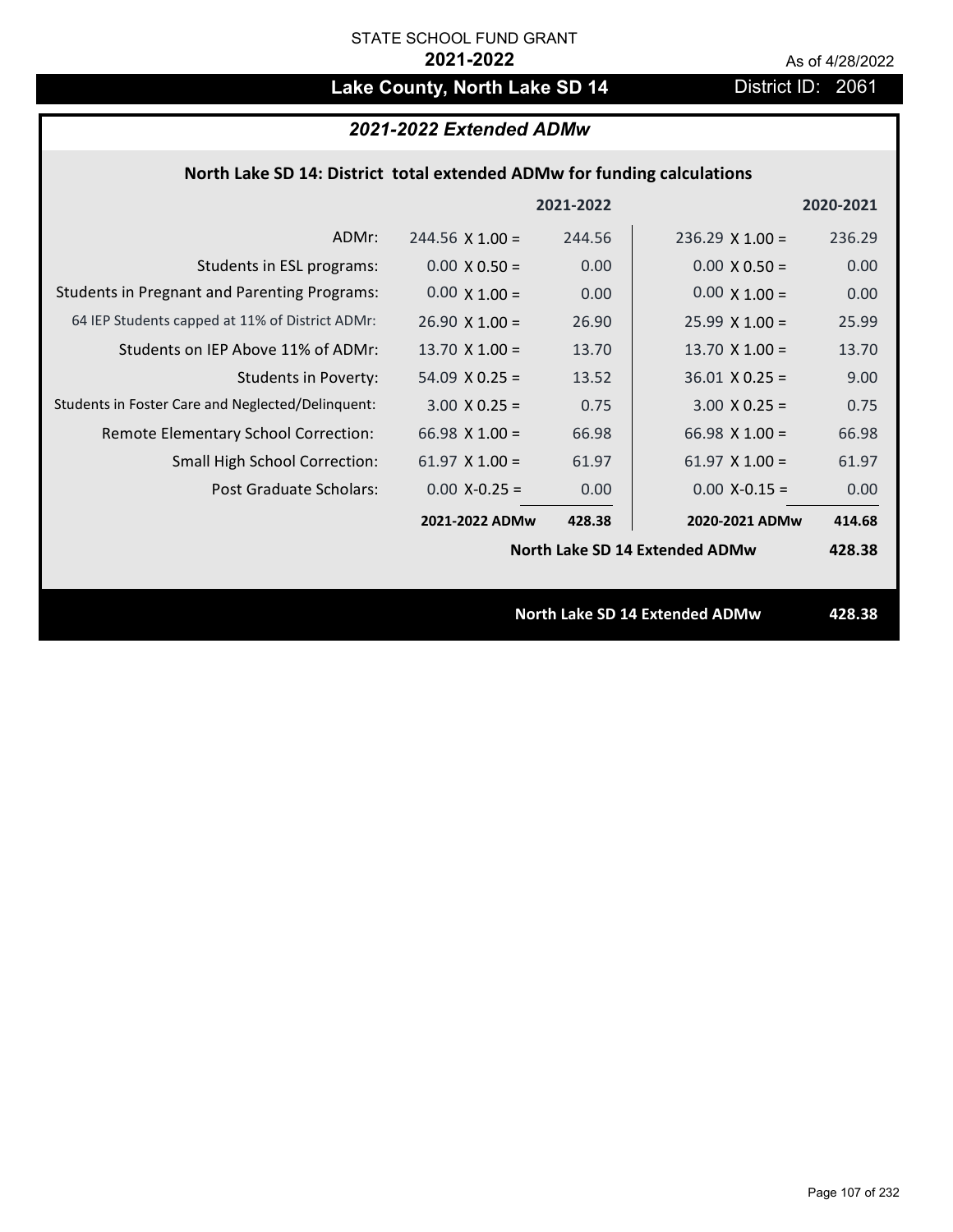## Lake County, Plush SD 18 **District ID: 2062**

### *2021-2022 Extended ADMw*

| Plush SD 18: District total extended ADMw for funding calculations |  |  |  |  |
|--------------------------------------------------------------------|--|--|--|--|
|--------------------------------------------------------------------|--|--|--|--|

|                                                     |                                  | 2021-2022 |                                  | 2020-2021 |
|-----------------------------------------------------|----------------------------------|-----------|----------------------------------|-----------|
| ADMr:                                               | $9.95 \times 1.00 =$             | 9.95      | $11.39 \times 1.00 =$            | 11.39     |
| Students in ESL programs:                           | $0.00 \times 0.50 =$             | 0.00      | $0.00 \times 0.50 =$             | 0.00      |
| <b>Students in Pregnant and Parenting Programs:</b> | $0.00 \times 1.00 =$             | 0.00      | $0.00 \times 1.00 =$             | 0.00      |
| 4 IEP Students capped at 11% of District ADMr:      | $1.09 \times 1.00 =$             | 1.09      | $1.25 \times 1.00 =$             | 1.25      |
| Students on IEP Above 11% of ADMr:                  | $1.70 \times 1.00 =$             | 1.70      | $1.70$ X $1.00 =$                | 1.70      |
| <b>Students in Poverty:</b>                         | $1.00 \times 0.25 =$             | 0.25      | $2.00 \times 0.25 =$             | 0.50      |
| Students in Foster Care and Neglected/Delinquent:   | $0.00 \times 0.25 =$             | 0.00      | $0.00 \times 0.25 =$             | 0.00      |
| Remote Elementary School Correction:                | $25.54$ X 1.00 =                 | 25.54     | $25.54 \times 1.00 =$            | 25.54     |
| <b>Small High School Correction:</b>                | $0.00 \times 1.00 =$             | 0.00      | $0.00 \times 1.00 =$             | 0.00      |
| Post Graduate Scholars:                             | $0.00$ X-0.25 =                  | 0.00      | $0.00$ X-0.15 =                  | 0.00      |
|                                                     | 2021-2022 ADMw                   | 38.53     | 2020-2021 ADMw                   | 40.38     |
|                                                     |                                  |           | <b>Plush SD 18 Extended ADMw</b> | 40.38     |
|                                                     |                                  |           |                                  |           |
|                                                     | <b>Plush SD 18 Extended ADMw</b> |           |                                  | 40.38     |
|                                                     |                                  |           |                                  |           |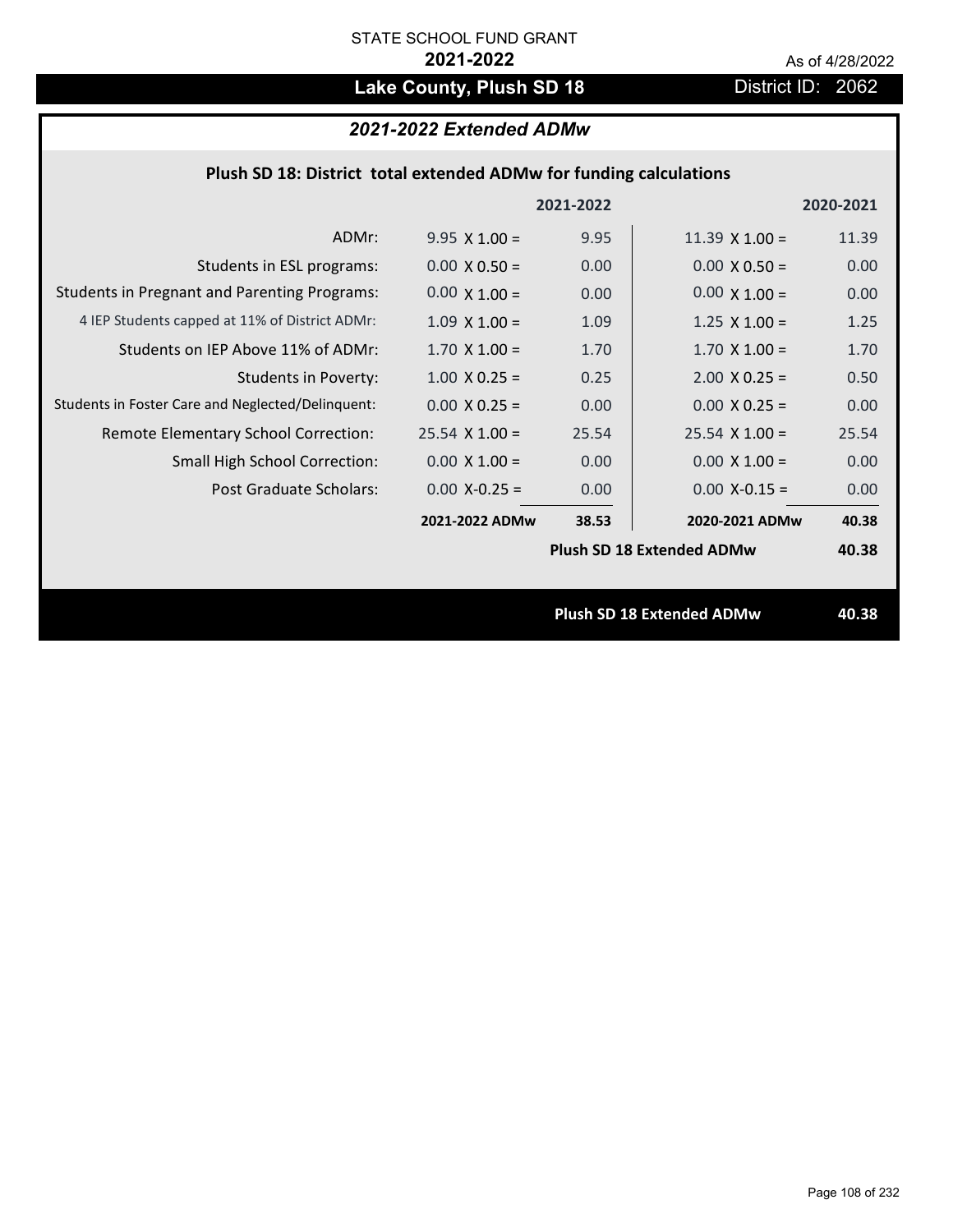# Lake County, Adel SD 21 District ID: 2063

# *2021-2022 Extended ADMw*

| Adel SD 21: District total extended ADMw for funding calculations |  |  |  |
|-------------------------------------------------------------------|--|--|--|
|-------------------------------------------------------------------|--|--|--|

|                                                     |                       | 2021-2022 |                                 | 2020-2021 |
|-----------------------------------------------------|-----------------------|-----------|---------------------------------|-----------|
| ADMr:                                               | $13.00 \times 1.00 =$ | 13.00     | $19.44 \times 1.00 =$           | 19.44     |
| Students in ESL programs:                           | $0.00 \times 0.50 =$  | 0.00      | $0.00 \times 0.50 =$            | 0.00      |
| <b>Students in Pregnant and Parenting Programs:</b> | $0.00 \times 1.00 =$  | 0.00      | $0.00 \times 1.00 =$            | 0.00      |
| 5 IEP Students capped at 11% of District ADMr:      | $1.43 \times 1.00 =$  | 1.43      | $2.14 \times 1.00 =$            | 2.14      |
| Students on IEP Above 11% of ADMr:                  | $1.90 \times 1.00 =$  | 1.90      | $1.90 \times 1.00 =$            | 1.90      |
| <b>Students in Poverty:</b>                         | $1.86$ X 0.25 =       | 0.47      | $2.00$ X 0.25 =                 | 0.50      |
| Students in Foster Care and Neglected/Delinquent:   | $0.00 \times 0.25 =$  | 0.00      | $0.00 \times 0.25 =$            | 0.00      |
| Remote Elementary School Correction:                | $23.29$ X $1.00 =$    | 23.29     | $23.29$ X $1.00 =$              | 23.29     |
| <b>Small High School Correction:</b>                | $0.00 \times 1.00 =$  | 0.00      | $0.00 \times 1.00 =$            | 0.00      |
| Post Graduate Scholars:                             | $0.00$ X-0.25 =       | 0.00      | $0.00$ X-0.15 =                 | 0.00      |
|                                                     | 2021-2022 ADMw        | 40.09     | 2020-2021 ADMw                  | 47.27     |
|                                                     |                       |           | <b>Adel SD 21 Extended ADMw</b> | 47.27     |
|                                                     |                       |           |                                 |           |
|                                                     |                       |           | <b>Adel SD 21 Extended ADMw</b> | 47.27     |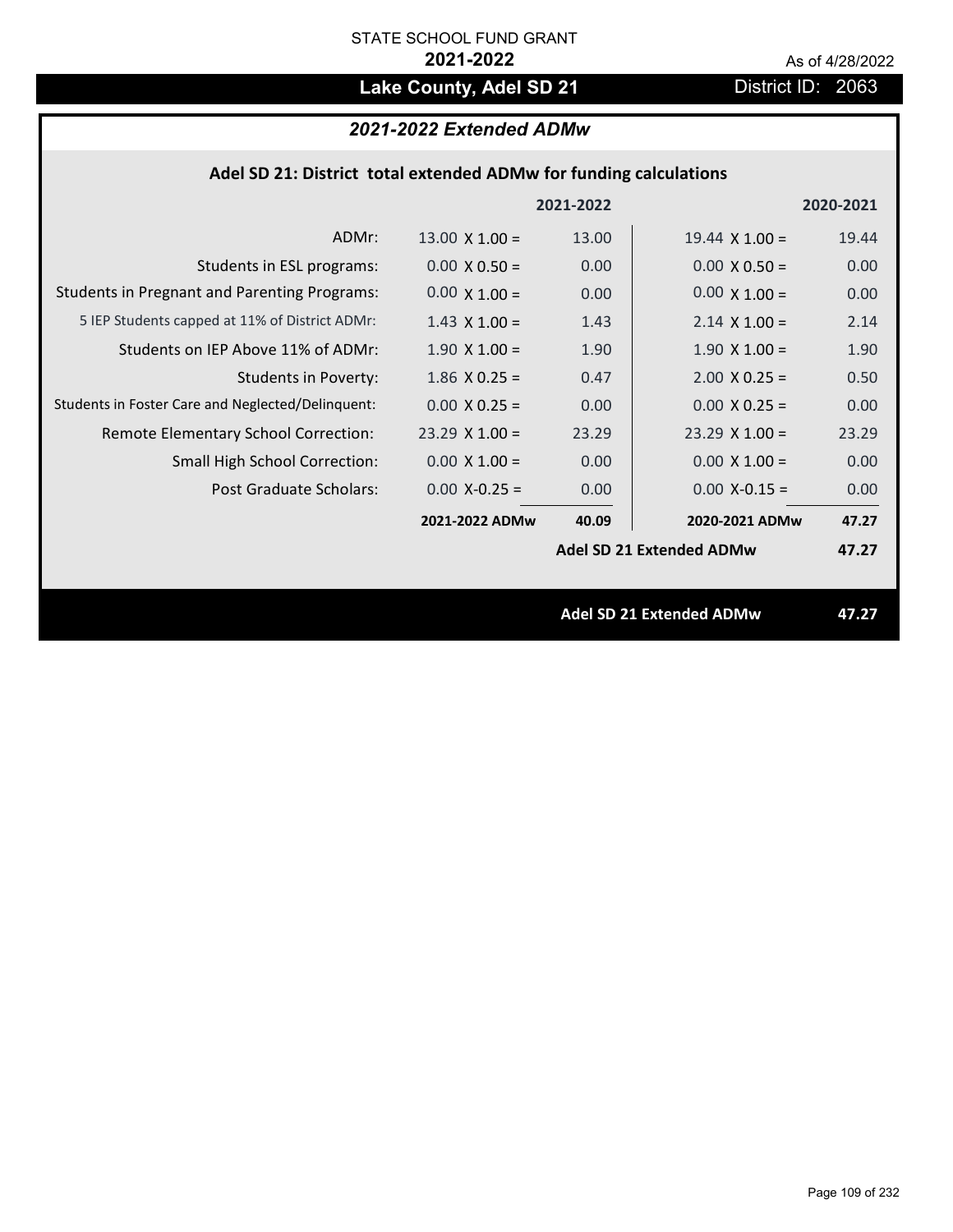# Lane County, Pleasant Hill SD 1 District ID: 2081

# *2021-2022 Extended ADMw*

## **Pleasant Hill SD 1: District total extended ADMw for funding calculations**

|                                                     |                                         | 2021-2022 |                                         | 2020-2021 |
|-----------------------------------------------------|-----------------------------------------|-----------|-----------------------------------------|-----------|
| ADMr:                                               | $931.62 \times 1.00 =$                  | 931.62    | $998.30 \times 1.00 =$                  | 998.30    |
| Students in ESL programs:                           | $1.97 \times 0.50 =$                    | 0.99      | $0.97 \times 0.50 =$                    | 0.49      |
| <b>Students in Pregnant and Parenting Programs:</b> | $0.00 \times 1.00 =$                    | 0.00      | $0.00 \times 1.00 =$                    | 0.00      |
| 139 IEP Students capped at 11% of District ADMr:    | $102.48$ X $1.00 =$                     | 102.48    | $109.81$ X $1.00 =$                     | 109.81    |
| Students on IEP Above 11% of ADMr:                  | $5.70 \times 1.00 =$                    | 5.70      | $5.70 \times 1.00 =$                    | 5.70      |
| <b>Students in Poverty:</b>                         | $107.20 \times 0.25 =$                  | 26.80     | $109.00 \times 0.25 =$                  | 27.25     |
| Students in Foster Care and Neglected/Delinquent:   | 4.00 $X$ 0.25 =                         | 1.00      | 4.00 $X$ 0.25 =                         | 1.00      |
| Remote Elementary School Correction:                | $0.00 \times 1.00 =$                    | 0.00      | $0.00 \times 1.00 =$                    | 0.00      |
| <b>Small High School Correction:</b>                | $24.34 \times 1.00 =$                   | 24.34     | $24.34$ X 1.00 =                        | 24.34     |
| Post Graduate Scholars:                             | $0.00$ X-0.25 =                         | 0.00      | $0.00$ X-0.15 =                         | 0.00      |
|                                                     | 2021-2022 ADMw                          | 1,092.92  | 2020-2021 ADMw                          | 1,166.89  |
|                                                     | <b>Pleasant Hill SD 1 Extended ADMw</b> |           |                                         | 1,166.89  |
|                                                     |                                         |           |                                         |           |
|                                                     |                                         |           | <b>Pleasant Hill SD 1 Extended ADMw</b> | 1,166.89  |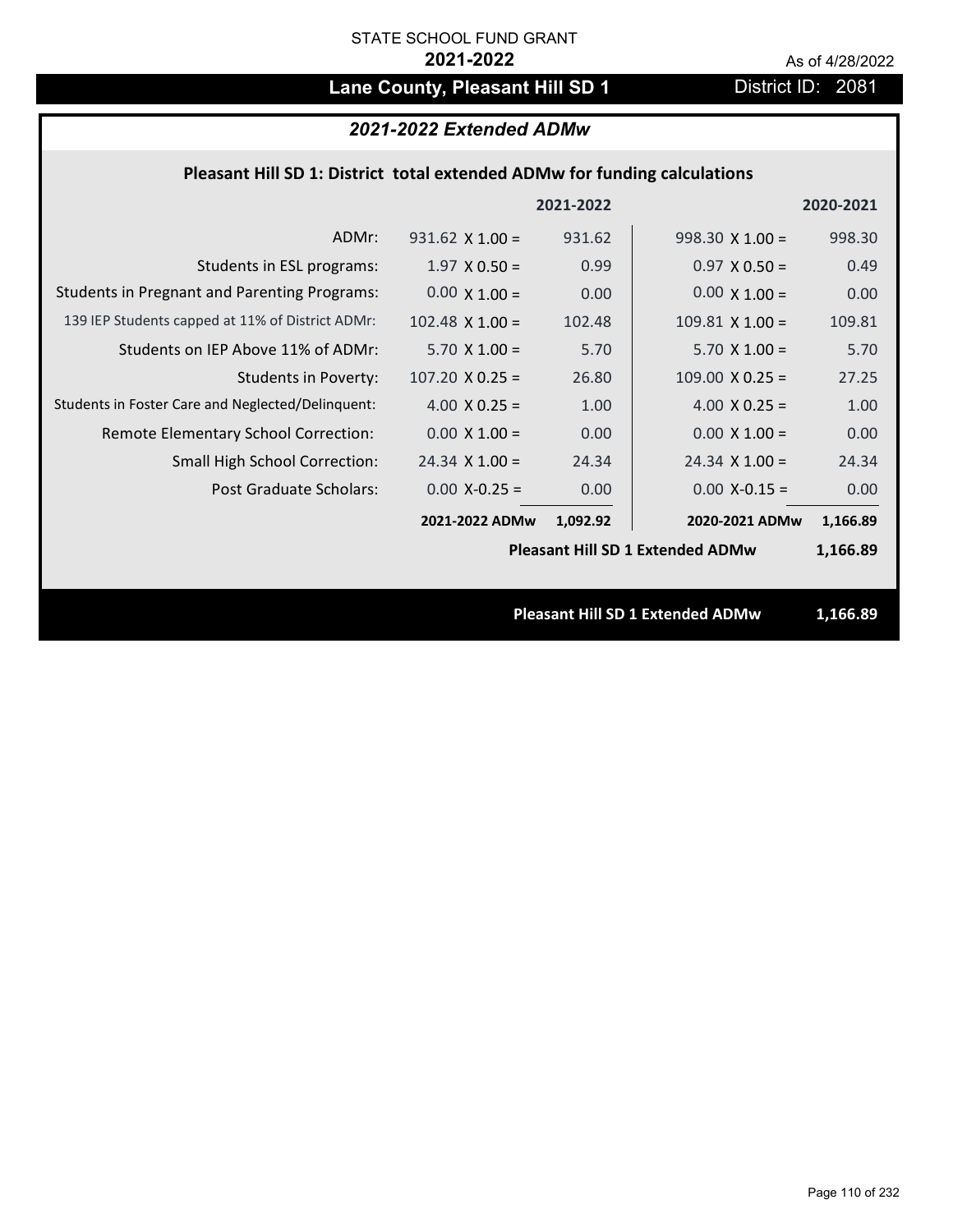# Lane County, Eugene SD 4J **District ID: 2082**

# *2021-2022 Extended ADMw*

### **Eugene SD 4J: District total extended ADMw for funding calculations**

|                                                     |                                 | 2021-2022 |                           | 2020-2021 |
|-----------------------------------------------------|---------------------------------|-----------|---------------------------|-----------|
|                                                     | ADMr: $15,559.80 \times 1.00 =$ | 15,559.80 | $15,613.04 \times 1.00 =$ | 15,613.04 |
| Students in ESL programs:                           | $540.79 \times 0.50 =$          | 270.40    | 493.67 $\times$ 0.50 =    | 246.84    |
| <b>Students in Pregnant and Parenting Programs:</b> | $14.18 \times 1.00 =$           | 14.18     | $16.53 \times 1.00 =$     | 16.53     |
| 2168 IEP Students capped at 11% of District ADMr:   | $1,801.37 \times 1.00 =$        | 1,801.37  | $1,809.65 \times 1.00 =$  | 1,809.65  |
| Students on IEP Above 11% of ADMr:                  | $102.60 \times 1.00 =$          | 102.60    | $102.60 \times 1.00 =$    | 102.60    |
| <b>Students in Poverty:</b>                         | $1,880.18 \times 0.25 =$        | 470.05    | $1,697.02$ X 0.25 =       | 424.26    |
| Students in Foster Care and Neglected/Delinquent:   | $97.00 \times 0.25 =$           | 24.25     | $106.00 \times 0.25 =$    | 26.50     |
| Remote Elementary School Correction:                | $0.00 \times 1.00 =$            | 0.00      | $0.00 \times 1.00 =$      | 0.00      |
| <b>Small High School Correction:</b>                | $0.00 \times 1.00 =$            | 0.00      | $0.00 \times 1.00 =$      | 0.00      |
| Post Graduate Scholars:                             | $0.00$ X-0.25 =                 | 0.00      | $0.00$ X-0.15 =           | 0.00      |
|                                                     | 2021-2022 ADMw                  | 18.242.64 | 2020-2021 ADMw            | 18.239.41 |

**Eugene SD 4J Extended ADMw**

**19,101.97**

# **Coburg Community Charter School: Charter ADMw for information only**

|                                                     |                        | 2021-2022 |                        | 2020-2021 |
|-----------------------------------------------------|------------------------|-----------|------------------------|-----------|
| ADMr:                                               | $219.78 \times 1.00 =$ | 219.78    | $223.34 \times 1.00 =$ | 223.34    |
| Students in ESL programs:                           | $0.00 \times 0.50 =$   | 0.00      | $0.00 \times 0.50 =$   | 0.00      |
| <b>Students in Pregnant and Parenting Programs:</b> | $0.00 \times 1.00 =$   | 0.00      | $0.00 \times 1.00 =$   | 0.00      |
| 0 IEP Students capped at 11% of District ADMr:      | $0.00 \times 1.00 =$   | 0.00      | $0.00 \times 1.00 =$   | 0.00      |
| Students on IEP Above 11% of ADMr:                  | $0.00 \times 1.00 =$   | 0.00      | $0.00 \times 1.00 =$   | 0.00      |
| Students in Poverty:                                | $26.56 \times 0.25 =$  | 6.64      | $24.28 \times 0.25 =$  | 6.07      |
| Students in Foster Care and Neglected/Delinquent:   | $0.00 \times 0.25 =$   | 0.00      | $0.00 \times 0.25 =$   | 0.00      |
| <b>Remote Elementary School Correction:</b>         | $0.00 \times 1.00 =$   | 0.00      | $0.00 \times 1.00 =$   | 0.00      |
| <b>Small High School Correction:</b>                | $0.00 \times 1.00 =$   | 0.00      | $0.00 \times 1.00 =$   | 0.00      |
| Post Graduate Scholars:                             | $0.00 X - 0.25 =$      | 0.00      | $0.00 X - 0.15 =$      | 0.00      |
|                                                     | 2021-2022 ADMw         | 226.42    | 2020-2021 ADMw         | 229.41    |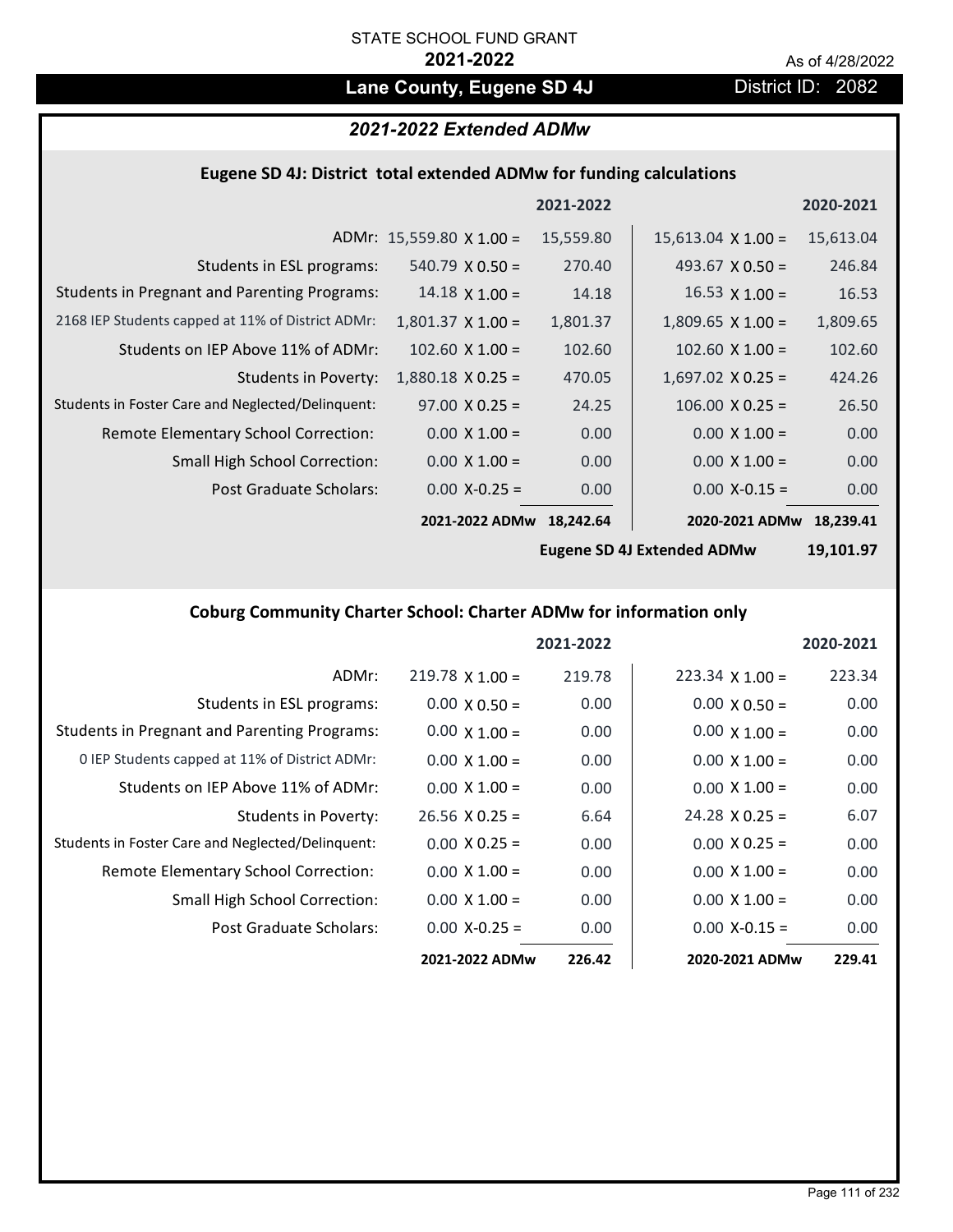## **Twin Rivers Charter School: Charter ADMw for information only**

|                                                     |                       | 2021-2022 |                       | 2020-2021 |
|-----------------------------------------------------|-----------------------|-----------|-----------------------|-----------|
| ADMr:                                               | 43.82 $\times$ 1.00 = | 43.82     | $30.60 \times 1.00 =$ | 30.60     |
| Students in ESL programs:                           | $0.00 \times 0.50 =$  | 0.00      | $0.00 \times 0.50 =$  | 0.00      |
| <b>Students in Pregnant and Parenting Programs:</b> | $0.00 \times 1.00 =$  | 0.00      | $0.00 \times 1.00 =$  | 0.00      |
| 0 IEP Students capped at 11% of District ADMr:      | $0.00 \times 1.00 =$  | 0.00      | $0.00 \times 1.00 =$  | 0.00      |
| Students on IEP Above 11% of ADMr:                  | $0.00 \times 1.00 =$  | 0.00      | $0.00 \times 1.00 =$  | 0.00      |
| Students in Poverty:                                | $5.30 \times 0.25 =$  | 1.33      | $3.33 \times 0.25 =$  | 0.83      |
| Students in Foster Care and Neglected/Delinguent:   | $0.00 \times 0.25 =$  | 0.00      | $0.00 \times 0.25 =$  | 0.00      |
| <b>Remote Elementary School Correction:</b>         | $0.00 \times 1.00 =$  | 0.00      | $0.00 \times 1.00 =$  | 0.00      |
| <b>Small High School Correction:</b>                | $0.00 \times 1.00 =$  | 0.00      | $0.00 \times 1.00 =$  | 0.00      |
| Post Graduate Scholars:                             | $0.00 X - 0.25 =$     | 0.00      | $0.00 X - 0.15 =$     | 0.00      |
|                                                     | 2021-2022 ADMw        | 45.15     | 2020-2021 ADMw        | 31.43     |

# **Village School: Charter ADMw for information only**

|                                                     |                       | 2021-2022 |                       | 2020-2021 |
|-----------------------------------------------------|-----------------------|-----------|-----------------------|-----------|
| ADMr:                                               | $223.86$ X 1.00 =     | 223.86    | $224.92$ X 1.00 =     | 224.92    |
| Students in ESL programs:                           | $1.00 \times 0.50 =$  | 0.50      | $1.00 \times 0.50 =$  | 0.50      |
| <b>Students in Pregnant and Parenting Programs:</b> | $0.00 \times 1.00 =$  | 0.00      | $0.00 \times 1.00 =$  | 0.00      |
| 0 IEP Students capped at 11% of District ADMr:      | $0.00 \times 1.00 =$  | 0.00      | $0.00 \times 1.00 =$  | 0.00      |
| Students on IEP Above 11% of ADMr:                  | $0.00 \times 1.00 =$  | 0.00      | $0.00 \times 1.00 =$  | 0.00      |
| <b>Students in Poverty:</b>                         | $27.05 \times 0.25 =$ | 6.76      | $24.45 \times 0.25 =$ | 6.11      |
| Students in Foster Care and Neglected/Delinquent:   | $0.00 \times 0.25 =$  | 0.00      | $0.00 \times 0.25 =$  | 0.00      |
| Remote Elementary School Correction:                | $0.00 \times 1.00 =$  | 0.00      | $0.00 \times 1.00 =$  | 0.00      |
| <b>Small High School Correction:</b>                | $0.00 \times 1.00 =$  | 0.00      | $0.00 \times 1.00 =$  | 0.00      |
| Post Graduate Scholars:                             | $0.00 X - 0.25 =$     | 0.00      | $0.00 X - 0.15 =$     | 0.00      |
|                                                     | 2021-2022 ADMw        | 231.12    | 2020-2021 ADMw        | 231.53    |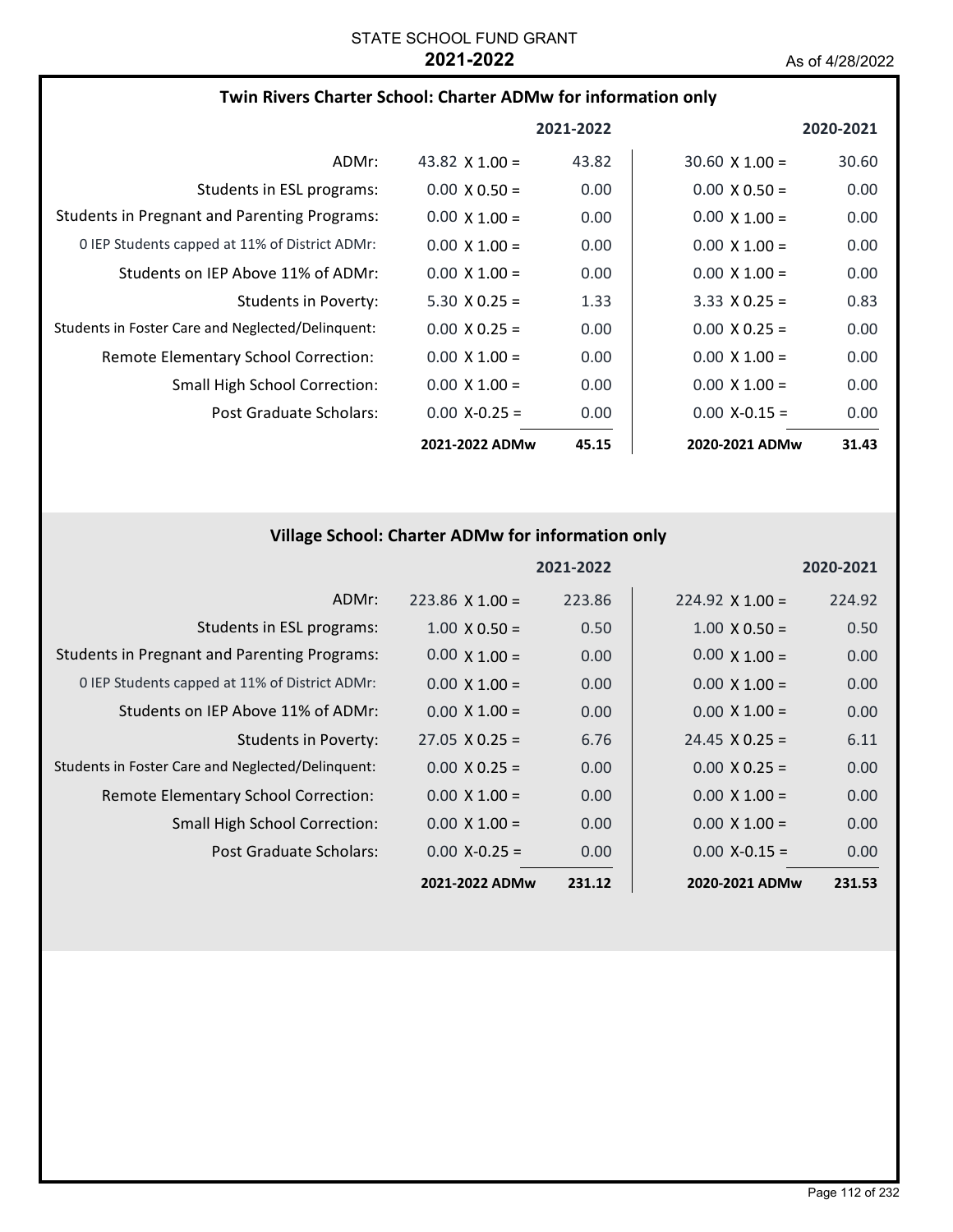### **Ridgeline Montessori: Charter ADMw for information only**

|                                                     |                        | 2021-2022 |                        | 2020-2021         |
|-----------------------------------------------------|------------------------|-----------|------------------------|-------------------|
| ADMr:                                               | $232.36 \times 1.00 =$ | 232.36    | $241.49 \times 1.00 =$ | 241.49            |
| Students in ESL programs:                           | $3.03 \times 0.50 =$   | 1.52      | $2.00 \times 0.50 =$   | 1.00              |
| <b>Students in Pregnant and Parenting Programs:</b> | $0.00 \times 1.00 =$   | 0.00      | $0.00 \times 1.00 =$   | 0.00              |
| 0 IEP Students capped at 11% of District ADMr:      | $0.00 \times 1.00 =$   | 0.00      | $0.00 \times 1.00 =$   | 0.00              |
| Students on IEP Above 11% of ADMr:                  | $0.00 \times 1.00 =$   | 0.00      | $0.00 \times 1.00 =$   | 0.00 <sub>1</sub> |
| Students in Poverty:                                | $28.08 \times 0.25 =$  | 7.02      | $26.25 \times 0.25 =$  | 6.56              |
| Students in Foster Care and Neglected/Delinquent:   | $0.00 \times 0.25 =$   | 0.00      | $0.00 \times 0.25 =$   | 0.00              |
| Remote Elementary School Correction:                | $0.00 \times 1.00 =$   | 0.00      | $0.00 \times 1.00 =$   | 0.00              |
| <b>Small High School Correction:</b>                | $0.00 \times 1.00 =$   | 0.00      | $0.00 \times 1.00 =$   | 0.00              |
| Post Graduate Scholars:                             | $0.00$ X-0.25 =        | 0.00      | $0.00$ X-0.15 =        | 0.00              |
|                                                     | 2021-2022 ADMw         | 240.90    | 2020-2021 ADMw         | 249.05            |

# **Network Charter School: Charter ADMw for information only**

|                                                     |                       | 2021-2022 |                        | 2020-2021 |
|-----------------------------------------------------|-----------------------|-----------|------------------------|-----------|
| ADMr:                                               | $96.50 \times 1.00 =$ | 96.50     | $117.93 \times 1.00 =$ | 117.93    |
| Students in ESL programs:                           | $0.00 \times 0.50 =$  | 0.00      | $0.00 \times 0.50 =$   | 0.00      |
| <b>Students in Pregnant and Parenting Programs:</b> | $0.00 \times 1.00 =$  | 0.00      | $0.00 \times 1.00 =$   | 0.00      |
| 0 IEP Students capped at 11% of District ADMr:      | $0.00 \times 1.00 =$  | 0.00      | $0.00 \times 1.00 =$   | 0.00      |
| Students on IEP Above 11% of ADMr:                  | $0.00 \times 1.00 =$  | 0.00      | $0.00 \times 1.00 =$   | 0.00      |
| <b>Students in Poverty:</b>                         | $11.66 \times 0.25 =$ | 2.92      | 12.82 $\times$ 0.25 =  | 3.21      |
| Students in Foster Care and Neglected/Delinquent:   | $0.00 \times 0.25 =$  | 0.00      | $0.00 \times 0.25 =$   | 0.00      |
| Remote Elementary School Correction:                | $0.00 \times 1.00 =$  | 0.00      | $0.00 \times 1.00 =$   | 0.00      |
| Small High School Correction:                       | $0.00 \times 1.00 =$  | 0.00      | $0.00 \times 1.00 =$   | 0.00      |
| Post Graduate Scholars:                             | $0.00 X - 0.25 =$     | 0.00      | $0.00 X - 0.15 =$      | 0.00      |
|                                                     | 2021-2022 ADMw        | 99.42     | 2020-2021 ADMw         | 121.14    |

**Eugene SD 4J Extended ADMw 19,101.97**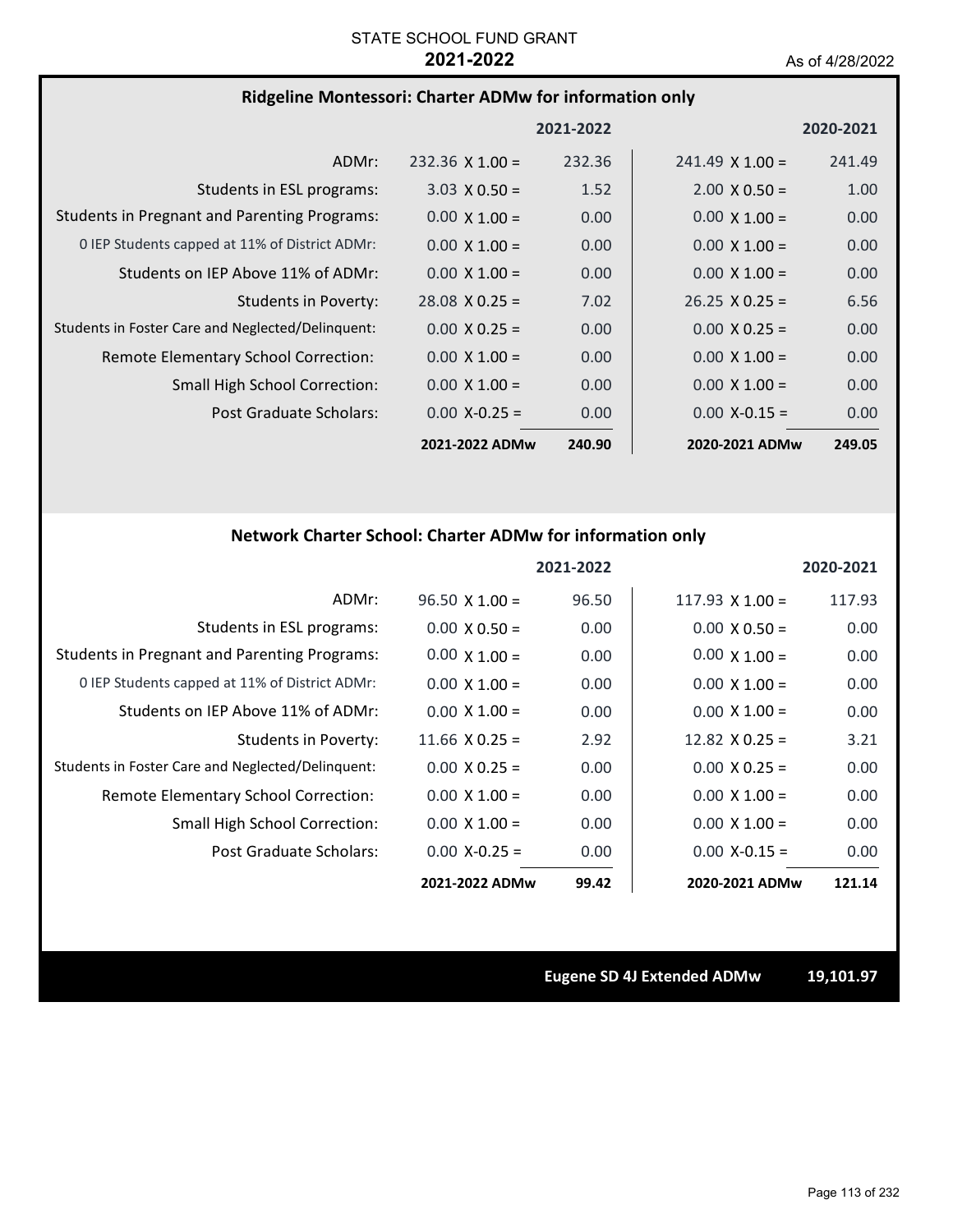# Lane County, Springfield SD 19 **District ID: 2083**

## *2021-2022 Extended ADMw*

### **Springfield SD 19: District total extended ADMw for funding calculations**

|                                                     |                          | 2021-2022 |                          | 2020-2021 |
|-----------------------------------------------------|--------------------------|-----------|--------------------------|-----------|
| ADMr:                                               | $9,524.15 \times 1.00 =$ | 9,524.15  | $9,466.04 \times 1.00 =$ | 9,466.04  |
| Students in ESL programs:                           | $617.33 \times 0.50 =$   | 308.67    | $623.67 \times 0.50 =$   | 311.84    |
| <b>Students in Pregnant and Parenting Programs:</b> | 4.84 $\times$ 1.00 =     | 4.84      | $6.24 \times 1.00 =$     | 6.24      |
| 1634 IEP Students capped at 11% of District ADMr:   | $1,070.48 \times 1.00 =$ | 1,070.48  | $1,065.96 \times 1.00 =$ | 1,065.96  |
| Students on IEP Above 11% of ADMr:                  | $282.10 \times 1.00 =$   | 282.10    | $282.10 \times 1.00 =$   | 282.10    |
| <b>Students in Poverty:</b>                         | $1,410.90 \times 0.25 =$ | 352.73    | $1,282.20$ X 0.25 =      | 320.55    |
| Students in Foster Care and Neglected/Delinquent:   | $96.00 \times 0.25 =$    | 24.00     | $97.00 \times 0.25 =$    | 24.25     |
| Remote Elementary School Correction:                | $0.00 \times 1.00 =$     | 0.00      | $0.00 \times 1.00 =$     | 0.00      |
| Small High School Correction:                       | $0.00 \times 1.00 =$     | 0.00      | $0.00 \times 1.00 =$     | 0.00      |
| Post Graduate Scholars:                             | $0.00 X - 0.25 =$        | 0.00      | $0.00$ X-0.15 =          | 0.00      |
|                                                     | 2021-2022 ADMw           | 11,566.96 | 2020-2021 ADMw 11,476.97 |           |

**Springfield SD 19 Extended ADMw**

**11,785.71**

## **Willamette Leadership Academy: Charter ADMw for information only**

|                                                     |                        | 2021-2022 |                        | 2020-2021 |
|-----------------------------------------------------|------------------------|-----------|------------------------|-----------|
| ADMr:                                               | $207.45 \times 1.00 =$ | 207.45    | $224.48 \times 1.00 =$ | 224.48    |
| Students in ESL programs:                           | $7.24 \times 0.50 =$   | 3.62      | $7.84 \times 0.50 =$   | 3.92      |
| <b>Students in Pregnant and Parenting Programs:</b> | $0.00 \times 1.00 =$   | 0.00      | $0.00 \times 1.00 =$   | 0.00      |
| 0 IEP Students capped at 11% of District ADMr:      | $0.00 \times 1.00 =$   | 0.00      | $0.00 \times 1.00 =$   | 0.00      |
| Students on IEP Above 11% of ADMr:                  | $0.00 \times 1.00 =$   | 0.00      | $0.00 \times 1.00 =$   | 0.00      |
| Students in Poverty:                                | $30.73 \times 0.25 =$  | 7.68      | $30.41 \times 0.25 =$  | 7.60      |
| Students in Foster Care and Neglected/Delinquent:   | $0.00 \times 0.25 =$   | 0.00      | $0.00 \times 0.25 =$   | 0.00      |
| Remote Elementary School Correction:                | $0.00 \times 1.00 =$   | 0.00      | $0.00 \times 1.00 =$   | 0.00      |
| <b>Small High School Correction:</b>                | $0.00 \times 1.00 =$   | 0.00      | $0.00 \times 1.00 =$   | 0.00      |
| Post Graduate Scholars:                             | $0.00$ X-0.25 =        | 0.00      | $0.00 X-0.15 =$        | 0.00      |
|                                                     | 2021-2022 ADMw         | 218.75    | 2020-2021 ADMw         | 236.00    |

**Springfield SD 19 Extended ADMw 11,785.71**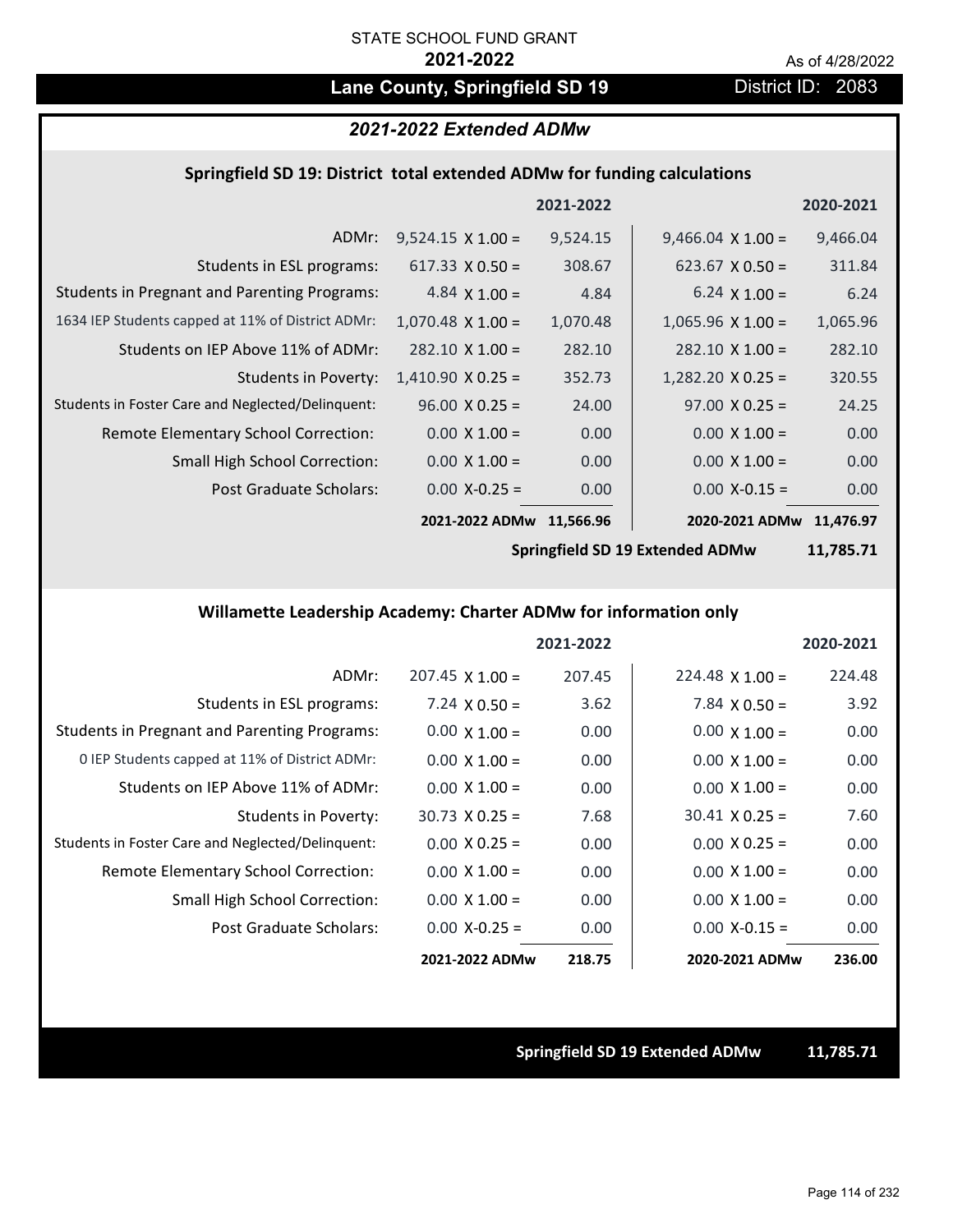# Lane County, Fern Ridge SD 28J **District ID: 2084**

### *2021-2022 Extended ADMw*

### **Fern Ridge SD 28J: District total extended ADMw for funding calculations**

|                                                     |                          | 2021-2022 |                          | 2020-2021 |
|-----------------------------------------------------|--------------------------|-----------|--------------------------|-----------|
| ADMr:                                               | $1,315.48 \times 1.00 =$ | 1,315.48  | $1,340.01 \times 1.00 =$ | 1,340.01  |
| Students in ESL programs:                           | $10.78 \times 0.50 =$    | 5.39      | $13.71 \times 0.50 =$    | 6.86      |
| <b>Students in Pregnant and Parenting Programs:</b> | $0.00 \times 1.00 =$     | 0.00      | $0.00 \times 1.00 =$     | 0.00      |
| 234 IEP Students capped at 11% of District ADMr:    | $150.34 \times 1.00 =$   | 150.34    | $154.67 \times 1.00 =$   | 154.67    |
| Students on IEP Above 11% of ADMr:                  | $50.20 \times 1.00 =$    | 50.20     | $50.20 \times 1.00 =$    | 50.20     |
| Students in Poverty:                                | $164.61$ X 0.25 =        | 41.15     | $148.97 \times 0.25 =$   | 37.24     |
| Students in Foster Care and Neglected/Delinquent:   | $12.00 \times 0.25 =$    | 3.00      | $26.00 \times 0.25 =$    | 6.50      |
| Remote Elementary School Correction:                | $0.00 \times 1.00 =$     | 0.00      | $0.00 \times 1.00 =$     | 0.00      |
| <b>Small High School Correction:</b>                | $0.00 \times 1.00 =$     | 0.00      | $0.00 \times 1.00 =$     | 0.00      |
| Post Graduate Scholars:                             | $0.00$ X-0.25 =          | 0.00      | $0.00$ X-0.15 =          | 0.00      |
|                                                     | 2021-2022 ADMw           | 1,565.56  | 2020-2021 ADMw           | 1,595.48  |

**Fern Ridge SD 28J Extended ADMw**

**1,649.83**

## **West Lane Charter School: Charter ADMw for information only**

|                                                     |                       | 2021-2022 |                       | 2020-2021 |
|-----------------------------------------------------|-----------------------|-----------|-----------------------|-----------|
| ADMr:                                               | $51.23 \times 1.00 =$ | 51.23     | $66.12 \times 1.00 =$ | 66.12     |
| Students in ESL programs:                           | $0.00 \times 0.50 =$  | 0.00      | $0.00 \times 0.50 =$  | 0.00      |
| <b>Students in Pregnant and Parenting Programs:</b> | $0.00 \times 1.00 =$  | 0.00      | $0.00 \times 1.00 =$  | 0.00      |
| 0 IEP Students capped at 11% of District ADMr:      | $0.00 \times 1.00 =$  | 0.00      | $0.00 \times 1.00 =$  | 0.00      |
| Students on IEP Above 11% of ADMr:                  | $0.00 \times 1.00 =$  | 0.00      | $0.00 \times 1.00 =$  | 0.00      |
| Students in Poverty:                                | $6.41$ X 0.25 =       | 1.60      | $7.35 \times 0.25 =$  | 1.84      |
| Students in Foster Care and Neglected/Delinquent:   | $0.00 \times 0.25 =$  | 0.00      | $0.00 \times 0.25 =$  | 0.00      |
| <b>Remote Elementary School Correction:</b>         | $0.00 \times 1.00 =$  | 0.00      | $0.00 \times 1.00 =$  | 0.00      |
| <b>Small High School Correction:</b>                | $0.00 \times 1.00 =$  | 0.00      | $0.00 \times 1.00 =$  | 0.00      |
| Post Graduate Scholars:                             | $0.00 X - 0.25 =$     | 0.00      | $0.00$ X-0.15 =       | 0.00      |
|                                                     | 2021-2022 ADMw        | 52.83     | 2020-2021 ADMw        | 67.96     |

**Fern Ridge SD 28J Extended ADMw 1,649.83**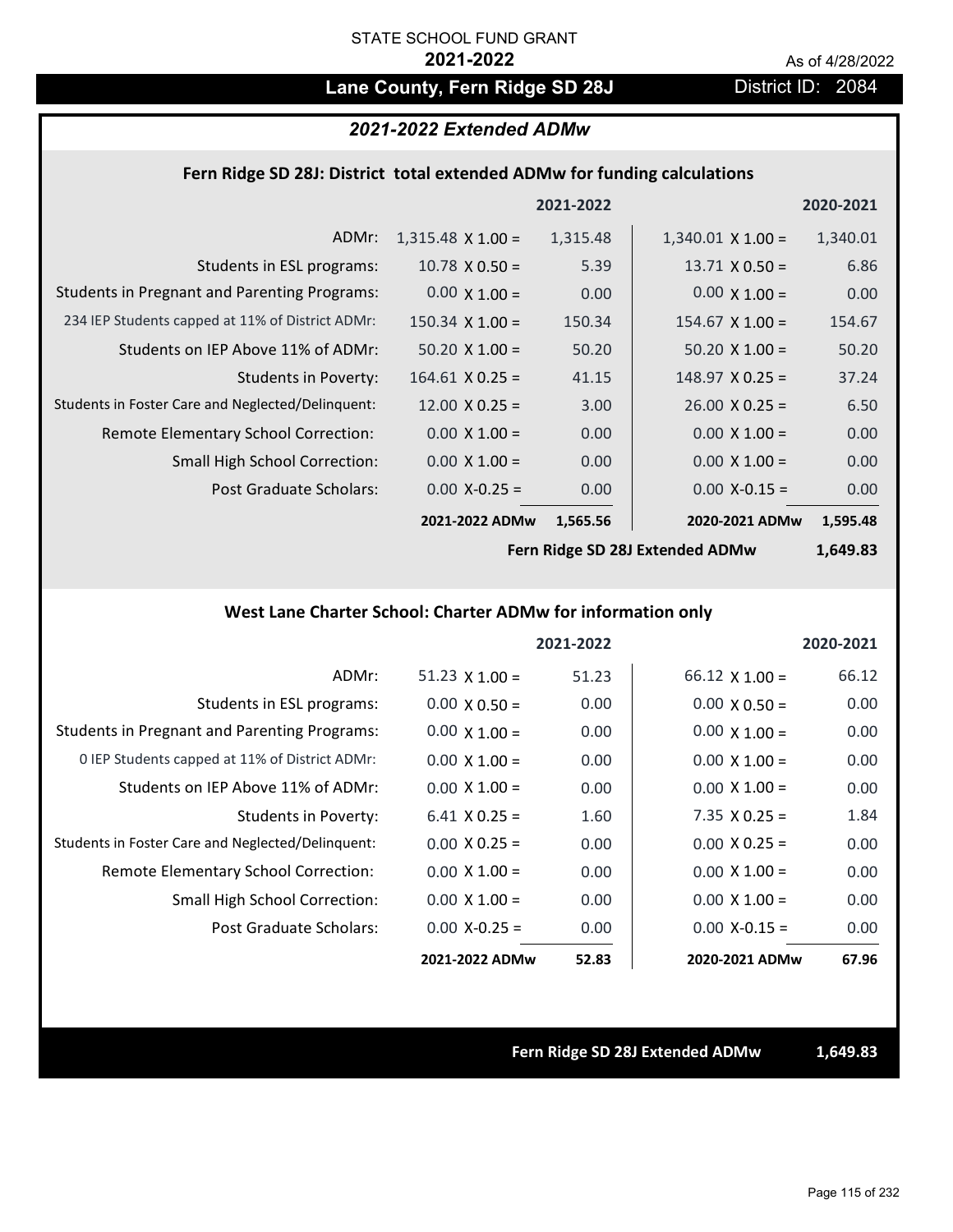# Lane County, Mapleton SD 32 District ID: 2085

# *2021-2022 Extended ADMw*

## **Mapleton SD 32: District total extended ADMw for funding calculations**

|                                                     |                        | 2021-2022 |                                     | 2020-2021 |
|-----------------------------------------------------|------------------------|-----------|-------------------------------------|-----------|
| ADMr:                                               | $134.19 \times 1.00 =$ | 134.19    | $134.45 \times 1.00 =$              | 134.45    |
| Students in ESL programs:                           | $0.00 \times 0.50 =$   | 0.00      | $0.00 \times 0.50 =$                | 0.00      |
| <b>Students in Pregnant and Parenting Programs:</b> | $0.00 \times 1.00 =$   | 0.00      | $0.00 \times 1.00 =$                | 0.00      |
| 18 IEP Students capped at 11% of District ADMr:     | $14.76 \times 1.00 =$  | 14.76     | $14.79 \times 1.00 =$               | 14.79     |
| Students on IEP Above 11% of ADMr:                  | $5.00 \times 1.00 =$   | 5.00      | $5.00 X 1.00 =$                     | 5.00      |
| <b>Students in Poverty:</b>                         | $32.83 \times 0.25 =$  | 8.21      | $18.59$ X 0.25 =                    | 4.65      |
| Students in Foster Care and Neglected/Delinquent:   | $2.00 \times 0.25 =$   | 0.50      | $2.00 \times 0.25 =$                | 0.50      |
| Remote Elementary School Correction:                | 65.05 $X$ 1.00 =       | 65.05     | 65.05 $X$ 1.00 =                    | 65.05     |
| <b>Small High School Correction:</b>                | $50.46$ X $1.00 =$     | 50.46     | $50.46$ X $1.00 =$                  | 50.46     |
| Post Graduate Scholars:                             | $0.00$ X-0.25 =        | 0.00      | $0.00 X - 0.15 =$                   | 0.00      |
|                                                     | 2021-2022 ADMw         | 278.17    | 2020-2021 ADMw                      | 274.90    |
|                                                     |                        |           | <b>Mapleton SD 32 Extended ADMw</b> | 278.17    |
|                                                     |                        |           |                                     |           |
|                                                     |                        |           | <b>Mapleton SD 32 Extended ADMw</b> | 278.17    |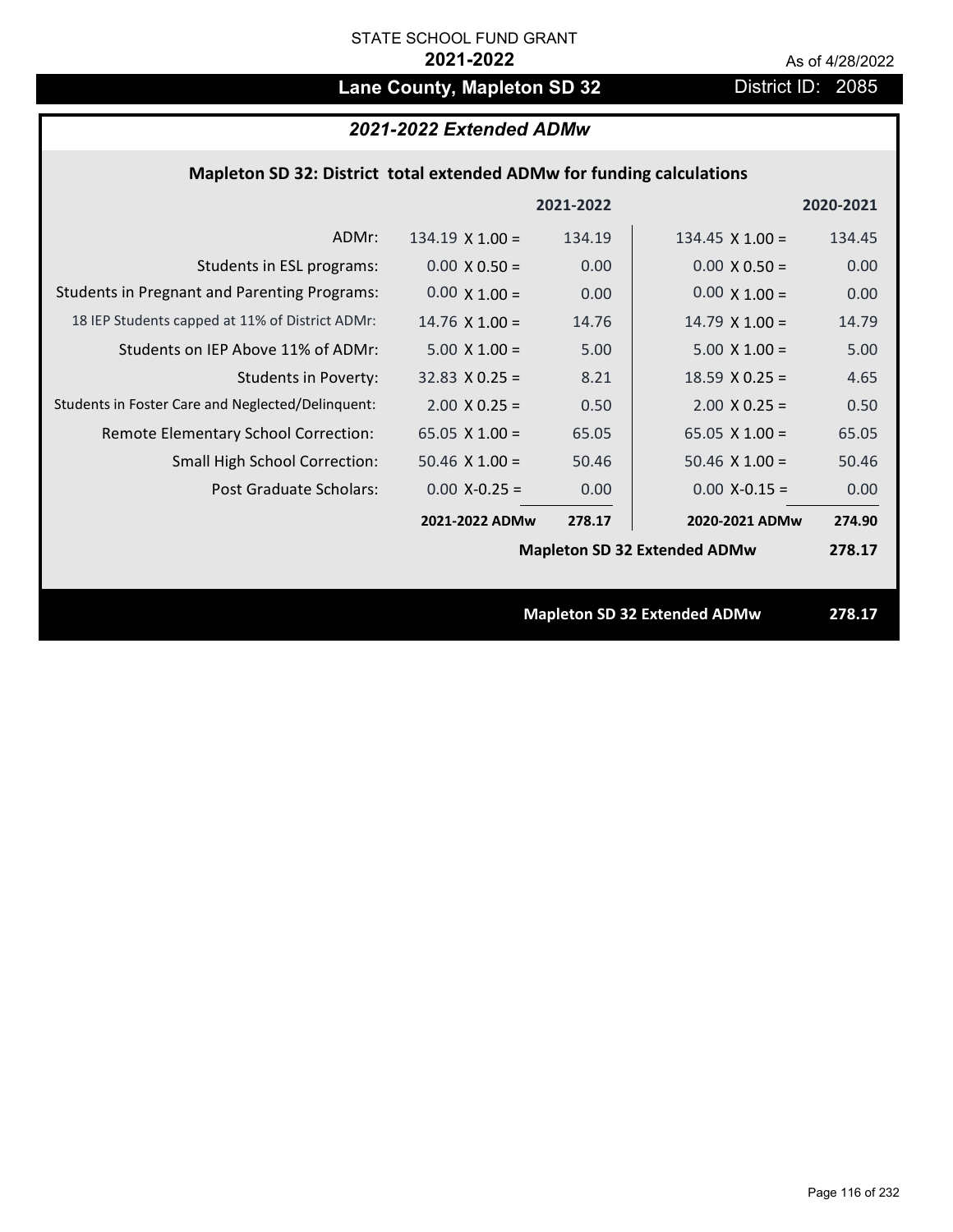# Lane County, Creswell SD 40 District ID: 2086

# *2021-2022 Extended ADMw*

## **Creswell SD 40: District total extended ADMw for funding calculations**

|                                                     |                          | 2021-2022 |                                     | 2020-2021 |
|-----------------------------------------------------|--------------------------|-----------|-------------------------------------|-----------|
| ADMr:                                               | $1,127.01 \times 1.00 =$ | 1,127.01  | $1,148.21 \times 1.00 =$            | 1,148.21  |
| Students in ESL programs:                           | $30.66 \times 0.50 =$    | 15.33     | $39.31 \times 0.50 =$               | 19.66     |
| <b>Students in Pregnant and Parenting Programs:</b> | $0.00 \times 1.00 =$     | 0.00      | $0.00 \times 1.00 =$                | 0.00      |
| 164 IEP Students capped at 11% of District ADMr:    | $123.97 \times 1.00 =$   | 123.97    | 126.30 $\times$ 1.00 =              | 126.30    |
| Students on IEP Above 11% of ADMr:                  | $36.30 \times 1.00 =$    | 36.30     | $36.30 \times 1.00 =$               | 36.30     |
| <b>Students in Poverty:</b>                         | $143.31 \times 0.25 =$   | 35.83     | $127.74 \times 0.25 =$              | 31.94     |
| Students in Foster Care and Neglected/Delinquent:   | $9.00 \times 0.25 =$     | 2.25      | $7.00 \times 0.25 =$                | 1.75      |
| Remote Elementary School Correction:                | $0.00 \times 1.00 =$     | 0.00      | $0.00 \times 1.00 =$                | 0.00      |
| <b>Small High School Correction:</b>                | $0.00 \times 1.00 =$     | 0.00      | $0.00 \times 1.00 =$                | 0.00      |
| Post Graduate Scholars:                             | $0.00$ X-0.25 =          | 0.00      | $0.00$ X-0.15 =                     | 0.00      |
|                                                     | 2021-2022 ADMw           | 1,340.69  | 2020-2021 ADMw                      | 1,364.15  |
|                                                     |                          |           | <b>Creswell SD 40 Extended ADMw</b> | 1,364.15  |
|                                                     |                          |           |                                     |           |
|                                                     |                          |           | <b>Creswell SD 40 Extended ADMw</b> | 1,364.15  |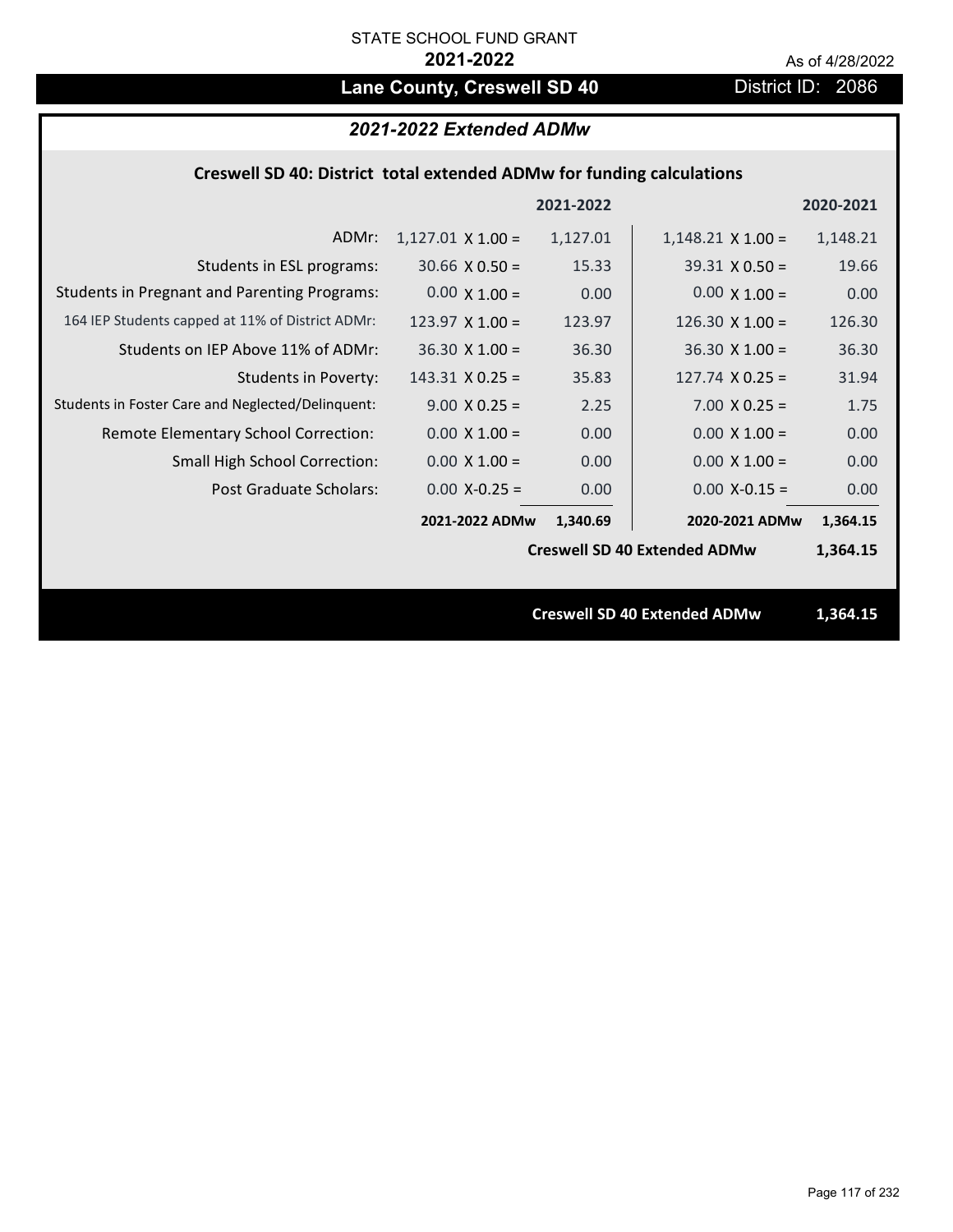# Lane County, South Lane SD 45J3 District ID: 2087

# *2021-2022 Extended ADMw*

# **South Lane SD 45J3: District total extended ADMw for funding calculations**

|                                                     |                          | 2021-2022 |                          | 2020-2021 |
|-----------------------------------------------------|--------------------------|-----------|--------------------------|-----------|
| ADMr:                                               | $2,384.96 \times 1.00 =$ | 2,384.96  | $2,345.08 \times 1.00 =$ | 2,345.08  |
| Students in ESL programs:                           | 110.96 $\times$ 0.50 =   | 55.48     | $107.47 \times 0.50 =$   | 53.74     |
| <b>Students in Pregnant and Parenting Programs:</b> | 1.33 $\times$ 1.00 =     | 1.33      | 4.88 $\times$ 1.00 =     | 4.88      |
| 491 IEP Students capped at 11% of District ADMr:    | $305.50 \times 1.00 =$   | 305.50    | $296.61 \times 1.00 =$   | 296.61    |
| Students on IEP Above 11% of ADMr:                  | $105.20 \times 1.00 =$   | 105.20    | $105.20 \times 1.00 =$   | 105.20    |
| Students in Poverty:                                | $346.32 \times 0.25 =$   | 86.58     | $316.13 \times 0.25 =$   | 79.03     |
| Students in Foster Care and Neglected/Delinquent:   | $19.00 \times 0.25 =$    | 4.75      | $27.00 \times 0.25 =$    | 6.75      |
| Remote Elementary School Correction:                | $67.61 \times 1.00 =$    | 67.61     | $67.61 \times 1.00 =$    | 67.61     |
| <b>Small High School Correction:</b>                | $0.00 \times 1.00 =$     | 0.00      | $0.00 \times 1.00 =$     | 0.00      |
| Post Graduate Scholars:                             | $0.00 X-0.25 =$          | 0.00      | $0.00$ X-0.15 =          | 0.00      |
|                                                     | 2021-2022 ADMw           | 3,011.41  | 2020-2021 ADMw           | 2,958.89  |

**South Lane SD 45J3 Extended ADMw**

**3,417.93**

# **Childs Way Charter School: Charter ADMw for information only**

|                                                     |                       | 2021-2022 |                       | 2020-2021 |
|-----------------------------------------------------|-----------------------|-----------|-----------------------|-----------|
| ADMr:                                               | $62.31 \times 1.00 =$ | 62.31     | $56.69 \times 1.00 =$ | 56.69     |
| Students in ESL programs:                           | $0.00 \times 0.50 =$  | 0.00      | $0.00 \times 0.50 =$  | 0.00      |
| <b>Students in Pregnant and Parenting Programs:</b> | $0.00 \times 1.00 =$  | 0.00      | $0.00 \times 1.00 =$  | 0.00      |
| 0 IEP Students capped at 11% of District ADMr:      | $0.00 \times 1.00 =$  | 0.00      | $0.00 \times 1.00 =$  | 0.00      |
| Students on IEP Above 11% of ADMr:                  | $0.00 \times 1.00 =$  | 0.00      | $0.00 \times 1.00 =$  | 0.00      |
| Students in Poverty:                                | $9.05 \times 0.25 =$  | 2.26      | $7.64$ X 0.25 =       | 1.91      |
| Students in Foster Care and Neglected/Delinquent:   | $0.00 \times 0.25 =$  | 0.00      | $0.00 \times 0.25 =$  | 0.00      |
| Remote Elementary School Correction:                | $0.00 \times 1.00 =$  | 0.00      | $0.00 \times 1.00 =$  | 0.00      |
| <b>Small High School Correction:</b>                | $0.00 \times 1.00 =$  | 0.00      | $0.00 \times 1.00 =$  | 0.00      |
| Post Graduate Scholars:                             | $0.00$ X-0.25 =       | 0.00      | $0.00 X-0.15 =$       | 0.00      |
|                                                     | 2021-2022 ADMw        | 64.57     | 2020-2021 ADMw        | 58.60     |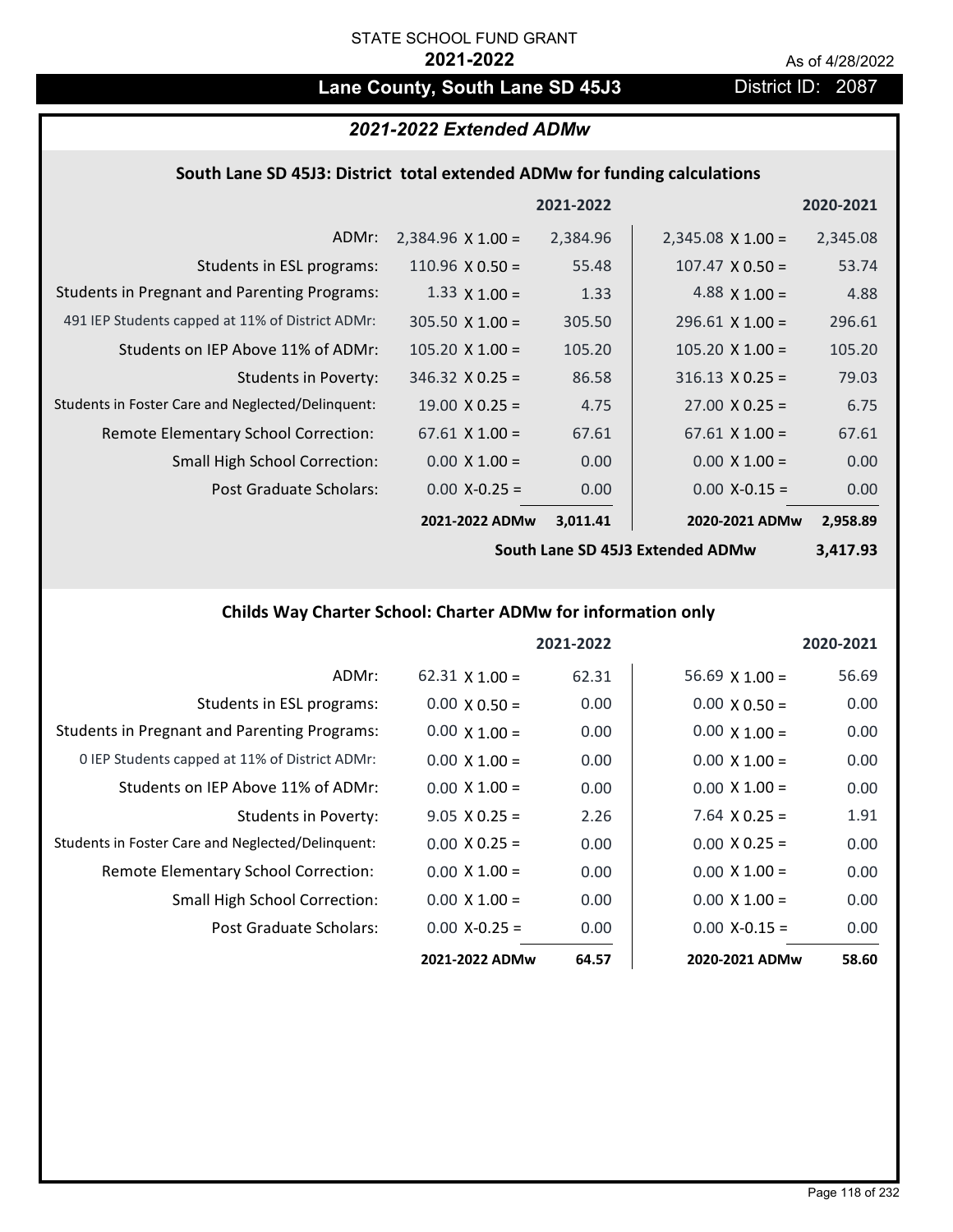# **Academy for Character Education: Charter ADMw for information only**

|                                                     |                        | 2021-2022 |                        | 2020-2021 |
|-----------------------------------------------------|------------------------|-----------|------------------------|-----------|
| ADMr:                                               | $329.97 \times 1.00 =$ | 329.97    | $294.65 \times 1.00 =$ | 294.65    |
| Students in ESL programs:                           | $0.00 \times 0.50 =$   | 0.00      | $0.00 \times 0.50 =$   | 0.00      |
| <b>Students in Pregnant and Parenting Programs:</b> | $0.00 \times 1.00 =$   | 0.00      | $0.00 \times 1.00 =$   | 0.00      |
| 0 IEP Students capped at 11% of District ADMr:      | $0.00 \times 1.00 =$   | 0.00      | $0.00 \times 1.00 =$   | 0.00      |
| Students on IEP Above 11% of ADMr:                  | $0.00 \times 1.00 =$   | 0.00      | $0.00 \times 1.00 =$   | 0.00      |
| Students in Poverty:                                | 47.91 $\times$ 0.25 =  | 11.98     | $39.72 \times 0.25 =$  | 9.93      |
| Students in Foster Care and Neglected/Delinquent:   | $0.00 \times 0.25 =$   | 0.00      | $0.00 \times 0.25 =$   | 0.00      |
| Remote Elementary School Correction:                | $0.00 \times 1.00 =$   | 0.00      | $0.00 \times 1.00 =$   | 0.00      |
| <b>Small High School Correction:</b>                | $0.00 \times 1.00 =$   | 0.00      | $0.00 \times 1.00 =$   | 0.00      |
| Post Graduate Scholars:                             | $0.00 X - 0.25 =$      | 0.00      | $0.00$ X-0.15 =        | 0.00      |
|                                                     | 2021-2022 ADMw         | 341.95    | 2020-2021 ADMw         | 304.58    |

**South Lane SD 45J3 Extended ADMw 3,417.93**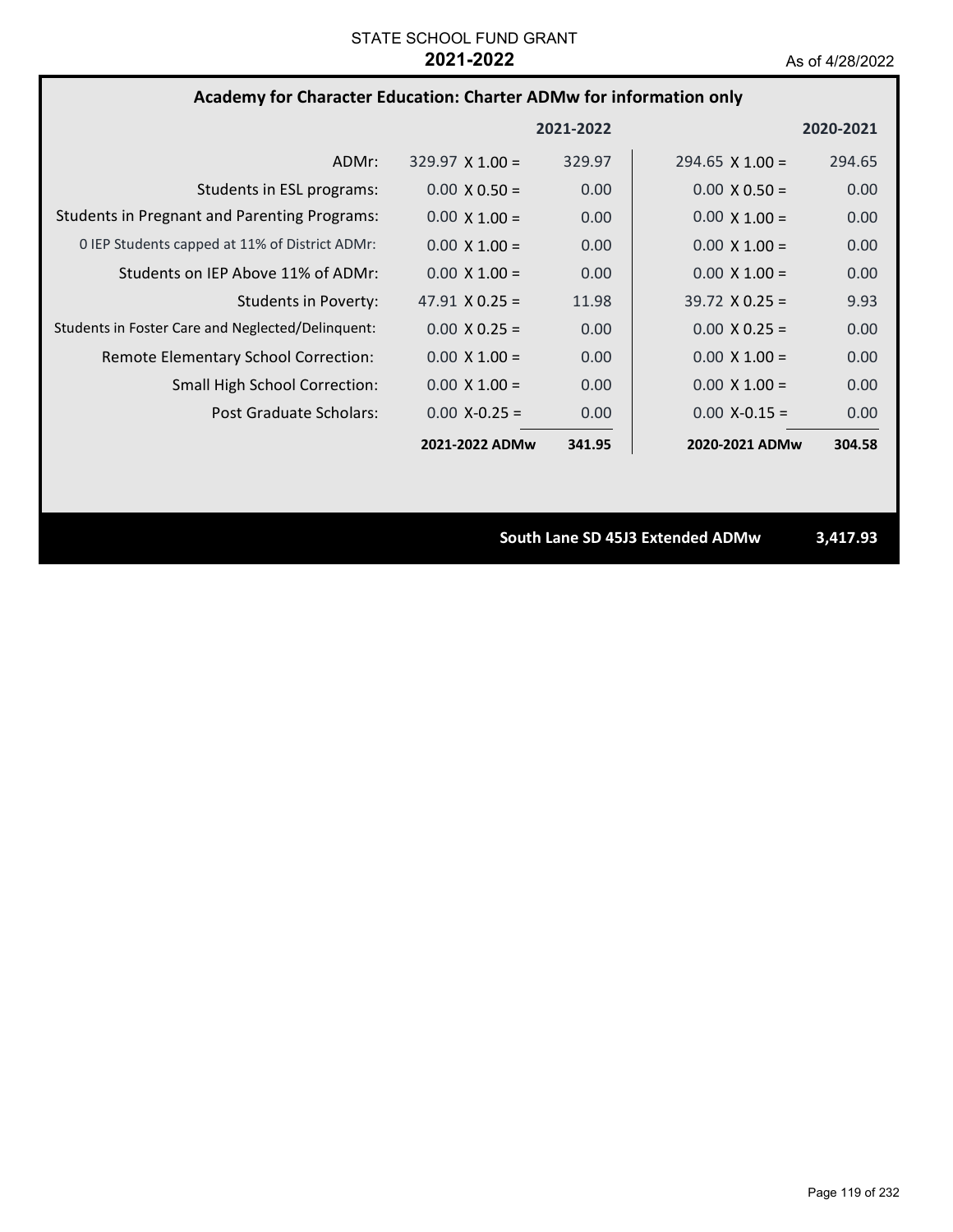# Lane County, Bethel SD 52 District ID: 2088

# *2021-2022 Extended ADMw*

### **Bethel SD 52: District total extended ADMw for funding calculations**

|                                                     |                          | 2021-2022 |                                   | 2020-2021 |
|-----------------------------------------------------|--------------------------|-----------|-----------------------------------|-----------|
| ADMr:                                               | $5,248.26 \times 1.00 =$ | 5,248.26  | $5,245.28 \times 1.00 =$          | 5,245.28  |
| Students in ESL programs:                           | $282.62 \times 0.50 =$   | 141.31    | $264.11 \times 0.50 =$            | 132.06    |
| <b>Students in Pregnant and Parenting Programs:</b> | $3.30 \times 1.00 =$     | 3.30      | $1.26 \times 1.00 =$              | 1.26      |
| 969 IEP Students capped at 11% of District ADMr:    | $577.31 \times 1.00 =$   | 577.31    | $576.98 \times 1.00 =$            | 576.98    |
| Students on IEP Above 11% of ADMr:                  | $211.00 \times 1.00 =$   | 211.00    | $211.00$ X $1.00 =$               | 211.00    |
| <b>Students in Poverty:</b>                         | $798.19 \times 0.25 =$   | 199.55    | $767.95 \times 0.25 =$            | 191.99    |
| Students in Foster Care and Neglected/Delinquent:   | $36.00 \times 0.25 =$    | 9.00      | 44.00 $X$ 0.25 =                  | 11.00     |
| Remote Elementary School Correction:                | $0.00 \times 1.00 =$     | 0.00      | $0.00 \times 1.00 =$              | 0.00      |
| <b>Small High School Correction:</b>                | $0.00 \times 1.00 =$     | 0.00      | $0.00 \times 1.00 =$              | 0.00      |
| Post Graduate Scholars:                             | $0.00$ X-0.25 =          | 0.00      | $0.00$ X-0.15 =                   | 0.00      |
|                                                     | 2021-2022 ADMw           | 6,389.73  | 2020-2021 ADMw                    | 6,369.56  |
|                                                     |                          |           | <b>Bethel SD 52 Extended ADMw</b> | 6,389.73  |
|                                                     |                          |           |                                   |           |
|                                                     |                          |           | <b>Bethel SD 52 Extended ADMw</b> | 6,389.73  |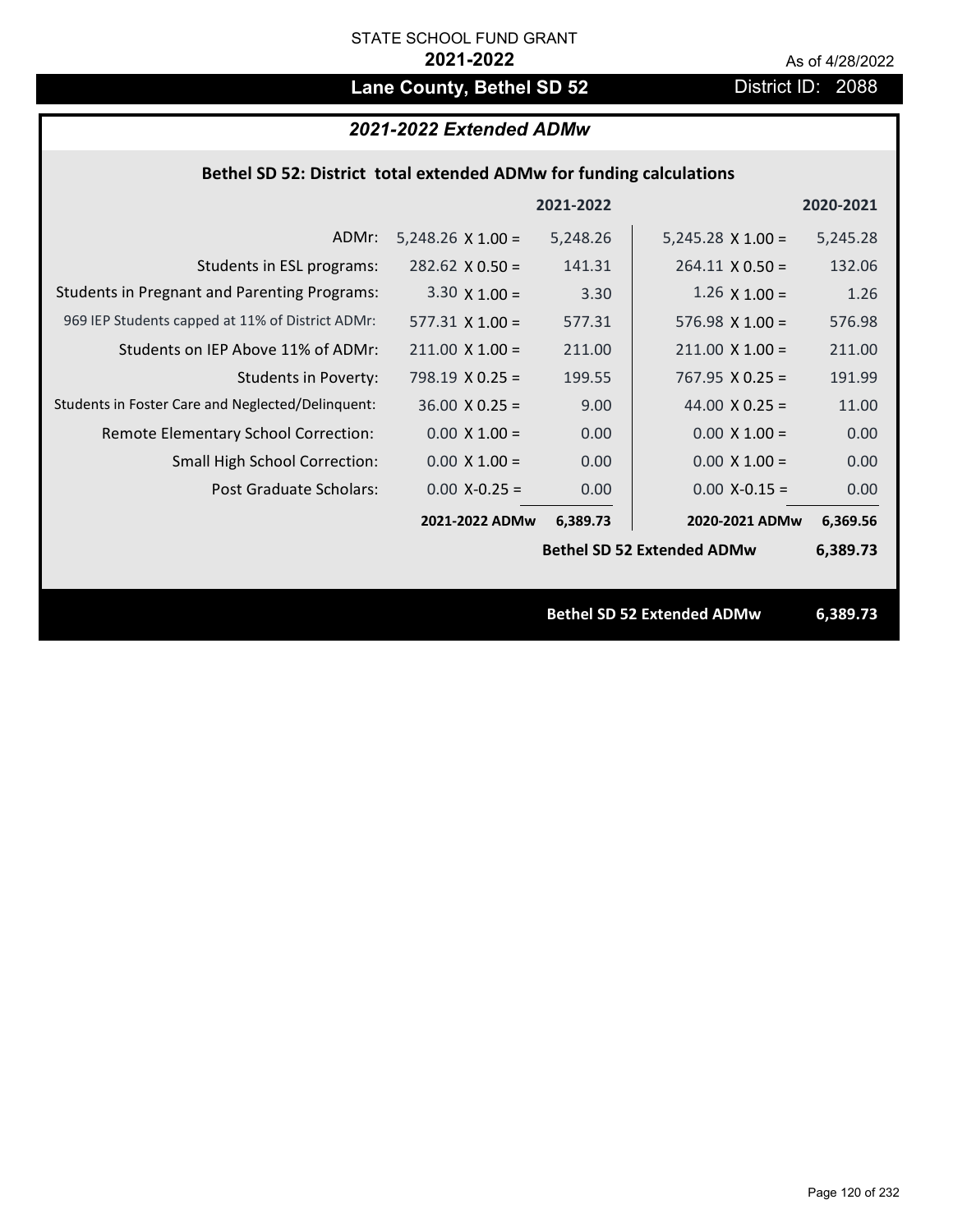# Lane County, Crow-Applegate-Lorane SD 66 District ID: 2089

# *2021-2022 Extended ADMw*

## **Crow‐Applegate‐Lorane SD 66: District total extended ADMw for funding calculations**

|                                                     |                                           | 2021-2022 |                                           | 2020-2021 |
|-----------------------------------------------------|-------------------------------------------|-----------|-------------------------------------------|-----------|
| ADMr:                                               | $251.25 \times 1.00 =$                    | 251.25    | $248.57$ X 1.00 =                         | 248.57    |
| Students in ESL programs:                           | $2.00 \times 0.50 =$                      | 1.00      | $2.55 \times 0.50 =$                      | 1.28      |
| <b>Students in Pregnant and Parenting Programs:</b> | $0.00 \times 1.00 =$                      | 0.00      | $0.00 \times 1.00 =$                      | 0.00      |
| 35 IEP Students capped at 11% of District ADMr:     | $27.64 \times 1.00 =$                     | 27.64     | $27.34 \times 1.00 =$                     | 27.34     |
| Students on IEP Above 11% of ADMr:                  | $1.10 \times 1.00 =$                      | 1.10      | $1.10 \times 1.00 =$                      | 1.10      |
| <b>Students in Poverty:</b>                         | $21.46$ X 0.25 =                          | 5.37      | $17.17 \times 0.25 =$                     | 4.29      |
| Students in Foster Care and Neglected/Delinquent:   | $1.00 \times 0.25 =$                      | 0.25      | $2.00 \times 0.25 =$                      | 0.50      |
| Remote Elementary School Correction:                | 48.53 $\times$ 1.00 =                     | 48.53     | 48.53 $\times$ 1.00 =                     | 48.53     |
| <b>Small High School Correction:</b>                | $64.00 \times 1.00 =$                     | 64.00     | $64.00 \times 1.00 =$                     | 64.00     |
| Post Graduate Scholars:                             | $0.00$ X-0.25 =                           | 0.00      | $0.00$ X-0.15 =                           | 0.00      |
|                                                     | 2021-2022 ADMw                            | 399.13    | 2020-2021 ADMw                            | 395.61    |
|                                                     | Crow-Applegate-Lorane SD 66 Extended ADMw |           |                                           | 399.13    |
|                                                     |                                           |           |                                           |           |
|                                                     |                                           |           | Crow-Applegate-Lorane SD 66 Extended ADMw | 399.13    |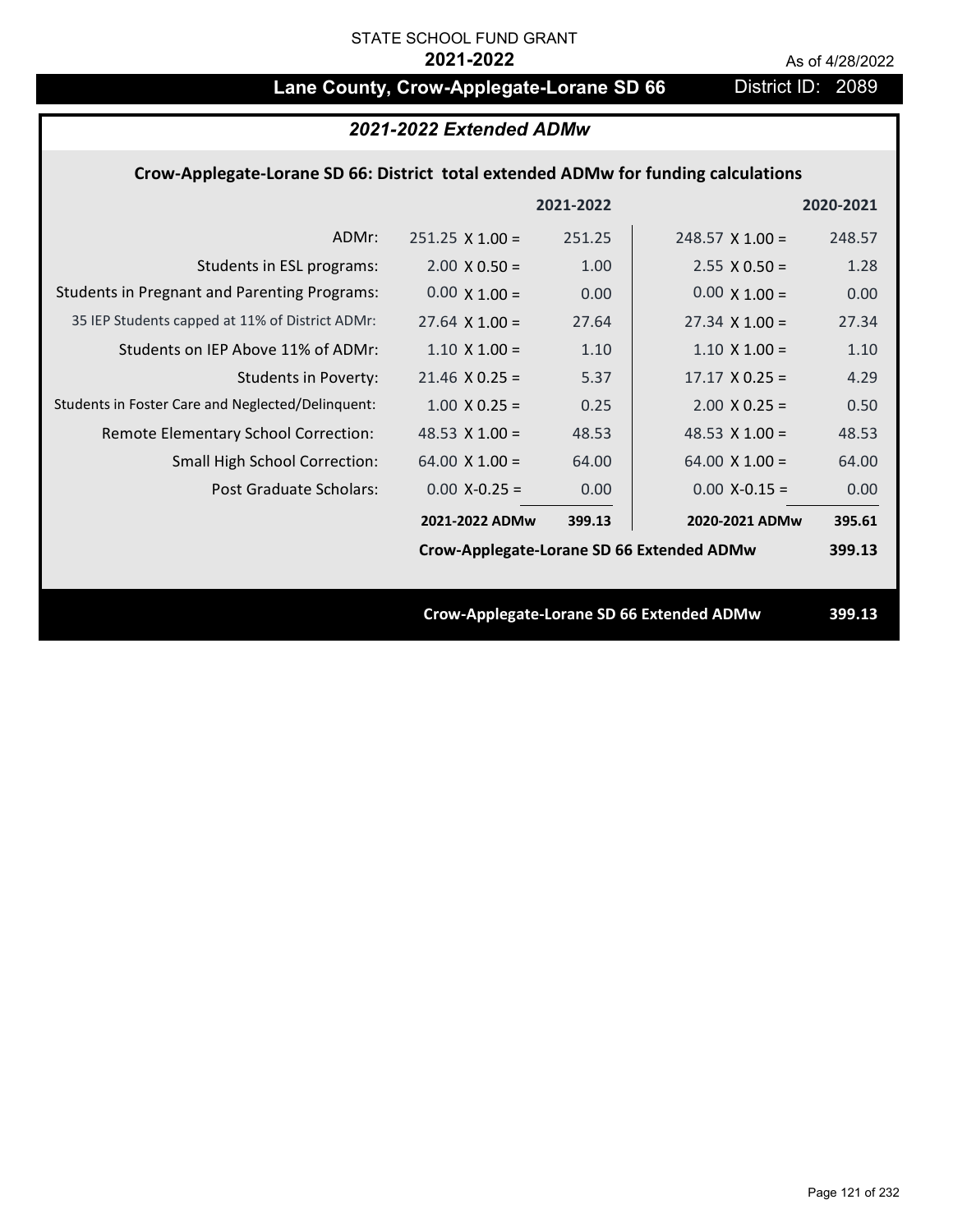# Lane County, McKenzie SD 68 District ID: 2090

## *2021-2022 Extended ADMw*

### **McKenzie SD 68: District total extended ADMw for funding calculations**

|                                                     |                      | 2021-2022 |                              | 2020-2021 |
|-----------------------------------------------------|----------------------|-----------|------------------------------|-----------|
| ADMr:                                               | $0.00 \times 1.00 =$ | 0.00      | $1.44 \times 1.00 =$         | 1.44      |
| Students in ESL programs:                           | $0.00 \times 0.50 =$ | 0.00      | $0.00 \times 0.50 =$         | 0.00      |
| <b>Students in Pregnant and Parenting Programs:</b> | $0.00 \times 1.00 =$ | 0.00      | $0.00 \times 1.00 =$         | 0.00      |
| 26 IEP Students capped at 11% of District ADMr:     | $18.65$ X 1.00 =     | 18.65     | $20.92 \times 1.00 =$        | 20.92     |
| Students on IEP Above 11% of ADMr:                  | $8.40 \times 1.00 =$ | 8.40      | $8.40 \times 1.00 =$         | 8.40      |
| <b>Students in Poverty:</b>                         | $0.00 \times 0.25 =$ | 0.00      | $0.17 \times 0.25 =$         | 0.04      |
| Students in Foster Care and Neglected/Delinquent:   | $3.00 \times 0.25 =$ | 0.75      | $3.00 \times 0.25 =$         | 0.75      |
| Remote Elementary School Correction:                | $0.00 \times 1.00 =$ | 0.00      | $0.00 \times 1.00 =$         | 0.00      |
| <b>Small High School Correction:</b>                | $0.00 \times 1.00 =$ | 0.00      | $0.00 \times 1.00 =$         | 0.00      |
| Post Graduate Scholars:                             | $0.00$ X-0.25 =      | 0.00      | $0.00$ X-0.15 =              | 0.00      |
|                                                     | 2021-2022 ADMw       | 27.80     | 2020-2021 ADMw               | 31.56     |
|                                                     |                      |           | McKanzie SD 68 Extended ADMu | $2ACQ$    |

**McKenzie SD 68 Extended ADMw**

**346.82**

## **McKenzie River Community School: Charter ADMw for information only**

|                                                     |                        | 2021-2022 |                        | 2020-2021 |
|-----------------------------------------------------|------------------------|-----------|------------------------|-----------|
| ADMr:                                               | $169.56 \times 1.00 =$ | 169.56    | $188.78 \times 1.00 =$ | 188.78    |
| Students in ESL programs:                           | $0.00 \times 0.50 =$   | 0.00      | $0.00 \times 0.50 =$   | 0.00      |
| <b>Students in Pregnant and Parenting Programs:</b> | $0.00 \times 1.00 =$   | 0.00      | $0.00 \times 1.00 =$   | 0.00      |
| 0 IEP Students capped at 11% of District ADMr:      | $0.00 \times 1.00 =$   | 0.00      | $0.00 \times 1.00 =$   | 0.00      |
| Students on IEP Above 11% of ADMr:                  | $0.00 \times 1.00 =$   | 0.00      | $0.00 \times 1.00 =$   | 0.00      |
| Students in Poverty:                                | $27.75 \times 0.25 =$  | 6.94      | $23.43 \times 0.25 =$  | 5.86      |
| Students in Foster Care and Neglected/Delinquent:   | $0.00 \times 0.25 =$   | 0.00      | $0.00 \times 0.25 =$   | 0.00      |
| Remote Elementary School Correction:                | $70.17 \times 1.00 =$  | 70.17     | $70.17 \times 1.00 =$  | 70.17     |
| <b>Small High School Correction:</b>                | 50.46 $X$ 1.00 =       | 50.46     | $50.46 \times 1.00 =$  | 50.46     |
| Post Graduate Scholars:                             | $0.00 X - 0.25 =$      | 0.00      | $0.00$ X-0.15 =        | 0.00      |
|                                                     | 2021-2022 ADMw         | 297.13    | 2020-2021 ADMw         | 315.27    |

**McKenzie SD 68 Extended ADMw 346.82**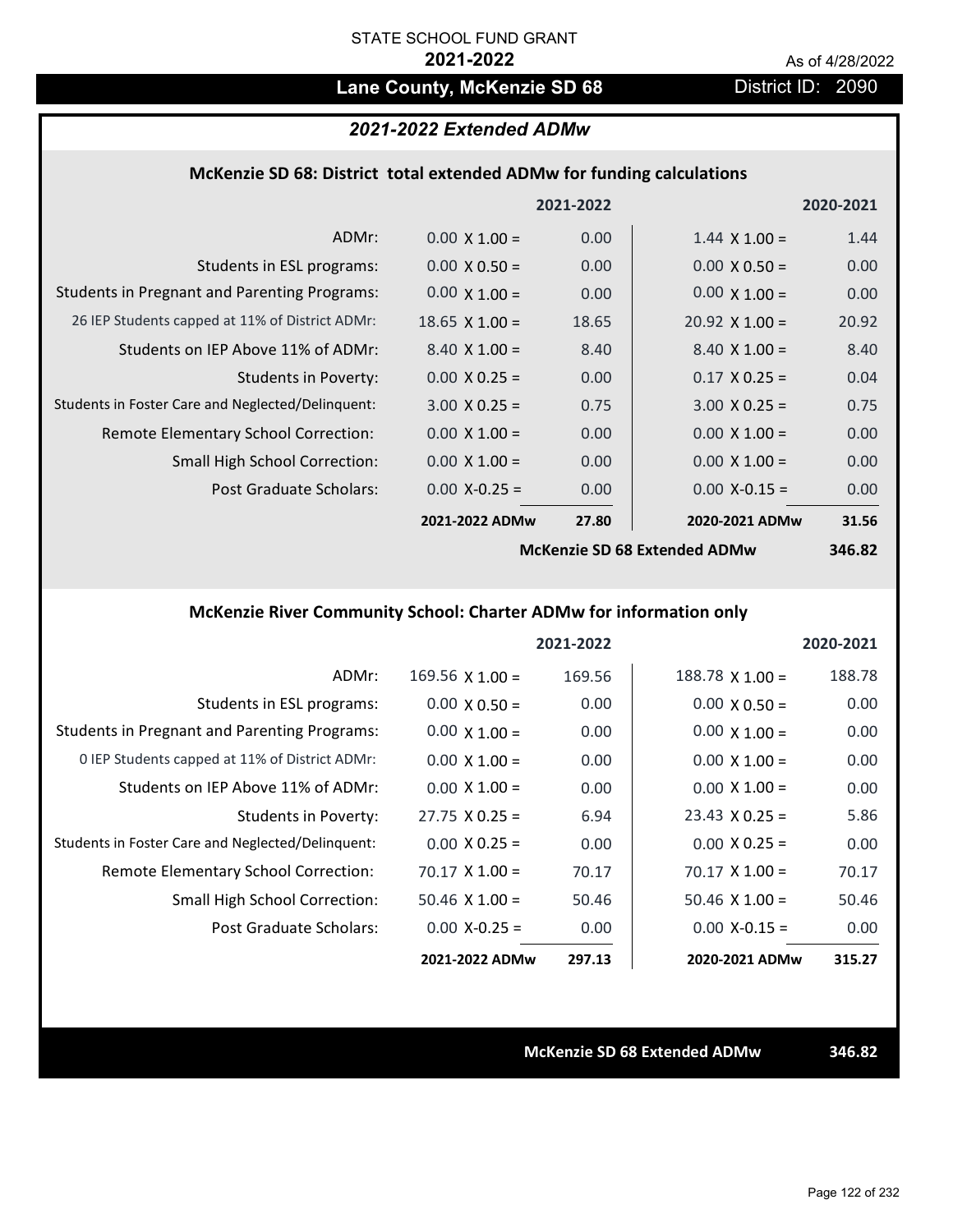# Lane County, Junction City SD 69 District ID: 2091

### **Junction City SD 69: District total extended ADMw for funding calculations**

|                                                     |                          | 2021-2022 |                                          | 2020-2021 |
|-----------------------------------------------------|--------------------------|-----------|------------------------------------------|-----------|
| ADMr:                                               | $1,614.22 \times 1.00 =$ | 1,614.22  | $1,607.48 \times 1.00 =$                 | 1,607.48  |
| Students in ESL programs:                           | 47.85 $\times$ 0.50 =    | 23.93     | 46.62 $\times$ 0.50 =                    | 23.31     |
| <b>Students in Pregnant and Parenting Programs:</b> | $0.00 \times 1.00 =$     | 0.00      | $0.61 \times 1.00 =$                     | 0.61      |
| 246 IEP Students capped at 11% of District ADMr:    | $177.56 \times 1.00 =$   | 177.56    | 176.82 $\times$ 1.00 =                   | 176.82    |
| Students on IEP Above 11% of ADMr:                  | $14.90 \times 1.00 =$    | 14.90     | $14.90 \times 1.00 =$                    | 14.90     |
| <b>Students in Poverty:</b>                         | $193.61$ X 0.25 =        | 48.40     | 185.85 $X$ 0.25 =                        | 46.46     |
| Students in Foster Care and Neglected/Delinquent:   | $10.00$ X 0.25 =         | 2.50      | $13.00 \times 0.25 =$                    | 3.25      |
| Remote Elementary School Correction:                | $1.13 \times 1.00 =$     | 1.13      | $1.13 \times 1.00 =$                     | 1.13      |
| <b>Small High School Correction:</b>                | $0.00 \times 1.00 =$     | 0.00      | $0.00 \times 1.00 =$                     | 0.00      |
| Post Graduate Scholars:                             | $0.00$ X-0.25 =          | 0.00      | $0.00$ X-0.15 =                          | 0.00      |
|                                                     | 2021-2022 ADMw           | 1,882.64  | 2020-2021 ADMw                           | 1,873.97  |
|                                                     |                          |           | <b>Junction City SD 69 Extended ADMw</b> | 1,882.64  |
|                                                     |                          |           |                                          |           |
|                                                     |                          |           | <b>Junction City SD 69 Extended ADMw</b> | 1,882.64  |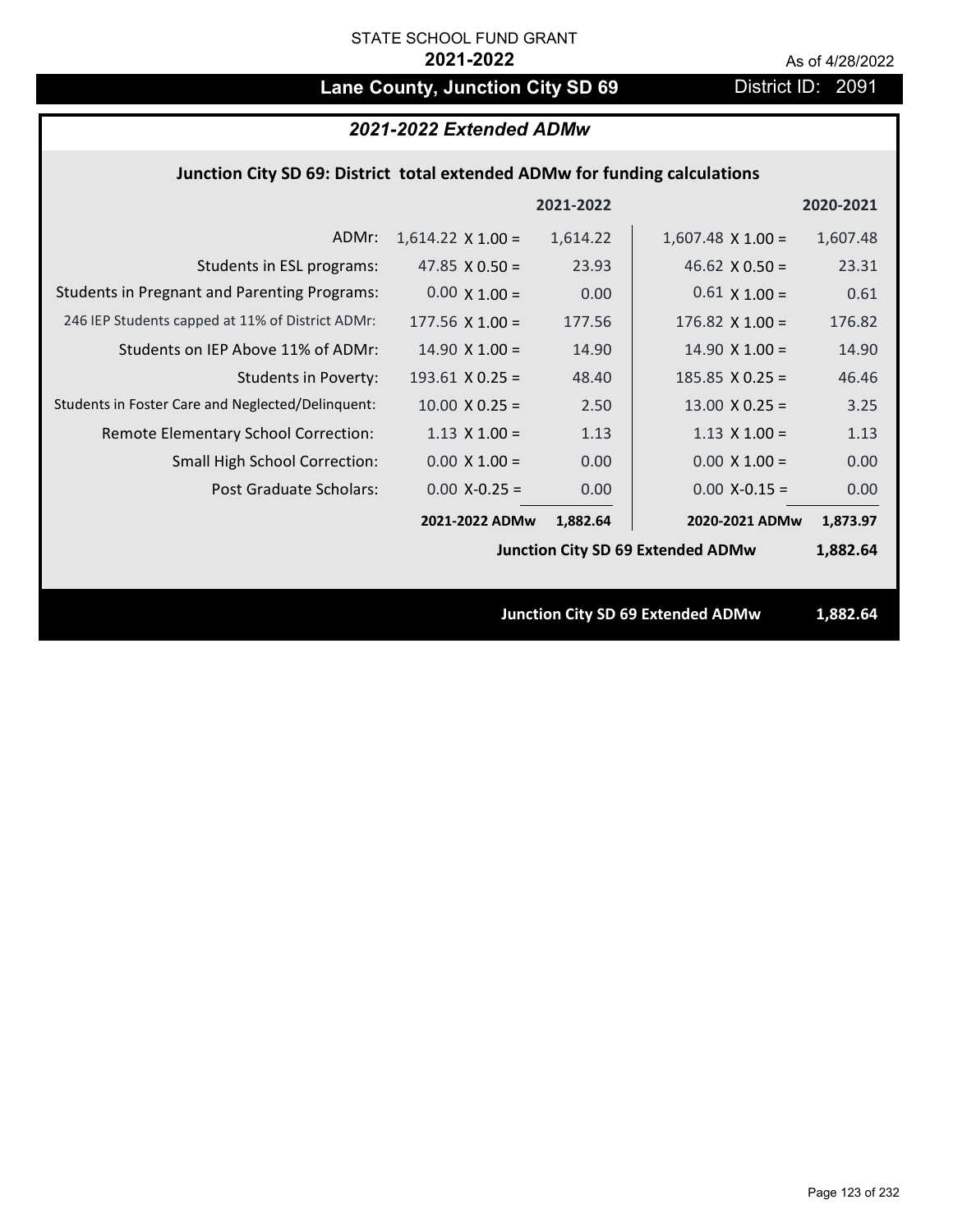# Lane County, Lowell SD 71 District ID: 2092

# *2021-2022 Extended ADMw*

## **Lowell SD 71: District total extended ADMw for funding calculations**

|                                                     |                        | 2021-2022 |                        | 2020-2021 |
|-----------------------------------------------------|------------------------|-----------|------------------------|-----------|
| ADMr:                                               | $389.78 \times 1.00 =$ | 389.78    | $348.21 \times 1.00 =$ | 348.21    |
| Students in ESL programs:                           | $2.98 \times 0.50 =$   | 1.49      | $5.79 \times 0.50 =$   | 2.90      |
| <b>Students in Pregnant and Parenting Programs:</b> | $0.00 \times 1.00 =$   | 0.00      | $0.00 \times 1.00 =$   | 0.00      |
| 124 IEP Students capped at 11% of District ADMr:    | $124.00 \times 1.00 =$ | 124.00    | $130.00 \times 1.00 =$ | 130.00    |
| Students on IEP Above 11% of ADMr:                  | $0.00 \times 1.00 =$   | 0.00      | $0.00 \times 1.00 =$   | 0.00      |
| <b>Students in Poverty:</b>                         | $14.20 \times 0.25 =$  | 3.55      | $9.06 \times 0.25 =$   | 2.27      |
| Students in Foster Care and Neglected/Delinquent:   | $6.00 \times 0.25 =$   | 1.50      | $3.00 \times 0.25 =$   | 0.75      |
| Remote Elementary School Correction:                | $35.30 \times 1.00 =$  | 35.30     | $35.30 \times 1.00 =$  | 35.30     |
| <b>Small High School Correction:</b>                | $83.41 \times 1.00 =$  | 83.41     | $83.41 \times 1.00 =$  | 83.41     |
| Post Graduate Scholars:                             | $0.00$ X-0.25 =        | 0.00      | $0.00$ X-0.15 =        | 0.00      |
|                                                     | 2021-2022 ADMw         | 639.03    | 2020-2021 ADMw         | 602.83    |

**Lowell SD 71 Extended ADMw**

**1,524.71**

# **Mountain View Academy: Charter ADMw for information only**

|                                                     |                        | 2021-2022 |                        | 2020-2021 |
|-----------------------------------------------------|------------------------|-----------|------------------------|-----------|
| ADMr:                                               | $141.71 \times 1.00 =$ | 141.71    | $137.54 \times 1.00 =$ | 137.54    |
| Students in ESL programs:                           | $1.15 \times 0.50 =$   | 0.58      | $1.00 \times 0.50 =$   | 0.50      |
| <b>Students in Pregnant and Parenting Programs:</b> | $0.00 \times 1.00 =$   | 0.00      | $0.00 \times 1.00 =$   | 0.00      |
| 0 IEP Students capped at 11% of District ADMr:      | $0.00 \times 1.00 =$   | 0.00      | $0.00 \times 1.00 =$   | 0.00      |
| Students on IEP Above 11% of ADMr:                  | $0.00 \times 1.00 =$   | 0.00      | $0.00 \times 1.00 =$   | 0.00      |
| Students in Poverty:                                | $5.16 \times 0.25 =$   | 1.29      | $3.60$ X 0.25 =        | 0.90      |
| Students in Foster Care and Neglected/Delinquent:   | $0.00 \times 0.25 =$   | 0.00      | $0.00 \times 0.25 =$   | 0.00      |
| Remote Elementary School Correction:                | $0.00 \times 1.00 =$   | 0.00      | $0.00 \times 1.00 =$   | 0.00      |
| <b>Small High School Correction:</b>                | $0.00 \times 1.00 =$   | 0.00      | $0.00 \times 1.00 =$   | 0.00      |
| Post Graduate Scholars:                             | $0.00 X - 0.25 =$      | 0.00      | $0.00 X-0.15 =$        | 0.00      |
|                                                     | 2021-2022 ADMw         | 143.58    | 2020-2021 ADMw         | 138.94    |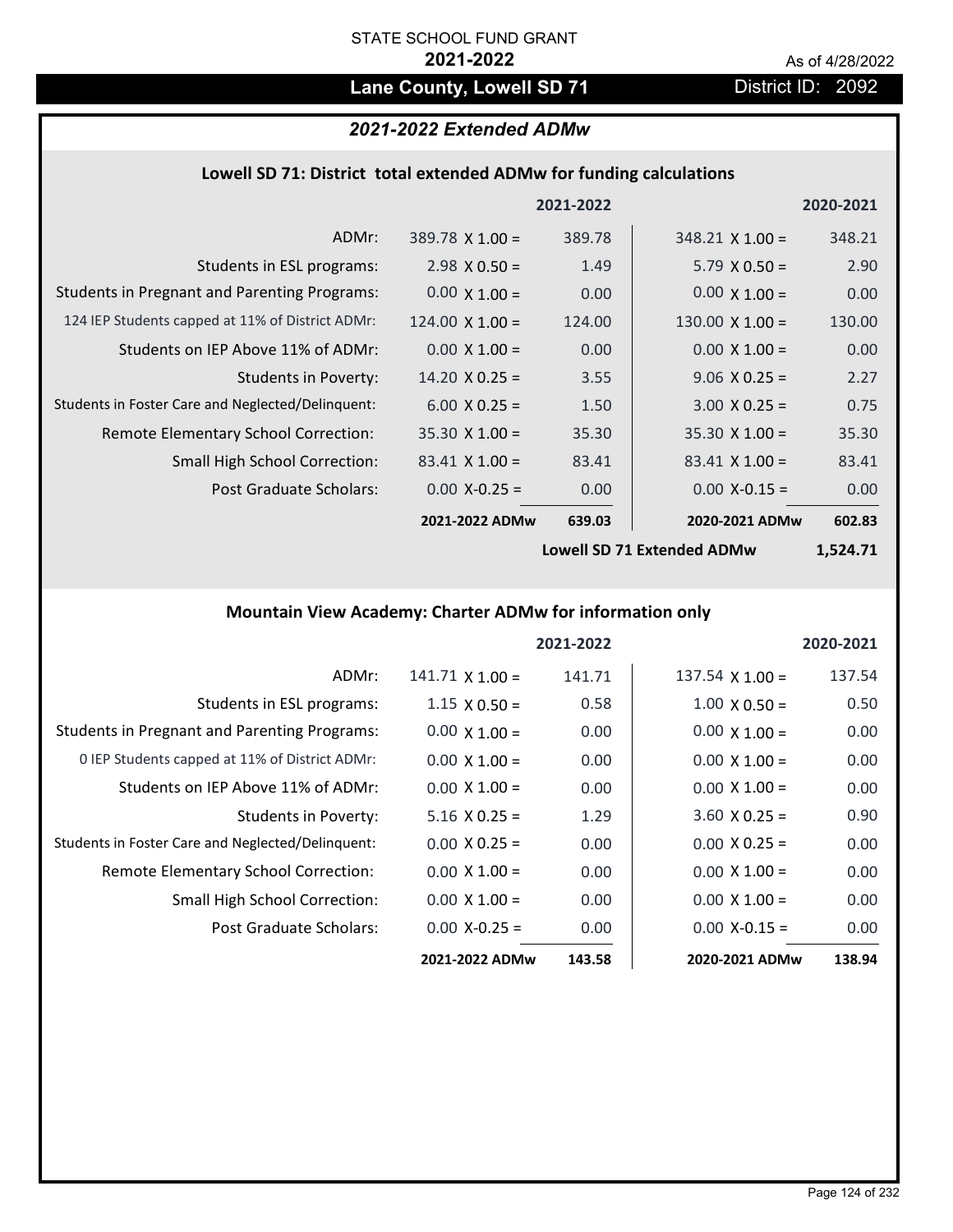# **Bridge Charter Academy: Charter ADMw for information only**

|                                                     |                        | 2021-2022 |                        | 2020-2021 |
|-----------------------------------------------------|------------------------|-----------|------------------------|-----------|
| ADMr:                                               | $621.48 \times 1.00 =$ | 621.48    | $776.85 \times 1.00 =$ | 776.85    |
| Students in ESL programs:                           | $3.62 \times 0.50 =$   | 1.81      | $2.00 \times 0.50 =$   | 1.00      |
| <b>Students in Pregnant and Parenting Programs:</b> | $0.00 \times 1.00 =$   | 0.00      | $0.00 \times 1.00 =$   | 0.00      |
| 0 IEP Students capped at 11% of District ADMr:      | $0.00 \times 1.00 =$   | 0.00      | $0.00 \times 1.00 =$   | 0.00      |
| Students on IEP Above 11% of ADMr:                  | $0.00 \times 1.00 =$   | 0.00      | $0.00 \times 1.00 =$   | 0.00      |
| Students in Poverty:                                | $22.64 \times 0.25 =$  | 5.66      | $20.34 \times 0.25 =$  | 5.09      |
| Students in Foster Care and Neglected/Delinquent:   | $0.00 \times 0.25 =$   | 0.00      | $0.00 \times 0.25 =$   | 0.00      |
| Remote Elementary School Correction:                | $0.00 \times 1.00 =$   | 0.00      | $0.00 \times 1.00 =$   | 0.00      |
| <b>Small High School Correction:</b>                | $0.00 \times 1.00 =$   | 0.00      | $0.00 \times 1.00 =$   | 0.00      |
| Post Graduate Scholars:                             | $0.00 X - 0.25 =$      | 0.00      | $0.00 X - 0.15 =$      | 0.00      |
|                                                     | 2021-2022 ADMw         | 628.95    | 2020-2021 ADMw         | 782.94    |

**Lowell SD 71 Extended ADMw 1,524.71**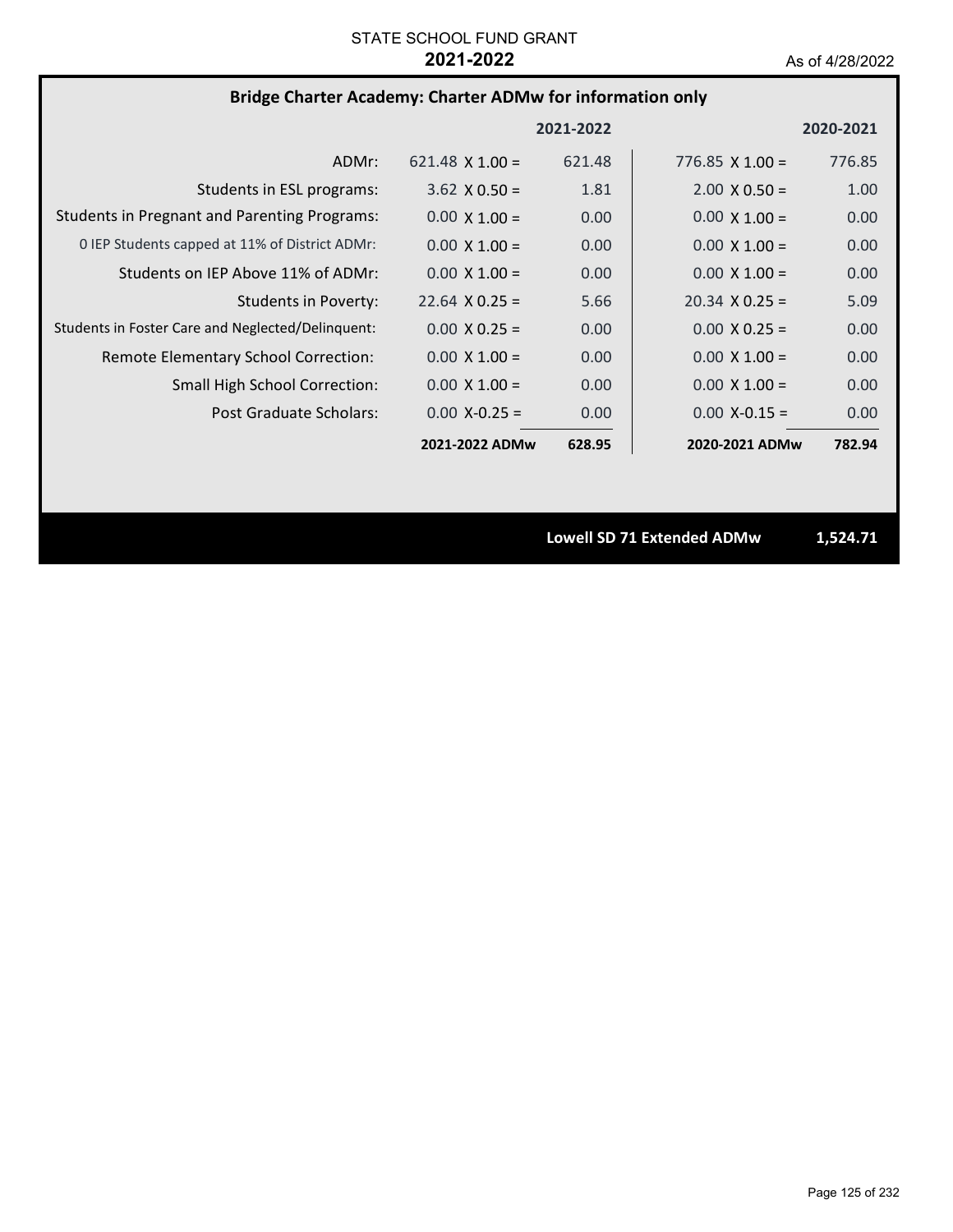# Lane County, Oakridge SD 76 **District ID: 2093**

# *2021-2022 Extended ADMw*

## **Oakridge SD 76: District total extended ADMw for funding calculations**

|                                                     |                        | 2021-2022 |                                     | 2020-2021 |
|-----------------------------------------------------|------------------------|-----------|-------------------------------------|-----------|
| ADMr:                                               | 501.26 $\times$ 1.00 = | 501.26    | 520.42 $\times$ 1.00 =              | 520.42    |
| Students in ESL programs:                           | $7.00 \times 0.50 =$   | 3.50      | $0.00 \times 0.50 =$                | 0.00      |
| <b>Students in Pregnant and Parenting Programs:</b> | $0.32 \times 1.00 =$   | 0.32      | $0.00 \times 1.00 =$                | 0.00      |
| 93 IEP Students capped at 11% of District ADMr:     | $55.14 \times 1.00 =$  | 55.14     | $57.25 \times 1.00 =$               | 57.25     |
| Students on IEP Above 11% of ADMr:                  | 11.70 $X$ 1.00 =       | 11.70     | 11.70 $X$ 1.00 =                    | 11.70     |
| Students in Poverty:                                | $179.58 \times 0.25 =$ | 44.90     | $176.72 \times 0.25 =$              | 44.18     |
| Students in Foster Care and Neglected/Delinquent:   | $6.00 \times 0.25 =$   | 1.50      | $0.00 \times 0.25 =$                | 0.00      |
| Remote Elementary School Correction:                | $0.00 \times 1.00 =$   | 0.00      | $0.00 \times 1.00 =$                | 0.00      |
| <b>Small High School Correction:</b>                | $86.92$ X 1.00 =       | 86.92     | $86.92 \times 1.00 =$               | 86.92     |
| Post Graduate Scholars:                             | $0.00$ X-0.25 =        | 0.00      | $0.00 X - 0.15 =$                   | 0.00      |
|                                                     | 2021-2022 ADMw         | 705.23    | 2020-2021 ADMw                      | 720.47    |
|                                                     |                        |           | Oakridge SD 76 Extended ADMw        | 720.47    |
|                                                     |                        |           |                                     |           |
|                                                     |                        |           | <b>Oakridge SD 76 Extended ADMw</b> | 720.47    |
|                                                     |                        |           |                                     |           |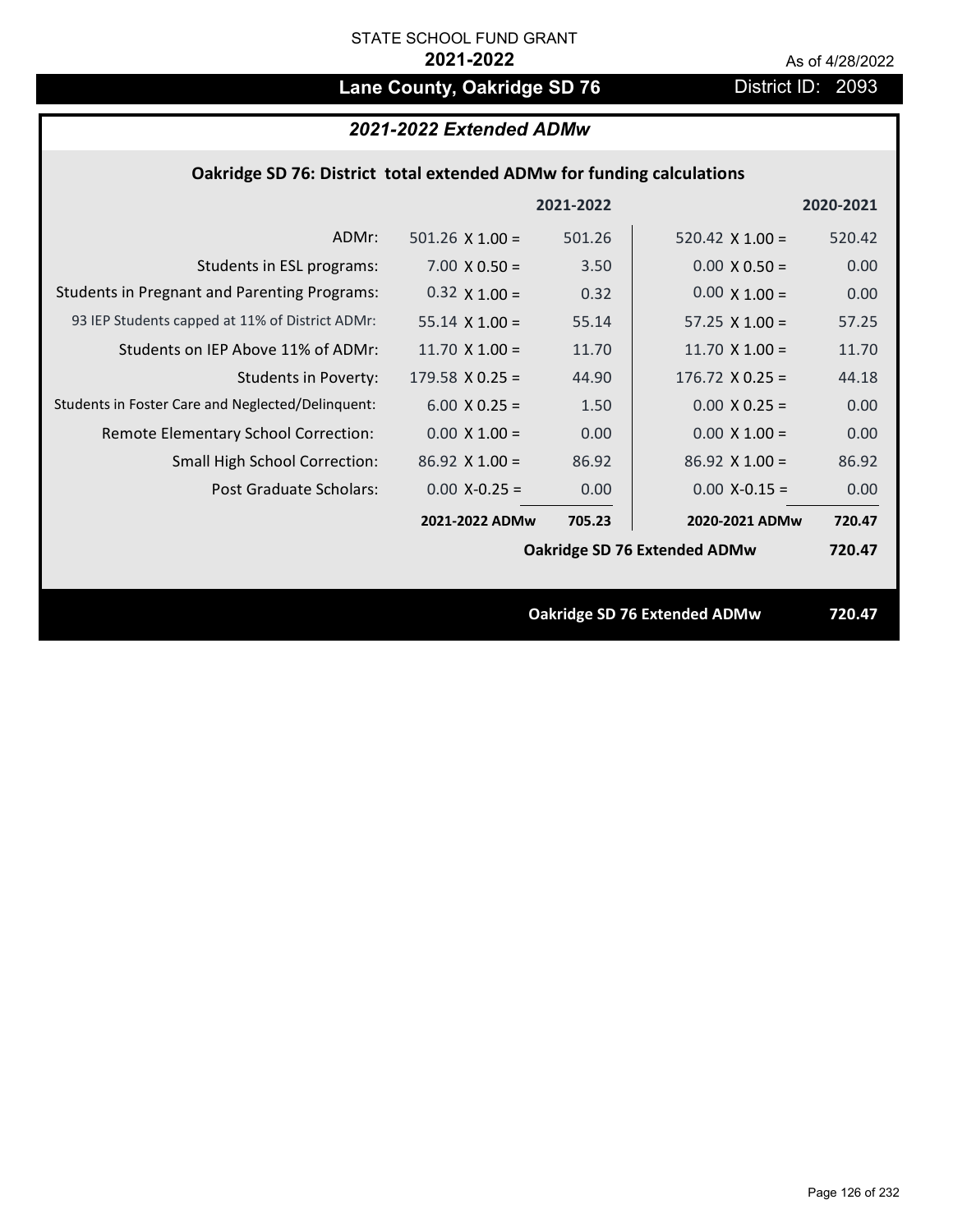# Lane County, Marcola SD 79J District ID: 2094

## *2021-2022 Extended ADMw*

### **Marcola SD 79J: District total extended ADMw for funding calculations**

|                                                     |                        | 2021-2022      |                        | 2020-2021                   |
|-----------------------------------------------------|------------------------|----------------|------------------------|-----------------------------|
| ADMr:                                               | $267.10 \times 1.00 =$ | 267.10         | $274.68 \times 1.00 =$ | 274.68                      |
| Students in ESL programs:                           | $0.00 \times 0.50 =$   | 0.00           | $0.00 \times 0.50 =$   | 0.00                        |
| <b>Students in Pregnant and Parenting Programs:</b> | $0.00 \times 1.00 =$   | 0.00           | $0.00 \times 1.00 =$   | 0.00                        |
| 81 IEP Students capped at 11% of District ADMr:     | $81.00 \times 1.00 =$  | 81.00          | $70.00 \times 1.00 =$  | 70.00                       |
| Students on IEP Above 11% of ADMr:                  | $0.00 \times 1.00 =$   | 0.00           | $0.00 \times 1.00 =$   | 0.00                        |
| <b>Students in Poverty:</b>                         | $8.59 \times 0.25 =$   | 2.15           | $5.88$ X 0.25 =        | 1.47                        |
| Students in Foster Care and Neglected/Delinquent:   | $1.00 \times 0.25 =$   | 0.25           | $1.00 \times 0.25 =$   | 0.25                        |
| Remote Elementary School Correction:                | 49.08 $\times$ 1.00 =  | 49.08          | 49.08 $\times$ 1.00 =  | 49.08                       |
| <b>Small High School Correction:</b>                | $69.06 \times 1.00 =$  | 69.06          | 69.06 $X$ 1.00 =       | 69.06                       |
| Post Graduate Scholars:                             | $0.00$ X-0.25 =        | 0.00           | $0.00$ X-0.15 =        | 0.00                        |
|                                                     | 2021-2022 ADMw         | 468.64         | 2020-2021 ADMw         | 464.54                      |
|                                                     |                        | $\blacksquare$ |                        | $\sim$ $\sim$ $\sim$ $\sim$ |

**Marcola SD 79J Extended ADMw**

**982.85**

# **TEACH‐NW: Charter ADMw for information only**

|                                                     |                        | 2021-2022 |                        | 2020-2021 |
|-----------------------------------------------------|------------------------|-----------|------------------------|-----------|
| ADMr:                                               | $510.11 \times 1.00 =$ | 510.11    | $485.91 \times 1.00 =$ | 485.91    |
| Students in ESL programs:                           | $0.00 \times 0.50 =$   | 0.00      | $0.00 \times 0.50 =$   | 0.00      |
| <b>Students in Pregnant and Parenting Programs:</b> | $0.00 \times 1.00 =$   | 0.00      | $0.00 \times 1.00 =$   | 0.00      |
| 0 IEP Students capped at 11% of District ADMr:      | $0.00 \times 1.00 =$   | 0.00      | $0.00 \times 1.00 =$   | 0.00      |
| Students on IEP Above 11% of ADMr:                  | $0.00 \times 1.00 =$   | 0.00      | $0.00 \times 1.00 =$   | 0.00      |
| Students in Poverty:                                | $16.41 \times 0.25 =$  | 4.10      | $10.12 \times 0.25 =$  | 2.53      |
| Students in Foster Care and Neglected/Delinquent:   | $0.00 \times 0.25 =$   | 0.00      | $0.00 \times 0.25 =$   | 0.00      |
| <b>Remote Elementary School Correction:</b>         | $0.00 \times 1.00 =$   | 0.00      | $0.00 \times 1.00 =$   | 0.00      |
| <b>Small High School Correction:</b>                | $0.00 \times 1.00 =$   | 0.00      | $0.00 \times 1.00 =$   | 0.00      |
| Post Graduate Scholars:                             | $0.00$ X-0.25 =        | 0.00      | $0.00 X-0.15 =$        | 0.00      |
|                                                     | 2021-2022 ADMw         | 514.21    | 2020-2021 ADMw         | 488.44    |

**Marcola SD 79J Extended ADMw 982.85**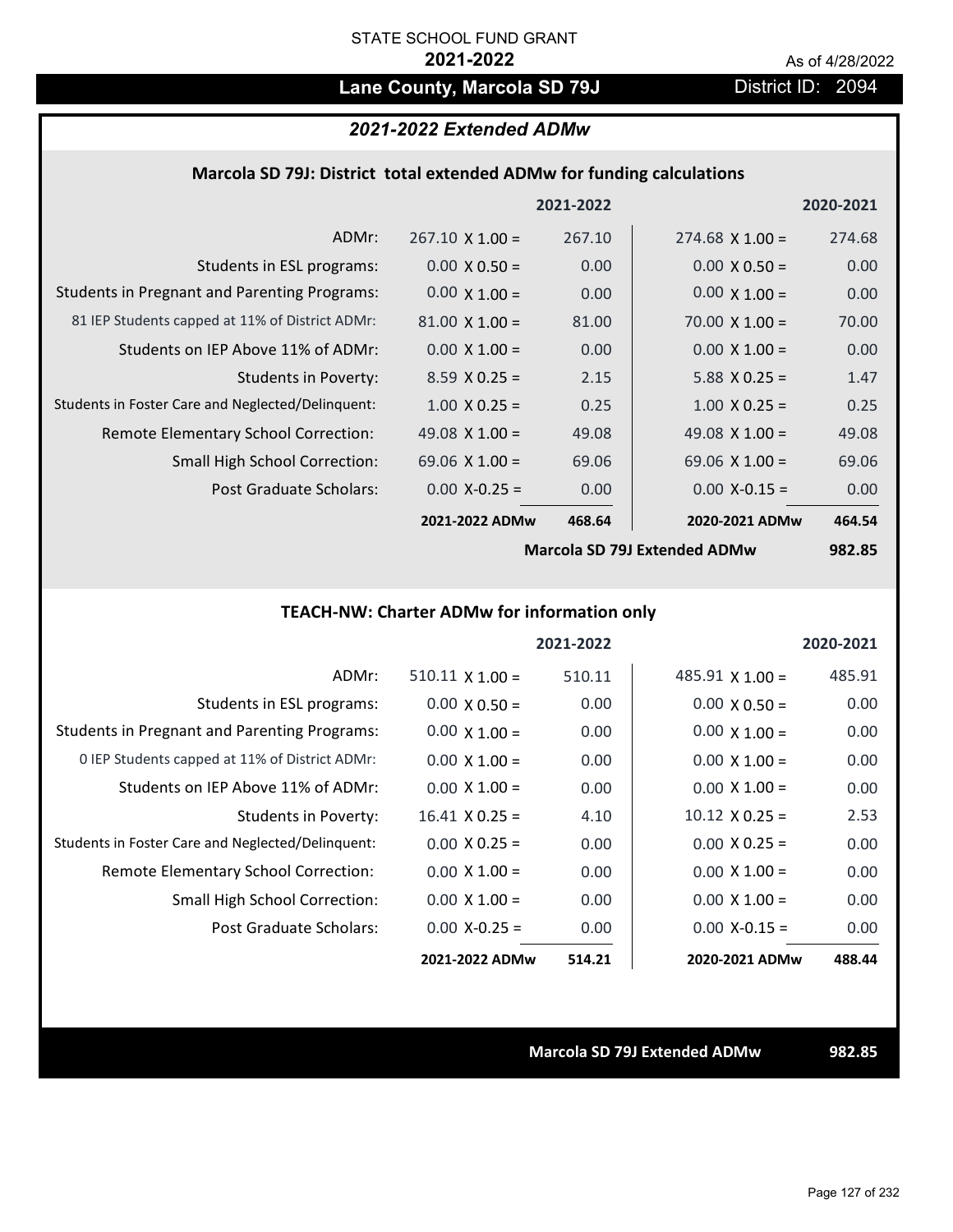# Lane County, Blachly SD 90 District ID: 2095

# *2021-2022 Extended ADMw*

### **Blachly SD 90: District total extended ADMw for funding calculations**

|                                                     |                       | 2021-2022 |                                    | 2020-2021 |
|-----------------------------------------------------|-----------------------|-----------|------------------------------------|-----------|
| ADMr:                                               | $0.00 \times 1.00 =$  | 0.00      | $0.00 \times 1.00 =$               | 0.00      |
| Students in ESL programs:                           | $0.00 \times 0.50 =$  | 0.00      | $0.00 \times 0.50 =$               | 0.00      |
| <b>Students in Pregnant and Parenting Programs:</b> | $0.00 \times 1.00 =$  | 0.00      | $0.00 \times 1.00 =$               | 0.00      |
| 35 IEP Students capped at 11% of District ADMr:     | $35.00 \times 1.00 =$ | 35.00     | $23.42 \times 1.00 =$              | 23.42     |
| Students on IEP Above 11% of ADMr:                  | 6.50 $X$ 1.00 =       | 6.50      | 6.50 $X$ 1.00 =                    | 6.50      |
| <b>Students in Poverty:</b>                         | $-3.56$ X 0.25 =      | $-0.89$   | $0.23$ X 0.25 =                    | 0.06      |
| Students in Foster Care and Neglected/Delinquent:   | $2.00 \times 0.25 =$  | 0.50      | $1.00 \times 0.25 =$               | 0.25      |
| Remote Elementary School Correction:                | $0.00 \times 1.00 =$  | 0.00      | $0.00 \times 1.00 =$               | 0.00      |
| <b>Small High School Correction:</b>                | $0.00 \times 1.00 =$  | 0.00      | $0.00 \times 1.00 =$               | 0.00      |
| Post Graduate Scholars:                             | $0.00$ X-0.25 =       | 0.00      | $0.00$ X-0.15 =                    | 0.00      |
|                                                     | 2021-2022 ADMw        | 41.11     | 2020-2021 ADMw                     | 30.23     |
|                                                     |                       |           | <b>Rlachly SD QD Extended ADMW</b> | 523 51    |

**Blachly SD 90 Extended ADMw**

**523.54**

# **Triangle Lake Charter School: Charter ADMw for information only**

|                                                     |                        | 2021-2022 |                       | 2020-2021 |
|-----------------------------------------------------|------------------------|-----------|-----------------------|-----------|
| ADMr:                                               | $351.50 \times 1.00 =$ | 351.50    | $212.92$ X 1.00 =     | 212.92    |
| Students in ESL programs:                           | $0.00 \times 0.50 =$   | 0.00      | $0.00 \times 0.50 =$  | 0.00      |
| <b>Students in Pregnant and Parenting Programs:</b> | $0.00 \times 1.00 =$   | 0.00      | $0.00 \times 1.00 =$  | 0.00      |
| 0 IEP Students capped at 11% of District ADMr:      | $0.00 \times 1.00 =$   | 0.00      | $0.00 \times 1.00 =$  | 0.00      |
| Students on IEP Above 11% of ADMr:                  | $0.00 \times 1.00 =$   | 0.00      | $0.00 \times 1.00 =$  | 0.00      |
| Students in Poverty:                                | $25.56 \times 0.25 =$  | 6.39      | $20.77 \times 0.25 =$ | 5.19      |
| Students in Foster Care and Neglected/Delinquent:   | $0.00 \times 0.25 =$   | 0.00      | $0.00 \times 0.25 =$  | 0.00      |
| Remote Elementary School Correction:                | 69.63 $\times$ 1.00 =  | 69.63     | $69.63 \times 1.00 =$ | 69.63     |
| <b>Small High School Correction:</b>                | $54.91$ X 1.00 =       | 54.91     | $54.91 \times 1.00 =$ | 54.91     |
| Post Graduate Scholars:                             | $0.00 X - 0.25 =$      | 0.00      | $0.00 X-0.15 =$       | 0.00      |
|                                                     | 2021-2022 ADMw         | 482.43    | 2020-2021 ADMw        | 342.65    |

**Blachly SD 90 Extended ADMw 523.54**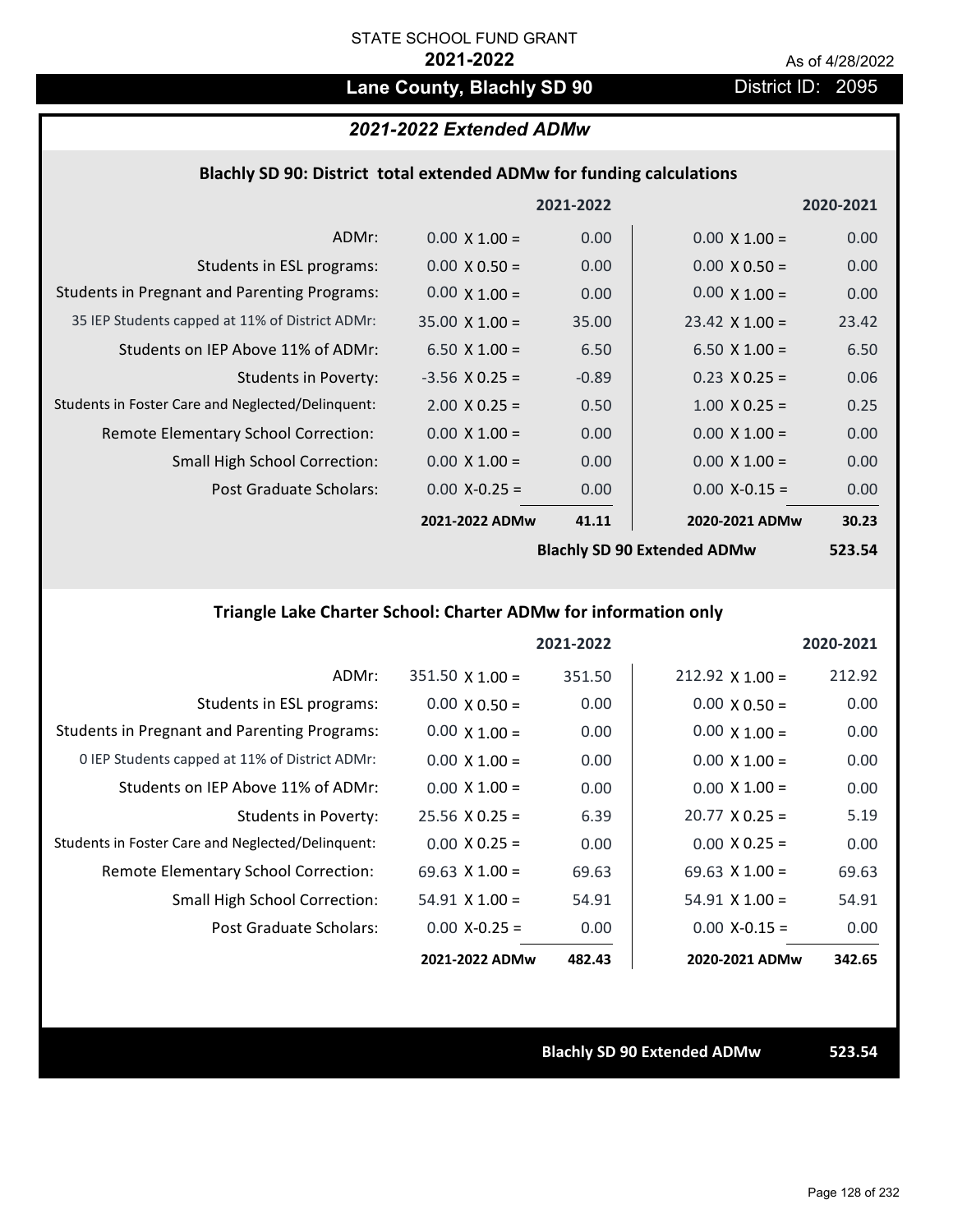# Lane County, Siuslaw SD 97J District ID: 2096

# *2021-2022 Extended ADMw*

## **Siuslaw SD 97J: District total extended ADMw for funding calculations**

|                                                     |                        | 2021-2022 |                                     | 2020-2021 |
|-----------------------------------------------------|------------------------|-----------|-------------------------------------|-----------|
| ADMr:                                               | $1,195.84$ X $1.00 =$  | 1,195.84  | $1,233.61$ X $1.00 =$               | 1,233.61  |
| Students in ESL programs:                           | $29.14 \times 0.50 =$  | 14.57     | $25.65 \times 0.50 =$               | 12.83     |
| <b>Students in Pregnant and Parenting Programs:</b> | $0.97 \times 1.00 =$   | 0.97      | $0.00 \times 1.00 =$                | 0.00      |
| 172 IEP Students capped at 11% of District ADMr:    | $131.54 \times 1.00 =$ | 131.54    | 135.70 $X$ 1.00 =                   | 135.70    |
| Students on IEP Above 11% of ADMr:                  | $8.80 \times 1.00 =$   | 8.80      | $8.80 X 1.00 =$                     | 8.80      |
| <b>Students in Poverty:</b>                         | $245.57 \times 0.25 =$ | 61.39     | $237.40 \times 0.25 =$              | 59.35     |
| Students in Foster Care and Neglected/Delinquent:   | $15.00 \times 0.25 =$  | 3.75      | $14.00 \times 0.25 =$               | 3.50      |
| Remote Elementary School Correction:                | $0.00 \times 1.00 =$   | 0.00      | $0.00 \times 1.00 =$                | 0.00      |
| <b>Small High School Correction:</b>                | $0.00 \times 1.00 =$   | 0.00      | $0.00 \times 1.00 =$                | 0.00      |
| Post Graduate Scholars:                             | $0.00$ X-0.25 =        | 0.00      | $0.00$ X-0.15 =                     | 0.00      |
|                                                     | 2021-2022 ADMw         | 1,416.86  | 2020-2021 ADMw                      | 1,453.78  |
|                                                     |                        |           | <b>Siuslaw SD 97J Extended ADMw</b> | 1,453.78  |
|                                                     |                        |           |                                     |           |
|                                                     |                        |           | <b>Siuslaw SD 97J Extended ADMw</b> | 1,453.78  |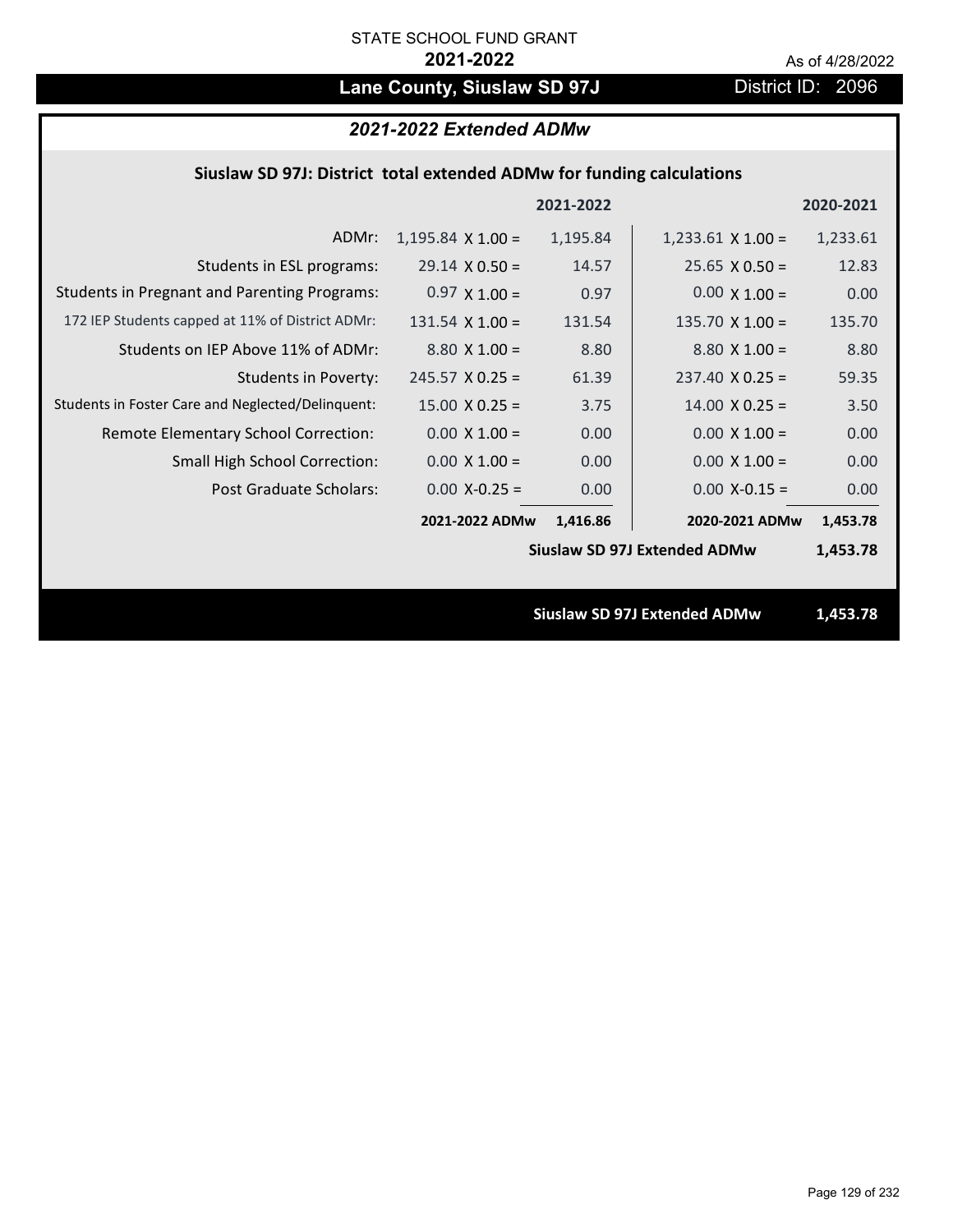# **Lincoln County, Lincoln County SD** District ID: 2097

## *2021-2022 Extended ADMw*

#### **Lincoln County SD: District total extended ADMw for funding calculations**

|                                                     |                          | 2021-2022 |                          | 2020-2021 |
|-----------------------------------------------------|--------------------------|-----------|--------------------------|-----------|
| ADMr:                                               | 4,716.45 $\times$ 1.00 = | 4,716.45  | 4,558.97 $\times$ 1.00 = | 4,558.97  |
| Students in ESL programs:                           | 413.02 $X$ 0.50 =        | 206.51    | 405.55 $\times$ 0.50 =   | 202.78    |
| <b>Students in Pregnant and Parenting Programs:</b> | $1.86 \times 1.00 =$     | 1.86      | $3.18 \times 1.00 =$     | 3.18      |
| 732 IEP Students capped at 11% of District ADMr:    | 569.43 $\times$ 1.00 =   | 569.43    | 552.81 $\times$ 1.00 =   | 552.81    |
| Students on IEP Above 11% of ADMr:                  | $59.10 \times 1.00 =$    | 59.10     | $59.10 \times 1.00 =$    | 59.10     |
| <b>Students in Poverty:</b>                         | $860.93 \times 0.25 =$   | 215.23    | $836.92 \times 0.25 =$   | 209.23    |
| Students in Foster Care and Neglected/Delinquent:   | $23.00 \times 0.25 =$    | 5.75      | $51.00 \times 0.25 =$    | 12.75     |
| Remote Elementary School Correction:                | $0.00 \times 1.00 =$     | 0.00      | $0.00 \times 1.00 =$     | 0.00      |
| <b>Small High School Correction:</b>                | $176.68$ X 1.00 =        | 176.68    | $176.68$ X $1.00 =$      | 176.68    |
| Post Graduate Scholars:                             | $0.00$ X-0.25 =          | 0.00      | $0.00$ X-0.15 =          | 0.00      |
|                                                     | 2021-2022 ADMw           | 5,951.01  | 2020-2021 ADMw           | 5,775.50  |

**Lincoln County SD Extended ADMw**

**6,618.02**

# **Lincoln City Career Technical High School: Charter ADMw for information only**

|                                                     |                       | 2021-2022 |                       | 2020-2021 |
|-----------------------------------------------------|-----------------------|-----------|-----------------------|-----------|
| ADMr:                                               | $36.05 \times 1.00 =$ | 36.05     | 40.25 $\times$ 1.00 = | 40.25     |
| Students in ESL programs:                           | $0.00 \times 0.50 =$  | 0.00      | $0.00 \times 0.50 =$  | 0.00      |
| <b>Students in Pregnant and Parenting Programs:</b> | $0.00 \times 1.00 =$  | 0.00      | $0.00 \times 1.00 =$  | 0.00      |
| 0 IEP Students capped at 11% of District ADMr:      | $0.00 \times 1.00 =$  | 0.00      | $0.00 \times 1.00 =$  | 0.00      |
| Students on IEP Above 11% of ADMr:                  | $0.00 \times 1.00 =$  | 0.00      | $0.00 \times 1.00 =$  | 0.00      |
| Students in Poverty:                                | 6.58 $X$ 0.25 =       | 1.65      | $7.39 \times 0.25 =$  | 1.85      |
| Students in Foster Care and Neglected/Delinquent:   | $0.00 \times 0.25 =$  | 0.00      | $0.00 \times 0.25 =$  | 0.00      |
| Remote Elementary School Correction:                | $0.00 \times 1.00 =$  | 0.00      | $0.00 \times 1.00 =$  | 0.00      |
| <b>Small High School Correction:</b>                | $0.00 \times 1.00 =$  | 0.00      | $0.00 \times 1.00 =$  | 0.00      |
| Post Graduate Scholars:                             | $0.00$ X-0.25 =       | 0.00      | $0.00 X - 0.15 =$     | 0.00      |
|                                                     | 2021-2022 ADMw        | 37.70     | 2020-2021 ADMw        | 42.10     |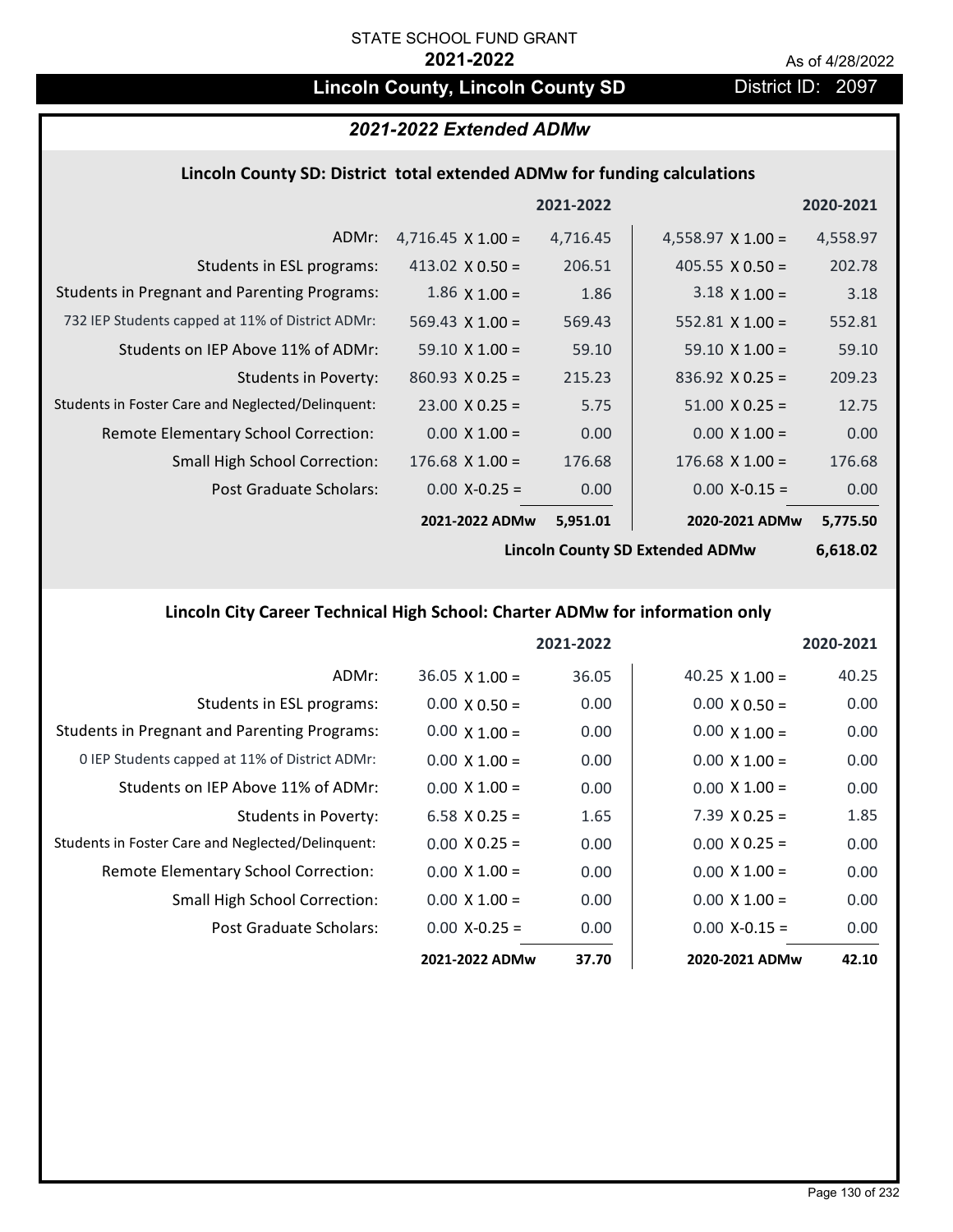### **Eddyville Charter School: Charter ADMw for information only**

|                                                     |                        | 2021-2022 |                        | 2020-2021 |
|-----------------------------------------------------|------------------------|-----------|------------------------|-----------|
| ADMr:                                               | $218.90 \times 1.00 =$ | 218.90    | $226.56 \times 1.00 =$ | 226.56    |
| Students in ESL programs:                           | $3.00 \times 0.50 =$   | 1.50      | $3.00 \times 0.50 =$   | 1.50      |
| <b>Students in Pregnant and Parenting Programs:</b> | $0.00 \times 1.00 =$   | 0.00      | $0.00 \times 1.00 =$   | 0.00      |
| 0 IEP Students capped at 11% of District ADMr:      | $0.00 \times 1.00 =$   | 0.00      | $0.00 \times 1.00 =$   | 0.00      |
| Students on IEP Above 11% of ADMr:                  | $0.00 \times 1.00 =$   | 0.00      | $0.00 \times 1.00 =$   | 0.00      |
| Students in Poverty:                                | $39.96 \times 0.25 =$  | 9.99      | 41.59 $\times$ 0.25 =  | 10.40     |
| Students in Foster Care and Neglected/Delinquent:   | $0.00 \times 0.25 =$   | 0.00      | $0.00 \times 0.25 =$   | 0.00      |
| Remote Elementary School Correction:                | $66.73 \times 1.00 =$  | 66.73     | $66.73 \times 1.00 =$  | 66.73     |
| <b>Small High School Correction:</b>                | $55.74 \times 1.00 =$  | 55.74     | $55.74 \times 1.00 =$  | 55.74     |
| Post Graduate Scholars:                             | $0.00$ X-0.25 =        | 0.00      | $0.00$ X-0.15 =        | 0.00      |
|                                                     | 2021-2022 ADMw         | 352.86    | 2020-2021 ADMw         | 360.93    |

# **Siletz Valley Schools: Charter ADMw for information only**

|                                                     |                        | 2021-2022 |                        | 2020-2021 |
|-----------------------------------------------------|------------------------|-----------|------------------------|-----------|
| ADMr:                                               | $205.21 \times 1.00 =$ | 205.21    | $199.78 \times 1.00 =$ | 199.78    |
| Students in ESL programs:                           | $0.00 \times 0.50 =$   | 0.00      | $0.00 \times 0.50 =$   | 0.00      |
| <b>Students in Pregnant and Parenting Programs:</b> | $0.00 \times 1.00 =$   | 0.00      | $0.00 \times 1.00 =$   | 0.00      |
| 0 IEP Students capped at 11% of District ADMr:      | $0.00 \times 1.00 =$   | 0.00      | $0.00 \times 1.00 =$   | 0.00      |
| Students on IEP Above 11% of ADMr:                  | $0.00 \times 1.00 =$   | 0.00      | $0.00 \times 1.00 =$   | 0.00      |
| Students in Poverty:                                | $37.46 \times 0.25 =$  | 9.37      | $36.67 \times 0.25 =$  | 9.17      |
| Students in Foster Care and Neglected/Delinquent:   | $0.00 \times 0.25 =$   | 0.00      | $0.00 \times 0.25 =$   | 0.00      |
| Remote Elementary School Correction:                | 61.88 $X$ 1.00 =       | 61.88     | 61.88 $X$ 1.00 =       | 61.88     |
| <b>Small High School Correction:</b>                | $0.00 \times 1.00 =$   | 0.00      | $0.00 \times 1.00 =$   | 0.00      |
| Post Graduate Scholars:                             | $0.00$ X-0.25 =        | 0.00      | $0.00 X - 0.15 =$      | 0.00      |
|                                                     | 2021-2022 ADMw         | 276.46    | 2020-2021 ADMw         | 270.83    |

**Lincoln County SD Extended ADMw 6,618.02**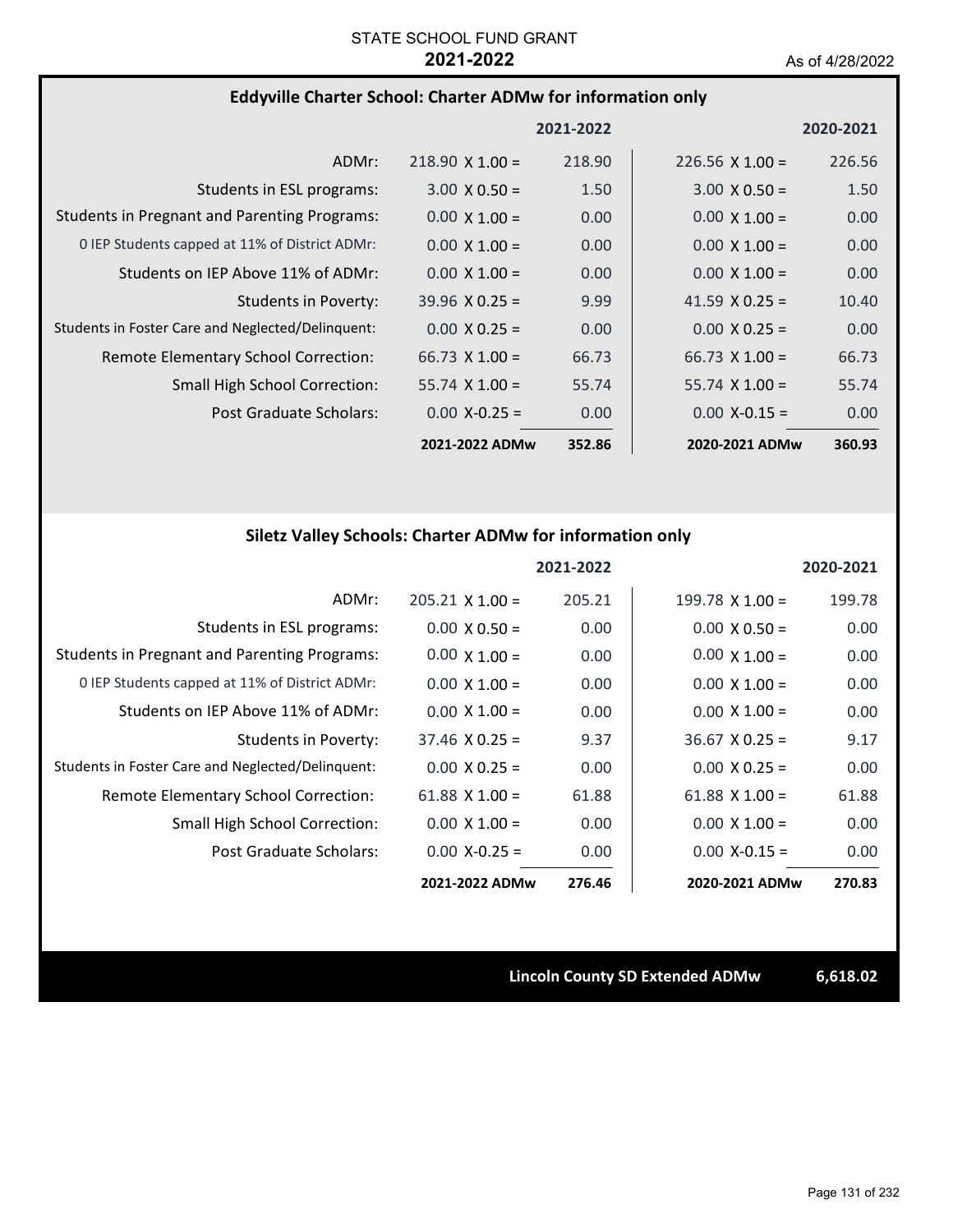# Linn County, Harrisburg SD 7J District ID: 2099

# *2021-2022 Extended ADMw*

## **Harrisburg SD 7J: District total extended ADMw for funding calculations**

|                                                     |                        | 2021-2022 |                                       | 2020-2021 |
|-----------------------------------------------------|------------------------|-----------|---------------------------------------|-----------|
| ADMr:                                               | $738.01 \times 1.00 =$ | 738.01    | $707.15 \times 1.00 =$                | 707.15    |
| Students in ESL programs:                           | $18.96 \times 0.50 =$  | 9.48      | $27.84 \times 0.50 =$                 | 13.92     |
| <b>Students in Pregnant and Parenting Programs:</b> | $0.00 \times 1.00 =$   | 0.00      | $0.00 \times 1.00 =$                  | 0.00      |
| 101 IEP Students capped at 11% of District ADMr:    | $81.18 \times 1.00 =$  | 81.18     | $77.79 \times 1.00 =$                 | 77.79     |
| Students on IEP Above 11% of ADMr:                  | $8.00 \times 1.00 =$   | 8.00      | $8.00 \times 1.00 =$                  | 8.00      |
| <b>Students in Poverty:</b>                         | $96.49 \times 0.25 =$  | 24.12     | $145.51 \times 0.25 =$                | 36.38     |
| Students in Foster Care and Neglected/Delinquent:   | $3.00 \times 0.25 =$   | 0.75      | $7.00 \times 0.25 =$                  | 1.75      |
| Remote Elementary School Correction:                | $0.00 \times 1.00 =$   | 0.00      | $0.00 \times 1.00 =$                  | 0.00      |
| <b>Small High School Correction:</b>                | 79.92 $X$ 1.00 =       | 79.92     | 79.92 $X$ 1.00 =                      | 79.92     |
| Post Graduate Scholars:                             | $0.00$ X-0.25 =        | 0.00      | $0.00$ X-0.15 =                       | 0.00      |
|                                                     | 2021-2022 ADMw         | 941.46    | 2020-2021 ADMw                        | 924.90    |
|                                                     |                        |           | <b>Harrisburg SD 7J Extended ADMw</b> | 941.46    |
|                                                     |                        |           |                                       |           |
|                                                     |                        |           | <b>Harrisburg SD 7J Extended ADMw</b> | 941.46    |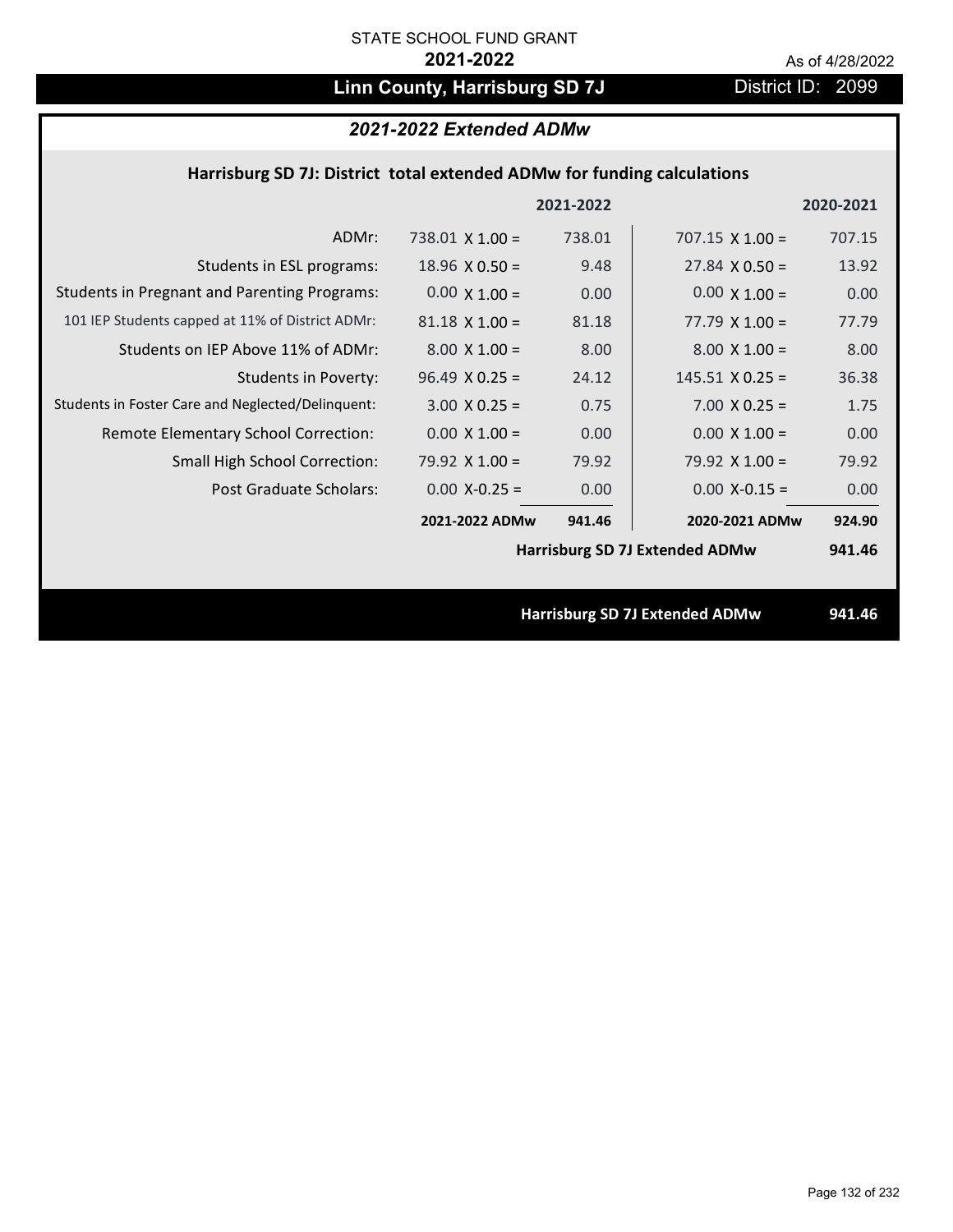# **Linn County, Greater Albany Public SD 8J** District ID: 2100

## *2021-2022 Extended ADMw*

## **Greater Albany Public SD 8J: District total extended ADMw for funding calculations**

|                                                     |                          | 2021-2022 |                                                  | 2020-2021 |
|-----------------------------------------------------|--------------------------|-----------|--------------------------------------------------|-----------|
| ADMr:                                               | $9,029.20 \times 1.00 =$ | 9,029.20  | $8,924.77 \times 1.00 =$                         | 8,924.77  |
| Students in ESL programs:                           | 662.40 $\times$ 0.50 =   | 331.20    | 609.50 $\times$ 0.50 =                           | 304.75    |
| <b>Students in Pregnant and Parenting Programs:</b> | 2.24 $\times$ 1.00 =     | 2.24      | 6.55 $\times$ 1.00 =                             | 6.55      |
| 1323 IEP Students capped at 11% of District ADMr:   | $993.21 \times 1.00 =$   | 993.21    | $981.72 \times 1.00 =$                           | 981.72    |
| Students on IEP Above 11% of ADMr:                  | $98.30 \times 1.00 =$    | 98.30     | $98.30 \times 1.00 =$                            | 98.30     |
| <b>Students in Poverty:</b>                         | $901.11 \times 0.25 =$   | 225.28    | $1,107.57$ X 0.25 =                              | 276.89    |
| Students in Foster Care and Neglected/Delinquent:   | $76.00 \times 0.25 =$    | 19.00     | $93.00 \times 0.25 =$                            | 23.25     |
| Remote Elementary School Correction:                | $0.00 \times 1.00 =$     | 0.00      | $0.00 \times 1.00 =$                             | 0.00      |
| <b>Small High School Correction:</b>                | $0.00 \times 1.00 =$     | 0.00      | $0.00 \times 1.00 =$                             | 0.00      |
| Post Graduate Scholars:                             | $0.00$ X-0.25 =          | 0.00      | 4.08 $X-0.15 =$                                  | $-1.02$   |
|                                                     | 2021-2022 ADMw 10,698.43 |           | 2020-2021 ADMw                                   | 10,615.22 |
|                                                     |                          |           | <b>Greater Albany Public SD 8J Extended ADMw</b> | 10,698.43 |
|                                                     |                          |           |                                                  |           |
|                                                     |                          |           | <b>Greater Albany Public SD 8J Extended ADMw</b> | 10,698.43 |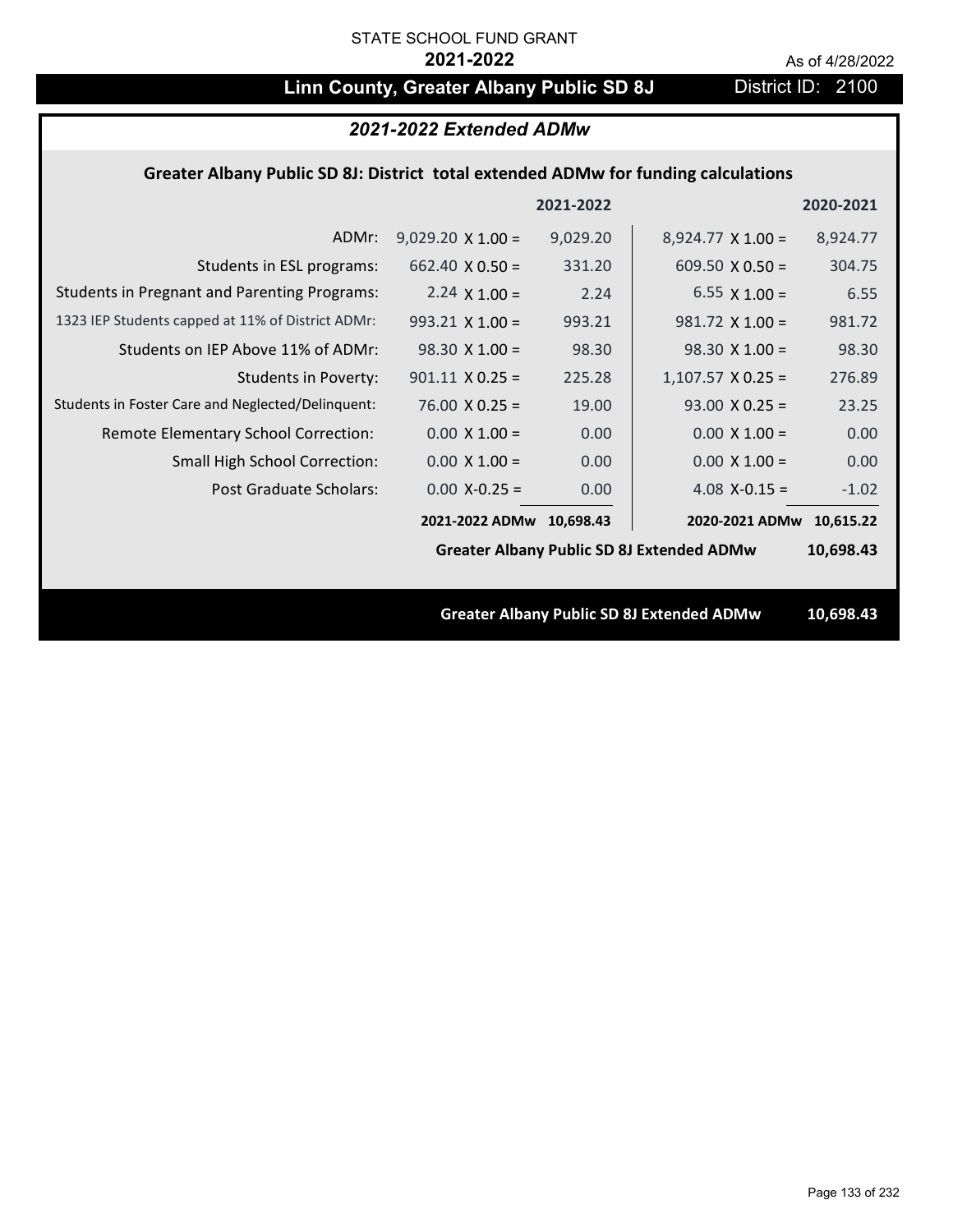# **Linn County, Lebanon Community SD 9** District ID: 2101

|           |                          |           | 2021-2022 Extended ADMw  |                                                                               |
|-----------|--------------------------|-----------|--------------------------|-------------------------------------------------------------------------------|
|           |                          |           |                          | Lebanon Community SD 9: District total extended ADMw for funding calculations |
| 2020-2021 |                          | 2021-2022 |                          |                                                                               |
| 3,458.75  | $3,458.75 \times 1.00 =$ | 3,718.46  | $3,718.46 \times 1.00 =$ | ADMr:                                                                         |
| 36.84     | $73.67 \times 0.50 =$    | 39.71     | 79.42 $\times$ 0.50 =    | Students in ESL programs:                                                     |
| 0.27      | $0.27 \times 1.00 =$     | 1.00      | $1.00 \times 1.00 =$     | <b>Students in Pregnant and Parenting Programs:</b>                           |
| 412.98    | 412.98 $\times$ 1.00 =   | 444.16    | $444.16 \times 1.00 =$   | 650 IEP Students capped at 11% of District ADMr:                              |
| 48.20     | 48.20 $X$ 1.00 =         | 48.20     | 48.20 $\times$ 1.00 =    | Students on IEP Above 11% of ADMr:                                            |
| 135.53    | $542.11 \times 0.25 =$   | 107.49    | 429.96 $X$ 0.25 =        | <b>Students in Poverty:</b>                                                   |
| 5.00      | $20.00 \times 0.25 =$    | 5.50      | $22.00 \times 0.25 =$    | Students in Foster Care and Neglected/Delinquent:                             |
| 12.23     | 12.23 $\times$ 1.00 =    | 12.23     | $12.23 \times 1.00 =$    | Remote Elementary School Correction:                                          |
| 0.00      | $0.00 \times 1.00 =$     | 0.00      | $0.00 \times 1.00 =$     | <b>Small High School Correction:</b>                                          |
| 0.00      | $0.00$ X-0.15 =          | 0.00      | $0.00$ X-0.25 =          | Post Graduate Scholars:                                                       |
| 4,109.79  | 2020-2021 ADMw           | 4,376.75  | 2021-2022 ADMw           |                                                                               |

**Lebanon Community SD 9 Extended ADMw**

**4,707.26**

# **Sand Ridge Charter School: Charter ADMw for information only**

|                                                     |                        | 2021-2022 |                        | 2020-2021 |
|-----------------------------------------------------|------------------------|-----------|------------------------|-----------|
| ADMr:                                               | $319.35 \times 1.00 =$ | 319.35    | $295.60 \times 1.00 =$ | 295.60    |
| Students in ESL programs:                           | $3.85 \times 0.50 =$   | 1.93      | $6.00 \times 0.50 =$   | 3.00      |
| <b>Students in Pregnant and Parenting Programs:</b> | $0.00 \times 1.00 =$   | 0.00      | $0.00 \times 1.00 =$   | 0.00      |
| 0 IEP Students capped at 11% of District ADMr:      | $0.00 \times 1.00 =$   | 0.00      | $0.00 \times 1.00 =$   | 0.00      |
| Students on IEP Above 11% of ADMr:                  | $0.00 \times 1.00 =$   | 0.00      | $0.00 \times 1.00 =$   | 0.00      |
| Students in Poverty:                                | $36.93 \times 0.25 =$  | 9.23      | $46.33 \times 0.25 =$  | 11.58     |
| Students in Foster Care and Neglected/Delinquent:   | $0.00 \times 0.25 =$   | 0.00      | $0.00 \times 0.25 =$   | 0.00      |
| Remote Elementary School Correction:                | $0.00 \times 1.00 =$   | 0.00      | $0.00 \times 1.00 =$   | 0.00      |
| <b>Small High School Correction:</b>                | $0.00 \times 1.00 =$   | 0.00      | $0.00 \times 1.00 =$   | 0.00      |
| Post Graduate Scholars:                             | $0.00$ X-0.25 =        | 0.00      | $0.00 X - 0.15 =$      | 0.00      |
|                                                     | 2021-2022 ADMw         | 330.51    | 2020-2021 ADMw         | 310.18    |

**Lebanon Community SD 9 Extended ADMw 4,707.26**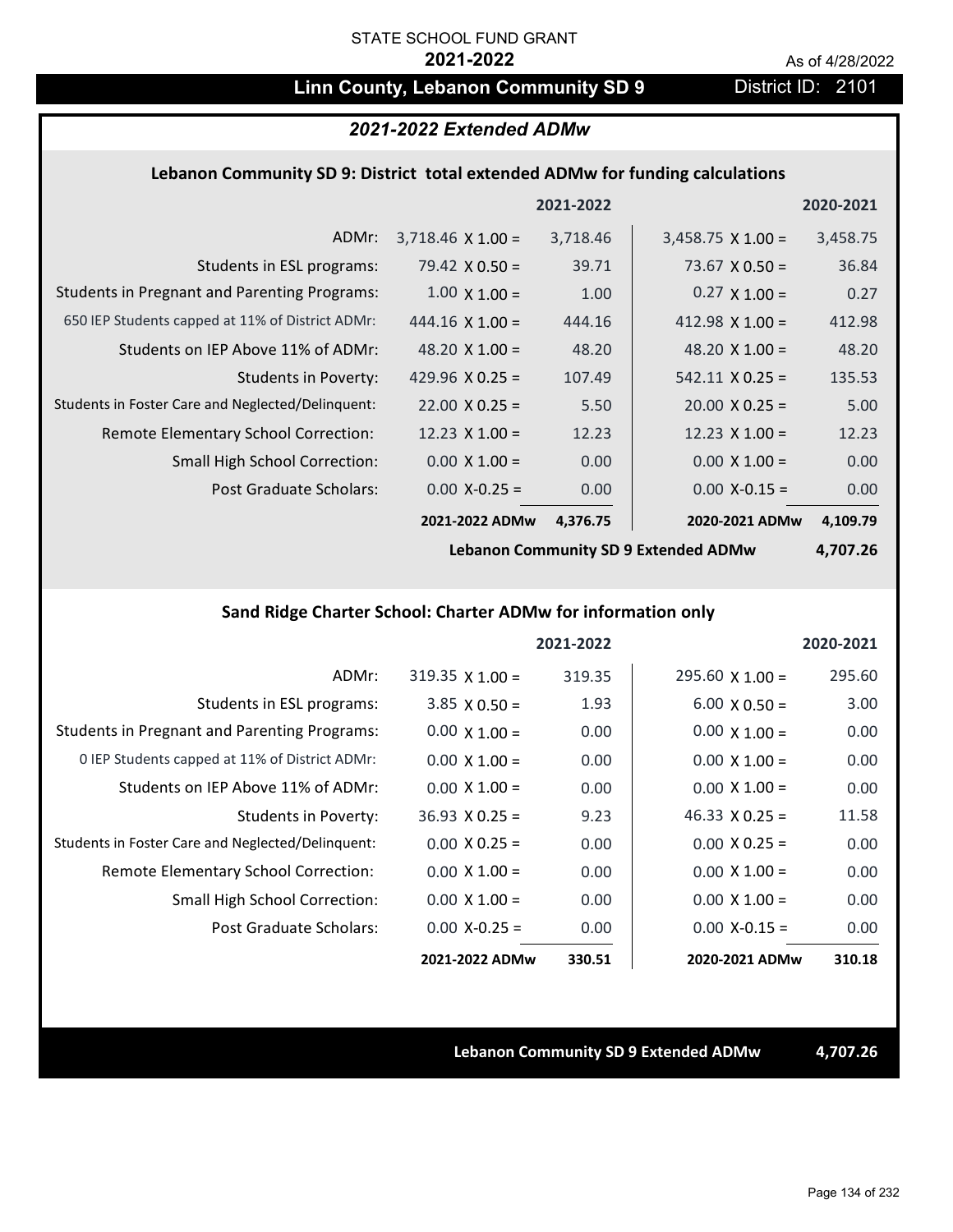# Linn County, Sweet Home SD 55 District ID: 2102

### *2021-2022 Extended ADMw*

### **Sweet Home SD 55: District total extended ADMw for funding calculations**

|                                                     |                          | 2021-2022 |                          | 2020-2021 |
|-----------------------------------------------------|--------------------------|-----------|--------------------------|-----------|
| ADMr:                                               | $2,062.80 \times 1.00 =$ | 2,062.80  | $1,989.30 \times 1.00 =$ | 1,989.30  |
| Students in ESL programs:                           | $5.68 \times 0.50 =$     | 2.84      | $12.42 \times 0.50 =$    | 6.21      |
| <b>Students in Pregnant and Parenting Programs:</b> | $0.00 \times 1.00 =$     | 0.00      | $1.93 \times 1.00 =$     | 1.93      |
| 407 IEP Students capped at 11% of District ADMr:    | $241.27 \times 1.00 =$   | 241.27    | $233.54 \times 1.00 =$   | 233.54    |
| Students on IEP Above 11% of ADMr:                  | $55.80 \times 1.00 =$    | 55.80     | 55.80 $X$ 1.00 =         | 55.80     |
| <b>Students in Poverty:</b>                         | $283.61$ X 0.25 =        | 70.90     | $333.05 \times 0.25 =$   | 83.26     |
| Students in Foster Care and Neglected/Delinquent:   | $17.00 \times 0.25 =$    | 4.25      | $9.00 \times 0.25 =$     | 2.25      |
| Remote Elementary School Correction:                | $0.00 \times 1.00 =$     | 0.00      | $0.00 \times 1.00 =$     | 0.00      |
| <b>Small High School Correction:</b>                | $0.00 \times 1.00 =$     | 0.00      | $0.00 \times 1.00 =$     | 0.00      |
| Post Graduate Scholars:                             | $0.00$ X-0.25 =          | 0.00      | $0.00$ X-0.15 =          | 0.00      |
|                                                     | 2021-2022 ADMw           | 2,437.86  | 2020-2021 ADMw           | 2,372.29  |

**Sweet Home SD 55 Extended ADMw**

**2,572.89**

#### **Sweet Home Charter School: Charter ADMw for information only**

|                                                     |                        | 2021-2022 |                        | 2020-2021 |
|-----------------------------------------------------|------------------------|-----------|------------------------|-----------|
| ADMr:                                               | $130.54 \times 1.00 =$ | 130.54    | $133.79 \times 1.00 =$ | 133.79    |
| Students in ESL programs:                           | $0.00 \times 0.50 =$   | 0.00      | $0.00 \times 0.50 =$   | 0.00      |
| <b>Students in Pregnant and Parenting Programs:</b> | $0.00 \times 1.00 =$   | 0.00      | $0.00 \times 1.00 =$   | 0.00      |
| 0 IEP Students capped at 11% of District ADMr:      | $0.00 \times 1.00 =$   | 0.00      | $0.00 \times 1.00 =$   | 0.00      |
| Students on IEP Above 11% of ADMr:                  | $0.00 \times 1.00 =$   | 0.00      | $0.00 \times 1.00 =$   | 0.00      |
| Students in Poverty:                                | $17.95 \times 0.25 =$  | 4.49      | $22.40 \times 0.25 =$  | 5.60      |
| Students in Foster Care and Neglected/Delinquent:   | $0.00 \times 0.25 =$   | 0.00      | $0.00 \times 0.25 =$   | 0.00      |
| Remote Elementary School Correction:                | $0.00 \times 1.00 =$   | 0.00      | $0.00 \times 1.00 =$   | 0.00      |
| <b>Small High School Correction:</b>                | $0.00 \times 1.00 =$   | 0.00      | $0.00 \times 1.00 =$   | 0.00      |
| Post Graduate Scholars:                             | $0.00$ X-0.25 =        | 0.00      | $0.00 X-0.15 =$        | 0.00      |
|                                                     | 2021-2022 ADMw         | 135.03    | 2020-2021 ADMw         | 139.39    |

**Sweet Home SD 55 Extended ADMw 2,572.89**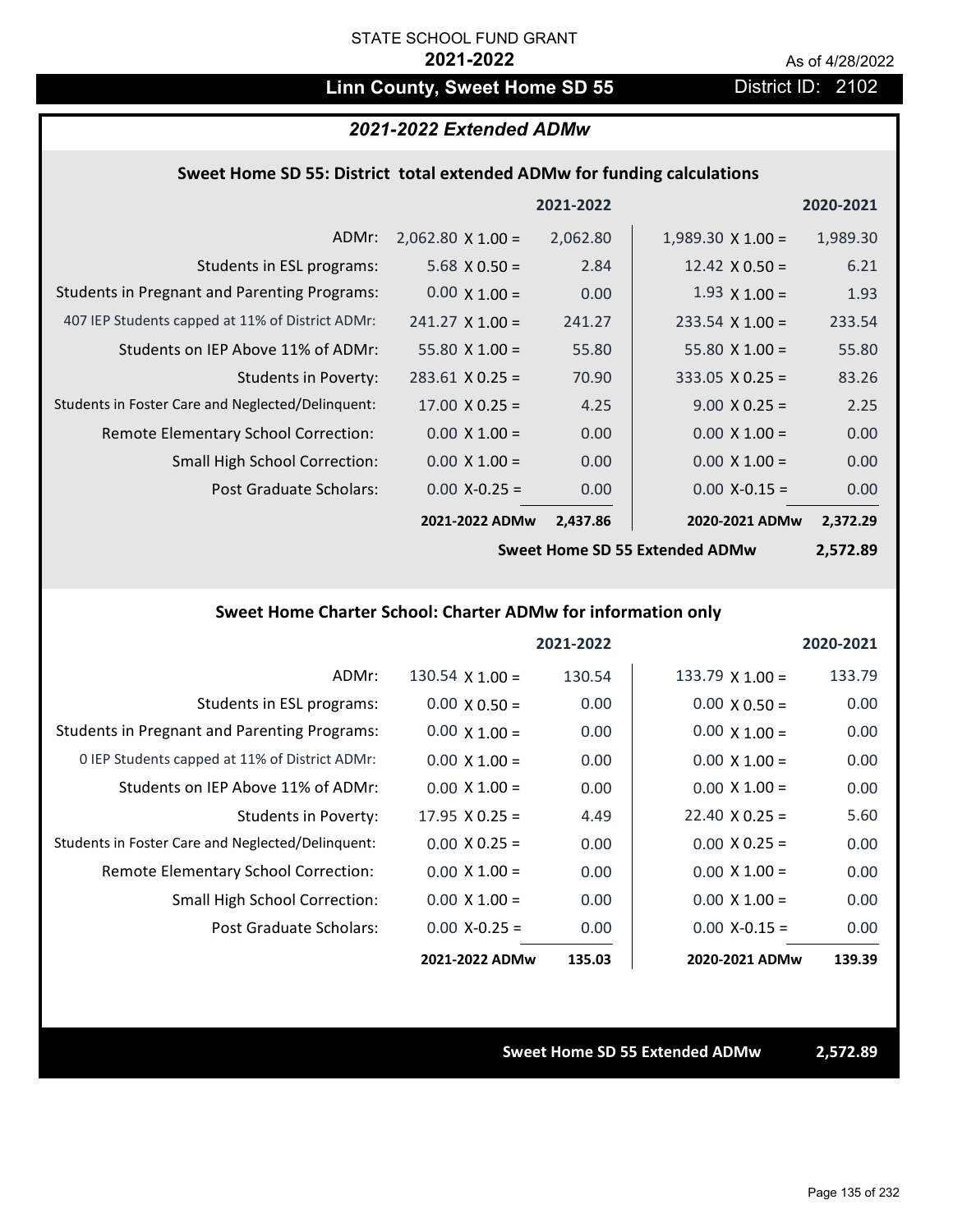# Linn County, Scio SD 95 **District ID: 2103**

# *2021-2022 Extended ADMw*

|  |  | Scio SD 95: District total extended ADMw for funding calculations |
|--|--|-------------------------------------------------------------------|
|--|--|-------------------------------------------------------------------|

|                                                     |                        | 2021-2022 |                         | 2020-2021 |
|-----------------------------------------------------|------------------------|-----------|-------------------------|-----------|
| ADMr:                                               | $638.27 \times 1.00 =$ | 638.27    | $644.20 \times 1.00 =$  | 644.20    |
| Students in ESL programs:                           | $8.39 \times 0.50 =$   | 4.20      | $9.84 \times 0.50 =$    | 4.92      |
| <b>Students in Pregnant and Parenting Programs:</b> | $0.00 \times 1.00 =$   | 0.00      | $0.00 \times 1.00 =$    | 0.00      |
| 275 IEP Students capped at 11% of District ADMr:    | $212.48 \times 1.00 =$ | 212.48    | $267.00 \times 1.00 =$  | 267.00    |
| Students on IEP Above 11% of ADMr:                  | $0.00 \times 1.00 =$   | 0.00      | $0.00 \times 1.00 =$    | 0.00      |
| <b>Students in Poverty:</b>                         | $20.48 \times 0.25 =$  | 5.12      | $23.63$ X 0.25 =        | 5.91      |
| Students in Foster Care and Neglected/Delinquent:   | $2.00 \times 0.25 =$   | 0.50      | $8.00 \times 0.25 =$    | 2.00      |
| Remote Elementary School Correction:                | $0.00 \times 1.00 =$   | 0.00      | $0.00 \times 1.00 =$    | 0.00      |
| <b>Small High School Correction:</b>                | $82.45 \times 1.00 =$  | 82.45     | $82.45$ X 1.00 =        | 82.45     |
| Post Graduate Scholars:                             | $0.00$ X-0.25 =        | 0.00      | $0.44$ X-0.15 =         | $-0.11$   |
|                                                     | 2021-2022 ADMw         | 943.02    | 2020-2021 ADMw          | 1,006.37  |
|                                                     |                        |           | Cain CD OF Futnaded ADM | רו רחר ר  |

**Scio SD 95 Extended ADMw**

**2,393.43**

# **Lourdes School: Charter ADMw for information only**

|                                                     |                      | 2021-2022 |                      | 2020-2021 |
|-----------------------------------------------------|----------------------|-----------|----------------------|-----------|
| ADMr:                                               | $36.67$ X 1.00 =     | 36.67     | $38.53$ X 1.00 =     | 38.53     |
| Students in ESL programs:                           | $0.00 \times 0.50 =$ | 0.00      | $0.00 \times 0.50 =$ | 0.00      |
| <b>Students in Pregnant and Parenting Programs:</b> | $0.00 \times 1.00 =$ | 0.00      | $0.00 \times 1.00 =$ | 0.00      |
| 0 IEP Students capped at 11% of District ADMr:      | $0.00 \times 1.00 =$ | 0.00      | $0.00 \times 1.00 =$ | 0.00      |
| Students on IEP Above 11% of ADMr:                  | $0.00 \times 1.00 =$ | 0.00      | $0.00 \times 1.00 =$ | 0.00      |
| Students in Poverty:                                | $1.18 \times 0.25 =$ | 0.30      | $1.24 \times 0.25 =$ | 0.31      |
| Students in Foster Care and Neglected/Delinquent:   | $0.00 \times 0.25 =$ | 0.00      | $0.00 \times 0.25 =$ | 0.00      |
| Remote Elementary School Correction:                | $0.00 \times 1.00 =$ | 0.00      | $0.00 \times 1.00 =$ | 0.00      |
| <b>Small High School Correction:</b>                | $0.00 \times 1.00 =$ | 0.00      | $0.00 \times 1.00 =$ | 0.00      |
| Post Graduate Scholars:                             | $0.00 X - 0.25 =$    | 0.00      | $0.00 X-0.15 =$      | 0.00      |
|                                                     | 2021-2022 ADMw       | 36.97     | 2020-2021 ADMw       | 38.84     |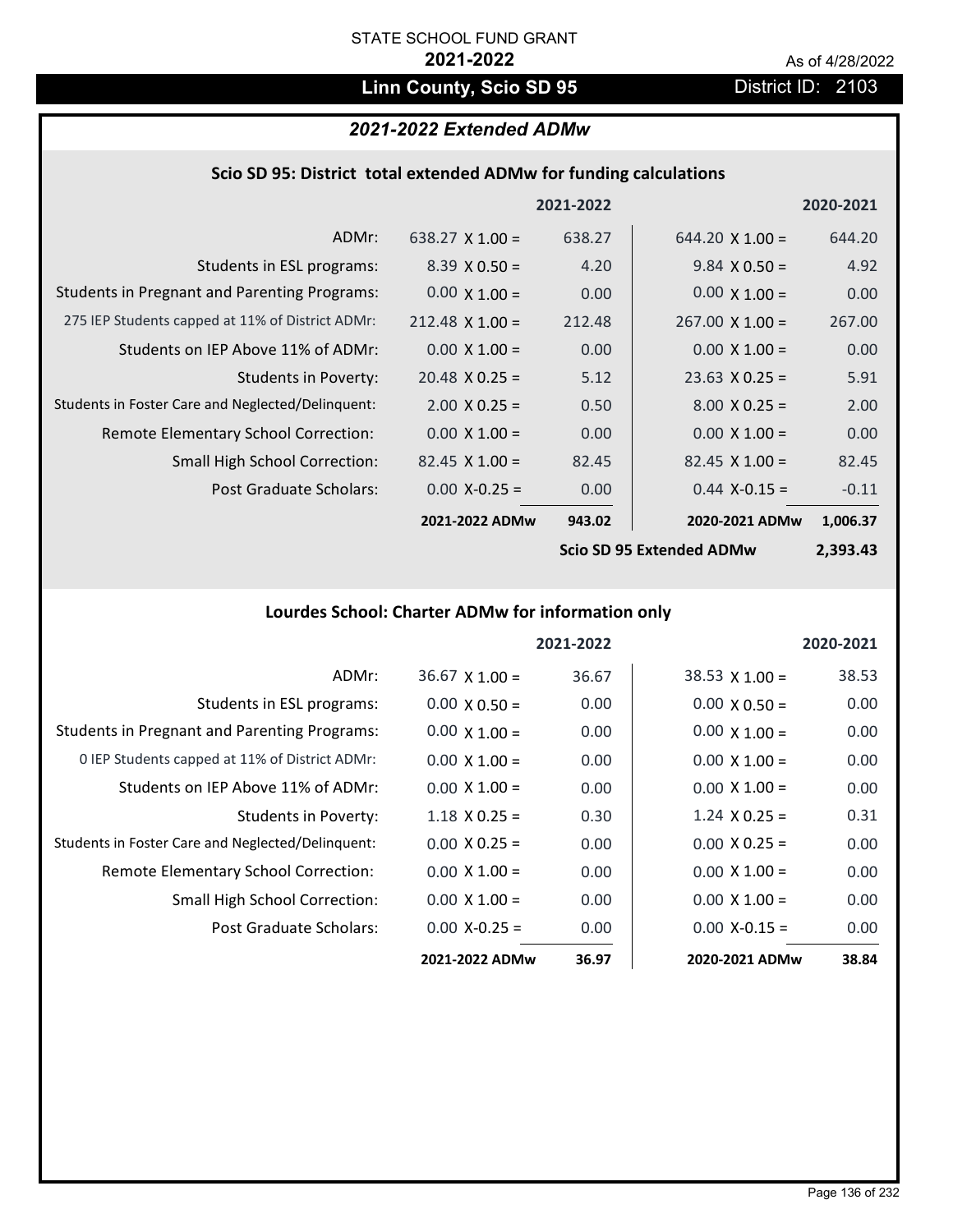### **Willamette Connections Academy: Charter ADMw for information only**

|                                                     |                          | 2021-2022 |                          | 2020-2021 |
|-----------------------------------------------------|--------------------------|-----------|--------------------------|-----------|
| ADMr:                                               | $1,256.70 \times 1.00 =$ | 1,256.70  | $1,987.20 \times 1.00 =$ | 1,987.20  |
| Students in ESL programs:                           | $16.30 \times 0.50 =$    | 8.15      | $9.17 \times 0.50 =$     | 4.59      |
| <b>Students in Pregnant and Parenting Programs:</b> | $0.00 \times 1.00 =$     | 0.00      | $0.00 \times 1.00 =$     | 0.00      |
| 0 IEP Students capped at 11% of District ADMr:      | $0.00 \times 1.00 =$     | 0.00      | $0.00 \times 1.00 =$     | 0.00      |
| Students on IEP Above 11% of ADMr:                  | $0.00 \times 1.00 =$     | 0.00      | $0.00 \times 1.00 =$     | 0.00      |
| <b>Students in Poverty:</b>                         | 40.34 $\times$ 0.25 =    | 10.09     | $64.13 \times 0.25 =$    | 16.03     |
| Students in Foster Care and Neglected/Delinquent:   | $0.00 \times 0.25 =$     | 0.00      | $0.00 \times 0.25 =$     | 0.00      |
| Remote Elementary School Correction:                | $0.00 \times 1.00 =$     | 0.00      | $0.00 \times 1.00 =$     | 0.00      |
| <b>Small High School Correction:</b>                | $0.00 \times 1.00 =$     | 0.00      | $0.00 \times 1.00 =$     | 0.00      |
| Post Graduate Scholars:                             | $0.00$ X-0.25 =          | 0.00      | $0.00$ X-0.15 =          | 0.00      |
|                                                     | 2021-2022 ADMw           | 1,274.94  | 2020-2021 ADMw           | 2,007.82  |

### **Oregon Virtual Education: Charter ADMw for information only**

|                                                     |                      | 2021-2022 |                      | 2020-2021 |
|-----------------------------------------------------|----------------------|-----------|----------------------|-----------|
| ADMr:                                               | $0.00 \times 1.00 =$ | 0.00      | $0.00 \times 1.00 =$ | 0.00      |
| Students in ESL programs:                           | $0.00 \times 0.50 =$ | 0.00      | $0.00 \times 0.50 =$ | 0.00      |
| <b>Students in Pregnant and Parenting Programs:</b> | $0.00 \times 1.00 =$ | 0.00      | $0.00 \times 1.00 =$ | 0.00      |
| 0 IEP Students capped at 11% of District ADMr:      | $0.00 \times 1.00 =$ | 0.00      | $0.00 \times 1.00 =$ | 0.00      |
| Students on IEP Above 11% of ADMr:                  | $0.00 \times 1.00 =$ | 0.00      | $0.00 \times 1.00 =$ | 0.00      |
| Students in Poverty:                                | $0.00 \times 0.25 =$ | 0.00      | $0.00 \times 0.25 =$ | 0.00      |
| Students in Foster Care and Neglected/Delinquent:   | $0.00 \times 0.25 =$ | 0.00      | $0.00 \times 0.25 =$ | 0.00      |
| Remote Elementary School Correction:                | $0.00 \times 1.00 =$ | 0.00      | $0.00 \times 1.00 =$ | 0.00      |
| <b>Small High School Correction:</b>                | $0.00 \times 1.00 =$ | 0.00      | $0.00 \times 1.00 =$ | 0.00      |
| Post Graduate Scholars:                             | $0.00$ X-0.25 =      | 0.00      | $0.00 X - 0.15 =$    | 0.00      |
|                                                     | 2021-2022 ADMw       | 0.00      | 2020-2021 ADMw       | 0.00      |

**Scio SD 95 Extended ADMw 2,393.43**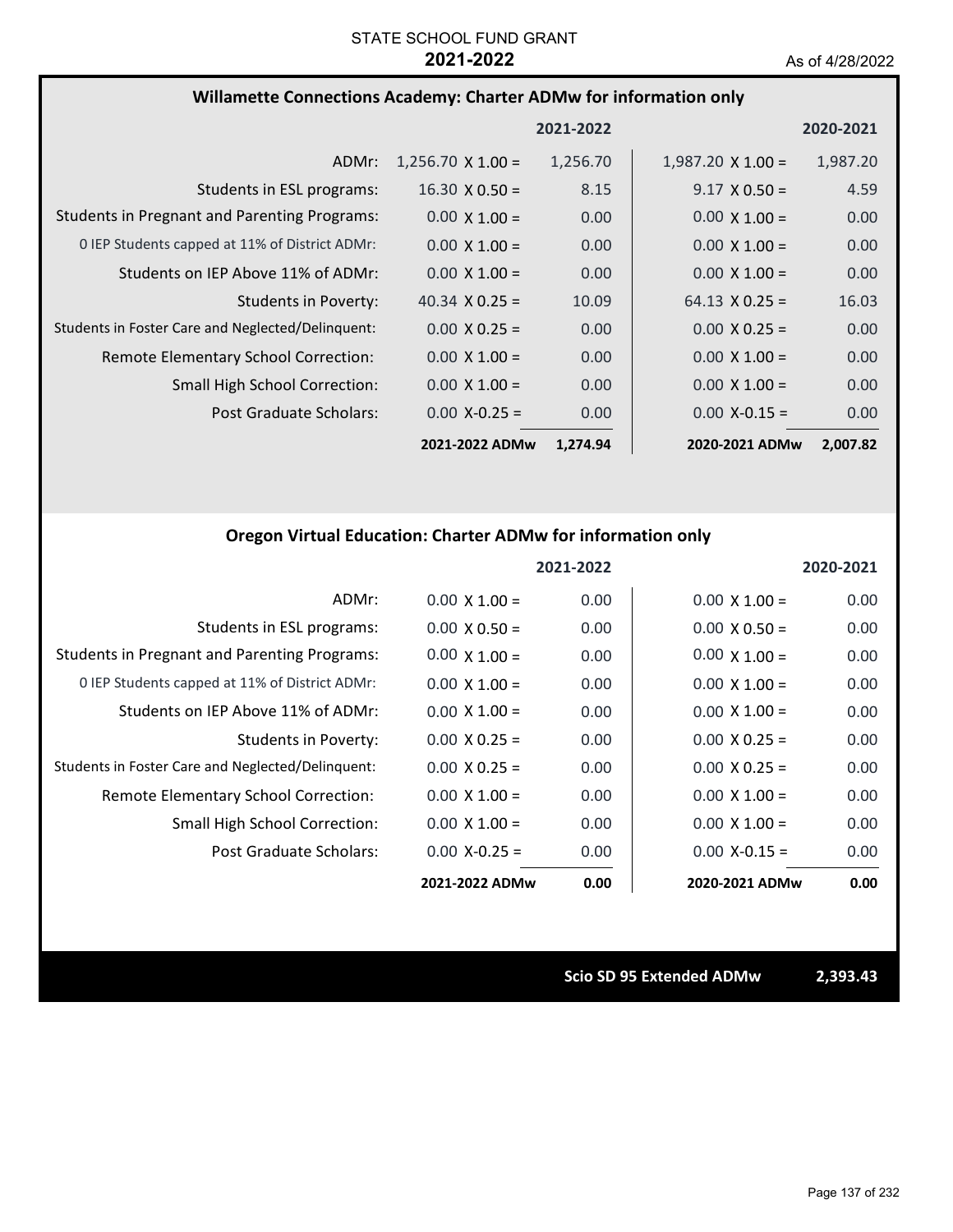# Linn County, Santiam Canyon SD 129J District ID: 2104

### *2021-2022 Extended ADMw*

### **Santiam Canyon SD 129J: District total extended ADMw for funding calculations**

|                                                     |                        | 2021-2022 |                        | 2020-2021 |
|-----------------------------------------------------|------------------------|-----------|------------------------|-----------|
| ADMr:                                               | $522.11 \times 1.00 =$ | 522.11    | $527.14 \times 1.00 =$ | 527.14    |
| Students in ESL programs:                           | $8.36 \times 0.50 =$   | 4.18      | $8.00 \times 0.50 =$   | 4.00      |
| <b>Students in Pregnant and Parenting Programs:</b> | $0.00 \times 1.00 =$   | 0.00      | $0.00 \times 1.00 =$   | 0.00      |
| 549 IEP Students capped at 11% of District ADMr:    | $357.57 \times 1.00 =$ | 357.57    | 535.84 $\times$ 1.00 = | 535.84    |
| Students on IEP Above 11% of ADMr:                  | $52.90 \times 1.00 =$  | 52.90     | $52.90 \times 1.00 =$  | 52.90     |
| <b>Students in Poverty:</b>                         | $15.74 \times 0.25 =$  | 3.94      | $14.72 \times 0.25 =$  | 3.68      |
| Students in Foster Care and Neglected/Delinquent:   | $5.00 \times 0.25 =$   | 1.25      | $3.00 \times 0.25 =$   | 0.75      |
| Remote Elementary School Correction:                | $0.00 \times 1.00 =$   | 0.00      | $0.00 \times 1.00 =$   | 0.00      |
| <b>Small High School Correction:</b>                | $88.36 \times 1.00 =$  | 88.36     | $88.36 \times 1.00 =$  | 88.36     |
| Post Graduate Scholars:                             | $0.00 X - 0.25 =$      | 0.00      | $0.00$ X-0.15 =        | 0.00      |
|                                                     | 2021-2022 ADMw         | 1,030.30  | 2020-2021 ADMw         | 1,212.67  |

**Santiam Canyon SD 129J Extended ADMw**

# **4,163.37**

## **Oregon Charter Academy: Charter ADMw for information only**

|                                                     |                          | 2021-2022 |                          | 2020-2021 |
|-----------------------------------------------------|--------------------------|-----------|--------------------------|-----------|
| ADMr:                                               | $2,728.51 \times 1.00 =$ | 2,728.51  | $4,344.11 \times 1.00 =$ | 4,344.11  |
| Students in ESL programs:                           | $71.96 \times 0.50 =$    | 35.98     | $52.99 \times 0.50 =$    | 26.50     |
| <b>Students in Pregnant and Parenting Programs:</b> | 5.21 $\times$ 1.00 =     | 5.21      | 6.25 $\times$ 1.00 =     | 6.25      |
| 0 IEP Students capped at 11% of District ADMr:      | $0.00 \times 1.00 =$     | 0.00      | $0.00 \times 1.00 =$     | 0.00      |
| Students on IEP Above 11% of ADMr:                  | $0.00 \times 1.00 =$     | 0.00      | $0.00 \times 1.00 =$     | 0.00      |
| Students in Poverty:                                | $82.26 \times 0.25 =$    | 20.57     | $71.28 \times 0.25 =$    | 17.82     |
| Students in Foster Care and Neglected/Delinquent:   | $0.00 \times 0.25 =$     | 0.00      | $0.00 \times 0.25 =$     | 0.00      |
| Remote Elementary School Correction:                | $0.00 \times 1.00 =$     | 0.00      | $0.00 \times 1.00 =$     | 0.00      |
| <b>Small High School Correction:</b>                | $0.00 \times 1.00 =$     | 0.00      | $0.00 X 1.00 =$          | 0.00      |
| Post Graduate Scholars:                             | $0.00$ X-0.25 =          | 0.00      | $0.00$ X-0.15 =          | 0.00      |
|                                                     | 2021-2022 ADMw           | 2,790.27  | 2020-2021 ADMw           | 4,394.68  |

#### **Santiam Canyon SD 129J Extended ADMw 4,163.37**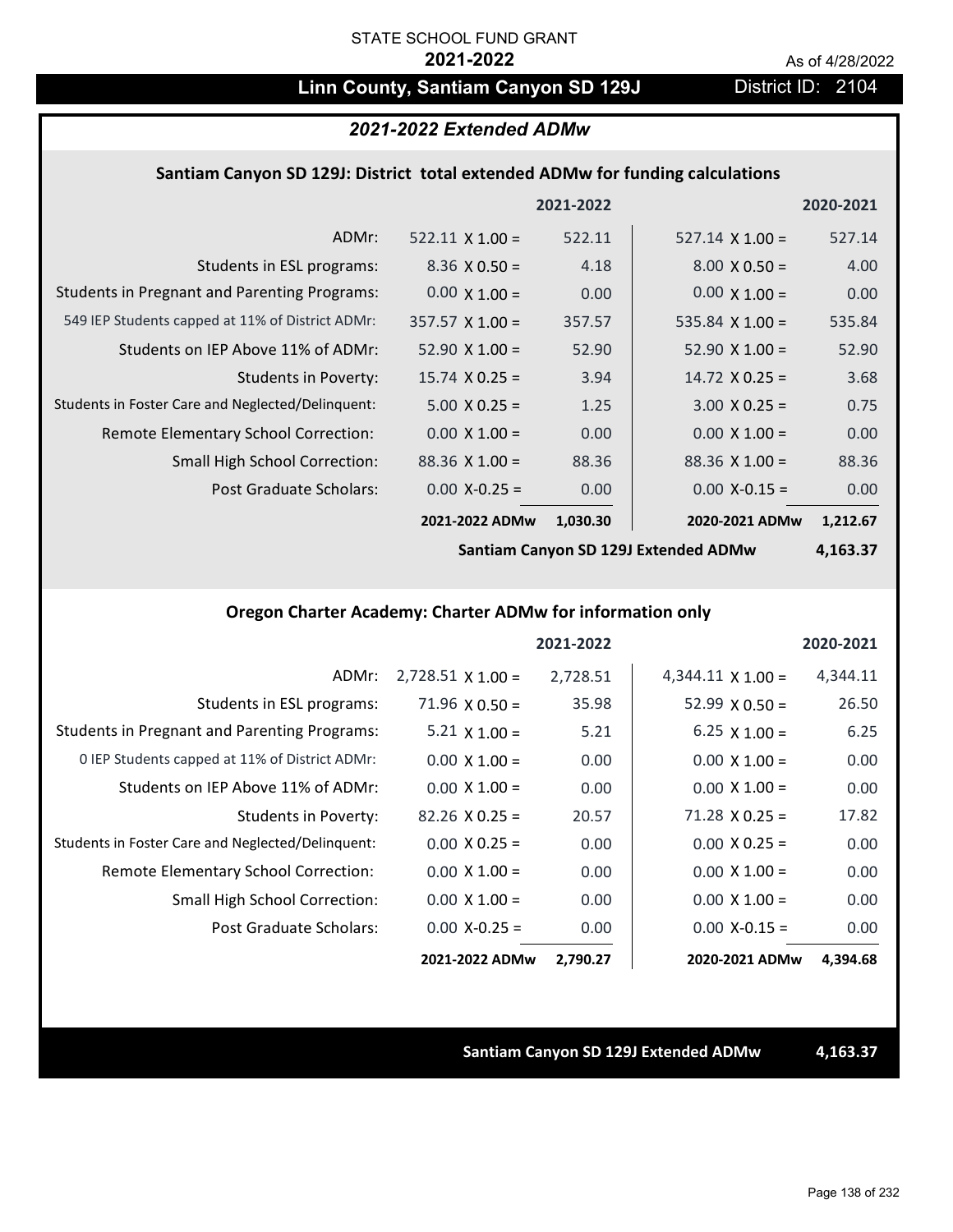# Linn County, Central Linn SD 552 District ID: 2105

# *2021-2022 Extended ADMw*

## **Central Linn SD 552: District total extended ADMw for funding calculations**

|                                                     |                        | 2021-2022 |                                          | 2020-2021 |
|-----------------------------------------------------|------------------------|-----------|------------------------------------------|-----------|
| ADMr:                                               | $547.71 \times 1.00 =$ | 547.71    | $571.93 \times 1.00 =$                   | 571.93    |
| Students in ESL programs:                           | $18.00 \times 0.50 =$  | 9.00      | $16.00 \times 0.50 =$                    | 8.00      |
| <b>Students in Pregnant and Parenting Programs:</b> | $0.00 \times 1.00 =$   | 0.00      | $0.00 \times 1.00 =$                     | 0.00      |
| 93 IEP Students capped at 11% of District ADMr:     | $60.25 \times 1.00 =$  | 60.25     | 62.91 $\times$ 1.00 =                    | 62.91     |
| Students on IEP Above 11% of ADMr:                  | $16.30 \times 1.00 =$  | 16.30     | $16.30 \times 1.00 =$                    | 16.30     |
| <b>Students in Poverty:</b>                         | 47.38 $X$ 0.25 =       | 11.85     | $80.07$ X 0.25 =                         | 20.02     |
| Students in Foster Care and Neglected/Delinquent:   | $1.00 \times 0.25 =$   | 0.25      | 4.00 $X$ 0.25 =                          | 1.00      |
| Remote Elementary School Correction:                | $0.00 \times 1.00 =$   | 0.00      | $0.00 \times 1.00 =$                     | 0.00      |
| <b>Small High School Correction:</b>                | $84.50 \times 1.00 =$  | 84.50     | $84.50 \times 1.00 =$                    | 84.50     |
| Post Graduate Scholars:                             | $0.00$ X-0.25 =        | 0.00      | $0.00$ X-0.15 =                          | 0.00      |
|                                                     | 2021-2022 ADMw         | 729.85    | 2020-2021 ADMw                           | 764.66    |
|                                                     |                        |           | <b>Central Linn SD 552 Extended ADMw</b> | 764.66    |
|                                                     |                        |           |                                          |           |
|                                                     |                        |           | <b>Central Linn SD 552 Extended ADMw</b> | 764.66    |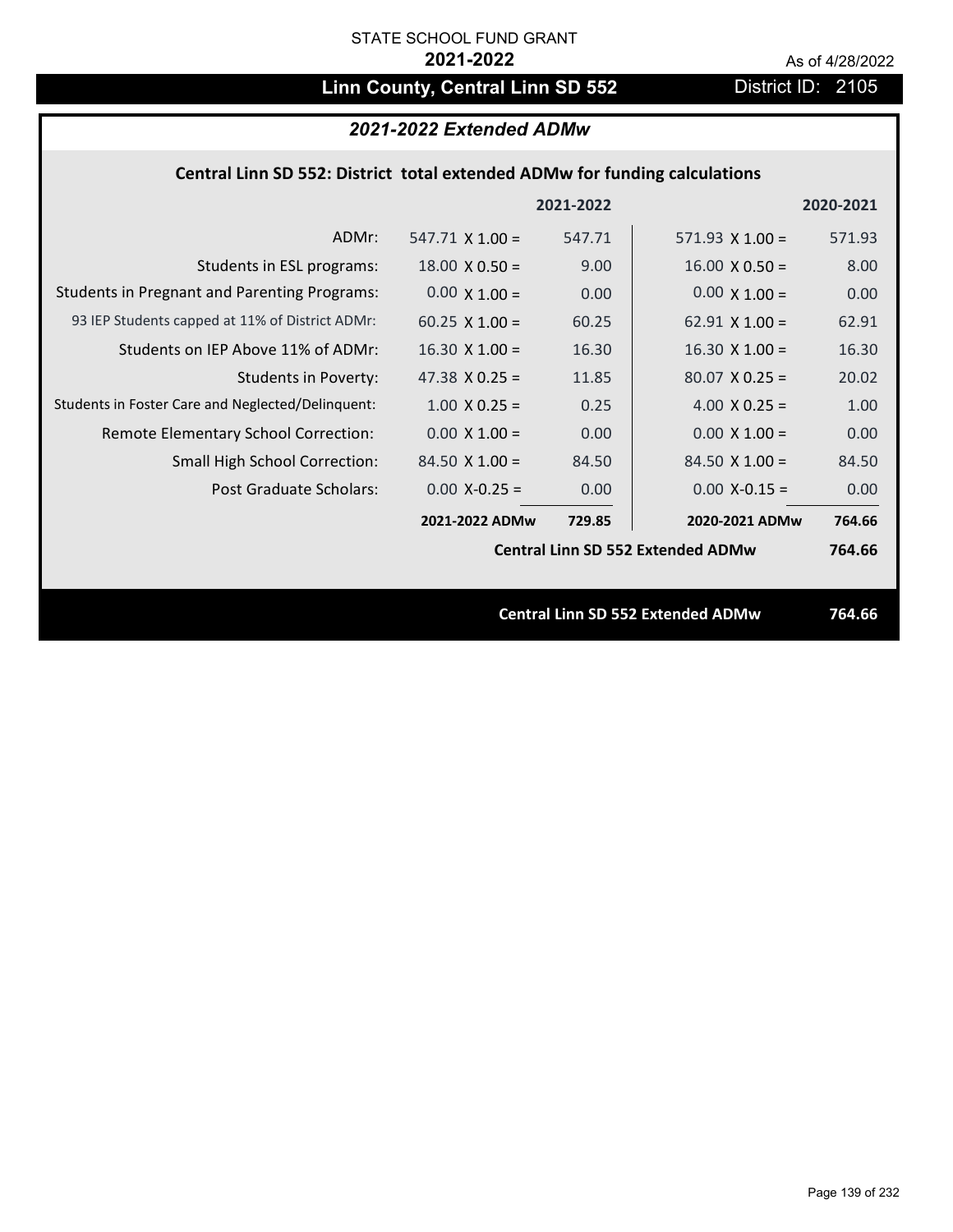# **Malheur County, Jordan Valley SD 3** District ID: 2107

# *2021-2022 Extended ADMw*

## **Jordan Valley SD 3: District total extended ADMw for funding calculations**

|                                                     |                       | 2021-2022 |                                         | 2020-2021 |
|-----------------------------------------------------|-----------------------|-----------|-----------------------------------------|-----------|
| ADMr:                                               | 59.24 $\times$ 1.00 = | 59.24     | 49.47 $\times$ 1.00 =                   | 49.47     |
| Students in ESL programs:                           | $0.00 \times 0.50 =$  | 0.00      | $0.00 \times 0.50 =$                    | 0.00      |
| <b>Students in Pregnant and Parenting Programs:</b> | $0.00 \times 1.00 =$  | 0.00      | $0.00 \times 1.00 =$                    | 0.00      |
| 4 IEP Students capped at 11% of District ADMr:      | 4.00 $\times$ 1.00 =  | 4.00      | 4.00 $\times$ 1.00 =                    | 4.00      |
| Students on IEP Above 11% of ADMr:                  | $0.00 \times 1.00 =$  | 0.00      | $0.00 \times 1.00 =$                    | 0.00      |
| <b>Students in Poverty:</b>                         | $14.81$ X 0.25 =      | 3.70      | $10.55$ X 0.25 =                        | 2.64      |
| Students in Foster Care and Neglected/Delinquent:   | $0.00 \times 0.25 =$  | 0.00      | $0.00 \times 0.25 =$                    | 0.00      |
| Remote Elementary School Correction:                | $51.08$ X $1.00 =$    | 51.08     | $51.08 \times 1.00 =$                   | 51.08     |
| <b>Small High School Correction:</b>                | $50.46$ X $1.00 =$    | 50.46     | $50.46$ X $1.00 =$                      | 50.46     |
| Post Graduate Scholars:                             | $0.00$ X-0.25 =       | 0.00      | $0.00$ X-0.15 =                         | 0.00      |
|                                                     | 2021-2022 ADMw        | 168.48    | 2020-2021 ADMw                          | 157.65    |
|                                                     |                       |           | <b>Jordan Valley SD 3 Extended ADMw</b> | 168.48    |
|                                                     |                       |           |                                         |           |
|                                                     |                       |           | <b>Jordan Valley SD 3 Extended ADMw</b> | 168.48    |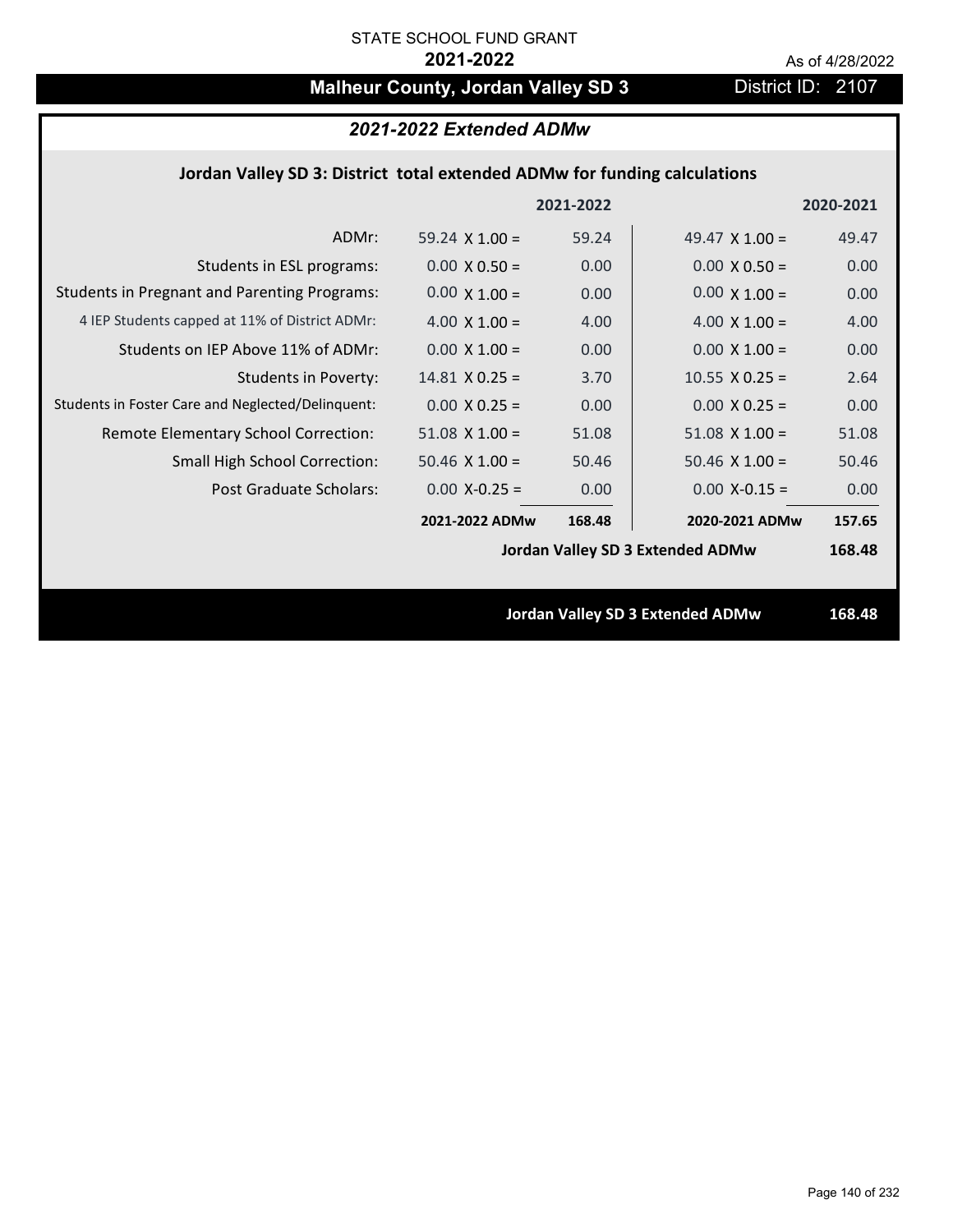# **Malheur County, Ontario SD 8C** District ID: 2108

### *2021-2022 Extended ADMw*

### **Ontario SD 8C: District total extended ADMw for funding calculations**

|                                                     |                          | 2021-2022 |                          | 2020-2021 |
|-----------------------------------------------------|--------------------------|-----------|--------------------------|-----------|
| ADMr:                                               | $2,276.67 \times 1.00 =$ | 2,276.67  | $2,323.54 \times 1.00 =$ | 2,323.54  |
| Students in ESL programs:                           | $216.50 \times 0.50 =$   | 108.25    | $211.47 \times 0.50 =$   | 105.74    |
| <b>Students in Pregnant and Parenting Programs:</b> | $1.00 \times 1.00 =$     | 1.00      | 3.83 $\times$ 1.00 =     | 3.83      |
| 317 IEP Students capped at 11% of District ADMr:    | $287.20 \times 1.00 =$   | 287.20    | $292.98 \times 1.00 =$   | 292.98    |
| Students on IEP Above 11% of ADMr:                  | $1.50 \times 1.00 =$     | 1.50      | $1.50 \times 1.00 =$     | 1.50      |
| <b>Students in Poverty:</b>                         | $520.10 \times 0.25 =$   | 130.03    | $571.48 \times 0.25 =$   | 142.87    |
| Students in Foster Care and Neglected/Delinquent:   | $58.00 \times 0.25 =$    | 14.50     | $67.00 \times 0.25 =$    | 16.75     |
| Remote Elementary School Correction:                | $0.00 \times 1.00 =$     | 0.00      | $0.00 \times 1.00 =$     | 0.00      |
| <b>Small High School Correction:</b>                | $0.00 \times 1.00 =$     | 0.00      | $0.00 \times 1.00 =$     | 0.00      |
| Post Graduate Scholars:                             | $0.00$ X-0.25 =          | 0.00      | $0.00$ X-0.15 =          | 0.00      |
|                                                     | 2021-2022 ADMw           | 2,819.15  | 2020-2021 ADMw           | 2,887.21  |

**Ontario SD 8C Extended ADMw**

**3,298.77**

# **Four Rivers Community School: Charter ADMw for information only**

|                                                     |                        | 2021-2022 |                        | 2020-2021 |
|-----------------------------------------------------|------------------------|-----------|------------------------|-----------|
| ADMr:                                               | $334.27 \times 1.00 =$ | 334.27    | $339.94 \times 1.00 =$ | 339.94    |
| Students in ESL programs:                           | $97.56 \times 0.50 =$  | 48.78     | $101.43 \times 0.50 =$ | 50.72     |
| <b>Students in Pregnant and Parenting Programs:</b> | $0.00 \times 1.00 =$   | 0.00      | $0.00 \times 1.00 =$   | 0.00      |
| 0 IEP Students capped at 11% of District ADMr:      | $0.00 \times 1.00 =$   | 0.00      | $0.00 \times 1.00 =$   | 0.00      |
| Students on IEP Above 11% of ADMr:                  | $0.00 \times 1.00 =$   | 0.00      | $0.00 \times 1.00 =$   | 0.00      |
| Students in Poverty:                                | $76.36 \times 0.25 =$  | 19.09     | $83.61 \times 0.25 =$  | 20.90     |
| Students in Foster Care and Neglected/Delinquent:   | $0.00 \times 0.25 =$   | 0.00      | $0.00 \times 0.25 =$   | 0.00      |
| Remote Elementary School Correction:                | $0.00 \times 1.00 =$   | 0.00      | $0.00 \times 1.00 =$   | 0.00      |
| <b>Small High School Correction:</b>                | $0.00 \times 1.00 =$   | 0.00      | $0.00 \times 1.00 =$   | 0.00      |
| Post Graduate Scholars:                             | $0.00$ X-0.25 =        | 0.00      | $0.00 X-0.15 =$        | 0.00      |
|                                                     | 2021-2022 ADMw         | 402.14    | 2020-2021 ADMw         | 411.56    |

**Ontario SD 8C Extended ADMw 3,298.77**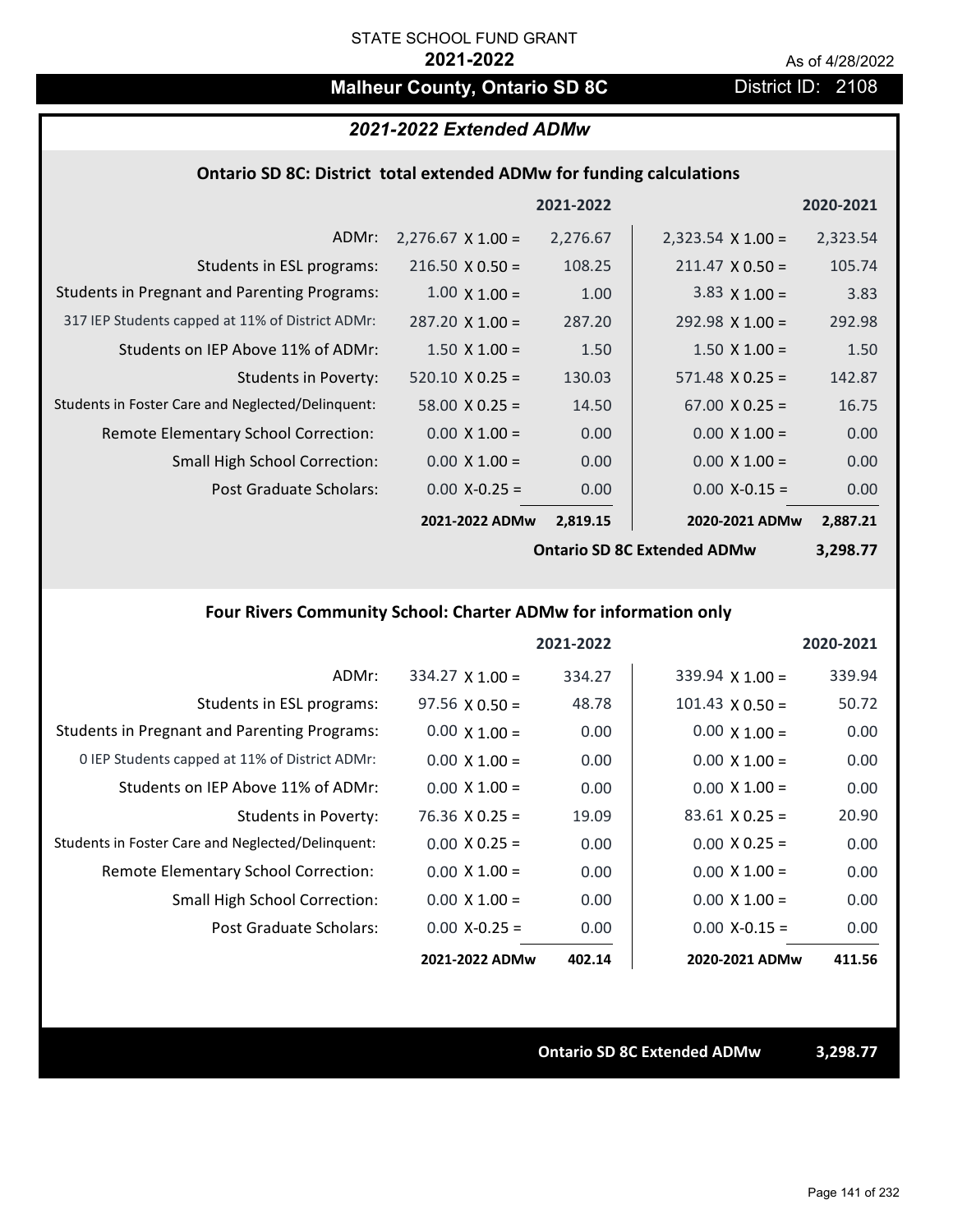# **Malheur County, Juntura SD 12** District ID: 2109

# *2021-2022 Extended ADMw*

## **Juntura SD 12: District total extended ADMw for funding calculations**

|                                                     |                       | 2021-2022 |                                    | 2020-2021 |
|-----------------------------------------------------|-----------------------|-----------|------------------------------------|-----------|
| ADMr:                                               | 4.00 $\times$ 1.00 =  | 4.00      | 6.45 $\times$ 1.00 =               | 6.45      |
| Students in ESL programs:                           | $0.00 \times 0.50 =$  | 0.00      | $0.00 \times 0.50 =$               | 0.00      |
| <b>Students in Pregnant and Parenting Programs:</b> | $0.00 \times 1.00 =$  | 0.00      | $0.00 \times 1.00 =$               | 0.00      |
| 0 IEP Students capped at 11% of District ADMr:      | $0.00 \times 1.00 =$  | 0.00      | $0.71 \times 1.00 =$               | 0.71      |
| Students on IEP Above 11% of ADMr:                  | $0.40 \times 1.00 =$  | 0.40      | $0.40$ X $1.00 =$                  | 0.40      |
| <b>Students in Poverty:</b>                         | $0.55 \times 0.25 =$  | 0.14      | $1.23 \times 0.25 =$               | 0.31      |
| Students in Foster Care and Neglected/Delinquent:   | $0.00 \times 0.25 =$  | 0.00      | $0.00 X 0.25 =$                    | 0.00      |
| Remote Elementary School Correction:                | $25.54 \times 1.00 =$ | 25.54     | $25.54 \times 1.00 =$              | 25.54     |
| <b>Small High School Correction:</b>                | $0.00 \times 1.00 =$  | 0.00      | $0.00 \times 1.00 =$               | 0.00      |
| Post Graduate Scholars:                             | $0.00$ X-0.25 =       | 0.00      | $0.00$ X-0.15 =                    | 0.00      |
|                                                     | 2021-2022 ADMw        | 30.08     | 2020-2021 ADMw                     | 33.41     |
|                                                     |                       |           | <b>Juntura SD 12 Extended ADMw</b> | 33.41     |
|                                                     |                       |           |                                    |           |
|                                                     |                       |           | <b>Juntura SD 12 Extended ADMw</b> | 33.41     |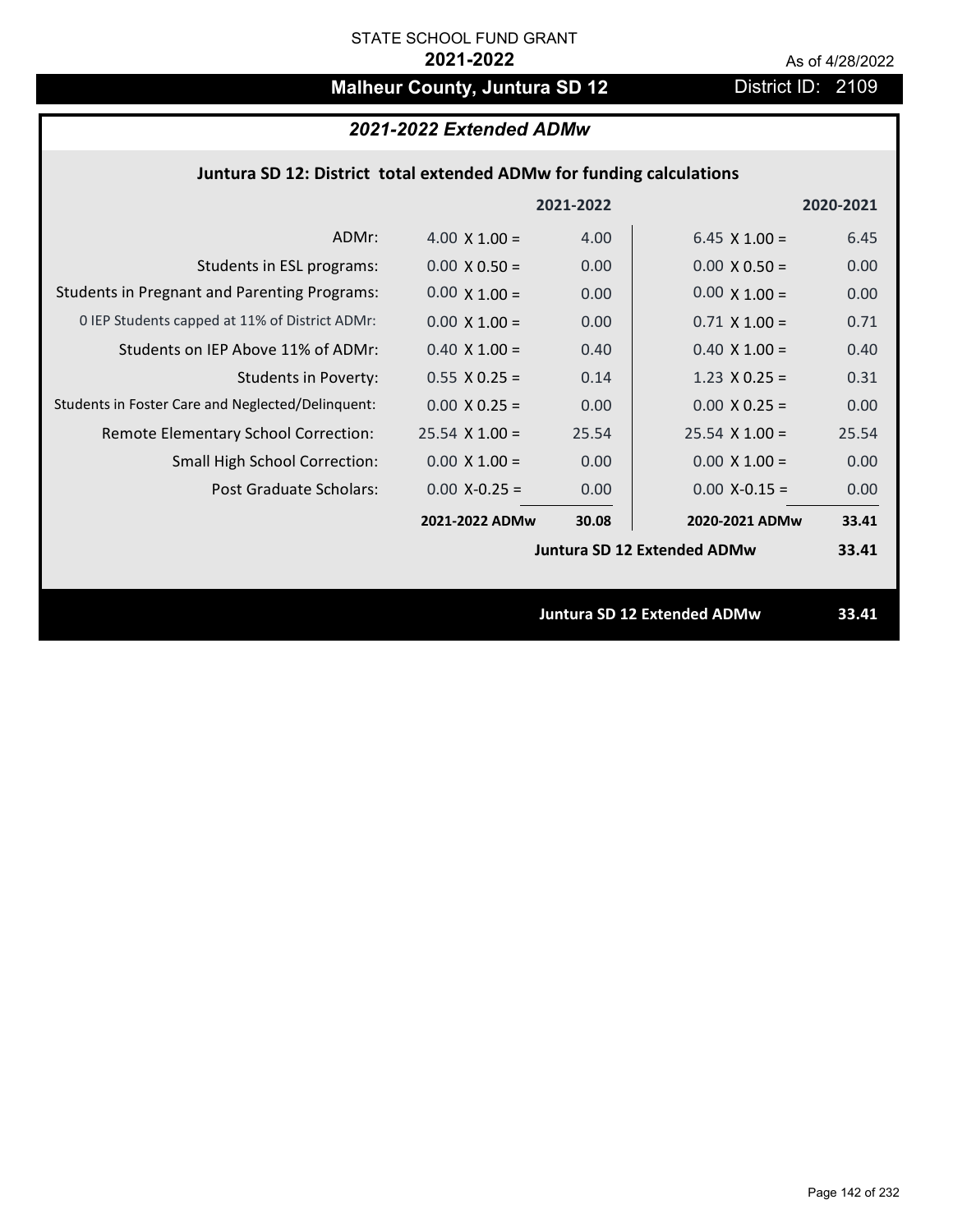# **Malheur County, Nyssa SD 26** District ID: 2110

# *2021-2022 Extended ADMw*

## **Nyssa SD 26: District total extended ADMw for funding calculations**

|                                                     |                          | 2021-2022 |                                  | 2020-2021 |
|-----------------------------------------------------|--------------------------|-----------|----------------------------------|-----------|
| ADMr:                                               | $1,184.73 \times 1.00 =$ | 1,184.73  | $1,171.48 \times 1.00 =$         | 1,171.48  |
| Students in ESL programs:                           | $280.01 \times 0.50 =$   | 140.01    | $330.31 \times 0.50 =$           | 165.16    |
| <b>Students in Pregnant and Parenting Programs:</b> | $0.00 \times 1.00 =$     | 0.00      | $0.00 \times 1.00 =$             | 0.00      |
| 148 IEP Students capped at 11% of District ADMr:    | 130.32 $X$ 1.00 =        | 130.32    | 128.86 $X$ 1.00 =                | 128.86    |
| Students on IEP Above 11% of ADMr:                  | $2.00 \times 1.00 =$     | 2.00      | $2.00 \times 1.00 =$             | 2.00      |
| <b>Students in Poverty:</b>                         | $226.06 \times 0.25 =$   | 56.52     | $245.83 \times 0.25 =$           | 61.46     |
| Students in Foster Care and Neglected/Delinquent:   | $16.00 \times 0.25 =$    | 4.00      | $15.00 \times 0.25 =$            | 3.75      |
| Remote Elementary School Correction:                | $0.00 \times 1.00 =$     | 0.00      | $0.00 \times 1.00 =$             | 0.00      |
| <b>Small High School Correction:</b>                | 7.96 $X$ 1.00 =          | 7.96      | 7.96 $X$ 1.00 =                  | 7.96      |
| Post Graduate Scholars:                             | $0.00$ X-0.25 =          | 0.00      | $0.00$ X-0.15 =                  | 0.00      |
|                                                     | 2021-2022 ADMw           | 1,525.53  | 2020-2021 ADMw                   | 1,540.67  |
|                                                     |                          |           | <b>Nyssa SD 26 Extended ADMw</b> | 1,540.67  |
|                                                     |                          |           |                                  |           |
|                                                     |                          |           | <b>Nyssa SD 26 Extended ADMw</b> | 1,540.67  |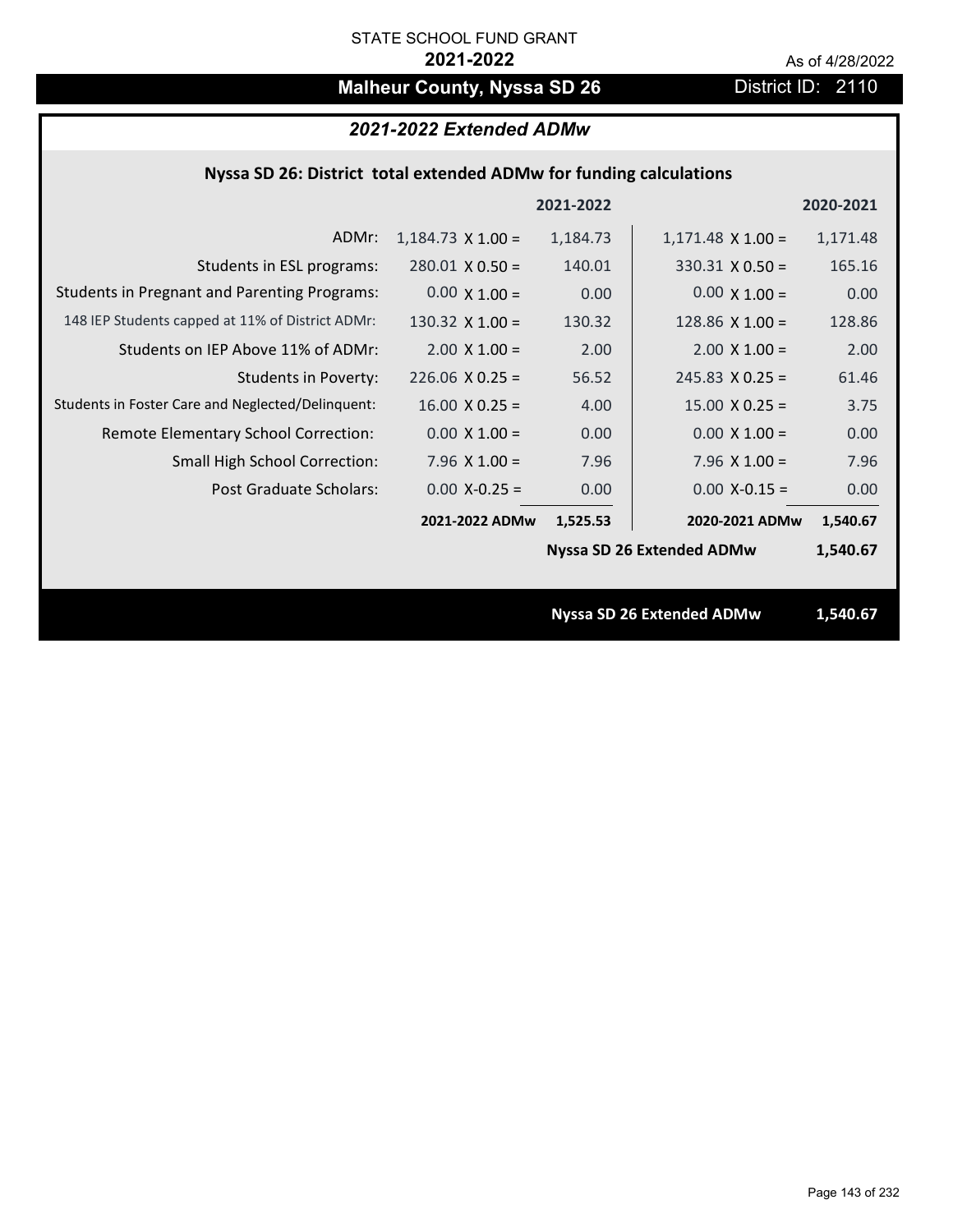# **Malheur County, Annex SD 29** District ID: 2111

# *2021-2022 Extended ADMw*

### **Annex SD 29: District total extended ADMw for funding calculations**

|                                                     |                       | 2021-2022 |                           | 2020-2021          |
|-----------------------------------------------------|-----------------------|-----------|---------------------------|--------------------|
| ADMr:                                               | $21.00 \times 1.00 =$ | 21.00     | $16.90 \times 1.00 =$     | 16.90              |
| Students in ESL programs:                           | $0.00 \times 0.50 =$  | 0.00      | $0.00 \times 0.50 =$      | 0.00               |
| <b>Students in Pregnant and Parenting Programs:</b> | $0.00 \times 1.00 =$  | 0.00      | $0.00 \times 1.00 =$      | 0.00               |
| 6 IEP Students capped at 11% of District ADMr:      | $6.00 \times 1.00 =$  | 6.00      | $9.24 \times 1.00 =$      | 9.24               |
| Students on IEP Above 11% of ADMr:                  | $0.00 \times 1.00 =$  | 0.00      | $0.00 \times 1.00 =$      | 0.00               |
| <b>Students in Poverty:</b>                         | 4.14 $X$ 0.25 =       | 1.04      | $3.09 \times 0.25 =$      | 0.77               |
| Students in Foster Care and Neglected/Delinquent:   | $2.00 \times 0.25 =$  | 0.50      | $1.00 \times 0.25 =$      | 0.25               |
| Remote Elementary School Correction:                | $0.00 \times 1.00 =$  | 0.00      | $0.00 \times 1.00 =$      | 0.00               |
| <b>Small High School Correction:</b>                | $0.00 \times 1.00 =$  | 0.00      | $0.00 \times 1.00 =$      | 0.00               |
| Post Graduate Scholars:                             | $0.00$ X-0.25 =       | 0.00      | $0.00$ X-0.15 =           | 0.00               |
|                                                     | 2021-2022 ADMw        | 28.54     | 2020-2021 ADMw            | 27.16              |
|                                                     |                       |           | Annov SD 20 Extanded ADMW | 170 R <sub>2</sub> |

**Annex SD 29 Extended ADMw**

**170.82**

# **Annex Charter School: Charter ADMw for information only**

|                                                     |                       | 2021-2022 |                       | 2020-2021 |
|-----------------------------------------------------|-----------------------|-----------|-----------------------|-----------|
| ADMr:                                               | $80.49 \times 1.00 =$ | 80.49     | $67.09 \times 1.00 =$ | 67.09     |
| Students in ESL programs:                           | $4.00 \times 0.50 =$  | 2.00      | 4.90 $\times$ 0.50 =  | 2.45      |
| <b>Students in Pregnant and Parenting Programs:</b> | $0.00 \times 1.00 =$  | 0.00      | $0.00 \times 1.00 =$  | 0.00      |
| 0 IEP Students capped at 11% of District ADMr:      | $0.00 \times 1.00 =$  | 0.00      | $0.00 \times 1.00 =$  | 0.00      |
| Students on IEP Above 11% of ADMr:                  | $0.00 \times 1.00 =$  | 0.00      | $0.00 \times 1.00 =$  | 0.00      |
| Students in Poverty:                                | $15.86 \times 0.25 =$ | 3.97      | $12.91 \times 0.25 =$ | 3.23      |
| Students in Foster Care and Neglected/Delinquent:   | $0.00 \times 0.25 =$  | 0.00      | $0.00 \times 0.25 =$  | 0.00      |
| Remote Elementary School Correction:                | 55.83 $\times$ 1.00 = | 55.83     | $55.83 \times 1.00 =$ | 55.83     |
| <b>Small High School Correction:</b>                | $0.00 \times 1.00 =$  | 0.00      | $0.00 \times 1.00 =$  | 0.00      |
| Post Graduate Scholars:                             | $0.00 X - 0.25 =$     | 0.00      | $0.00$ X-0.15 =       | 0.00      |
|                                                     | 2021-2022 ADMw        | 142.29    | 2020-2021 ADMw        | 128.60    |

**Annex SD 29 Extended ADMw 170.82**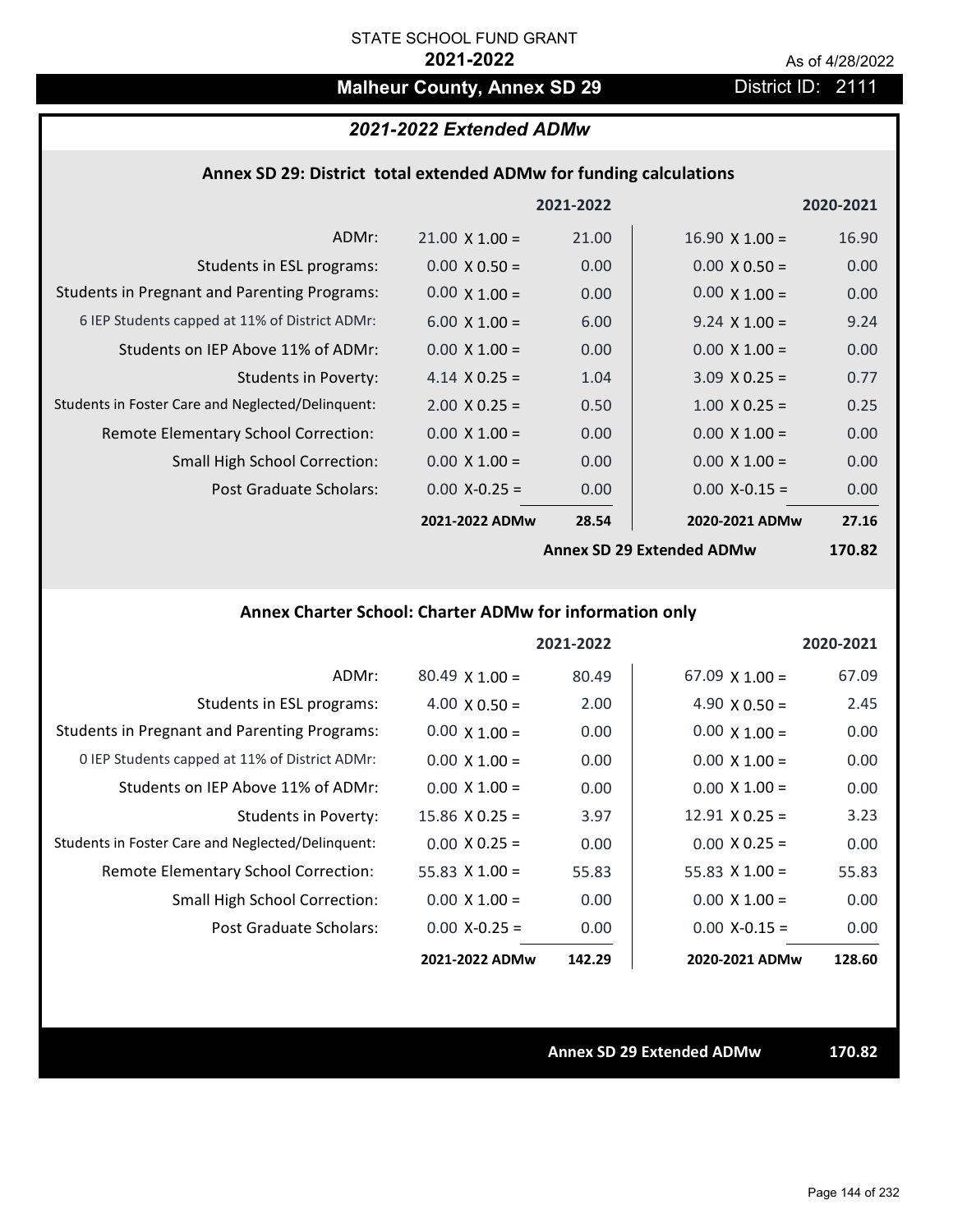# **Malheur County, Malheur County SD 51** District ID: 2112

| 2021-2022 Extended ADMw                                                     |                      |           |                                           |           |  |
|-----------------------------------------------------------------------------|----------------------|-----------|-------------------------------------------|-----------|--|
| Malheur County SD 51: District total extended ADMw for funding calculations |                      |           |                                           |           |  |
|                                                                             |                      | 2021-2022 |                                           | 2020-2021 |  |
| ADMr:                                                                       | $2.00 \times 1.00 =$ | 2.00      | $0.26 \times 1.00 =$                      | 0.26      |  |
| Students in ESL programs:                                                   | $0.00 \times 0.50 =$ | 0.00      | $0.00 \times 0.50 =$                      | 0.00      |  |
| <b>Students in Pregnant and Parenting Programs:</b>                         | $0.00 \times 1.00 =$ | 0.00      | $0.00 \times 1.00 =$                      | 0.00      |  |
| 0 IEP Students capped at 11% of District ADMr:                              | $0.00 \times 1.00 =$ | 0.00      | $0.00 \times 1.00 =$                      | 0.00      |  |
| Students on IEP Above 11% of ADMr:                                          | $0.00 \times 1.00 =$ | 0.00      | $0.00 X 1.00 =$                           | 0.00      |  |
| <b>Students in Poverty:</b>                                                 | $0.33 \times 0.25 =$ | 0.08      | $0.07$ X 0.25 =                           | 0.02      |  |
| Students in Foster Care and Neglected/Delinquent:                           | $0.00 \times 0.25 =$ | 0.00      | $0.00 \times 0.25 =$                      | 0.00      |  |
| Remote Elementary School Correction:                                        | $0.00 \times 1.00 =$ | 0.00      | $0.00 \times 1.00 =$                      | 0.00      |  |
| Small High School Correction:                                               | $0.00 X 1.00 =$      | 0.00      | $0.00 \times 1.00 =$                      | 0.00      |  |
| <b>Post Graduate Scholars:</b>                                              | $0.00$ X-0.25 =      | 0.00      | $0.00$ X-0.15 =                           | 0.00      |  |
|                                                                             | 2021-2022 ADMw       | 2.08      | 2020-2021 ADMw                            | 0.28      |  |
|                                                                             |                      |           | <b>Malheur County SD 51 Extended ADMw</b> | 2.08      |  |
|                                                                             |                      |           |                                           |           |  |
|                                                                             |                      |           | <b>Malheur County SD 51 Extended ADMw</b> | 2.08      |  |
|                                                                             |                      |           |                                           |           |  |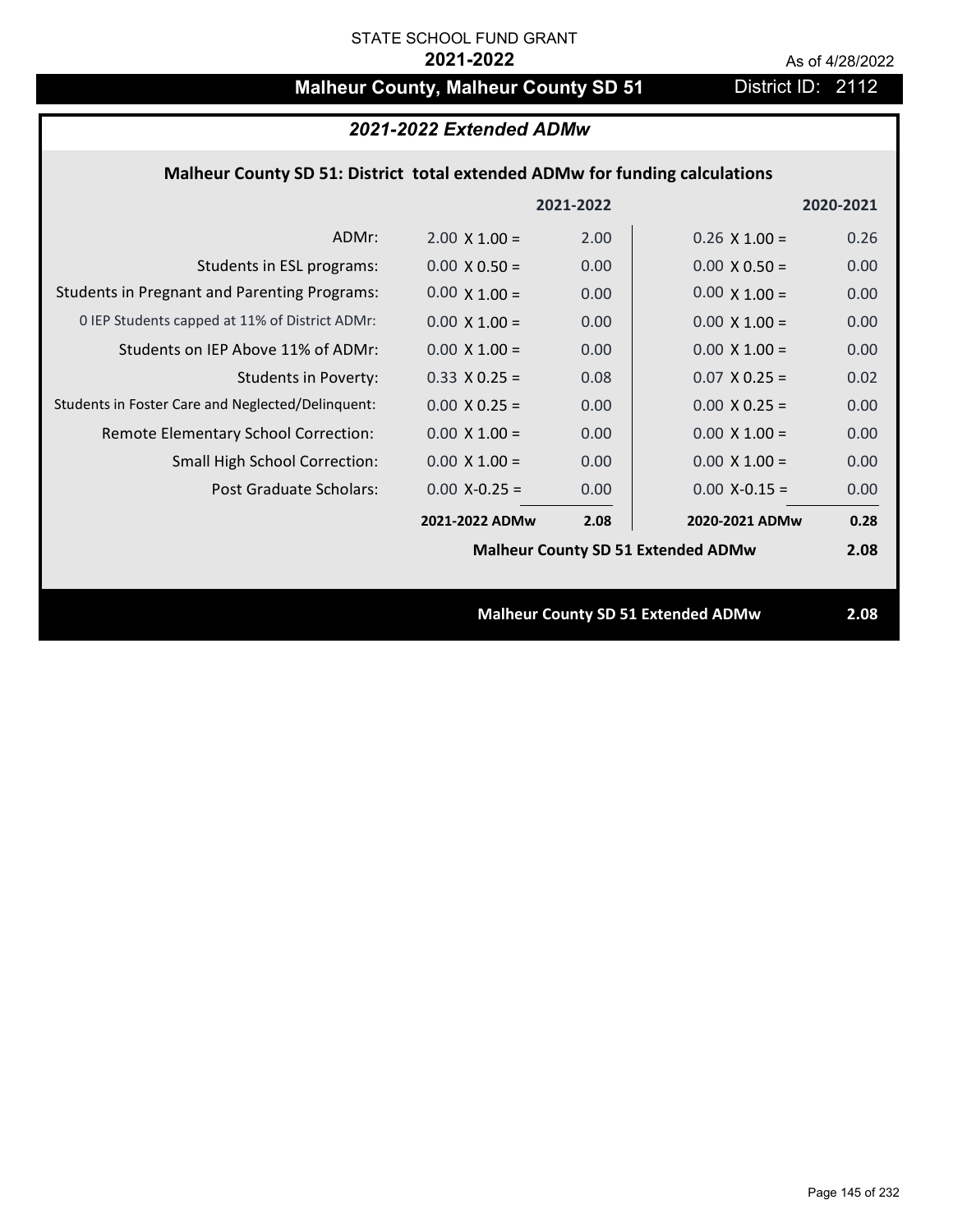# **Malheur County, Adrian SD 61** District ID: 2113

# *2021-2022 Extended ADMw*

### **Adrian SD 61: District total extended ADMw for funding calculations**

|                                                     |                        | 2021-2022 |                                   | 2020-2021 |
|-----------------------------------------------------|------------------------|-----------|-----------------------------------|-----------|
| ADMr:                                               | $262.07 \times 1.00 =$ | 262.07    | $256.67 \times 1.00 =$            | 256.67    |
| Students in ESL programs:                           | $24.48 \times 0.50 =$  | 12.24     | $24.57 \times 0.50 =$             | 12.29     |
| <b>Students in Pregnant and Parenting Programs:</b> | $0.00 \times 1.00 =$   | 0.00      | $1.00 \times 1.00 =$              | 1.00      |
| 39 IEP Students capped at 11% of District ADMr:     | $28.83 \times 1.00 =$  | 28.83     | $28.23 \times 1.00 =$             | 28.23     |
| Students on IEP Above 11% of ADMr:                  | $2.70 \times 1.00 =$   | 2.70      | $2.70$ X $1.00 =$                 | 2.70      |
| <b>Students in Poverty:</b>                         | $30.00 \times 0.25 =$  | 7.50      | 46.00 $X$ 0.25 =                  | 11.50     |
| Students in Foster Care and Neglected/Delinquent:   | $5.00 \times 0.25 =$   | 1.25      | $3.00 \times 0.25 =$              | 0.75      |
| Remote Elementary School Correction:                | 61.65 $X$ 1.00 =       | 61.65     | 61.65 $X$ 1.00 =                  | 61.65     |
| <b>Small High School Correction:</b>                | $64.81$ X $1.00 =$     | 64.81     | $64.81$ X $1.00 =$                | 64.81     |
| Post Graduate Scholars:                             | $0.00$ X-0.25 =        | 0.00      | $0.00$ X-0.15 =                   | 0.00      |
|                                                     | 2021-2022 ADMw         | 441.05    | 2020-2021 ADMw                    | 439.60    |
|                                                     |                        |           | <b>Adrian SD 61 Extended ADMw</b> | 441.05    |
|                                                     |                        |           |                                   |           |
|                                                     |                        |           | <b>Adrian SD 61 Extended ADMw</b> | 441.05    |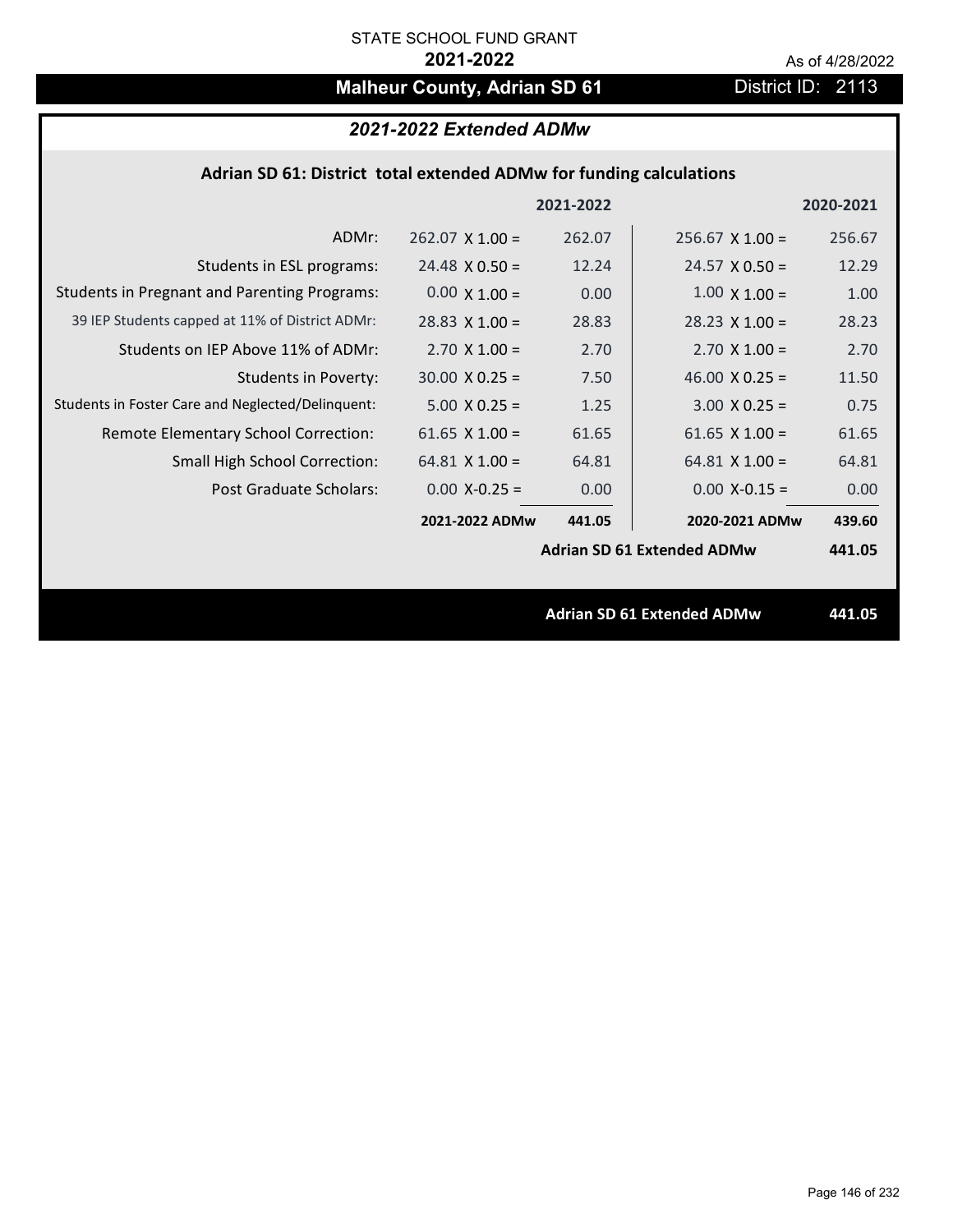# **Malheur County, Harper SD 66** District ID: 2114

# *2021-2022 Extended ADMw*

### **Harper SD 66: District total extended ADMw for funding calculations**

|                                                     |                       | 2021-2022 |                            | 2020-2021 |
|-----------------------------------------------------|-----------------------|-----------|----------------------------|-----------|
| ADMr:                                               | $0.00 \times 1.00 =$  | 0.00      | $0.00 \times 1.00 =$       | 0.00      |
| Students in ESL programs:                           | $0.00 \times 0.50 =$  | 0.00      | $0.00 \times 0.50 =$       | 0.00      |
| <b>Students in Pregnant and Parenting Programs:</b> | $0.00 \times 1.00 =$  | 0.00      | $0.00 \times 1.00 =$       | 0.00      |
| 26 IEP Students capped at 11% of District ADMr:     | $24.02 \times 1.00 =$ | 24.02     | $21.73 \times 1.00 =$      | 21.73     |
| Students on IEP Above 11% of ADMr:                  | $0.00 \times 1.00 =$  | 0.00      | $0.00 \times 1.00 =$       | 0.00      |
| <b>Students in Poverty:</b>                         | $0.00 \times 0.25 =$  | 0.00      | $-1.09$ X 0.25 =           | $-0.27$   |
| Students in Foster Care and Neglected/Delinquent:   | $0.00 \times 0.25 =$  | 0.00      | $1.00 \times 0.25 =$       | 0.25      |
| Remote Elementary School Correction:                | $0.00 \times 1.00 =$  | 0.00      | $0.00 \times 1.00 =$       | 0.00      |
| <b>Small High School Correction:</b>                | $0.00 \times 1.00 =$  | 0.00      | $0.00 \times 1.00 =$       | 0.00      |
| Post Graduate Scholars:                             | $0.00$ X-0.25 =       | 0.00      | $0.00 X - 0.15 =$          | 0.00      |
|                                                     | 2021-2022 ADMw        | 24.02     | 2020-2021 ADMw             | 21.71     |
|                                                     |                       |           | Harner SD 66 Extended ADMW | 27N Q2    |

**Harper SD 66 Extended ADMw**

**370.93**

# **Harper Charter School: Charter ADMw for information only**

|                                                     |                        | 2021-2022 |                       | 2020-2021 |
|-----------------------------------------------------|------------------------|-----------|-----------------------|-----------|
| ADMr:                                               | $218.37 \times 1.00 =$ | 218.37    | $197.58$ X 1.00 =     | 197.58    |
| Students in ESL programs:                           | $1.00 \times 0.50 =$   | 0.50      | $2.65 \times 0.50 =$  | 1.33      |
| <b>Students in Pregnant and Parenting Programs:</b> | $0.00 \times 1.00 =$   | 0.00      | $0.00 \times 1.00 =$  | 0.00      |
| 0 IEP Students capped at 11% of District ADMr:      | $0.00 \times 1.00 =$   | 0.00      | $0.00 \times 1.00 =$  | 0.00      |
| Students on IEP Above 11% of ADMr:                  | $0.00 \times 1.00 =$   | 0.00      | $0.00 \times 1.00 =$  | 0.00      |
| Students in Poverty:                                | $23.00 \times 0.25 =$  | 5.75      | $17.09 \times 0.25 =$ | 4.27      |
| Students in Foster Care and Neglected/Delinquent:   | $0.00 \times 0.25 =$   | 0.00      | $0.00 \times 0.25 =$  | 0.00      |
| Remote Elementary School Correction:                | $70.97 \times 1.00 =$  | 70.97     | $70.97 \times 1.00 =$ | 70.97     |
| <b>Small High School Correction:</b>                | $51.32$ X $1.00 =$     | 51.32     | $51.32 \times 1.00 =$ | 51.32     |
| Post Graduate Scholars:                             | $0.00 X - 0.25 =$      | 0.00      | $0.00$ X-0.15 =       | 0.00      |
|                                                     | 2021-2022 ADMw         | 346.91    | 2020-2021 ADMw        | 325.47    |

**Harper SD 66 Extended ADMw 370.93**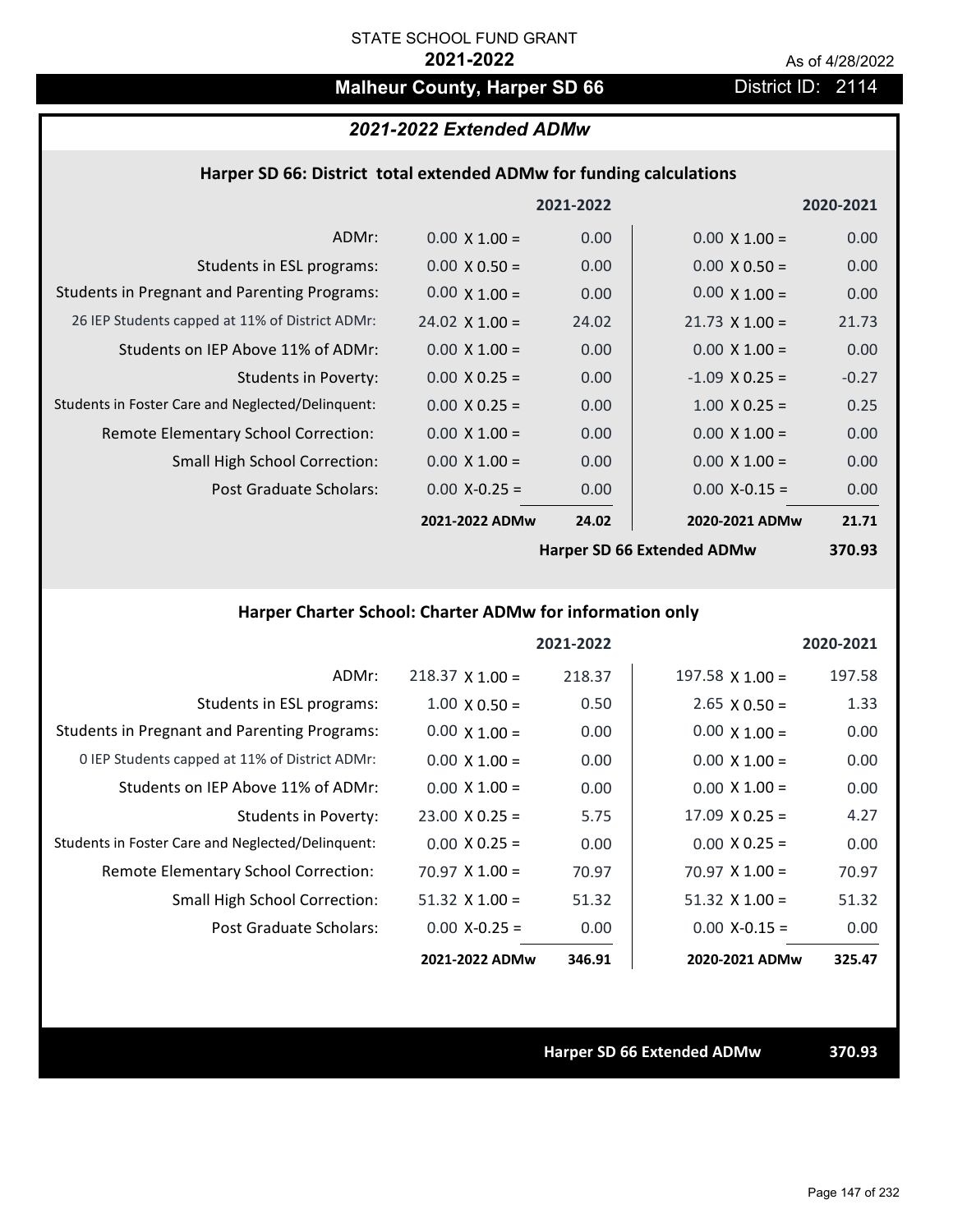# **Malheur County, Arock SD 81** District ID: 2115

# *2021-2022 Extended ADMw*

## **Arock SD 81: District total extended ADMw for funding calculations**

|                                                     |                       | 2021-2022 |                                  | 2020-2021 |
|-----------------------------------------------------|-----------------------|-----------|----------------------------------|-----------|
| ADMr:                                               | $15.15 \times 1.00 =$ | 15.15     | $15.29 \times 1.00 =$            | 15.29     |
| Students in ESL programs:                           | $1.00 \times 0.50 =$  | 0.50      | $0.00 \times 0.50 =$             | 0.00      |
| <b>Students in Pregnant and Parenting Programs:</b> | $0.00 \times 1.00 =$  | 0.00      | $0.00 \times 1.00 =$             | 0.00      |
| 0 IEP Students capped at 11% of District ADMr:      | $0.00 \times 1.00 =$  | 0.00      | $1.00 \times 1.00 =$             | 1.00      |
| Students on IEP Above 11% of ADMr:                  | $0.00 \times 1.00 =$  | 0.00      | $0.00 \times 1.00 =$             | 0.00      |
| <b>Students in Poverty:</b>                         | $2.91$ X 0.25 =       | 0.73      | 4.70 $X$ 0.25 =                  | 1.18      |
| Students in Foster Care and Neglected/Delinquent:   | $0.00 \times 0.25 =$  | 0.00      | $0.00 \times 0.25 =$             | 0.00      |
| Remote Elementary School Correction:                | $25.54 \times 1.00 =$ | 25.54     | $25.54$ X 1.00 =                 | 25.54     |
| <b>Small High School Correction:</b>                | $0.00 \times 1.00 =$  | 0.00      | $0.00 \times 1.00 =$             | 0.00      |
| Post Graduate Scholars:                             | $0.00$ X-0.25 =       | 0.00      | $0.00$ X-0.15 =                  | 0.00      |
|                                                     | 2021-2022 ADMw        | 41.92     | 2020-2021 ADMw                   | 43.01     |
|                                                     |                       |           | <b>Arock SD 81 Extended ADMw</b> | 43.01     |
|                                                     |                       |           |                                  |           |
|                                                     |                       |           | <b>Arock SD 81 Extended ADMw</b> | 43.01     |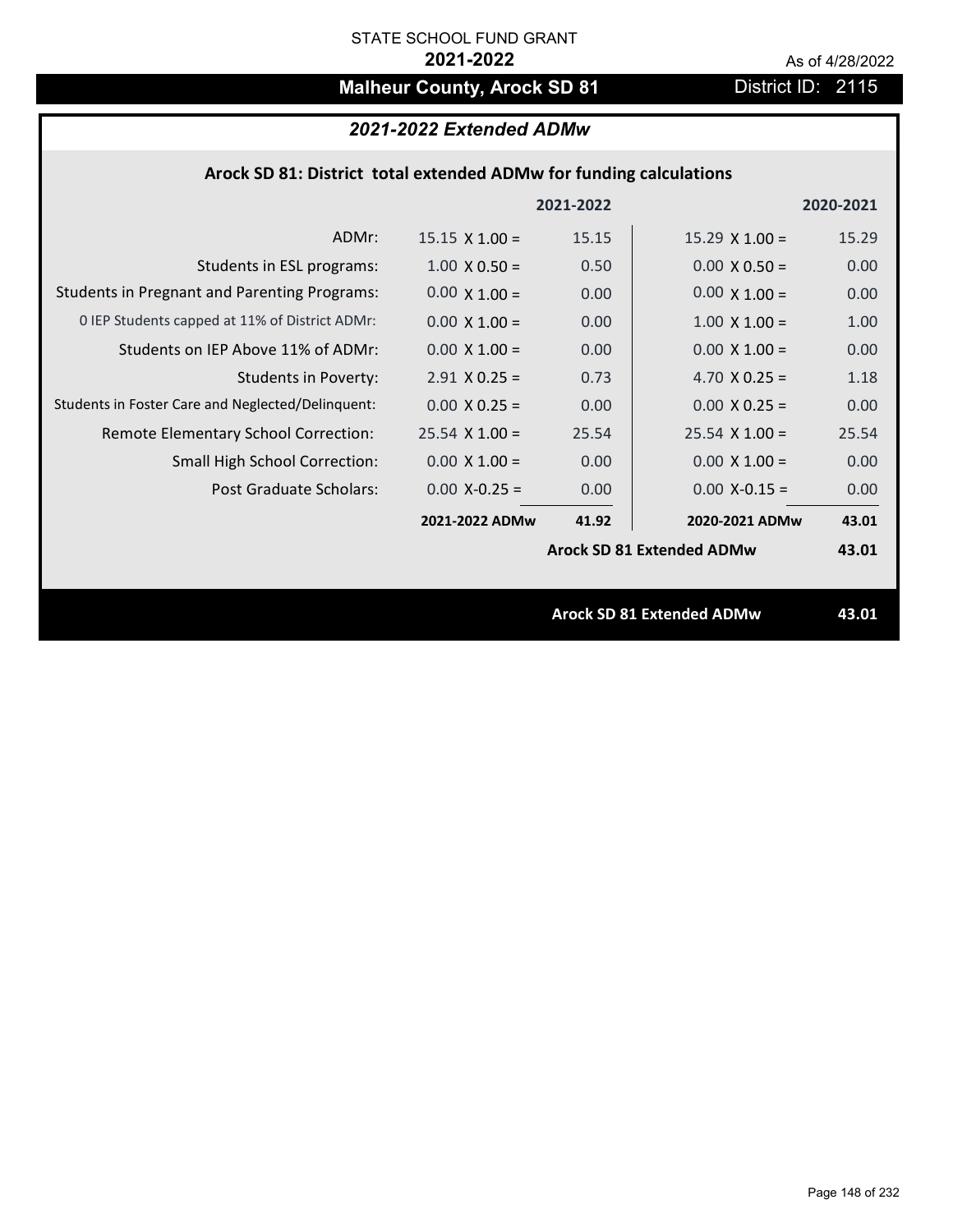# **Malheur County, Vale SD 84** District ID: 2116

# *2021-2022 Extended ADMw*

## **Vale SD 84: District total extended ADMw for funding calculations**

|                                                     |                        | 2021-2022 |                                 | 2020-2021 |
|-----------------------------------------------------|------------------------|-----------|---------------------------------|-----------|
| ADMr:                                               | $867.01 \times 1.00 =$ | 867.01    | $822.20 \times 1.00 =$          | 822.20    |
| Students in ESL programs:                           | 50.88 $\times$ 0.50 =  | 25.44     | $44.14 \times 0.50 =$           | 22.07     |
| <b>Students in Pregnant and Parenting Programs:</b> | $1.81 \times 1.00 =$   | 1.81      | $1.26 \times 1.00 =$            | 1.26      |
| 96 IEP Students capped at 11% of District ADMr:     | $95.37 \times 1.00 =$  | 95.37     | $90.44 \times 1.00 =$           | 90.44     |
| Students on IEP Above 11% of ADMr:                  | $0.90 \times 1.00 =$   | 0.90      | $0.90 \times 1.00 =$            | 0.90      |
| <b>Students in Poverty:</b>                         | $156.57$ X 0.25 =      | 39.14     | $162.69$ X 0.25 =               | 40.67     |
| Students in Foster Care and Neglected/Delinquent:   | $13.00 \times 0.25 =$  | 3.25      | $6.00 \times 0.25 =$            | 1.50      |
| Remote Elementary School Correction:                | 44.73 $X$ 1.00 =       | 44.73     | 44.73 $\times$ 1.00 =           | 44.73     |
| <b>Small High School Correction:</b>                | 74.68 $X$ 1.00 =       | 74.68     | $74.68$ X $1.00 =$              | 74.68     |
| Post Graduate Scholars:                             | $0.00$ X-0.25 =        | 0.00      | $0.00$ X-0.15 =                 | 0.00      |
|                                                     | 2021-2022 ADMw         | 1,152.33  | 2020-2021 ADMw                  | 1,098.45  |
|                                                     |                        |           | Vale SD 84 Extended ADMw        | 1,152.33  |
|                                                     |                        |           |                                 |           |
|                                                     |                        |           | <b>Vale SD 84 Extended ADMw</b> | 1,152.33  |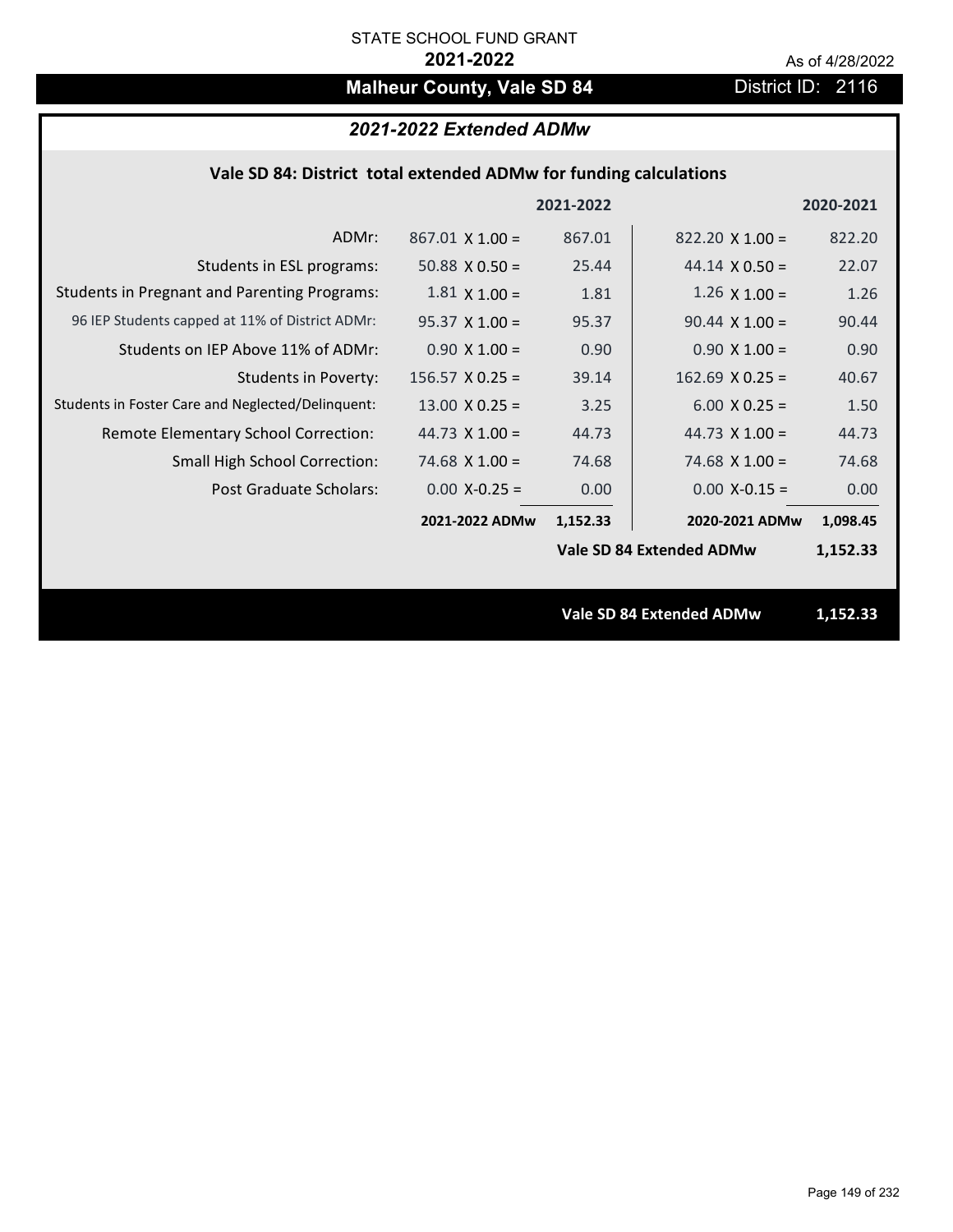# **Marion County, Gervais SD 1** District ID: 2137

### *2021-2022 Extended ADMw*

### **Gervais SD 1: District total extended ADMw for funding calculations**

|                                                     |                        | 2021-2022 |                        | 2020-2021        |
|-----------------------------------------------------|------------------------|-----------|------------------------|------------------|
| ADMr:                                               | $859.99 \times 1.00 =$ | 859.99    | $936.36 \times 1.00 =$ | 936.36           |
| Students in ESL programs:                           | $272.68 \times 0.50 =$ | 136.34    | $268.46 \times 0.50 =$ | 134.23           |
| <b>Students in Pregnant and Parenting Programs:</b> | $0.29 \times 1.00 =$   | 0.29      | 2.94 $\times$ 1.00 =   | 2.94             |
| 184 IEP Students capped at 11% of District ADMr:    | $146.26$ X 1.00 =      | 146.26    | $166.27$ X $1.00 =$    | 166.27           |
| Students on IEP Above 11% of ADMr:                  | $0.00 \times 1.00 =$   | 0.00      | $0.00 \times 1.00 =$   | 0.00             |
| <b>Students in Poverty:</b>                         | $108.09 \times 0.25 =$ | 27.02     | 79.65 $X$ 0.25 =       | 19.91            |
| Students in Foster Care and Neglected/Delinquent:   | $5.00 \times 0.25 =$   | 1.25      | $2.00 \times 0.25 =$   | 0.50             |
| Remote Elementary School Correction:                | $0.00 \times 1.00 =$   | 0.00      | $0.00 \times 1.00 =$   | 0.00             |
| <b>Small High School Correction:</b>                | $15.77 \times 1.00 =$  | 15.77     | $15.77 \times 1.00 =$  | 15.77            |
| Post Graduate Scholars:                             | $0.00$ X-0.25 =        | 0.00      | $0.00$ X-0.15 =        | 0.00             |
|                                                     | 2021-2022 ADMw         | 1,186.92  | 2020-2021 ADMw         | 1,275.98         |
|                                                     |                        |           |                        | , <b>--</b> ^ -^ |

**Gervais SD 1 Extended ADMw**

**1,770.72**

# **Frontier Charter Academy: Charter ADMw for information only**

|                                                     |                        | 2021-2022 |                        | 2020-2021 |
|-----------------------------------------------------|------------------------|-----------|------------------------|-----------|
| ADMr:                                               | 469.62 $\times$ 1.00 = | 469.62    | $575.19 \times 1.00 =$ | 575.19    |
| Students in ESL programs:                           | $0.00 \times 0.50 =$   | 0.00      | $0.98 \times 0.50 =$   | 0.49      |
| <b>Students in Pregnant and Parenting Programs:</b> | $0.00 \times 1.00 =$   | 0.00      | $0.00 \times 1.00 =$   | 0.00      |
| 0 IEP Students capped at 11% of District ADMr:      | $0.00 \times 1.00 =$   | 0.00      | $0.00 \times 1.00 =$   | 0.00      |
| Students on IEP Above 11% of ADMr:                  | $0.00 \times 1.00 =$   | 0.00      | $0.00 \times 1.00 =$   | 0.00      |
| Students in Poverty:                                | $59.02 \times 0.25 =$  | 14.76     | 49.35 $\times$ 0.25 =  | 12.34     |
| Students in Foster Care and Neglected/Delinquent:   | $0.00 \times 0.25 =$   | 0.00      | $0.00 \times 0.25 =$   | 0.00      |
| Remote Elementary School Correction:                | $0.00 \times 1.00 =$   | 0.00      | $0.00 \times 1.00 =$   | 0.00      |
| <b>Small High School Correction:</b>                | $0.00 \times 1.00 =$   | 0.00      | $0.00 \times 1.00 =$   | 0.00      |
| Post Graduate Scholars:                             | $0.00 X - 0.25 =$      | 0.00      | $0.00 X - 0.15 =$      | 0.00      |
|                                                     | 2021-2022 ADMw         | 484.38    | 2020-2021 ADMw         | 588.02    |

**Gervais SD 1 Extended ADMw 1,770.72**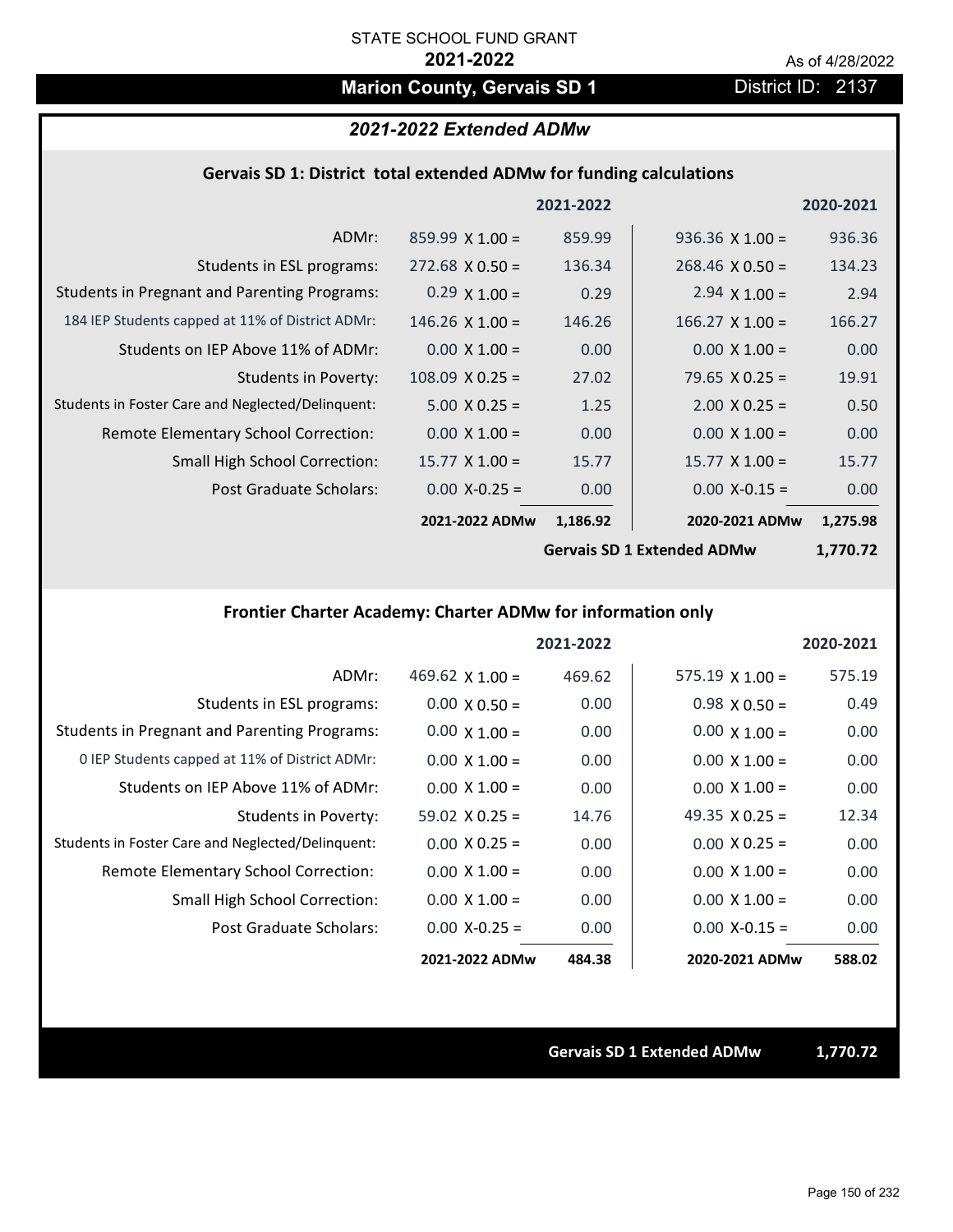# **Marion County, Silver Falls SD 4J** District ID: 2138

## *2021-2022 Extended ADMw*

### **Silver Falls SD 4J: District total extended ADMw for funding calculations**

|                                                     |                          | 2021-2022 |                          | 2020-2021 |
|-----------------------------------------------------|--------------------------|-----------|--------------------------|-----------|
| ADMr:                                               | $3,289.93 \times 1.00 =$ | 3,289.93  | $3,296.95 \times 1.00 =$ | 3,296.95  |
| Students in ESL programs:                           | $150.87 \times 0.50 =$   | 75.44     | $131.34 \times 0.50 =$   | 65.67     |
| <b>Students in Pregnant and Parenting Programs:</b> | $0.00 \times 1.00 =$     | 0.00      | $1.70 \times 1.00 =$     | 1.70      |
| 456 IEP Students capped at 11% of District ADMr:    | $386.62$ X 1.00 =        | 386.62    | $390.55 \times 1.00 =$   | 390.55    |
| Students on IEP Above 11% of ADMr:                  | $21.20 \times 1.00 =$    | 21.20     | $21.20 \times 1.00 =$    | 21.20     |
| Students in Poverty:                                | $317.47 \times 0.25 =$   | 79.37     | $350.50 \times 0.25 =$   | 87.63     |
| Students in Foster Care and Neglected/Delinquent:   | $9.00 \times 0.25 =$     | 2.25      | $9.00 \times 0.25 =$     | 2.25      |
| <b>Remote Elementary School Correction:</b>         | $28.54 \times 1.00 =$    | 28.54     | $28.54 \times 1.00 =$    | 28.54     |
| <b>Small High School Correction:</b>                | $0.00 \times 1.00 =$     | 0.00      | $0.00 \times 1.00 =$     | 0.00      |
| Post Graduate Scholars:                             | $0.00$ X-0.25 =          | 0.00      | $0.00$ X-0.15 =          | 0.00      |
|                                                     | 2021-2022 ADMw           | 3,883.34  | 2020-2021 ADMw           | 3,894.48  |

**Silver Falls SD 4J Extended ADMw**

**4,154.97**

# **Bethany Charter School: Charter ADMw for information only**

|                                                     |                       | 2021-2022 |                       | 2020-2021 |
|-----------------------------------------------------|-----------------------|-----------|-----------------------|-----------|
| ADMr:                                               | $122.27$ X 1.00 =     | 122.27    | 133.95 $X$ 1.00 =     | 133.95    |
| Students in ESL programs:                           | $1.00 \times 0.50 =$  | 0.50      | $0.00 \times 0.50 =$  | 0.00      |
| <b>Students in Pregnant and Parenting Programs:</b> | $0.00 \times 1.00 =$  | 0.00      | $0.00 \times 1.00 =$  | 0.00      |
| 0 IEP Students capped at 11% of District ADMr:      | $0.00 \times 1.00 =$  | 0.00      | $0.00 \times 1.00 =$  | 0.00      |
| Students on IEP Above 11% of ADMr:                  | $0.00 \times 1.00 =$  | 0.00      | $0.00 \times 1.00 =$  | 0.00      |
| <b>Students in Poverty:</b>                         | $11.80 \times 0.25 =$ | 2.95      | $12.70 \times 0.25 =$ | 3.18      |
| Students in Foster Care and Neglected/Delinquent:   | $0.00 \times 0.25 =$  | 0.00      | $0.00 \times 0.25 =$  | 0.00      |
| Remote Elementary School Correction:                | $0.00 \times 1.00 =$  | 0.00      | $0.00 \times 1.00 =$  | 0.00      |
| <b>Small High School Correction:</b>                | $0.00 \times 1.00 =$  | 0.00      | $0.00 \times 1.00 =$  | 0.00      |
| Post Graduate Scholars:                             | $0.00$ X-0.25 =       | 0.00      | $0.00$ X-0.15 =       | 0.00      |
|                                                     | 2021-2022 ADMw        | 125.72    | 2020-2021 ADMw        | 137.13    |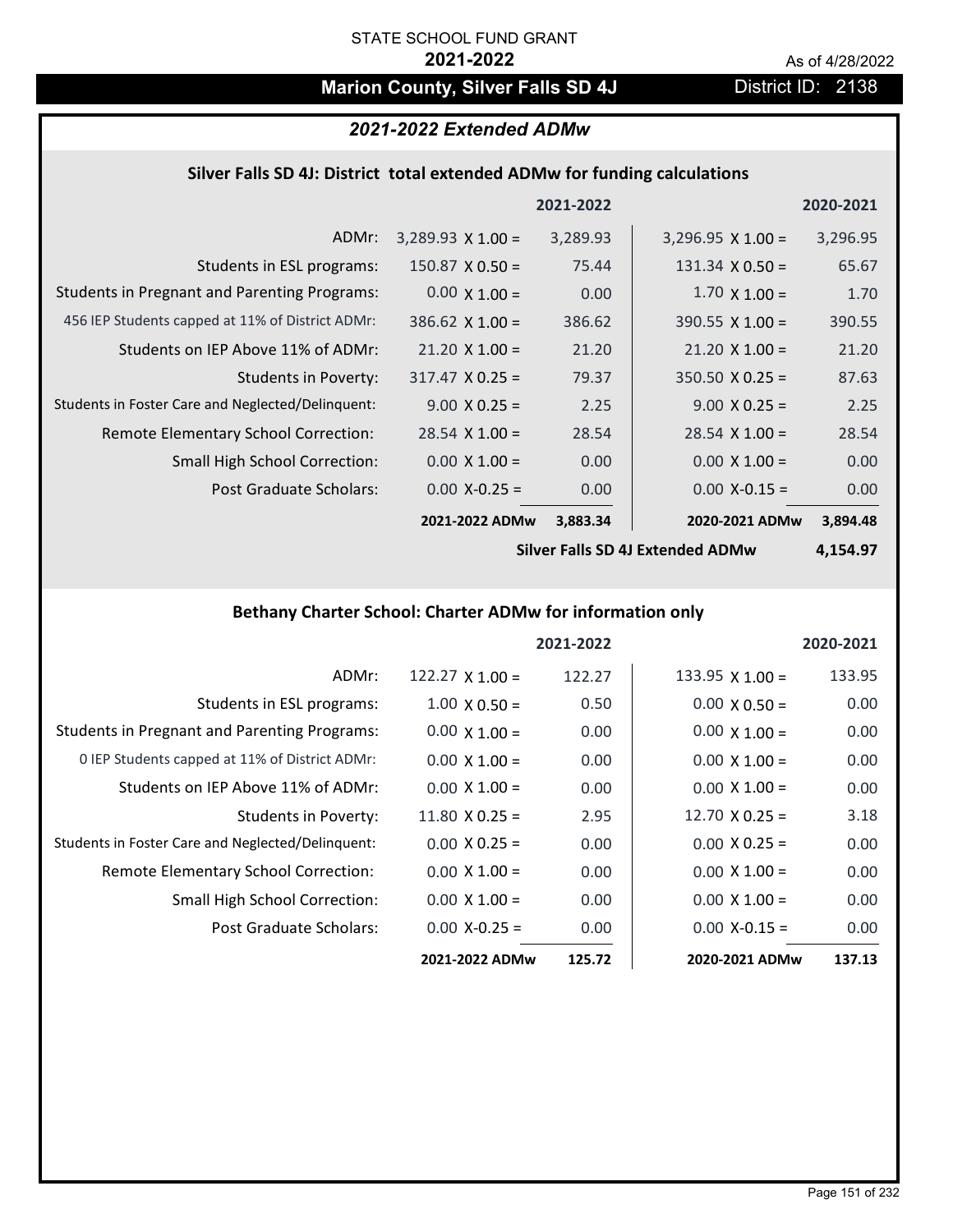|  |  | The Community Roots School: Charter ADMw for information only |  |
|--|--|---------------------------------------------------------------|--|
|--|--|---------------------------------------------------------------|--|

|                                                     |                        | 2021-2022 |                        | 2020-2021 |
|-----------------------------------------------------|------------------------|-----------|------------------------|-----------|
| ADMr:                                               | $102.49 \times 1.00 =$ | 102.49    | $119.53 \times 1.00 =$ | 119.53    |
| Students in ESL programs:                           | $2.00 \times 0.50 =$   | 1.00      | $2.00 \times 0.50 =$   | 1.00      |
| <b>Students in Pregnant and Parenting Programs:</b> | $0.00 \times 1.00 =$   | 0.00      | $0.00 \times 1.00 =$   | 0.00      |
| 0 IEP Students capped at 11% of District ADMr:      | $0.00 \times 1.00 =$   | 0.00      | $0.00 \times 1.00 =$   | 0.00      |
| Students on IEP Above 11% of ADMr:                  | $0.00 \times 1.00 =$   | 0.00      | $0.00 \times 1.00 =$   | 0.00      |
| <b>Students in Poverty:</b>                         | $9.89 \times 0.25 =$   | 2.47      | $11.33 \times 0.25 =$  | 2.83      |
| Students in Foster Care and Neglected/Delinquent:   | $0.00 \times 0.25 =$   | 0.00      | $0.00 \times 0.25 =$   | 0.00      |
| Remote Elementary School Correction:                | $0.00 \times 1.00 =$   | 0.00      | $0.00 \times 1.00 =$   | 0.00      |
| <b>Small High School Correction:</b>                | $0.00 \times 1.00 =$   | 0.00      | $0.00 \times 1.00 =$   | 0.00      |
| Post Graduate Scholars:                             | $0.00 X - 0.25 =$      | 0.00      | $0.00$ X-0.15 =        | 0.00      |
|                                                     | 2021-2022 ADMw         | 105.96    | 2020-2021 ADMw         | 123.36    |

**Silver Falls SD 4J Extended ADMw 4,154.97**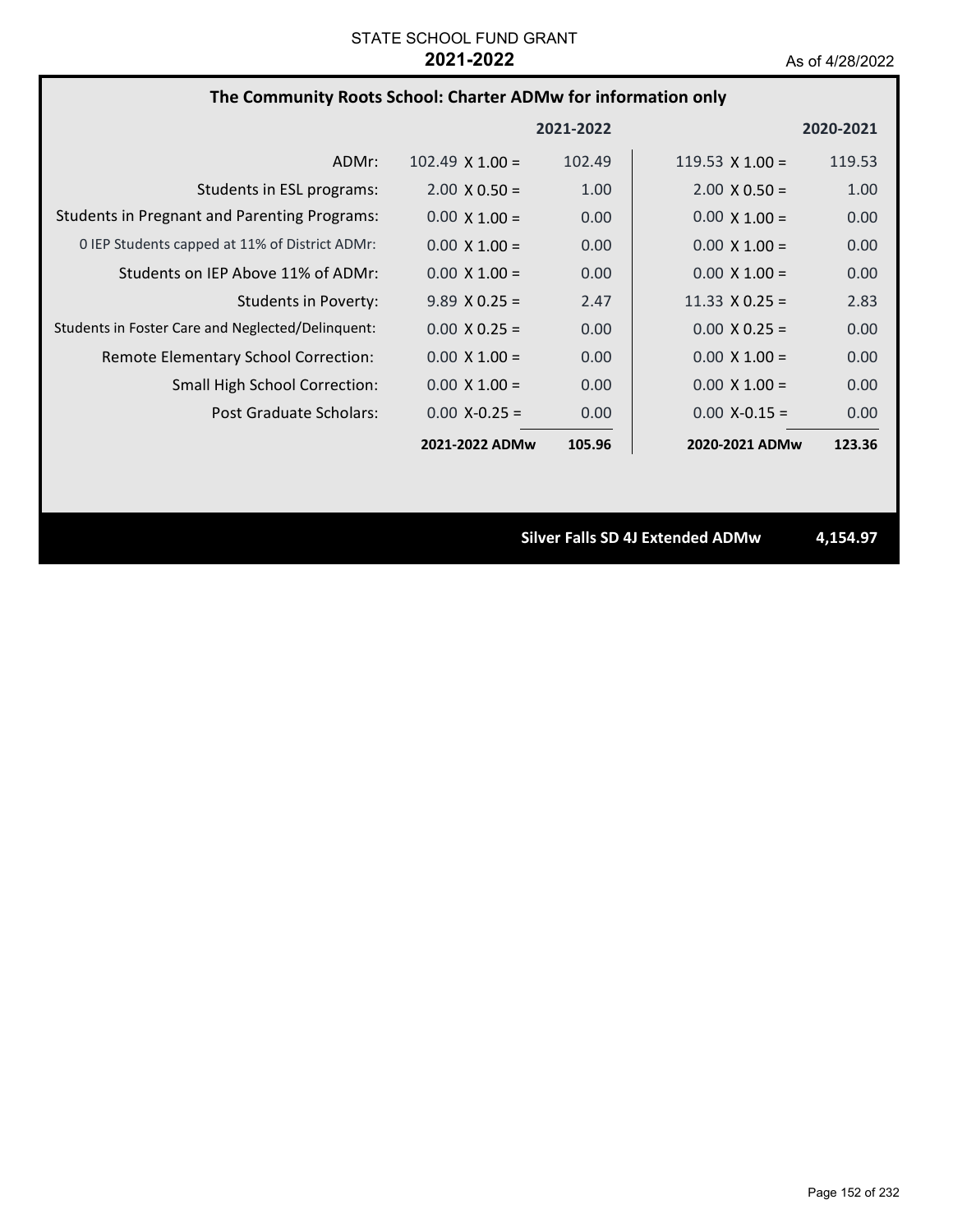# **Marion County, Cascade SD 5** District ID: 2139

### **Cascade SD 5: District total extended ADMw for funding calculations**

|                                                     |                          | 2021-2022 |                                   | 2020-2021 |
|-----------------------------------------------------|--------------------------|-----------|-----------------------------------|-----------|
| ADMr:                                               | $2,553.47 \times 1.00 =$ | 2,553.47  | $2,456.73 \times 1.00 =$          | 2,456.73  |
| Students in ESL programs:                           | $102.95 \times 0.50 =$   | 51.48     | $91.81 \times 0.50 =$             | 45.91     |
| <b>Students in Pregnant and Parenting Programs:</b> | $0.00 \times 1.00 =$     | 0.00      | $0.00 \times 1.00 =$              | 0.00      |
| 366 IEP Students capped at 11% of District ADMr:    | $280.88$ X 1.00 =        | 280.88    | $270.24 \times 1.00 =$            | 270.24    |
| Students on IEP Above 11% of ADMr:                  | 41.60 $\times$ 1.00 =    | 41.60     | 41.60 $X$ 1.00 =                  | 41.60     |
| <b>Students in Poverty:</b>                         | $323.67$ X 0.25 =        | 80.92     | $345.90 \times 0.25 =$            | 86.48     |
| Students in Foster Care and Neglected/Delinquent:   | $9.00 \times 0.25 =$     | 2.25      | 4.00 $X$ 0.25 =                   | 1.00      |
| Remote Elementary School Correction:                | $0.00 \times 1.00 =$     | 0.00      | $0.00 \times 1.00 =$              | 0.00      |
| <b>Small High School Correction:</b>                | $0.00 \times 1.00 =$     | 0.00      | $0.00 \times 1.00 =$              | 0.00      |
| Post Graduate Scholars:                             | $0.00$ X-0.25 =          | 0.00      | $0.00$ X-0.15 =                   | 0.00      |
|                                                     | 2021-2022 ADMw           | 3,010.59  | 2020-2021 ADMw                    | 2,901.95  |
|                                                     |                          |           | <b>Cascade SD 5 Extended ADMw</b> | 3,010.59  |
|                                                     |                          |           |                                   |           |
|                                                     |                          |           | <b>Cascade SD 5 Extended ADMw</b> | 3,010.59  |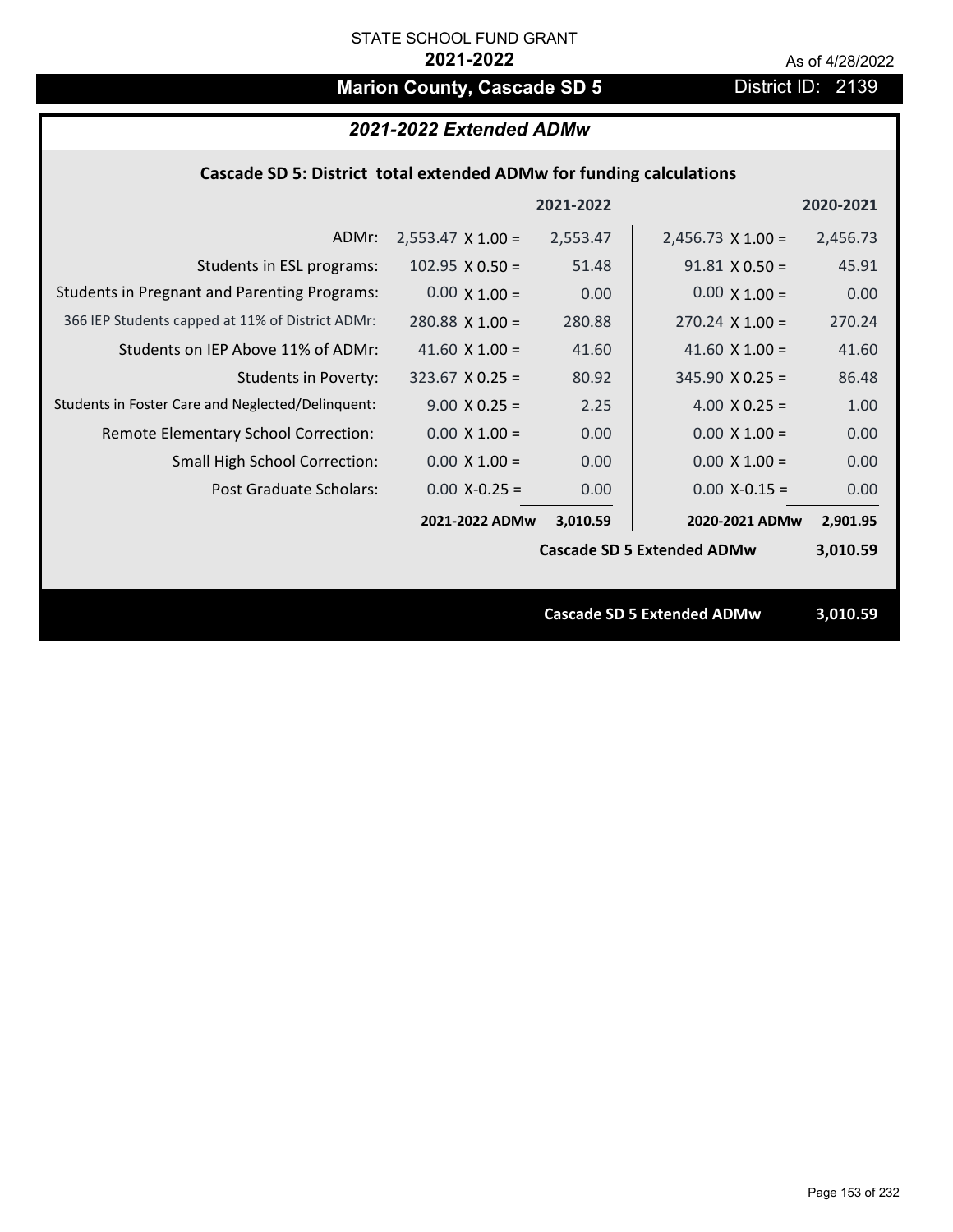# **Marion County, Jefferson SD 14J** District ID: 2140

# *2021-2022 Extended ADMw*

### **Jefferson SD 14J: District total extended ADMw for funding calculations**

|                                                     |                        | 2021-2022 |                                | 2020-2021 |
|-----------------------------------------------------|------------------------|-----------|--------------------------------|-----------|
| ADMr:                                               | $789.09 \times 1.00 =$ | 789.09    | 785.34 $\times$ 1.00 =         | 785.34    |
| Students in ESL programs:                           | 57.43 $\times$ 0.50 =  | 28.72     | 62.62 $\times$ 0.50 =          | 31.31     |
| <b>Students in Pregnant and Parenting Programs:</b> | $0.00 \times 1.00 =$   | 0.00      | $0.00 \times 1.00 =$           | 0.00      |
| 108 IEP Students capped at 11% of District ADMr:    | $86.80 \times 1.00 =$  | 86.80     | $86.39 \times 1.00 =$          | 86.39     |
| Students on IEP Above 11% of ADMr:                  | $16.20 \times 1.00 =$  | 16.20     | $16.20$ X $1.00 =$             | 16.20     |
| Students in Poverty:                                | $81.86$ X 0.25 =       | 20.47     | $56.70 X 0.25 =$               | 14.18     |
| Students in Foster Care and Neglected/Delinquent:   | $0.00 \times 0.25 =$   | 0.00      | $2.00 \times 0.25 =$           | 0.50      |
| Remote Elementary School Correction:                | $0.00 \times 1.00 =$   | 0.00      | $0.00 \times 1.00 =$           | 0.00      |
| <b>Small High School Correction:</b>                | $70.86 \times 1.00 =$  | 70.86     | $70.86 \times 1.00 =$          | 70.86     |
| Post Graduate Scholars:                             | $0.00$ X-0.25 =        | 0.00      | $0.00$ X-0.15 =                | 0.00      |
|                                                     | 2021-2022 ADMw         | 1,012.13  | 2020-2021 ADMw                 | 1,004.77  |
|                                                     |                        |           | Jefferson SD 14J Extended ADMw | 1,012.13  |
|                                                     |                        |           |                                |           |
|                                                     |                        |           | Jefferson SD 14J Extended ADMw | 1,012.13  |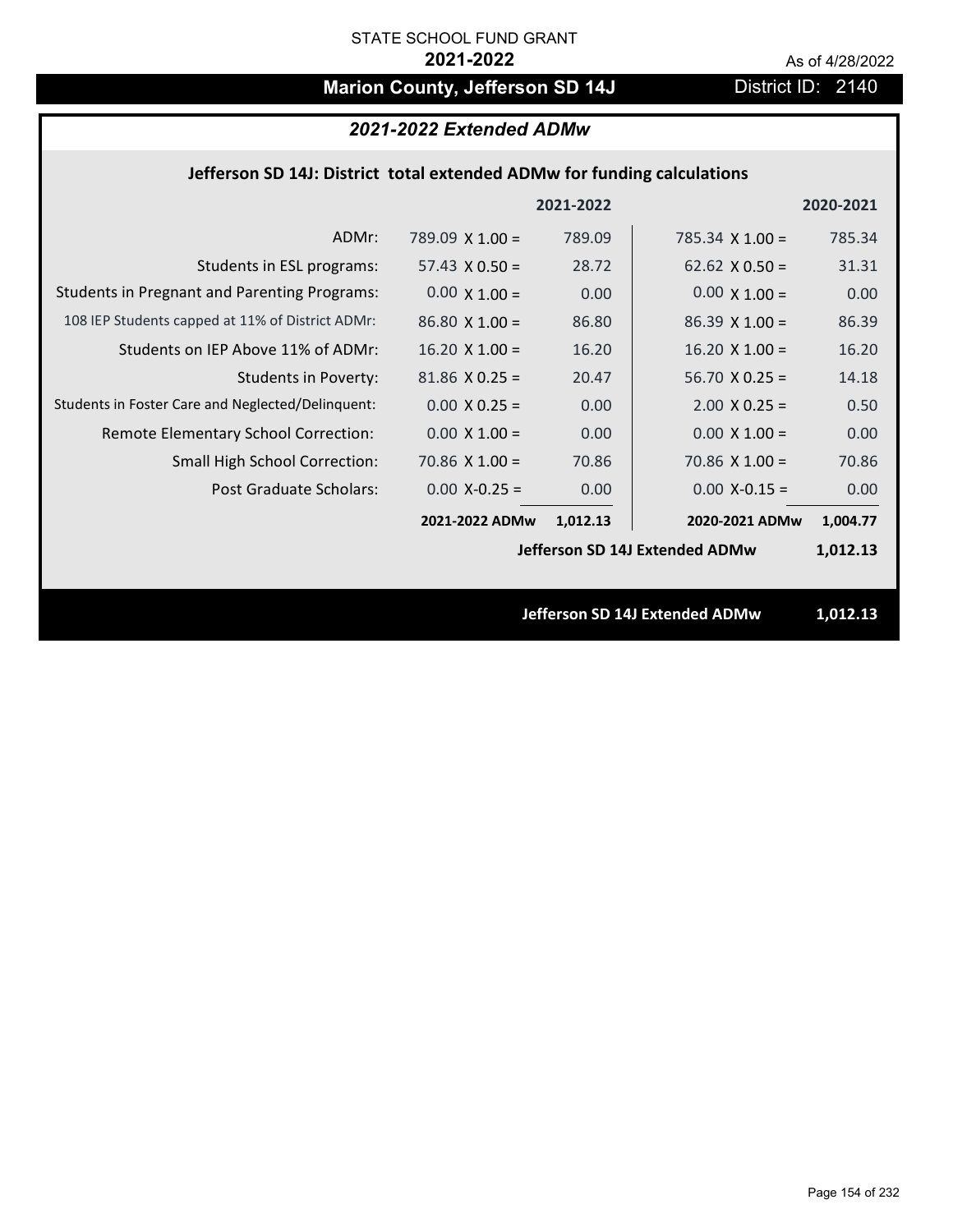# **Marion County, North Marion SD 15** District ID: 2141

|                                                                           | 2021-2022 Extended ADMw  |           |                                         |           |  |
|---------------------------------------------------------------------------|--------------------------|-----------|-----------------------------------------|-----------|--|
| North Marion SD 15: District total extended ADMw for funding calculations |                          |           |                                         |           |  |
|                                                                           |                          | 2021-2022 |                                         | 2020-2021 |  |
| ADMr:                                                                     | $1,679.18 \times 1.00 =$ | 1,679.18  | $1,758.57 \times 1.00 =$                | 1,758.57  |  |
| Students in ESL programs:                                                 | $319.83 \times 0.50 =$   | 159.92    | $324.91 \times 0.50 =$                  | 162.46    |  |
| <b>Students in Pregnant and Parenting Programs:</b>                       | $0.98 \times 1.00 =$     | 0.98      | $0.50 \times 1.00 =$                    | 0.50      |  |
| 304 IEP Students capped at 11% of District ADMr:                          | $184.71 \times 1.00 =$   | 184.71    | 193.44 $\times$ 1.00 =                  | 193.44    |  |
| Students on IEP Above 11% of ADMr:                                        | $35.00 \times 1.00 =$    | 35.00     | $35.00 \times 1.00 =$                   | 35.00     |  |
| <b>Students in Poverty:</b>                                               | $203.75$ X 0.25 =        | 50.94     | $177.68$ X 0.25 =                       | 44.42     |  |
| Students in Foster Care and Neglected/Delinquent:                         | $3.00 X 0.25 =$          | 0.75      | $1.00$ X 0.25 =                         | 0.25      |  |
| Remote Elementary School Correction:                                      | $0.00 \times 1.00 =$     | 0.00      | $0.00 \times 1.00 =$                    | 0.00      |  |
| <b>Small High School Correction:</b>                                      | $0.00 \times 1.00 =$     | 0.00      | $0.00 \times 1.00 =$                    | 0.00      |  |
| Post Graduate Scholars:                                                   | $0.00$ X-0.25 =          | 0.00      | $0.00$ X-0.15 =                         | 0.00      |  |
|                                                                           | 2021-2022 ADMw           | 2,111.47  | 2020-2021 ADMw                          | 2,194.64  |  |
|                                                                           |                          |           | <b>North Marion SD 15 Extended ADMw</b> | 2,194.64  |  |
|                                                                           |                          |           |                                         |           |  |
|                                                                           |                          |           | <b>North Marion SD 15 Extended ADMw</b> | 2,194.64  |  |
|                                                                           |                          |           |                                         |           |  |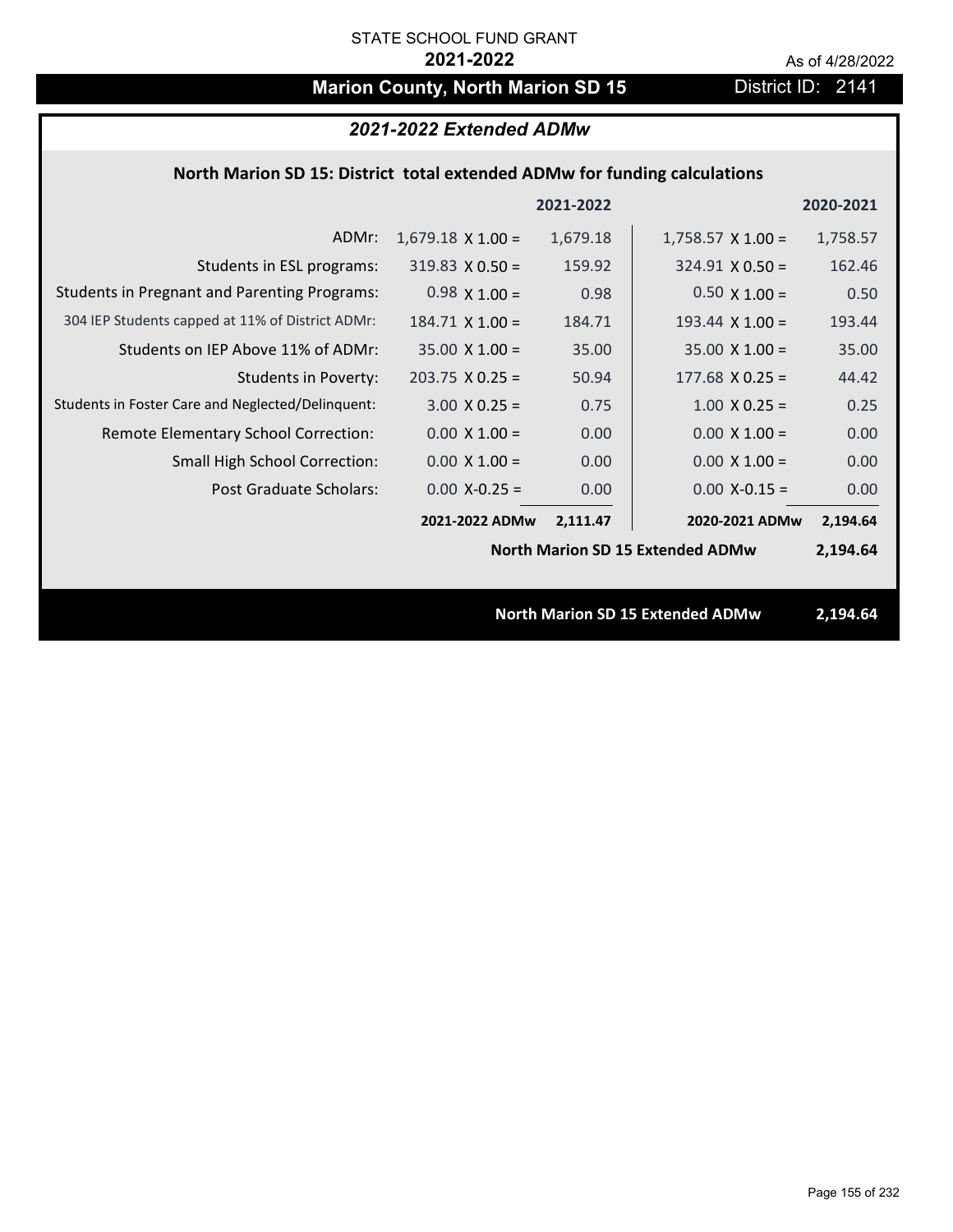# **Marion County, Salem-Keizer SD 24J District ID: 2142**

# *2021-2022 Extended ADMw*

### **Salem‐Keizer SD 24J: District total extended ADMw for funding calculations**

|                                                     |                                 | 2021-2022 |                           | 2020-2021 |
|-----------------------------------------------------|---------------------------------|-----------|---------------------------|-----------|
|                                                     | ADMr: $38,673.71 \times 1.00 =$ | 38,673.71 | $38,490.54 \times 1.00 =$ | 38,490.54 |
| Students in ESL programs:                           | $7,207.66 \times 0.50 =$        | 3,603.83  | $6,869.04 \times 0.50 =$  | 3,434.52  |
| <b>Students in Pregnant and Parenting Programs:</b> | 40.49 $\times$ 1.00 =           | 40.49     | 47.75 $\times$ 1.00 =     | 47.75     |
| 6551 IEP Students capped at 11% of District ADMr:   | 4,335.81 $\times$ 1.00 =        | 4,335.81  | $4,312.39 \times 1.00 =$  | 4,312.39  |
| Students on IEP Above 11% of ADMr:                  | $1,362.50 \times 1.00 =$        | 1,362.50  | $1,362.50$ X $1.00 =$     | 1,362.50  |
| <b>Students in Poverty:</b>                         | $5,826.40 \times 0.25 =$        | 1,456.60  | $5,105.68$ X 0.25 =       | 1,276.42  |
| Students in Foster Care and Neglected/Delinquent:   | $193.00 \times 0.25 =$          | 48.25     | $214.00 \times 0.25 =$    | 53.50     |
| Remote Elementary School Correction:                | $0.00 \times 1.00 =$            | 0.00      | $0.00 \times 1.00 =$      | 0.00      |
| <b>Small High School Correction:</b>                | $0.00 \times 1.00 =$            | 0.00      | $0.00 \times 1.00 =$      | 0.00      |
| Post Graduate Scholars:                             | $0.00$ X-0.25 =                 | 0.00      | $0.00$ X-0.15 =           | 0.00      |
|                                                     | 2021-2022 ADMw                  | 49,521.19 | 2020-2021 ADMw            | 48,977.62 |

**Salem‐Keizer SD 24J Extended ADMw**

**50,309.77**

## **Howard Street Charter: Charter ADMw for information only**

|                                                     |                       | 2021-2022 |                        | 2020-2021 |
|-----------------------------------------------------|-----------------------|-----------|------------------------|-----------|
| ADMr:                                               | $185.12$ X $1.00 =$   | 185.12    | $187.03 \times 1.00 =$ | 187.03    |
| Students in ESL programs:                           | $3.78 \times 0.50 =$  | 1.89      | $5.66 \times 0.50 =$   | 2.83      |
| <b>Students in Pregnant and Parenting Programs:</b> | $0.00 \times 1.00 =$  | 0.00      | $0.00 \times 1.00 =$   | 0.00      |
| 0 IEP Students capped at 11% of District ADMr:      | $0.00 \times 1.00 =$  | 0.00      | $0.00 \times 1.00 =$   | 0.00      |
| Students on IEP Above 11% of ADMr:                  | $0.00 \times 1.00 =$  | 0.00      | $0.00 \times 1.00 =$   | 0.00      |
| <b>Students in Poverty:</b>                         | $27.89 \times 0.25 =$ | 6.97      | $24.81 \times 0.25 =$  | 6.20      |
| Students in Foster Care and Neglected/Delinquent:   | $0.00 X 0.25 =$       | 0.00      | $0.00 \times 0.25 =$   | 0.00      |
| Remote Elementary School Correction:                | $0.00 \times 1.00 =$  | 0.00      | $0.00 \times 1.00 =$   | 0.00      |
| Small High School Correction:                       | $0.00 \times 1.00 =$  | 0.00      | $0.00 \times 1.00 =$   | 0.00      |
| Post Graduate Scholars:                             | $0.00$ X-0.25 =       | 0.00      | $0.00 X - 0.15 =$      | 0.00      |
|                                                     | 2021-2022 ADMw        | 193.98    | 2020-2021 ADMw         | 196.06    |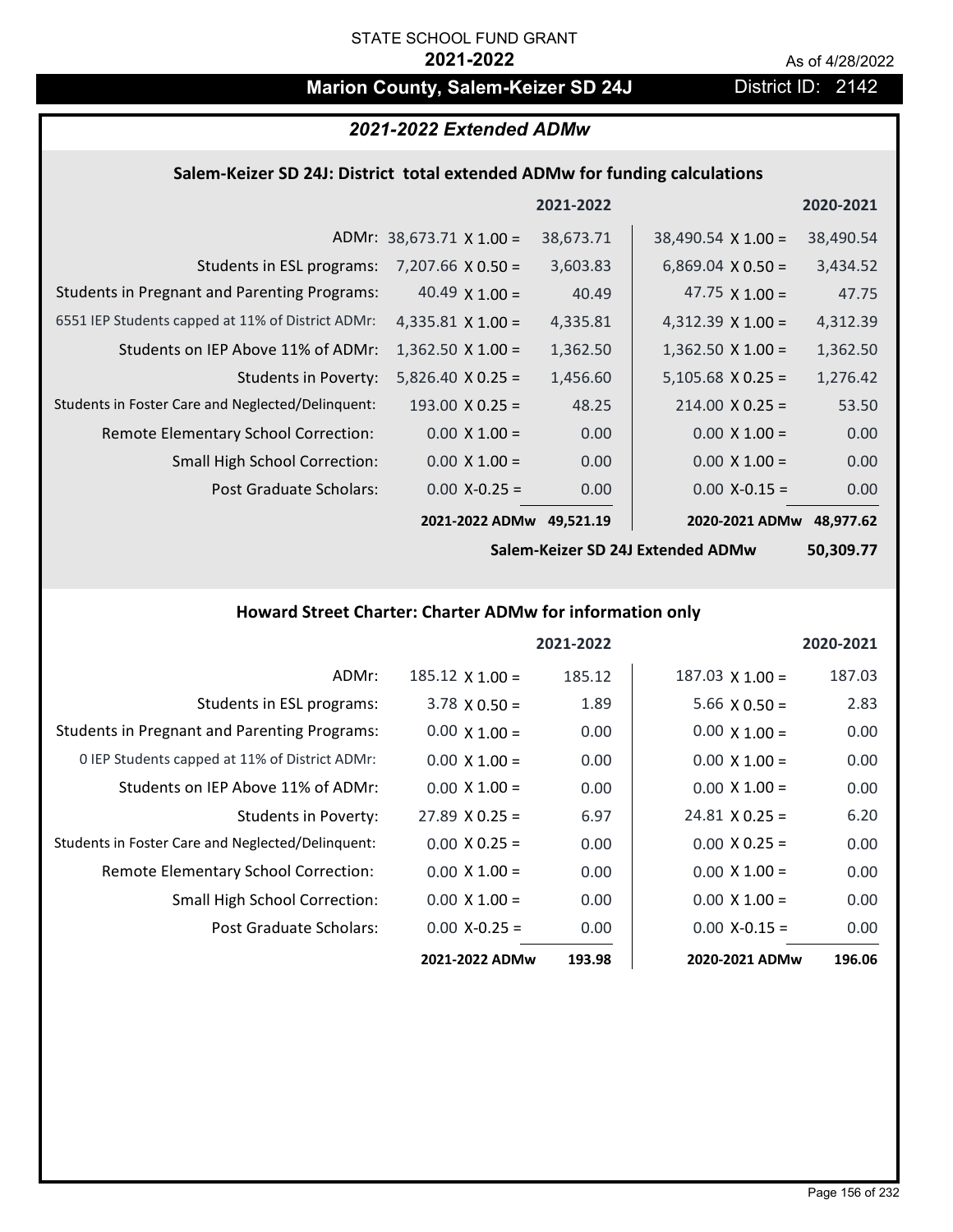| Optimum Learning Environment Charter School: Charter ADMw for information only |                        |           |                        |           |
|--------------------------------------------------------------------------------|------------------------|-----------|------------------------|-----------|
|                                                                                |                        | 2021-2022 |                        | 2020-2021 |
| ADMr:                                                                          | $128.00 \times 1.00 =$ | 128.00    | 122.05 $\times$ 1.00 = | 122.05    |
| Students in ESL programs:                                                      | $6.00 \times 0.50 =$   | 3.00      | $6.70 \times 0.50 =$   | 3.35      |
| <b>Students in Pregnant and Parenting Programs:</b>                            | $0.00 \times 1.00 =$   | 0.00      | $0.00 \times 1.00 =$   | 0.00      |
| 0 IEP Students capped at 11% of District ADMr:                                 | $0.00 \times 1.00 =$   | 0.00      | $0.00 \times 1.00 =$   | 0.00      |
| Students on IEP Above 11% of ADMr:                                             | $0.00 \times 1.00 =$   | 0.00      | $0.00 \times 1.00 =$   | 0.00      |
| Students in Poverty:                                                           | $19.28 \times 0.25 =$  | 4.82      | $16.19 \times 0.25 =$  | 4.05      |
| Students in Foster Care and Neglected/Delinguent:                              | $0.00 \times 0.25 =$   | 0.00      | $0.00 \times 0.25 =$   | 0.00      |
| Remote Elementary School Correction:                                           | $0.00 \times 1.00 =$   | 0.00      | $0.00 \times 1.00 =$   | 0.00      |
| <b>Small High School Correction:</b>                                           | $0.00 \times 1.00 =$   | 0.00      | $0.00 \times 1.00 =$   | 0.00      |
| Post Graduate Scholars:                                                        | $0.00 X - 0.25 =$      | 0.00      | $0.00$ X-0.15 =        | 0.00      |
|                                                                                | 2021-2022 ADMw         | 135.82    | 2020-2021 ADMw         | 129.45    |

# **Jane Goodall Environmental Middle Charter School: Charter ADMw for information only**

|                                                     |                       | 2021-2022 |                       | 2020-2021 |
|-----------------------------------------------------|-----------------------|-----------|-----------------------|-----------|
| ADMr:                                               | $94.91 \times 1.00 =$ | 94.91     | $96.71 \times 1.00 =$ | 96.71     |
| Students in ESL programs:                           | $0.00 \times 0.50 =$  | 0.00      | $2.00 \times 0.50 =$  | 1.00      |
| <b>Students in Pregnant and Parenting Programs:</b> | $0.00 \times 1.00 =$  | 0.00      | $0.00 \times 1.00 =$  | 0.00      |
| 0 IEP Students capped at 11% of District ADMr:      | $0.00 \times 1.00 =$  | 0.00      | $0.00 \times 1.00 =$  | 0.00      |
| Students on IEP Above 11% of ADMr:                  | $0.00 \times 1.00 =$  | 0.00      | $0.00 \times 1.00 =$  | 0.00      |
| Students in Poverty:                                | $14.30 \times 0.25 =$ | 3.58      | 12.83 $\times$ 0.25 = | 3.21      |
| Students in Foster Care and Neglected/Delinquent:   | $0.00 \times 0.25 =$  | 0.00      | $0.00 \times 0.25 =$  | 0.00      |
| Remote Elementary School Correction:                | $0.00 \times 1.00 =$  | 0.00      | $0.00 \times 1.00 =$  | 0.00      |
| <b>Small High School Correction:</b>                | $0.00 \times 1.00 =$  | 0.00      | $0.00 \times 1.00 =$  | 0.00      |
| Post Graduate Scholars:                             | $0.00$ X-0.25 =       | 0.00      | $0.00 X - 0.15 =$     | 0.00      |
|                                                     | 2021-2022 ADMw        | 98.49     | 2020-2021 ADMw        | 100.92    |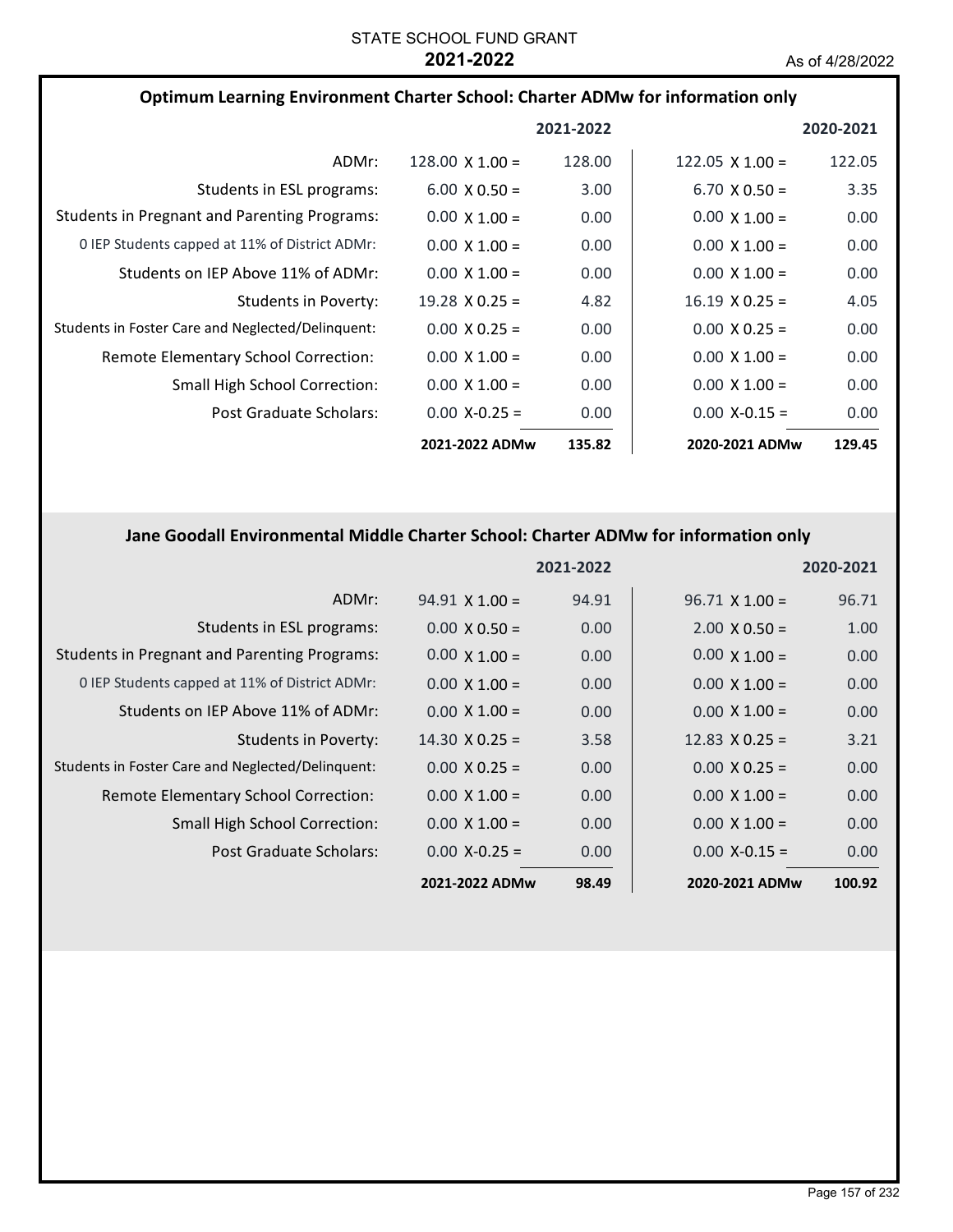### **Valley Inquiry Charter School: Charter ADMw for information only**

|                                                     |                        | 2021-2022 |                        | 2020-2021         |
|-----------------------------------------------------|------------------------|-----------|------------------------|-------------------|
| ADMr:                                               | $204.72 \times 1.00 =$ | 204.72    | $166.38 \times 1.00 =$ | 166.38            |
| Students in ESL programs:                           | $8.92 \times 0.50 =$   | 4.46      | $4.46 \times 0.50 =$   | 2.23              |
| <b>Students in Pregnant and Parenting Programs:</b> | $0.00 \times 1.00 =$   | 0.00      | $0.00 \times 1.00 =$   | 0.00              |
| 0 IEP Students capped at 11% of District ADMr:      | $0.00 \times 1.00 =$   | 0.00      | $0.00 \times 1.00 =$   | 0.00              |
| Students on IEP Above 11% of ADMr:                  | $0.00 \times 1.00 =$   | 0.00      | $0.00 \times 1.00 =$   | 0.00 <sub>1</sub> |
| Students in Poverty:                                | $30.84 \times 0.25 =$  | 7.71      | $22.07 \times 0.25 =$  | 5.52              |
| Students in Foster Care and Neglected/Delinquent:   | $0.00 \times 0.25 =$   | 0.00      | $0.00 \times 0.25 =$   | 0.00 <sub>1</sub> |
| <b>Remote Elementary School Correction:</b>         | $0.00 \times 1.00 =$   | 0.00      | $0.00 \times 1.00 =$   | 0.00              |
| <b>Small High School Correction:</b>                | $0.00 \times 1.00 =$   | 0.00      | $0.00 \times 1.00 =$   | 0.00              |
| Post Graduate Scholars:                             | $0.00$ X-0.25 =        | 0.00      | $0.00$ X-0.15 =        | 0.00              |
|                                                     | 2021-2022 ADMw         | 216.89    | 2020-2021 ADMw         | 174.13            |

# **Eagle Charter School: Charter ADMw for information only**

|                                                     |                        | 2021-2022 |                       | 2020-2021 |
|-----------------------------------------------------|------------------------|-----------|-----------------------|-----------|
| ADMr:                                               | $130.00 \times 1.00 =$ | 130.00    | $140.83$ X $1.00 =$   | 140.83    |
| Students in ESL programs:                           | $17.00 \times 0.50 =$  | 8.50      | $0.00 \times 0.50 =$  | 0.00      |
| <b>Students in Pregnant and Parenting Programs:</b> | $0.00 \times 1.00 =$   | 0.00      | $0.00 \times 1.00 =$  | 0.00      |
| 0 IEP Students capped at 11% of District ADMr:      | $0.00 \times 1.00 =$   | 0.00      | $0.00 \times 1.00 =$  | 0.00      |
| Students on IEP Above 11% of ADMr:                  | $0.00 \times 1.00 =$   | 0.00      | $0.00 \times 1.00 =$  | 0.00      |
| Students in Poverty:                                | 19.59 $X$ 0.25 =       | 4.90      | $18.68 \times 0.25 =$ | 4.67      |
| Students in Foster Care and Neglected/Delinquent:   | $0.00 \times 0.25 =$   | 0.00      | $0.00 \times 0.25 =$  | 0.00      |
| Remote Elementary School Correction:                | $0.00 \times 1.00 =$   | 0.00      | $0.00 \times 1.00 =$  | 0.00      |
| <b>Small High School Correction:</b>                | $0.00 \times 1.00 =$   | 0.00      | $0.00 \times 1.00 =$  | 0.00      |
| Post Graduate Scholars:                             | $0.00$ X-0.25 =        | 0.00      | $0.00 X - 0.15 =$     | 0.00      |
|                                                     | 2021-2022 ADMw         | 143.40    | 2020-2021 ADMw        | 145.50    |

**Salem‐Keizer SD 24J Extended ADMw 50,309.77**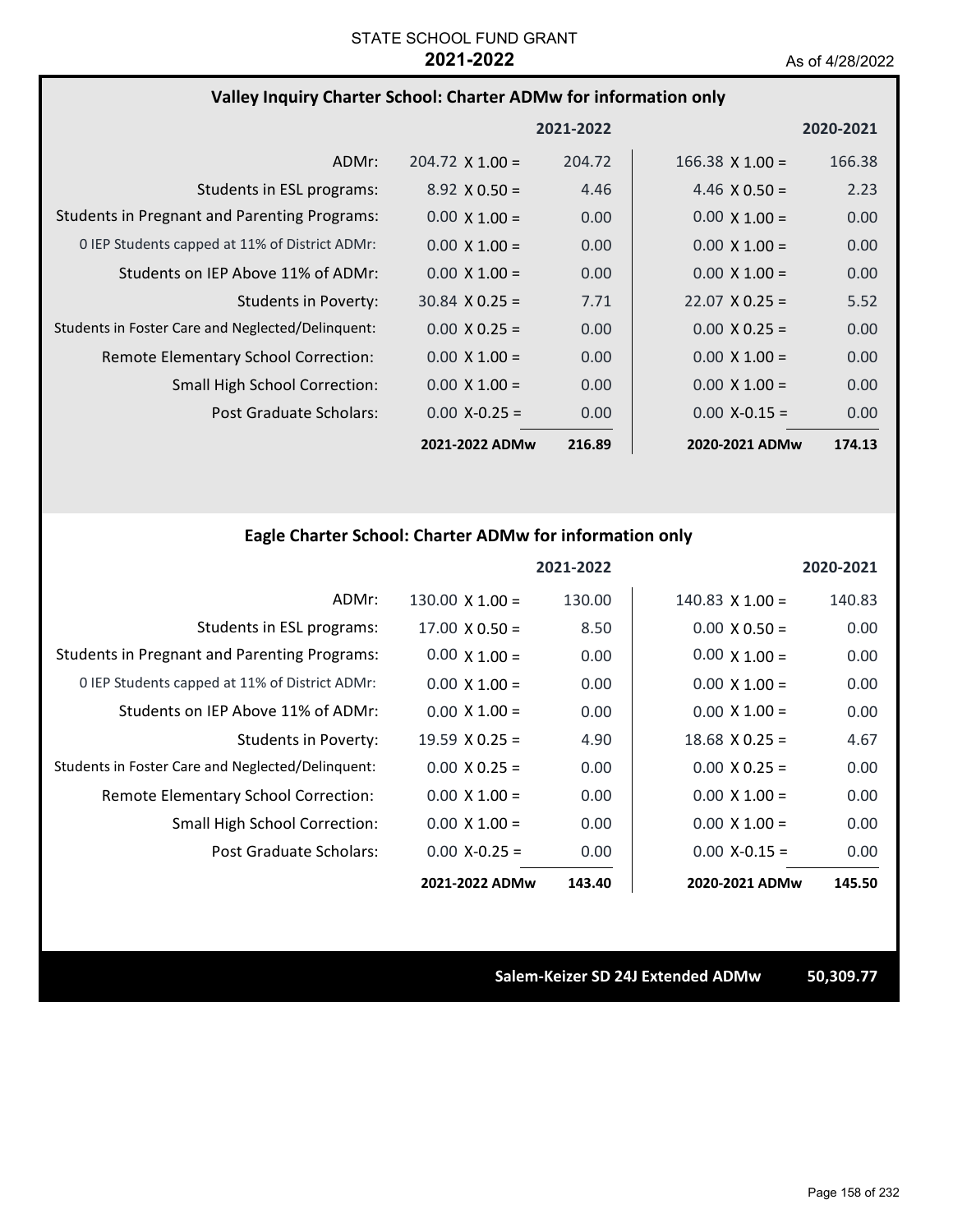# **Marion County, North Santiam SD 29J** District ID: 2143

| 2021-2022 Extended ADMw                                                     |                          |           |                                           |           |  |
|-----------------------------------------------------------------------------|--------------------------|-----------|-------------------------------------------|-----------|--|
| North Santiam SD 29J: District total extended ADMw for funding calculations |                          |           |                                           |           |  |
|                                                                             |                          | 2021-2022 |                                           | 2020-2021 |  |
| ADMr:                                                                       | $2,023.07 \times 1.00 =$ | 2,023.07  | $2,074.24 \times 1.00 =$                  | 2,074.24  |  |
| Students in ESL programs:                                                   | $95.26 \times 0.50 =$    | 47.63     | $92.44 \times 0.50 =$                     | 46.22     |  |
| <b>Students in Pregnant and Parenting Programs:</b>                         | $0.29 \times 1.00 =$     | 0.29      | $0.00 \times 1.00 =$                      | 0.00      |  |
| 330 IEP Students capped at 11% of District ADMr:                            | $222.54 \times 1.00 =$   | 222.54    | $228.17 \times 1.00 =$                    | 228.17    |  |
| Students on IEP Above 11% of ADMr:                                          | $25.60 X 1.00 =$         | 25.60     | $25.60$ X 1.00 =                          | 25.60     |  |
| <b>Students in Poverty:</b>                                                 | $206.84$ X 0.25 =        | 51.71     | 195.04 $X$ 0.25 =                         | 48.76     |  |
| Students in Foster Care and Neglected/Delinquent:                           | $6.00 \times 0.25 =$     | 1.50      | $5.00 X 0.25 =$                           | 1.25      |  |
| Remote Elementary School Correction:                                        | $46.71$ X $1.00 =$       | 46.71     | $46.71$ X $1.00 =$                        | 46.71     |  |
| <b>Small High School Correction:</b>                                        | $0.00 \times 1.00 =$     | 0.00      | $0.00 \times 1.00 =$                      | 0.00      |  |
| Post Graduate Scholars:                                                     | $0.00$ X-0.25 =          | 0.00      | $0.00$ X-0.15 =                           | 0.00      |  |
|                                                                             | 2021-2022 ADMw           | 2,419.05  | 2020-2021 ADMw                            | 2,470.95  |  |
|                                                                             |                          |           | <b>North Santiam SD 29J Extended ADMw</b> | 2,470.95  |  |
|                                                                             |                          |           |                                           |           |  |
|                                                                             |                          |           | <b>North Santiam SD 29J Extended ADMw</b> | 2,470.95  |  |
|                                                                             |                          |           |                                           |           |  |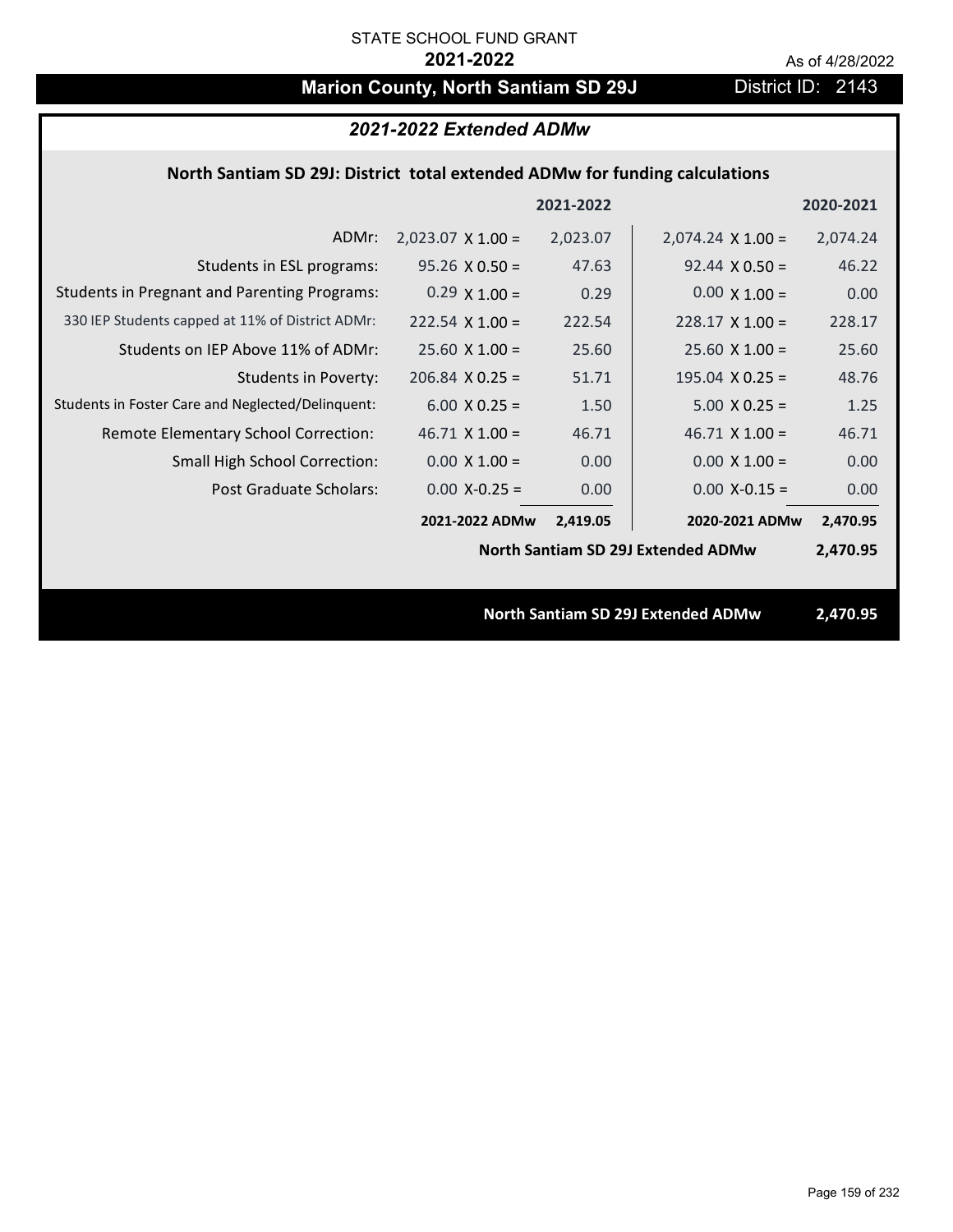# **Marion County, St Paul SD 45** District ID: 2144

# *2021-2022 Extended ADMw*

## **St Paul SD 45: District total extended ADMw for funding calculations**

|                                                     |                        | 2021-2022 |                                    | 2020-2021 |
|-----------------------------------------------------|------------------------|-----------|------------------------------------|-----------|
| ADMr:                                               | $252.41 \times 1.00 =$ | 252.41    | $247.46 \times 1.00 =$             | 247.46    |
| Students in ESL programs:                           | $32.52 \times 0.50 =$  | 16.26     | $29.59 \times 0.50 =$              | 14.80     |
| <b>Students in Pregnant and Parenting Programs:</b> | $0.00 \times 1.00 =$   | 0.00      | $0.00 \times 1.00 =$               | 0.00      |
| 15 IEP Students capped at 11% of District ADMr:     | $15.00 \times 1.00 =$  | 15.00     | $14.00 \times 1.00 =$              | 14.00     |
| Students on IEP Above 11% of ADMr:                  | $0.00 \times 1.00 =$   | 0.00      | $0.00 \times 1.00 =$               | 0.00      |
| <b>Students in Poverty:</b>                         | $21.81$ X 0.25 =       | 5.45      | $24.44 \times 0.25 =$              | 6.11      |
| Students in Foster Care and Neglected/Delinquent:   | $0.00 \times 0.25 =$   | 0.00      | $0.00 \times 0.25 =$               | 0.00      |
| Remote Elementary School Correction:                | 55.54 $X$ 1.00 =       | 55.54     | 55.54 $X$ 1.00 =                   | 55.54     |
| <b>Small High School Correction:</b>                | $74.93 \times 1.00 =$  | 74.93     | $74.93 \times 1.00 =$              | 74.93     |
| Post Graduate Scholars:                             | $0.00$ X-0.25 =        | 0.00      | $0.00$ X-0.15 =                    | 0.00      |
|                                                     | 2021-2022 ADMw         | 419.59    | 2020-2021 ADMw                     | 412.84    |
|                                                     |                        |           | <b>St Paul SD 45 Extended ADMw</b> | 419.59    |
|                                                     |                        |           |                                    |           |
|                                                     |                        |           | <b>St Paul SD 45 Extended ADMw</b> | 419.59    |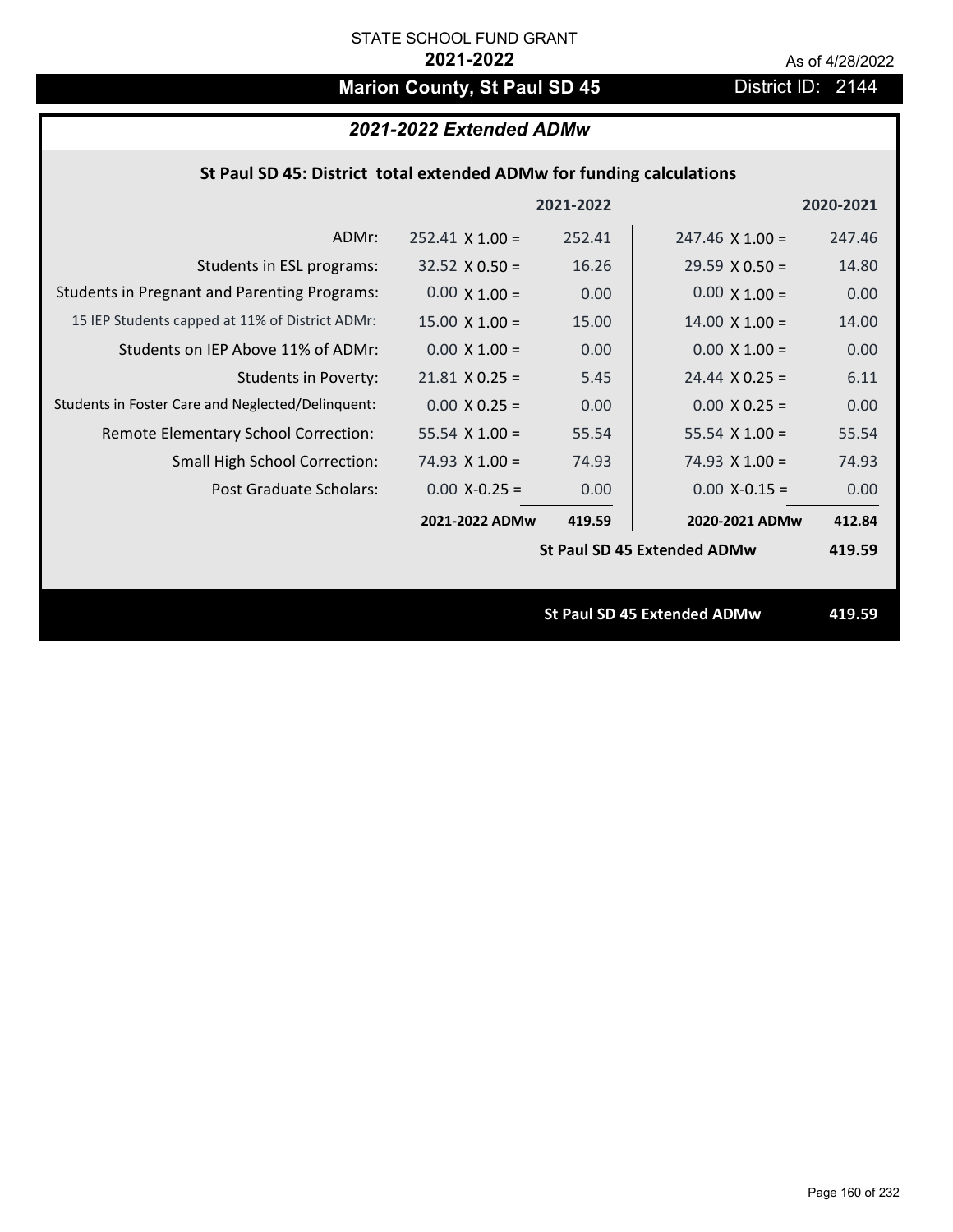# **Marion County, Mt Angel SD 91** District ID: 2145

# *2021-2022 Extended ADMw*

## **Mt Angel SD 91: District total extended ADMw for funding calculations**

|                                                     |                        | 2021-2022 |                              | 2020-2021 |
|-----------------------------------------------------|------------------------|-----------|------------------------------|-----------|
| ADMr:                                               | 626.83 $\times$ 1.00 = | 626.83    | 635.36 $X$ 1.00 =            | 635.36    |
| Students in ESL programs:                           | $84.50 \times 0.50 =$  | 42.25     | $74.49 \times 0.50 =$        | 37.25     |
| <b>Students in Pregnant and Parenting Programs:</b> | $0.56 \times 1.00 =$   | 0.56      | $0.00 \times 1.00 =$         | 0.00      |
| 82 IEP Students capped at 11% of District ADMr:     | 68.95 $X$ 1.00 =       | 68.95     | 69.89 $\times$ 1.00 =        | 69.89     |
| Students on IEP Above 11% of ADMr:                  | $0.00 X 1.00 =$        | 0.00      | $0.00$ X $1.00 =$            | 0.00      |
| <b>Students in Poverty:</b>                         | $64.43 \times 0.25 =$  | 16.11     | 48.38 $X$ 0.25 =             | 12.10     |
| Students in Foster Care and Neglected/Delinquent:   | 4.00 $X$ 0.25 =        | 1.00      | 4.00 $X$ 0.25 =              | 1.00      |
| Remote Elementary School Correction:                | $0.00 \times 1.00 =$   | 0.00      | $0.00 \times 1.00 =$         | 0.00      |
| <b>Small High School Correction:</b>                | $86.50 X 1.00 =$       | 86.50     | $86.50 X 1.00 =$             | 86.50     |
| Post Graduate Scholars:                             | $0.00$ X-0.25 =        | 0.00      | $0.00$ X-0.15 =              | 0.00      |
|                                                     | 2021-2022 ADMw         | 842.20    | 2020-2021 ADMw               | 842.09    |
|                                                     |                        |           | Mt Angel SD 91 Extended ADMw | 842.20    |
|                                                     |                        |           |                              |           |
|                                                     |                        |           | Mt Angel SD 91 Extended ADMw | 842.20    |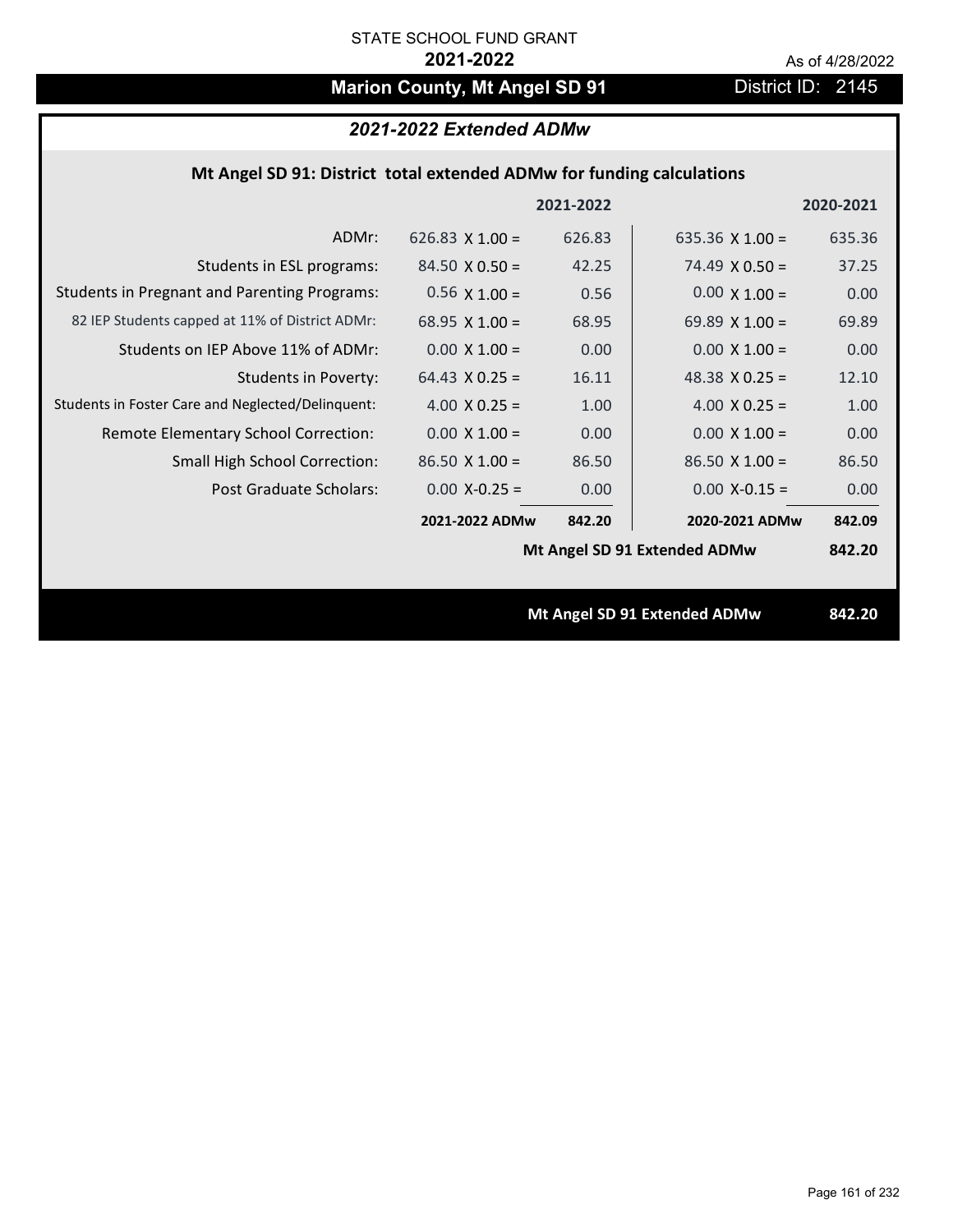# **Marion County, Woodburn SD 103** District ID: 2146

### *2021-2022 Extended ADMw*

### **Woodburn SD 103: District total extended ADMw for funding calculations**

|                                                     |                          | 2021-2022 |                          | 2020-2021 |
|-----------------------------------------------------|--------------------------|-----------|--------------------------|-----------|
| ADMr:                                               | $5,075.60 \times 1.00 =$ | 5,075.60  | $5,253.17 \times 1.00 =$ | 5,253.17  |
| Students in ESL programs:                           | $1,934.09 \times 0.50 =$ | 967.05    | $1,874.93 \times 0.50 =$ | 937.47    |
| <b>Students in Pregnant and Parenting Programs:</b> | $8.39 \times 1.00 =$     | 8.39      | $5.75 \times 1.00 =$     | 5.75      |
| 762 IEP Students capped at 11% of District ADMr:    | $575.19 \times 1.00 =$   | 575.19    | 595.95 $\times$ 1.00 =   | 595.95    |
| Students on IEP Above 11% of ADMr:                  | 41.70 $\times$ 1.00 =    | 41.70     | 41.70 $\times$ 1.00 =    | 41.70     |
| <b>Students in Poverty:</b>                         | $859.60 \times 0.25 =$   | 214.90    | $942.74 \times 0.25 =$   | 235.69    |
| Students in Foster Care and Neglected/Delinquent:   | $9.00 \times 0.25 =$     | 2.25      | $16.00 \times 0.25 =$    | 4.00      |
| Remote Elementary School Correction:                | $0.00 \times 1.00 =$     | 0.00      | $0.00 \times 1.00 =$     | 0.00      |
| <b>Small High School Correction:</b>                | $0.00 \times 1.00 =$     | 0.00      | $0.00 \times 1.00 =$     | 0.00      |
| Post Graduate Scholars:                             | $0.00$ X-0.25 =          | 0.00      | $0.00$ X-0.15 =          | 0.00      |
|                                                     | 2021-2022 ADMw           | 6,885.08  | 2020-2021 ADMw           | 7,073.72  |

**Woodburn SD 103 Extended ADMw**

**7,260.59**

## **Woodburn Arthur Academy: Charter ADMw for information only**

|                                                     |                        | 2021-2022 |                        | 2020-2021 |
|-----------------------------------------------------|------------------------|-----------|------------------------|-----------|
| ADMr:                                               | $153.40 \times 1.00 =$ | 153.40    | $164.59 \times 1.00 =$ | 164.59    |
| Students in ESL programs:                           | $26.82 \times 0.50 =$  | 13.41     | $29.79 \times 0.50 =$  | 14.90     |
| <b>Students in Pregnant and Parenting Programs:</b> | $0.00 \times 1.00 =$   | 0.00      | $0.00 \times 1.00 =$   | 0.00      |
| 0 IEP Students capped at 11% of District ADMr:      | $0.00 \times 1.00 =$   | 0.00      | $0.00 \times 1.00 =$   | 0.00      |
| Students on IEP Above 11% of ADMr:                  | $0.00 \times 1.00 =$   | 0.00      | $0.00 \times 1.00 =$   | 0.00      |
| Students in Poverty:                                | $25.98 \times 0.25 =$  | 6.50      | $29.54 \times 0.25 =$  | 7.39      |
| Students in Foster Care and Neglected/Delinquent:   | $0.00 \times 0.25 =$   | 0.00      | $0.00 \times 0.25 =$   | 0.00      |
| Remote Elementary School Correction:                | $0.00 \times 1.00 =$   | 0.00      | $0.00 \times 1.00 =$   | 0.00      |
| <b>Small High School Correction:</b>                | $0.00 \times 1.00 =$   | 0.00      | $0.00 \times 1.00 =$   | 0.00      |
| Post Graduate Scholars:                             | $0.00$ X-0.25 =        | 0.00      | $0.00 X-0.15 =$        | 0.00      |
|                                                     | 2021-2022 ADMw         | 173.31    | 2020-2021 ADMw         | 186.87    |

**Woodburn SD 103 Extended ADMw 7,260.59**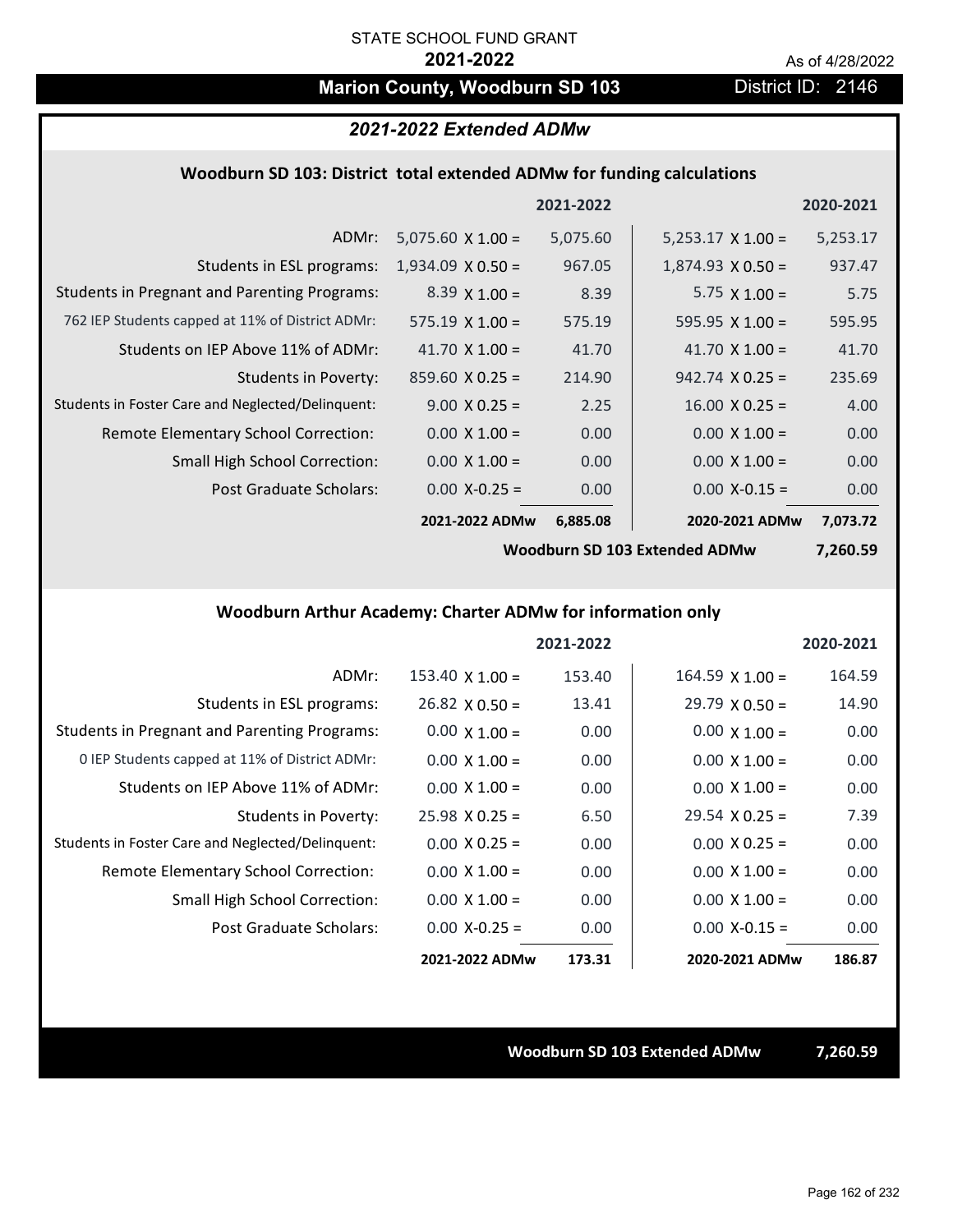# **Morrow County, Morrow SD 1** District ID: 2147

# *2021-2022 Extended ADMw*

### **Morrow SD 1: District total extended ADMw for funding calculations**

|                                                     |                          | 2021-2022 |                                  | 2020-2021 |
|-----------------------------------------------------|--------------------------|-----------|----------------------------------|-----------|
| ADMr:                                               | $2,263.18 \times 1.00 =$ | 2,263.18  | $2,262.20 \times 1.00 =$         | 2,262.20  |
| Students in ESL programs:                           | 508.26 $\times$ 0.50 =   | 254.13    | 474.53 $X$ 0.50 =                | 237.27    |
| <b>Students in Pregnant and Parenting Programs:</b> | $1.00 \times 1.00 =$     | 1.00      | $5.44 \times 1.00 =$             | 5.44      |
| 358 IEP Students capped at 11% of District ADMr:    | $248.95 \times 1.00 =$   | 248.95    | $248.84$ X 1.00 =                | 248.84    |
| Students on IEP Above 11% of ADMr:                  | $5.80 \times 1.00 =$     | 5.80      | $5.80$ X $1.00 =$                | 5.80      |
| <b>Students in Poverty:</b>                         | $290.00 \times 0.25 =$   | 72.50     | $317.00 \times 0.25 =$           | 79.25     |
| Students in Foster Care and Neglected/Delinquent:   | $15.00 \times 0.25 =$    | 3.75      | $29.00 \times 0.25 =$            | 7.25      |
| Remote Elementary School Correction:                | $27.03 \times 1.00 =$    | 27.03     | $27.03 \times 1.00 =$            | 27.03     |
| <b>Small High School Correction:</b>                | $201.78$ X 1.00 =        | 201.78    | $201.78$ X $1.00 =$              | 201.78    |
| Post Graduate Scholars:                             | $0.00$ X-0.25 =          | 0.00      | $0.00$ X-0.15 =                  | 0.00      |
|                                                     | 2021-2022 ADMw           | 3,078.12  | 2020-2021 ADMw                   | 3,074.86  |
|                                                     |                          |           | <b>Morrow SD 1 Extended ADMw</b> | 3,078.12  |
|                                                     |                          |           |                                  |           |
|                                                     |                          |           | <b>Morrow SD 1 Extended ADMw</b> | 3,078.12  |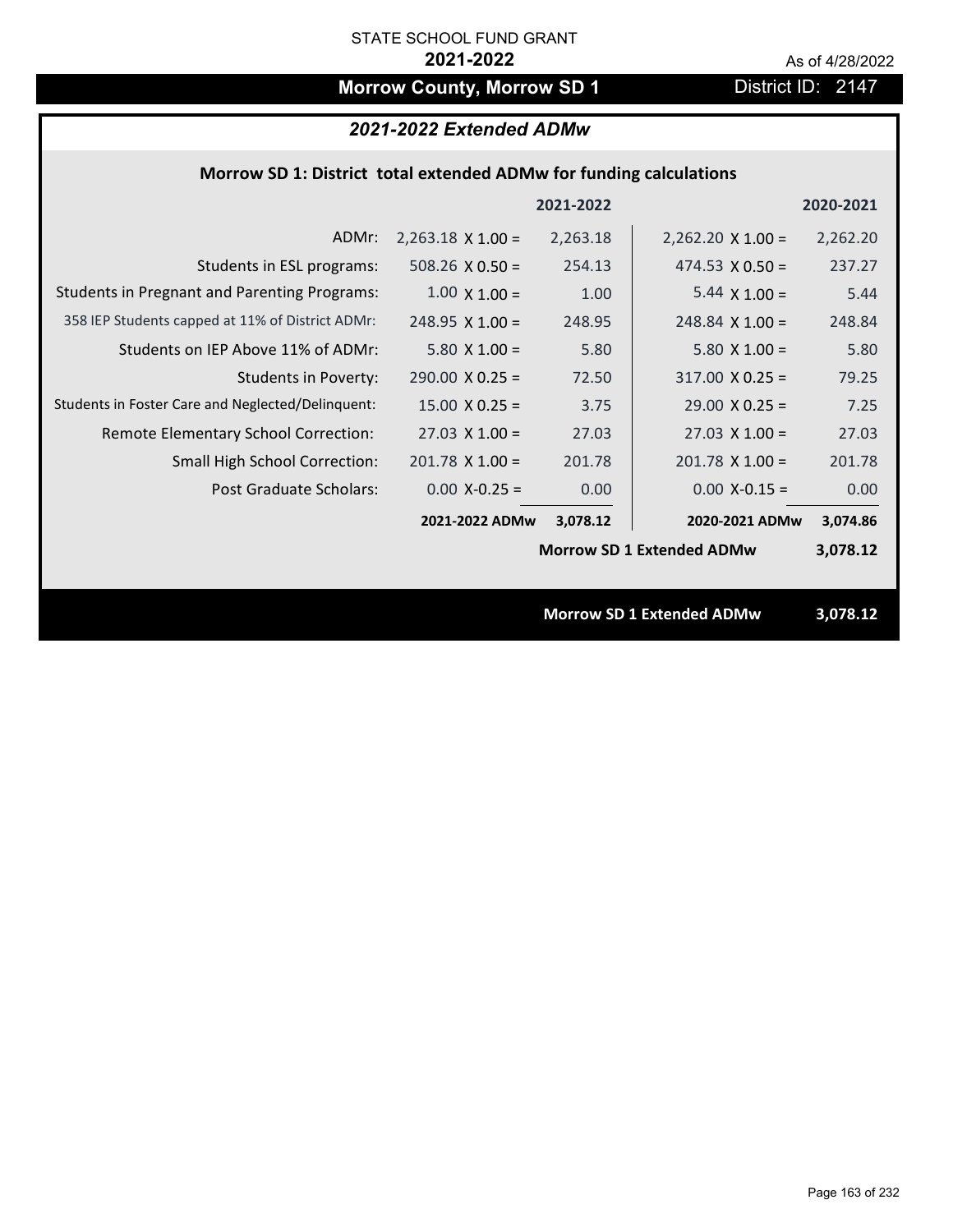# **Morrow County, Ione SD R2** District ID: 3997

# *2021-2022 Extended ADMw*

### **Ione SD R2: District total extended ADMw for funding calculations**

|                                                     |                       | 2021-2022 |                                 | 2020-2021 |
|-----------------------------------------------------|-----------------------|-----------|---------------------------------|-----------|
| ADMr:                                               | $2.65$ X 1.00 =       | 2.65      | $0.99 \times 1.00 =$            | 0.99      |
| Students in ESL programs:                           | $0.00 \times 0.50 =$  | 0.00      | $0.00 \times 0.50 =$            | 0.00      |
| <b>Students in Pregnant and Parenting Programs:</b> | $0.00 \times 1.00 =$  | 0.00      | $0.00 \times 1.00 =$            | 0.00      |
| 22 IEP Students capped at 11% of District ADMr:     | $14.24 \times 1.00 =$ | 14.24     | $16.51 \times 1.00 =$           | 16.51     |
| Students on IEP Above 11% of ADMr:                  | 4.40 $X$ 1.00 =       | 4.40      | 4.40 $X$ 1.00 =                 | 4.40      |
| Students in Poverty:                                | $0.16 \times 0.25 =$  | 0.04      | $0.03 \times 0.25 =$            | 0.01      |
| Students in Foster Care and Neglected/Delinguent:   | $1.00 \times 0.25 =$  | 0.25      | $2.00 \times 0.25 =$            | 0.50      |
| Remote Elementary School Correction:                | $0.00 \times 1.00 =$  | 0.00      | $0.00 \times 1.00 =$            | 0.00      |
| <b>Small High School Correction:</b>                | $0.00 \times 1.00 =$  | 0.00      | $0.00 \times 1.00 =$            | 0.00      |
| Post Graduate Scholars:                             | $0.00$ X-0.25 =       | 0.00      | $0.00$ X-0.15 =                 | 0.00      |
|                                                     | 2021-2022 ADMw        | 21.58     | 2020-2021 ADMw                  | 22.41     |
|                                                     |                       |           | <b>Ione SD R2 Extended ADMw</b> | 298.51    |

## **Ione Community Charter School: Charter ADMw for information only**

|                                                     |                        | 2021-2022 |                        | 2020-2021 |
|-----------------------------------------------------|------------------------|-----------|------------------------|-----------|
| ADMr:                                               | $126.78 \times 1.00 =$ | 126.78    | $149.10 \times 1.00 =$ | 149.10    |
| Students in ESL programs:                           | $11.00 \times 0.50 =$  | 5.50      | $14.15 \times 0.50 =$  | 7.08      |
| <b>Students in Pregnant and Parenting Programs:</b> | $0.00 \times 1.00 =$   | 0.00      | $0.00 \times 1.00 =$   | 0.00      |
| 0 IEP Students capped at 11% of District ADMr:      | $0.00 \times 1.00 =$   | 0.00      | $0.00 \times 1.00 =$   | 0.00      |
| Students on IEP Above 11% of ADMr:                  | $0.00 \times 1.00 =$   | 0.00      | $0.00 \times 1.00 =$   | 0.00      |
| Students in Poverty:                                | 7.84 $X$ 0.25 =        | 1.96      | $7.97 \times 0.25 =$   | 1.99      |
| Students in Foster Care and Neglected/Delinquent:   | $0.00 \times 0.25 =$   | 0.00      | $0.00 \times 0.25 =$   | 0.00      |
| Remote Elementary School Correction:                | $67.48 \times 1.00 =$  | 67.48     | $67.48 \times 1.00 =$  | 67.48     |
| <b>Small High School Correction:</b>                | $50.46 \times 1.00 =$  | 50.46     | $50.46 \times 1.00 =$  | 50.46     |
| Post Graduate Scholars:                             | $0.00$ X-0.25 =        | 0.00      | $0.00$ X-0.15 =        | 0.00      |
|                                                     | 2021-2022 ADMw         | 252.18    | 2020-2021 ADMw         | 276.11    |

**Ione SD R2 Extended ADMw 298.51**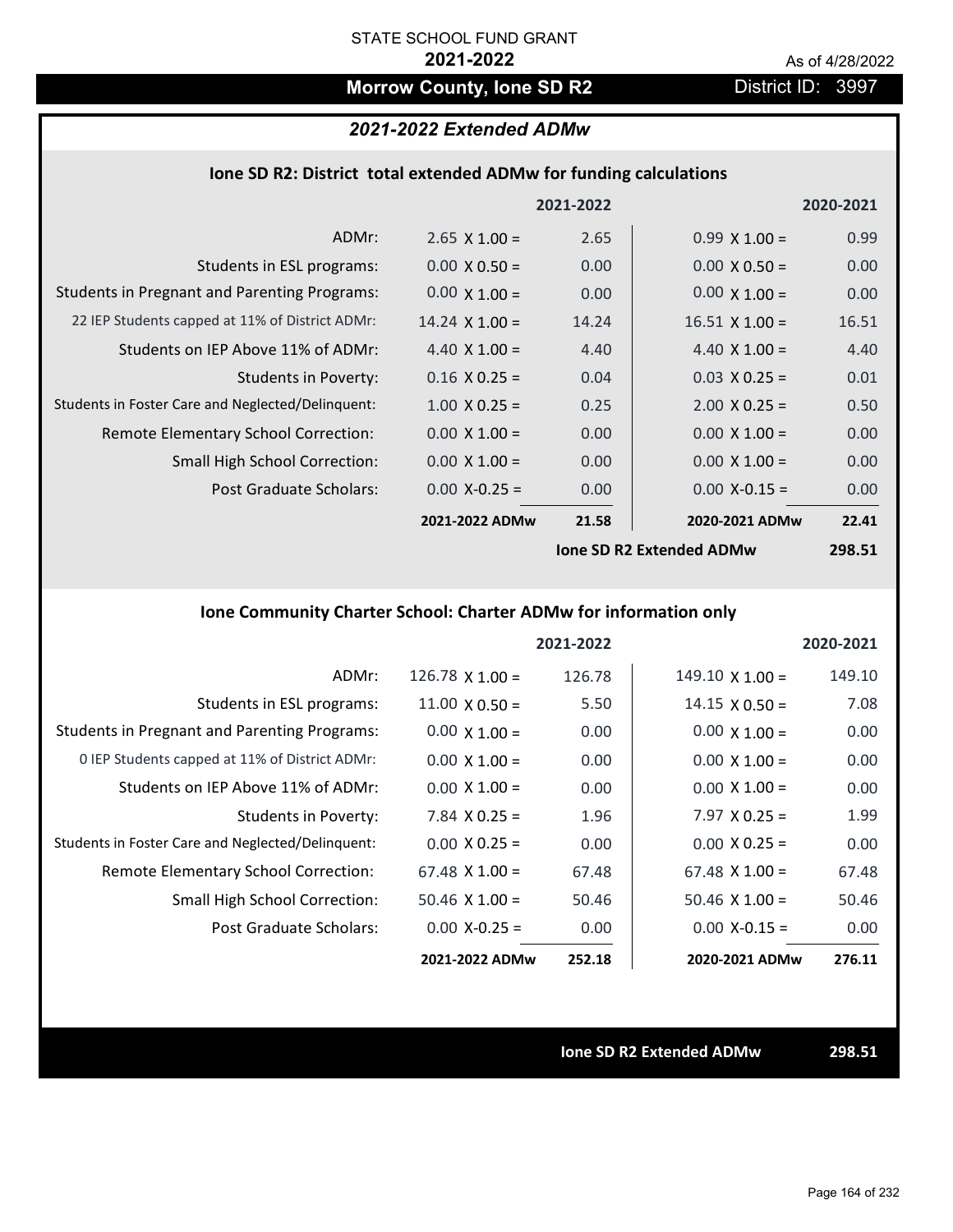# **Multnomah County, Portland SD 1J** District ID: 2180

### *2021-2022 Extended ADMw*

### **Portland SD 1J: District total extended ADMw for funding calculations**

|                                                     |                                 | 2021-2022 |                           | 2020-2021 |
|-----------------------------------------------------|---------------------------------|-----------|---------------------------|-----------|
|                                                     | ADMr: 43,588.16 $\times$ 1.00 = | 43,588.16 | 44,689.30 $\times$ 1.00 = | 44,689.30 |
| Students in ESL programs:                           | $3,667.17 \times 0.50 =$        | 1,833.59  | $3,665.26 \times 0.50 =$  | 1,832.63  |
| <b>Students in Pregnant and Parenting Programs:</b> | 45.80 $\times$ 1.00 =           | 45.80     | $70.47 \times 1.00 =$     | 70.47     |
| 6852 IEP Students capped at 11% of District ADMr:   | 4,988.97 $\times$ 1.00 =        | 4,988.97  | $5,131.40 \times 1.00 =$  | 5,131.40  |
| Students on IEP Above 11% of ADMr:                  | $867.60 \times 1.00 =$          | 867.60    | $867.60 \times 1.00 =$    | 867.60    |
| Students in Poverty:                                | $3,396.62$ X 0.25 =             | 849.16    | 4,419.97 $X$ 0.25 =       | 1,104.99  |
| Students in Foster Care and Neglected/Delinquent:   | $216.00 \times 0.25 =$          | 54.00     | $242.00 \times 0.25 =$    | 60.50     |
| Remote Elementary School Correction:                | $0.00 \times 1.00 =$            | 0.00      | $0.00 \times 1.00 =$      | 0.00      |
| <b>Small High School Correction:</b>                | $0.00 \times 1.00 =$            | 0.00      | $0.00 \times 1.00 =$      | 0.00      |
| Post Graduate Scholars:                             | $0.00$ X-0.25 =                 | 0.00      | $0.00$ X-0.15 =           | 0.00      |
|                                                     | 2021-2022 ADMw                  | 52,227.27 | 2020-2021 ADMw            | 53,756.90 |

**Portland SD 1J Extended ADMw**

**55,688.15**

### **Opal School of the Portland Children's Museum: Charter ADMw for information only**

|                                                     |                      | 2021-2022 |                       | 2020-2021 |
|-----------------------------------------------------|----------------------|-----------|-----------------------|-----------|
| ADMr:                                               | $0.00 \times 1.00 =$ | 0.00      | $89.12 \times 1.00 =$ | 89.12     |
| Students in ESL programs:                           | $0.00 \times 0.50 =$ | 0.00      | $2.00 \times 0.50 =$  | 1.00      |
| <b>Students in Pregnant and Parenting Programs:</b> | $0.00 \times 1.00 =$ | 0.00      | $0.00 \times 1.00 =$  | 0.00      |
| 0 IEP Students capped at 11% of District ADMr:      | $0.00 \times 1.00 =$ | 0.00      | $0.00 \times 1.00 =$  | 0.00      |
| Students on IEP Above 11% of ADMr:                  | $0.00 \times 1.00 =$ | 0.00      | $0.00 \times 1.00 =$  | 0.00      |
| Students in Poverty:                                | $0.00 \times 0.25 =$ | 0.00      | $8.81 \times 0.25 =$  | 2.20      |
| Students in Foster Care and Neglected/Delinquent:   | $0.00 \times 0.25 =$ | 0.00      | $0.00 \times 0.25 =$  | 0.00      |
| Remote Elementary School Correction:                | $0.00 \times 1.00 =$ | 0.00      | $0.00 \times 1.00 =$  | 0.00      |
| <b>Small High School Correction:</b>                | $0.00 \times 1.00 =$ | 0.00      | $0.00 \times 1.00 =$  | 0.00      |
| Post Graduate Scholars:                             | $0.00 X-0.25 =$      | 0.00      | $0.00 X - 0.15 =$     | 0.00      |
|                                                     | 2021-2022 ADMw       | 0.00      | 2020-2021 ADMw        | 0.00      |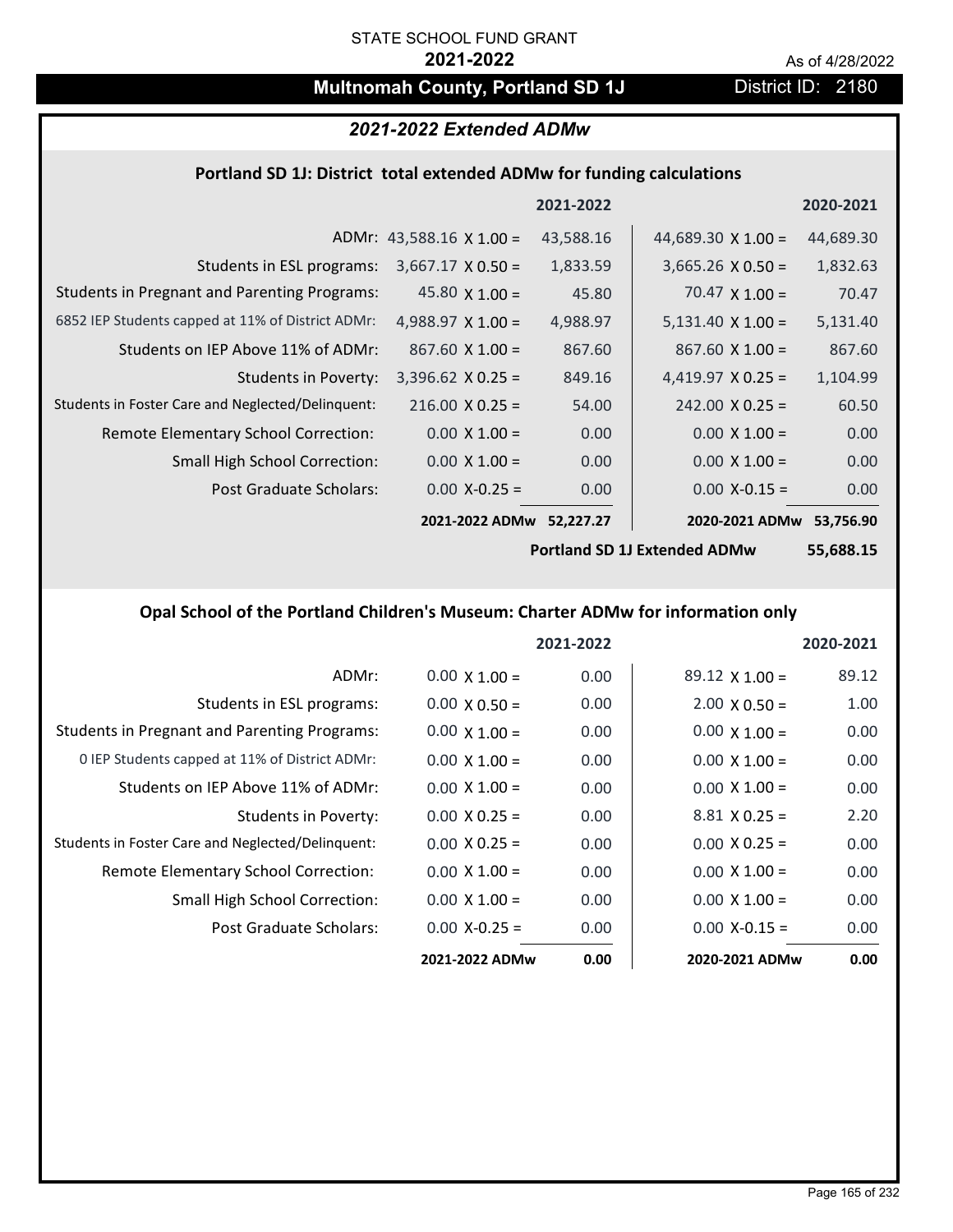| <b>Emerson School: Charter ADMw for information only</b> |  |  |  |
|----------------------------------------------------------|--|--|--|
|----------------------------------------------------------|--|--|--|

|                                                     |                      | 2021-2022 |                        | 2020-2021 |
|-----------------------------------------------------|----------------------|-----------|------------------------|-----------|
| ADMr:                                               | 126.43 $X$ 1.00 =    | 126.43    | 139.62 $\times$ 1.00 = | 139.62    |
| Students in ESL programs:                           | $1.00 \times 0.50 =$ | 0.50      | $1.00 \times 0.50 =$   | 0.50      |
| <b>Students in Pregnant and Parenting Programs:</b> | $0.00 \times 1.00 =$ | 0.00      | $0.00 \times 1.00 =$   | 0.00      |
| 0 IEP Students capped at 11% of District ADMr:      | $0.00 \times 1.00 =$ | 0.00      | $0.00 \times 1.00 =$   | 0.00      |
| Students on IEP Above 11% of ADMr:                  | $0.00 \times 1.00 =$ | 0.00      | $0.00 \times 1.00 =$   | 0.00      |
| Students in Poverty:                                | $9.85 \times 0.25 =$ | 2.46      | $13.81 \times 0.25 =$  | 3.45      |
| Students in Foster Care and Neglected/Delinquent:   | $0.00 \times 0.25 =$ | 0.00      | $0.00 \times 0.25 =$   | 0.00      |
| <b>Remote Elementary School Correction:</b>         | $0.00 \times 1.00 =$ | 0.00      | $0.00 \times 1.00 =$   | 0.00      |
| <b>Small High School Correction:</b>                | $0.00 \times 1.00 =$ | 0.00      | $0.00 \times 1.00 =$   | 0.00      |
| Post Graduate Scholars:                             | $0.00 X - 0.25 =$    | 0.00      | $0.00 X - 0.15 =$      | 0.00      |
|                                                     | 2021-2022 ADMw       | 129.39    | 2020-2021 ADMw         | 143.57    |

# **Portland Arthur Academy Charter School: Charter ADMw for information only**

|                                                     |                        | 2021-2022 |                        | 2020-2021 |
|-----------------------------------------------------|------------------------|-----------|------------------------|-----------|
| ADMr:                                               | $157.04 \times 1.00 =$ | 157.04    | $169.41 \times 1.00 =$ | 169.41    |
| Students in ESL programs:                           | $17.47 \times 0.50 =$  | 8.74      | $10.88$ X $0.50 =$     | 5.44      |
| <b>Students in Pregnant and Parenting Programs:</b> | $0.00 \times 1.00 =$   | 0.00      | $0.00 \times 1.00 =$   | 0.00      |
| 0 IEP Students capped at 11% of District ADMr:      | $0.00 \times 1.00 =$   | 0.00      | $0.00 \times 1.00 =$   | 0.00      |
| Students on IEP Above 11% of ADMr:                  | $0.00 \times 1.00 =$   | 0.00      | $0.00 \times 1.00 =$   | 0.00      |
| Students in Poverty:                                | $12.24 \times 0.25 =$  | 3.06      | $16.76 \times 0.25 =$  | 4.19      |
| Students in Foster Care and Neglected/Delinquent:   | $0.00 \times 0.25 =$   | 0.00      | $0.00 \times 0.25 =$   | 0.00      |
| Remote Elementary School Correction:                | $0.00 \times 1.00 =$   | 0.00      | $0.00 \times 1.00 =$   | 0.00      |
| <b>Small High School Correction:</b>                | $0.00 \times 1.00 =$   | 0.00      | $0.00 \times 1.00 =$   | 0.00      |
| Post Graduate Scholars:                             | $0.00$ X-0.25 =        | 0.00      | $0.00$ X-0.15 =        | 0.00      |
|                                                     | 2021-2022 ADMw         | 168.84    | 2020-2021 ADMw         | 179.04    |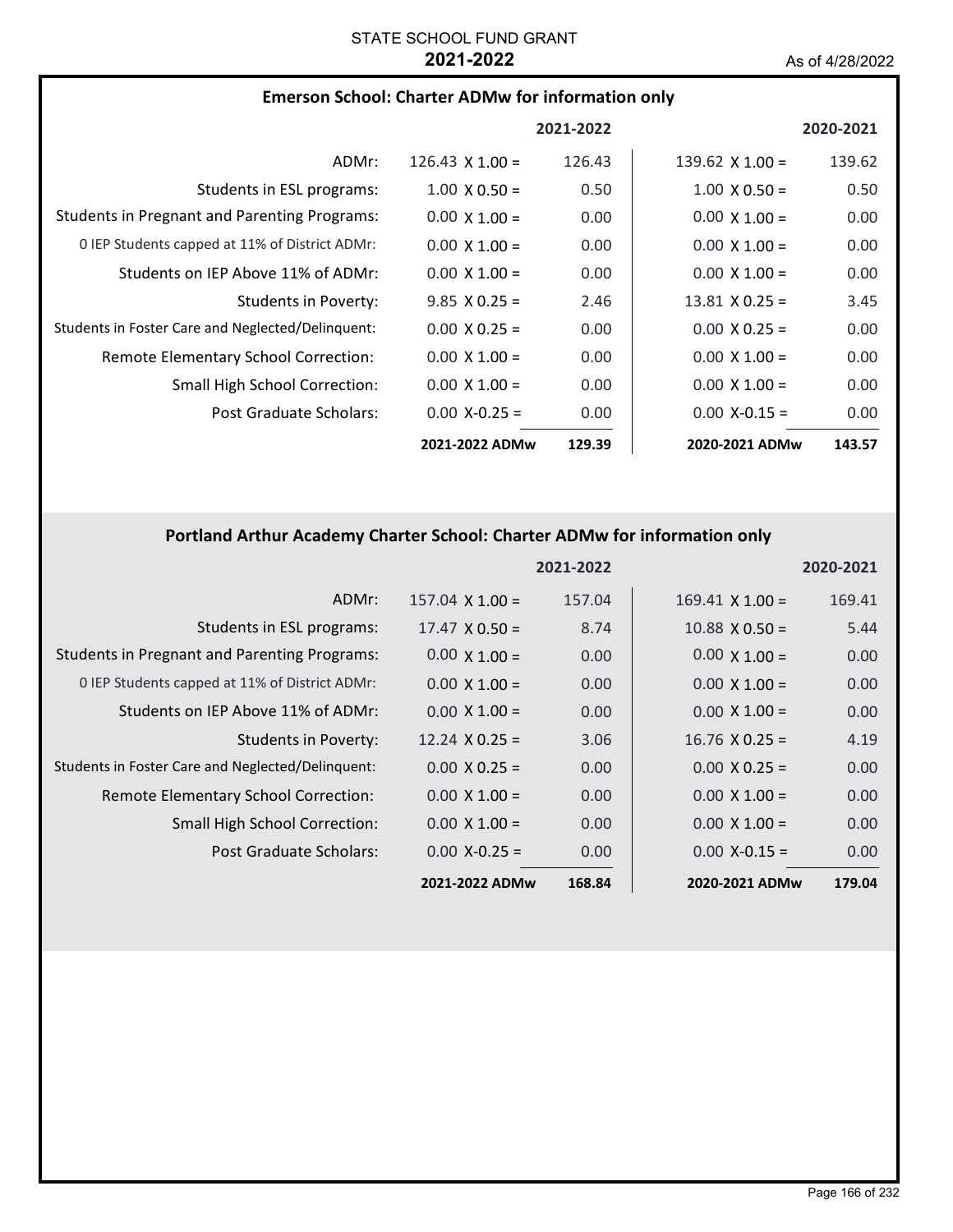# **Portland Village School: Charter ADMw for information only**

|                                                     |                        | 2021-2022 |                        | 2020-2021 |
|-----------------------------------------------------|------------------------|-----------|------------------------|-----------|
| ADMr:                                               | 418.87 $\times$ 1.00 = | 418.87    | 422.57 $\times$ 1.00 = | 422.57    |
| Students in ESL programs:                           | $10.10 \times 0.50 =$  | 5.05      | $6.00 \times 0.50 =$   | 3.00      |
| <b>Students in Pregnant and Parenting Programs:</b> | $0.00 \times 1.00 =$   | 0.00      | $0.00 \times 1.00 =$   | 0.00      |
| 0 IEP Students capped at 11% of District ADMr:      | $0.00 \times 1.00 =$   | 0.00      | $0.00 \times 1.00 =$   | 0.00      |
| Students on IEP Above 11% of ADMr:                  | $0.00 \times 1.00 =$   | 0.00      | $0.00 \times 1.00 =$   | 0.00      |
| Students in Poverty:                                | $32.64 \times 0.25 =$  | 8.16      | 41.79 $\times$ 0.25 =  | 10.45     |
| Students in Foster Care and Neglected/Delinquent:   | $0.00 \times 0.25 =$   | 0.00      | $0.00 \times 0.25 =$   | 0.00      |
| Remote Elementary School Correction:                | $0.00 \times 1.00 =$   | 0.00      | $0.00 \times 1.00 =$   | 0.00      |
| <b>Small High School Correction:</b>                | $0.00 \times 1.00 =$   | 0.00      | $0.00 \times 1.00 =$   | 0.00      |
| Post Graduate Scholars:                             | $0.00$ X-0.25 =        | 0.00      | $0.00$ X-0.15 =        | 0.00      |
|                                                     | 2021-2022 ADMw         | 432.08    | 2020-2021 ADMw         | 436.02    |

# **The Cottonwood School of Civics and Science: Charter ADMw for information only**

|                                                     |                        | 2021-2022 |                       | 2020-2021 |
|-----------------------------------------------------|------------------------|-----------|-----------------------|-----------|
| ADMr:                                               | $188.60 \times 1.00 =$ | 188.60    | $205.99$ X 1.00 =     | 205.99    |
| Students in ESL programs:                           | $0.00 \times 0.50 =$   | 0.00      | $0.00 \times 0.50 =$  | 0.00      |
| <b>Students in Pregnant and Parenting Programs:</b> | $0.00 \times 1.00 =$   | 0.00      | $0.00 \times 1.00 =$  | 0.00      |
| 0 IEP Students capped at 11% of District ADMr:      | $0.00 \times 1.00 =$   | 0.00      | $0.00 \times 1.00 =$  | 0.00      |
| Students on IEP Above 11% of ADMr:                  | $0.00 \times 1.00 =$   | 0.00      | $0.00 \times 1.00 =$  | 0.00      |
| Students in Poverty:                                | $14.70 \times 0.25 =$  | 3.68      | $20.37 \times 0.25 =$ | 5.09      |
| Students in Foster Care and Neglected/Delinquent:   | $0.00 \times 0.25 =$   | 0.00      | $0.00 \times 0.25 =$  | 0.00      |
| Remote Elementary School Correction:                | $0.00 \times 1.00 =$   | 0.00      | $0.00 \times 1.00 =$  | 0.00      |
| <b>Small High School Correction:</b>                | $0.00 \times 1.00 =$   | 0.00      | $0.00 \times 1.00 =$  | 0.00      |
| Post Graduate Scholars:                             | $0.00$ X-0.25 =        | 0.00      | $0.00 X-0.15 =$       | 0.00      |
|                                                     | 2021-2022 ADMw         | 192.28    | 2020-2021 ADMw        | 211.08    |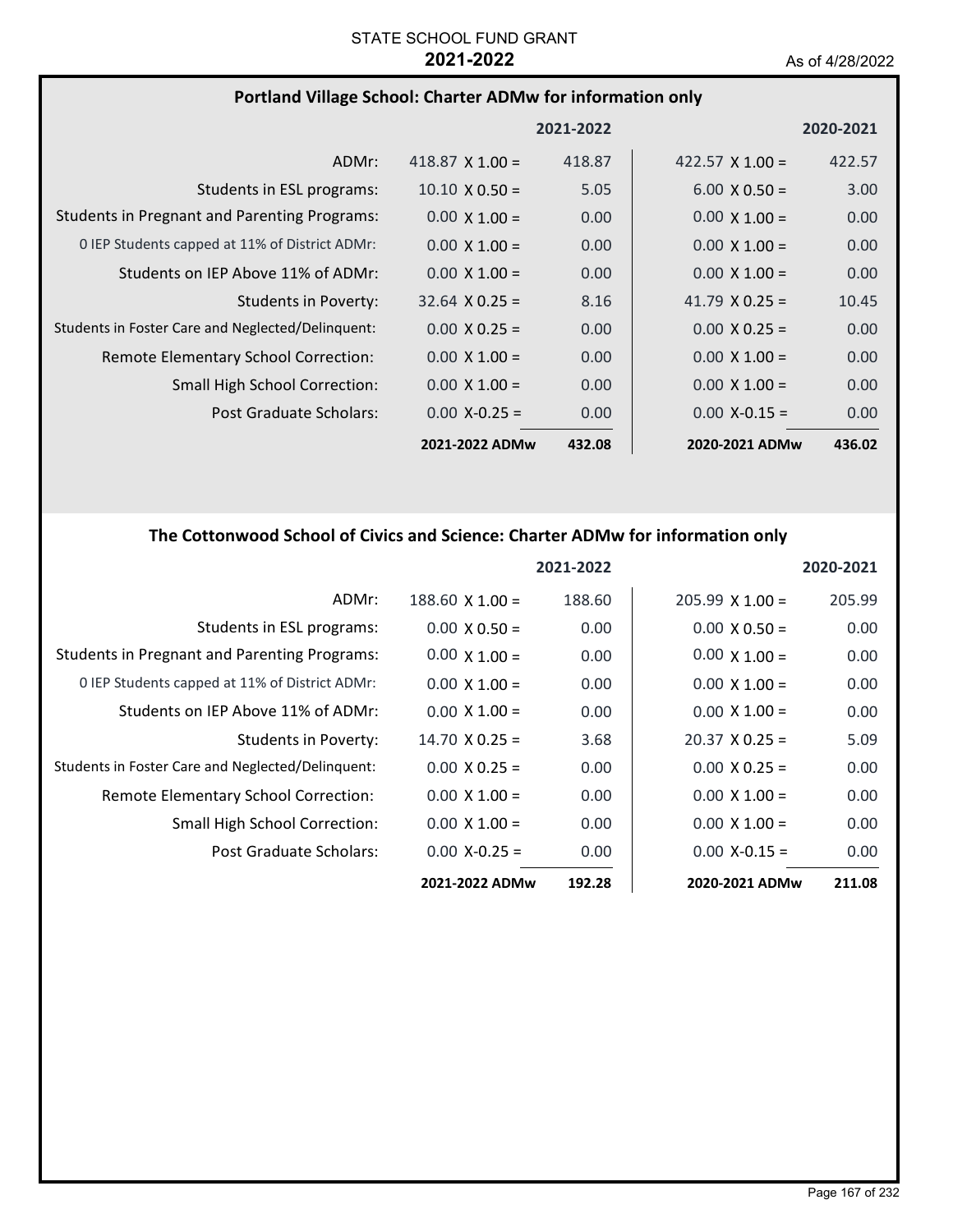## **The Ivy School: Charter ADMw for information only**

|                                                     |                        | 2021-2022 |                        | 2020-2021 |
|-----------------------------------------------------|------------------------|-----------|------------------------|-----------|
| ADMr:                                               | $276.88 \times 1.00 =$ | 276.88    | $325.09 \times 1.00 =$ | 325.09    |
| Students in ESL programs:                           | $0.00 \times 0.50 =$   | 0.00      | $0.00 \times 0.50 =$   | 0.00      |
| <b>Students in Pregnant and Parenting Programs:</b> | $0.00 \times 1.00 =$   | 0.00      | $0.00 \times 1.00 =$   | 0.00      |
| 0 IEP Students capped at 11% of District ADMr:      | $0.00 \times 1.00 =$   | 0.00      | $0.00 \times 1.00 =$   | 0.00      |
| Students on IEP Above 11% of ADMr:                  | $0.00 \times 1.00 =$   | 0.00      | $0.00 \times 1.00 =$   | 0.00      |
| Students in Poverty:                                | $21.58 \times 0.25 =$  | 5.40      | $32.15 \times 0.25 =$  | 8.04      |
| Students in Foster Care and Neglected/Delinquent:   | $0.00 \times 0.25 =$   | 0.00      | $0.00 \times 0.25 =$   | 0.00      |
| <b>Remote Elementary School Correction:</b>         | $0.00 \times 1.00 =$   | 0.00      | $0.00 \times 1.00 =$   | 0.00      |
| Small High School Correction:                       | $0.00 \times 1.00 =$   | 0.00      | $0.00 \times 1.00 =$   | 0.00      |
| Post Graduate Scholars:                             | $0.00 X - 0.25 =$      | 0.00      | $0.00 X - 0.15 =$      | 0.00      |
|                                                     | 2021-2022 ADMw         | 282.28    | 2020-2021 ADMw         | 333.13    |

### **Le Monde French Immersion Public Charter School: Charter ADMw for information only**

|                                                     |                        | 2021-2022 |                       | 2020-2021 |
|-----------------------------------------------------|------------------------|-----------|-----------------------|-----------|
| ADMr:                                               | $379.02 \times 1.00 =$ | 379.02    | $386.47$ X 1.00 =     | 386.47    |
| Students in ESL programs:                           | $1.53 \times 0.50 =$   | 0.77      | $0.31 \times 0.50 =$  | 0.16      |
| <b>Students in Pregnant and Parenting Programs:</b> | $0.00 \times 1.00 =$   | 0.00      | $0.00 \times 1.00 =$  | 0.00      |
| 0 IEP Students capped at 11% of District ADMr:      | $0.00 \times 1.00 =$   | 0.00      | $0.00 \times 1.00 =$  | 0.00      |
| Students on IEP Above 11% of ADMr:                  | $0.00 \times 1.00 =$   | 0.00      | $0.00 \times 1.00 =$  | 0.00      |
| <b>Students in Poverty:</b>                         | $29.54 \times 0.25 =$  | 7.39      | $38.22 \times 0.25 =$ | 9.56      |
| Students in Foster Care and Neglected/Delinquent:   | $0.00 \times 0.25 =$   | 0.00      | $0.00 \times 0.25 =$  | 0.00      |
| Remote Elementary School Correction:                | $0.00 \times 1.00 =$   | 0.00      | $0.00 \times 1.00 =$  | 0.00      |
| <b>Small High School Correction:</b>                | $0.00 \times 1.00 =$   | 0.00      | $0.00 \times 1.00 =$  | 0.00      |
| Post Graduate Scholars:                             | $0.00 X-0.25 =$        | 0.00      | $0.00$ X-0.15 =       | 0.00      |
|                                                     | 2021-2022 ADMw         | 387.17    | 2020-2021 ADMw        | 396.18    |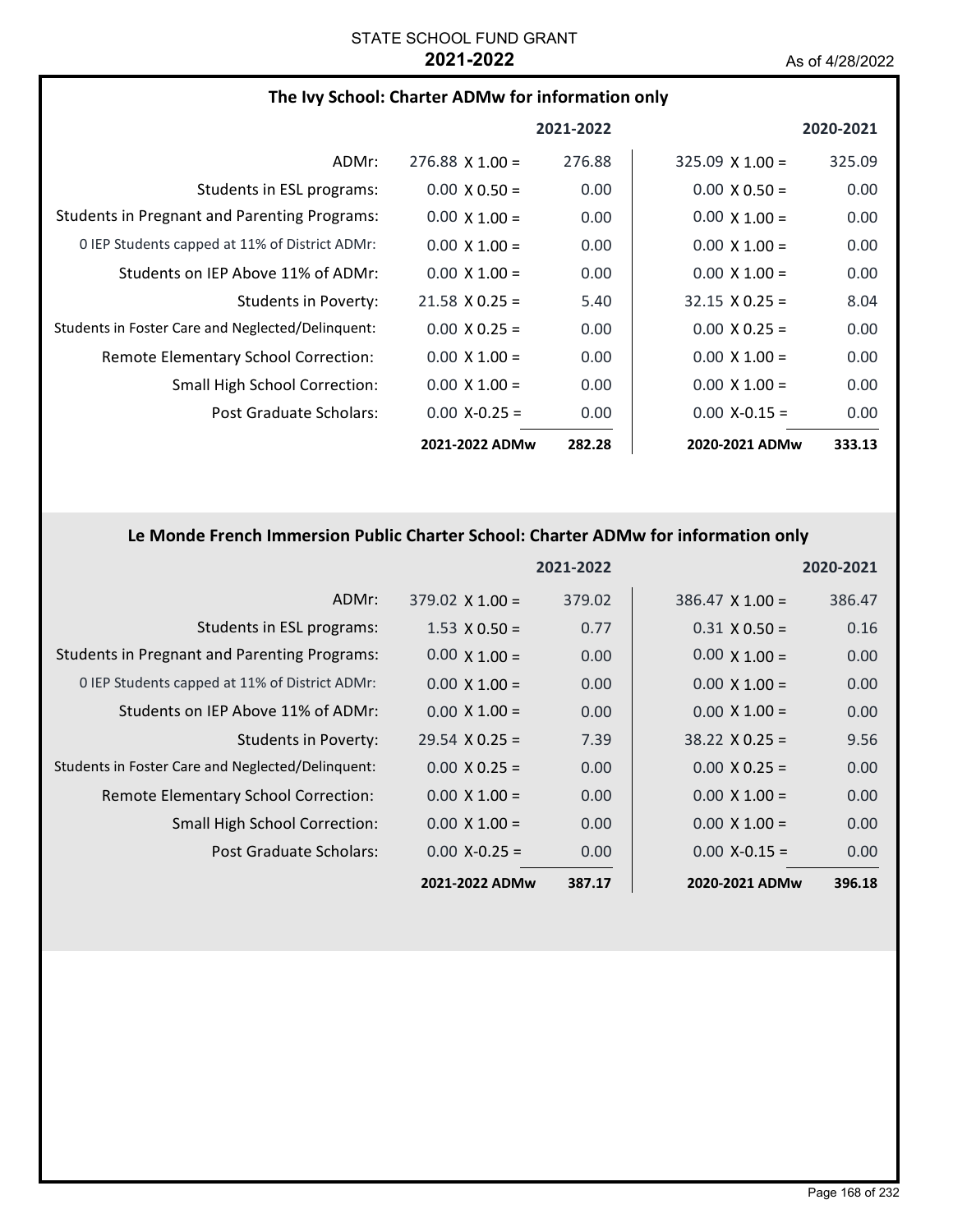### **Kairos PDX: Charter ADMw for information only**

|                                                     |                        | 2021-2022 |                        | 2020-2021 |
|-----------------------------------------------------|------------------------|-----------|------------------------|-----------|
| ADMr:                                               | $219.30 \times 1.00 =$ | 219.30    | $221.55 \times 1.00 =$ | 221.55    |
| Students in ESL programs:                           | 4.08 $\times$ 0.50 =   | 2.04      | 4.00 $\times$ 0.50 =   | 2.00      |
| <b>Students in Pregnant and Parenting Programs:</b> | $0.00 \times 1.00 =$   | 0.00      | $0.00 \times 1.00 =$   | 0.00      |
| 0 IEP Students capped at 11% of District ADMr:      | $0.00 \times 1.00 =$   | 0.00      | $0.00 \times 1.00 =$   | 0.00      |
| Students on IEP Above 11% of ADMr:                  | $0.00 \times 1.00 =$   | 0.00      | $0.00 \times 1.00 =$   | 0.00      |
| Students in Poverty:                                | $17.09 \times 0.25 =$  | 4.27      | $21.91 \times 0.25 =$  | 5.48      |
| Students in Foster Care and Neglected/Delinquent:   | $0.00 \times 0.25 =$   | 0.00      | $0.00 \times 0.25 =$   | 0.00      |
| Remote Elementary School Correction:                | $0.00 \times 1.00 =$   | 0.00      | $0.00 \times 1.00 =$   | 0.00      |
| <b>Small High School Correction:</b>                | $0.00 \times 1.00 =$   | 0.00      | $0.00 \times 1.00 =$   | 0.00      |
| Post Graduate Scholars:                             | $0.00 X - 0.25 =$      | 0.00      | $0.00$ X-0.15 =        | 0.00      |
|                                                     | 2021-2022 ADMw         | 225.61    | 2020-2021 ADMw         | 229.03    |

**Portland SD 1J Extended ADMw 55,688.15**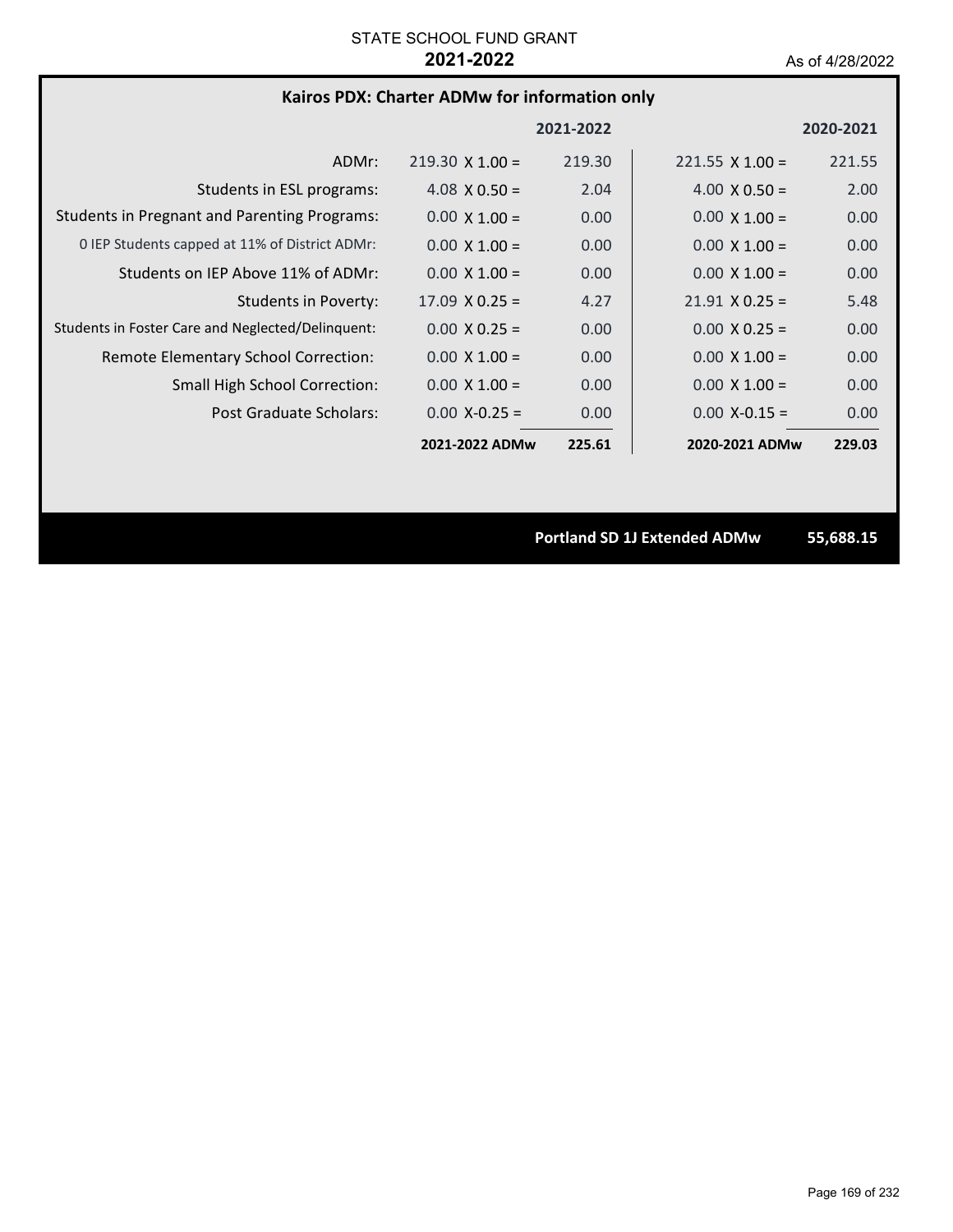# **Multnomah County, Parkrose SD 3** District ID: 2181

## *2021-2022 Extended ADMw*

### **Parkrose SD 3: District total extended ADMw for funding calculations**

|                                                     |                          | 2021-2022 |                                    | 2020-2021 |
|-----------------------------------------------------|--------------------------|-----------|------------------------------------|-----------|
| ADMr:                                               | $2,763.99 \times 1.00 =$ | 2,763.99  | $2,880.28 \times 1.00 =$           | 2,880.28  |
| Students in ESL programs:                           | 483.55 $\times$ 0.50 =   | 241.78    | $442.12 \times 0.50 =$             | 221.06    |
| <b>Students in Pregnant and Parenting Programs:</b> | $5.61 \times 1.00 =$     | 5.61      | 7.89 $\times$ 1.00 =               | 7.89      |
| 432 IEP Students capped at 11% of District ADMr:    | $304.04 \times 1.00 =$   | 304.04    | $316.83 \times 1.00 =$             | 316.83    |
| Students on IEP Above 11% of ADMr:                  | $99.80 X 1.00 =$         | 99.80     | $99.80 X 1.00 =$                   | 99.80     |
| <b>Students in Poverty:</b>                         | $346.95 \times 0.25 =$   | 86.74     | 420.68 $X$ 0.25 =                  | 105.17    |
| Students in Foster Care and Neglected/Delinquent:   | $12.00 \times 0.25 =$    | 3.00      | $21.00 \times 0.25 =$              | 5.25      |
| Remote Elementary School Correction:                | $0.00 \times 1.00 =$     | 0.00      | $0.00 \times 1.00 =$               | 0.00      |
| <b>Small High School Correction:</b>                | $0.00 \times 1.00 =$     | 0.00      | $0.00 \times 1.00 =$               | 0.00      |
| Post Graduate Scholars:                             | $0.00$ X-0.25 =          | 0.00      | $0.00$ X-0.15 =                    | 0.00      |
|                                                     | 2021-2022 ADMw           | 3,504.95  | 2020-2021 ADMw                     | 3,636.28  |
|                                                     |                          |           | <b>Parkrose SD 3 Extended ADMw</b> | 3,636.28  |
|                                                     |                          |           |                                    |           |
|                                                     |                          |           | <b>Parkrose SD 3 Extended ADMw</b> | 3,636.28  |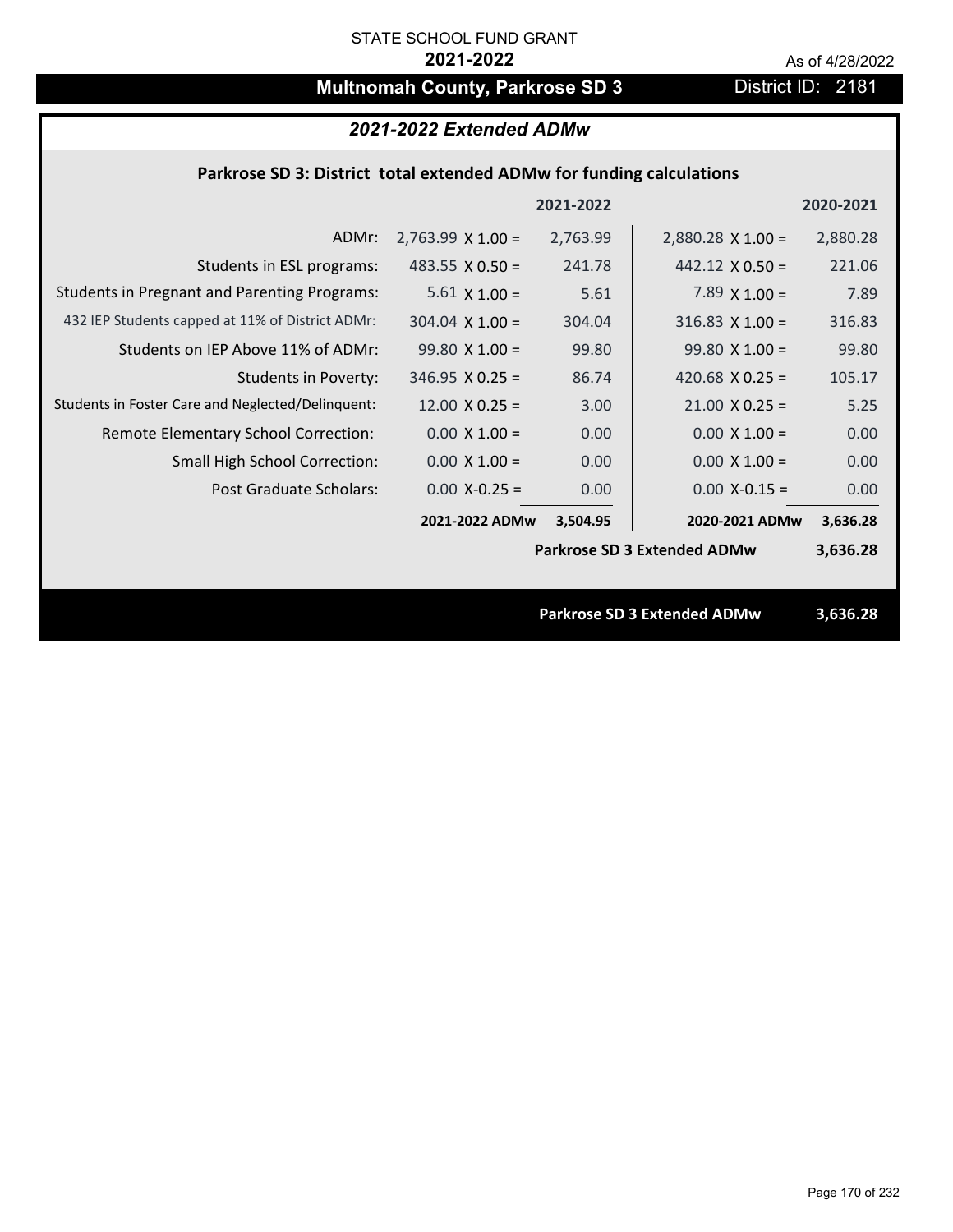# **Multnomah County, Reynolds SD 7** District ID: 2182

# *2021-2022 Extended ADMw*

# **Reynolds SD 7: District total extended ADMw for funding calculations**

|                                                     |                          | 2021-2022 |                          | 2020-2021 |
|-----------------------------------------------------|--------------------------|-----------|--------------------------|-----------|
| ADMr:                                               | $8,895.43 \times 1.00 =$ | 8,895.43  | $9,552.80 \times 1.00 =$ | 9,552.80  |
| Students in ESL programs:                           | $2,560.60 \times 0.50 =$ | 1,280.30  | $2,727.32 \times 0.50 =$ | 1,363.66  |
| <b>Students in Pregnant and Parenting Programs:</b> | $9.39 \times 1.00 =$     | 9.39      | $9.56 \times 1.00 =$     | 9.56      |
| 1564 IEP Students capped at 11% of District ADMr:   | $1,089.99 \times 1.00 =$ | 1,089.99  | $1,164.05 \times 1.00 =$ | 1,164.05  |
| Students on IEP Above 11% of ADMr:                  | $185.10 \times 1.00 =$   | 185.10    | $185.10 \times 1.00 =$   | 185.10    |
| <b>Students in Poverty:</b>                         | $1,331.20 \times 0.25 =$ | 332.80    | $1,855.04 \times 0.25 =$ | 463.76    |
| Students in Foster Care and Neglected/Delinquent:   | $57.00 \times 0.25 =$    | 14.25     | $63.00 \times 0.25 =$    | 15.75     |
| Remote Elementary School Correction:                | $0.00 \times 1.00 =$     | 0.00      | $0.00 \times 1.00 =$     | 0.00      |
| <b>Small High School Correction:</b>                | $0.00 \times 1.00 =$     | 0.00      | $0.00 \times 1.00 =$     | 0.00      |
| Post Graduate Scholars:                             | $0.00$ X-0.25 =          | 0.00      | $0.00$ X-0.15 =          | 0.00      |
|                                                     | 2021-2022 ADMw           | 11,807.26 | 2020-2021 ADMw           | 12,754.68 |

**Reynolds SD 7 Extended ADMw**

**13,913.29**

# **Multnomah Learning Academy: Charter ADMw for information only**

|                                                     |                       | 2021-2022 |                        | 2020-2021 |
|-----------------------------------------------------|-----------------------|-----------|------------------------|-----------|
| ADMr:                                               | $540.48$ X 1.00 =     | 540.48    | 569.69 $X$ 1.00 =      | 569.69    |
| Students in ESL programs:                           | $52.98 \times 0.50 =$ | 26.49     | 46.66 $\times$ 0.50 =  | 23.33     |
| <b>Students in Pregnant and Parenting Programs:</b> | $0.00 \times 1.00 =$  | 0.00      | $0.00 \times 1.00 =$   | 0.00      |
| 0 IEP Students capped at 11% of District ADMr:      | $0.00 \times 1.00 =$  | 0.00      | $0.00 \times 1.00 =$   | 0.00      |
| Students on IEP Above 11% of ADMr:                  | $0.00 \times 1.00 =$  | 0.00      | $0.00 \times 1.00 =$   | 0.00      |
| Students in Poverty:                                | $80.88 \times 0.25 =$ | 20.22     | $110.63 \times 0.25 =$ | 27.66     |
| Students in Foster Care and Neglected/Delinquent:   | $0.00 \times 0.25 =$  | 0.00      | $0.00 \times 0.25 =$   | 0.00      |
| Remote Elementary School Correction:                | $0.00 \times 1.00 =$  | 0.00      | $0.00 \times 1.00 =$   | 0.00      |
| <b>Small High School Correction:</b>                | $0.00 \times 1.00 =$  | 0.00      | $0.00 \times 1.00 =$   | 0.00      |
| Post Graduate Scholars:                             | $0.00 X - 0.25 =$     | 0.00      | $0.00 X-0.15 =$        | 0.00      |
|                                                     | 2021-2022 ADMw        | 587.19    | 2020-2021 ADMw         | 620.68    |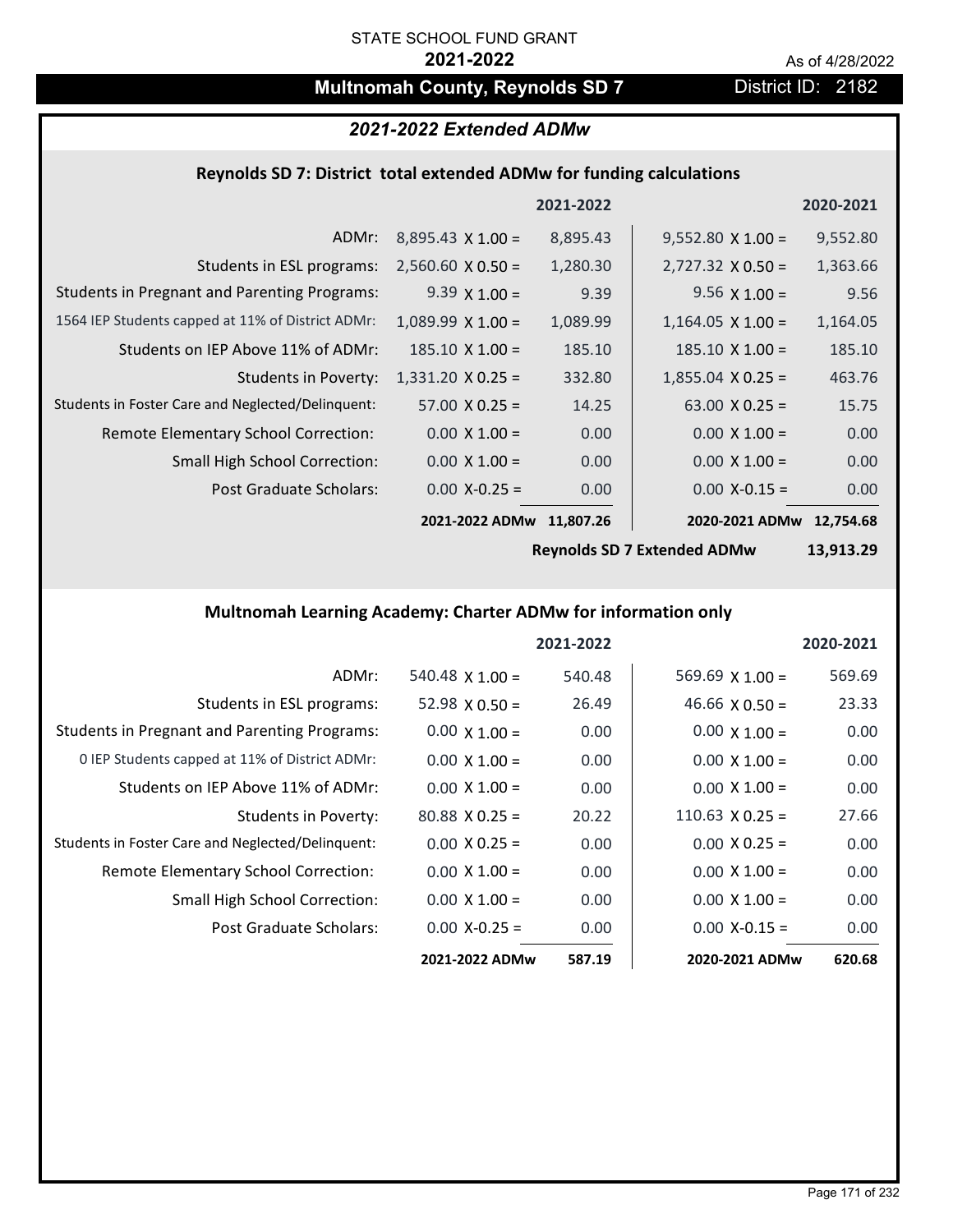## **Reynolds Arthur Academy: Charter ADMw for information only**

|                                                     |                        | 2021-2022 |                        | 2020-2021         |
|-----------------------------------------------------|------------------------|-----------|------------------------|-------------------|
| ADMr:                                               | $154.17 \times 1.00 =$ | 154.17    | $167.86 \times 1.00 =$ | 167.86            |
| Students in ESL programs:                           | $22.12 \times 0.50 =$  | 11.06     | $21.01 \times 0.50 =$  | 10.51             |
| <b>Students in Pregnant and Parenting Programs:</b> | $0.00 \times 1.00 =$   | 0.00      | $0.00 \times 1.00 =$   | 0.00              |
| 0 IEP Students capped at 11% of District ADMr:      | $0.00 \times 1.00 =$   | 0.00      | $0.00 \times 1.00 =$   | 0.00 <sub>1</sub> |
| Students on IEP Above 11% of ADMr:                  | $0.00 \times 1.00 =$   | 0.00      | $0.00 \times 1.00 =$   | 0.00 <sub>1</sub> |
| <b>Students in Poverty:</b>                         | $23.07 \times 0.25 =$  | 5.77      | $32.60 \times 0.25 =$  | 8.15              |
| Students in Foster Care and Neglected/Delinquent:   | $0.00 \times 0.25 =$   | 0.00      | $0.00 \times 0.25 =$   | 0.00              |
| Remote Elementary School Correction:                | $0.00 \times 1.00 =$   | 0.00      | $0.00 \times 1.00 =$   | 0.00              |
| <b>Small High School Correction:</b>                | $0.00 \times 1.00 =$   | 0.00      | $0.00 \times 1.00 =$   | 0.00              |
| Post Graduate Scholars:                             | $0.00 X - 0.25 =$      | 0.00      | $0.00 X - 0.15 =$      | 0.00              |
|                                                     | 2021-2022 ADMw         | 171.00    | 2020-2021 ADMw         | 186.52            |

### **Rockwood Preparatory Academy: Charter ADMw for information only**

|                                                     |                        | 2021-2022 |                        | 2020-2021 |
|-----------------------------------------------------|------------------------|-----------|------------------------|-----------|
| ADMr:                                               | $318.95 \times 1.00 =$ | 318.95    | $291.88 \times 1.00 =$ | 291.88    |
| Students in ESL programs:                           | $97.60 \times 0.50 =$  | 48.80     | $90.75 \times 0.50 =$  | 45.38     |
| <b>Students in Pregnant and Parenting Programs:</b> | $0.00 \times 1.00 =$   | 0.00      | $0.00 \times 1.00 =$   | 0.00      |
| 0 IEP Students capped at 11% of District ADMr:      | $0.00 \times 1.00 =$   | 0.00      | $0.00 \times 1.00 =$   | 0.00      |
| Students on IEP Above 11% of ADMr:                  | $0.00 \times 1.00 =$   | 0.00      | $0.00 \times 1.00 =$   | 0.00      |
| Students in Poverty:                                | 47.73 $\times$ 0.25 =  | 11.93     | $56.68 \times 0.25 =$  | 14.17     |
| Students in Foster Care and Neglected/Delinquent:   | $0.00 \times 0.25 =$   | 0.00      | $0.00 \times 0.25 =$   | 0.00      |
| Remote Elementary School Correction:                | $0.00 \times 1.00 =$   | 0.00      | $0.00 \times 1.00 =$   | 0.00      |
| Small High School Correction:                       | $0.00 \times 1.00 =$   | 0.00      | $0.00 \times 1.00 =$   | 0.00      |
| Post Graduate Scholars:                             | $0.00 X - 0.25 =$      | 0.00      | $0.00 X - 0.15 =$      | 0.00      |
|                                                     | 2021-2022 ADMw         | 379.68    | 2020-2021 ADMw         | 351.43    |

**Reynolds SD 7 Extended ADMw 13,913.29**

Page 172 of 232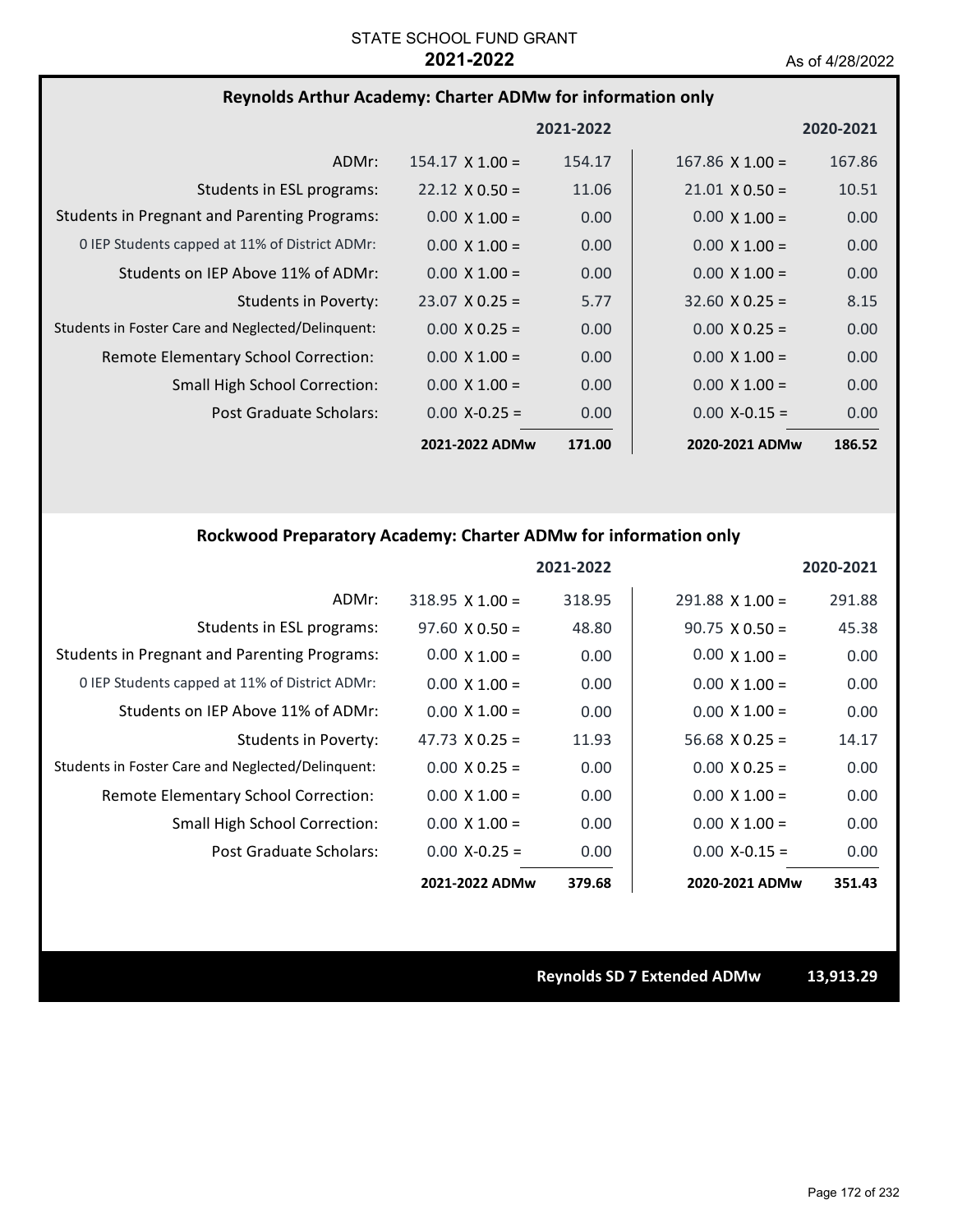# **Multnomah County, Gresham-Barlow SD 10J** District ID: 2183

# *2021-2022 Extended ADMw*

## **Gresham‐Barlow SD 10J: District total extended ADMw for funding calculations**

|                                                     |                                 | 2021-2022 |                           | 2020-2021 |
|-----------------------------------------------------|---------------------------------|-----------|---------------------------|-----------|
|                                                     | ADMr: $10,142.00 \times 1.00 =$ | 10,142.00 | $10,291.50 \times 1.00 =$ | 10,291.50 |
| Students in ESL programs:                           | $1,329.52 \times 0.50 =$        | 664.76    | $1,281.14 \times 0.50 =$  | 640.57    |
| <b>Students in Pregnant and Parenting Programs:</b> | 5.37 $\times$ 1.00 =            | 5.37      | $8.62 \times 1.00 =$      | 8.62      |
| 1550 IEP Students capped at 11% of District ADMr:   | $1,255.11 \times 1.00 =$        | 1,255.11  | $1,274.55 \times 1.00 =$  | 1,274.55  |
| Students on IEP Above 11% of ADMr:                  | $55.10 \times 1.00 =$           | 55.10     | $55.10 \times 1.00 =$     | 55.10     |
| Students in Poverty:                                | $987.55 \times 0.25 =$          | 246.89    | $1,208.53 \times 0.25 =$  | 302.13    |
| Students in Foster Care and Neglected/Delinquent:   | 46.00 $X$ 0.25 =                | 11.50     | $64.00 \times 0.25 =$     | 16.00     |
| Remote Elementary School Correction:                | $0.00 \times 1.00 =$            | 0.00      | $0.00 \times 1.00 =$      | 0.00      |
| <b>Small High School Correction:</b>                | $0.00 \times 1.00 =$            | 0.00      | $0.00 \times 1.00 =$      | 0.00      |
| Post Graduate Scholars:                             | $0.00$ X-0.25 =                 | 0.00      | $0.00$ X-0.15 =           | 0.00      |
|                                                     | 2021-2022 ADMw                  | 12,380.73 | 2020-2021 ADMw            | 12,588.47 |

**Gresham‐Barlow SD 10J Extended ADMw**

**13,928.88**

# **Center for Advanced Learning: Charter ADMw for information only**

|                                                     |                      | 2021-2022 |                      | 2020-2021         |
|-----------------------------------------------------|----------------------|-----------|----------------------|-------------------|
| ADMr:                                               | $0.02 \times 1.00 =$ | 0.02      | $0.06 \times 1.00 =$ | 0.06              |
| Students in ESL programs:                           | $0.00 \times 0.50 =$ | 0.00      | $0.00 \times 0.50 =$ | 0.00              |
| <b>Students in Pregnant and Parenting Programs:</b> | $0.00 \times 1.00 =$ | 0.00      | $0.00 \times 1.00 =$ | 0.00              |
| 0 IEP Students capped at 11% of District ADMr:      | $0.00 \times 1.00 =$ | 0.00      | $0.00 \times 1.00 =$ | 0.00              |
| Students on IEP Above 11% of ADMr:                  | $0.00 \times 1.00 =$ | 0.00      | $0.00 \times 1.00 =$ | 0.00              |
| Students in Poverty:                                | $0.00 \times 0.25 =$ | 0.00      | $0.01 X 0.25 =$      | 0.00 <sub>1</sub> |
| Students in Foster Care and Neglected/Delinquent:   | $0.00 \times 0.25 =$ | 0.00      | $0.00 \times 0.25 =$ | 0.00              |
| <b>Remote Elementary School Correction:</b>         | $0.00 \times 1.00 =$ | 0.00      | $0.00 \times 1.00 =$ | 0.00              |
| <b>Small High School Correction:</b>                | $0.00 \times 1.00 =$ | 0.00      | $0.00 \times 1.00 =$ | 0.00              |
| Post Graduate Scholars:                             | $0.00 X - 0.25 =$    | 0.00      | $0.00 X - 0.15 =$    | 0.00              |
|                                                     | 2021-2022 ADMw       | 0.02      | 2020-2021 ADMw       | 0.06              |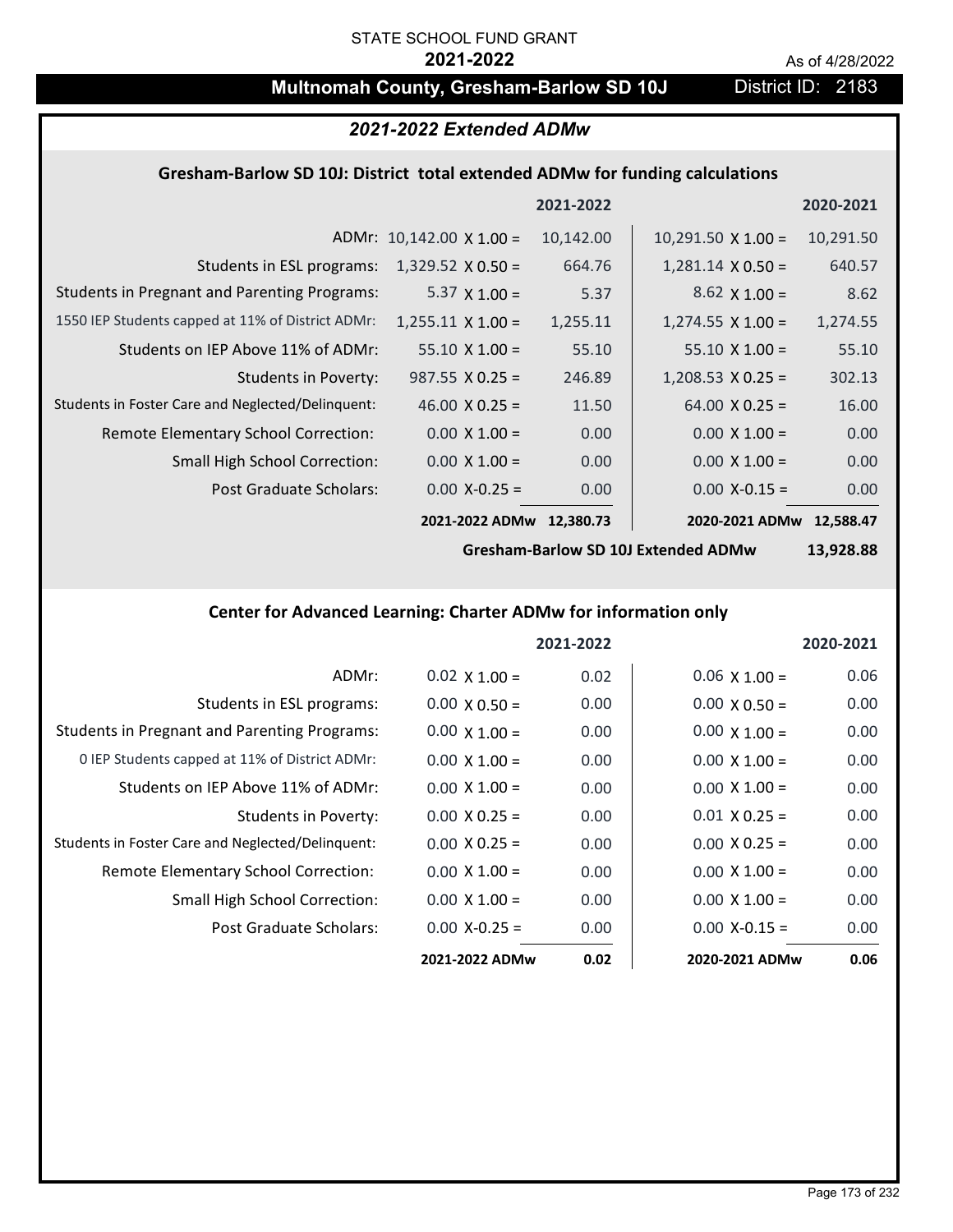### **Gresham Arthur Academy: Charter ADMw for information only**

|                                                     |                        | 2021-2022 |                        | 2020-2021 |
|-----------------------------------------------------|------------------------|-----------|------------------------|-----------|
| ADMr:                                               | $162.11 \times 1.00 =$ | 162.11    | $166.46 \times 1.00 =$ | 166.46    |
| Students in ESL programs:                           | $9.69 \times 0.50 =$   | 4.85      | $10.16 \times 0.50 =$  | 5.08      |
| <b>Students in Pregnant and Parenting Programs:</b> | $0.00 \times 1.00 =$   | 0.00      | $0.00 \times 1.00 =$   | 0.00      |
| 0 IEP Students capped at 11% of District ADMr:      | $0.00 \times 1.00 =$   | 0.00      | $0.00 \times 1.00 =$   | 0.00      |
| Students on IEP Above 11% of ADMr:                  | $0.00 \times 1.00 =$   | 0.00      | $0.00 \times 1.00 =$   | 0.00      |
| Students in Poverty:                                | $15.79 \times 0.25 =$  | 3.95      | 19.55 $\times$ 0.25 =  | 4.89      |
| Students in Foster Care and Neglected/Delinquent:   | $0.00 \times 0.25 =$   | 0.00      | $0.00 \times 0.25 =$   | 0.00      |
| Remote Elementary School Correction:                | $0.00 \times 1.00 =$   | 0.00      | $0.00 \times 1.00 =$   | 0.00      |
| <b>Small High School Correction:</b>                | $0.00 \times 1.00 =$   | 0.00      | $0.00 \times 1.00 =$   | 0.00      |
| Post Graduate Scholars:                             | $0.00 X - 0.25 =$      | 0.00      | $0.00 X - 0.15 =$      | 0.00      |
|                                                     | 2021-2022 ADMw         | 170.90    | 2020-2021 ADMw         | 176.43    |

### **Lewis and Clark Montessori Charter School: Charter ADMw for information only**

|                                                     |                        | 2021-2022 |                        | 2020-2021 |
|-----------------------------------------------------|------------------------|-----------|------------------------|-----------|
| ADMr:                                               | $332.85 \times 1.00 =$ | 332.85    | $332.40 \times 1.00 =$ | 332.40    |
| Students in ESL programs:                           | $3.66 \times 0.50 =$   | 1.83      | $3.00 \times 0.50 =$   | 1.50      |
| <b>Students in Pregnant and Parenting Programs:</b> | $0.00 \times 1.00 =$   | 0.00      | $0.00 \times 1.00 =$   | 0.00      |
| 0 IEP Students capped at 11% of District ADMr:      | $0.00 \times 1.00 =$   | 0.00      | $0.00 \times 1.00 =$   | 0.00      |
| Students on IEP Above 11% of ADMr:                  | $0.00 \times 1.00 =$   | 0.00      | $0.00 \times 1.00 =$   | 0.00      |
| Students in Poverty:                                | $32.41 \times 0.25 =$  | 8.10      | $39.03 \times 0.25 =$  | 9.76      |
| Students in Foster Care and Neglected/Delinquent:   | $0.00 \times 0.25 =$   | 0.00      | $0.00 \times 0.25 =$   | 0.00      |
| Remote Elementary School Correction:                | $0.00 \times 1.00 =$   | 0.00      | $0.00 \times 1.00 =$   | 0.00      |
| <b>Small High School Correction:</b>                | $0.00 \times 1.00 =$   | 0.00      | $0.00 \times 1.00 =$   | 0.00      |
| Post Graduate Scholars:                             | $0.00$ X-0.25 =        | 0.00      | $0.00$ X-0.15 =        | 0.00      |
|                                                     | 2021-2022 ADMw         | 342.78    | 2020-2021 ADMw         | 343.66    |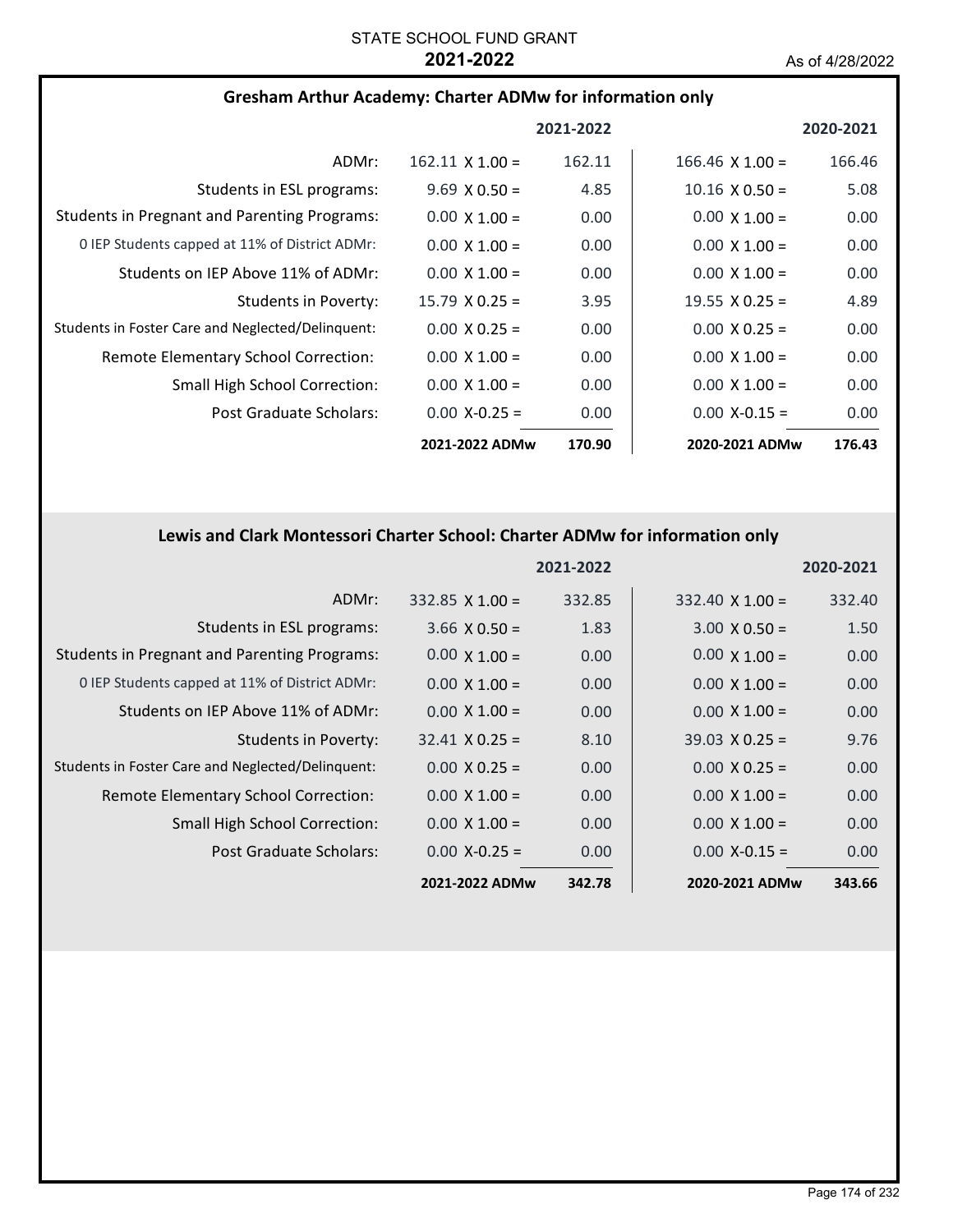# **Metro East Web Academy: Charter ADMw for information only**

|                                                     |                        | 2021-2022 |                        | 2020-2021 |
|-----------------------------------------------------|------------------------|-----------|------------------------|-----------|
| ADMr:                                               | $773.10 \times 1.00 =$ | 773.10    | 796.40 $\times$ 1.00 = | 796.40    |
| Students in ESL programs:                           | 40.70 $\times$ 0.50 =  | 20.35     | $19.36 \times 0.50 =$  | 9.68      |
| <b>Students in Pregnant and Parenting Programs:</b> | $6.24 \times 1.00 =$   | 6.24      | $6.52 \times 1.00 =$   | 6.52      |
| 0 IEP Students capped at 11% of District ADMr:      | $0.00 \times 1.00 =$   | 0.00      | $0.00 \times 1.00 =$   | 0.00      |
| Students on IEP Above 11% of ADMr:                  | $0.00 \times 1.00 =$   | 0.00      | $0.00 \times 1.00 =$   | 0.00      |
| Students in Poverty:                                | $75.28 \times 0.25 =$  | 18.82     | $93.52 \times 0.25 =$  | 23.38     |
| Students in Foster Care and Neglected/Delinquent:   | $0.00 \times 0.25 =$   | 0.00      | $0.00 \times 0.25 =$   | 0.00      |
| Remote Elementary School Correction:                | $0.00 \times 1.00 =$   | 0.00      | $0.00 \times 1.00 =$   | 0.00      |
| <b>Small High School Correction:</b>                | $0.00 \times 1.00 =$   | 0.00      | $0.00 \times 1.00 =$   | 0.00      |
| Post Graduate Scholars:                             | $0.00 X - 0.25 =$      | 0.00      | $0.00$ X-0.15 =        | 0.00      |
|                                                     | 2021-2022 ADMw         | 818.51    | 2020-2021 ADMw         | 835.98    |

**Gresham‐Barlow SD 10J Extended ADMw 13,928.88**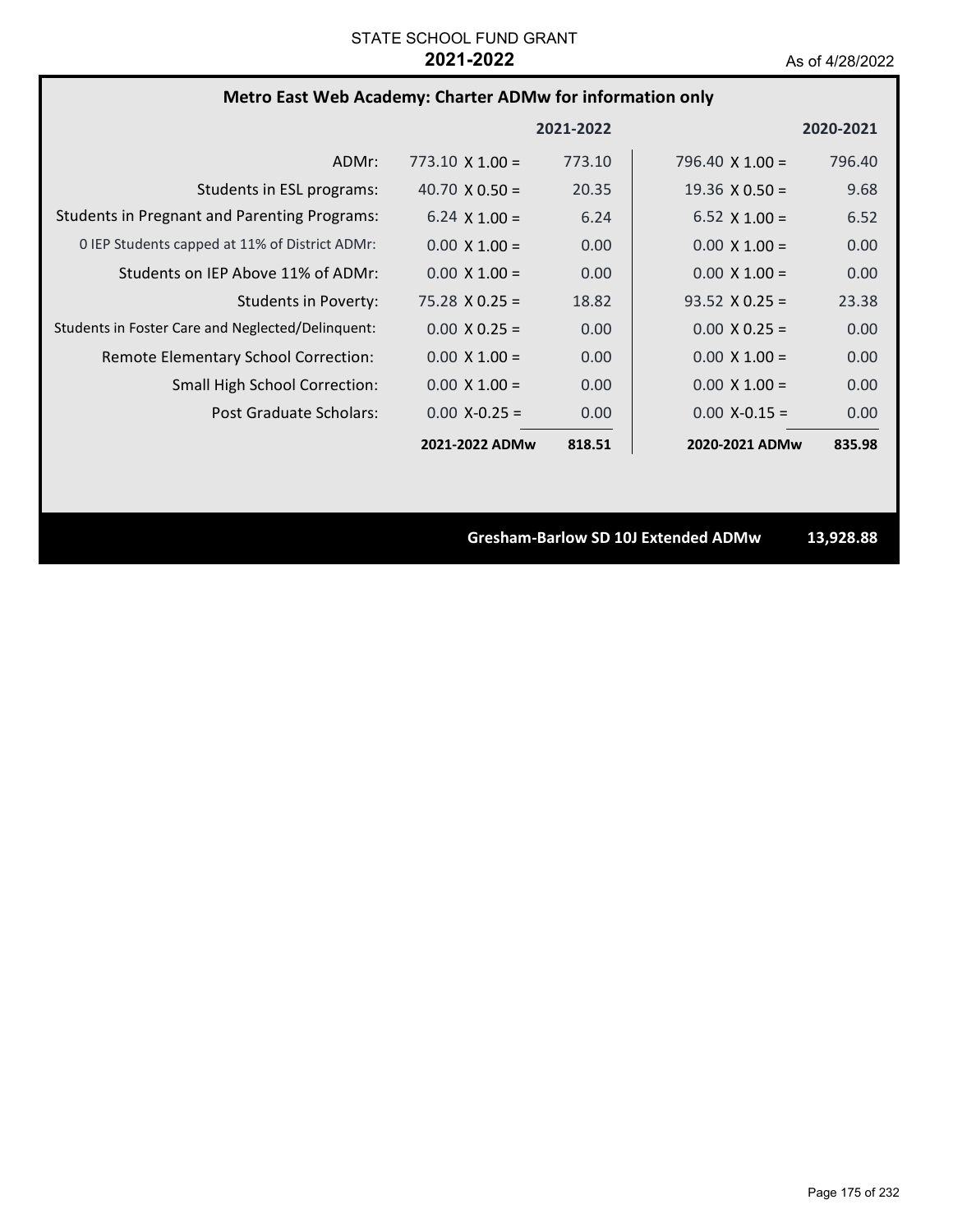# **Multnomah County, Centennial SD 28J** District ID: 2185

# *2021-2022 Extended ADMw*

## **Centennial SD 28J: District total extended ADMw for funding calculations**

|                                                     |                          |           | <b>Centennial SD 28J Extended ADMw</b> | 7,356.71  |
|-----------------------------------------------------|--------------------------|-----------|----------------------------------------|-----------|
|                                                     |                          |           |                                        |           |
|                                                     |                          |           | <b>Centennial SD 28J Extended ADMw</b> | 7,356.71  |
|                                                     | 2021-2022 ADMw           | 7,088.20  | 2020-2021 ADMw                         | 7,356.71  |
| Post Graduate Scholars:                             | $0.00$ X-0.25 =          | 0.00      | $0.00$ X-0.15 =                        | 0.00      |
| <b>Small High School Correction:</b>                | $0.00 \times 1.00 =$     | 0.00      | $0.00 \times 1.00 =$                   | 0.00      |
| Remote Elementary School Correction:                | $0.00 \times 1.00 =$     | 0.00      | $0.00 \times 1.00 =$                   | 0.00      |
| Students in Foster Care and Neglected/Delinquent:   | $34.00 \times 0.25 =$    | 8.50      | $30.00 \times 0.25 =$                  | 7.50      |
| <b>Students in Poverty:</b>                         | $817.80$ X 0.25 =        | 204.45    | $1,109.91$ X 0.25 =                    | 277.48    |
| Students on IEP Above 11% of ADMr:                  | $75.70 \times 1.00 =$    | 75.70     | $75.70$ X 1.00 =                       | 75.70     |
| 773 IEP Students capped at 11% of District ADMr:    | $610.51 \times 1.00 =$   | 610.51    | $629.14 \times 1.00 =$                 | 629.14    |
| <b>Students in Pregnant and Parenting Programs:</b> | $10.80 \times 1.00 =$    | 10.80     | $14.74 \times 1.00 =$                  | 14.74     |
| Students in ESL programs:                           | $1,256.37 \times 0.50 =$ | 628.19    | $1,265.38 \times 0.50 =$               | 632.69    |
| ADMr:                                               | $5,550.06 \times 1.00 =$ | 5,550.06  | $5,719.46 \times 1.00 =$               | 5,719.46  |
|                                                     |                          | 2021-2022 |                                        | 2020-2021 |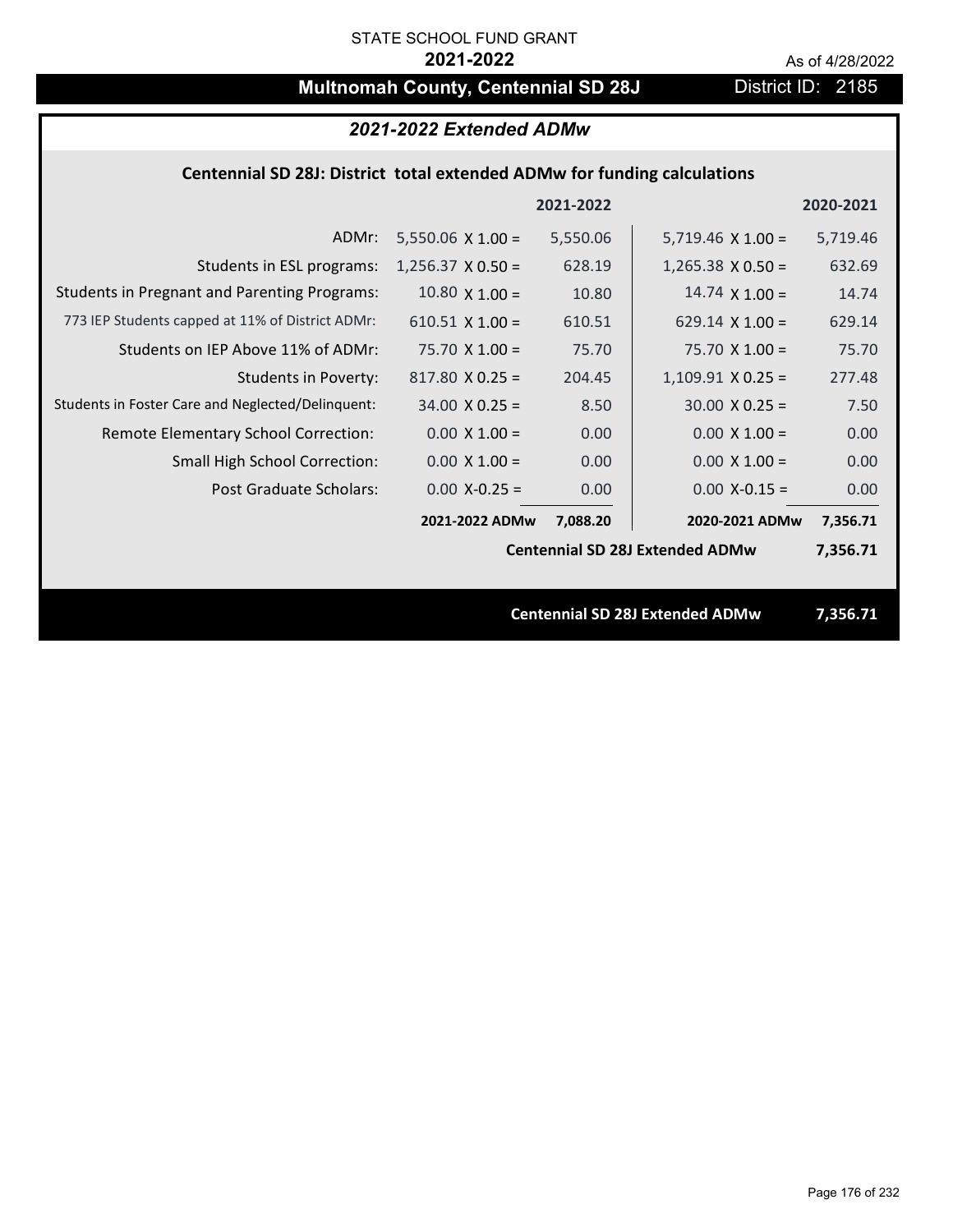# **Multnomah County, Corbett SD 39 District ID: 2186**

### *2021-2022 Extended ADMw*

### **Corbett SD 39: District total extended ADMw for funding calculations**

|                                                     |                        | 2021-2022 |                      | 2020-2021 |
|-----------------------------------------------------|------------------------|-----------|----------------------|-----------|
| ADMr:                                               | $2.00 \times 1.00 =$   | 2.00      | $2.00 \times 1.00 =$ | 2.00      |
| Students in ESL programs:                           | $0.00 \times 0.50 =$   | 0.00      | $0.00 \times 0.50 =$ | 0.00      |
| <b>Students in Pregnant and Parenting Programs:</b> | $0.00 \times 1.00 =$   | 0.00      | $0.00 \times 1.00 =$ | 0.00      |
| 150 IEP Students capped at 11% of District ADMr:    | $114.31 \times 1.00 =$ | 114.31    | $118.68$ X 1.00 =    | 118.68    |
| Students on IEP Above 11% of ADMr:                  | $3.80 \times 1.00 =$   | 3.80      | $3.80 \times 1.00 =$ | 3.80      |
| <b>Students in Poverty:</b>                         | $0.08$ X 0.25 =        | 0.02      | $0.17 \times 0.25 =$ | 0.04      |
| Students in Foster Care and Neglected/Delinquent:   | $3.00 \times 0.25 =$   | 0.75      | $2.00 \times 0.25 =$ | 0.50      |
| Remote Elementary School Correction:                | $0.00 \times 1.00 =$   | 0.00      | $0.00 \times 1.00 =$ | 0.00      |
| <b>Small High School Correction:</b>                | $0.00 \times 1.00 =$   | 0.00      | $0.00 \times 1.00 =$ | 0.00      |
| Post Graduate Scholars:                             | $0.00$ X-0.25 =        | 0.00      | $0.00$ X-0.15 =      | 0.00      |
|                                                     | 2021-2022 ADMw         | 120.88    | 2020-2021 ADMw       | 125.02    |
|                                                     |                        |           |                      |           |

**Corbett SD 39 Extended ADMw**

**1,252.59**

# **Corbett School: Charter ADMw for information only**

|                                                     |                          | 2021-2022 |                       | 2020-2021 |
|-----------------------------------------------------|--------------------------|-----------|-----------------------|-----------|
| ADMr:                                               | $1,037.19 \times 1.00 =$ | 1,037.19  | $1,076.91$ X $1.00 =$ | 1,076.91  |
| Students in ESL programs:                           | $22.71 \times 0.50 =$    | 11.36     | $20.00 \times 0.50 =$ | 10.00     |
| <b>Students in Pregnant and Parenting Programs:</b> | $0.00 \times 1.00 =$     | 0.00      | $0.00 \times 1.00 =$  | 0.00      |
| 0 IEP Students capped at 11% of District ADMr:      | $0.00 \times 1.00 =$     | 0.00      | $0.00 \times 1.00 =$  | 0.00      |
| Students on IEP Above 11% of ADMr:                  | $0.00 \times 1.00 =$     | 0.00      | $0.00 \times 1.00 =$  | 0.00      |
| Students in Poverty:                                | 40.92 $\times$ 0.25 =    | 10.23     | 45.83 $X$ 0.25 =      | 11.46     |
| Students in Foster Care and Neglected/Delinquent:   | $0.00 \times 0.25 =$     | 0.00      | $0.00 \times 0.25 =$  | 0.00      |
| Remote Elementary School Correction:                | $0.00 \times 1.00 =$     | 0.00      | $0.00 \times 1.00 =$  | 0.00      |
| <b>Small High School Correction:</b>                | $29.20 \times 1.00 =$    | 29.20     | $29.20 \times 1.00 =$ | 29.20     |
| Post Graduate Scholars:                             | $0.00$ X-0.25 =          | 0.00      | $0.00$ X-0.15 =       | 0.00      |
|                                                     | 2021-2022 ADMw           | 1,087.98  | 2020-2021 ADMw        | 1,127.57  |

**Corbett SD 39 Extended ADMw 1,252.59**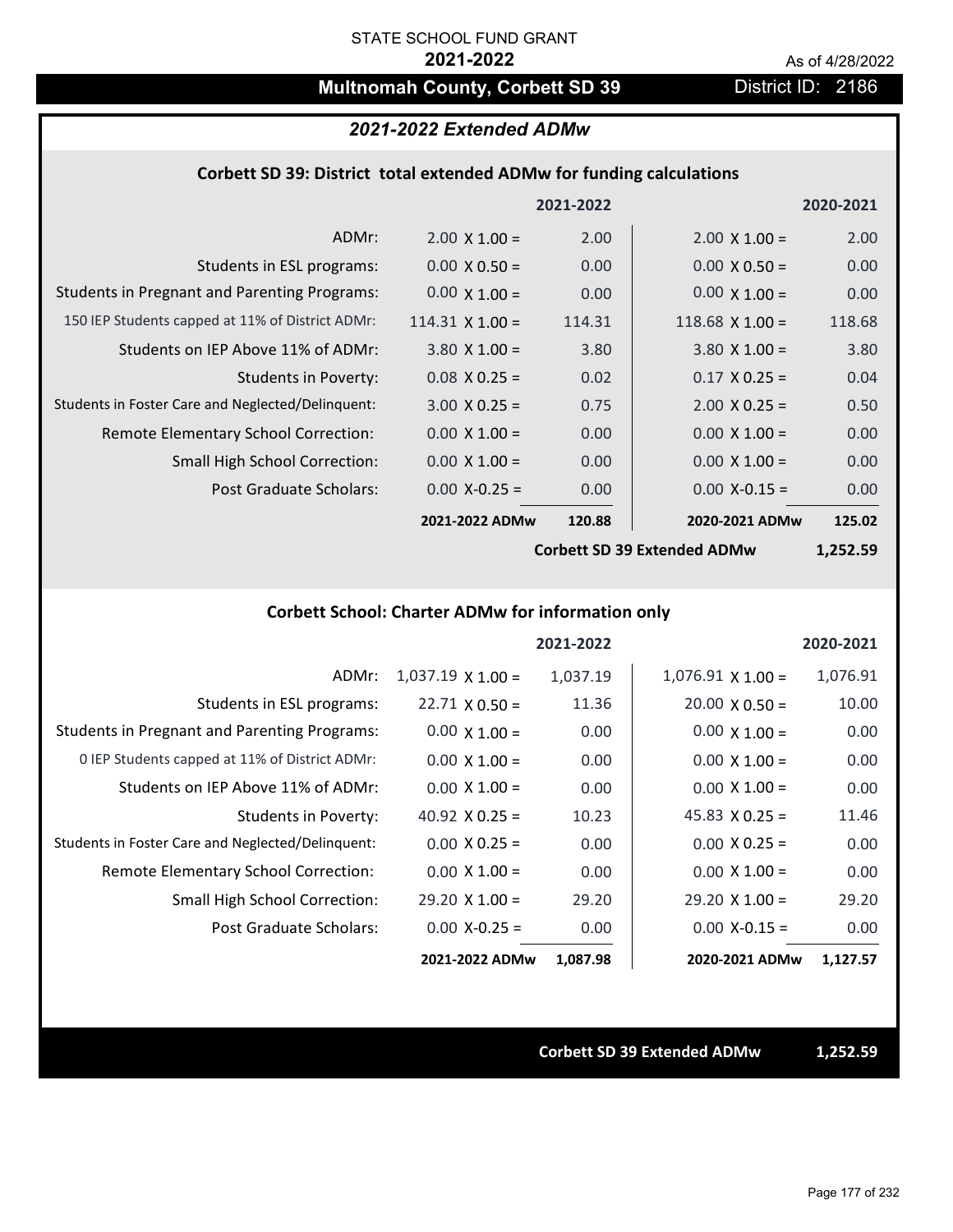# **Multnomah County, David Douglas SD 40** District ID: 2187

# *2021-2022 Extended ADMw*

### **David Douglas SD 40: District total extended ADMw for funding calculations**

|                                                     |                          | 2021-2022 |                          | 2020-2021 |
|-----------------------------------------------------|--------------------------|-----------|--------------------------|-----------|
| ADMr:                                               | $8,682.97 \times 1.00 =$ | 8,682.97  | $9,122.41 \times 1.00 =$ | 9,122.41  |
| Students in ESL programs:                           | $1,911.58 \times 0.50 =$ | 955.79    | $1,831.04 \times 0.50 =$ | 915.52    |
| <b>Students in Pregnant and Parenting Programs:</b> | 2.86 $\times$ 1.00 =     | 2.86      | 5.85 $\times$ 1.00 =     | 5.85      |
| 1114 IEP Students capped at 11% of District ADMr:   | $971.88 \times 1.00 =$   | 971.88    | $1,020.96 \times 1.00 =$ | 1,020.96  |
| Students on IEP Above 11% of ADMr:                  | $29.60 \times 1.00 =$    | 29.60     | $29.60 \times 1.00 =$    | 29.60     |
| <b>Students in Poverty:</b>                         | $1,431.79$ X 0.25 =      | 357.95    | $1,945.77 \times 0.25 =$ | 486.44    |
| Students in Foster Care and Neglected/Delinquent:   | $39.00 \times 0.25 =$    | 9.75      | 41.00 $X$ 0.25 =         | 10.25     |
| <b>Remote Elementary School Correction:</b>         | $0.00 \times 1.00 =$     | 0.00      | $0.00 \times 1.00 =$     | 0.00      |
| <b>Small High School Correction:</b>                | $0.00 \times 1.00 =$     | 0.00      | $0.00 \times 1.00 =$     | 0.00      |
| Post Graduate Scholars:                             | $0.00$ X-0.25 =          | 0.00      | $0.00$ X-0.15 =          | 0.00      |
|                                                     | 2021-2022 ADMw           | 11,010.80 | 2020-2021 ADMw 11,591.03 |           |

**David Douglas SD 40 Extended ADMw**

**11,767.96**

#### **Arthur Academy: Charter ADMw for information only**

|                                                     |                       | 2021-2022 |                       | 2020-2021 |
|-----------------------------------------------------|-----------------------|-----------|-----------------------|-----------|
| ADMr:                                               | $152.29$ X $1.00 =$   | 152.29    | $159.03$ X $1.00 =$   | 159.03    |
| Students in ESL programs:                           | $21.00 \times 0.50 =$ | 10.50     | $18.83 \times 0.50 =$ | 9.42      |
| <b>Students in Pregnant and Parenting Programs:</b> | $0.00 \times 1.00 =$  | 0.00      | $0.00 \times 1.00 =$  | 0.00      |
| 0 IEP Students capped at 11% of District ADMr:      | $0.00 \times 1.00 =$  | 0.00      | $0.00 \times 1.00 =$  | 0.00      |
| Students on IEP Above 11% of ADMr:                  | $0.00 \times 1.00 =$  | 0.00      | $0.00 \times 1.00 =$  | 0.00      |
| Students in Poverty:                                | $25.11 \times 0.25 =$ | 6.28      | $33.92 \times 0.25 =$ | 8.48      |
| Students in Foster Care and Neglected/Delinquent:   | $0.00 \times 0.25 =$  | 0.00      | $0.00 \times 0.25 =$  | 0.00      |
| Remote Elementary School Correction:                | $0.00 \times 1.00 =$  | 0.00      | $0.00 \times 1.00 =$  | 0.00      |
| <b>Small High School Correction:</b>                | $0.00 \times 1.00 =$  | 0.00      | $0.00 \times 1.00 =$  | 0.00      |
| Post Graduate Scholars:                             | $0.00$ X-0.25 =       | 0.00      | $0.00 X-0.15 =$       | 0.00      |
|                                                     | 2021-2022 ADMw        | 169.07    | 2020-2021 ADMw        | 176.93    |

#### **David Douglas SD 40 Extended ADMw 11,767.96**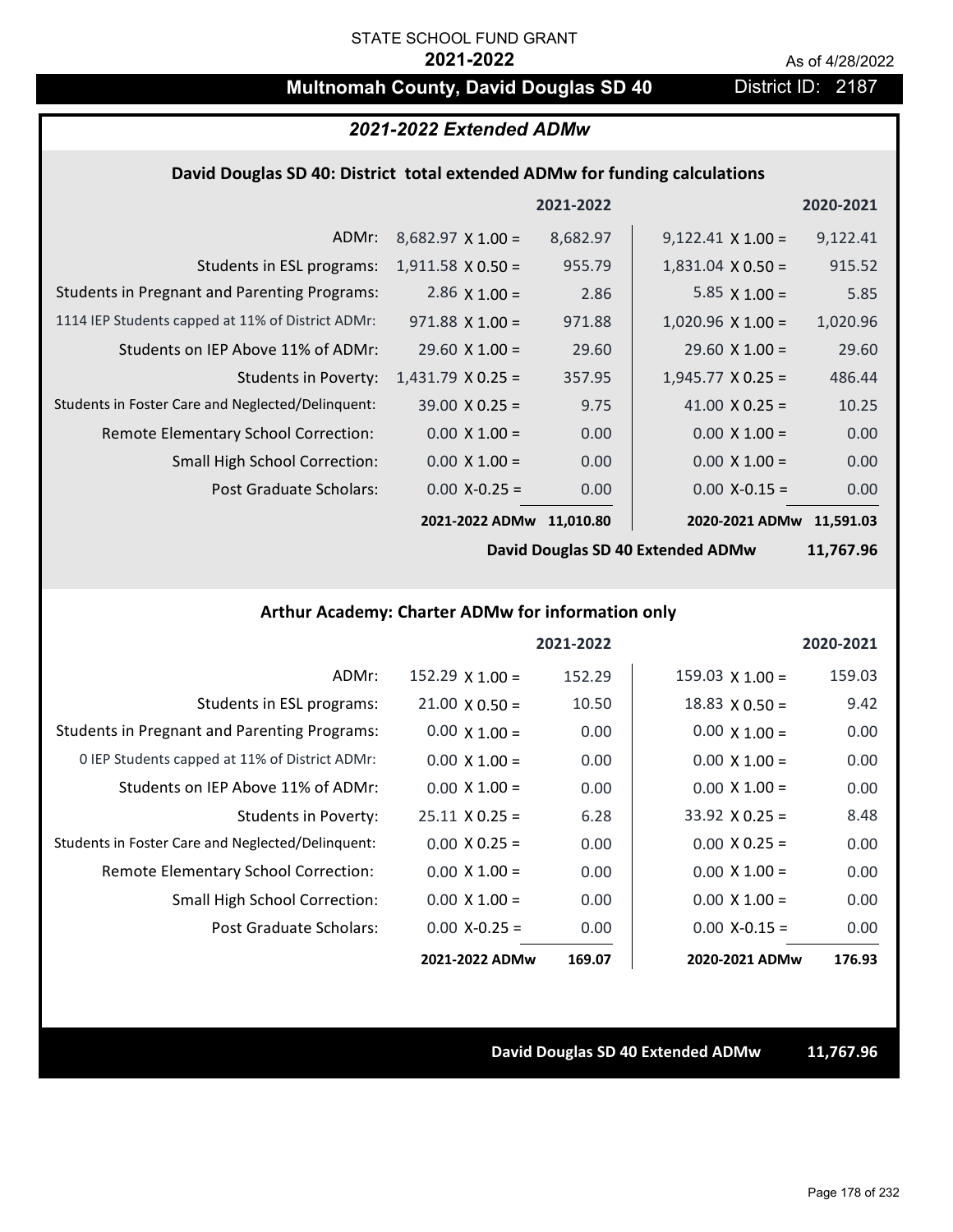# **Multnomah County, Riverdale SD 51J** District ID: 2188

# *2021-2022 Extended ADMw*

## **Riverdale SD 51J: District total extended ADMw for funding calculations**

|                                                     |                       | 2021-2022 |                                       | 2020-2021 |
|-----------------------------------------------------|-----------------------|-----------|---------------------------------------|-----------|
| ADMr:                                               | 534.66 $X$ 1.00 =     | 534.66    | 533.94 $X$ 1.00 =                     | 533.94    |
| Students in ESL programs:                           | $1.00 \times 0.50 =$  | 0.50      | $0.93 \times 0.50 =$                  | 0.47      |
| <b>Students in Pregnant and Parenting Programs:</b> | $0.00 \times 1.00 =$  | 0.00      | $0.00 \times 1.00 =$                  | 0.00      |
| 53 IEP Students capped at 11% of District ADMr:     | 53.00 $\times$ 1.00 = | 53.00     | $52.00 \times 1.00 =$                 | 52.00     |
| Students on IEP Above 11% of ADMr:                  | $0.00 \times 1.00 =$  | 0.00      | $0.00 \times 1.00 =$                  | 0.00      |
| <b>Students in Poverty:</b>                         | $15.00 \times 0.25 =$ | 3.75      | $22.00 \times 0.25 =$                 | 5.50      |
| Students in Foster Care and Neglected/Delinquent:   | $0.00 \times 0.25 =$  | 0.00      | $0.00 \times 0.25 =$                  | 0.00      |
| Remote Elementary School Correction:                | $0.00 \times 1.00 =$  | 0.00      | $0.00 \times 1.00 =$                  | 0.00      |
| <b>Small High School Correction:</b>                | $88.38 \times 1.00 =$ | 88.38     | $88.38 \times 1.00 =$                 | 88.38     |
| Post Graduate Scholars:                             | $0.00$ X-0.25 =       | 0.00      | $0.00$ X-0.15 =                       | 0.00      |
|                                                     | 2021-2022 ADMw        | 680.29    | 2020-2021 ADMw                        | 680.29    |
|                                                     |                       |           | <b>Riverdale SD 51J Extended ADMw</b> | 680.29    |
|                                                     |                       |           |                                       |           |
|                                                     |                       |           | <b>Riverdale SD 51J Extended ADMw</b> | 680.29    |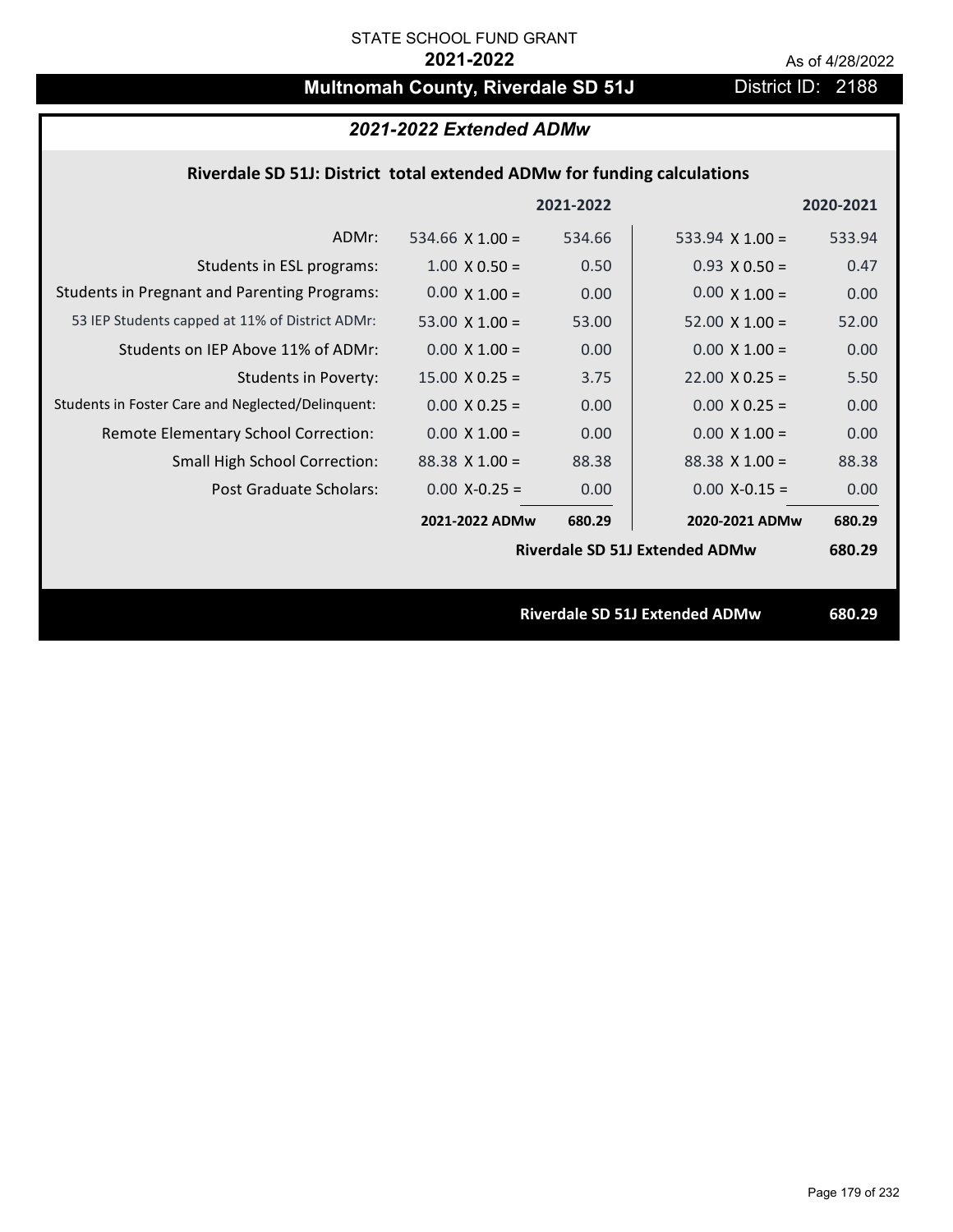# **Polk County, Dallas SD 2** District ID: 2190

# *2021-2022 Extended ADMw*

### **Dallas SD 2: District total extended ADMw for funding calculations**

|                                                     |                          | 2021-2022 |                                  | 2020-2021 |
|-----------------------------------------------------|--------------------------|-----------|----------------------------------|-----------|
| ADMr:                                               | $2,601.17 \times 1.00 =$ | 2,601.17  | $2,598.60 \times 1.00 =$         | 2,598.60  |
| Students in ESL programs:                           | 55.81 $\times$ 0.50 =    | 27.91     | $57.74 \times 0.50 =$            | 28.87     |
| <b>Students in Pregnant and Parenting Programs:</b> | $0.24 \times 1.00 =$     | 0.24      | 2.64 $\times$ 1.00 =             | 2.64      |
| 503 IEP Students capped at 11% of District ADMr:    | $332.43 \times 1.00 =$   | 332.43    | $330.62 \times 1.00 =$           | 330.62    |
| Students on IEP Above 11% of ADMr:                  | $96.40 \times 1.00 =$    | 96.40     | $96.40 \times 1.00 =$            | 96.40     |
| Students in Poverty:                                | $285.92 \times 0.25 =$   | 71.48     | $258.88 \times 0.25 =$           | 64.72     |
| Students in Foster Care and Neglected/Delinquent:   | $18.00 \times 0.25 =$    | 4.50      | $21.00 \times 0.25 =$            | 5.25      |
| Remote Elementary School Correction:                | $0.00 \times 1.00 =$     | 0.00      | $0.00 \times 1.00 =$             | 0.00      |
| <b>Small High School Correction:</b>                | $0.00 \times 1.00 =$     | 0.00      | $0.00 \times 1.00 =$             | 0.00      |
| Post Graduate Scholars:                             | $0.00$ X-0.25 =          | 0.00      | $0.00 X - 0.15 =$                | 0.00      |
|                                                     | 2021-2022 ADMw           | 3,134.13  | 2020-2021 ADMw                   | 3,127.10  |
|                                                     |                          |           | <b>Dallas SD 2 Extended ADMw</b> | 3,615.70  |

### **Luckiamute Valley Charter School: Charter ADMw for information only**

|                                                     |                        | 2021-2022 |                        | 2020-2021 |
|-----------------------------------------------------|------------------------|-----------|------------------------|-----------|
| ADMr:                                               | $227.58 \times 1.00 =$ | 227.58    | $196.49 \times 1.00 =$ | 196.49    |
| Students in ESL programs:                           | $0.00 \times 0.50 =$   | 0.00      | $0.95 \times 0.50 =$   | 0.48      |
| <b>Students in Pregnant and Parenting Programs:</b> | $0.00 \times 1.00 =$   | 0.00      | $0.00 \times 1.00 =$   | 0.00      |
| 0 IEP Students capped at 11% of District ADMr:      | $0.00 \times 1.00 =$   | 0.00      | $0.00 \times 1.00 =$   | 0.00      |
| Students on IEP Above 11% of ADMr:                  | $0.00 \times 1.00 =$   | 0.00      | $0.00 \times 1.00 =$   | 0.00      |
| Students in Poverty:                                | $25.01 \times 0.25 =$  | 6.25      | $19.57 \times 0.25 =$  | 4.89      |
| Students in Foster Care and Neglected/Delinquent:   | $0.00 \times 0.25 =$   | 0.00      | $0.00 \times 0.25 =$   | 0.00      |
| Remote Elementary School Correction:                | 49.08 $\times$ 1.00 =  | 49.08     | 49.08 $\times$ 1.00 =  | 49.08     |
| <b>Small High School Correction:</b>                | $0.00 \times 1.00 =$   | 0.00      | $0.00 \times 1.00 =$   | 0.00      |
| Post Graduate Scholars:                             | $0.00 X - 0.25 =$      | 0.00      | $0.00 X - 0.15 =$      | 0.00      |
|                                                     | 2021-2022 ADMw         | 282.91    | 2020-2021 ADMw         | 250.94    |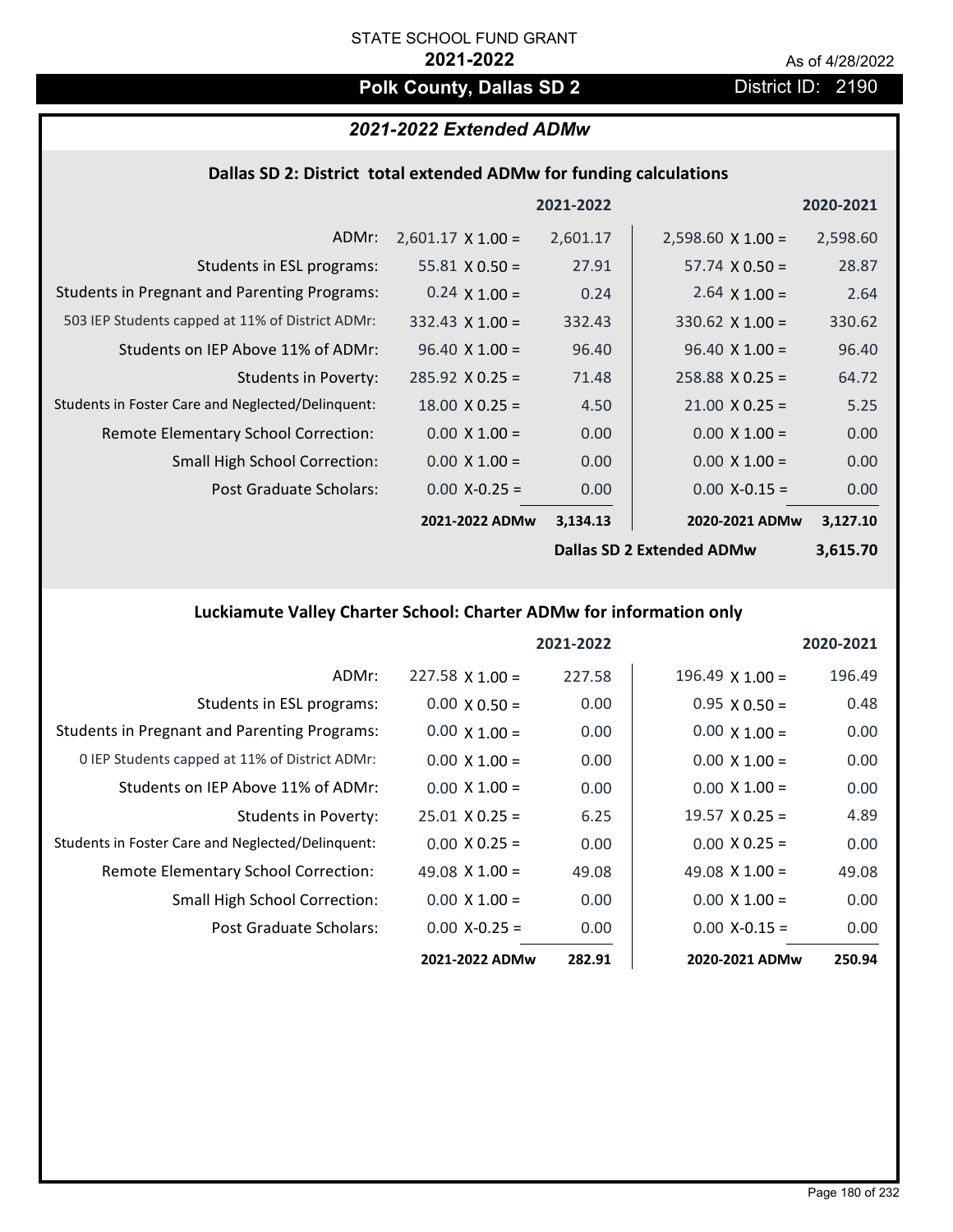## **Dallas Community Charter: Charter ADMw for information only**

|                                                     |                        | 2021-2022 |                        | 2020-2021 |
|-----------------------------------------------------|------------------------|-----------|------------------------|-----------|
| ADMr:                                               | $193.35 \times 1.00 =$ | 193.35    | $210.54 \times 1.00 =$ | 210.54    |
| Students in ESL programs:                           | $0.00 \times 0.50 =$   | 0.00      | $0.00 \times 0.50 =$   | 0.00      |
| <b>Students in Pregnant and Parenting Programs:</b> | $0.00 \times 1.00 =$   | 0.00      | $0.00 \times 1.00 =$   | 0.00      |
| 0 IEP Students capped at 11% of District ADMr:      | $0.00 \times 1.00 =$   | 0.00      | $0.00 \times 1.00 =$   | 0.00      |
| Students on IEP Above 11% of ADMr:                  | $0.00 \times 1.00 =$   | 0.00      | $0.00 \times 1.00 =$   | 0.00      |
| Students in Poverty:                                | $21.25 \times 0.25 =$  | 5.31      | $20.97 \times 0.25 =$  | 5.24      |
| Students in Foster Care and Neglected/Delinquent:   | $0.00 \times 0.25 =$   | 0.00      | $0.00 \times 0.25 =$   | 0.00      |
| Remote Elementary School Correction:                | $0.00 \times 1.00 =$   | 0.00      | $0.00 \times 1.00 =$   | 0.00      |
| <b>Small High School Correction:</b>                | $0.00 \times 1.00 =$   | 0.00      | $0.00 \times 1.00 =$   | 0.00      |
| Post Graduate Scholars:                             | $0.00 X - 0.25 =$      | 0.00      | $0.00 X - 0.15 =$      | 0.00      |
|                                                     | 2021-2022 ADMw         | 198.66    | 2020-2021 ADMw         | 215.78    |

**Dallas SD 2 Extended ADMw 3,615.70**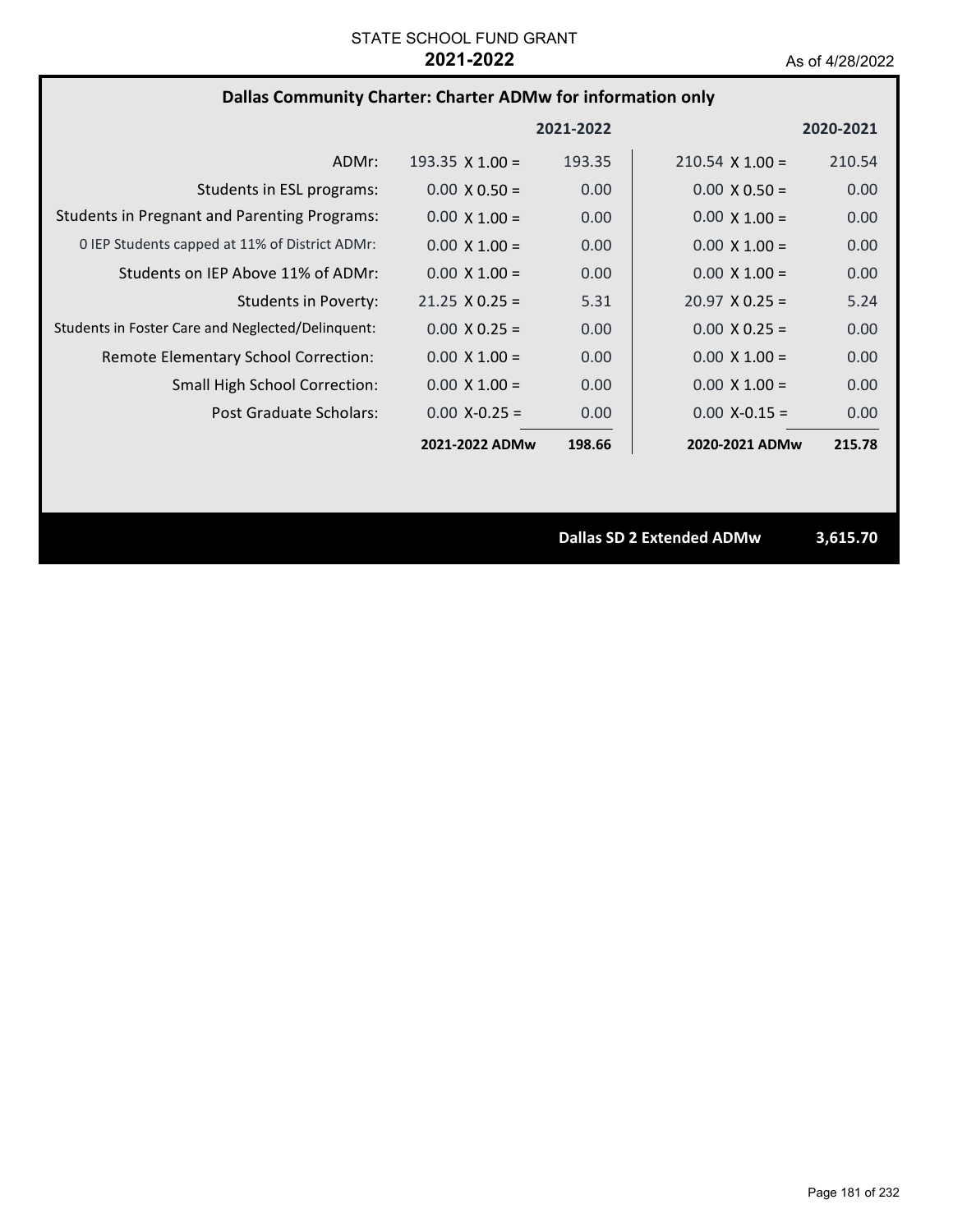# Polk County, Central SD 13J District ID: 2191

# *2021-2022 Extended ADMw*

## **Central SD 13J: District total extended ADMw for funding calculations**

|                                                     |                          | 2021-2022 |                                     | 2020-2021 |
|-----------------------------------------------------|--------------------------|-----------|-------------------------------------|-----------|
| ADMr:                                               | $3,169.62 \times 1.00 =$ | 3,169.62  | $3,042.10 \times 1.00 =$            | 3,042.10  |
| Students in ESL programs:                           | $535.10 \times 0.50 =$   | 267.55    | 473.85 $X$ 0.50 =                   | 236.93    |
| <b>Students in Pregnant and Parenting Programs:</b> | $0.00 \times 1.00 =$     | 0.00      | $0.00 \times 1.00 =$                | 0.00      |
| 379 IEP Students capped at 11% of District ADMr:    | $348.66$ X 1.00 =        | 348.66    | $319.00 \times 1.00 =$              | 319.00    |
| Students on IEP Above 11% of ADMr:                  | $0.00 \times 1.00 =$     | 0.00      | $0.00$ X $1.00 =$                   | 0.00      |
| <b>Students in Poverty:</b>                         | $368.52$ X 0.25 =        | 92.13     | 406.35 $X$ 0.25 =                   | 101.59    |
| Students in Foster Care and Neglected/Delinquent:   | $8.00 \times 0.25 =$     | 2.00      | $14.00 \times 0.25 =$               | 3.50      |
| Remote Elementary School Correction:                | $0.00 \times 1.00 =$     | 0.00      | $0.00 \times 1.00 =$                | 0.00      |
| <b>Small High School Correction:</b>                | $0.00 \times 1.00 =$     | 0.00      | $0.00 \times 1.00 =$                | 0.00      |
| <b>Post Graduate Scholars:</b>                      | $0.00$ X-0.25 =          | 0.00      | $0.00$ X-0.15 =                     | 0.00      |
|                                                     | 2021-2022 ADMw           | 3,879.96  | 2020-2021 ADMw                      | 3,703.11  |
|                                                     |                          |           | <b>Central SD 13J Extended ADMw</b> | 3,879.96  |
|                                                     |                          |           |                                     |           |
|                                                     |                          |           | <b>Central SD 13J Extended ADMw</b> | 3,879.96  |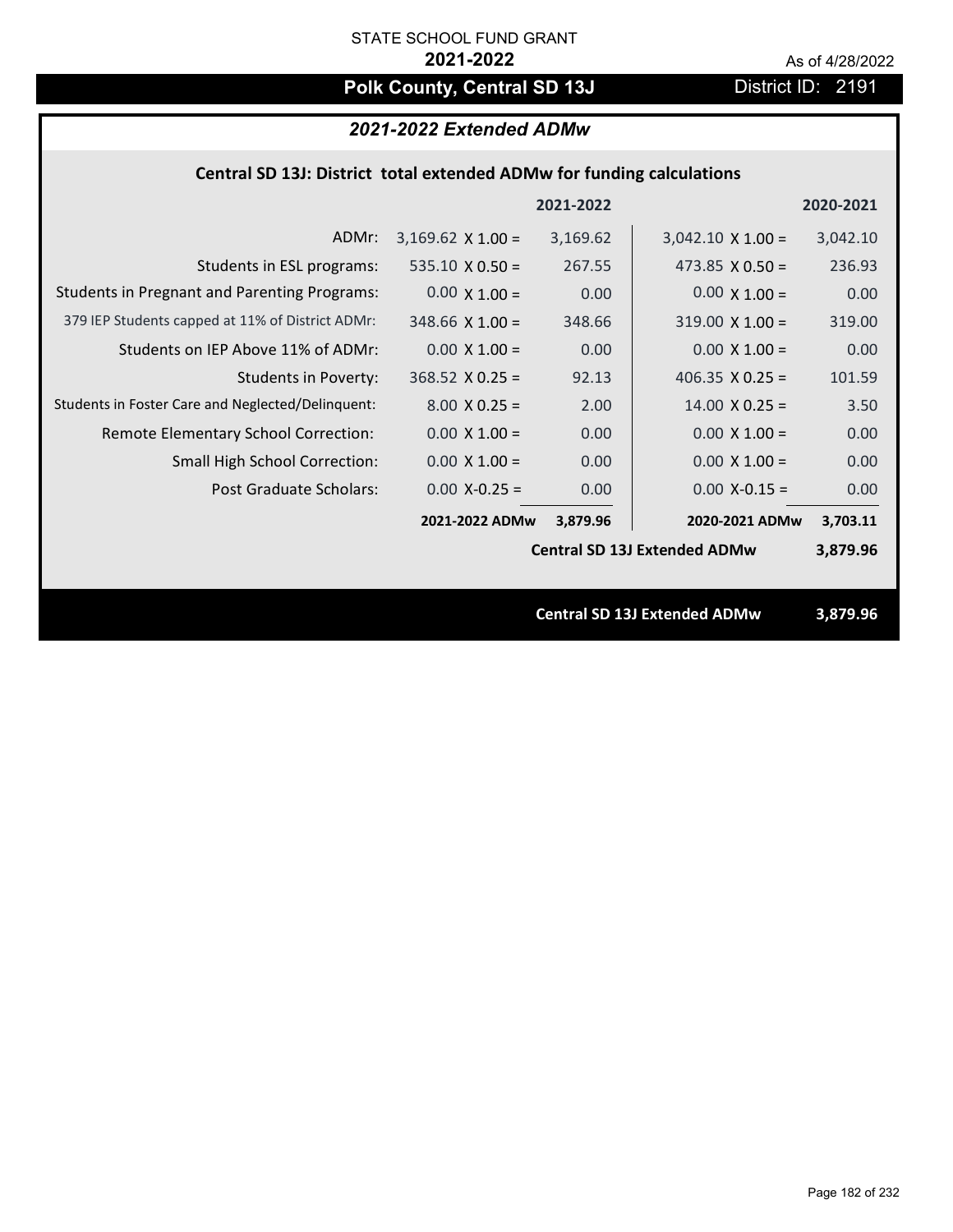# Polk County, Perrydale SD 21 **District ID: 2192**

# *2021-2022 Extended ADMw*

## **Perrydale SD 21: District total extended ADMw for funding calculations**

|                                                     |                        | 2021-2022 |                               | 2020-2021 |
|-----------------------------------------------------|------------------------|-----------|-------------------------------|-----------|
| ADMr:                                               | $301.31 \times 1.00 =$ | 301.31    | $294.01 \times 1.00 =$        | 294.01    |
| Students in ESL programs:                           | $3.00 \times 0.50 =$   | 1.50      | $3.00 \times 0.50 =$          | 1.50      |
| <b>Students in Pregnant and Parenting Programs:</b> | $0.00 \times 1.00 =$   | 0.00      | $0.00 \times 1.00 =$          | 0.00      |
| 25 IEP Students capped at 11% of District ADMr:     | $25.00 \times 1.00 =$  | 25.00     | $32.34 \times 1.00 =$         | 32.34     |
| Students on IEP Above 11% of ADMr:                  | $0.60 \times 1.00 =$   | 0.60      | $0.60$ X 1.00 =               | 0.60      |
| <b>Students in Poverty:</b>                         | $17.00 \times 0.25 =$  | 4.25      | $17.00 \times 0.25 =$         | 4.25      |
| Students in Foster Care and Neglected/Delinquent:   | 4.00 $X$ 0.25 =        | 1.00      | $2.00 \times 0.25 =$          | 0.50      |
| Remote Elementary School Correction:                | 41.38 $X$ 1.00 =       | 41.38     | 41.38 $\times$ 1.00 =         | 41.38     |
| <b>Small High School Correction:</b>                | 65.99 $X$ 1.00 =       | 65.99     | 65.99 $X$ 1.00 =              | 65.99     |
| Post Graduate Scholars:                             | $0.00$ X-0.25 =        | 0.00      | $0.00$ X-0.15 =               | 0.00      |
|                                                     | 2021-2022 ADMw         | 441.03    | 2020-2021 ADMw                | 440.57    |
|                                                     |                        |           | Perrydale SD 21 Extended ADMw | 441.03    |
|                                                     |                        |           |                               |           |
|                                                     |                        |           | Perrydale SD 21 Extended ADMw | 441.03    |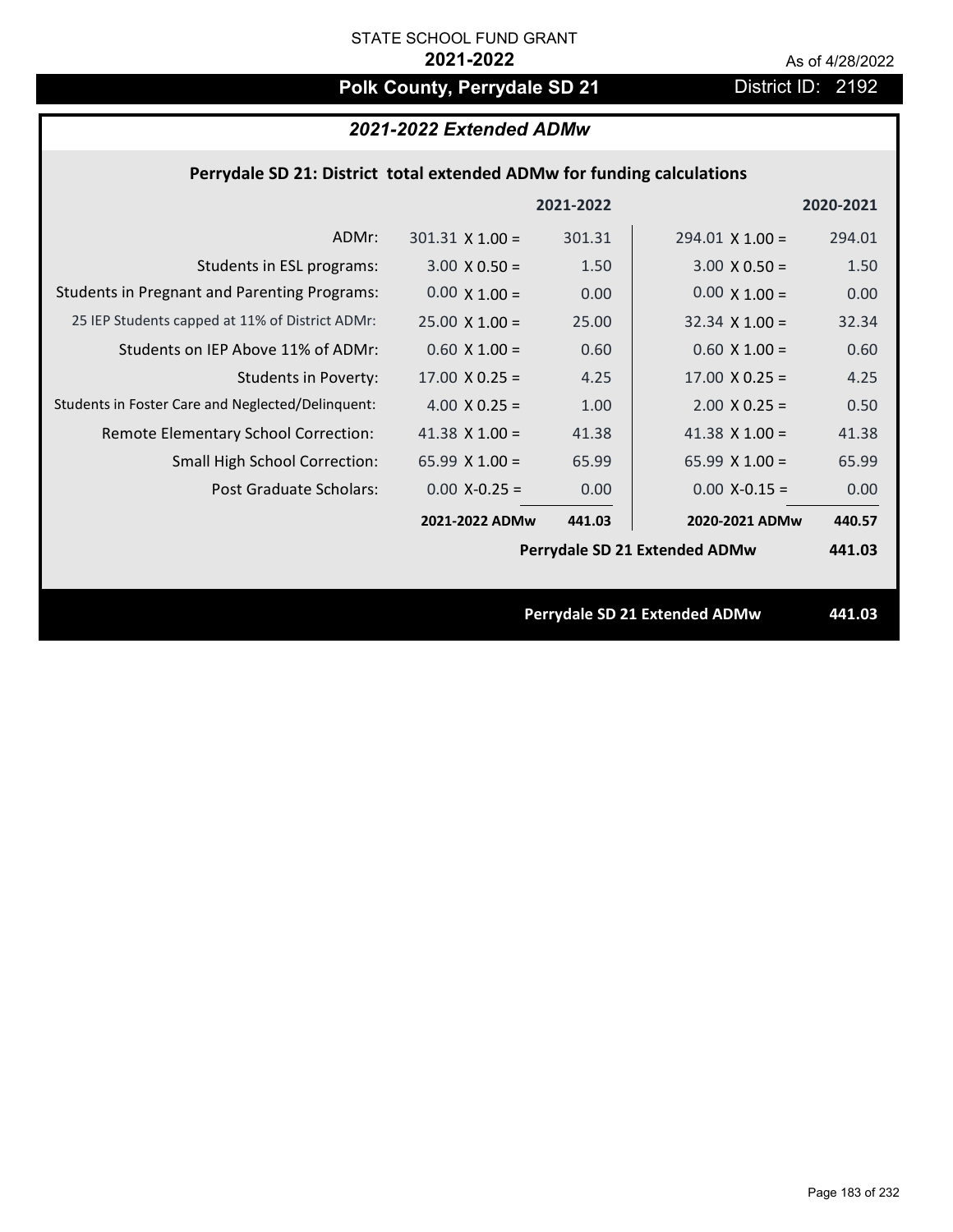# Polk County, Falls City SD 57 **District ID: 2193**

## *2021-2022 Extended ADMw*

## **Falls City SD 57: District total extended ADMw for funding calculations**

|                                                     |                       | 2021-2022 |                                       | 2020-2021 |
|-----------------------------------------------------|-----------------------|-----------|---------------------------------------|-----------|
| ADMr:                                               | $179.87$ X 1.00 =     | 179.87    | $170.88$ X $1.00 =$                   | 170.88    |
| Students in ESL programs:                           | $0.00 \times 0.50 =$  | 0.00      | $0.00 \times 0.50 =$                  | 0.00      |
| <b>Students in Pregnant and Parenting Programs:</b> | $0.00 \times 1.00 =$  | 0.00      | $0.00 \times 1.00 =$                  | 0.00      |
| 33 IEP Students capped at 11% of District ADMr:     | $19.79 \times 1.00 =$ | 19.79     | $18.80 \times 1.00 =$                 | 18.80     |
| Students on IEP Above 11% of ADMr:                  | $5.30 \times 1.00 =$  | 5.30      | $5.30 \times 1.00 =$                  | 5.30      |
| <b>Students in Poverty:</b>                         | 48.07 $X$ 0.25 =      | 12.02     | $52.23 \times 0.25 =$                 | 13.06     |
| Students in Foster Care and Neglected/Delinquent:   | $0.00 \times 0.25 =$  | 0.00      | $3.00 \times 0.25 =$                  | 0.75      |
| Remote Elementary School Correction:                | $70.57 \times 1.00 =$ | 70.57     | $70.57$ X 1.00 =                      | 70.57     |
| <b>Small High School Correction:</b>                | $50.46$ X $1.00 =$    | 50.46     | $50.46$ X 1.00 =                      | 50.46     |
| Post Graduate Scholars:                             | $0.00$ X-0.25 =       | 0.00      | $0.00$ X-0.15 =                       | 0.00      |
|                                                     | 2021-2022 ADMw        | 338.00    | 2020-2021 ADMw                        | 329.81    |
|                                                     |                       |           | <b>Falls City SD 57 Extended ADMw</b> | 338.00    |
|                                                     |                       |           |                                       |           |
|                                                     |                       |           | <b>Falls City SD 57 Extended ADMw</b> | 338.00    |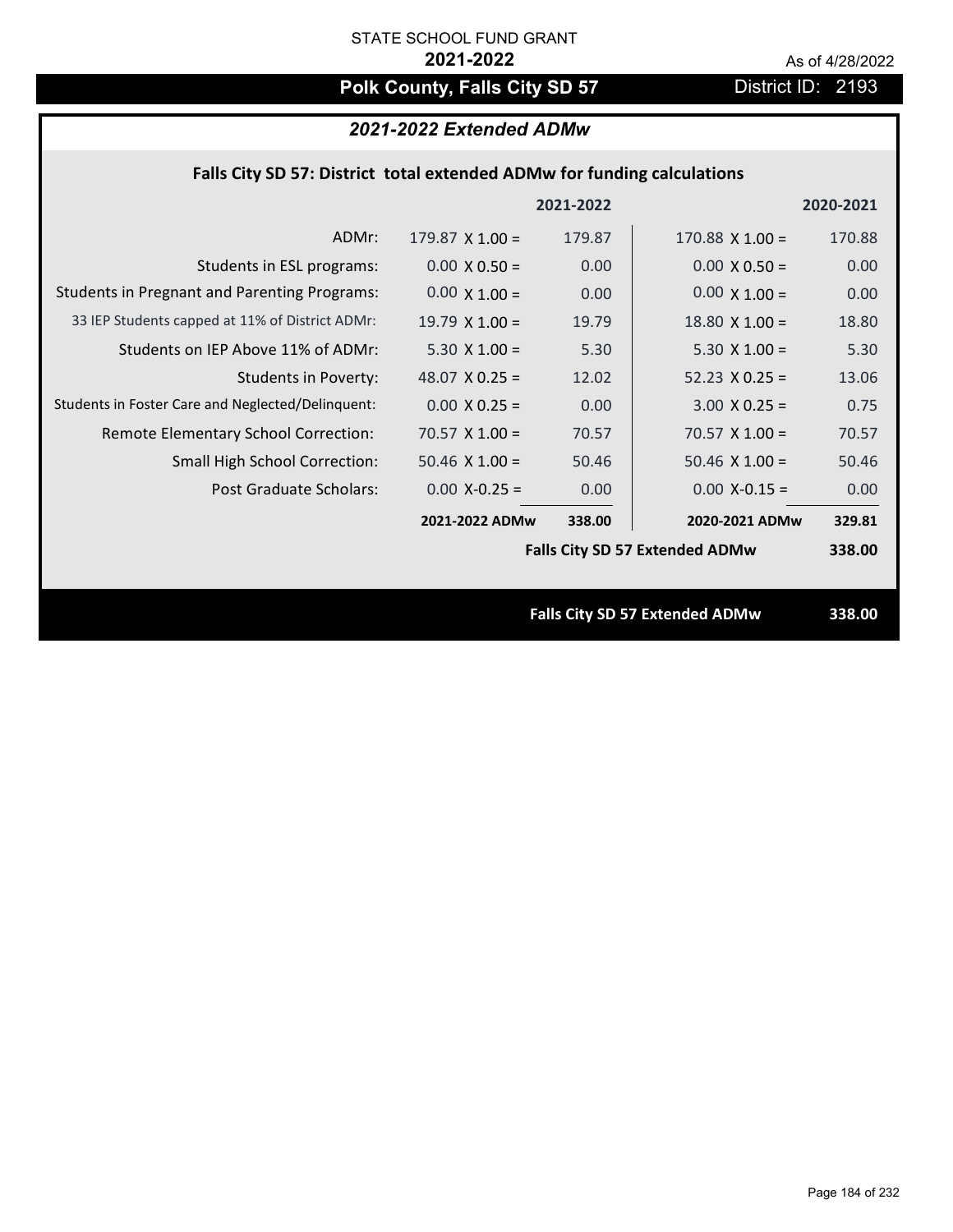# **Sherman County, Sherman County SD** District ID: 2195

| 2021-2022 Extended ADMw                                                  |                        |           |                                        |           |  |  |  |
|--------------------------------------------------------------------------|------------------------|-----------|----------------------------------------|-----------|--|--|--|
| Sherman County SD: District total extended ADMw for funding calculations |                        |           |                                        |           |  |  |  |
|                                                                          |                        | 2021-2022 |                                        | 2020-2021 |  |  |  |
| ADMr:                                                                    | $246.34 \times 1.00 =$ | 246.34    | $232.20 \times 1.00 =$                 | 232.20    |  |  |  |
| Students in ESL programs:                                                | $3.00 \times 0.50 =$   | 1.50      | $1.00 \times 0.50 =$                   | 0.50      |  |  |  |
| <b>Students in Pregnant and Parenting Programs:</b>                      | $0.00 \times 1.00 =$   | 0.00      | $0.00 \times 1.00 =$                   | 0.00      |  |  |  |
| 41 IEP Students capped at 11% of District ADMr:                          | $27.10 \times 1.00 =$  | 27.10     | $25.54 \times 1.00 =$                  | 25.54     |  |  |  |
| Students on IEP Above 11% of ADMr:                                       | $5.40 \times 1.00 =$   | 5.40      | $5.40 \times 1.00 =$                   | 5.40      |  |  |  |
| <b>Students in Poverty:</b>                                              | 44.00 $X$ 0.25 =       | 11.00     | 41.20 $X$ 0.25 =                       | 10.30     |  |  |  |
| Students in Foster Care and Neglected/Delinquent:                        | $1.00 \times 0.25 =$   | 0.25      | $2.00$ X 0.25 =                        | 0.50      |  |  |  |
| Remote Elementary School Correction:                                     | $60.23$ X $1.00 =$     | 60.23     | $60.23$ X 1.00 =                       | 60.23     |  |  |  |
| <b>Small High School Correction:</b>                                     | $50.46$ X 1.00 =       | 50.46     | $50.46$ X 1.00 =                       | 50.46     |  |  |  |
| Post Graduate Scholars:                                                  | $0.00$ X-0.25 =        | 0.00      | $0.00$ X-0.15 =                        | 0.00      |  |  |  |
|                                                                          | 2021-2022 ADMw         | 402.28    | 2020-2021 ADMw                         | 385.13    |  |  |  |
|                                                                          |                        |           | <b>Sherman County SD Extended ADMw</b> | 402.28    |  |  |  |
|                                                                          |                        |           |                                        |           |  |  |  |
| <b>Sherman County SD Extended ADMw</b>                                   |                        |           |                                        | 402.28    |  |  |  |
|                                                                          |                        |           |                                        |           |  |  |  |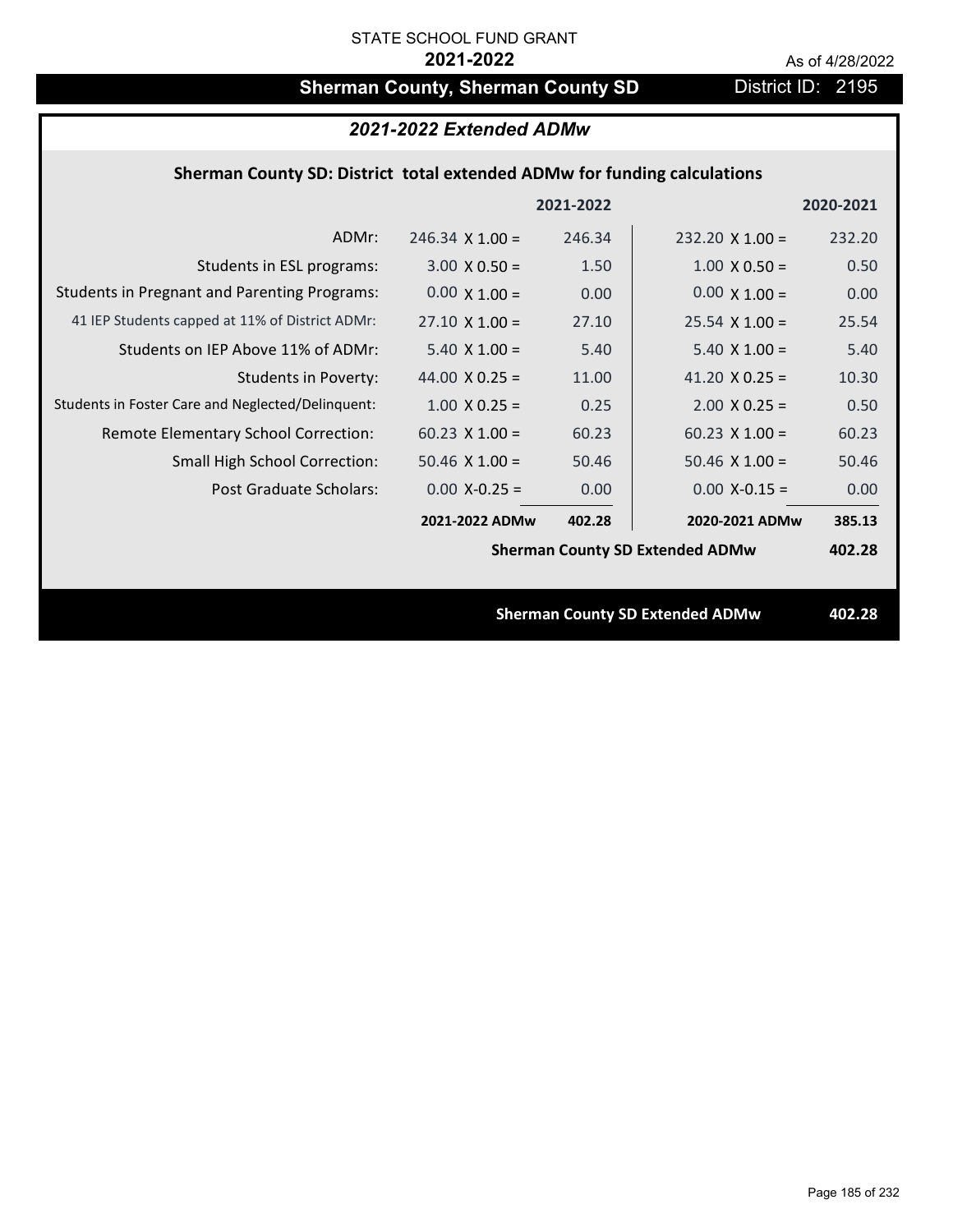# **Tillamook County, Tillamook SD 9** District ID: 2197

### *2021-2022 Extended ADMw*

### **Tillamook SD 9: District total extended ADMw for funding calculations**

|                                                     |                          | 2021-2022 |                                     | 2020-2021 |
|-----------------------------------------------------|--------------------------|-----------|-------------------------------------|-----------|
| ADMr:                                               | $2,111.17 \times 1.00 =$ | 2,111.17  | $2,075.29 \times 1.00 =$            | 2,075.29  |
| Students in ESL programs:                           | 169.83 $X$ 0.50 =        | 84.92     | $170.08 \times 0.50 =$              | 85.04     |
| <b>Students in Pregnant and Parenting Programs:</b> | 2.25 $\times$ 1.00 =     | 2.25      | $1.04 \times 1.00 =$                | 1.04      |
| 352 IEP Students capped at 11% of District ADMr:    | $232.23 \times 1.00 =$   | 232.23    | $228.28 \times 1.00 =$              | 228.28    |
| Students on IEP Above 11% of ADMr:                  | 48.00 $\times$ 1.00 =    | 48.00     | 48.00 $X$ 1.00 =                    | 48.00     |
| <b>Students in Poverty:</b>                         | $264.58 \times 0.25 =$   | 66.15     | $300.23$ X 0.25 =                   | 75.06     |
| Students in Foster Care and Neglected/Delinquent:   | $12.00 \times 0.25 =$    | 3.00      | $13.00 \times 0.25 =$               | 3.25      |
| Remote Elementary School Correction:                | $0.00 \times 1.00 =$     | 0.00      | $0.00 \times 1.00 =$                | 0.00      |
| <b>Small High School Correction:</b>                | $0.00 \times 1.00 =$     | 0.00      | $0.00 \times 1.00 =$                | 0.00      |
| Post Graduate Scholars:                             | $0.00$ X-0.25 =          | 0.00      | $0.00$ X-0.15 =                     | 0.00      |
|                                                     | 2021-2022 ADMw           | 2,547.71  | 2020-2021 ADMw                      | 2,515.96  |
|                                                     |                          |           | <b>Tillamook SD 9 Extended ADMw</b> | 2,547.71  |
|                                                     |                          |           |                                     |           |
|                                                     |                          |           | <b>Tillamook SD 9 Extended ADMw</b> | 2,547.71  |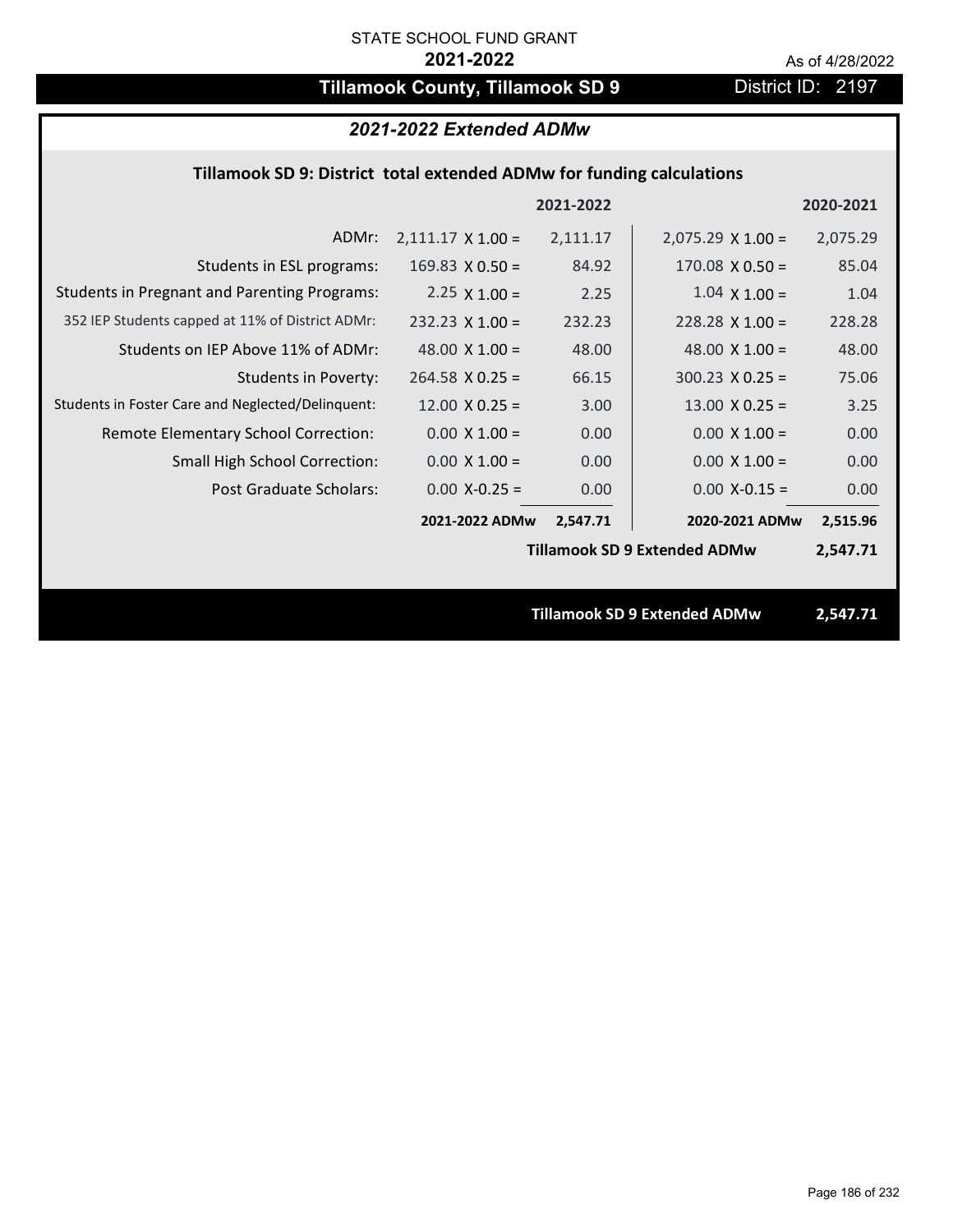# **Tillamook County, Neah-Kah-Nie SD 56** District ID: 2198

| 2021-2022 Extended ADMw                                                   |                        |           |                                  |           |  |  |
|---------------------------------------------------------------------------|------------------------|-----------|----------------------------------|-----------|--|--|
| Neah-Kah-Nie SD 56: District total extended ADMw for funding calculations |                        |           |                                  |           |  |  |
|                                                                           |                        | 2021-2022 |                                  | 2020-2021 |  |  |
| ADMr:                                                                     | 697.29 $\times$ 1.00 = | 697.29    | 682.35 $\times$ 1.00 =           | 682.35    |  |  |
| Students in ESL programs:                                                 | $27.31 \times 0.50 =$  | 13.66     | $29.25 \times 0.50 =$            | 14.63     |  |  |
| <b>Students in Pregnant and Parenting Programs:</b>                       | $0.00 \times 1.00 =$   | 0.00      | $0.00 \times 1.00 =$             | 0.00      |  |  |
| 100 IEP Students capped at 11% of District ADMr:                          | $76.70 \times 1.00 =$  | 76.70     | $75.06 \times 1.00 =$            | 75.06     |  |  |
| Students on IEP Above 11% of ADMr:                                        | $16.00 \times 1.00 =$  | 16.00     | $16.00 \times 1.00 =$            | 16.00     |  |  |
| <b>Students in Poverty:</b>                                               | $102.04$ X 0.25 =      | 25.51     | $96.72 \times 0.25 =$            | 24.18     |  |  |
| Students in Foster Care and Neglected/Delinquent:                         | $3.00 \times 0.25 =$   | 0.75      | $5.00 \times 0.25 =$             | 1.25      |  |  |
| Remote Elementary School Correction:                                      | $0.00 \times 1.00 =$   | 0.00      | $0.00 \times 1.00 =$             | 0.00      |  |  |
| <b>Small High School Correction:</b>                                      | $74.45$ X $1.00 =$     | 74.45     | $74.45$ X 1.00 =                 | 74.45     |  |  |
| Post Graduate Scholars:                                                   | $0.00$ X-0.25 =        | 0.00      | $0.00$ X-0.15 =                  | 0.00      |  |  |
|                                                                           | 2021-2022 ADMw         | 904.36    | 2020-2021 ADMw                   | 887.91    |  |  |
|                                                                           |                        |           | Neah-Kah-Nie SD 56 Extended ADMw | 904.36    |  |  |
|                                                                           |                        |           |                                  |           |  |  |
| Neah-Kah-Nie SD 56 Extended ADMw                                          |                        |           |                                  |           |  |  |
|                                                                           |                        |           |                                  |           |  |  |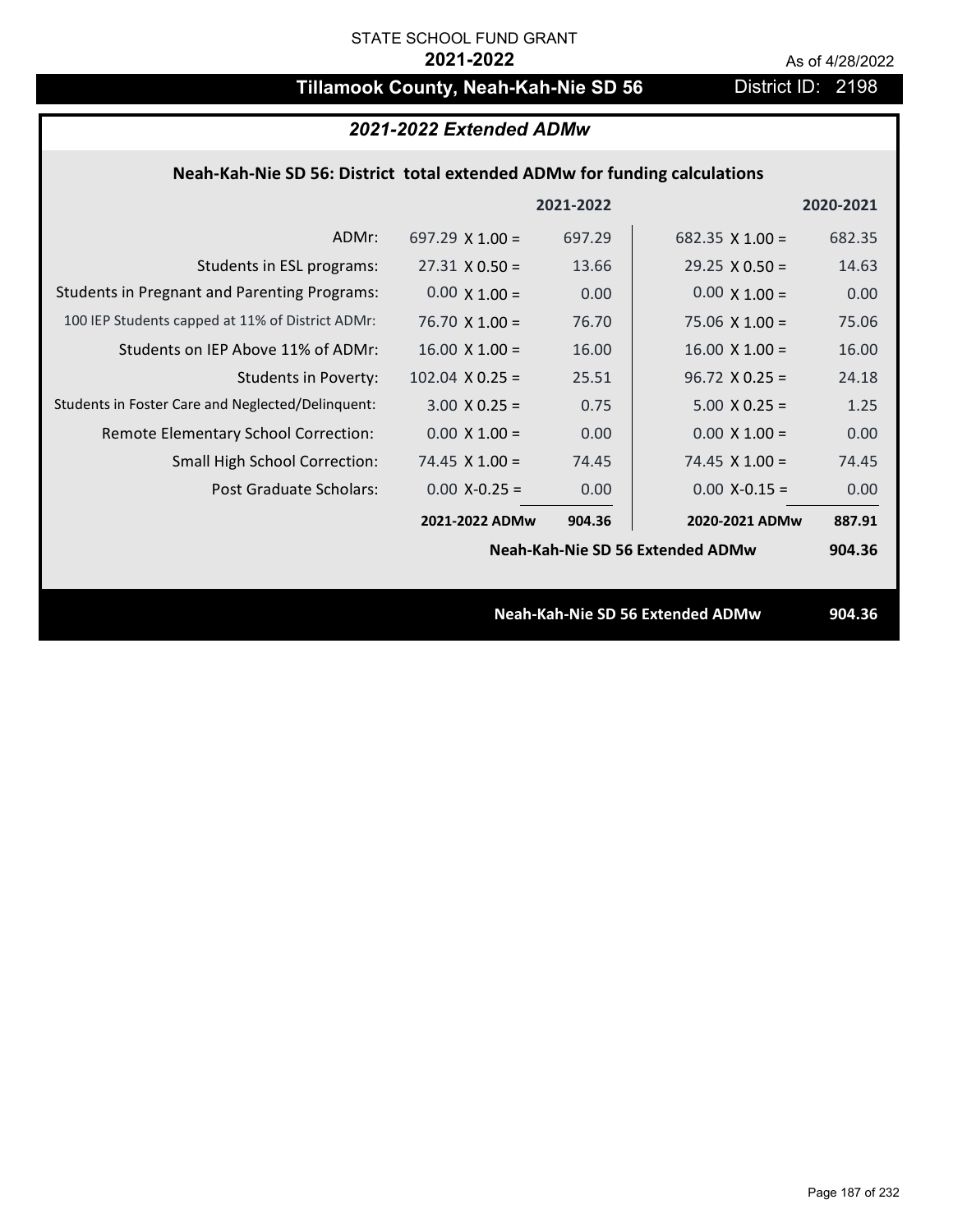# **Tillamook County, Nestucca Valley SD 101J** District ID: 2199

# *2021-2022 Extended ADMw*

## **Nestucca Valley SD 101J: District total extended ADMw for funding calculations**

|                                                     |                        | 2021-2022 |                                              | 2020-2021 |
|-----------------------------------------------------|------------------------|-----------|----------------------------------------------|-----------|
| ADMr:                                               | 474.67 $\times$ 1.00 = | 474.67    | 462.33 $X$ 1.00 =                            | 462.33    |
| Students in ESL programs:                           | $54.93 \times 0.50 =$  | 27.47     | $54.78 \times 0.50 =$                        | 27.39     |
| <b>Students in Pregnant and Parenting Programs:</b> | $0.00 \times 1.00 =$   | 0.00      | $0.00 \times 1.00 =$                         | 0.00      |
| 70 IEP Students capped at 11% of District ADMr:     | $52.21 \times 1.00 =$  | 52.21     | 50.86 $\times$ 1.00 =                        | 50.86     |
| Students on IEP Above 11% of ADMr:                  | 17.50 $X$ 1.00 =       | 17.50     | $17.50 \times 1.00 =$                        | 17.50     |
| <b>Students in Poverty:</b>                         | $62.20 \times 0.25 =$  | 15.55     | 66.05 $X$ 0.25 =                             | 16.51     |
| Students in Foster Care and Neglected/Delinquent:   | $0.00 \times 0.25 =$   | 0.00      | $1.00 \times 0.25 =$                         | 0.25      |
| Remote Elementary School Correction:                | $0.00 \times 1.00 =$   | 0.00      | $0.00 \times 1.00 =$                         | 0.00      |
| <b>Small High School Correction:</b>                | $87.07 \times 1.00 =$  | 87.07     | $87.07$ X 1.00 =                             | 87.07     |
| Post Graduate Scholars:                             | $0.00$ X-0.25 =        | 0.00      | $0.00$ X-0.15 =                              | 0.00      |
|                                                     | 2021-2022 ADMw         | 674.47    | 2020-2021 ADMw                               | 661.91    |
|                                                     |                        |           | <b>Nestucca Valley SD 101J Extended ADMw</b> | 674.47    |
|                                                     |                        |           |                                              |           |
|                                                     |                        |           | <b>Nestucca Valley SD 101J Extended ADMw</b> | 674.47    |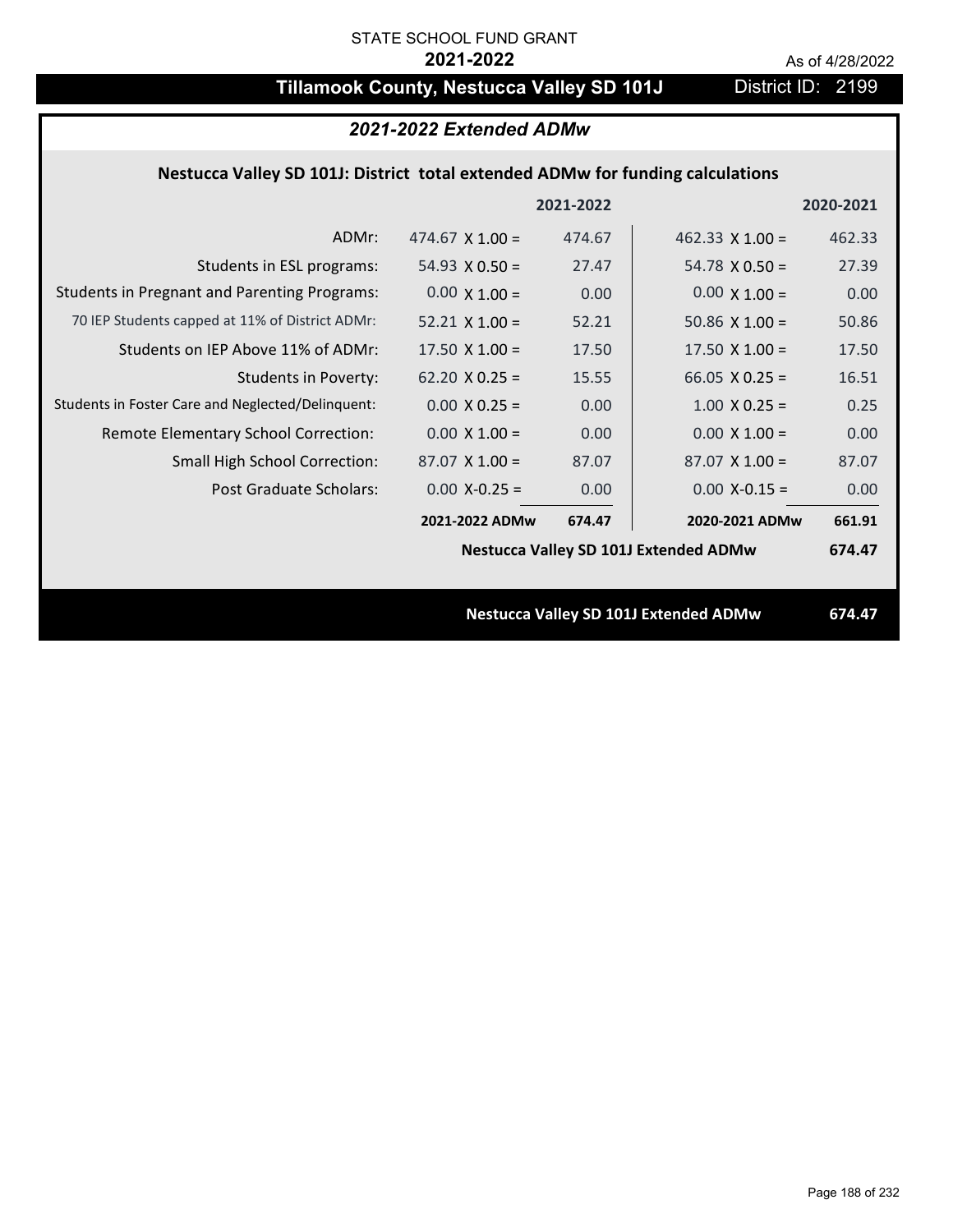# **Umatilla County, Helix SD 1** District ID: 2201

## *2021-2022 Extended ADMw*

|  | Helix SD 1: District total extended ADMw for funding calculations |           |
|--|-------------------------------------------------------------------|-----------|
|  | 2021-2022                                                         | 2020-2021 |

| ADMr:                                               | $159.99 \times 1.00 =$ | 159.99 | $162.49 \times 1.00 =$          | 162.49 |
|-----------------------------------------------------|------------------------|--------|---------------------------------|--------|
| Students in ESL programs:                           | $0.00 \times 0.50 =$   | 0.00   | $0.00 \times 0.50 =$            | 0.00   |
| <b>Students in Pregnant and Parenting Programs:</b> | $0.00 \times 1.00 =$   | 0.00   | $0.00 \times 1.00 =$            | 0.00   |
| 18 IEP Students capped at 11% of District ADMr:     | $17.60 \times 1.00 =$  | 17.60  | $17.00 \times 1.00 =$           | 17.00  |
| Students on IEP Above 11% of ADMr:                  | $0.00 \times 1.00 =$   | 0.00   | $0.00 X 1.00 =$                 | 0.00   |
| <b>Students in Poverty:</b>                         | $7.00 \times 0.25 =$   | 1.75   | $10.00 \times 0.25 =$           | 2.50   |
| Students in Foster Care and Neglected/Delinquent:   | $0.00 \times 0.25 =$   | 0.00   | $0.00 \times 0.25 =$            | 0.00   |
| Remote Elementary School Correction:                | $71.41$ X $1.00 =$     | 71.41  | $71.41$ X $1.00 =$              | 71.41  |
| <b>Small High School Correction:</b>                | $50.46$ X $1.00 =$     | 50.46  | $50.46$ X $1.00 =$              | 50.46  |
| Post Graduate Scholars:                             | $0.00$ X-0.25 =        | 0.00   | $0.00$ X-0.15 =                 | 0.00   |
|                                                     | 2021-2022 ADMw         | 301.21 | 2020-2021 ADMw                  | 303.86 |
|                                                     |                        |        | <b>Helix SD 1 Extended ADMw</b> | 303.86 |
|                                                     |                        |        |                                 |        |
|                                                     |                        |        | <b>Helix SD 1 Extended ADMw</b> | 303.86 |
|                                                     |                        |        |                                 |        |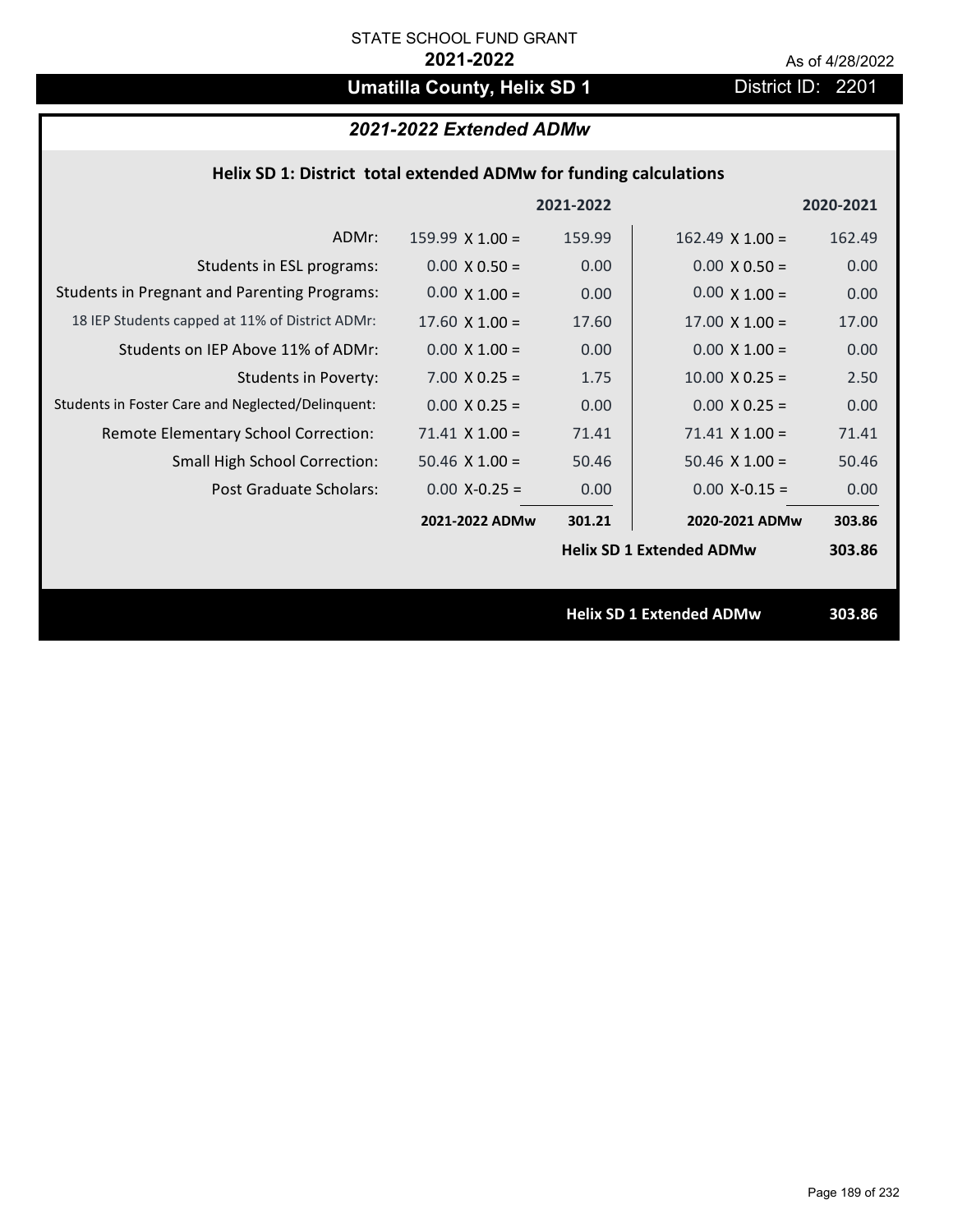# **Umatilla County, Pilot Rock SD 2** District ID: 2202

## *2021-2022 Extended ADMw*

### **Pilot Rock SD 2: District total extended ADMw for funding calculations**

|                                                     |                        | 2021-2022 |                                      | 2020-2021 |
|-----------------------------------------------------|------------------------|-----------|--------------------------------------|-----------|
| ADMr:                                               | $283.83 \times 1.00 =$ | 283.83    | $286.21$ X 1.00 =                    | 286.21    |
| Students in ESL programs:                           | $2.00 \times 0.50 =$   | 1.00      | $1.00 \times 0.50 =$                 | 0.50      |
| <b>Students in Pregnant and Parenting Programs:</b> | $0.00 \times 1.00 =$   | 0.00      | $0.00 \times 1.00 =$                 | 0.00      |
| 42 IEP Students capped at 11% of District ADMr:     | $31.22 \times 1.00 =$  | 31.22     | $31.48 \times 1.00 =$                | 31.48     |
| Students on IEP Above 11% of ADMr:                  | $0.20$ X 1.00 =        | 0.20      | $0.20$ X $1.00 =$                    | 0.20      |
| <b>Students in Poverty:</b>                         | $23.91$ X 0.25 =       | 5.98      | $33.35 \times 0.25 =$                | 8.34      |
| Students in Foster Care and Neglected/Delinquent:   | $2.00 \times 0.25 =$   | 0.50      | $2.00 \times 0.25 =$                 | 0.50      |
| Remote Elementary School Correction:                | 43.91 $\times$ 1.00 =  | 43.91     | 43.91 $\times$ 1.00 =                | 43.91     |
| <b>Small High School Correction:</b>                | 70.55 $X$ 1.00 =       | 70.55     | 70.55 $X$ 1.00 =                     | 70.55     |
| Post Graduate Scholars:                             | $0.00$ X-0.25 =        | 0.00      | $0.00$ X-0.15 =                      | 0.00      |
|                                                     | 2021-2022 ADMw         | 437.19    | 2020-2021 ADMw                       | 441.69    |
|                                                     |                        |           | <b>Pilot Rock SD 2 Extended ADMw</b> | 441.69    |
|                                                     |                        |           |                                      |           |
|                                                     |                        |           | <b>Pilot Rock SD 2 Extended ADMw</b> | 441.69    |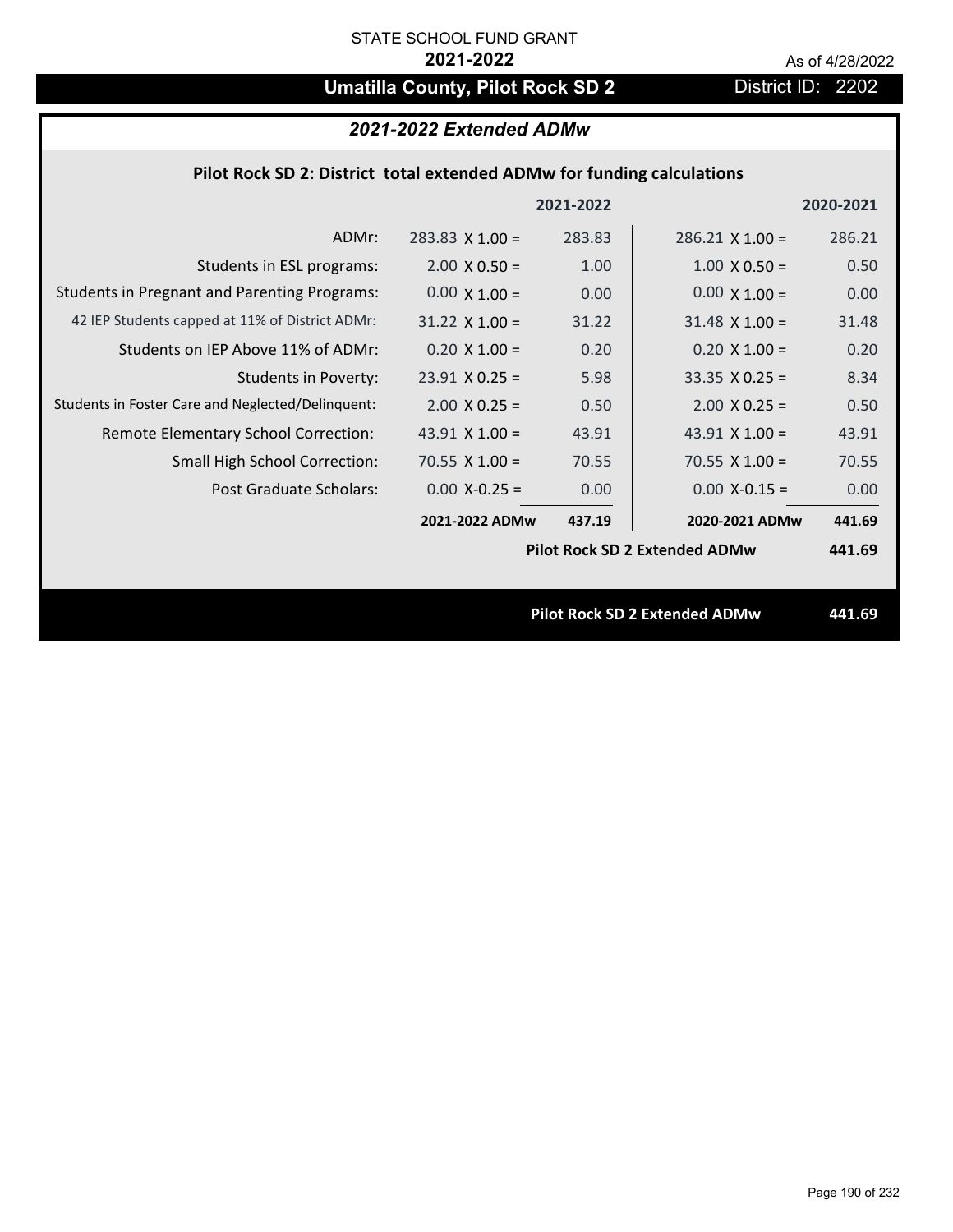# **Umatilla County, Echo SD 5** District ID: 2203

## *2021-2022 Extended ADMw*

|                                                     |                        | 2021-2022 |                                | 2020-2021 |
|-----------------------------------------------------|------------------------|-----------|--------------------------------|-----------|
| ADMr:                                               | $303.03 \times 1.00 =$ | 303.03    | $286.71$ X 1.00 =              | 286.71    |
| Students in ESL programs:                           | $5.00 \times 0.50 =$   | 2.50      | 4.44 $\times$ 0.50 =           | 2.22      |
| <b>Students in Pregnant and Parenting Programs:</b> | $0.00 \times 1.00 =$   | 0.00      | $0.00 \times 1.00 =$           | 0.00      |
| 38 IEP Students capped at 11% of District ADMr:     | $33.33 \times 1.00 =$  | 33.33     | $31.54 \times 1.00 =$          | 31.54     |
| Students on IEP Above 11% of ADMr:                  | $0.00 \times 1.00 =$   | 0.00      | $0.00 \times 1.00 =$           | 0.00      |
| <b>Students in Poverty:</b>                         | $17.00 \times 0.25 =$  | 4.25      | $24.00 \times 0.25 =$          | 6.00      |
| Students in Foster Care and Neglected/Delinquent:   | $0.00 \times 0.25 =$   | 0.00      | $1.00 \times 0.25 =$           | 0.25      |
| Remote Elementary School Correction:                | 41.65 $\times$ 1.00 =  | 41.65     | 41.65 $X$ 1.00 =               | 41.65     |
| <b>Small High School Correction:</b>                | $62.28 \times 1.00 =$  | 62.28     | $62.28 \times 1.00 =$          | 62.28     |
| Post Graduate Scholars:                             | $0.00$ X-0.25 =        | 0.00      | $0.00$ X-0.15 =                | 0.00      |
|                                                     | 2021-2022 ADMw         | 447.04    | 2020-2021 ADMw                 | 430.65    |
|                                                     |                        |           | <b>Echo SD 5 Extended ADMw</b> | 447.04    |
|                                                     |                        |           |                                |           |
|                                                     |                        |           | <b>Echo SD 5 Extended ADMw</b> | 447.04    |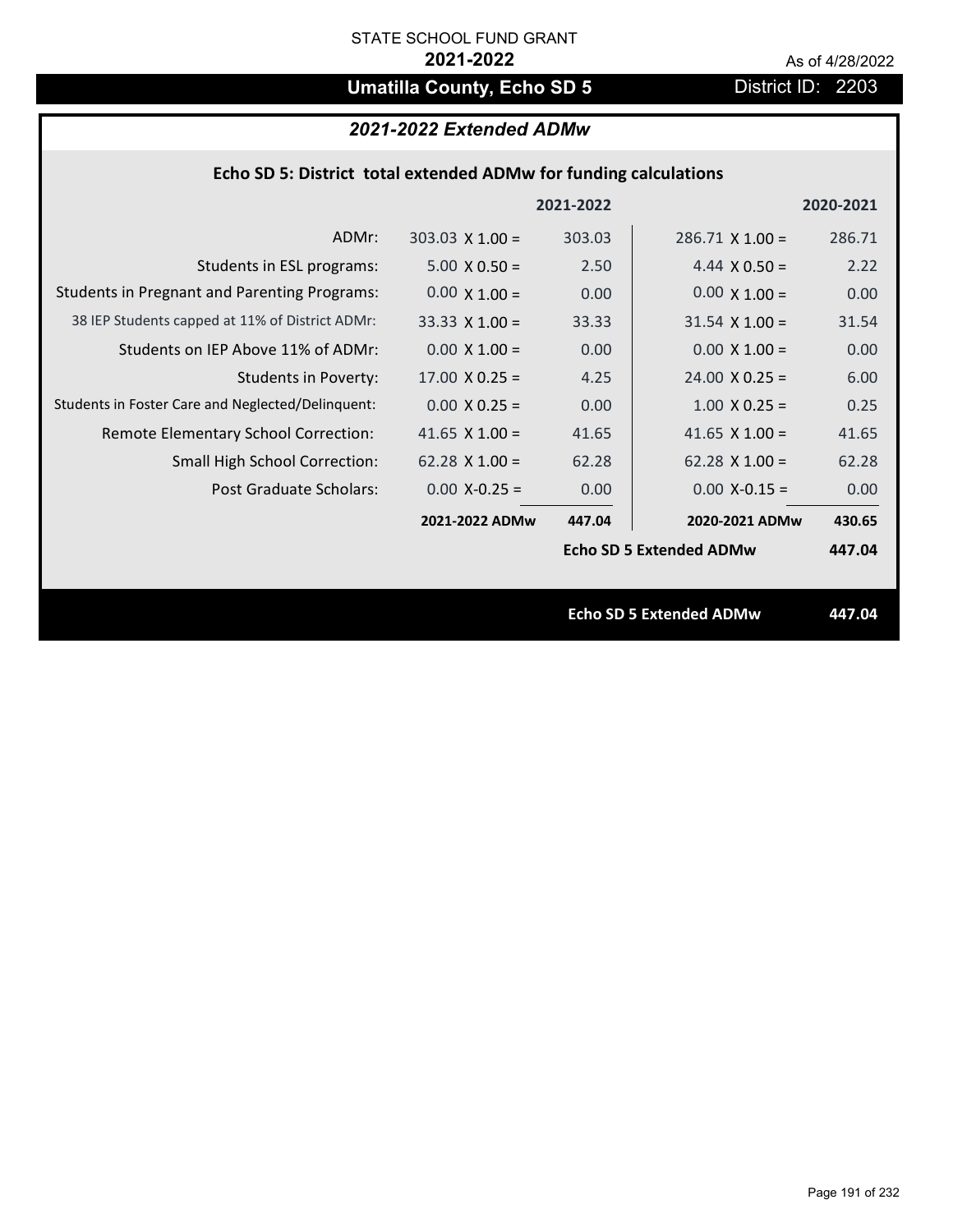# **Umatilla County, Umatilla SD 6R** District ID: 2204

| 2021-2022 Extended ADMw |  |  |
|-------------------------|--|--|
|-------------------------|--|--|

### **Umatilla SD 6R: District total extended ADMw for funding calculations**

|                                                     |                          | 2021-2022 |                                     | 2020-2021 |
|-----------------------------------------------------|--------------------------|-----------|-------------------------------------|-----------|
| ADMr:                                               | $1,361.62 \times 1.00 =$ | 1,361.62  | $1,419.23 \times 1.00 =$            | 1,419.23  |
| Students in ESL programs:                           | $402.16 \times 0.50 =$   | 201.08    | $400.31 \times 0.50 =$              | 200.16    |
| <b>Students in Pregnant and Parenting Programs:</b> | 4.77 $\times$ 1.00 =     | 4.77      | 5.47 $\times$ 1.00 =                | 5.47      |
| 153 IEP Students capped at 11% of District ADMr:    | $149.78 \times 1.00 =$   | 149.78    | 133.00 $\times$ 1.00 =              | 133.00    |
| Students on IEP Above 11% of ADMr:                  | $0.00 \times 1.00 =$     | 0.00      | $0.00 \times 1.00 =$                | 0.00      |
| <b>Students in Poverty:</b>                         | $204.71$ X 0.25 =        | 51.18     | $292.70$ X 0.25 =                   | 73.18     |
| Students in Foster Care and Neglected/Delinquent:   | $5.00 \times 0.25 =$     | 1.25      | $6.00 \times 0.25 =$                | 1.50      |
| Remote Elementary School Correction:                | $0.00 \times 1.00 =$     | 0.00      | $0.00 \times 1.00 =$                | 0.00      |
| <b>Small High School Correction:</b>                | $0.00 \times 1.00 =$     | 0.00      | $0.00 \times 1.00 =$                | 0.00      |
| Post Graduate Scholars:                             | $0.00$ X-0.25 =          | 0.00      | $0.00$ X-0.15 =                     | 0.00      |
|                                                     | 2021-2022 ADMw           | 1,769.68  | 2020-2021 ADMw                      | 1,832.53  |
|                                                     |                          |           | <b>Umatilla SD 6R Extended ADMw</b> | 1,832.53  |
|                                                     |                          |           |                                     |           |
|                                                     |                          |           | <b>Umatilla SD 6R Extended ADMw</b> | 1,832.53  |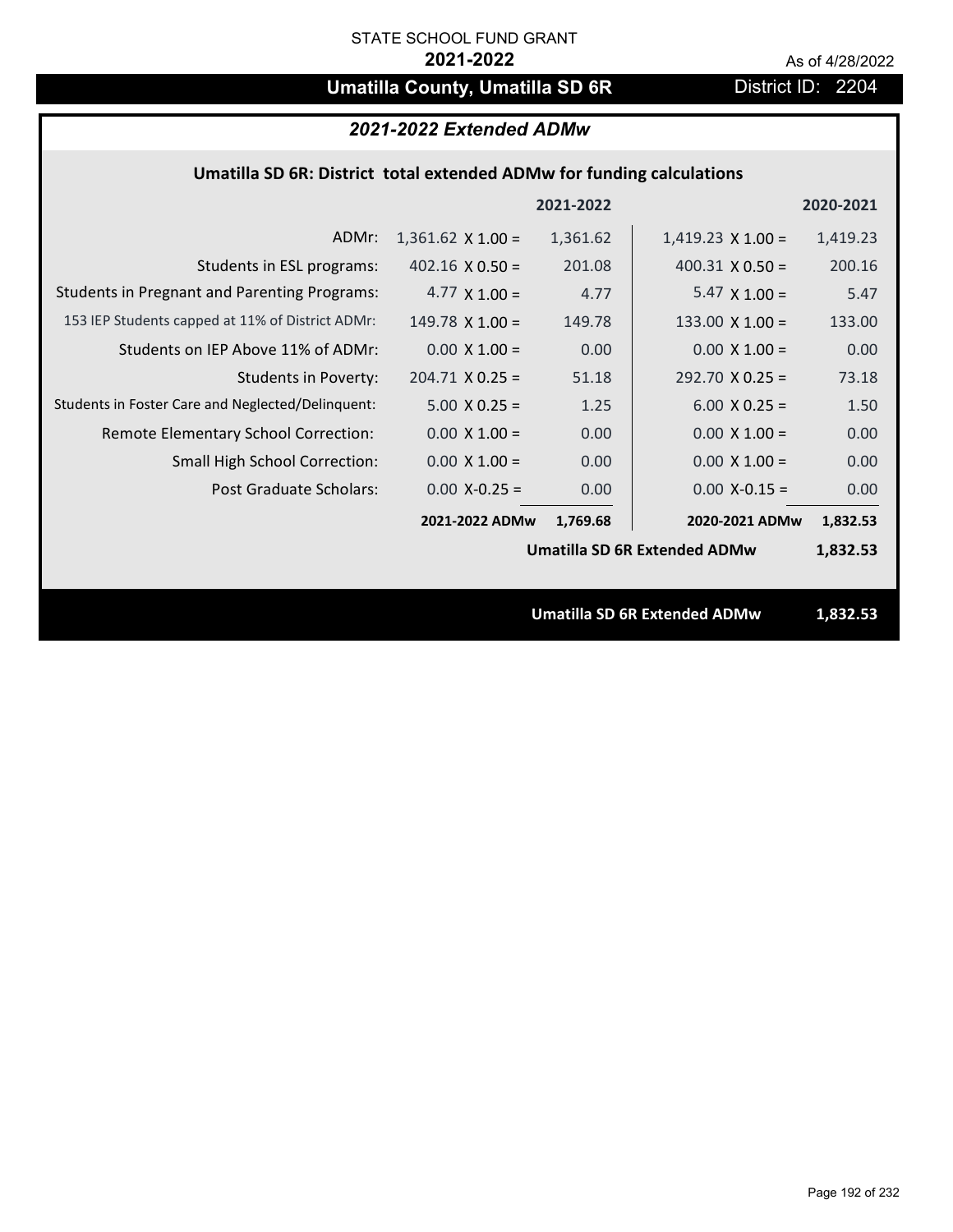# **Umatilla County, Milton-Freewater Unified SD 7** District ID: 2205

| 2021-2022 Extended ADMw                                                              |                                                    |           |                                             |           |
|--------------------------------------------------------------------------------------|----------------------------------------------------|-----------|---------------------------------------------|-----------|
| Milton-Freewater Unified SD 7: District total extended ADMw for funding calculations |                                                    |           |                                             |           |
|                                                                                      |                                                    | 2021-2022 |                                             | 2020-2021 |
| ADMr:                                                                                | $1,670.59 \times 1.00 =$                           | 1,670.59  | $1,654.33 \times 1.00 =$                    | 1,654.33  |
| Students in ESL programs:                                                            | $355.33 \times 0.50 =$                             | 177.67    | $351.49 \times 0.50 =$                      | 175.75    |
| <b>Students in Pregnant and Parenting Programs:</b>                                  | $0.00 \times 1.00 =$                               | 0.00      | $0.00 \times 1.00 =$                        | 0.00      |
| 233 IEP Students capped at 11% of District ADMr:                                     | 183.76 $X$ 1.00 =                                  | 183.76    | $181.98 \times 1.00 =$                      | 181.98    |
| Students on IEP Above 11% of ADMr:                                                   | $6.00 \times 1.00 =$                               | 6.00      | $6.00 \times 1.00 =$                        | 6.00      |
| <b>Students in Poverty:</b>                                                          | $219.46$ X 0.25 =                                  | 54.87     | $299.25 \times 0.25 =$                      | 74.81     |
| Students in Foster Care and Neglected/Delinquent:                                    | $8.00 \times 0.25 =$                               | 2.00      | $6.00 \times 0.25 =$                        | 1.50      |
| Remote Elementary School Correction:                                                 | $0.00 \times 1.00 =$                               | 0.00      | $0.00 \times 1.00 =$                        | 0.00      |
| Small High School Correction:                                                        | $0.00 \times 1.00 =$                               | 0.00      | $0.00 \times 1.00 =$                        | 0.00      |
| <b>Post Graduate Scholars:</b>                                                       | $0.00$ X-0.25 =                                    | 0.00      | $0.00$ X-0.15 =                             | 0.00      |
|                                                                                      | 2021-2022 ADMw                                     | 2,094.88  | 2020-2021 ADMw                              | 2,094.36  |
|                                                                                      | <b>Milton-Freewater Unified SD 7 Extended ADMw</b> |           |                                             | 2,094.88  |
|                                                                                      |                                                    |           |                                             |           |
|                                                                                      |                                                    |           | Milton-Freewater Unified SD 7 Extended ADMw | 2,094.88  |
|                                                                                      |                                                    |           |                                             |           |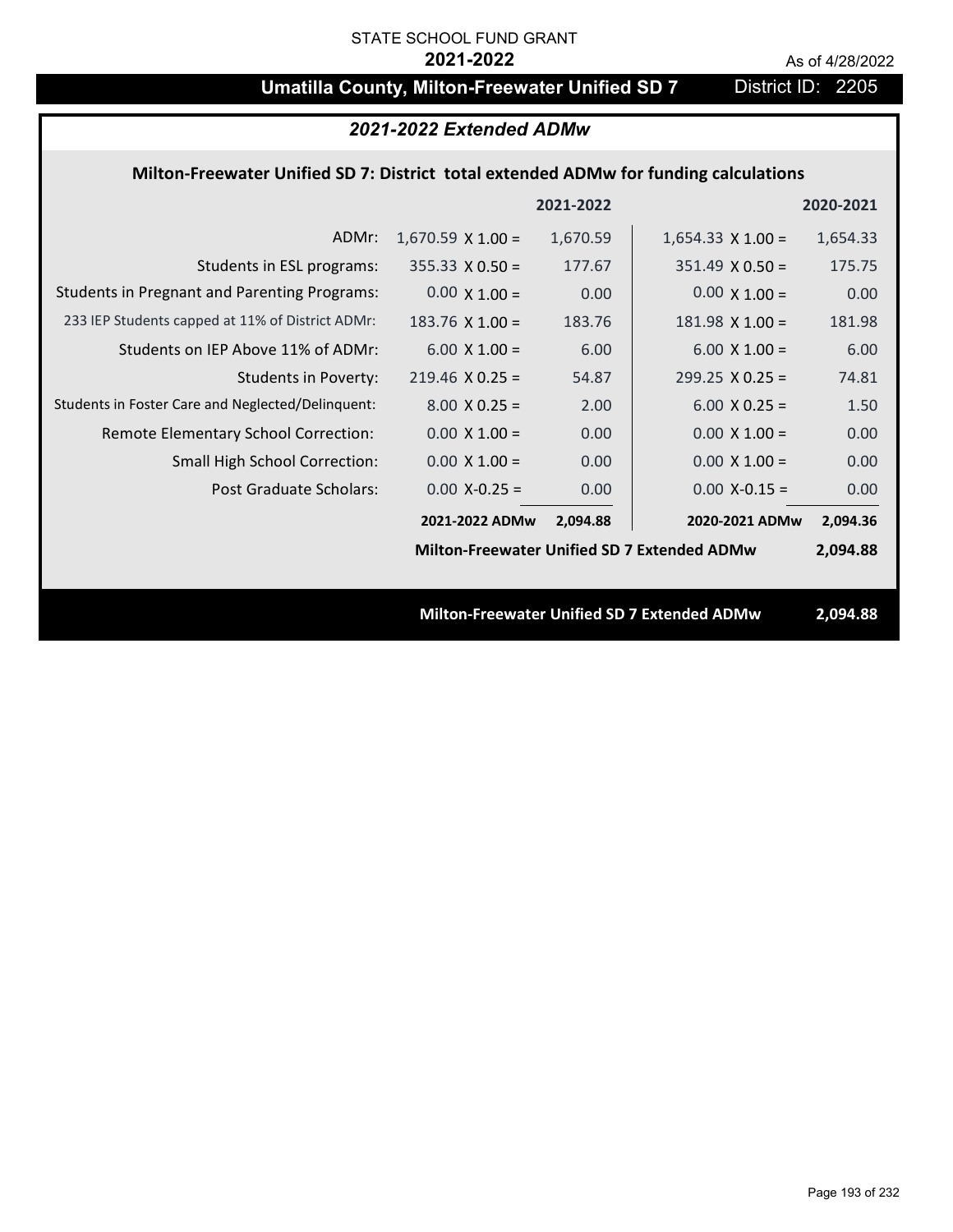# **Umatilla County, Hermiston SD 8** District ID: 2206

| 2021-2022 Extended ADMw                                               |                          |           |                                     |           |
|-----------------------------------------------------------------------|--------------------------|-----------|-------------------------------------|-----------|
| Hermiston SD 8: District total extended ADMw for funding calculations |                          |           |                                     |           |
|                                                                       |                          | 2021-2022 |                                     | 2020-2021 |
| ADMr:                                                                 | $5,423.21 \times 1.00 =$ | 5,423.21  | $5,476.50 \times 1.00 =$            | 5,476.50  |
| Students in ESL programs:                                             | $1,032.68$ X 0.50 =      | 516.34    | $976.29 \times 0.50 =$              | 488.15    |
| <b>Students in Pregnant and Parenting Programs:</b>                   | $3.77 \times 1.00 =$     | 3.77      | $3.05 \times 1.00 =$                | 3.05      |
| 677 IEP Students capped at 11% of District ADMr:                      | 596.55 $\times$ 1.00 =   | 596.55    | $602.42 \times 1.00 =$              | 602.42    |
| Students on IEP Above 11% of ADMr:                                    | $2.10 \times 1.00 =$     | 2.10      | $2.10 \times 1.00 =$                | 2.10      |
| <b>Students in Poverty:</b>                                           | $598.00 \times 0.25 =$   | 149.50    | $839.00 \times 0.25 =$              | 209.75    |
| Students in Foster Care and Neglected/Delinquent:                     | $51.00 \times 0.25 =$    | 12.75     | $54.00 \times 0.25 =$               | 13.50     |
| Remote Elementary School Correction:                                  | $0.00 \times 1.00 =$     | 0.00      | $0.00 \times 1.00 =$                | 0.00      |
| <b>Small High School Correction:</b>                                  | $0.00 \times 1.00 =$     | 0.00      | $0.00 \times 1.00 =$                | 0.00      |
| <b>Post Graduate Scholars:</b>                                        | $0.00$ X-0.25 =          | 0.00      | $0.00$ X-0.15 =                     | 0.00      |
|                                                                       | 2021-2022 ADMw           | 6,704.22  | 2020-2021 ADMw                      | 6,795.46  |
|                                                                       |                          |           | <b>Hermiston SD 8 Extended ADMw</b> | 6,795.46  |
|                                                                       |                          |           |                                     |           |
|                                                                       |                          |           | <b>Hermiston SD 8 Extended ADMw</b> | 6,795.46  |
|                                                                       |                          |           |                                     |           |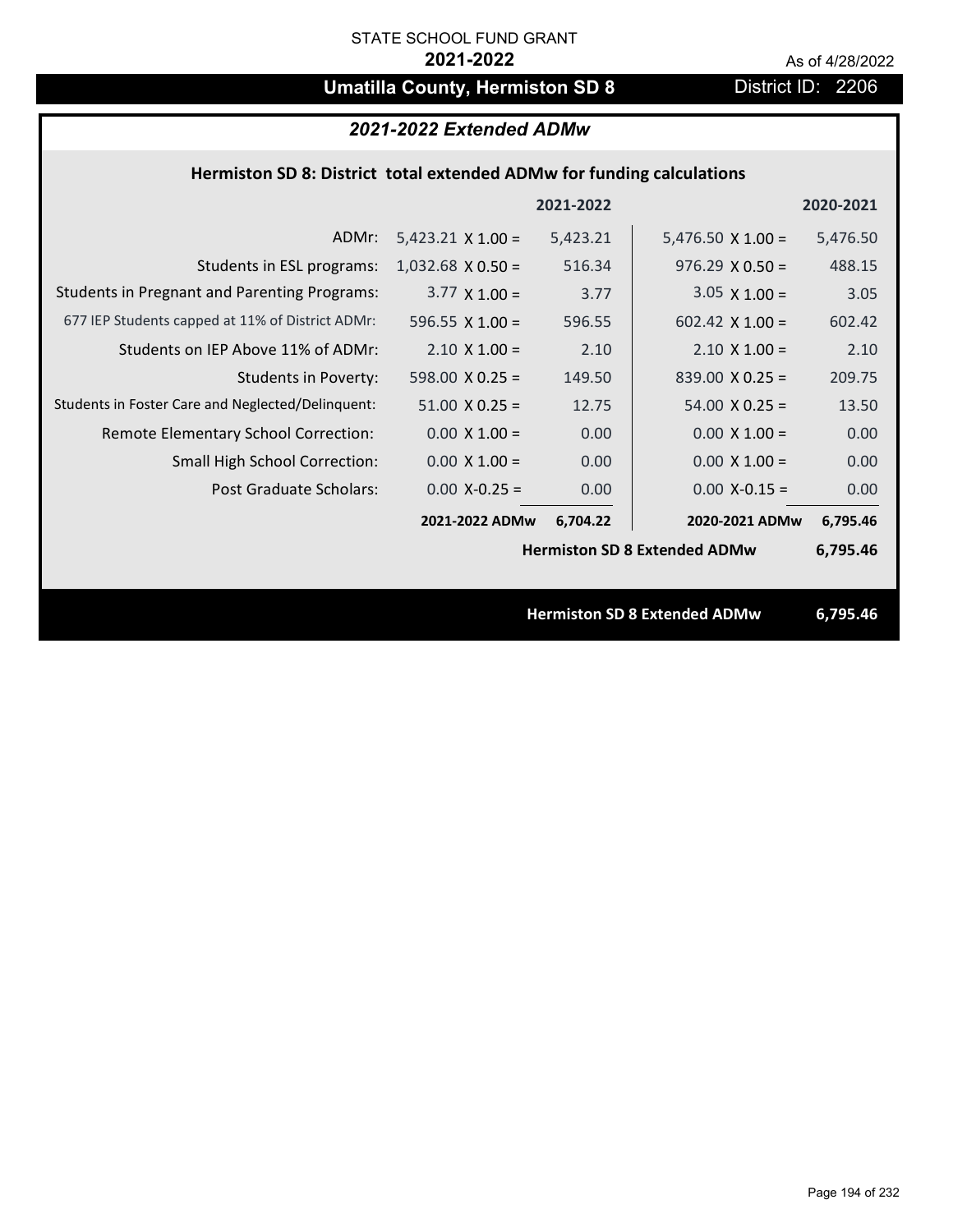# **Umatilla County, Pendleton SD 16** District ID: 2207

### *2021-2022 Extended ADMw*

### **Pendleton SD 16: District total extended ADMw for funding calculations**

|                                                     |                          | 2021-2022 |                          | 2020-2021 |
|-----------------------------------------------------|--------------------------|-----------|--------------------------|-----------|
| ADMr:                                               | $2,932.01 \times 1.00 =$ | 2,932.01  | $2,908.78 \times 1.00 =$ | 2,908.78  |
| Students in ESL programs:                           | $104.48 \times 0.50 =$   | 52.24     | $92.52 \times 0.50 =$    | 46.26     |
| <b>Students in Pregnant and Parenting Programs:</b> | $0.00 \times 1.00 =$     | 0.00      | $0.00 \times 1.00 =$     | 0.00      |
| 467 IEP Students capped at 11% of District ADMr:    | $332.17 \times 1.00 =$   | 332.17    | $329.15 \times 1.00 =$   | 329.15    |
| Students on IEP Above 11% of ADMr:                  | 48.30 $\times$ 1.00 =    | 48.30     | 48.30 $\times$ 1.00 =    | 48.30     |
| <b>Students in Poverty:</b>                         | $333.35 \times 0.25 =$   | 83.34     | 412.45 $X$ 0.25 =        | 103.11    |
| Students in Foster Care and Neglected/Delinquent:   | $18.00 \times 0.25 =$    | 4.50      | 46.00 $X$ 0.25 =         | 11.50     |
| Remote Elementary School Correction:                | $0.00 \times 1.00 =$     | 0.00      | $0.00 \times 1.00 =$     | 0.00      |
| <b>Small High School Correction:</b>                | $0.00 \times 1.00 =$     | 0.00      | $0.00 \times 1.00 =$     | 0.00      |
| Post Graduate Scholars:                             | $0.00$ X-0.25 =          | 0.00      | $0.00$ X-0.15 =          | 0.00      |
|                                                     | 2021-2022 ADMw           | 3,452.55  | 2020-2021 ADMw           | 3,447.10  |

**Pendleton SD 16 Extended ADMw**

**3,543.10**

## **Nixyaawii Community School: Charter ADMw for information only**

|                                                     |                       | 2021-2022 |                       | 2020-2021 |
|-----------------------------------------------------|-----------------------|-----------|-----------------------|-----------|
| ADMr:                                               | $87.68 \times 1.00 =$ | 87.68     | $83.46 \times 1.00 =$ | 83.46     |
| Students in ESL programs:                           | $0.75 \times 0.50 =$  | 0.38      | $0.03 \times 0.50 =$  | 0.02      |
| <b>Students in Pregnant and Parenting Programs:</b> | $0.00 \times 1.00 =$  | 0.00      | $0.00 \times 1.00 =$  | 0.00      |
| 0 IEP Students capped at 11% of District ADMr:      | $0.00 \times 1.00 =$  | 0.00      | $0.00 \times 1.00 =$  | 0.00      |
| Students on IEP Above 11% of ADMr:                  | $0.00 \times 1.00 =$  | 0.00      | $0.00 \times 1.00 =$  | 0.00      |
| Students in Poverty:                                | $9.97 \times 0.25 =$  | 2.49      | 11.83 $\times$ 0.25 = | 2.96      |
| Students in Foster Care and Neglected/Delinquent:   | $0.00 \times 0.25 =$  | 0.00      | $0.00 \times 0.25 =$  | 0.00      |
| Remote Elementary School Correction:                | $0.00 \times 1.00 =$  | 0.00      | $0.00 \times 1.00 =$  | 0.00      |
| <b>Small High School Correction:</b>                | $0.00 \times 1.00 =$  | 0.00      | $0.00 \times 1.00 =$  | 0.00      |
| Post Graduate Scholars:                             | $0.00 X - 0.25 =$     | 0.00      | $0.00 X - 0.15 =$     | 0.00      |
|                                                     | 2021-2022 ADMw        | 90.55     | 2020-2021 ADMw        | 86.43     |

**Pendleton SD 16 Extended ADMw 3,543.10**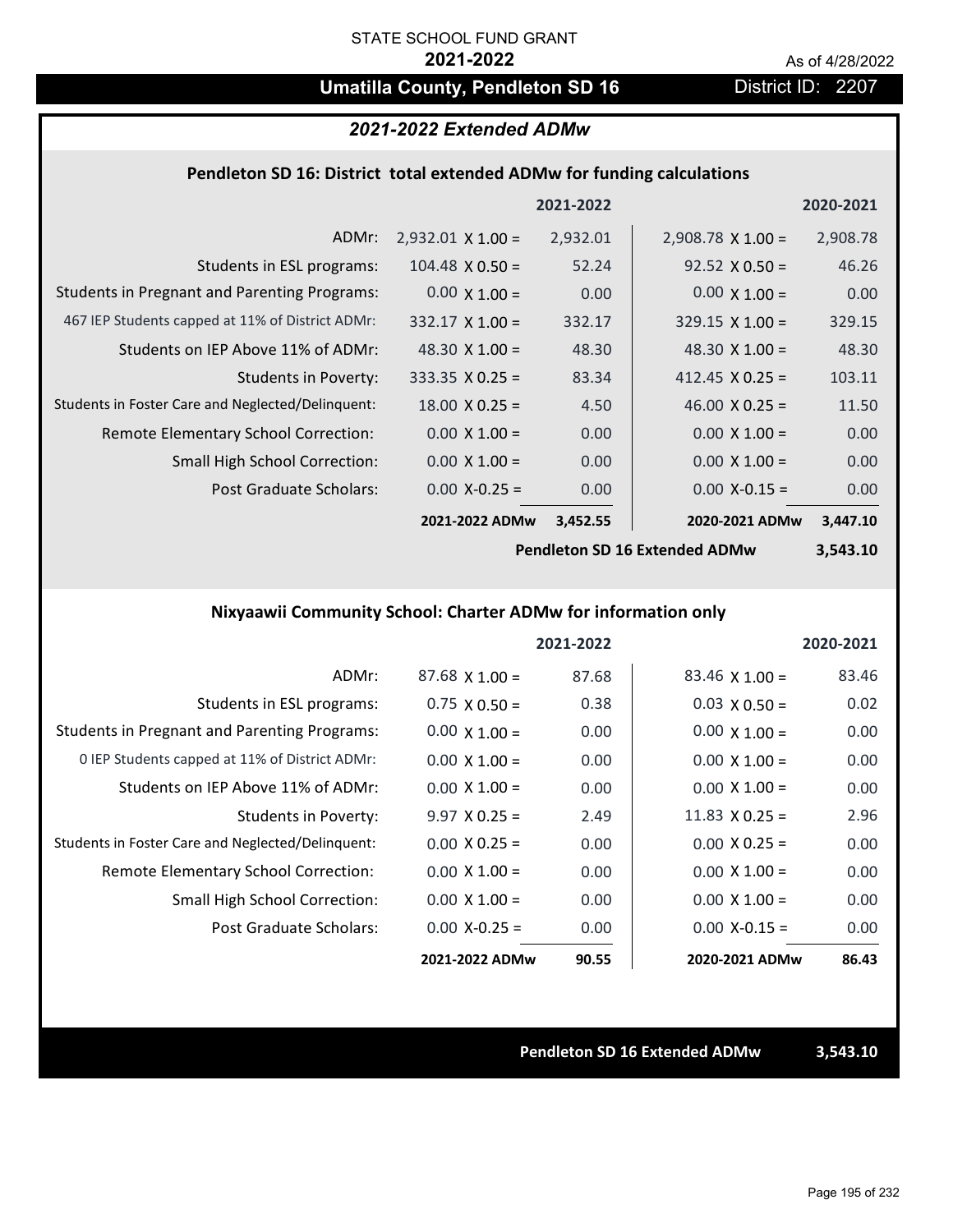# **Umatilla County, Athena-Weston SD 29RJ** District ID: 2208

|                                                                              | 2021-2022 Extended ADMw |           |                                     |           |
|------------------------------------------------------------------------------|-------------------------|-----------|-------------------------------------|-----------|
| Athena-Weston SD 29RJ: District total extended ADMw for funding calculations |                         |           |                                     |           |
|                                                                              |                         | 2021-2022 |                                     | 2020-2021 |
| ADMr:                                                                        | 598.38 $\times$ 1.00 =  | 598.38    | 552.73 $X$ 1.00 =                   | 552.73    |
| Students in ESL programs:                                                    | $2.00 \times 0.50 =$    | 1.00      | $2.00 \times 0.50 =$                | 1.00      |
| <b>Students in Pregnant and Parenting Programs:</b>                          | $0.92 \times 1.00 =$    | 0.92      | $0.00 \times 1.00 =$                | 0.00      |
| 86 IEP Students capped at 11% of District ADMr:                              | 65.82 $\times$ 1.00 =   | 65.82     | 60.80 $\times$ 1.00 =               | 60.80     |
| Students on IEP Above 11% of ADMr:                                           | 4.20 $X$ 1.00 =         | 4.20      | 4.20 $X$ 1.00 =                     | 4.20      |
| <b>Students in Poverty:</b>                                                  | $57.00 \times 0.25 =$   | 14.25     | 46.00 $X$ 0.25 =                    | 11.50     |
| Students in Foster Care and Neglected/Delinquent:                            | $15.00 \times 0.25 =$   | 3.75      | $11.00 \times 0.25 =$               | 2.75      |
| Remote Elementary School Correction:                                         | $0.00 \times 1.00 =$    | 0.00      | $0.00 \times 1.00 =$                | 0.00      |
| Small High School Correction:                                                | $86.10 \times 1.00 =$   | 86.10     | $86.10 \times 1.00 =$               | 86.10     |
| <b>Post Graduate Scholars:</b>                                               | $0.00$ X-0.25 =         | 0.00      | $0.00$ X-0.15 =                     | 0.00      |
|                                                                              | 2021-2022 ADMw          | 774.42    | 2020-2021 ADMw                      | 719.08    |
|                                                                              |                         |           | Athena-Weston SD 29RJ Extended ADMw | 774.42    |
|                                                                              |                         |           |                                     |           |
|                                                                              |                         |           | Athena-Weston SD 29RJ Extended ADMw | 774.42    |
|                                                                              |                         |           |                                     |           |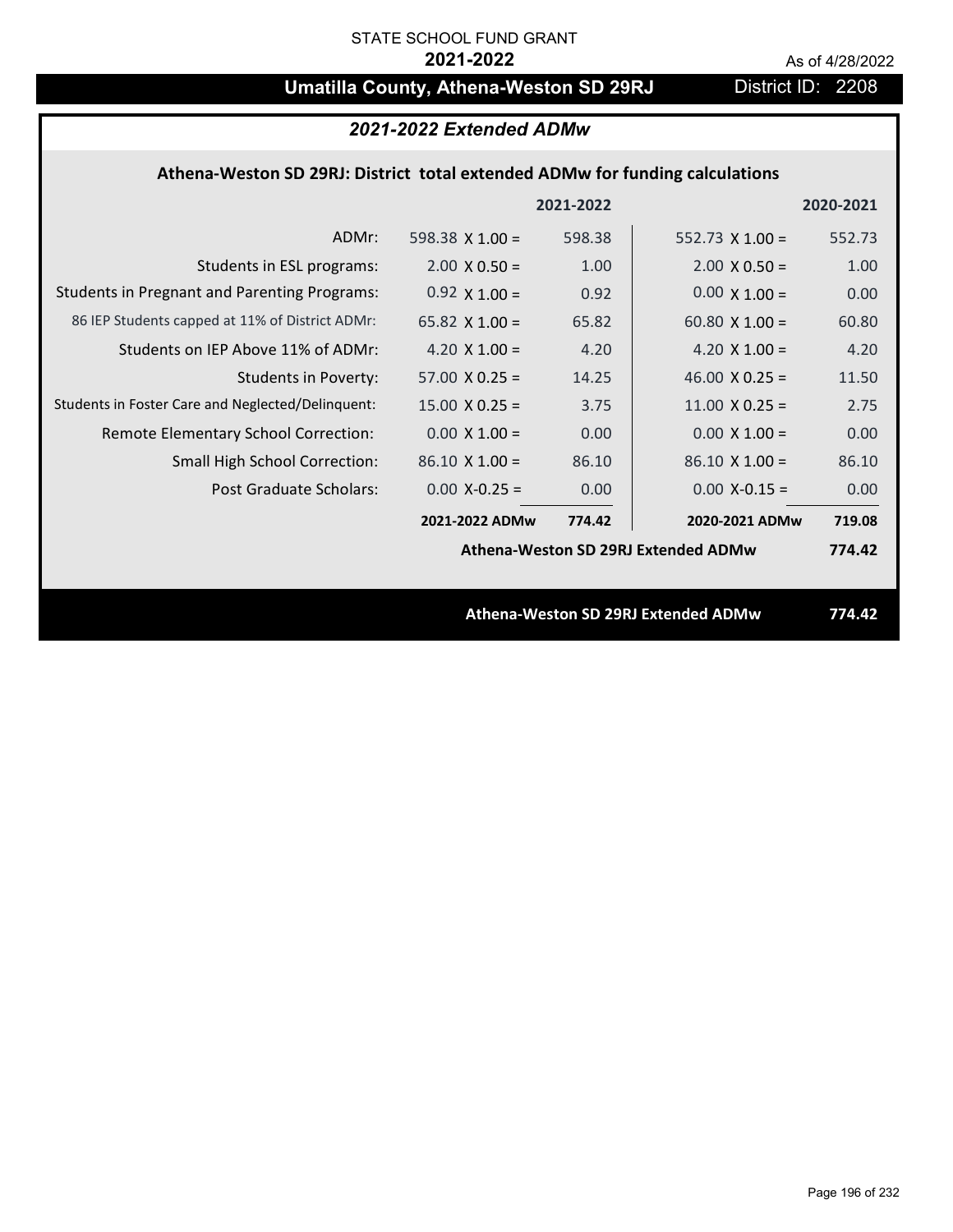# **Umatilla County, Stanfield SD 61** District ID: 2209

| 2021-2022 Extended ADMw                                                |                       |           |                                      |           |
|------------------------------------------------------------------------|-----------------------|-----------|--------------------------------------|-----------|
| Stanfield SD 61: District total extended ADMw for funding calculations |                       |           |                                      |           |
|                                                                        |                       | 2021-2022 |                                      | 2020-2021 |
| ADMr:                                                                  | 519.35 $X$ 1.00 =     | 519.35    | 498.96 $\times$ 1.00 =               | 498.96    |
| Students in ESL programs:                                              | $62.00 \times 0.50 =$ | 31.00     | $61.77 \times 0.50 =$                | 30.89     |
| <b>Students in Pregnant and Parenting Programs:</b>                    | $0.00 \times 1.00 =$  | 0.00      | $0.00 \times 1.00 =$                 | 0.00      |
| 75 IEP Students capped at 11% of District ADMr:                        | $57.13 \times 1.00 =$ | 57.13     | 54.89 $X$ 1.00 =                     | 54.89     |
| Students on IEP Above 11% of ADMr:                                     | $0.40$ X $1.00 =$     | 0.40      | $0.40$ X $1.00 =$                    | 0.40      |
| <b>Students in Poverty:</b>                                            | $37.44 \times 0.25 =$ | 9.36      | 49.71 $X$ 0.25 =                     | 12.43     |
| Students in Foster Care and Neglected/Delinquent:                      | $1.00 \times 0.25 =$  | 0.25      | $8.00 \times 0.25 =$                 | 2.00      |
| Remote Elementary School Correction:                                   | $0.00 \times 1.00 =$  | 0.00      | $0.00 \times 1.00 =$                 | 0.00      |
| Small High School Correction:                                          | $88.60 X 1.00 =$      | 88.60     | $88.60 X 1.00 =$                     | 88.60     |
| Post Graduate Scholars:                                                | $0.00$ X-0.25 =       | 0.00      | $0.00$ X-0.15 =                      | 0.00      |
|                                                                        | 2021-2022 ADMw        | 706.09    | 2020-2021 ADMw                       | 688.16    |
|                                                                        |                       |           | <b>Stanfield SD 61 Extended ADMw</b> | 706.09    |
|                                                                        |                       |           |                                      |           |
|                                                                        |                       |           | <b>Stanfield SD 61 Extended ADMw</b> | 706.09    |
|                                                                        |                       |           |                                      |           |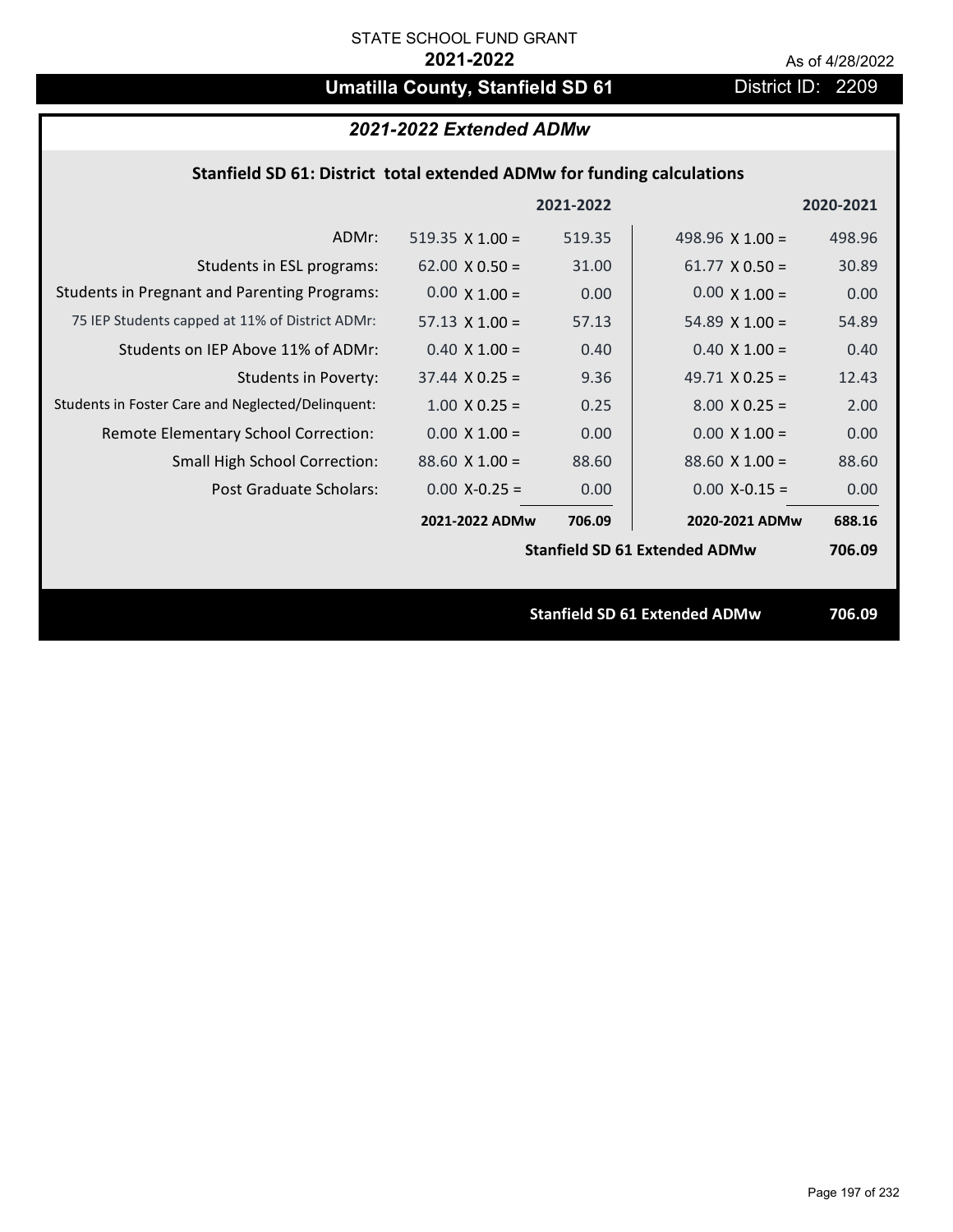# **Umatilla County, Ukiah SD 80R** District ID: 2210

# *2021-2022 Extended ADMw*

### **Ukiah SD 80R: District total extended ADMw for funding calculations**

|                                                     |                       | 2021-2022 |                                   | 2020-2021 |
|-----------------------------------------------------|-----------------------|-----------|-----------------------------------|-----------|
| ADMr:                                               | $23.70 \times 1.00 =$ | 23.70     | $28.77 \times 1.00 =$             | 28.77     |
| Students in ESL programs:                           | $0.00 \times 0.50 =$  | 0.00      | $0.00 \times 0.50 =$              | 0.00      |
| <b>Students in Pregnant and Parenting Programs:</b> | $0.00 \times 1.00 =$  | 0.00      | $0.00 \times 1.00 =$              | 0.00      |
| 3 IEP Students capped at 11% of District ADMr:      | $2.61 \times 1.00 =$  | 2.61      | $3.16 \times 1.00 =$              | 3.16      |
| Students on IEP Above 11% of ADMr:                  | $0.00 \times 1.00 =$  | 0.00      | $0.00 \times 1.00 =$              | 0.00      |
| <b>Students in Poverty:</b>                         | $1.62$ X 0.25 =       | 0.41      | $2.62$ X 0.25 =                   | 0.66      |
| Students in Foster Care and Neglected/Delinquent:   | $0.00 \times 0.25 =$  | 0.00      | $0.00 \times 0.25 =$              | 0.00      |
| Remote Elementary School Correction:                | $25.54$ X 1.00 =      | 25.54     | $25.54$ X 1.00 =                  | 25.54     |
| <b>Small High School Correction:</b>                | $50.46$ X $1.00 =$    | 50.46     | $50.46$ X $1.00 =$                | 50.46     |
| Post Graduate Scholars:                             | $0.00$ X-0.25 =       | 0.00      | $0.00$ X-0.15 =                   | 0.00      |
|                                                     | 2021-2022 ADMw        | 102.71    | 2020-2021 ADMw                    | 108.59    |
|                                                     |                       |           | <b>Ukiah SD 80R Extended ADMw</b> | 108.59    |
|                                                     |                       |           |                                   |           |
|                                                     |                       |           | <b>Ukiah SD 80R Extended ADMw</b> | 108.59    |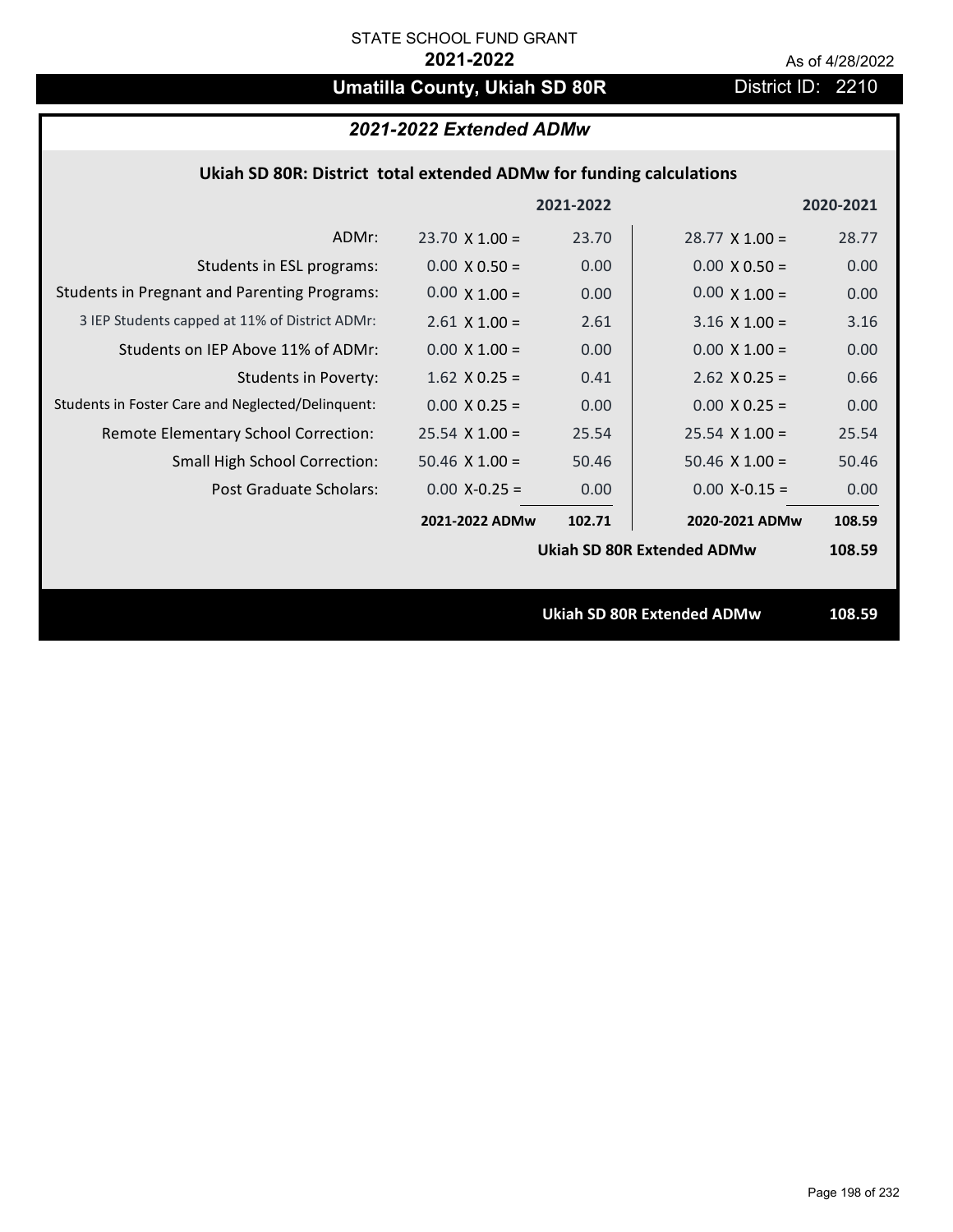# **Union County, La Grande SD 1** District ID: 2212

## *2021-2022 Extended ADMw*

### **La Grande SD 1: District total extended ADMw for funding calculations**

|                                                     |                          | 2021-2022 |                              | 2020-2021 |
|-----------------------------------------------------|--------------------------|-----------|------------------------------|-----------|
| ADMr:                                               | $2,125.98 \times 1.00 =$ | 2,125.98  | $2,150.64 \times 1.00 =$     | 2,150.64  |
| Students in ESL programs:                           | 57.86 $\times$ 0.50 =    | 28.93     | $57.19 \times 0.50 =$        | 28.60     |
| <b>Students in Pregnant and Parenting Programs:</b> | $1.47 \times 1.00 =$     | 1.47      | $0.78 \times 1.00 =$         | 0.78      |
| 373 IEP Students capped at 11% of District ADMr:    | $233.86 \times 1.00 =$   | 233.86    | $236.57 \times 1.00 =$       | 236.57    |
| Students on IEP Above 11% of ADMr:                  | $56.90 X 1.00 =$         | 56.90     | $56.90 X 1.00 =$             | 56.90     |
| <b>Students in Poverty:</b>                         | $295.02 \times 0.25 =$   | 73.76     | $346.93 \times 0.25 =$       | 86.73     |
| Students in Foster Care and Neglected/Delinquent:   | $10.00 \times 0.25 =$    | 2.50      | $19.00 \times 0.25 =$        | 4.75      |
| Remote Elementary School Correction:                | $0.00 \times 1.00 =$     | 0.00      | $0.00 \times 1.00 =$         | 0.00      |
| <b>Small High School Correction:</b>                | $0.00 \times 1.00 =$     | 0.00      | $0.00 \times 1.00 =$         | 0.00      |
| Post Graduate Scholars:                             | $0.00$ X-0.25 =          | 0.00      | $0.00$ X-0.15 =              | 0.00      |
|                                                     | 2021-2022 ADMw           | 2,523.39  | 2020-2021 ADMw               | 2,564.97  |
|                                                     |                          |           | La Grande SD 1 Extended ADMw | 2,564.97  |
|                                                     |                          |           |                              |           |
|                                                     |                          |           | La Grande SD 1 Extended ADMw | 2,564.97  |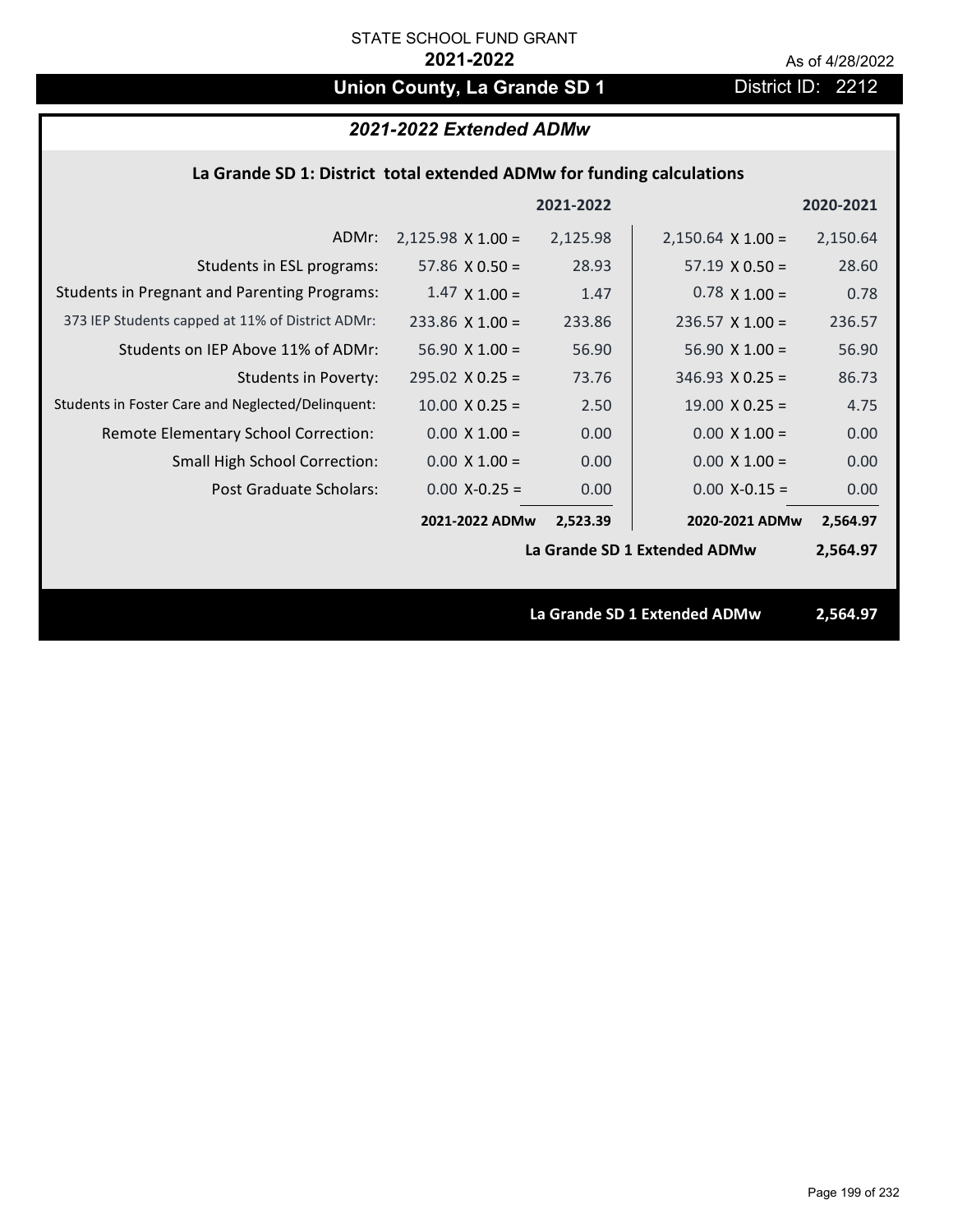# **Union County, Union SD 5** District ID: 2213

## *2021-2022 Extended ADMw*

### **Union SD 5: District total extended ADMw for funding calculations**

|                                                     |                        | 2021-2022 |                                 | 2020-2021 |
|-----------------------------------------------------|------------------------|-----------|---------------------------------|-----------|
| ADMr:                                               | $366.48 \times 1.00 =$ | 366.48    | $367.51$ X 1.00 =               | 367.51    |
| Students in ESL programs:                           | $0.00 \times 0.50 =$   | 0.00      | $0.00 \times 0.50 =$            | 0.00      |
| <b>Students in Pregnant and Parenting Programs:</b> | $0.00 \times 1.00 =$   | 0.00      | $0.00 \times 1.00 =$            | 0.00      |
| 54 IEP Students capped at 11% of District ADMr:     | 40.31 $\times$ 1.00 =  | 40.31     | 40.43 $\times$ 1.00 =           | 40.43     |
| Students on IEP Above 11% of ADMr:                  | $0.20$ X 1.00 =        | 0.20      | $0.20$ X 1.00 =                 | 0.20      |
| <b>Students in Poverty:</b>                         | $39.43 \times 0.25 =$  | 9.86      | $31.21 \times 0.25 =$           | 7.80      |
| Students in Foster Care and Neglected/Delinquent:   | $5.00 \times 0.25 =$   | 1.25      | $1.00 \times 0.25 =$            | 0.25      |
| Remote Elementary School Correction:                | $0.00 \times 1.00 =$   | 0.00      | $0.00 \times 1.00 =$            | 0.00      |
| <b>Small High School Correction:</b>                | $70.46 \times 1.00 =$  | 70.46     | $70.46$ X $1.00 =$              | 70.46     |
| Post Graduate Scholars:                             | $0.00$ X-0.25 =        | 0.00      | $0.00$ X-0.15 =                 | 0.00      |
|                                                     | 2021-2022 ADMw         | 488.56    | 2020-2021 ADMw                  | 486.65    |
|                                                     |                        |           | <b>Union SD 5 Extended ADMw</b> | 488.56    |
|                                                     |                        |           |                                 |           |
|                                                     |                        |           | <b>Union SD 5 Extended ADMw</b> | 488.56    |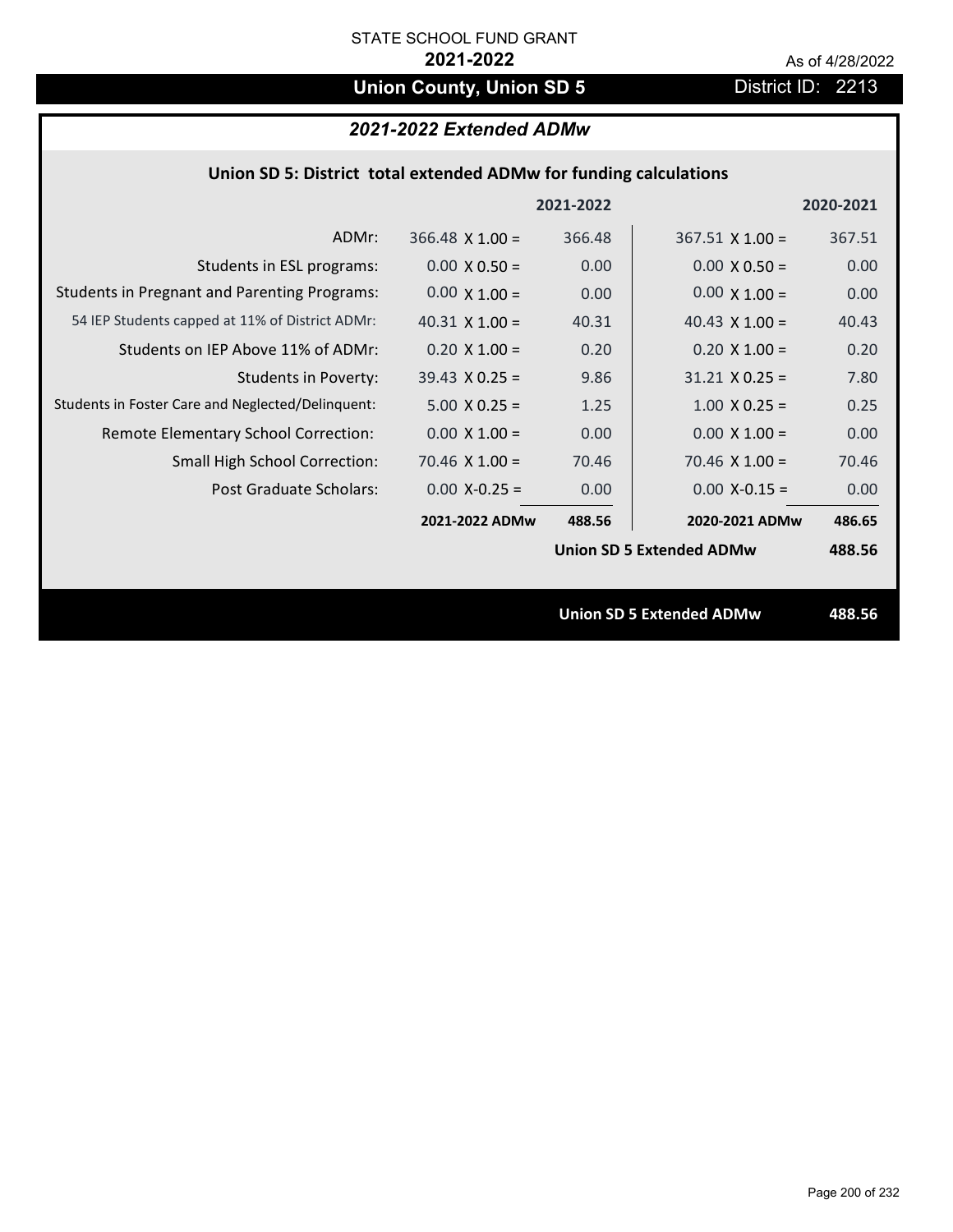# **Union County, North Powder SD 8J** District ID: 2214

### *2021-2022 Extended ADMw*

### **North Powder SD 8J: District total extended ADMw for funding calculations**

|                                                     |                       | 2021-2022      |                       | 2020-2021 |
|-----------------------------------------------------|-----------------------|----------------|-----------------------|-----------|
| ADMr:                                               | 4.80 $\times$ 1.00 =  | 4.80           | 7.36 $\times$ 1.00 =  | 7.36      |
| Students in ESL programs:                           | $0.00 \times 0.50 =$  | 0.00           | $0.00 \times 0.50 =$  | 0.00      |
| <b>Students in Pregnant and Parenting Programs:</b> | $0.00 \times 1.00 =$  | 0.00           | $0.00 \times 1.00 =$  | 0.00      |
| 36 IEP Students capped at 11% of District ADMr:     | $29.23 \times 1.00 =$ | 29.23          | $28.32 \times 1.00 =$ | 28.32     |
| Students on IEP Above 11% of ADMr:                  | $0.00 \times 1.00 =$  | 0.00           | $0.00 \times 1.00 =$  | 0.00      |
| <b>Students in Poverty:</b>                         | $0.78$ X 0.25 =       | 0.20           | $0.15 \times 0.25 =$  | 0.04      |
| Students in Foster Care and Neglected/Delinquent:   | 4.00 $X$ 0.25 =       | 1.00           | $3.00 \times 0.25 =$  | 0.75      |
| Remote Elementary School Correction:                | $0.00 \times 1.00 =$  | 0.00           | $0.00 \times 1.00 =$  | 0.00      |
| <b>Small High School Correction:</b>                | $0.00 \times 1.00 =$  | 0.00           | $0.00 \times 1.00 =$  | 0.00      |
| Post Graduate Scholars:                             | $0.00 X-0.25 =$       | 0.00           | $0.00$ X-0.15 =       | 0.00      |
|                                                     | 2021-2022 ADMw        | 35.22          | 2020-2021 ADMw        | 36.47     |
|                                                     | $\cdots$ $\cdots$     | $\blacksquare$ |                       | .         |

**North Powder SD 8J Extended ADMw**

**433.89**

## **North Powder Charter School: Charter ADMw for information only**

|                                                     |                       | 2021-2022 |                       | 2020-2021 |
|-----------------------------------------------------|-----------------------|-----------|-----------------------|-----------|
| ADMr:                                               | $260.89$ X 1.00 =     | 260.89    | $250.09$ X 1.00 =     | 250.09    |
| Students in ESL programs:                           | $14.07 \times 0.50 =$ | 7.04      | $9.45 \times 0.50 =$  | 4.73      |
| <b>Students in Pregnant and Parenting Programs:</b> | $0.00 \times 1.00 =$  | 0.00      | $0.00 \times 1.00 =$  | 0.00      |
| 0 IEP Students capped at 11% of District ADMr:      | $0.00 \times 1.00 =$  | 0.00      | $0.00 \times 1.00 =$  | 0.00      |
| Students on IEP Above 11% of ADMr:                  | $0.00 \times 1.00 =$  | 0.00      | $0.00 \times 1.00 =$  | 0.00      |
| Students in Poverty:                                | 42.22 $\times$ 0.25 = | 10.56     | $47.85 \times 0.25 =$ | 11.96     |
| Students in Foster Care and Neglected/Delinquent:   | $0.00 \times 0.25 =$  | 0.00      | $0.00 \times 0.25 =$  | 0.00      |
| Remote Elementary School Correction:                | $60.50 \times 1.00 =$ | 60.50     | $60.50 \times 1.00 =$ | 60.50     |
| <b>Small High School Correction:</b>                | $59.69 \times 1.00 =$ | 59.69     | $59.69 \times 1.00 =$ | 59.69     |
| Post Graduate Scholars:                             | $0.00$ X-0.25 =       | 0.00      | $0.00 X - 0.15 =$     | 0.00      |
|                                                     | 2021-2022 ADMw        | 398.67    | 2020-2021 ADMw        | 386.97    |

**North Powder SD 8J Extended ADMw 433.89**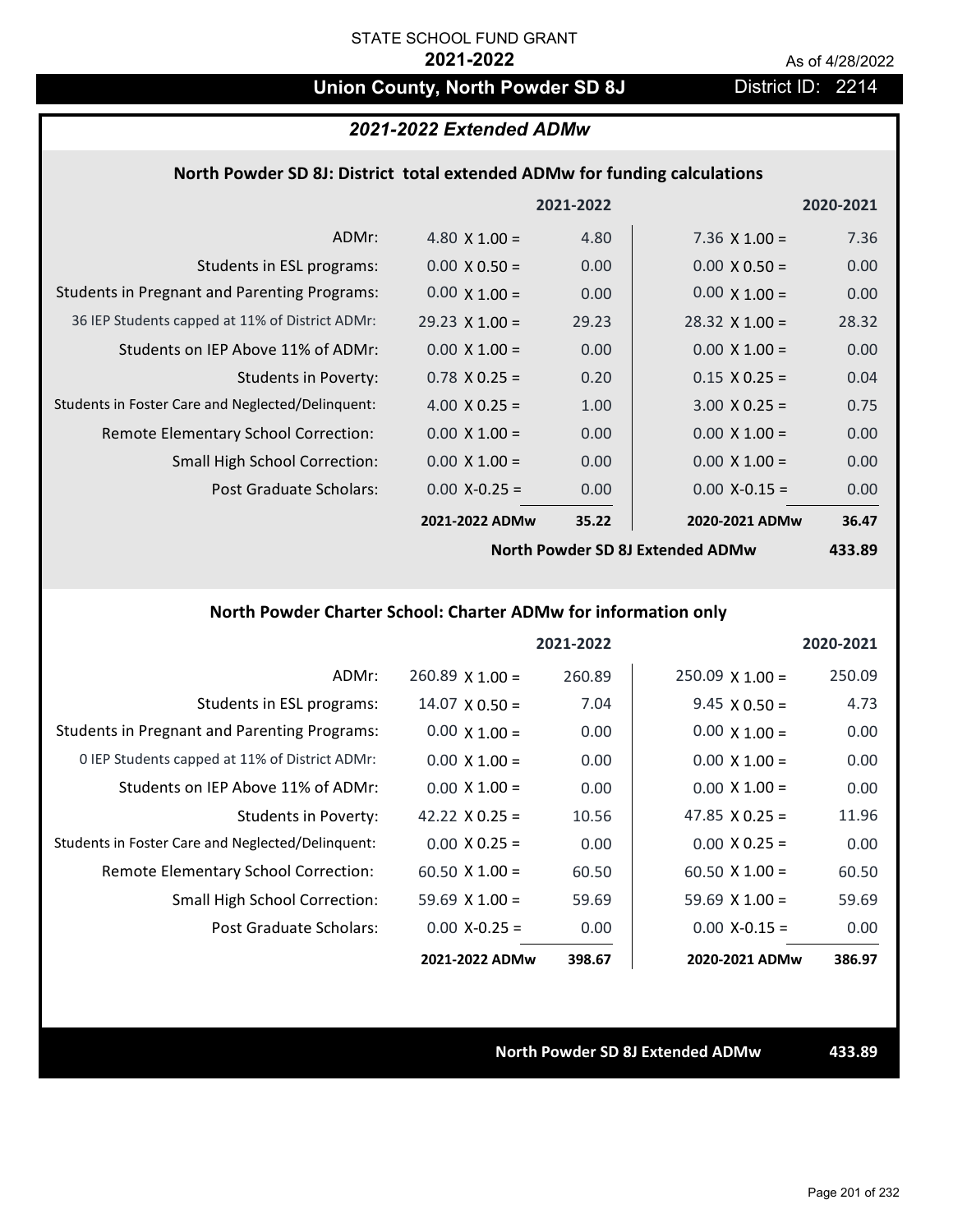# **Union County, Imbler SD 11** District ID: 2215

## *2021-2022 Extended ADMw*

| Imbler SD 11: District total extended ADMw for funding calculations |  |  |  |
|---------------------------------------------------------------------|--|--|--|
|---------------------------------------------------------------------|--|--|--|

|                                                     |                       | 2021-2022 |                       | 2020-2021                |
|-----------------------------------------------------|-----------------------|-----------|-----------------------|--------------------------|
| ADMr:                                               | $1.05 \times 1.00 =$  | 1.05      | 13.58 $\times$ 1.00 = | 13.58                    |
| Students in ESL programs:                           | $0.00 \times 0.50 =$  | 0.00      | $0.00 \times 0.50 =$  | 0.00                     |
| <b>Students in Pregnant and Parenting Programs:</b> | $0.00 \times 1.00 =$  | 0.00      | $0.00 \times 1.00 =$  | 0.00                     |
| 29 IEP Students capped at 11% of District ADMr:     | $29.00 \times 1.00 =$ | 29.00     | $31.71 \times 1.00 =$ | 31.71                    |
| Students on IEP Above 11% of ADMr:                  | $0.00 \times 1.00 =$  | 0.00      | $0.00 \times 1.00 =$  | 0.00                     |
| <b>Students in Poverty:</b>                         | $0.07$ X 0.25 =       | 0.02      | $1.11 \times 0.25 =$  | 0.28                     |
| Students in Foster Care and Neglected/Delinquent:   | $0.00 \times 0.25 =$  | 0.00      | $1.00 \times 0.25 =$  | 0.25                     |
| Remote Elementary School Correction:                | $0.00 \times 1.00 =$  | 0.00      | $0.00 \times 1.00 =$  | 0.00                     |
| <b>Small High School Correction:</b>                | $0.00 \times 1.00 =$  | 0.00      | $0.00 \times 1.00 =$  | 0.00                     |
| Post Graduate Scholars:                             | $0.00$ X-0.25 =       | 0.00      | $0.00$ X-0.15 =       | 0.00                     |
|                                                     | 2021-2022 ADMw        | 30.07     | 2020-2021 ADMw        | 45.82                    |
|                                                     |                       |           |                       | $\overline{\phantom{a}}$ |

**Imbler SD 11 Extended ADMw**

**442.24**

## **Imbler Charter School: Charter ADMw for information only**

|                                                     |                        | 2021-2022 |                       | 2020-2021 |
|-----------------------------------------------------|------------------------|-----------|-----------------------|-----------|
| ADMr:                                               | $284.81 \times 1.00 =$ | 284.81    | $274.69$ X 1.00 =     | 274.69    |
| Students in ESL programs:                           | $0.00 \times 0.50 =$   | 0.00      | $0.93 \times 0.50 =$  | 0.47      |
| <b>Students in Pregnant and Parenting Programs:</b> | $0.00 \times 1.00 =$   | 0.00      | $0.00 \times 1.00 =$  | 0.00      |
| 0 IEP Students capped at 11% of District ADMr:      | $0.00 \times 1.00 =$   | 0.00      | $0.00 \times 1.00 =$  | 0.00      |
| Students on IEP Above 11% of ADMr:                  | $0.00 \times 1.00 =$   | 0.00      | $0.00 \times 1.00 =$  | 0.00      |
| Students in Poverty:                                | $19.93 \times 0.25 =$  | 4.98      | $16.89 \times 0.25 =$ | 4.22      |
| Students in Foster Care and Neglected/Delinquent:   | $0.00 \times 0.25 =$   | 0.00      | $0.00 \times 0.25 =$  | 0.00      |
| Remote Elementary School Correction:                | $52.42 \times 1.00 =$  | 52.42     | $52.42 \times 1.00 =$ | 52.42     |
| <b>Small High School Correction:</b>                | 64.63 $X$ 1.00 =       | 64.63     | $64.63 \times 1.00 =$ | 64.63     |
| Post Graduate Scholars:                             | $0.00 X - 0.25 =$      | 0.00      | $0.00$ X-0.15 =       | 0.00      |
|                                                     | 2021-2022 ADMw         | 406.84    | 2020-2021 ADMw        | 396.43    |

**Imbler SD 11 Extended ADMw 442.24**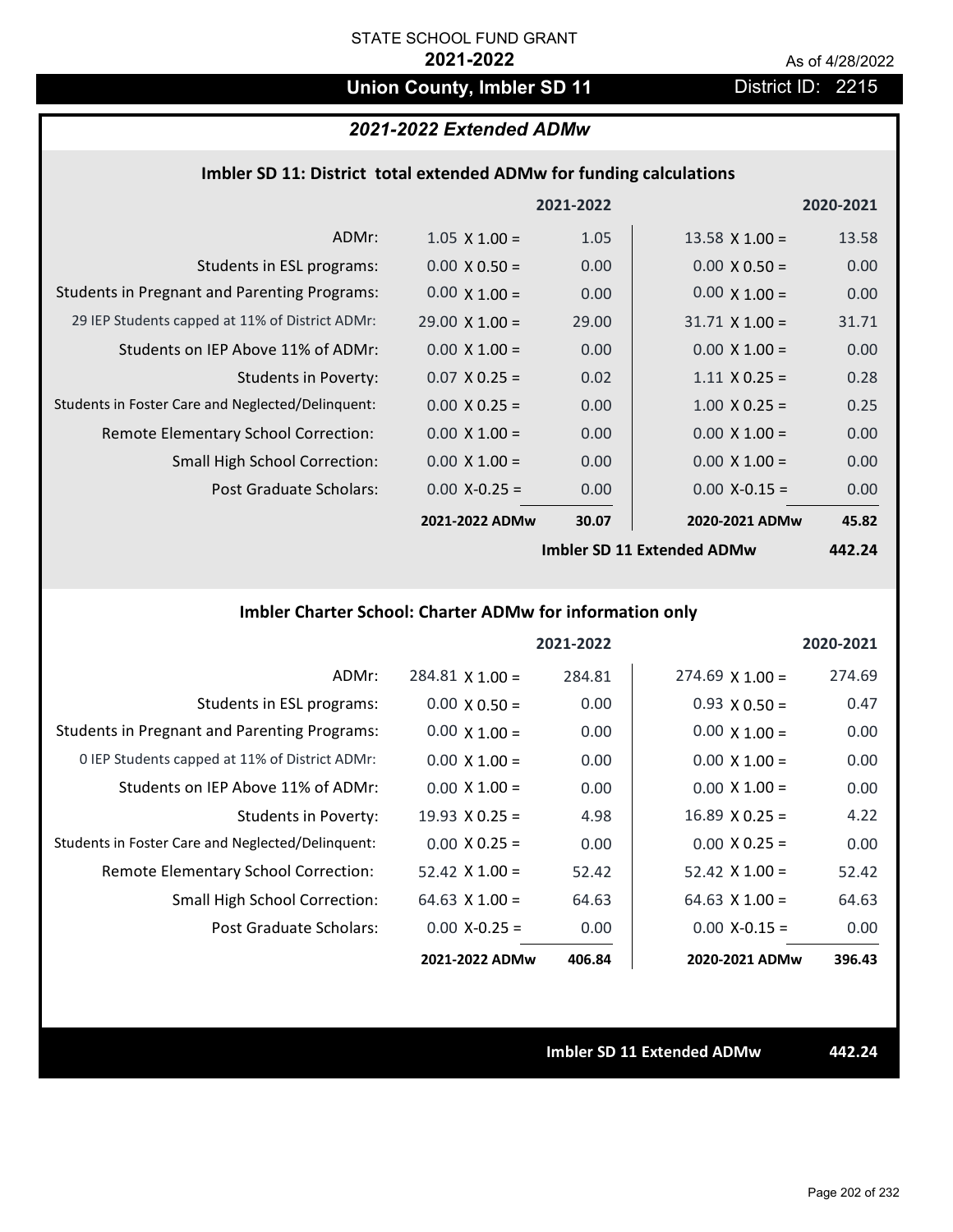# **Union County, Cove SD 15** District ID: 2216

## *2021-2022 Extended ADMw*

| Cove SD 15: District total extended ADMw for funding calculations |  |  |  |
|-------------------------------------------------------------------|--|--|--|
|-------------------------------------------------------------------|--|--|--|

|                                                     |                       | 2021-2022         |                          | 2020-2021     |
|-----------------------------------------------------|-----------------------|-------------------|--------------------------|---------------|
| ADMr:                                               | $0.00 \times 1.00 =$  | 0.00              | $37.37 \times 1.00 =$    | 37.37         |
| Students in ESL programs:                           | $0.00 \times 0.50 =$  | 0.00 <sub>1</sub> | $0.00 \times 0.50 =$     | 0.00          |
| <b>Students in Pregnant and Parenting Programs:</b> | $0.00 \times 1.00 =$  | 0.00              | $0.00 \times 1.00 =$     | 0.00          |
| 39 IEP Students capped at 11% of District ADMr:     | $34.53 \times 1.00 =$ | 34.53             | $33.52 \times 1.00 =$    | 33.52         |
| Students on IEP Above 11% of ADMr:                  | $0.00 \times 1.00 =$  | 0.00              | $0.00 \times 1.00 =$     | 0.00          |
| <b>Students in Poverty:</b>                         | $-0.24$ X 0.25 =      | $-0.06$           | $5.42 \times 0.25 =$     | 1.36          |
| Students in Foster Care and Neglected/Delinquent:   | $0.00 \times 0.25 =$  | 0.00              | $0.00 \times 0.25 =$     | 0.00          |
| Remote Elementary School Correction:                | $0.00 \times 1.00 =$  | 0.00              | $0.00 \times 1.00 =$     | 0.00          |
| <b>Small High School Correction:</b>                | $0.00 \times 1.00 =$  | 0.00              | $0.00 \times 1.00 =$     | 0.00          |
| Post Graduate Scholars:                             | $0.00$ X-0.25 =       | 0.00 <sub>1</sub> | $0.00$ X-0.15 =          | 0.00          |
|                                                     | 2021-2022 ADMw        | 34.47             | 2020-2021 ADMw           | 72.24         |
|                                                     |                       |                   | Cove SD 15 Extended ADMw | <b>482.49</b> |

**Cove SD 15 Extended ADMw**

**482.49**

## **Cove Charter School: Charter ADMw for information only**

|                                                     |                        | 2021-2022 |                        | 2020-2021 |
|-----------------------------------------------------|------------------------|-----------|------------------------|-----------|
| ADMr:                                               | $313.93 \times 1.00 =$ | 313.93    | $267.35 \times 1.00 =$ | 267.35    |
| Students in ESL programs:                           | $0.00 \times 0.50 =$   | 0.00      | $0.00 \times 0.50 =$   | 0.00      |
| <b>Students in Pregnant and Parenting Programs:</b> | $0.00 \times 1.00 =$   | 0.00      | $0.00 \times 1.00 =$   | 0.00      |
| 0 IEP Students capped at 11% of District ADMr:      | $0.00 \times 1.00 =$   | 0.00      | $0.00 \times 1.00 =$   | 0.00      |
| Students on IEP Above 11% of ADMr:                  | $0.00 \times 1.00 =$   | 0.00      | $0.00 \times 1.00 =$   | 0.00      |
| Students in Poverty:                                | $39.24 \times 0.25 =$  | 9.81      | $38.81 \times 0.25 =$  | 9.70      |
| Students in Foster Care and Neglected/Delinquent:   | $0.00 \times 0.25 =$   | 0.00      | $0.00 \times 0.25 =$   | 0.00      |
| Remote Elementary School Correction:                | 58.04 $\times$ 1.00 =  | 58.04     | $58.04 \times 1.00 =$  | 58.04     |
| <b>Small High School Correction:</b>                | $66.24$ X 1.00 =       | 66.24     | $66.24$ X 1.00 =       | 66.24     |
| Post Graduate Scholars:                             | $0.00 X - 0.25 =$      | 0.00      | $0.00$ X-0.15 =        | 0.00      |
|                                                     | 2021-2022 ADMw         | 448.02    | 2020-2021 ADMw         | 401.33    |

**Cove SD 15 Extended ADMw 482.49**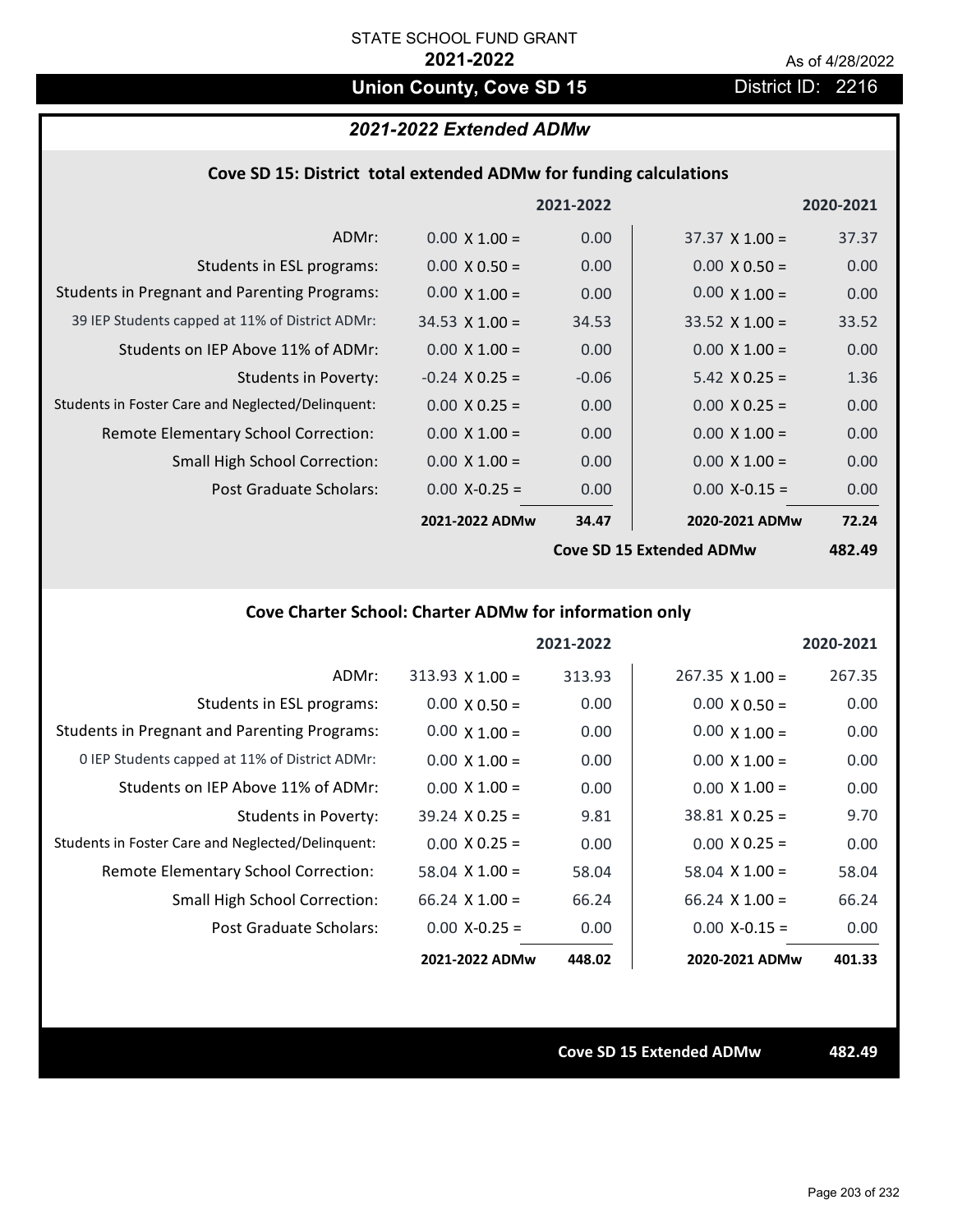# **Union County, Elgin SD 23** District ID: 2217

# *2021-2022 Extended ADMw*

|  | Elgin SD 23: District total extended ADMw for funding calculations |  |
|--|--------------------------------------------------------------------|--|
|--|--------------------------------------------------------------------|--|

|                                                     |                        | 2021-2022 |                                  | 2020-2021 |
|-----------------------------------------------------|------------------------|-----------|----------------------------------|-----------|
| ADMr:                                               | $394.91 \times 1.00 =$ | 394.91    | 416.64 $\times$ 1.00 =           | 416.64    |
| Students in ESL programs:                           | $0.00 \times 0.50 =$   | 0.00      | $0.00 \times 0.50 =$             | 0.00      |
| <b>Students in Pregnant and Parenting Programs:</b> | $0.00 \times 1.00 =$   | 0.00      | $0.00 \times 1.00 =$             | 0.00      |
| 56 IEP Students capped at 11% of District ADMr:     | 43.44 $\times$ 1.00 =  | 43.44     | 45.83 $\times$ 1.00 =            | 45.83     |
| Students on IEP Above 11% of ADMr:                  | $0.00 \times 1.00 =$   | 0.00      | $0.00 \times 1.00 =$             | 0.00      |
| <b>Students in Poverty:</b>                         | 47.74 $X$ 0.25 =       | 11.94     | $58.07$ X 0.25 =                 | 14.52     |
| Students in Foster Care and Neglected/Delinquent:   | $1.00 \times 0.25 =$   | 0.25      | $2.00 \times 0.25 =$             | 0.50      |
| Remote Elementary School Correction:                | $0.00 \times 1.00 =$   | 0.00      | $0.00 \times 1.00 =$             | 0.00      |
| <b>Small High School Correction:</b>                | $80.48 \times 1.00 =$  | 80.48     | $80.48$ X 1.00 =                 | 80.48     |
| Post Graduate Scholars:                             | $0.00$ X-0.25 =        | 0.00      | $0.00$ X-0.15 =                  | 0.00      |
|                                                     | 2021-2022 ADMw         | 531.02    | 2020-2021 ADMw                   | 557.97    |
|                                                     |                        |           | <b>Elgin SD 23 Extended ADMw</b> | 557.97    |
|                                                     |                        |           |                                  |           |
|                                                     |                        |           | <b>Elgin SD 23 Extended ADMw</b> | 557.97    |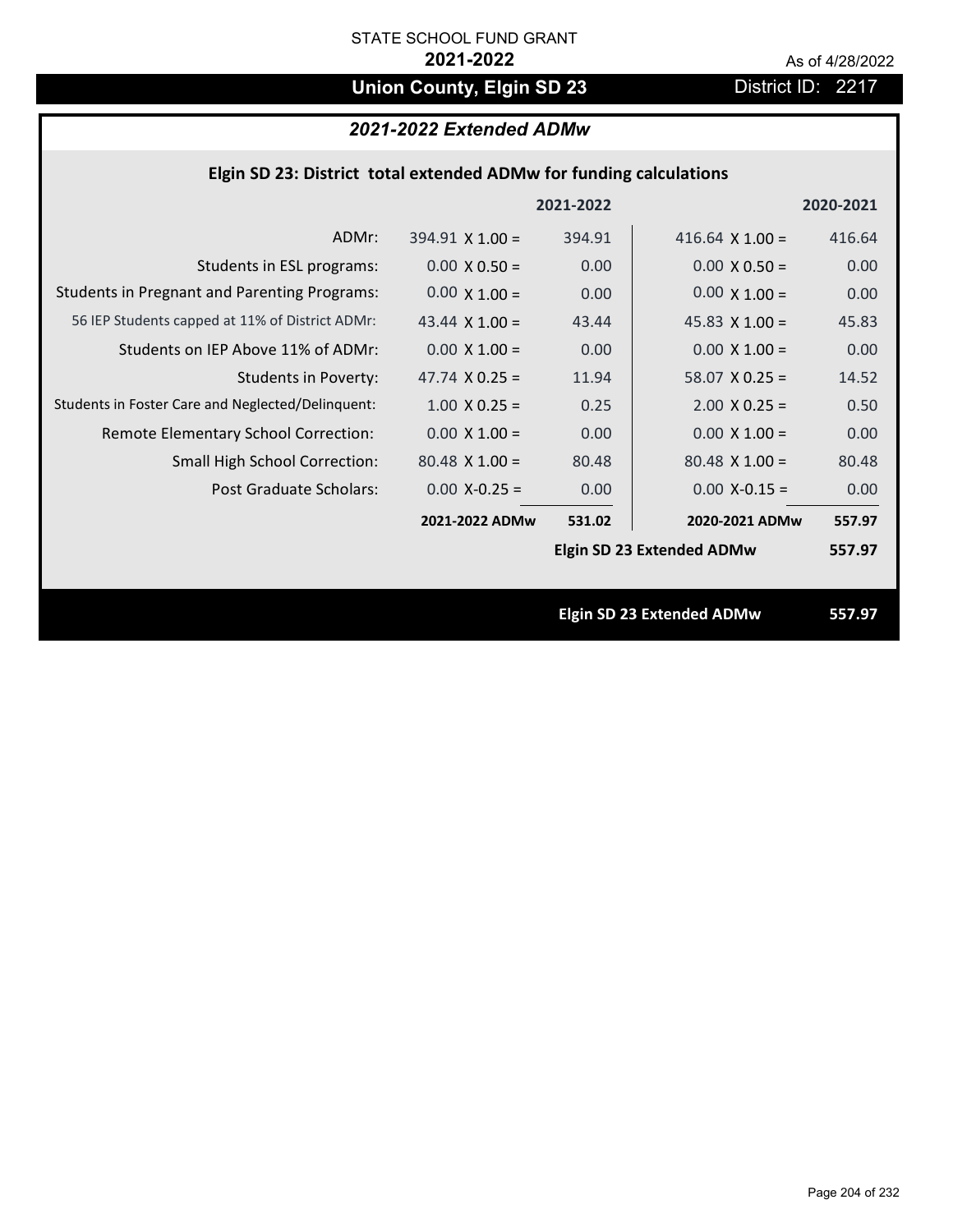# **Wallowa County, Joseph SD 6** District ID: 2219

# *2021-2022 Extended ADMw*

### **Joseph SD 6: District total extended ADMw for funding calculations**

|                                                     |                       | 2021-2022 |                       | 2020-2021      |
|-----------------------------------------------------|-----------------------|-----------|-----------------------|----------------|
| ADMr:                                               | $6.00 \times 1.00 =$  | 6.00      | $7.00 \times 1.00 =$  | 7.00           |
| Students in ESL programs:                           | $0.00 \times 0.50 =$  | 0.00      | $0.00 \times 0.50 =$  | 0.00           |
| <b>Students in Pregnant and Parenting Programs:</b> | $0.00 \times 1.00 =$  | 0.00      | $0.00 \times 1.00 =$  | 0.00           |
| 35 IEP Students capped at 11% of District ADMr:     | $30.14 \times 1.00 =$ | 30.14     | $29.64 \times 1.00 =$ | 29.64          |
| Students on IEP Above 11% of ADMr:                  | $0.00 \times 1.00 =$  | 0.00      | $0.00 \times 1.00 =$  | 0.00           |
| <b>Students in Poverty:</b>                         | $0.77 \times 0.25 =$  | 0.19      | $0.95 \times 0.25 =$  | 0.24           |
| Students in Foster Care and Neglected/Delinquent:   | $5.00 \times 0.25 =$  | 1.25      | $1.00 \times 0.25 =$  | 0.25           |
| Remote Elementary School Correction:                | $25.54 \times 1.00 =$ | 25.54     | $25.54 \times 1.00 =$ | 25.54          |
| <b>Small High School Correction:</b>                | $0.00 \times 1.00 =$  | 0.00      | $0.00 \times 1.00 =$  | 0.00           |
| Post Graduate Scholars:                             | $0.00$ X-0.25 =       | 0.00      | $0.00$ X-0.15 =       | 0.00           |
|                                                     | 2021-2022 ADMw        | 63.12     | 2020-2021 ADMw        | 62.67          |
|                                                     |                       |           | $l = \frac{1}{2}$     | $\overline{a}$ |

**Joseph SD 6 Extended ADMw**

**464.28**

## **Joseph Charter School: Charter ADMw for information only**

|                                                     |                       | 2021-2022 |                        | 2020-2021 |
|-----------------------------------------------------|-----------------------|-----------|------------------------|-----------|
| ADMr:                                               | $268.00$ X 1.00 =     | 268.00    | $262.49 \times 1.00 =$ | 262.49    |
| Students in ESL programs:                           | $0.00 \times 0.50 =$  | 0.00      | $0.00 \times 0.50 =$   | 0.00      |
| <b>Students in Pregnant and Parenting Programs:</b> | $0.00 \times 1.00 =$  | 0.00      | $0.00 \times 1.00 =$   | 0.00      |
| 0 IEP Students capped at 11% of District ADMr:      | $0.00 \times 1.00 =$  | 0.00      | $0.00 \times 1.00 =$   | 0.00      |
| Students on IEP Above 11% of ADMr:                  | $0.00 \times 1.00 =$  | 0.00      | $0.00 \times 1.00 =$   | 0.00      |
| Students in Poverty:                                | $34.23 \times 0.25 =$ | 8.56      | $29.05 \times 0.25 =$  | 7.26      |
| Students in Foster Care and Neglected/Delinquent:   | $0.00 \times 0.25 =$  | 0.00      | $0.00 \times 0.25 =$   | 0.00      |
| Remote Elementary School Correction:                | 59.40 $\times$ 1.00 = | 59.40     | $59.40 \times 1.00 =$  | 59.40     |
| <b>Small High School Correction:</b>                | $65.20 \times 1.00 =$ | 65.20     | $65.20 \times 1.00 =$  | 65.20     |
| Post Graduate Scholars:                             | $0.00 X - 0.25 =$     | 0.00      | $0.00 X - 0.15 =$      | 0.00      |
|                                                     | 2021-2022 ADMw        | 401.16    | 2020-2021 ADMw         | 394.35    |

**Joseph SD 6 Extended ADMw 464.28**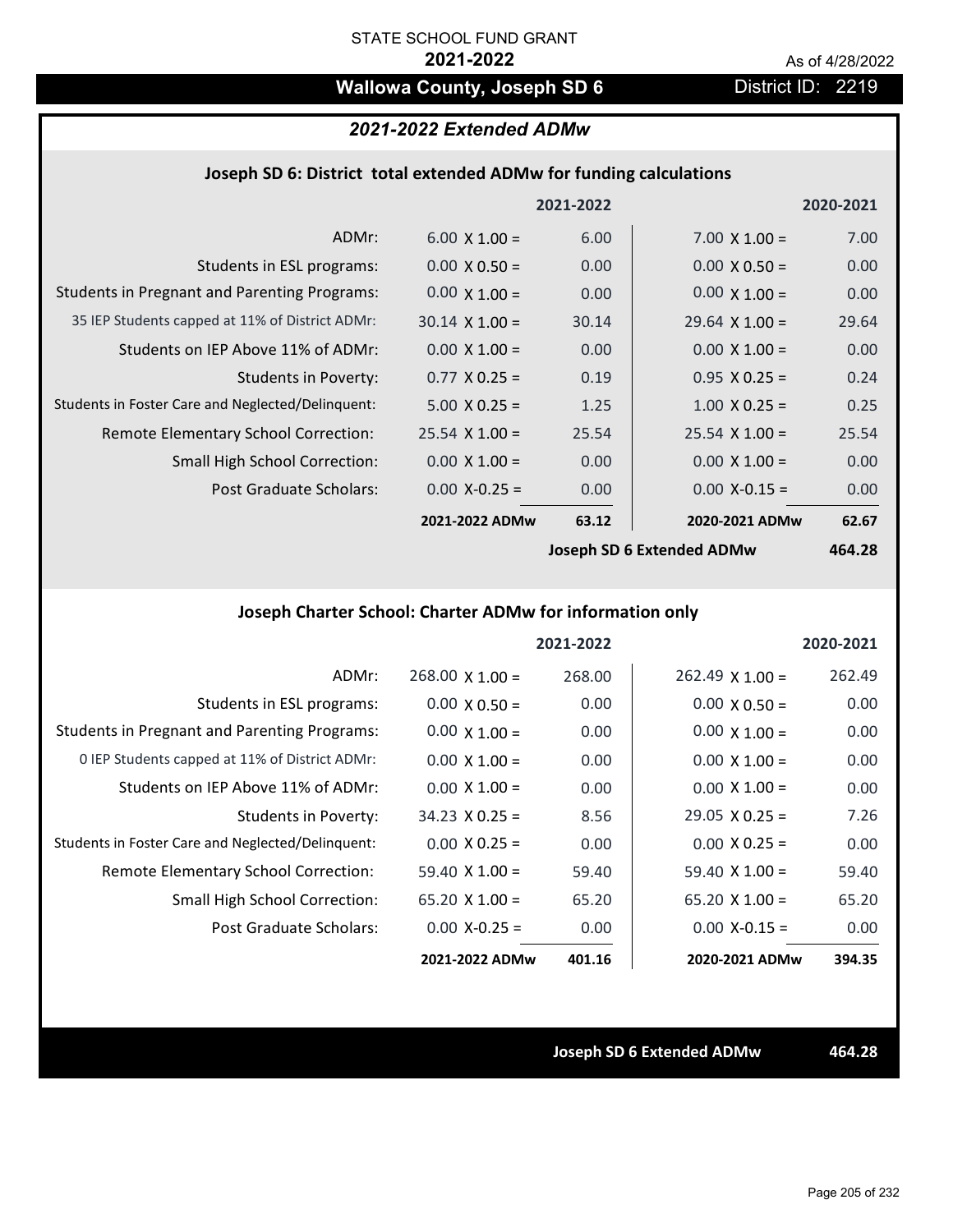# **Wallowa County, Wallowa SD 12** District ID: 2220

## *2021-2022 Extended ADMw*

### **Wallowa SD 12: District total extended ADMw for funding calculations**

|                                                     |                        | 2021-2022 |                                    | 2020-2021 |
|-----------------------------------------------------|------------------------|-----------|------------------------------------|-----------|
| ADMr:                                               | $198.48 \times 1.00 =$ | 198.48    | $181.07 \times 1.00 =$             | 181.07    |
| Students in ESL programs:                           | $0.00 \times 0.50 =$   | 0.00      | $0.00 \times 0.50 =$               | 0.00      |
| <b>Students in Pregnant and Parenting Programs:</b> | $0.00 \times 1.00 =$   | 0.00      | $0.00 \times 1.00 =$               | 0.00      |
| 29 IEP Students capped at 11% of District ADMr:     | $21.83 \times 1.00 =$  | 21.83     | 19.92 $\times$ 1.00 =              | 19.92     |
| Students on IEP Above 11% of ADMr:                  | $2.30 \times 1.00 =$   | 2.30      | $2.30 \times 1.00 =$               | 2.30      |
| <b>Students in Poverty:</b>                         | $27.68$ X 0.25 =       | 6.92      | $38.67$ X 0.25 =                   | 9.67      |
| Students in Foster Care and Neglected/Delinquent:   | $1.00 \times 0.25 =$   | 0.25      | $3.00 X 0.25 =$                    | 0.75      |
| Remote Elementary School Correction:                | 53.63 $X$ 1.00 =       | 53.63     | 53.63 $X$ 1.00 =                   | 53.63     |
| <b>Small High School Correction:</b>                | $56.47$ X 1.00 =       | 56.47     | $56.47 \times 1.00 =$              | 56.47     |
| Post Graduate Scholars:                             | $0.00$ X-0.25 =        | 0.00      | $0.00$ X-0.15 =                    | 0.00      |
|                                                     | 2021-2022 ADMw         | 339.88    | 2020-2021 ADMw                     | 323.81    |
|                                                     |                        |           | <b>Wallowa SD 12 Extended ADMw</b> | 339.88    |
|                                                     |                        |           |                                    |           |
|                                                     |                        |           | <b>Wallowa SD 12 Extended ADMw</b> | 339.88    |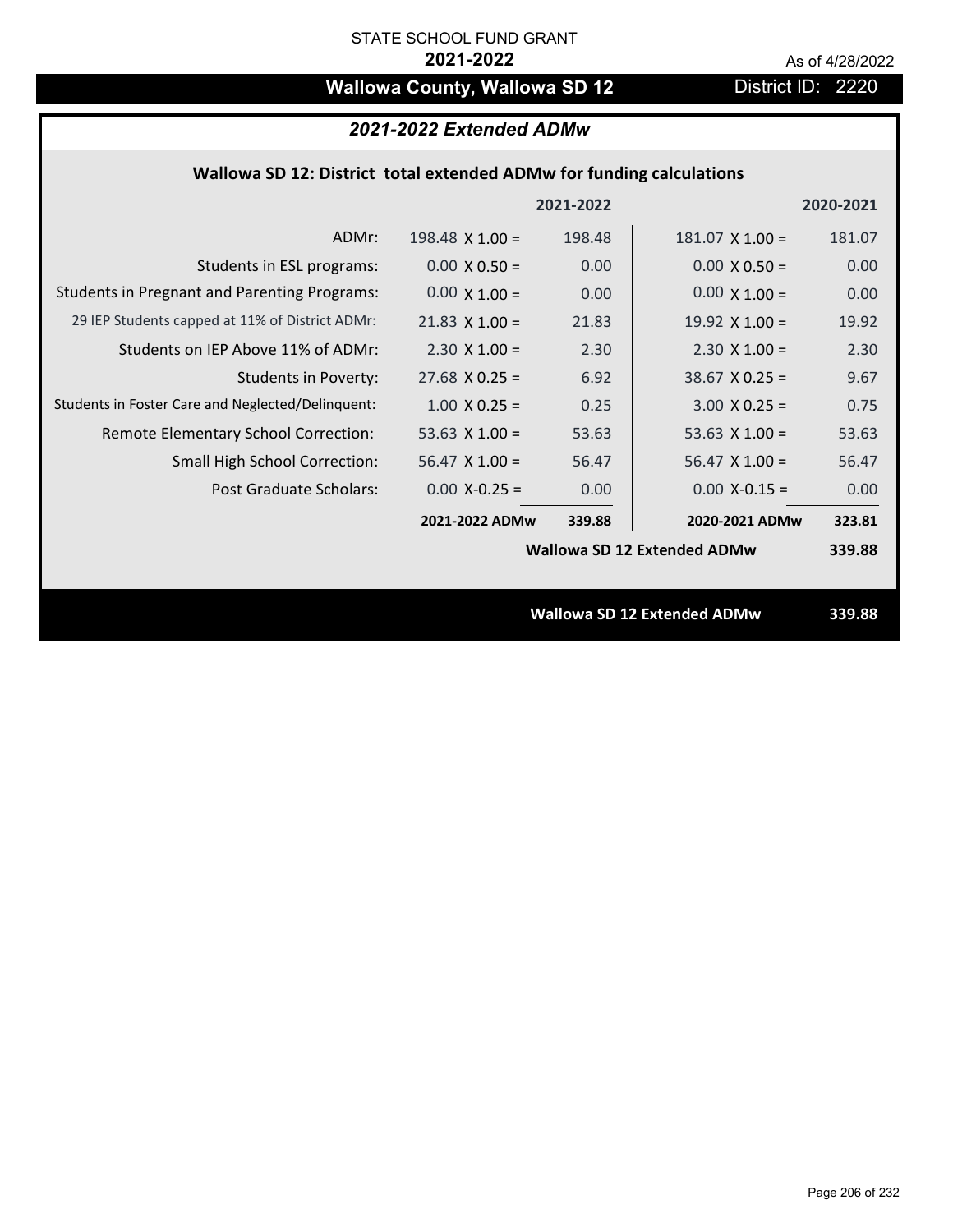# Wallowa County, Enterprise SD 21 District ID: 2221

# *2021-2022 Extended ADMw*

### **Enterprise SD 21: District total extended ADMw for funding calculations**

|                                                     |                        | 2021-2022 |                                       | 2020-2021 |
|-----------------------------------------------------|------------------------|-----------|---------------------------------------|-----------|
| ADMr:                                               | 402.62 $\times$ 1.00 = | 402.62    | $370.24 \times 1.00 =$                | 370.24    |
| Students in ESL programs:                           | $0.00 \times 0.50 =$   | 0.00      | $0.00 \times 0.50 =$                  | 0.00      |
| <b>Students in Pregnant and Parenting Programs:</b> | $0.00 \times 1.00 =$   | 0.00      | $0.00 \times 1.00 =$                  | 0.00      |
| 63 IEP Students capped at 11% of District ADMr:     | 44.29 $\times$ 1.00 =  | 44.29     | 40.73 $\times$ 1.00 =                 | 40.73     |
| Students on IEP Above 11% of ADMr:                  | $5.30 \times 1.00 =$   | 5.30      | $5.30 X 1.00 =$                       | 5.30      |
| <b>Students in Poverty:</b>                         | 63.89 $X$ 0.25 =       | 15.97     | $59.43 \times 0.25 =$                 | 14.86     |
| Students in Foster Care and Neglected/Delinquent:   | $1.00 \times 0.25 =$   | 0.25      | $2.00 \times 0.25 =$                  | 0.50      |
| Remote Elementary School Correction:                | $0.00 \times 1.00 =$   | 0.00      | $0.00 \times 1.00 =$                  | 0.00      |
| <b>Small High School Correction:</b>                | $82.12$ X 1.00 =       | 82.12     | $82.12 \times 1.00 =$                 | 82.12     |
| Post Graduate Scholars:                             | $0.00$ X-0.25 =        | 0.00      | $0.00$ X-0.15 =                       | 0.00      |
|                                                     | 2021-2022 ADMw         | 550.55    | 2020-2021 ADMw                        | 513.74    |
|                                                     |                        |           | <b>Enterprise SD 21 Extended ADMw</b> | 550.55    |
|                                                     |                        |           |                                       |           |
|                                                     |                        |           | <b>Enterprise SD 21 Extended ADMw</b> | 550.55    |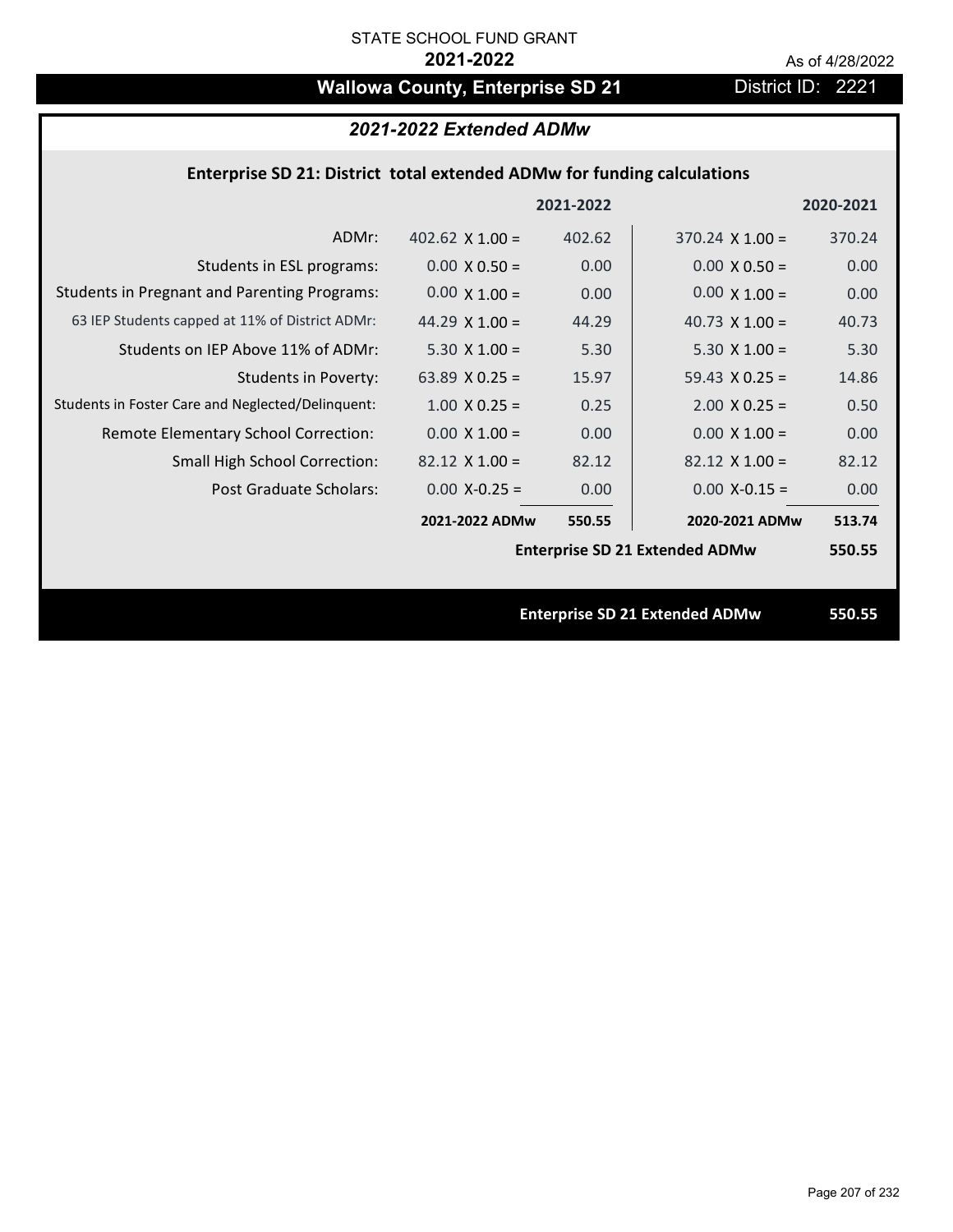# **Wallowa County, Troy SD 54** District ID: 2222

# *2021-2022 Extended ADMw*

|                                                     |                      |           | <b>Troy SD 54 Extended ADMw</b> | 28.54     |
|-----------------------------------------------------|----------------------|-----------|---------------------------------|-----------|
|                                                     |                      |           | <b>Troy SD 54 Extended ADMw</b> | 28.54     |
|                                                     | 2021-2022 ADMw       | 27.54     | 2020-2021 ADMw                  | 28.54     |
| Post Graduate Scholars:                             | $0.00$ X-0.25 =      | 0.00      | $0.00$ X-0.15 =                 | 0.00      |
| <b>Small High School Correction:</b>                | $0.00 \times 1.00 =$ | 0.00      | $0.00 \times 1.00 =$            | 0.00      |
| Remote Elementary School Correction:                | $25.54$ X 1.00 =     | 25.54     | $25.54 \times 1.00 =$           | 25.54     |
| Students in Foster Care and Neglected/Delinquent:   | $0.00 \times 0.25 =$ | 0.00      | $0.00 X 0.25 =$                 | 0.00      |
| <b>Students in Poverty:</b>                         | $0.00 \times 0.25 =$ | 0.00      | $0.00 \times 0.25 =$            | 0.00      |
| Students on IEP Above 11% of ADMr:                  | $0.00 \times 1.00 =$ | 0.00      | $0.00$ X $1.00 =$               | 0.00      |
| 0 IEP Students capped at 11% of District ADMr:      | $0.00 \times 1.00 =$ | 0.00      | $0.00 \times 1.00 =$            | 0.00      |
| <b>Students in Pregnant and Parenting Programs:</b> | $0.00 \times 1.00 =$ | 0.00      | $0.00 \times 1.00 =$            | 0.00      |
| Students in ESL programs:                           | $0.00 \times 0.50 =$ | 0.00      | $0.00 \times 0.50 =$            | 0.00      |
| ADMr:                                               | $2.00 \times 1.00 =$ | 2.00      | $3.00 \times 1.00 =$            | 3.00      |
|                                                     |                      | 2021-2022 |                                 | 2020-2021 |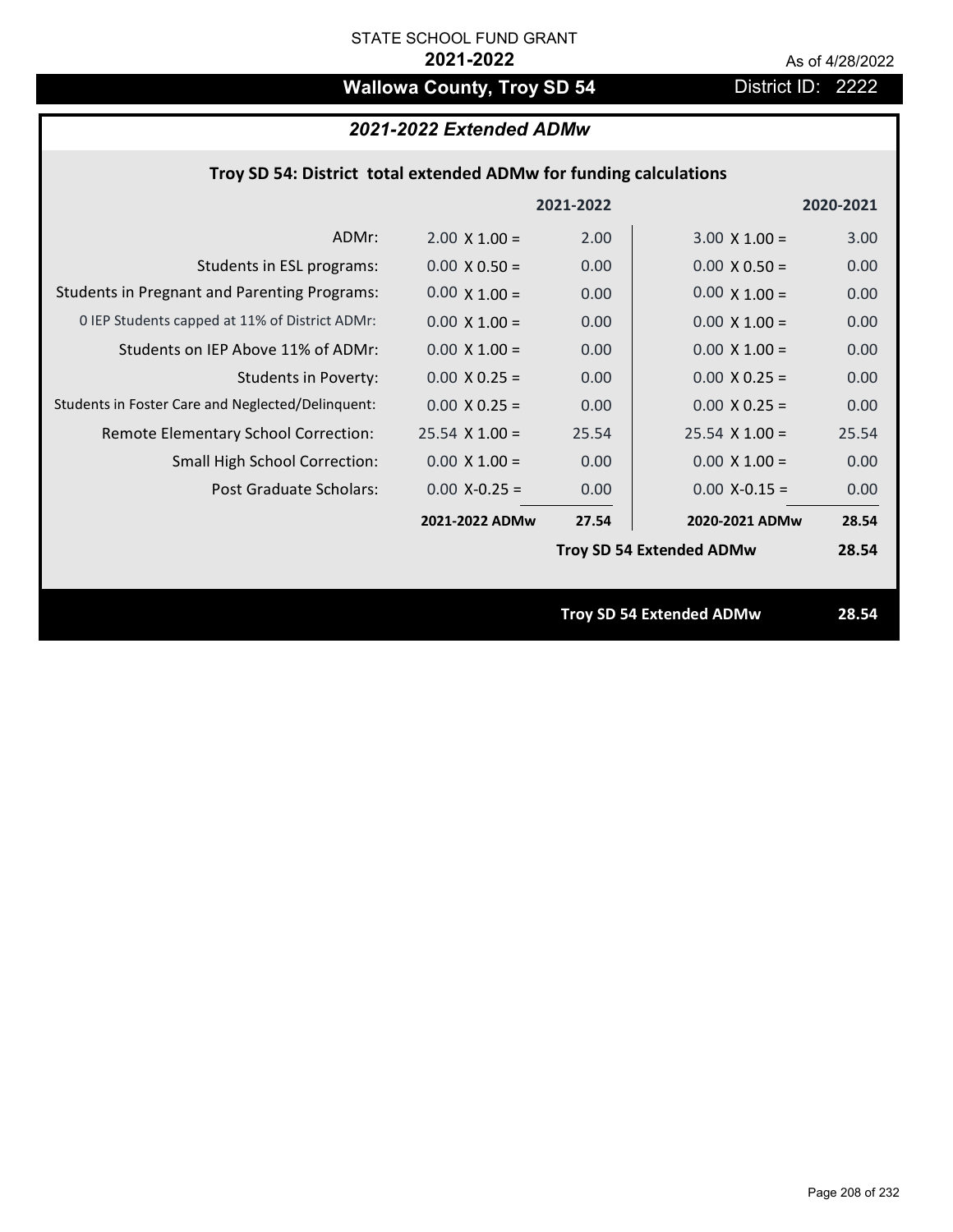# Wasco County, South Wasco County SD 1 District ID: 2225

|                                                                                | 2021-2022 Extended ADMw |           |                                              |           |  |
|--------------------------------------------------------------------------------|-------------------------|-----------|----------------------------------------------|-----------|--|
| South Wasco County SD 1: District total extended ADMw for funding calculations |                         |           |                                              |           |  |
|                                                                                |                         | 2021-2022 |                                              | 2020-2021 |  |
| ADMr:                                                                          | $225.80 \times 1.00 =$  | 225.80    | $237.34 \times 1.00 =$                       | 237.34    |  |
| Students in ESL programs:                                                      | 11.85 $\times$ 0.50 =   | 5.93      | 11.34 $\times$ 0.50 =                        | 5.67      |  |
| <b>Students in Pregnant and Parenting Programs:</b>                            | $0.00 \times 1.00 =$    | 0.00      | $0.00 \times 1.00 =$                         | 0.00      |  |
| 33 IEP Students capped at 11% of District ADMr:                                | $24.84$ X 1.00 =        | 24.84     | $26.11 \times 1.00 =$                        | 26.11     |  |
| Students on IEP Above 11% of ADMr:                                             | $0.00 \times 1.00 =$    | 0.00      | $0.00 \times 1.00 =$                         | 0.00      |  |
| <b>Students in Poverty:</b>                                                    | 47.54 $X$ 0.25 =        | 11.89     | 41.44 $X$ 0.25 =                             | 10.36     |  |
| Students in Foster Care and Neglected/Delinquent:                              | $2.00 \times 0.25 =$    | 0.50      | $1.00$ X 0.25 =                              | 0.25      |  |
| Remote Elementary School Correction:                                           | 64.69 $X$ 1.00 =        | 64.69     | 64.69 $X$ 1.00 =                             | 64.69     |  |
| Small High School Correction:                                                  | $58.41$ X 1.00 =        | 58.41     | $58.41$ X 1.00 =                             | 58.41     |  |
| Post Graduate Scholars:                                                        | $0.00$ X-0.25 =         | 0.00      | $0.00$ X-0.15 =                              | 0.00      |  |
|                                                                                | 2021-2022 ADMw          | 392.05    | 2020-2021 ADMw                               | 402.83    |  |
|                                                                                |                         |           | South Wasco County SD 1 Extended ADMw        | 402.83    |  |
|                                                                                |                         |           |                                              |           |  |
|                                                                                |                         |           | <b>South Wasco County SD 1 Extended ADMw</b> | 402.83    |  |
|                                                                                |                         |           |                                              |           |  |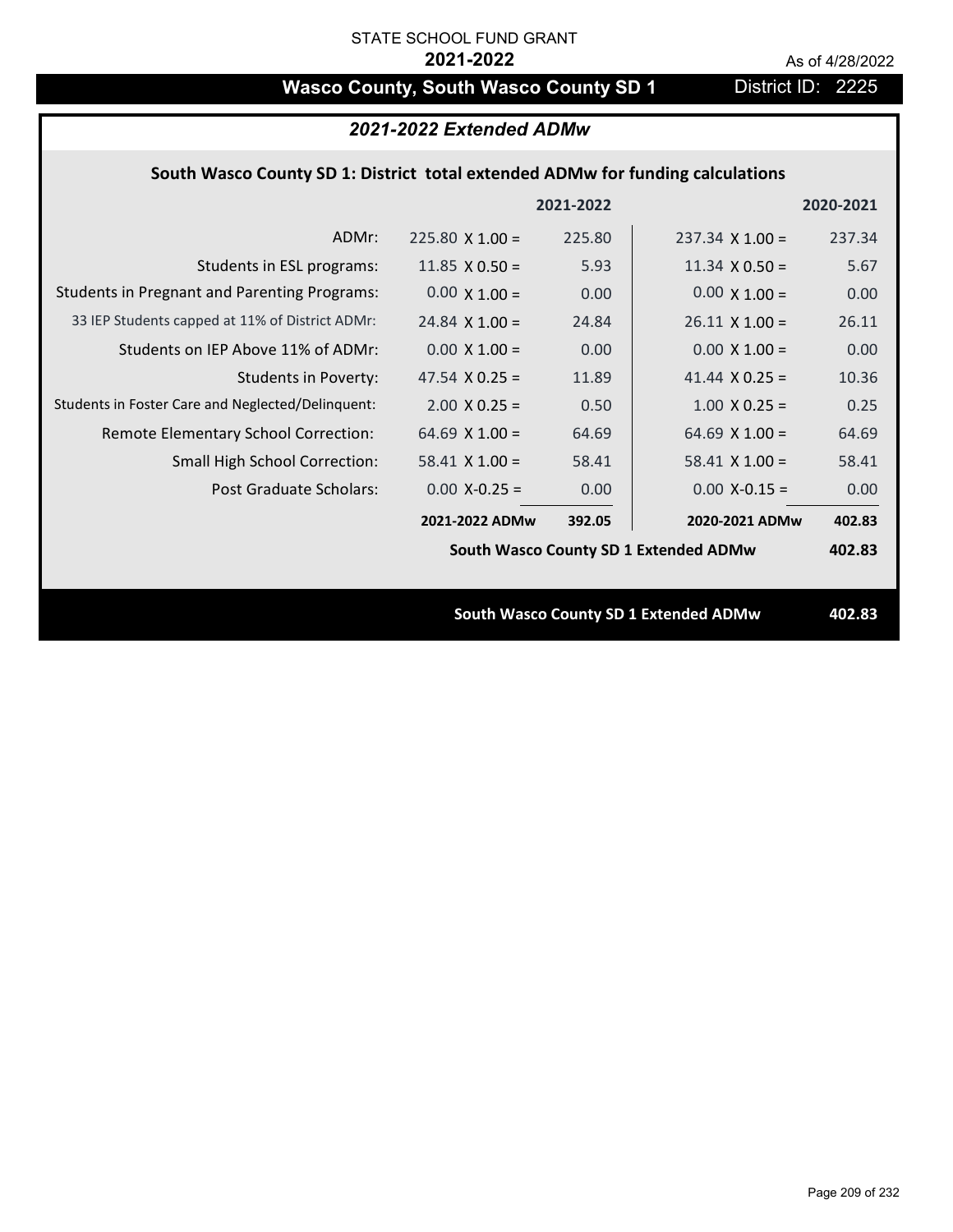# Wasco County, North Wasco County SD 21 District ID: 4131

## *2021-2022 Extended ADMw*

### **North Wasco County SD 21: District total extended ADMw for funding calculations**

|                                                     |                          | 2021-2022 |                          | 2020-2021 |
|-----------------------------------------------------|--------------------------|-----------|--------------------------|-----------|
| ADMr:                                               | $2,554.51 \times 1.00 =$ | 2,554.51  | $2,541.94 \times 1.00 =$ | 2,541.94  |
| Students in ESL programs:                           | $383.02 \times 0.50 =$   | 191.51    | $335.53 \times 0.50 =$   | 167.77    |
| <b>Students in Pregnant and Parenting Programs:</b> | $0.00 \times 1.00 =$     | 0.00      | $0.00 \times 1.00 =$     | 0.00      |
| 420 IEP Students capped at 11% of District ADMr:    | $303.77 \times 1.00 =$   | 303.77    | $302.41 \times 1.00 =$   | 302.41    |
| Students on IEP Above 11% of ADMr:                  | 44.80 $\times$ 1.00 =    | 44.80     | 44.80 $\times$ 1.00 =    | 44.80     |
| <b>Students in Poverty:</b>                         | $366.33 \times 0.25 =$   | 91.58     | $386.18 \times 0.25 =$   | 96.55     |
| Students in Foster Care and Neglected/Delinquent:   | $26.00 \times 0.25 =$    | 6.50      | $37.00 \times 0.25 =$    | 9.25      |
| Remote Elementary School Correction:                | $0.00 \times 1.00 =$     | 0.00      | $0.00 \times 1.00 =$     | 0.00      |
| <b>Small High School Correction:</b>                | $0.00 \times 1.00 =$     | 0.00      | $0.00 \times 1.00 =$     | 0.00      |
| Post Graduate Scholars:                             | $0.00$ X-0.25 =          | 0.00      | $0.00$ X-0.15 =          | 0.00      |
|                                                     | 2021-2022 ADMw           | 3,192.67  | 2020-2021 ADMw           | 3,162.71  |

**North Wasco County SD 21 Extended ADMw**

**3,476.17**

## **Mosier Community School: Charter ADMw for information only**

|                                                     |                       | 2021-2022 |                        | 2020-2021 |
|-----------------------------------------------------|-----------------------|-----------|------------------------|-----------|
| ADMr:                                               | $177.08$ X 1.00 =     | 177.08    | $181.24 \times 1.00 =$ | 181.24    |
| Students in ESL programs:                           | $20.68 \times 0.50 =$ | 10.34     | $22.89 \times 0.50 =$  | 11.45     |
| <b>Students in Pregnant and Parenting Programs:</b> | $0.00 \times 1.00 =$  | 0.00      | $0.00 \times 1.00 =$   | 0.00      |
| 0 IEP Students capped at 11% of District ADMr:      | $0.00 \times 1.00 =$  | 0.00      | $0.00 \times 1.00 =$   | 0.00      |
| Students on IEP Above 11% of ADMr:                  | $0.00 \times 1.00 =$  | 0.00      | $0.00 \times 1.00 =$   | 0.00      |
| Students in Poverty:                                | $25.39 \times 0.25 =$ | 6.35      | $27.54 \times 0.25 =$  | 6.89      |
| Students in Foster Care and Neglected/Delinquent:   | $0.00 \times 0.25 =$  | 0.00      | $0.00 \times 0.25 =$   | 0.00      |
| Remote Elementary School Correction:                | $57.71 \times 1.00 =$ | 57.71     | $57.71 \times 1.00 =$  | 57.71     |
| <b>Small High School Correction:</b>                | $0.00 \times 1.00 =$  | 0.00      | $0.00 \times 1.00 =$   | 0.00      |
| Post Graduate Scholars:                             | $0.00 X - 0.25 =$     | 0.00      | $0.00$ X-0.15 =        | 0.00      |
|                                                     | 2021-2022 ADMw        | 251.48    | 2020-2021 ADMw         | 257.28    |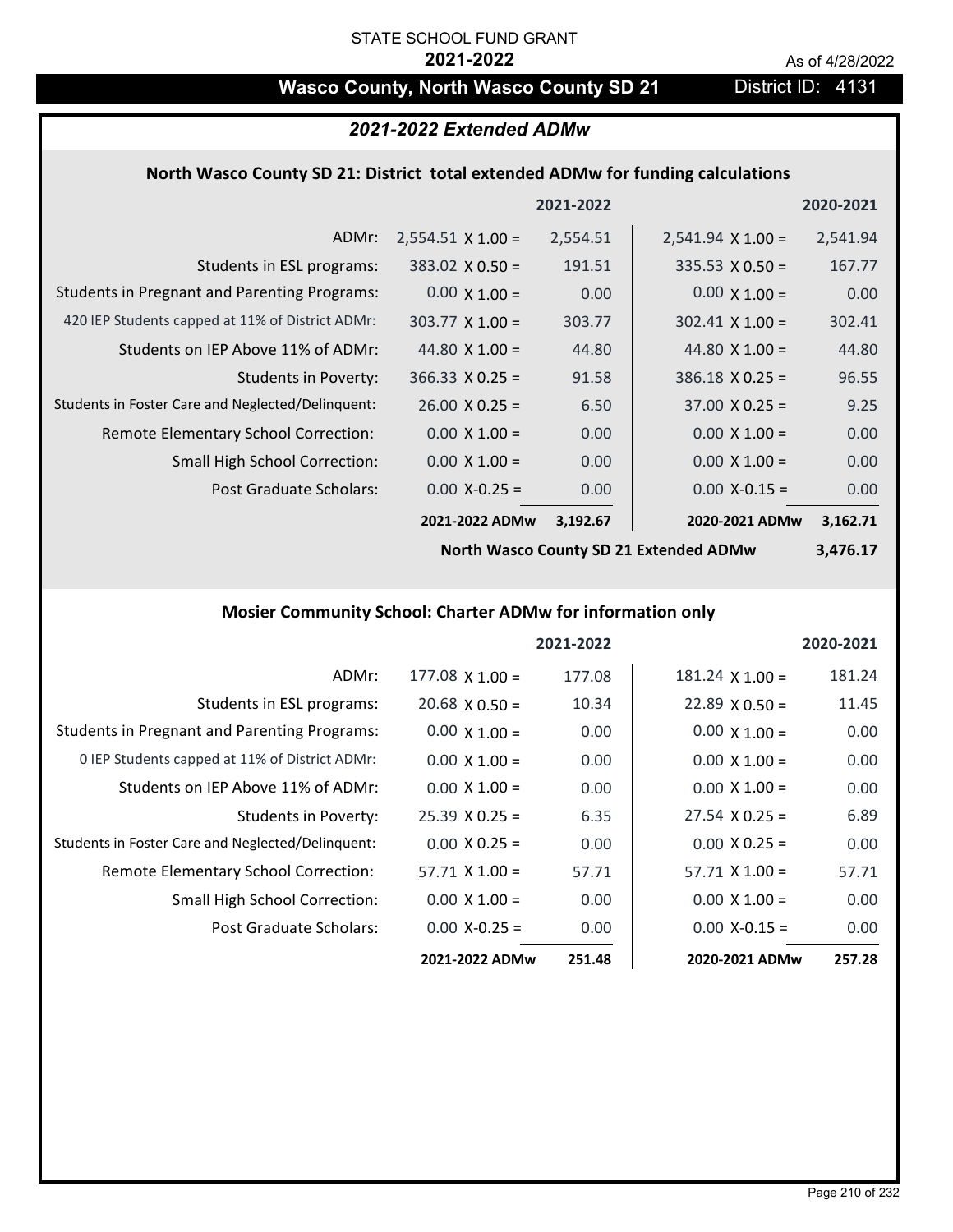## **Riverbend Community School: Charter ADMw for information only**

|                                                     |                       | 2021-2022         |                       | 2020-2021 |
|-----------------------------------------------------|-----------------------|-------------------|-----------------------|-----------|
| ADMr:                                               | $29.95 \times 1.00 =$ | 29.95             | $25.98 \times 1.00 =$ | 25.98     |
| Students in ESL programs:                           | $2.00 \times 0.50 =$  | 1.00              | $0.83 \times 0.50 =$  | 0.42      |
| <b>Students in Pregnant and Parenting Programs:</b> | $0.00 \times 1.00 =$  | 0.00              | $0.00 \times 1.00 =$  | 0.00      |
| 0 IEP Students capped at 11% of District ADMr:      | $0.00 \times 1.00 =$  | 0.00              | $0.00 \times 1.00 =$  | 0.00      |
| Students on IEP Above 11% of ADMr:                  | $0.00 \times 1.00 =$  | 0.00              | $0.00 \times 1.00 =$  | 0.00      |
| Students in Poverty:                                | 4.29 $X$ 0.25 =       | 1.07              | $3.95 \times 0.25 =$  | 0.99      |
| Students in Foster Care and Neglected/Delinquent:   | $0.00 \times 0.25 =$  | 0.00 <sub>1</sub> | $0.00 \times 0.25 =$  | 0.00      |
| Remote Elementary School Correction:                | $0.00 \times 1.00 =$  | 0.00 <sub>1</sub> | $0.00 \times 1.00 =$  | 0.00      |
| <b>Small High School Correction:</b>                | $0.00 \times 1.00 =$  | 0.00              | $0.00 \times 1.00 =$  | 0.00      |
| Post Graduate Scholars:                             | $0.00 X - 0.25 =$     | 0.00 <sub>1</sub> | $0.00 X - 0.15 =$     | 0.00      |
|                                                     | 2021-2022 ADMw        | 32.02             | 2020-2021 ADMw        | 27.38     |

**North Wasco County SD 21 Extended ADMw 3,476.17**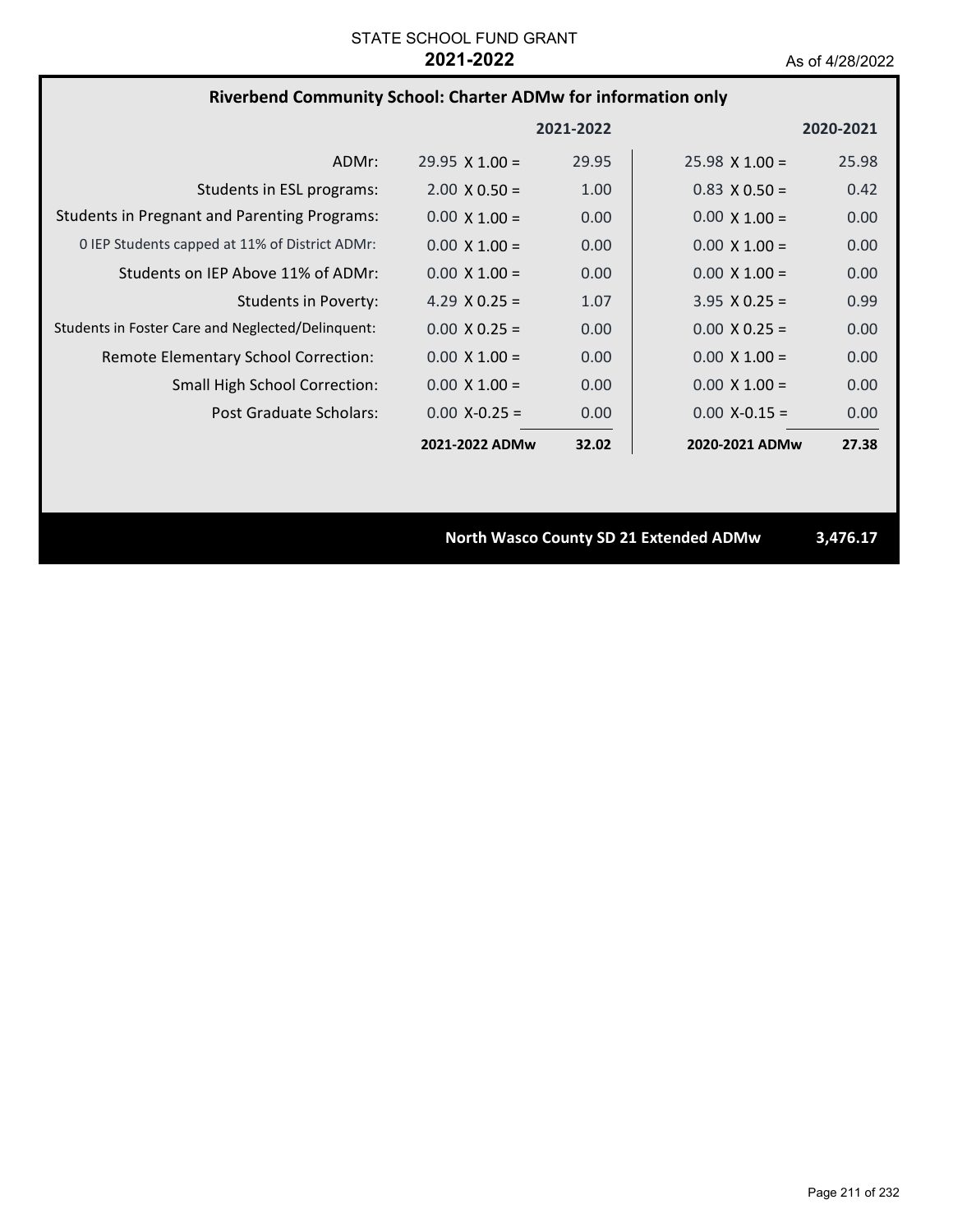# Wasco County, Dufur SD 29 District ID: 2229

# *2021-2022 Extended ADMw*

### **Dufur SD 29: District total extended ADMw for funding calculations**

|                                                     |                        | 2021-2022 |                                  | 2020-2021 |
|-----------------------------------------------------|------------------------|-----------|----------------------------------|-----------|
| ADMr:                                               | $353.35 \times 1.00 =$ | 353.35    | $344.26 \times 1.00 =$           | 344.26    |
| Students in ESL programs:                           | $0.00 \times 0.50 =$   | 0.00      | $0.00 \times 0.50 =$             | 0.00      |
| <b>Students in Pregnant and Parenting Programs:</b> | $0.00 \times 1.00 =$   | 0.00      | $0.00 \times 1.00 =$             | 0.00      |
| 62 IEP Students capped at 11% of District ADMr:     | $38.87 \times 1.00 =$  | 38.87     | $37.87 \times 1.00 =$            | 37.87     |
| Students on IEP Above 11% of ADMr:                  | $0.00 \times 1.00 =$   | 0.00      | $0.00 \times 1.00 =$             | 0.00      |
| <b>Students in Poverty:</b>                         | $36.00 \times 0.25 =$  | 9.00      | 48.00 $X$ 0.25 =                 | 12.00     |
| Students in Foster Care and Neglected/Delinquent:   | $2.00 \times 0.25 =$   | 0.50      | $2.00 \times 0.25 =$             | 0.50      |
| Remote Elementary School Correction:                | $14.33 \times 1.00 =$  | 14.33     | $14.33 \times 1.00 =$            | 14.33     |
| <b>Small High School Correction:</b>                | 74.85 $X$ 1.00 =       | 74.85     | 74.85 $X$ 1.00 =                 | 74.85     |
| Post Graduate Scholars:                             | $0.00$ X-0.25 =        | 0.00      | $0.00$ X-0.15 =                  | 0.00      |
|                                                     | 2021-2022 ADMw         | 490.90    | 2020-2021 ADMw                   | 483.81    |
|                                                     |                        |           | Dufur SD 29 Extended ADMw        | 490.90    |
|                                                     |                        |           |                                  |           |
|                                                     |                        |           | <b>Dufur SD 29 Extended ADMw</b> | 490.90    |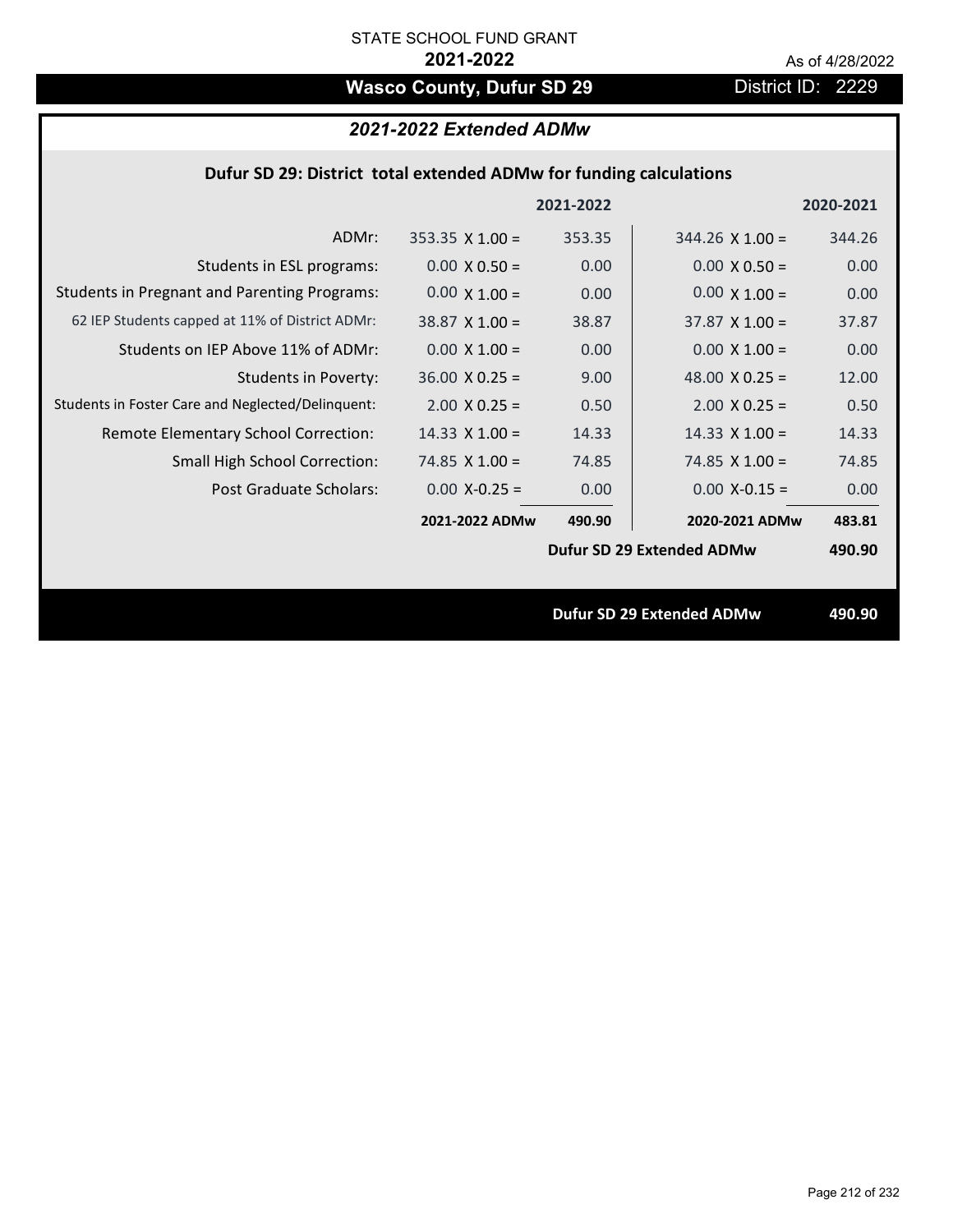# **Washington County, Hillsboro SD 1J** District ID: 2239

# *2021-2022 Extended ADMw*

### **Hillsboro SD 1J: District total extended ADMw for funding calculations**

|                                                     |                                 | 2021-2022 |                           | 2020-2021 |
|-----------------------------------------------------|---------------------------------|-----------|---------------------------|-----------|
|                                                     | ADMr: $18,561.66 \times 1.00 =$ | 18,561.66 | $18,950.09 \times 1.00 =$ | 18,950.09 |
| Students in ESL programs:                           | $3,407.12 \times 0.50 =$        | 1,703.56  | $3,436.47 \times 0.50 =$  | 1,718.24  |
| <b>Students in Pregnant and Parenting Programs:</b> | $0.00 \times 1.00 =$            | 0.00      | $0.91 \times 1.00 =$      | 0.91      |
| 2871 IEP Students capped at 11% of District ADMr:   | $2,070.56 \times 1.00 =$        | 2,070.56  | $2,111.31 \times 1.00 =$  | 2,111.31  |
| Students on IEP Above 11% of ADMr:                  | $275.10 \times 1.00 =$          | 275.10    | $275.10 \times 1.00 =$    | 275.10    |
| <b>Students in Poverty:</b>                         | $1,348.36 \times 0.25 =$        | 337.09    | $1,786.57 \times 0.25 =$  | 446.64    |
| Students in Foster Care and Neglected/Delinquent:   | $54.00 \times 0.25 =$           | 13.50     | $77.00 \times 0.25 =$     | 19.25     |
| Remote Elementary School Correction:                | $0.00 \times 1.00 =$            | 0.00      | $0.00 \times 1.00 =$      | 0.00      |
| <b>Small High School Correction:</b>                | $0.00 \times 1.00 =$            | 0.00      | $0.00 \times 1.00 =$      | 0.00      |
| Post Graduate Scholars:                             | $0.00$ X-0.25 =                 | 0.00      | $0.00$ X-0.15 =           | 0.00      |
|                                                     | 2021-2022 ADMw                  | 22.961.47 | 2020-2021 ADMw            | 23,521.53 |

**Hillsboro SD 1J Extended ADMw**

**23,773.96**

## **City View Charter School: Charter ADMw for information only**

|                                                     |                        | 2021-2022 |                        | 2020-2021 |
|-----------------------------------------------------|------------------------|-----------|------------------------|-----------|
| ADMr:                                               | $261.64 \times 1.00 =$ | 261.64    | $243.61 \times 1.00 =$ | 243.61    |
| Students in ESL programs:                           | $7.94 \times 0.50 =$   | 3.97      | $6.15 \times 0.50 =$   | 3.08      |
| <b>Students in Pregnant and Parenting Programs:</b> | $0.00 \times 1.00 =$   | 0.00      | $0.00 \times 1.00 =$   | 0.00      |
| 0 IEP Students capped at 11% of District ADMr:      | $0.00 \times 1.00 =$   | 0.00      | $0.00 \times 1.00 =$   | 0.00      |
| Students on IEP Above 11% of ADMr:                  | $0.00 \times 1.00 =$   | 0.00      | $0.00 \times 1.00 =$   | 0.00      |
| Students in Poverty:                                | $19.01 \times 0.25 =$  | 4.75      | $22.97 \times 0.25 =$  | 5.74      |
| Students in Foster Care and Neglected/Delinquent:   | $0.00 \times 0.25 =$   | 0.00      | $0.00 \times 0.25 =$   | 0.00      |
| Remote Elementary School Correction:                | $0.00 \times 1.00 =$   | 0.00      | $0.00 \times 1.00 =$   | 0.00      |
| <b>Small High School Correction:</b>                | $0.00 \times 1.00 =$   | 0.00      | $0.00 \times 1.00 =$   | 0.00      |
| Post Graduate Scholars:                             | $0.00$ X-0.25 =        | 0.00      | $0.00$ X-0.15 =        | 0.00      |
|                                                     | 2021-2022 ADMw         | 270.36    | 2020-2021 ADMw         | 252.43    |

**Hillsboro SD 1J Extended ADMw 23,773.96**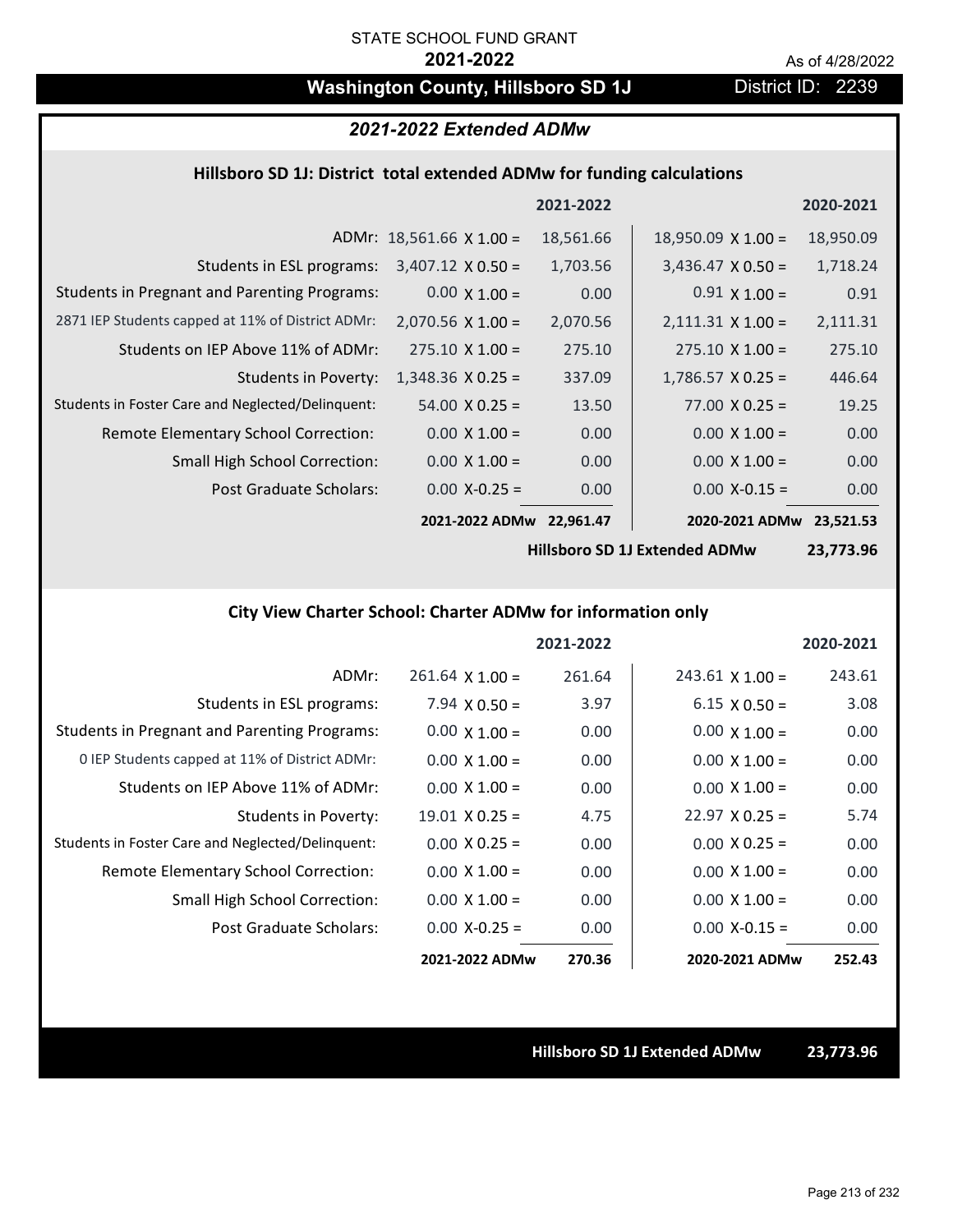# Washington County, Banks SD 13 District ID: 2240

# *2021-2022 Extended ADMw*

## **Banks SD 13: District total extended ADMw for funding calculations**

|                                                     |                          | 2021-2022 |                                  | 2020-2021 |
|-----------------------------------------------------|--------------------------|-----------|----------------------------------|-----------|
| ADMr:                                               | $1,008.09 \times 1.00 =$ | 1,008.09  | $1,026.41 \times 1.00 =$         | 1,026.41  |
| Students in ESL programs:                           | $27.47 \times 0.50 =$    | 13.74     | $21.33 \times 0.50 =$            | 10.67     |
| <b>Students in Pregnant and Parenting Programs:</b> | $0.00 \times 1.00 =$     | 0.00      | $0.00 \times 1.00 =$             | 0.00      |
| 140 IEP Students capped at 11% of District ADMr:    | 110.89 $X$ 1.00 =        | 110.89    | 112.91 $X$ 1.00 =                | 112.91    |
| Students on IEP Above 11% of ADMr:                  | 4.90 $X$ 1.00 =          | 4.90      | 4.90 $X$ 1.00 =                  | 4.90      |
| <b>Students in Poverty:</b>                         | 40.47 $X$ 0.25 =         | 10.12     | 53.04 $X$ 0.25 =                 | 13.26     |
| Students in Foster Care and Neglected/Delinquent:   | $3.00 \times 0.25 =$     | 0.75      | $2.00 \times 0.25 =$             | 0.50      |
| Remote Elementary School Correction:                | $0.00 \times 1.00 =$     | 0.00      | $0.00 \times 1.00 =$             | 0.00      |
| <b>Small High School Correction:</b>                | $1.91$ X $1.00 =$        | 1.91      | $1.91$ X $1.00 =$                | 1.91      |
| <b>Post Graduate Scholars:</b>                      | $0.00$ X-0.25 =          | 0.00      | $0.00$ X-0.15 =                  | 0.00      |
|                                                     | 2021-2022 ADMw           | 1,150.39  | 2020-2021 ADMw                   | 1,170.55  |
|                                                     |                          |           | <b>Banks SD 13 Extended ADMw</b> | 1,170.55  |
|                                                     |                          |           |                                  |           |
|                                                     |                          |           | <b>Banks SD 13 Extended ADMw</b> | 1,170.55  |
|                                                     |                          |           |                                  |           |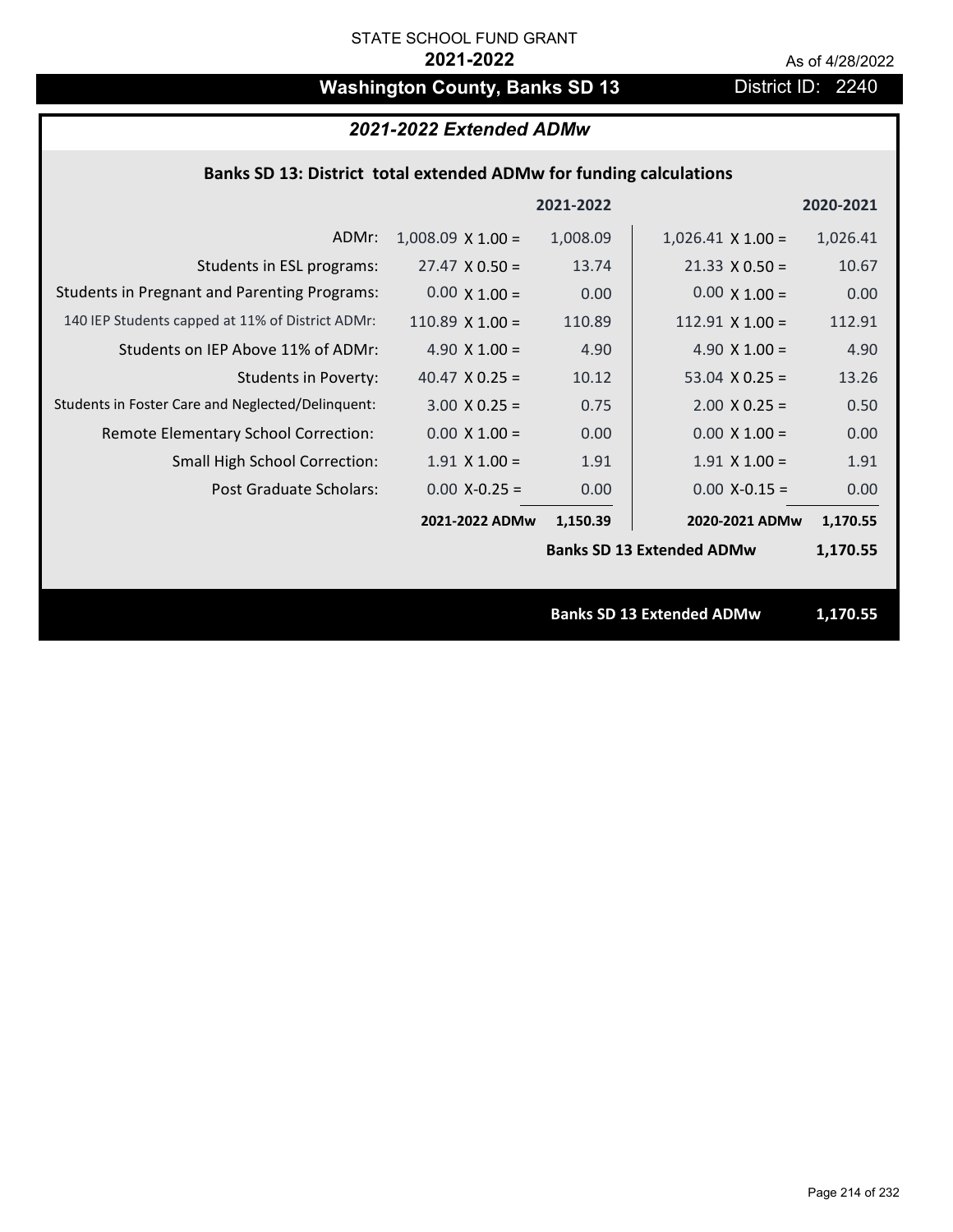# Washington County, Forest Grove SD 15 District ID: 2241

### *2021-2022 Extended ADMw*

### **Forest Grove SD 15: District total extended ADMw for funding calculations**

|                                                     |                          | 2021-2022 |                          | 2020-2021 |
|-----------------------------------------------------|--------------------------|-----------|--------------------------|-----------|
| ADMr:                                               | $5,574.84 \times 1.00 =$ | 5,574.84  | $5,523.05 \times 1.00 =$ | 5,523.05  |
| Students in ESL programs:                           | $1,027.05 \times 0.50 =$ | 513.53    | $962.50 \times 0.50 =$   | 481.25    |
| <b>Students in Pregnant and Parenting Programs:</b> | $4.61 \times 1.00 =$     | 4.61      | 7.47 $\times$ 1.00 =     | 7.47      |
| 816 IEP Students capped at 11% of District ADMr:    | 635.31 $\times$ 1.00 =   | 635.31    | 629.83 $\times$ 1.00 =   | 629.83    |
| Students on IEP Above 11% of ADMr:                  | $108.90 \times 1.00 =$   | 108.90    | $108.90$ X $1.00 =$      | 108.90    |
| Students in Poverty:                                | $500.67$ X 0.25 =        | 125.17    | $620.21 \times 0.25 =$   | 155.05    |
| Students in Foster Care and Neglected/Delinquent:   | $19.00 \times 0.25 =$    | 4.75      | $29.00 \times 0.25 =$    | 7.25      |
| Remote Elementary School Correction:                | $0.00 \times 1.00 =$     | 0.00      | $0.00 \times 1.00 =$     | 0.00      |
| <b>Small High School Correction:</b>                | $0.00 \times 1.00 =$     | 0.00      | $0.00 \times 1.00 =$     | 0.00      |
| Post Graduate Scholars:                             | $0.00$ X-0.25 =          | 0.00      | $0.00$ X-0.15 =          | 0.00      |
|                                                     | 2021-2022 ADMw           | 6,967.11  | 2020-2021 ADMw           | 6,912.80  |

**Forest Grove SD 15 Extended ADMw**

**7,173.85**

### **Forest Grove Community School: Charter ADMw for information only**

|                                                     |                        | 2021-2022 |                        | 2020-2021 |
|-----------------------------------------------------|------------------------|-----------|------------------------|-----------|
| ADMr:                                               | $200.74 \times 1.00 =$ | 200.74    | $202.64 \times 1.00 =$ | 202.64    |
| Students in ESL programs:                           | $3.00 \times 0.50 =$   | 1.50      | $3.00 \times 0.50 =$   | 1.50      |
| <b>Students in Pregnant and Parenting Programs:</b> | $0.00 \times 1.00 =$   | 0.00      | $0.00 \times 1.00 =$   | 0.00      |
| 0 IEP Students capped at 11% of District ADMr:      | $0.00 \times 1.00 =$   | 0.00      | $0.00 \times 1.00 =$   | 0.00      |
| Students on IEP Above 11% of ADMr:                  | $0.00 \times 1.00 =$   | 0.00      | $0.00 \times 1.00 =$   | 0.00      |
| Students in Poverty:                                | $18.03 \times 0.25 =$  | 4.51      | $22.76 \times 0.25 =$  | 5.69      |
| Students in Foster Care and Neglected/Delinquent:   | $0.00 \times 0.25 =$   | 0.00      | $0.00 \times 0.25 =$   | 0.00      |
| <b>Remote Elementary School Correction:</b>         | $0.00 \times 1.00 =$   | 0.00      | $0.00 \times 1.00 =$   | 0.00      |
| <b>Small High School Correction:</b>                | $0.00 \times 1.00 =$   | 0.00      | $0.00 \times 1.00 =$   | 0.00      |
| Post Graduate Scholars:                             | $0.00 X - 0.25 =$      | 0.00      | $0.00 X - 0.15 =$      | 0.00      |
|                                                     | 2021-2022 ADMw         | 206.75    | 2020-2021 ADMw         | 209.83    |

**Forest Grove SD 15 Extended ADMw 7,173.85**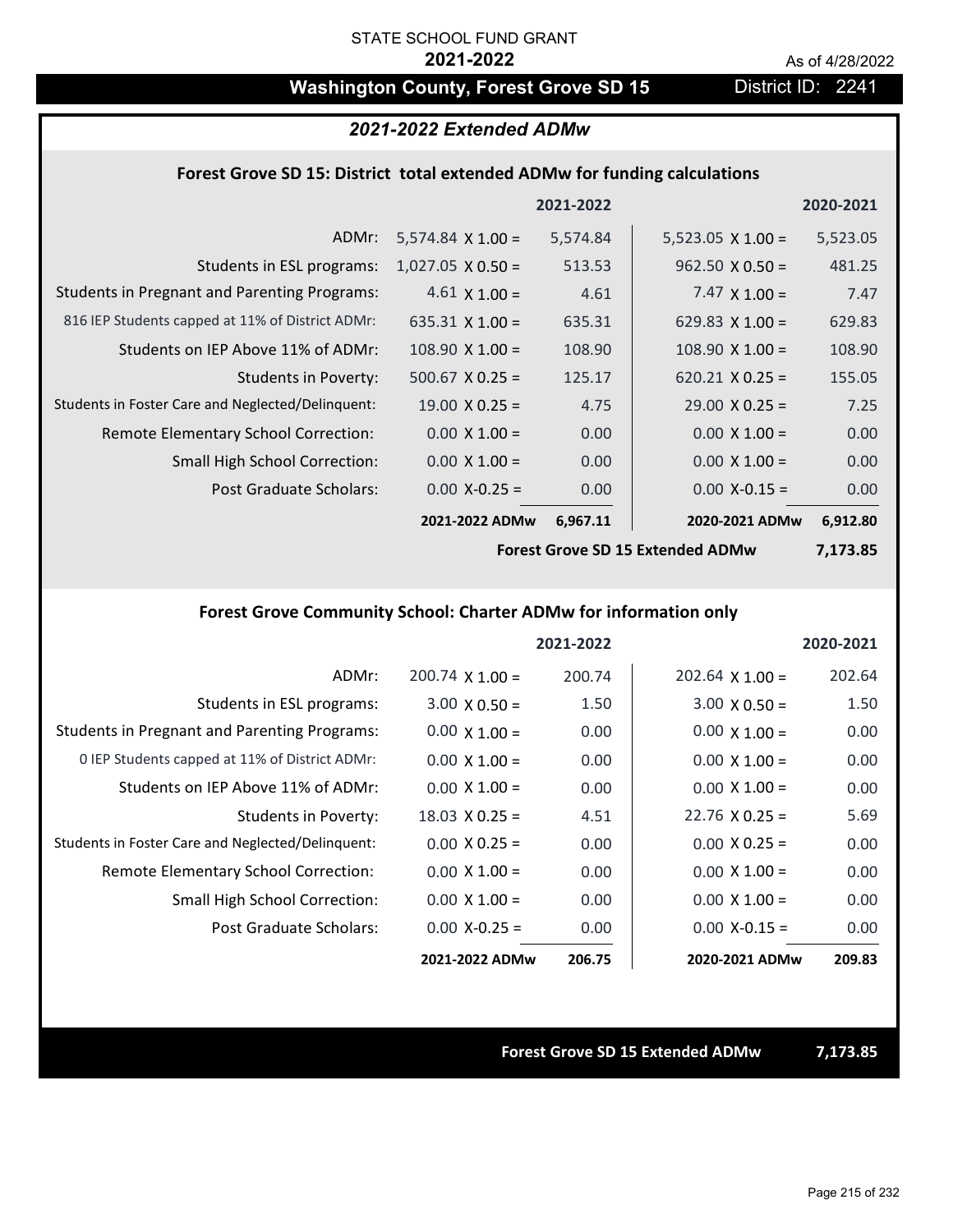# Washington County, Tigard-Tualatin SD 23J District ID: 2242

### *2021-2022 Extended ADMw*

### **Tigard‐Tualatin SD 23J: District total extended ADMw for funding calculations**

|                                                     |                                 | 2021-2022 |                           | 2020-2021 |
|-----------------------------------------------------|---------------------------------|-----------|---------------------------|-----------|
|                                                     | ADMr: $11,495.27 \times 1.00 =$ | 11,495.27 | $11,490.11 \times 1.00 =$ | 11,490.11 |
| Students in ESL programs:                           | $1,240.92 \times 0.50 =$        | 620.46    | $1,190.38 \times 0.50 =$  | 595.19    |
| <b>Students in Pregnant and Parenting Programs:</b> | 5.59 $\times$ 1.00 =            | 5.59      | $6.01 \times 1.00 =$      | 6.01      |
| 1343 IEP Students capped at 11% of District ADMr:   | $1,289.27 \times 1.00 =$        | 1,289.27  | $1,288.16 \times 1.00 =$  | 1,288.16  |
| Students on IEP Above 11% of ADMr:                  | $16.90 \times 1.00 =$           | 16.90     | $16.90 \times 1.00 =$     | 16.90     |
| <b>Students in Poverty:</b>                         | $754.40 \times 0.25 =$          | 188.60    | $1,003.94$ X 0.25 =       | 250.99    |
| Students in Foster Care and Neglected/Delinquent:   | $20.00 \times 0.25 =$           | 5.00      | $29.00 \times 0.25 =$     | 7.25      |
| Remote Elementary School Correction:                | $0.00 \times 1.00 =$            | 0.00      | $0.00 \times 1.00 =$      | 0.00      |
| <b>Small High School Correction:</b>                | $0.00 \times 1.00 =$            | 0.00      | $0.00 \times 1.00 =$      | 0.00      |
| Post Graduate Scholars:                             | $0.00$ X-0.25 =                 | 0.00      | $0.00$ X-0.15 =           | 0.00      |
|                                                     | 2021-2022 ADMw                  | 13,621.09 | 2020-2021 ADMw 13,654.60  |           |
|                                                     |                                 |           |                           |           |

**Tigard‐Tualatin SD 23J Extended ADMw**

**13,888.34**

## **Multi‐sensory Instruction Teaching Children Hands‐On (MITCH): Charter ADMw for information only**

|                                                     |                       | 2021-2022 |                        | 2020-2021 |
|-----------------------------------------------------|-----------------------|-----------|------------------------|-----------|
| ADMr:                                               | $225.38$ X 1.00 =     | 225.38    | $220.39 \times 1.00 =$ | 220.39    |
| Students in ESL programs:                           | $18.85 \times 0.50 =$ | 9.43      | $17.07 \times 0.50 =$  | 8.54      |
| <b>Students in Pregnant and Parenting Programs:</b> | $0.00 \times 1.00 =$  | 0.00      | $0.00 \times 1.00 =$   | 0.00      |
| 0 IEP Students capped at 11% of District ADMr:      | $0.00 \times 1.00 =$  | 0.00      | $0.00 \times 1.00 =$   | 0.00      |
| Students on IEP Above 11% of ADMr:                  | $0.00 \times 1.00 =$  | 0.00      | $0.00 \times 1.00 =$   | 0.00      |
| Students in Poverty:                                | $14.79 \times 0.25 =$ | 3.70      | $19.26 \times 0.25 =$  | 4.82      |
| Students in Foster Care and Neglected/Delinquent:   | $0.00 \times 0.25 =$  | 0.00      | $0.00 \times 0.25 =$   | 0.00      |
| Remote Elementary School Correction:                | $0.00 \times 1.00 =$  | 0.00      | $0.00 \times 1.00 =$   | 0.00      |
| Small High School Correction:                       | $0.00 \times 1.00 =$  | 0.00      | $0.00 \times 1.00 =$   | 0.00      |
| Post Graduate Scholars:                             | $0.00$ X-0.25 =       | 0.00      | $0.00$ X-0.15 =        | 0.00      |
|                                                     | 2021-2022 ADMw        | 238.50    | 2020-2021 ADMw         | 233.74    |

**Tigard‐Tualatin SD 23J Extended ADMw 13,888.34**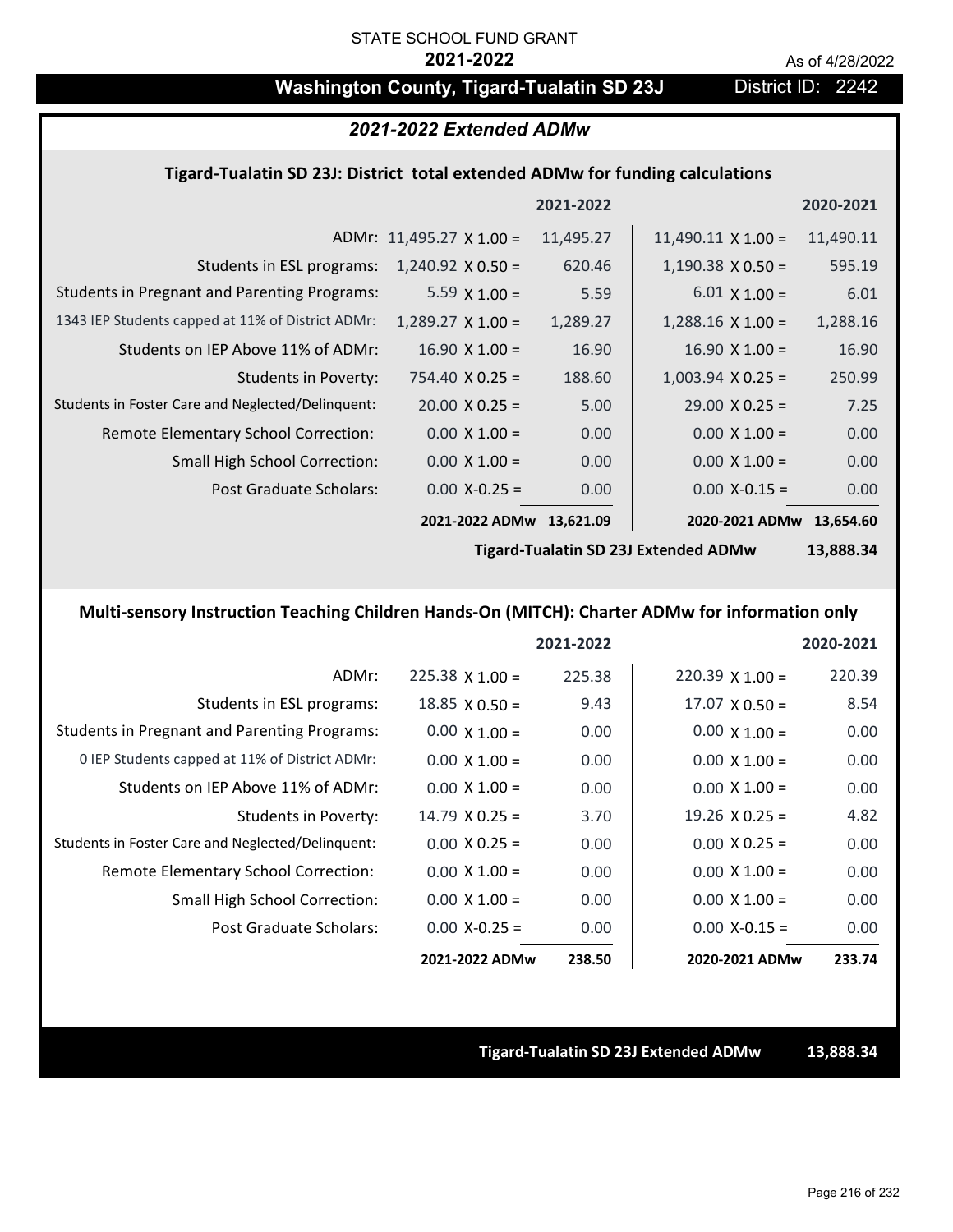# **Washington County, Beaverton SD 48J** District ID: 2243

# *2021-2022 Extended ADMw*

# **Beaverton SD 48J: District total extended ADMw for funding calculations**

|                                                     |                                 | 2021-2022 |                           | 2020-2021 |
|-----------------------------------------------------|---------------------------------|-----------|---------------------------|-----------|
|                                                     | ADMr: $38,455.87 \times 1.00 =$ | 38,455.87 | $38,579.25 \times 1.00 =$ | 38,579.25 |
| Students in ESL programs:                           | 4,939.37 $\times$ 0.50 =        | 2,469.69  | $4,777.48 \times 0.50 =$  | 2,388.74  |
| <b>Students in Pregnant and Parenting Programs:</b> | 4.20 $\times$ 1.00 =            | 4.20      | 7.23 $\times$ 1.00 =      | 7.23      |
| 4642 IEP Students capped at 11% of District ADMr:   | $4,310.07 \times 1.00 =$        | 4,310.07  | 4,327.06 $\times$ 1.00 =  | 4,327.06  |
| Students on IEP Above 11% of ADMr:                  | $102.00 \times 1.00 =$          | 102.00    | $102.00 \times 1.00 =$    | 102.00    |
| <b>Students in Poverty:</b>                         | $2,319.10 \times 0.25 =$        | 579.78    | $3,075.32$ X 0.25 =       | 768.83    |
| Students in Foster Care and Neglected/Delinquent:   | $59.00 \times 0.25 =$           | 14.75     | $75.00 \times 0.25 =$     | 18.75     |
| Remote Elementary School Correction:                | $0.00 \times 1.00 =$            | 0.00      | $0.00 \times 1.00 =$      | 0.00      |
| Small High School Correction:                       | $0.00 \times 1.00 =$            | 0.00      | $0.00 \times 1.00 =$      | 0.00      |
| Post Graduate Scholars:                             | $0.00 X - 0.25 =$               | 0.00      | $0.00$ X-0.15 =           | 0.00      |
|                                                     | 2021-2022 ADMw                  | 45,936.35 | 2020-2021 ADMw            | 46,191.86 |

**Beaverton SD 48J Extended ADMw**

**46,997.04**

## **Arco Iris Spanish Immersion School: Charter ADMw for information only**

|                                                     |                        | 2021-2022 |                        | 2020-2021 |
|-----------------------------------------------------|------------------------|-----------|------------------------|-----------|
| ADMr:                                               | $397.87 \times 1.00 =$ | 397.87    | 428.43 $\times$ 1.00 = | 428.43    |
| Students in ESL programs:                           | $33.83 \times 0.50 =$  | 16.92     | $43.12 \times 0.50 =$  | 21.56     |
| <b>Students in Pregnant and Parenting Programs:</b> | $0.00 \times 1.00 =$   | 0.00      | $0.00 \times 1.00 =$   | 0.00      |
| 0 IEP Students capped at 11% of District ADMr:      | $0.00 \times 1.00 =$   | 0.00      | $0.00 \times 1.00 =$   | 0.00      |
| Students on IEP Above 11% of ADMr:                  | $0.00 \times 1.00 =$   | 0.00      | $0.00 \times 1.00 =$   | 0.00      |
| Students in Poverty:                                | $23.99 \times 0.25 =$  | 6.00      | $34.15 \times 0.25 =$  | 8.54      |
| Students in Foster Care and Neglected/Delinquent:   | $0.00 \times 0.25 =$   | 0.00      | $0.00 \times 0.25 =$   | 0.00      |
| Remote Elementary School Correction:                | $0.00 \times 1.00 =$   | 0.00      | $0.00 \times 1.00 =$   | 0.00      |
| <b>Small High School Correction:</b>                | $0.00 \times 1.00 =$   | 0.00      | $0.00 \times 1.00 =$   | 0.00      |
| Post Graduate Scholars:                             | $0.00 X - 0.25 =$      | 0.00      | $0.00 X - 0.15 =$      | 0.00      |
|                                                     | 2021-2022 ADMw         | 420.78    | 2020-2021 ADMw         | 458.53    |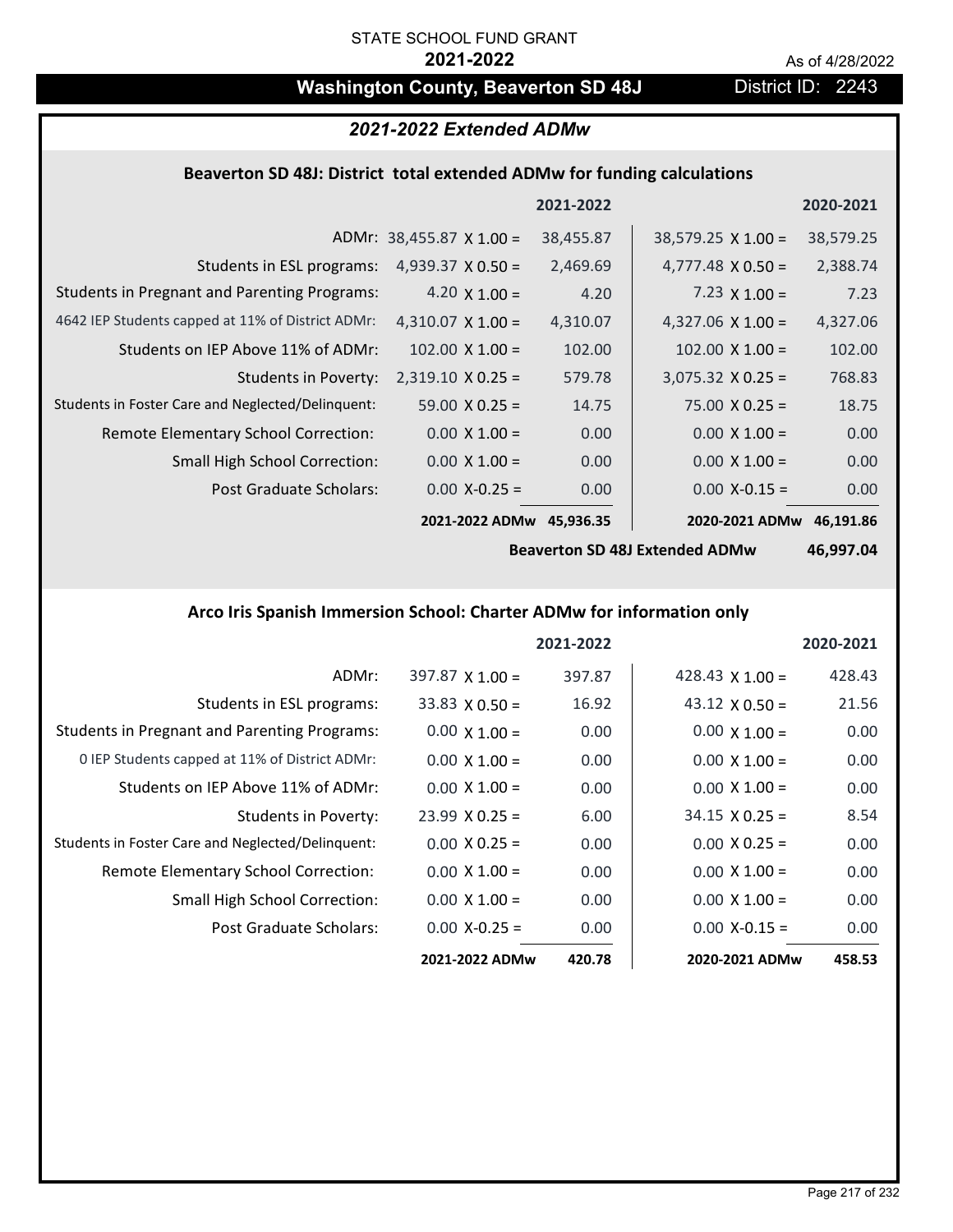# **Hope Chinese Charter School: Charter ADMw for information only**

|                                                     |                        | 2021-2022 |                        | 2020-2021 |
|-----------------------------------------------------|------------------------|-----------|------------------------|-----------|
| ADMr:                                               | $328.75 \times 1.00 =$ | 328.75    | $329.27 \times 1.00 =$ | 329.27    |
| Students in ESL programs:                           | $22.10 \times 0.50 =$  | 11.05     | $21.63 \times 0.50 =$  | 10.82     |
| <b>Students in Pregnant and Parenting Programs:</b> | $0.00 \times 1.00 =$   | 0.00      | $0.00 \times 1.00 =$   | 0.00      |
| 0 IEP Students capped at 11% of District ADMr:      | $0.00 \times 1.00 =$   | 0.00      | $0.00 \times 1.00 =$   | 0.00      |
| Students on IEP Above 11% of ADMr:                  | $0.00 \times 1.00 =$   | 0.00      | $0.00 \times 1.00 =$   | 0.00      |
| <b>Students in Poverty:</b>                         | $19.83 \times 0.25 =$  | 4.96      | $26.25 \times 0.25 =$  | 6.56      |
| Students in Foster Care and Neglected/Delinquent:   | $0.00 \times 0.25 =$   | 0.00      | $0.00 \times 0.25 =$   | 0.00      |
| Remote Elementary School Correction:                | $0.00 \times 1.00 =$   | 0.00      | $0.00 \times 1.00 =$   | 0.00      |
| <b>Small High School Correction:</b>                | $0.00 \times 1.00 =$   | 0.00      | $0.00 \times 1.00 =$   | 0.00      |
| Post Graduate Scholars:                             | $0.00 X - 0.25 =$      | 0.00      | $0.00$ X-0.15 =        | 0.00      |
|                                                     | 2021-2022 ADMw         | 344.76    | 2020-2021 ADMw         | 346.65    |

**Beaverton SD 48J Extended ADMw 46,997.04**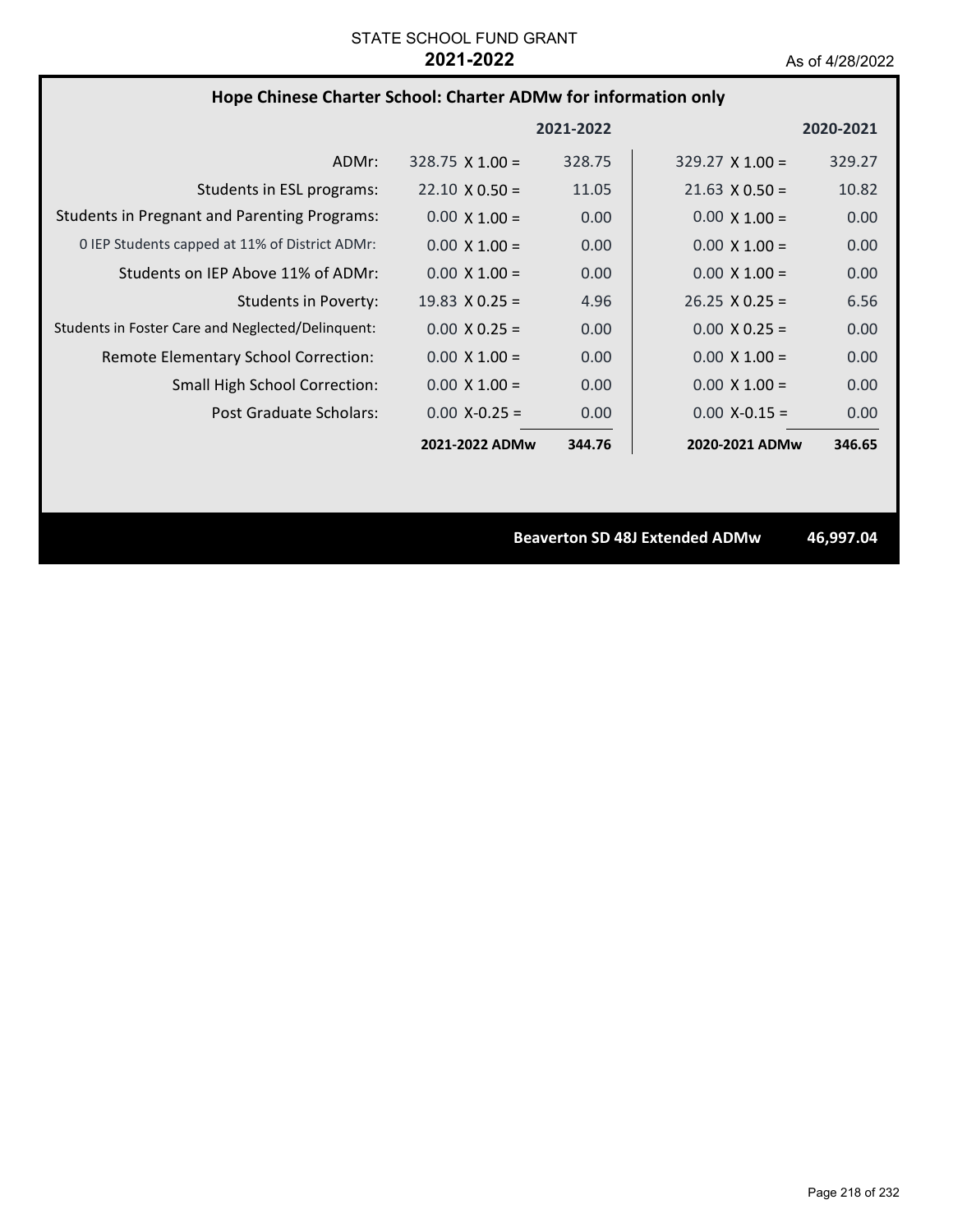# Washington County, Sherwood SD 88J District ID: 2244

## *2021-2022 Extended ADMw*

## **Sherwood SD 88J: District total extended ADMw for funding calculations**

|                                                     |                          | 2021-2022 |                          | 2020-2021 |
|-----------------------------------------------------|--------------------------|-----------|--------------------------|-----------|
| ADMr:                                               | $4,716.11 \times 1.00 =$ | 4,716.11  | $4,633.17 \times 1.00 =$ | 4,633.17  |
| Students in ESL programs:                           | 120.30 $\times$ 0.50 =   | 60.15     | $115.39 \times 0.50 =$   | 57.70     |
| <b>Students in Pregnant and Parenting Programs:</b> | $0.00 \times 1.00 =$     | 0.00      | $0.00 \times 1.00 =$     | 0.00      |
| 527 IEP Students capped at 11% of District ADMr:    | $527.00 \times 1.00 =$   | 527.00    | $513.00 \times 1.00 =$   | 513.00    |
| Students on IEP Above 11% of ADMr:                  | $0.00 \times 1.00 =$     | 0.00      | $0.00 \times 1.00 =$     | 0.00      |
| <b>Students in Poverty:</b>                         | $131.96 \times 0.25 =$   | 32.99     | $153.54 \times 0.25 =$   | 38.39     |
| Students in Foster Care and Neglected/Delinguent:   | $1.00 \times 0.25 =$     | 0.25      | 4.00 $X$ 0.25 =          | 1.00      |
| Remote Elementary School Correction:                | $0.00 \times 1.00 =$     | 0.00      | $0.00 \times 1.00 =$     | 0.00      |
| <b>Small High School Correction:</b>                | $0.00 \times 1.00 =$     | 0.00      | $0.00 \times 1.00 =$     | 0.00      |
| Post Graduate Scholars:                             | $0.00 X - 0.25 =$        | 0.00      | $0.00$ X-0.15 =          | 0.00      |
|                                                     | 2021-2022 ADMw           | 5,336.50  | 2020-2021 ADMw           | 5,243.25  |

**Sherwood SD 88J Extended ADMw**

**5,540.12**

# **Sherwood Charter School: Charter ADMw for information only**

|                                                     |                        | 2021-2022 |                        | 2020-2021 |
|-----------------------------------------------------|------------------------|-----------|------------------------|-----------|
| ADMr:                                               | $201.21 \times 1.00 =$ | 201.21    | $208.17 \times 1.00 =$ | 208.17    |
| Students in ESL programs:                           | $2.00 \times 0.50 =$   | 1.00      | $2.00 \times 0.50 =$   | 1.00      |
| <b>Students in Pregnant and Parenting Programs:</b> | $0.00 \times 1.00 =$   | 0.00      | $0.00 \times 1.00 =$   | 0.00      |
| 0 IEP Students capped at 11% of District ADMr:      | $0.00 \times 1.00 =$   | 0.00      | $0.00 \times 1.00 =$   | 0.00      |
| Students on IEP Above 11% of ADMr:                  | $0.00 \times 1.00 =$   | 0.00      | $0.00 \times 1.00 =$   | 0.00      |
| Students in Poverty:                                | $5.63$ X 0.25 =        | 1.41      | $6.90 \times 0.25 =$   | 1.73      |
| Students in Foster Care and Neglected/Delinquent:   | $0.00 \times 0.25 =$   | 0.00      | $0.00 \times 0.25 =$   | 0.00      |
| Remote Elementary School Correction:                | $0.00 \times 1.00 =$   | 0.00      | $0.00 \times 1.00 =$   | 0.00      |
| <b>Small High School Correction:</b>                | $0.00 \times 1.00 =$   | 0.00      | $0.00 \times 1.00 =$   | 0.00      |
| Post Graduate Scholars:                             | $0.00 X - 0.25 =$      | 0.00      | $0.00 X-0.15 =$        | 0.00      |
|                                                     | 2021-2022 ADMw         | 203.62    | 2020-2021 ADMw         | 210.90    |

### **Sherwood SD 88J Extended ADMw 5,540.12**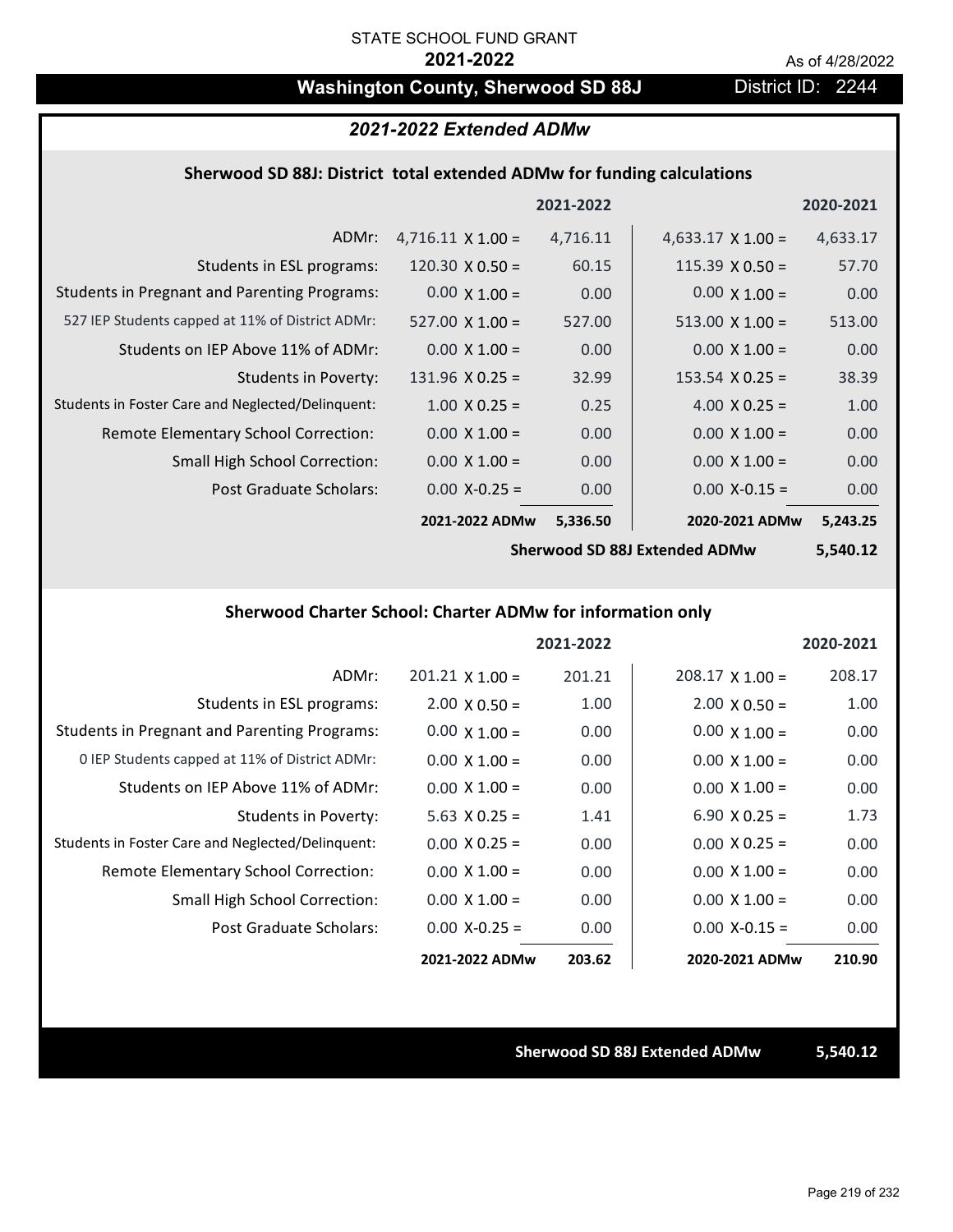# Washington County, Gaston SD 511J District ID: 2245

# *2021-2022 Extended ADMw*

## **Gaston SD 511J: District total extended ADMw for funding calculations**

|                                                     |                        | 2021-2022 |                                     | 2020-2021 |
|-----------------------------------------------------|------------------------|-----------|-------------------------------------|-----------|
| ADMr:                                               | 491.42 $\times$ 1.00 = | 491.42    | 495.77 $\times$ 1.00 =              | 495.77    |
| Students in ESL programs:                           | $5.00 \times 0.50 =$   | 2.50      | $6.36 \times 0.50 =$                | 3.18      |
| <b>Students in Pregnant and Parenting Programs:</b> | $0.00 \times 1.00 =$   | 0.00      | $0.00 \times 1.00 =$                | 0.00      |
| 83 IEP Students capped at 11% of District ADMr:     | $54.06 \times 1.00 =$  | 54.06     | 54.53 $\times$ 1.00 =               | 54.53     |
| Students on IEP Above 11% of ADMr:                  | $8.70 \times 1.00 =$   | 8.70      | $8.70$ X $1.00 =$                   | 8.70      |
| <b>Students in Poverty:</b>                         | 40.80 $X$ 0.25 =       | 10.20     | 48.46 $X$ 0.25 =                    | 12.12     |
| Students in Foster Care and Neglected/Delinquent:   | $2.00 \times 0.25 =$   | 0.50      | $2.00 \times 0.25 =$                | 0.50      |
| Remote Elementary School Correction:                | $0.00 \times 1.00 =$   | 0.00      | $0.00 \times 1.00 =$                | 0.00      |
| <b>Small High School Correction:</b>                | $88.66 \times 1.00 =$  | 88.66     | $88.66 \times 1.00 =$               | 88.66     |
| Post Graduate Scholars:                             | $0.00$ X-0.25 =        | 0.00      | $0.00$ X-0.15 =                     | 0.00      |
|                                                     | 2021-2022 ADMw         | 656.04    | 2020-2021 ADMw                      | 663.46    |
|                                                     |                        |           | <b>Gaston SD 511J Extended ADMw</b> | 663.46    |
|                                                     |                        |           |                                     |           |
|                                                     |                        |           | <b>Gaston SD 511J Extended ADMw</b> | 663.46    |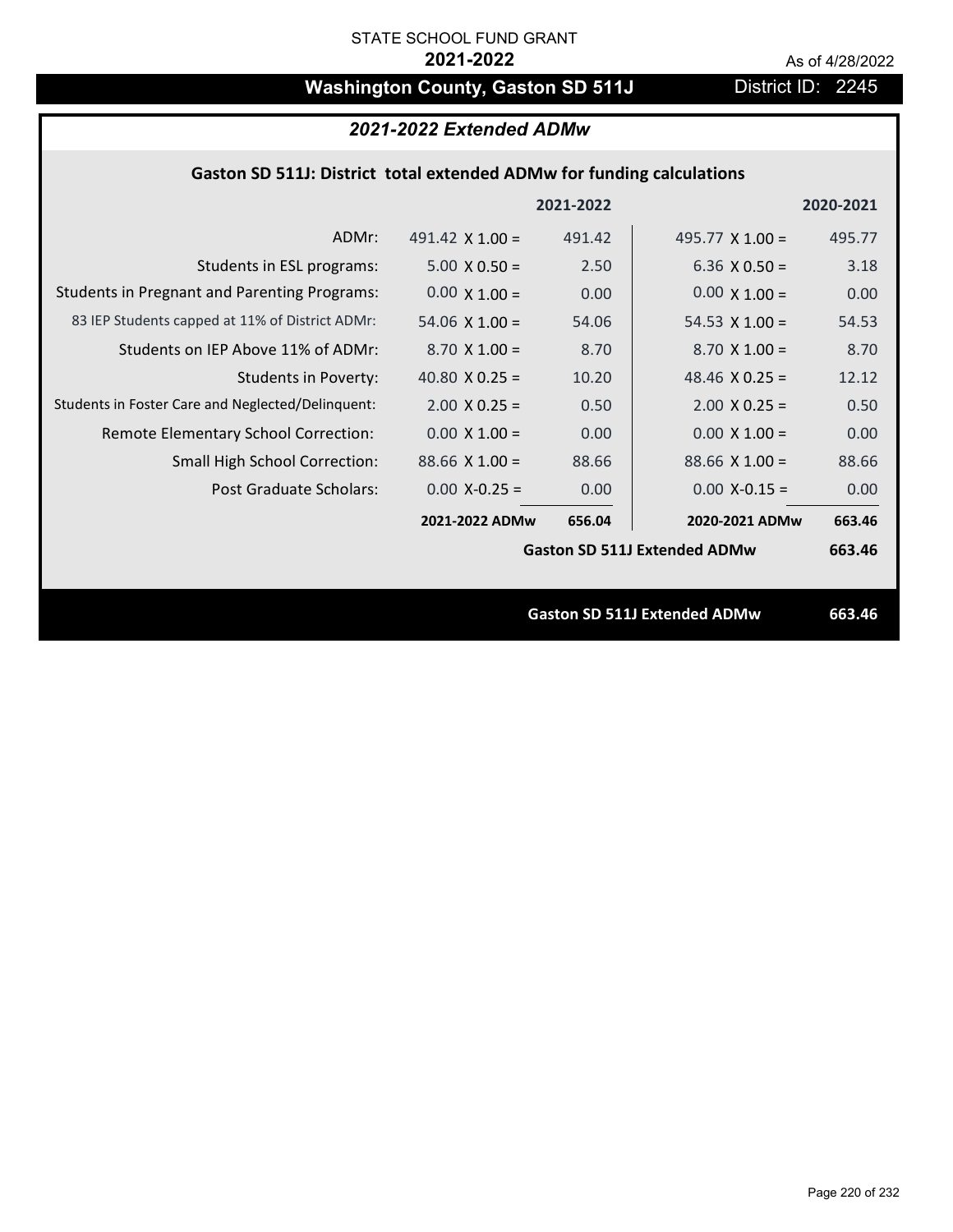# **Wheeler County, Spray SD 1** District ID: 2247

# *2021-2022 Extended ADMw*

|  |  | Spray SD 1: District total extended ADMw for funding calculations |  |
|--|--|-------------------------------------------------------------------|--|
|--|--|-------------------------------------------------------------------|--|

|                                                     |                       | 2021-2022 |                                 | 2020-2021 |
|-----------------------------------------------------|-----------------------|-----------|---------------------------------|-----------|
| ADMr:                                               | 65.48 $\times$ 1.00 = | 65.48     | $54.14 \times 1.00 =$           | 54.14     |
| Students in ESL programs:                           | $0.00 \times 0.50 =$  | 0.00      | $0.00 \times 0.50 =$            | 0.00      |
| <b>Students in Pregnant and Parenting Programs:</b> | $0.00 \times 1.00 =$  | 0.00      | $0.00 \times 1.00 =$            | 0.00      |
| 3 IEP Students capped at 11% of District ADMr:      | $3.00 \times 1.00 =$  | 3.00      | $5.96 \times 1.00 =$            | 5.96      |
| Students on IEP Above 11% of ADMr:                  | $0.00 \times 1.00 =$  | 0.00      | $0.00 \times 1.00 =$            | 0.00      |
| <b>Students in Poverty:</b>                         | $8.00 \times 0.25 =$  | 2.00      | $9.00 \times 0.25 =$            | 2.25      |
| Students in Foster Care and Neglected/Delinquent:   | $0.00 \times 0.25 =$  | 0.00      | $0.00 \times 0.25 =$            | 0.00      |
| Remote Elementary School Correction:                | $29.04$ X $1.00 =$    | 29.04     | $29.04$ X $1.00 =$              | 29.04     |
| <b>Small High School Correction:</b>                | $50.46$ X $1.00 =$    | 50.46     | $50.46 \times 1.00 =$           | 50.46     |
| Post Graduate Scholars:                             | $0.00$ X-0.25 =       | 0.00      | $0.00$ X-0.15 =                 | 0.00      |
|                                                     | 2021-2022 ADMw        | 149.98    | 2020-2021 ADMw                  | 141.85    |
|                                                     |                       |           | <b>Spray SD 1 Extended ADMw</b> | 149.98    |
|                                                     |                       |           |                                 |           |
|                                                     |                       |           | <b>Spray SD 1 Extended ADMw</b> | 149.98    |
|                                                     |                       |           |                                 |           |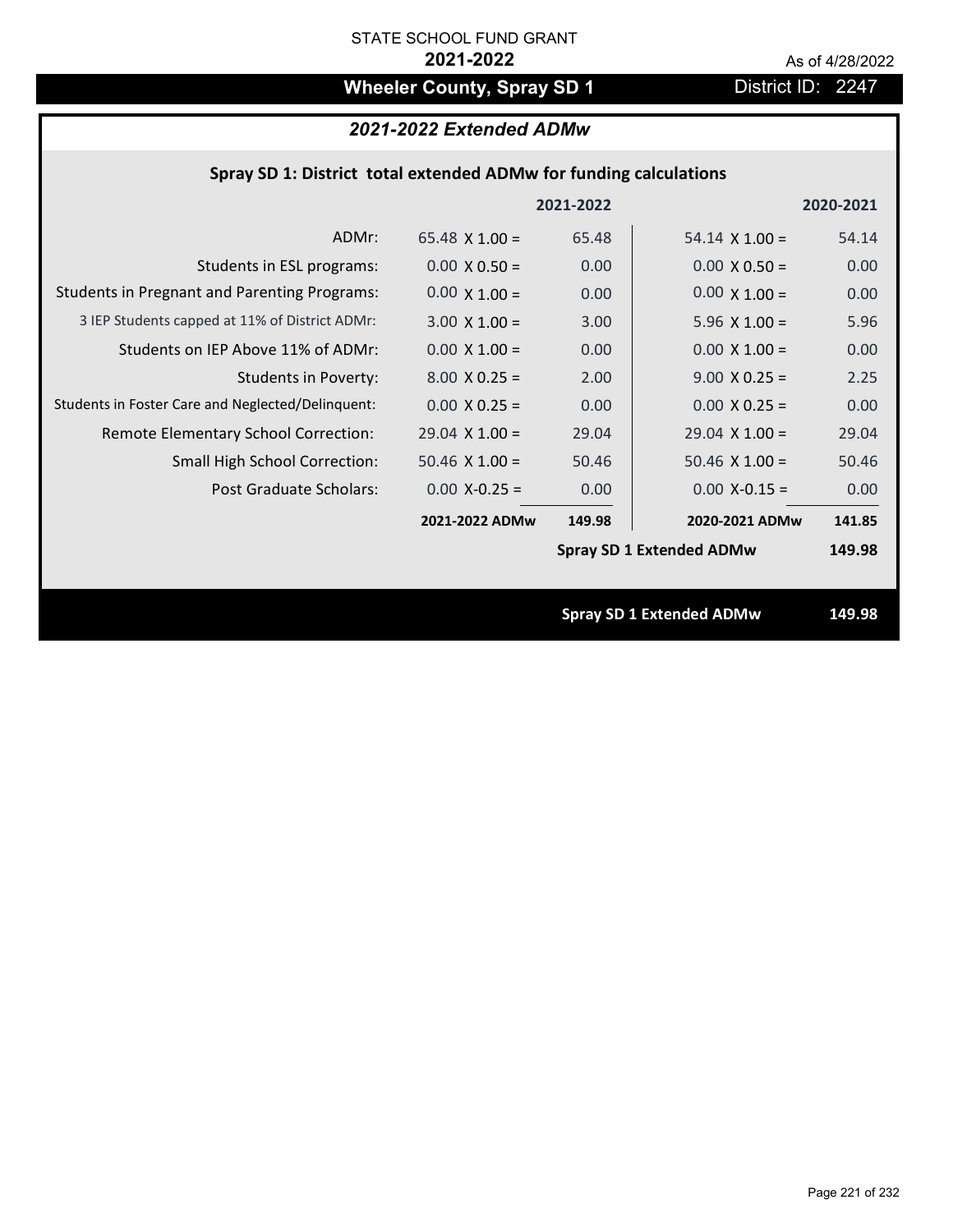# Wheeler County, Fossil SD 21J District ID: 2248

## *2021-2022 Extended ADMw*

## **Fossil SD 21J: District total extended ADMw for funding calculations**

|                                                     |                        | 2021-2022 |                       | 2020-2021 |
|-----------------------------------------------------|------------------------|-----------|-----------------------|-----------|
| ADMr:                                               | $0.00 \times 1.00 =$   | 0.00      | $0.00 \times 1.00 =$  | 0.00      |
| Students in ESL programs:                           | $0.00 \times 0.50 =$   | 0.00      | $0.00 \times 0.50 =$  | 0.00      |
| <b>Students in Pregnant and Parenting Programs:</b> | $0.00 \times 1.00 =$   | 0.00      | $0.00 \times 1.00 =$  | 0.00      |
| 110 IEP Students capped at 11% of District ADMr:    | $110.00 \times 1.00 =$ | 110.00    | $96.00 \times 1.00 =$ | 96.00     |
| Students on IEP Above 11% of ADMr:                  | $0.00 \times 1.00 =$   | 0.00      | $0.00 \times 1.00 =$  | 0.00      |
| <b>Students in Poverty:</b>                         | $0.00 \times 0.25 =$   | 0.00      | $-0.10 \times 0.25 =$ | $-0.03$   |
| Students in Foster Care and Neglected/Delinquent:   | $1.00 \times 0.25 =$   | 0.25      | $1.00 \times 0.25 =$  | 0.25      |
| Remote Elementary School Correction:                | $0.00 \times 1.00 =$   | 0.00      | $0.00 \times 1.00 =$  | 0.00      |
| <b>Small High School Correction:</b>                | $0.00 \times 1.00 =$   | 0.00      | $0.00 \times 1.00 =$  | 0.00      |
| Post Graduate Scholars:                             | $0.00$ X-0.25 =        | 0.00      | $0.00 X - 0.15 =$     | 0.00      |
|                                                     | 2021-2022 ADMw         | 110.25    | 2020-2021 ADMw        | 96.23     |
|                                                     |                        |           |                       |           |

**Fossil SD 21J Extended ADMw**

**1,592.97**

# **Fossil Charter School: Charter ADMw for information only**

|                                                     |                          | 2021-2022 |                          | 2020-2021 |
|-----------------------------------------------------|--------------------------|-----------|--------------------------|-----------|
| ADMr:                                               | $1,427.76 \times 1.00 =$ | 1,427.76  | $1,342.95 \times 1.00 =$ | 1,342.95  |
| Students in ESL programs:                           | $0.00 \times 0.50 =$     | 0.00      | $0.00 \times 0.50 =$     | 0.00      |
| <b>Students in Pregnant and Parenting Programs:</b> | $0.00 \times 1.00 =$     | 0.00      | $0.00 \times 1.00 =$     | 0.00      |
| 0 IEP Students capped at 11% of District ADMr:      | $0.00 \times 1.00 =$     | 0.00      | $0.00 \times 1.00 =$     | 0.00      |
| Students on IEP Above 11% of ADMr:                  | $0.00 \times 1.00 =$     | 0.00      | $0.00 \times 1.00 =$     | 0.00      |
| Students in Poverty:                                | $18.00 \times 0.25 =$    | 4.50      | $25.10 \times 0.25 =$    | 6.28      |
| Students in Foster Care and Neglected/Delinquent:   | $0.00 \times 0.25 =$     | 0.00      | $0.00 \times 0.25 =$     | 0.00      |
| Remote Elementary School Correction:                | $0.00 \times 1.00 =$     | 0.00      | $0.00 \times 1.00 =$     | 0.00      |
| <b>Small High School Correction:</b>                | $50.46 \times 1.00 =$    | 50.46     | $50.46$ X $1.00 =$       | 50.46     |
| Post Graduate Scholars:                             | $0.00$ X-0.25 =          | 0.00      | $0.00$ X-0.15 =          | 0.00      |
|                                                     | 2021-2022 ADMw           | 1,482.72  | 2020-2021 ADMw           | 1,399.69  |

### **Fossil SD 21J Extended ADMw 1,592.97**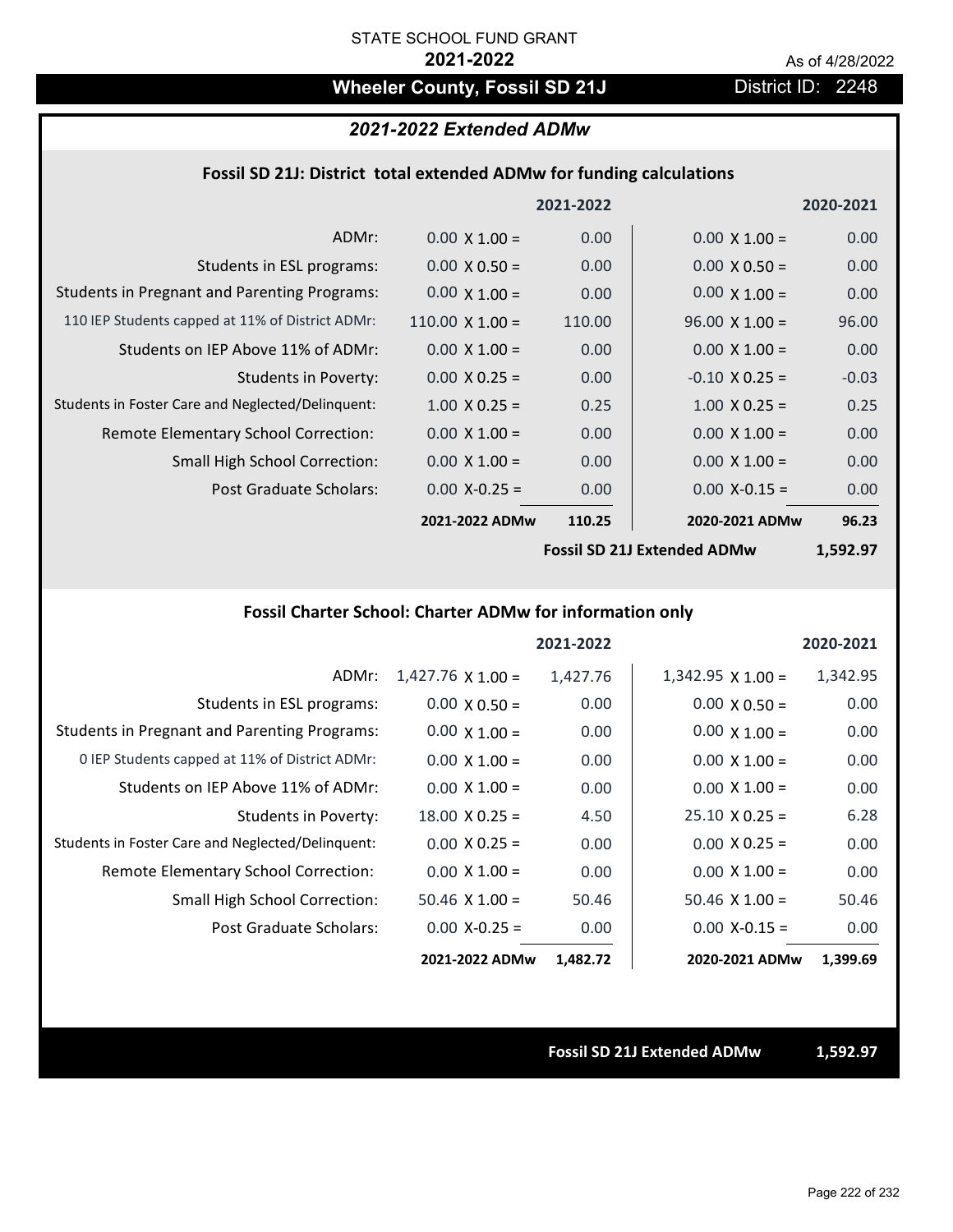# Wheeler County, Mitchell SD 55 **District ID: 2249**

# *2021-2022 Extended ADMw*

# **Mitchell SD 55: District total extended ADMw for funding calculations**

|                                                     |                        | 2021-2022 |                        | 2020-2021 |
|-----------------------------------------------------|------------------------|-----------|------------------------|-----------|
| ADMr:                                               | 40.00 $\times$ 1.00 =  | 40.00     | $39.16 \times 1.00 =$  | 39.16     |
| Students in ESL programs:                           | $5.00 \times 0.50 =$   | 2.50      | $5.00 \times 0.50 =$   | 2.50      |
| <b>Students in Pregnant and Parenting Programs:</b> | $0.00 \times 1.00 =$   | 0.00      | $0.00 \times 1.00 =$   | 0.00      |
| 175 IEP Students capped at 11% of District ADMr:    | $131.70 \times 1.00 =$ | 131.70    | $172.11 \times 1.00 =$ | 172.11    |
| Students on IEP Above 11% of ADMr:                  | $0.00 \times 1.00 =$   | 0.00      | $0.00 \times 1.00 =$   | 0.00      |
| <b>Students in Poverty:</b>                         | $0.30 \times 0.25 =$   | 0.08      | $-0.43$ X 0.25 =       | $-0.11$   |
| Students in Foster Care and Neglected/Delinquent:   | $1.00 \times 0.25 =$   | 0.25      | $0.00 \times 0.25 =$   | 0.00      |
| Remote Elementary School Correction:                | $27.99 \times 1.00 =$  | 27.99     | $27.99 \times 1.00 =$  | 27.99     |
| <b>Small High School Correction:</b>                | $50.46 \times 1.00 =$  | 50.46     | $50.46 \times 1.00 =$  | 50.46     |
| Post Graduate Scholars:                             | $0.00$ X-0.25 =        | 0.00      | $0.00$ X-0.15 =        | 0.00      |
|                                                     | 2021-2022 ADMw         | 252.97    | 2020-2021 ADMw         | 292.11    |
|                                                     |                        |           |                        |           |

**Mitchell SD 55 Extended ADMw**

**1,517.70**

# **Insight School of Oregon Painted Hills: Charter ADMw for information only**

|                                                     |                        | 2021-2022 |                        | 2020-2021 |
|-----------------------------------------------------|------------------------|-----------|------------------------|-----------|
| ADMr:                                               | $249.31 \times 1.00 =$ | 249.31    | 440.44 $\times$ 1.00 = | 440.44    |
| Students in ESL programs:                           | 4.14 $\times$ 0.50 =   | 2.07      | $6.12 \times 0.50 =$   | 3.06      |
| <b>Students in Pregnant and Parenting Programs:</b> | $2.41 \times 1.00 =$   | 2.41      | 3.62 $\times$ 1.00 =   | 3.62      |
| 0 IEP Students capped at 11% of District ADMr:      | $0.00 \times 1.00 =$   | 0.00      | $0.00 \times 1.00 =$   | 0.00      |
| Students on IEP Above 11% of ADMr:                  | $0.00 \times 1.00 =$   | 0.00      | $0.00 \times 1.00 =$   | 0.00      |
| Students in Poverty:                                | $1.87 \times 0.25 =$   | 0.47      | $1.86 \times 0.25 =$   | 0.47      |
| Students in Foster Care and Neglected/Delinquent:   | $0.00 \times 0.25 =$   | 0.00      | $0.00 \times 0.25 =$   | 0.00      |
| Remote Elementary School Correction:                | $0.00 \times 1.00 =$   | 0.00      | $0.00 \times 1.00 =$   | 0.00      |
| <b>Small High School Correction:</b>                | $0.00 \times 1.00 =$   | 0.00      | $0.00 \times 1.00 =$   | 0.00      |
| Post Graduate Scholars:                             | $0.00 X - 0.25 =$      | 0.00      | $0.00 X - 0.15 =$      | 0.00      |
|                                                     | 2021-2022 ADMw         | 254.26    | 2020-2021 ADMw         | 447.59    |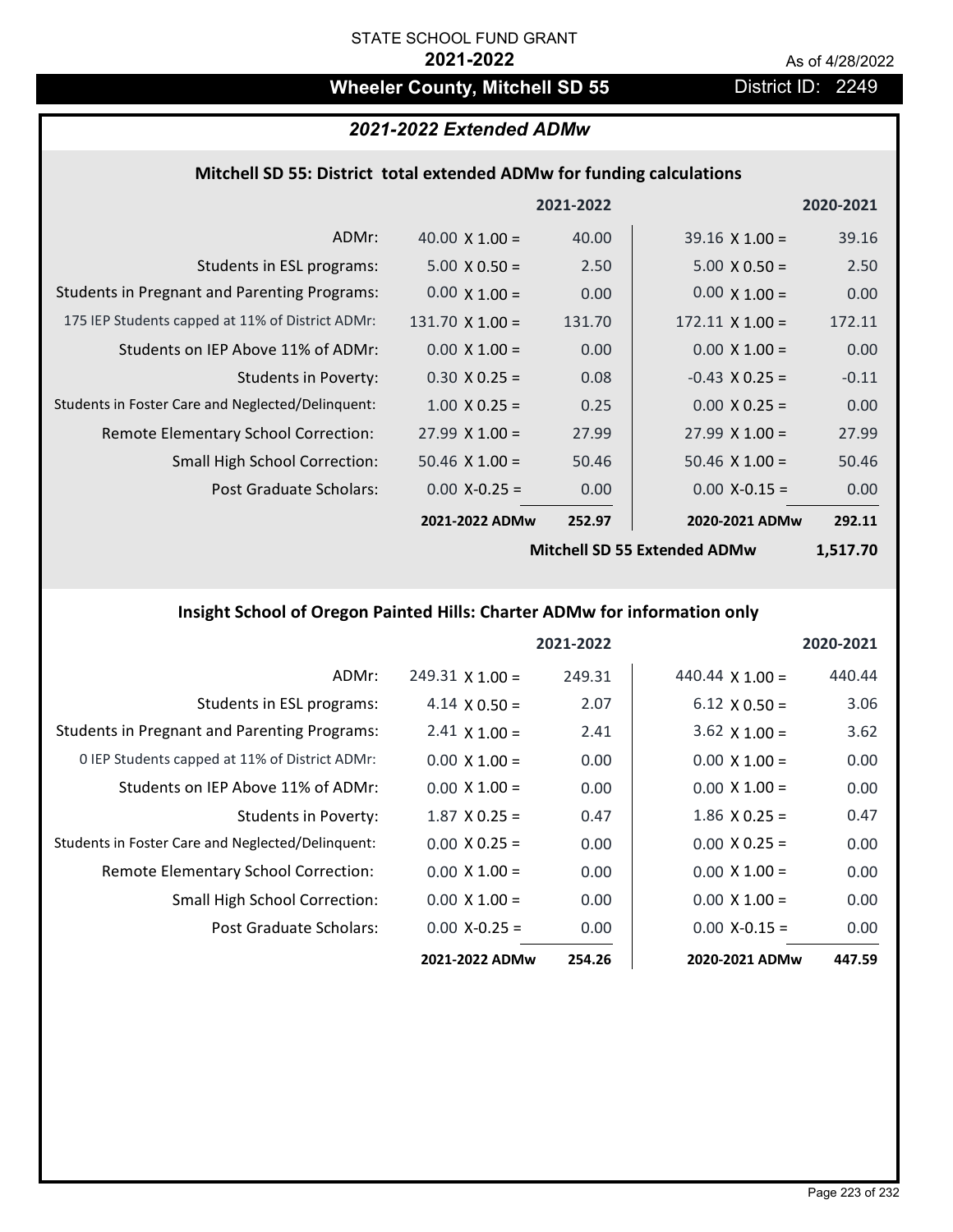## **Cascade Virtual Academy: Charter ADMw for information only**

|                                                     |                        | 2021-2022 |                        | 2020-2021 |
|-----------------------------------------------------|------------------------|-----------|------------------------|-----------|
| ADMr:                                               | 787.05 $\times$ 1.00 = | 787.05    | $887.49 \times 1.00 =$ | 887.49    |
| Students in ESL programs:                           | 47.50 $\times$ 0.50 =  | 23.75     | $29.32 \times 0.50 =$  | 14.66     |
| <b>Students in Pregnant and Parenting Programs:</b> | $0.00 \times 1.00 =$   | 0.00      | $0.00 \times 1.00 =$   | 0.00      |
| 0 IEP Students capped at 11% of District ADMr:      | $0.00 \times 1.00 =$   | 0.00      | $0.00 \times 1.00 =$   | 0.00      |
| Students on IEP Above 11% of ADMr:                  | $0.00 \times 1.00 =$   | 0.00      | $0.00 \times 1.00 =$   | 0.00      |
| <b>Students in Poverty:</b>                         | $5.92 \times 0.25 =$   | 1.48      | $3.74 \times 0.25 =$   | 0.94      |
| Students in Foster Care and Neglected/Delinquent:   | $0.00 \times 0.25 =$   | 0.00      | $0.00 \times 0.25 =$   | 0.00      |
| Remote Elementary School Correction:                | $0.00 \times 1.00 =$   | 0.00      | $0.00 \times 1.00 =$   | 0.00      |
| <b>Small High School Correction:</b>                | $0.00 \times 1.00 =$   | 0.00      | $0.00 \times 1.00 =$   | 0.00      |
| Post Graduate Scholars:                             | $0.00 X - 0.25 =$      | 0.00      | $0.00 X - 0.15 =$      | 0.00      |
|                                                     | 2021-2022 ADMw         | 812.28    | 2020-2021 ADMw         | 903.09    |

## **Destinations Career Academy of Oregon: Charter ADMw for information only**

|                                                     |                      | 2021-2022 |                        | 2020-2021 |
|-----------------------------------------------------|----------------------|-----------|------------------------|-----------|
| ADMr:                                               | $120.87$ X $1.00 =$  | 120.87    | $197.51 \times 1.00 =$ | 197.51    |
| Students in ESL programs:                           | $3.86 \times 0.50 =$ | 1.93      | $2.60 \times 0.50 =$   | 1.30      |
| <b>Students in Pregnant and Parenting Programs:</b> | $0.00 \times 1.00 =$ | 0.00      | $0.17 \times 1.00 =$   | 0.17      |
| 0 IEP Students capped at 11% of District ADMr:      | $0.00 \times 1.00 =$ | 0.00      | $0.00 \times 1.00 =$   | 0.00      |
| Students on IEP Above 11% of ADMr:                  | $0.00 \times 1.00 =$ | 0.00      | $0.00 \times 1.00 =$   | 0.00      |
| Students in Poverty:                                | $0.91$ X 0.25 =      | 0.23      | $0.83 \times 0.25 =$   | 0.21      |
| Students in Foster Care and Neglected/Delinquent:   | $0.00 \times 0.25 =$ | 0.00      | $0.00 \times 0.25 =$   | 0.00      |
| Remote Elementary School Correction:                | $0.00 \times 1.00 =$ | 0.00      | $0.00 \times 1.00 =$   | 0.00      |
| Small High School Correction:                       | $0.00 \times 1.00 =$ | 0.00      | $0.00 \times 1.00 =$   | 0.00      |
| Post Graduate Scholars:                             | $0.00 X - 0.25 =$    | 0.00      | $0.00 X - 0.15 =$      | 0.00      |
|                                                     | 2021-2022 ADMw       | 123.03    | 2020-2021 ADMw         | 199.19    |

**Mitchell SD 55 Extended ADMw 1,517.70**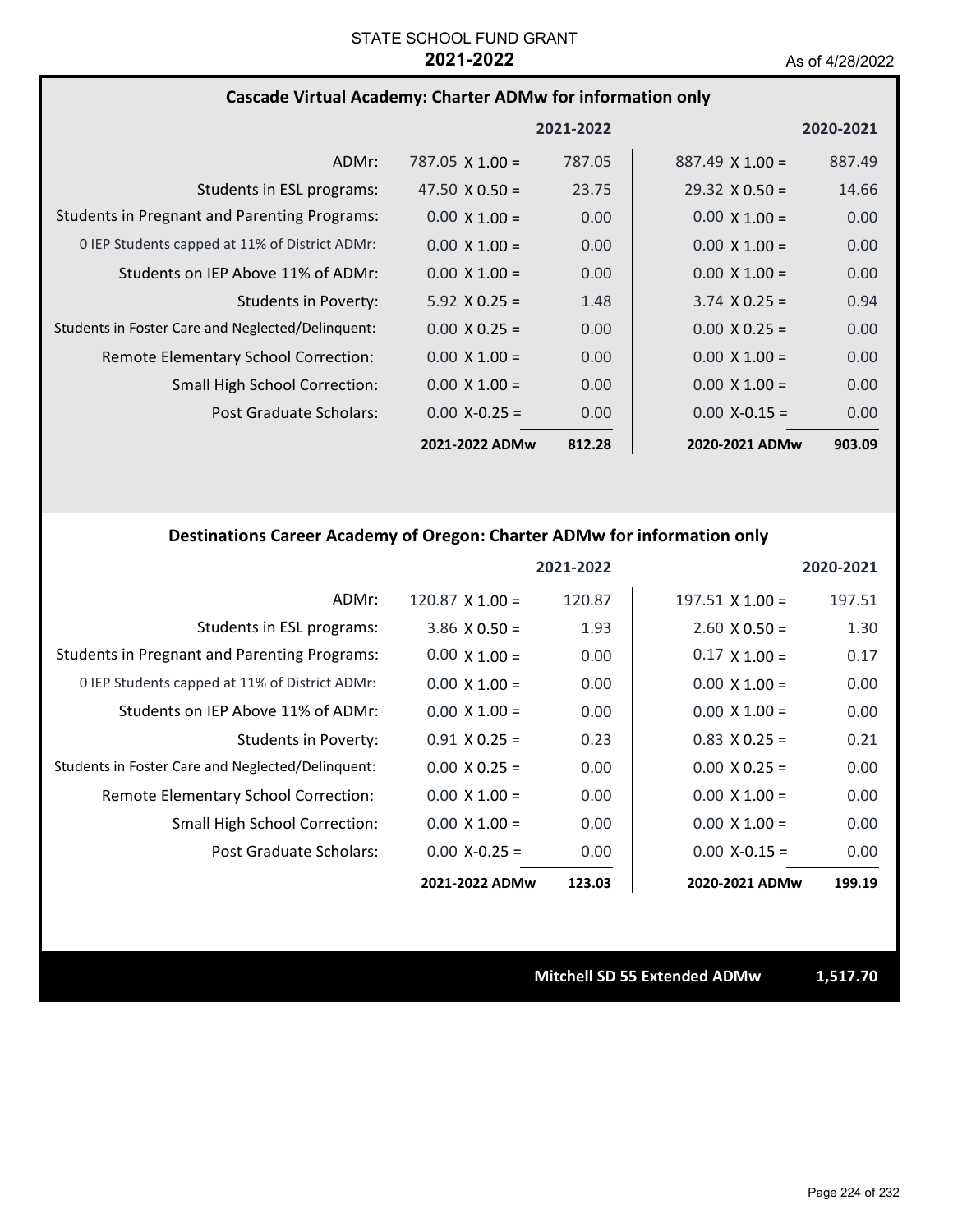# Yamhill County, Yamhill Carlton SD 1 District ID: 2251

| 2021-2022 Extended ADMw                                                     |                          |           |                                           |           |  |
|-----------------------------------------------------------------------------|--------------------------|-----------|-------------------------------------------|-----------|--|
| Yamhill Carlton SD 1: District total extended ADMw for funding calculations |                          |           |                                           |           |  |
|                                                                             |                          | 2021-2022 |                                           | 2020-2021 |  |
| ADMr:                                                                       | $1,017.49 \times 1.00 =$ | 1,017.49  | $1,001.79 \times 1.00 =$                  | 1,001.79  |  |
| Students in ESL programs:                                                   | $17.23 \times 0.50 =$    | 8.62      | 14.92 $\times$ 0.50 =                     | 7.46      |  |
| <b>Students in Pregnant and Parenting Programs:</b>                         | $0.00 \times 1.00 =$     | 0.00      | $0.00 \times 1.00 =$                      | 0.00      |  |
| 113 IEP Students capped at 11% of District ADMr:                            | 111.92 $X$ 1.00 =        | 111.92    | $110.20 \times 1.00 =$                    | 110.20    |  |
| Students on IEP Above 11% of ADMr:                                          | $0.80$ X 1.00 =          | 0.80      | $0.80$ X 1.00 =                           | 0.80      |  |
| <b>Students in Poverty:</b>                                                 | 63.33 $X$ 0.25 =         | 15.83     | 68.86 $X$ 0.25 =                          | 17.22     |  |
| Students in Foster Care and Neglected/Delinquent:                           | $1.00 \times 0.25 =$     | 0.25      | $2.00 \times 0.25 =$                      | 0.50      |  |
| Remote Elementary School Correction:                                        | $0.00 \times 1.00 =$     | 0.00      | $0.00 \times 1.00 =$                      | 0.00      |  |
| Small High School Correction:                                               | $0.00 \times 1.00 =$     | 0.00      | $0.00 \times 1.00 =$                      | 0.00      |  |
| Post Graduate Scholars:                                                     | $0.00$ X-0.25 =          | 0.00      | $0.00$ X-0.15 =                           | 0.00      |  |
|                                                                             | 2021-2022 ADMw           | 1,154.91  | 2020-2021 ADMw                            | 1,137.96  |  |
|                                                                             |                          |           | <b>Yamhill Carlton SD 1 Extended ADMw</b> | 1,154.91  |  |
|                                                                             |                          |           |                                           |           |  |
|                                                                             |                          |           | <b>Yamhill Carlton SD 1 Extended ADMw</b> | 1,154.91  |  |
|                                                                             |                          |           |                                           |           |  |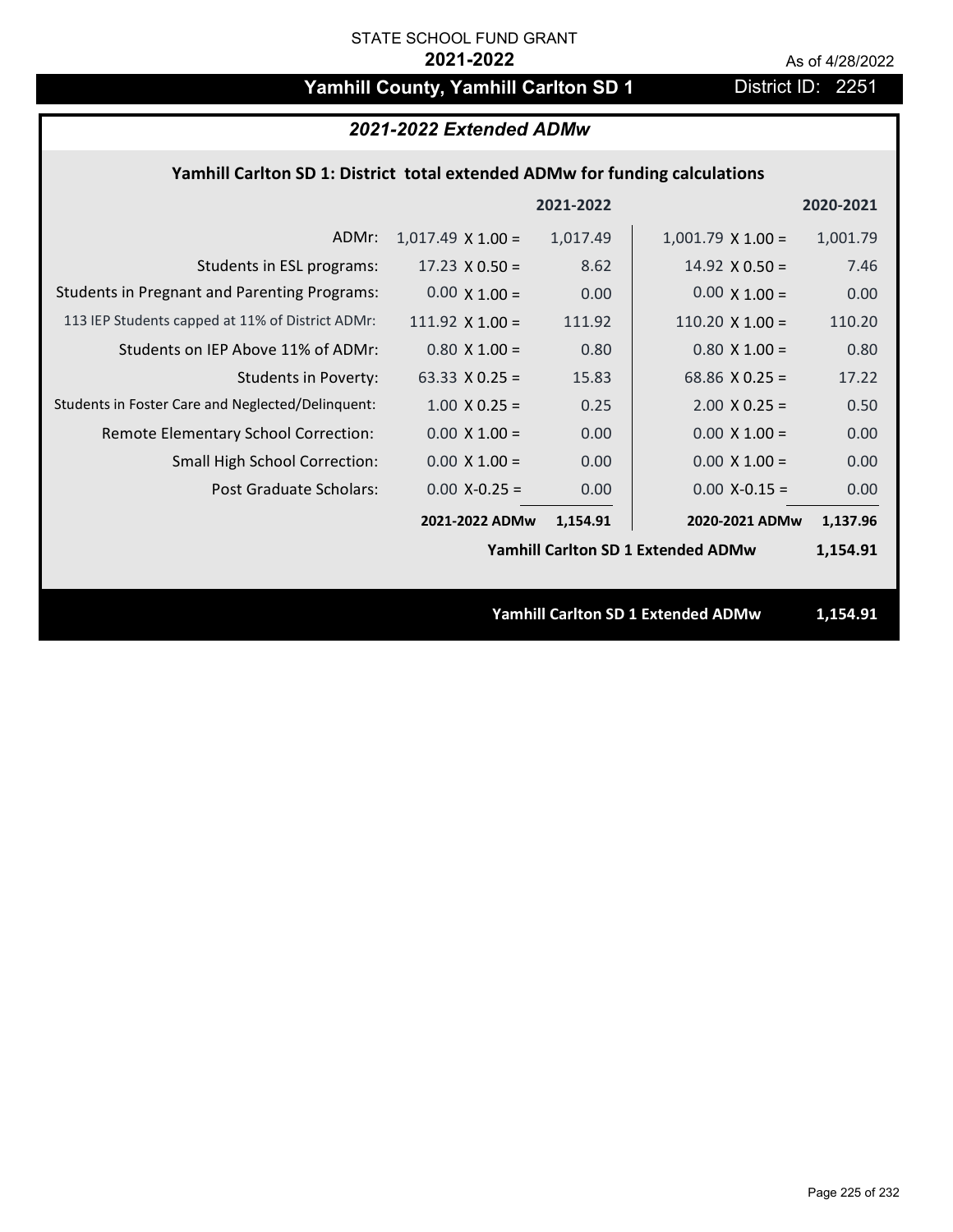# Yamhill County, Amity SD 4J **District ID: 2252**

# *2021-2022 Extended ADMw*

## **Amity SD 4J: District total extended ADMw for funding calculations**

|                                                     |                        | 2021-2022 |                           | 2020-2021     |
|-----------------------------------------------------|------------------------|-----------|---------------------------|---------------|
| ADMr:                                               | $724.08 \times 1.00 =$ | 724.08    | 723.35 $X$ 1.00 =         | 723.35        |
| Students in ESL programs:                           | 41.53 $\times$ 0.50 =  | 20.77     | $28.28 \times 0.50 =$     | 14.14         |
| <b>Students in Pregnant and Parenting Programs:</b> | $0.00 \times 1.00 =$   | 0.00      | $0.00 \times 1.00 =$      | 0.00          |
| 122 IEP Students capped at 11% of District ADMr:    | $82.39 \times 1.00 =$  | 82.39     | $82.36 \times 1.00 =$     | 82.36         |
| Students on IEP Above 11% of ADMr:                  | $10.00 \times 1.00 =$  | 10.00     | $10.00 \times 1.00 =$     | 10.00         |
| <b>Students in Poverty:</b>                         | $71.43 \times 0.25 =$  | 17.86     | $89.87 \times 0.25 =$     | 22.47         |
| Students in Foster Care and Neglected/Delinquent:   | $0.00 \times 0.25 =$   | 0.00      | $2.00 \times 0.25 =$      | 0.50          |
| Remote Elementary School Correction:                | $0.00 \times 1.00 =$   | 0.00      | $0.00 \times 1.00 =$      | 0.00          |
| <b>Small High School Correction:</b>                | $79.31 \times 1.00 =$  | 79.31     | $79.31$ X $1.00 =$        | 79.31         |
| Post Graduate Scholars:                             | $0.00 X - 0.25 =$      | 0.00      | $0.00$ X-0.15 =           | 0.00          |
|                                                     | 2021-2022 ADMw         | 934.40    | 2020-2021 ADMw            | 932.13        |
|                                                     |                        |           | Amity SD 41 Extended ADMW | <b>Q5Q Q2</b> |

**Amity SD 4J Extended ADMw**

**959.92**

# **Eola Hills Charter School: Charter ADMw for information only**

|                                                     |                       | 2021-2022 |                       | 2020-2021 |
|-----------------------------------------------------|-----------------------|-----------|-----------------------|-----------|
| ADMr:                                               | $24.90 \times 1.00 =$ | 24.90     | $25.36 \times 1.00 =$ | 25.36     |
| Students in ESL programs:                           | $0.00 \times 0.50 =$  | 0.00      | $0.00 \times 0.50 =$  | 0.00      |
| <b>Students in Pregnant and Parenting Programs:</b> | $0.00 \times 1.00 =$  | 0.00      | $0.00 \times 1.00 =$  | 0.00      |
| 0 IEP Students capped at 11% of District ADMr:      | $0.00 \times 1.00 =$  | 0.00      | $0.00 \times 1.00 =$  | 0.00      |
| Students on IEP Above 11% of ADMr:                  | $0.00 \times 1.00 =$  | 0.00      | $0.00 \times 1.00 =$  | 0.00      |
| Students in Poverty:                                | $2.46 \times 0.25 =$  | 0.62      | $3.15 \times 0.25 =$  | 0.79      |
| Students in Foster Care and Neglected/Delinquent:   | $0.00 \times 0.25 =$  | 0.00      | $0.00 \times 0.25 =$  | 0.00      |
| Remote Elementary School Correction:                | $0.00 \times 1.00 =$  | 0.00      | $0.00 \times 1.00 =$  | 0.00      |
| <b>Small High School Correction:</b>                | $0.00 \times 1.00 =$  | 0.00      | $0.00 \times 1.00 =$  | 0.00      |
| Post Graduate Scholars:                             | $0.00$ X-0.25 =       | 0.00      | $0.00$ X-0.15 =       | 0.00      |
|                                                     | 2021-2022 ADMw        | 25.52     | 2020-2021 ADMw        | 26.15     |

**Amity SD 4J Extended ADMw 959.92**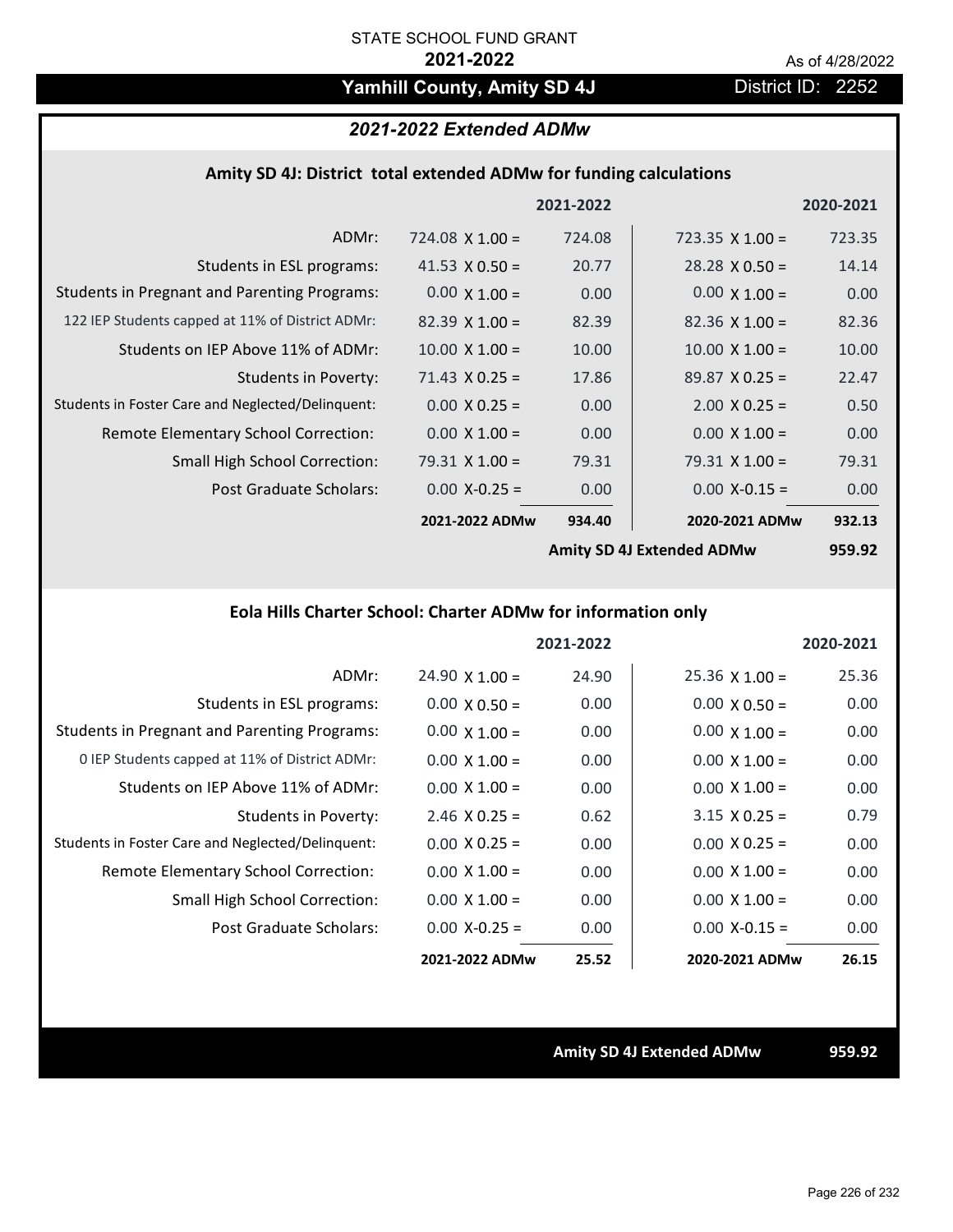# Yamhill County, Dayton SD 8 **District ID: 2253**

# *2021-2022 Extended ADMw*

## **Dayton SD 8: District total extended ADMw for funding calculations**

|                                                     |                        | 2021-2022 |                                  | 2020-2021 |
|-----------------------------------------------------|------------------------|-----------|----------------------------------|-----------|
| ADMr:                                               | $899.07 \times 1.00 =$ | 899.07    | $940.28 \times 1.00 =$           | 940.28    |
| Students in ESL programs:                           | $131.69 \times 0.50 =$ | 65.85     | $126.71 \times 0.50 =$           | 63.36     |
| <b>Students in Pregnant and Parenting Programs:</b> | $0.00 \times 1.00 =$   | 0.00      | $0.00 \times 1.00 =$             | 0.00      |
| 106 IEP Students capped at 11% of District ADMr:    | $98.90 \times 1.00 =$  | 98.90     | $103.43 \times 1.00 =$           | 103.43    |
| Students on IEP Above 11% of ADMr:                  | $2.30 \times 1.00 =$   | 2.30      | $2.30 \times 1.00 =$             | 2.30      |
| <b>Students in Poverty:</b>                         | $74.99 \times 0.25 =$  | 18.75     | 69.45 $X$ 0.25 =                 | 17.36     |
| Students in Foster Care and Neglected/Delinquent:   | $2.00 \times 0.25 =$   | 0.50      | $3.00 \times 0.25 =$             | 0.75      |
| Remote Elementary School Correction:                | $0.00 \times 1.00 =$   | 0.00      | $0.00 \times 1.00 =$             | 0.00      |
| <b>Small High School Correction:</b>                | $23.87 \times 1.00 =$  | 23.87     | $23.87$ X 1.00 =                 | 23.87     |
| Post Graduate Scholars:                             | $0.00$ X-0.25 =        | 0.00      | $0.00$ X-0.15 =                  | 0.00      |
|                                                     | 2021-2022 ADMw         | 1,109.23  | 2020-2021 ADMw                   | 1,151.35  |
|                                                     |                        |           | Dayton SD 8 Extended ADMw        | 1,151.35  |
|                                                     |                        |           |                                  |           |
|                                                     |                        |           | <b>Dayton SD 8 Extended ADMw</b> | 1,151.35  |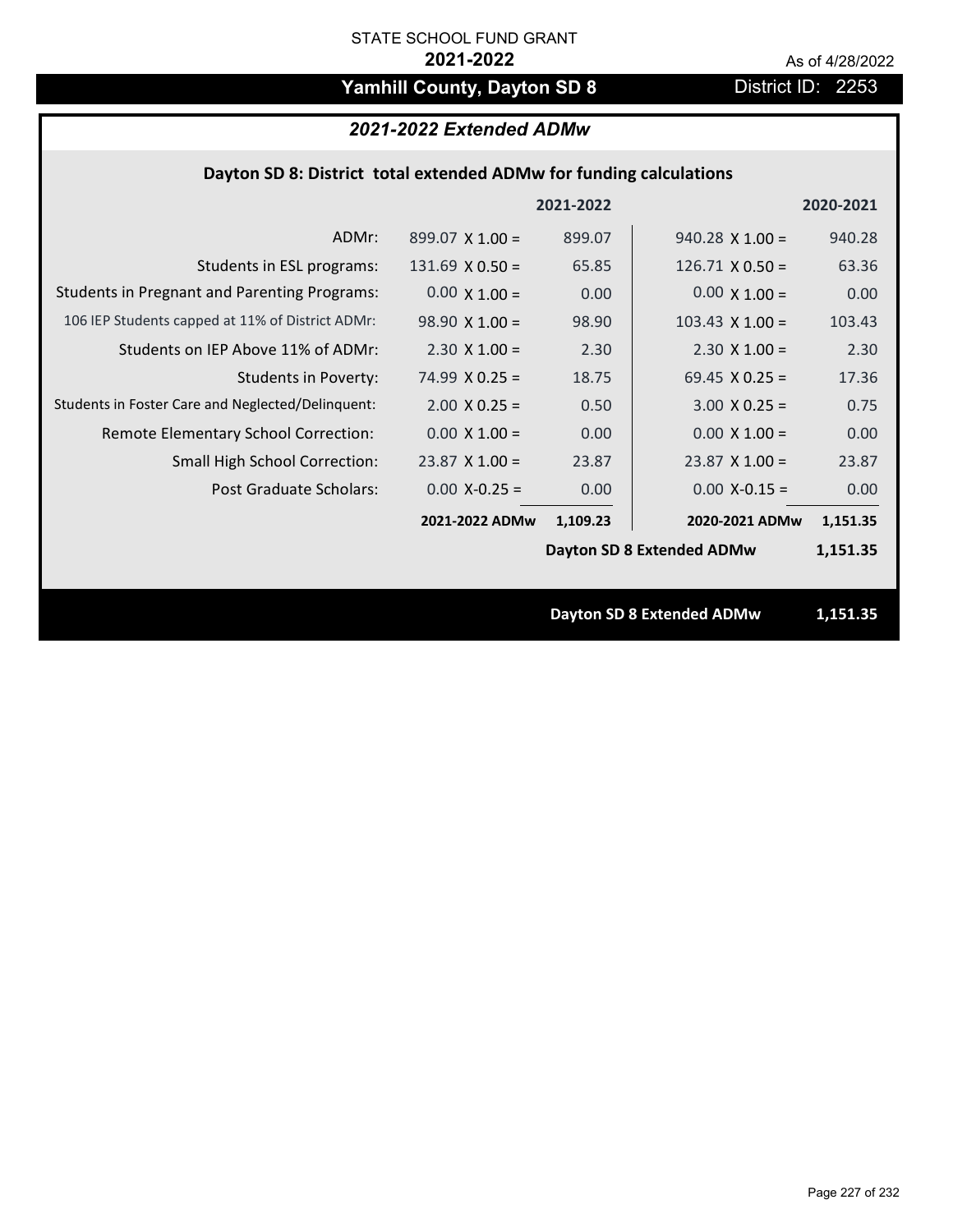# Yamhill County, Newberg SD 29J District ID: 2254

| 2021-2022 Extended ADMw                                               |                          |           |                                     |           |  |
|-----------------------------------------------------------------------|--------------------------|-----------|-------------------------------------|-----------|--|
| Newberg SD 29J: District total extended ADMw for funding calculations |                          |           |                                     |           |  |
|                                                                       |                          | 2021-2022 |                                     | 2020-2021 |  |
| ADMr:                                                                 | 4,308.19 $\times$ 1.00 = | 4,308.19  | 4,429.72 $\times$ 1.00 =            | 4,429.72  |  |
| Students in ESL programs:                                             | $279.28 \times 0.50 =$   | 139.64    | $273.88 \times 0.50 =$              | 136.94    |  |
| <b>Students in Pregnant and Parenting Programs:</b>                   | $1.00 \times 1.00 =$     | 1.00      | $1.00 \times 1.00 =$                | 1.00      |  |
| 649 IEP Students capped at 11% of District ADMr:                      | 473.90 $\times$ 1.00 =   | 473.90    | 487.27 $\times$ 1.00 =              | 487.27    |  |
| Students on IEP Above 11% of ADMr:                                    | $38.30 \times 1.00 =$    | 38.30     | $38.30$ X 1.00 =                    | 38.30     |  |
| <b>Students in Poverty:</b>                                           | $341.59$ X 0.25 =        | 85.40     | 437.22 $X$ 0.25 =                   | 109.31    |  |
| Students in Foster Care and Neglected/Delinquent:                     | $6.00 X 0.25 =$          | 1.50      | $4.00 \times 0.25 =$                | 1.00      |  |
| Remote Elementary School Correction:                                  | $0.00 \times 1.00 =$     | 0.00      | $0.00 \times 1.00 =$                | 0.00      |  |
| Small High School Correction:                                         | $0.00 \times 1.00 =$     | 0.00      | $0.00 X 1.00 =$                     | 0.00      |  |
| <b>Post Graduate Scholars:</b>                                        | $0.00$ X-0.25 =          | 0.00      | $0.00$ X-0.15 =                     | 0.00      |  |
|                                                                       | 2021-2022 ADMw           | 5,047.93  | 2020-2021 ADMw                      | 5,203.53  |  |
|                                                                       |                          |           | <b>Newberg SD 29J Extended ADMw</b> | 5,203.53  |  |
|                                                                       |                          |           |                                     |           |  |
|                                                                       |                          |           | <b>Newberg SD 29J Extended ADMw</b> | 5,203.53  |  |
|                                                                       |                          |           |                                     |           |  |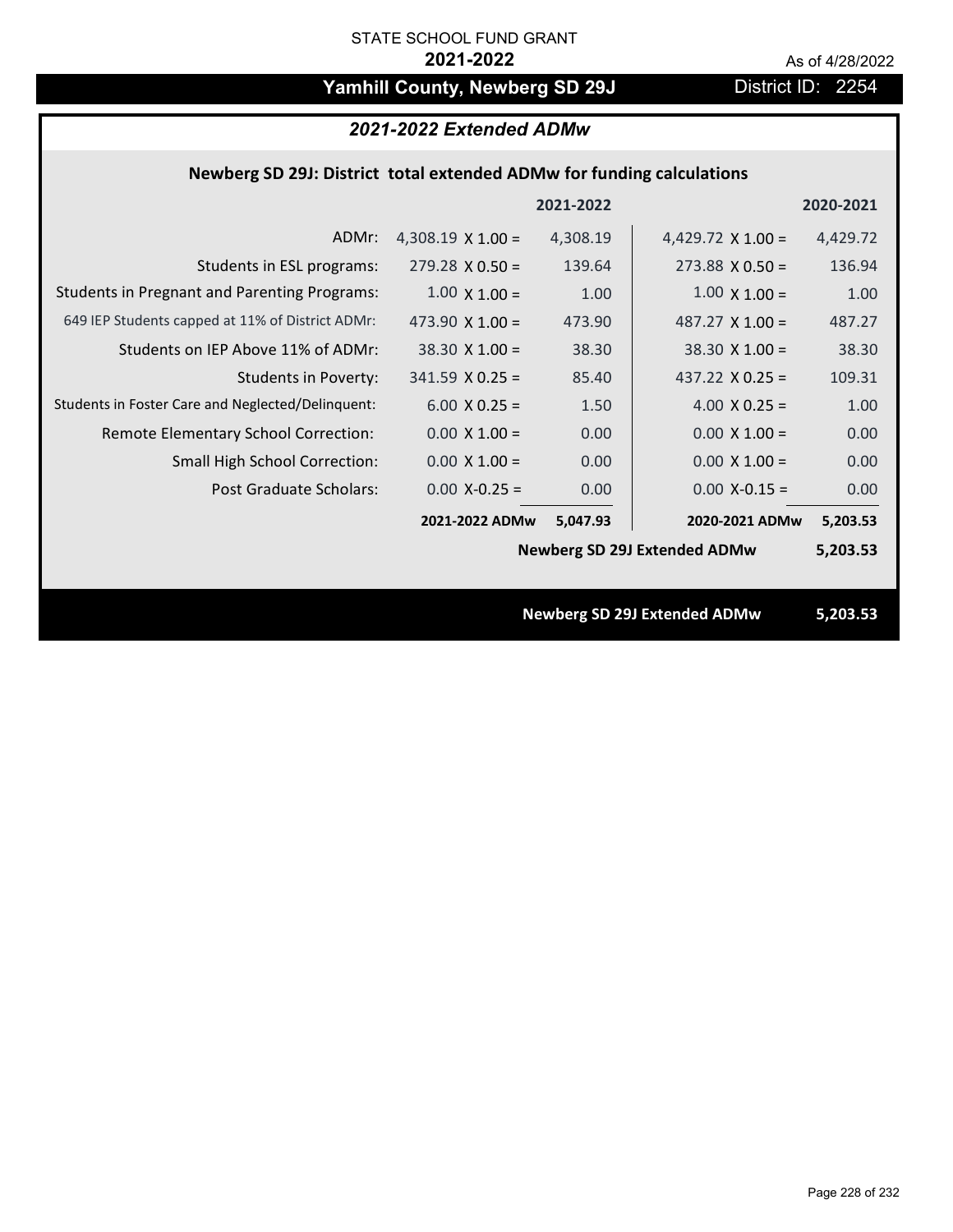# Yamhill County, Willamina SD 30J District ID: 2255

# *2021-2022 Extended ADMw*

## **Willamina SD 30J: District total extended ADMw for funding calculations**

|                                                     |                       | 2021-2022 |                                | 2020-2021 |
|-----------------------------------------------------|-----------------------|-----------|--------------------------------|-----------|
| ADMr:                                               | $855.09$ X 1.00 =     | 855.09    | $841.90 \times 1.00 =$         | 841.90    |
| Students in ESL programs:                           | $0.65 \times 0.50 =$  | 0.33      | $1.00 \times 0.50 =$           | 0.50      |
| <b>Students in Pregnant and Parenting Programs:</b> | $0.56 \times 1.00 =$  | 0.56      | $0.00 \times 1.00 =$           | 0.00      |
| 126 IEP Students capped at 11% of District ADMr:    | $94.06 \times 1.00 =$ | 94.06     | $92.61 \times 1.00 =$          | 92.61     |
| Students on IEP Above 11% of ADMr:                  | 7.50 $X$ 1.00 =       | 7.50      | 7.50 $X$ 1.00 =                | 7.50      |
| Students in Poverty:                                | $109.83$ X 0.25 =     | 27.46     | 128.40 $X$ 0.25 =              | 32.10     |
| Students in Foster Care and Neglected/Delinquent:   | $5.00 \times 0.25 =$  | 1.25      | $6.00 \times 0.25 =$           | 1.50      |
| Remote Elementary School Correction:                | $0.00 \times 1.00 =$  | 0.00      | $0.00 \times 1.00 =$           | 0.00      |
| <b>Small High School Correction:</b>                | 67.86 $X$ 1.00 =      | 67.86     | 67.86 $X$ 1.00 =               | 67.86     |
| Post Graduate Scholars:                             | $0.00$ X-0.25 =       | 0.00      | $0.00$ X-0.15 =                | 0.00      |
|                                                     | 2021-2022 ADMw        | 1,054.10  | 2020-2021 ADMw                 | 1,043.97  |
|                                                     |                       |           | Willamina SD 30J Extended ADMw | 1,054.10  |
|                                                     |                       |           |                                |           |
|                                                     |                       |           | Willamina SD 30J Extended ADMw | 1,054.10  |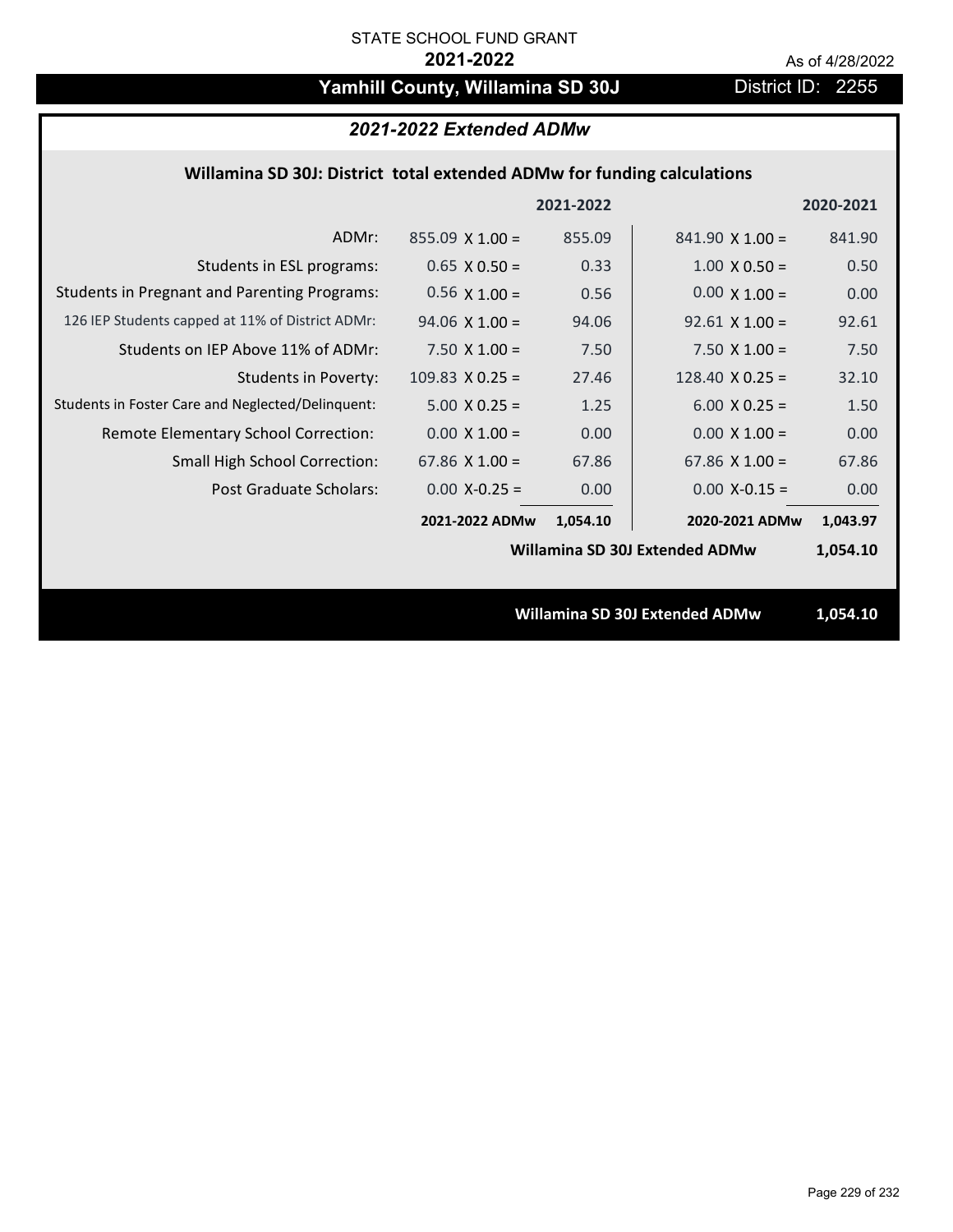# Yamhill County, McMinnville SD 40 District ID: 2256

| 2021-2022 Extended ADMw                                                  |                                 |           |                                        |           |  |
|--------------------------------------------------------------------------|---------------------------------|-----------|----------------------------------------|-----------|--|
| McMinnville SD 40: District total extended ADMw for funding calculations |                                 |           |                                        |           |  |
|                                                                          |                                 | 2021-2022 |                                        | 2020-2021 |  |
| ADMr:                                                                    | $6,429.41 \times 1.00 =$        | 6,429.41  | 6,350.86 $\times$ 1.00 =               | 6,350.86  |  |
| Students in ESL programs:                                                | $775.89 \times 0.50 =$          | 387.95    | $681.37 \times 0.50 =$                 | 340.69    |  |
| <b>Students in Pregnant and Parenting Programs:</b>                      | $0.79 \times 1.00 =$            | 0.79      | $2.56 \times 1.00 =$                   | 2.56      |  |
| 868 IEP Students capped at 11% of District ADMr:                         | $707.24 \times 1.00 =$          | 707.24    | 698.59 $X$ 1.00 =                      | 698.59    |  |
| Students on IEP Above 11% of ADMr:                                       | 13.70 $X$ 1.00 =                | 13.70     | 13.70 $X$ 1.00 =                       | 13.70     |  |
| <b>Students in Poverty:</b>                                              | $676.54$ X 0.25 =               | 169.14    | $714.26$ X 0.25 =                      | 178.57    |  |
| Students in Foster Care and Neglected/Delinquent:                        | $16.00 \times 0.25 =$           | 4.00      | $22.00 \times 0.25 =$                  | 5.50      |  |
| Remote Elementary School Correction:                                     | $0.00 X 1.00 =$                 | 0.00      | $0.00 X 1.00 =$                        | 0.00      |  |
| <b>Small High School Correction:</b>                                     | $0.00 \times 1.00 =$            | 0.00      | $0.00 \times 1.00 =$                   | 0.00      |  |
| <b>Post Graduate Scholars:</b>                                           | $0.00$ X-0.25 =                 | 0.00      | $0.00$ X-0.15 =                        | 0.00      |  |
|                                                                          | 2021-2022 ADMw                  | 7,712.22  | 2020-2021 ADMw                         | 7,590.46  |  |
|                                                                          |                                 |           | <b>McMinnville SD 40 Extended ADMw</b> | 7,712.22  |  |
|                                                                          |                                 |           |                                        |           |  |
|                                                                          | McMinnville SD 40 Extended ADMw |           |                                        | 7,712.22  |  |
|                                                                          |                                 |           |                                        |           |  |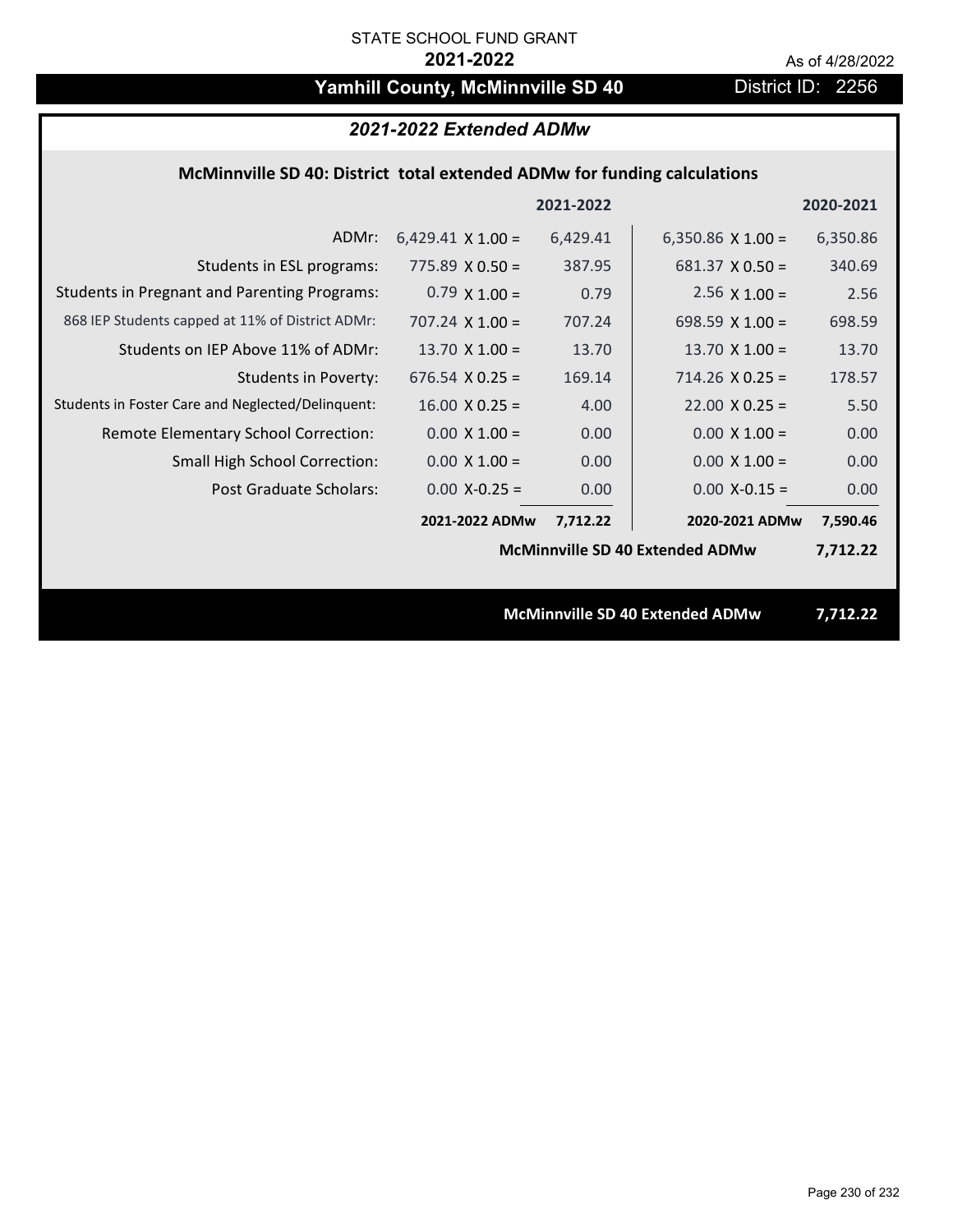# Yamhill County, Sheridan SD 48J District ID: 2257

# *2021-2022 Extended ADMw*

# **Sheridan SD 48J: District total extended ADMw for funding calculations**

|                                                     |                        | 2021-2022 |                        | 2020-2021 |
|-----------------------------------------------------|------------------------|-----------|------------------------|-----------|
| ADMr:                                               | 697.82 $\times$ 1.00 = | 697.82    | 662.09 $\times$ 1.00 = | 662.09    |
| Students in ESL programs:                           | $14.71 \times 0.50 =$  | 7.36      | $15.88 \times 0.50 =$  | 7.94      |
| <b>Students in Pregnant and Parenting Programs:</b> | $0.00 \times 1.00 =$   | 0.00      | $0.47 \times 1.00 =$   | 0.47      |
| 135 IEP Students capped at 11% of District ADMr:    | $100.20 \times 1.00 =$ | 100.20    | $101.67 \times 1.00 =$ | 101.67    |
| Students on IEP Above 11% of ADMr:                  | $5.10 \times 1.00 =$   | 5.10      | $5.10 \times 1.00 =$   | 5.10      |
| <b>Students in Poverty:</b>                         | $82.95 \times 0.25 =$  | 20.74     | $87.44 \times 0.25 =$  | 21.86     |
| Students in Foster Care and Neglected/Delinquent:   | $1.00 \times 0.25 =$   | 0.25      | $2.00 \times 0.25 =$   | 0.50      |
| Remote Elementary School Correction:                | $0.00 \times 1.00 =$   | 0.00      | $0.00 \times 1.00 =$   | 0.00      |
| <b>Small High School Correction:</b>                | $86.90 \times 1.00 =$  | 86.90     | $86.90 \times 1.00 =$  | 86.90     |
| Post Graduate Scholars:                             | $0.00$ X-0.25 =        | 0.00      | $0.00$ X-0.15 =        | 0.00      |
|                                                     | 2021-2022 ADMw         | 918.36    | 2020-2021 ADMw         | 886.53    |

**Sheridan SD 48J Extended ADMw**

**1,142.96**

# **Sheridan Japanese School: Charter ADMw for information only**

|                                                     |                       | 2021-2022 |                       | 2020-2021 |
|-----------------------------------------------------|-----------------------|-----------|-----------------------|-----------|
| ADMr:                                               | $54.19 \times 1.00 =$ | 54.19     | $70.03 \times 1.00 =$ | 70.03     |
| Students in ESL programs:                           | $0.00 \times 0.50 =$  | 0.00      | $0.00 \times 0.50 =$  | 0.00      |
| <b>Students in Pregnant and Parenting Programs:</b> | $0.00 \times 1.00 =$  | 0.00      | $0.00 \times 1.00 =$  | 0.00      |
| 0 IEP Students capped at 11% of District ADMr:      | $0.00 \times 1.00 =$  | 0.00      | $0.00 \times 1.00 =$  | 0.00      |
| Students on IEP Above 11% of ADMr:                  | $0.00 \times 1.00 =$  | 0.00      | $0.00 \times 1.00 =$  | 0.00      |
| Students in Poverty:                                | $6.44 \times 0.25 =$  | 1.61      | $9.25 \times 0.25 =$  | 2.31      |
| Students in Foster Care and Neglected/Delinquent:   | $0.00 \times 0.25 =$  | 0.00      | $0.00 \times 0.25 =$  | 0.00      |
| Remote Elementary School Correction:                | $0.00 \times 1.00 =$  | 0.00      | $0.00 \times 1.00 =$  | 0.00      |
| <b>Small High School Correction:</b>                | $0.00 \times 1.00 =$  | 0.00      | $0.00 \times 1.00 =$  | 0.00      |
| Post Graduate Scholars:                             | $0.00 X - 0.25 =$     | 0.00      | $0.00 X-0.15 =$       | 0.00      |
|                                                     | 2021-2022 ADMw        | 55.80     | 2020-2021 ADMw        | 72.34     |